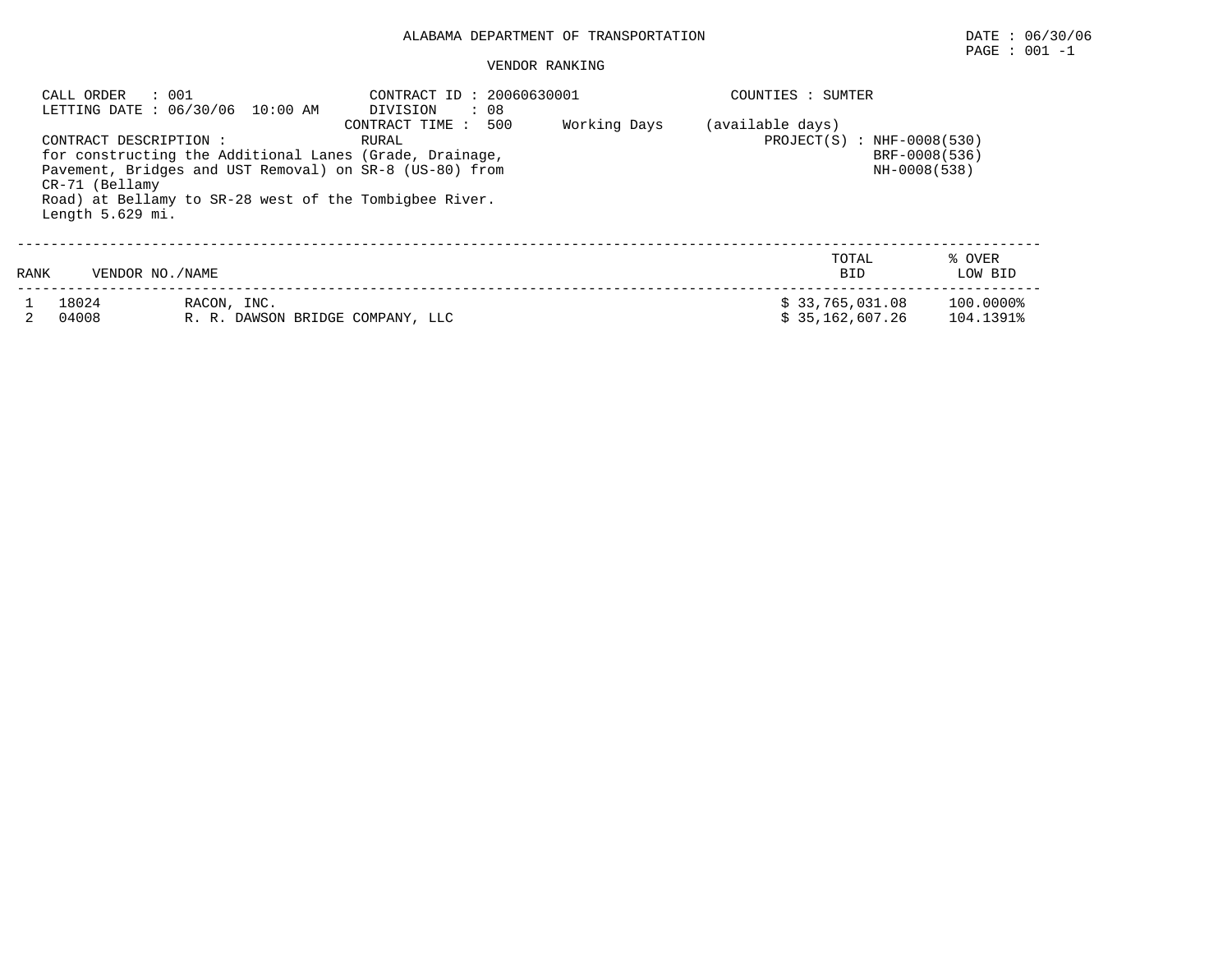| CALL ORDER<br>$\therefore$ 001<br>LETTING DATE : 06/30/06 10:00 AM                                            |               | CONTRACT ID: 20060630001<br>DIVISION<br>: 08 |                          | COUNTIES : SUMTER |                                          |           |            |        |
|---------------------------------------------------------------------------------------------------------------|---------------|----------------------------------------------|--------------------------|-------------------|------------------------------------------|-----------|------------|--------|
|                                                                                                               |               |                                              | 1 ) 18024<br>RACON, INC. |                   | 2 ) 04008<br>R. R. DAWSON BRIDGE COMPANY |           |            |        |
| LINE NO / ITEM CODE / ALT<br>ITEM DESCRIPTION                                                                 | OUANTITY      |                                              | UNIT PRICE               |                   | AMOUNT  UNIT PRICE                       | AMOUNT    | UNIT PRICE | AMOUNT |
| SECTION 0001 Total                                                                                            |               |                                              |                          |                   |                                          |           |            |        |
| 0010 201A002<br>Clearing And Grubbing (Maximum<br>Allowable Bid \$ 4000 Per<br>Acre)(Approximately 195 Acres) |               | LUMP                                         | 780000.00000             | 780000.00         | 780000.00000                             | 780000.00 |            |        |
| 0020 201B000                                                                                                  | 3.000 ACRE    |                                              | 10000.00000              | 30000.00          | 16500.00000                              | 49500.00  |            |        |
| Clearing<br>0030 204A000                                                                                      | 1.000 EACH    |                                              | 5992.65000               | 5992.65           | 5000.00000                               | 5000.00   |            |        |
| Closing Water Well<br>0040 205A001<br>Removal Of Structures, Structure No. 1                                  | 1.000 EACH    |                                              | 4000.00000               | 4000.00           | 5500.00000                               | 5500.00   |            |        |
| 0050 206A000<br>Removal Of Old Bridge, Station 903+85.1                                                       |               | LUMP                                         | 200000.00000             | 200000.00         | 100000.00000                             | 100000.00 |            |        |
| 0060 206A001<br>Removal Of Old Bridge, Station 918+96.0                                                       |               | LUMP                                         | 300000.00000             | 300000.00         | 150000.00000                             | 150000.00 |            |        |
| 0070 206A002                                                                                                  |               | LUMP                                         | 100000.00000             | 100000.00         | 50000.00000                              | 50000.00  |            |        |
| Removal Of Old Bridge, Station 956+08.5<br>0080 206A003<br>Removal Of Old Bridge, Station 1016+79.<br>00      |               | LUMP                                         | 100000.00000             | 100000.00         | 50000.00000                              | 50000.00  |            |        |
| 0090 206B000<br>Removal Of Old Box Culvert, Station<br>$807 + 85$                                             |               | LUMP                                         | 5000.00000               | 5000.00           | 20000.00000                              | 20000.00  |            |        |
| 0100 206B001<br>Removal Of Old Box Culvert, Station<br>$965 + 79$                                             |               | LUMP                                         | 7500.00000               | 7500.00           | 20000.00000                              | 20000.00  |            |        |
| 0110 206B002<br>Removal Of Old Box Culvert, Station<br>$1052 + 12$                                            |               | LUMP                                         | 5000.00000               | 5000.00           | 20000.00000                              | 20000.00  |            |        |
| 0120 206C016<br>Removing Concrete Slope Paving (Under<br>Bridges)                                             | 1430.000 SOYD |                                              | 10.00000                 | 14300.00          | 25.00000                                 | 35750.00  |            |        |
| 0130 206C022<br>Removing Concrete Slab                                                                        | 389.000 SOYD  |                                              | 15.00000                 | 5835.00           | 3.30000                                  | 1283.70   |            |        |
| 0140 206C023<br>Removing Riprap                                                                               | 300.000       | SOYD                                         | 10.00000                 | 3000.00           | 4.68000                                  | 1404.00   |            |        |
| 0150 206D000<br>Removing Pipe                                                                                 | 368.000 LF    |                                              | 15.00000                 | 5520.00           | 11.00000                                 | 4048.00   |            |        |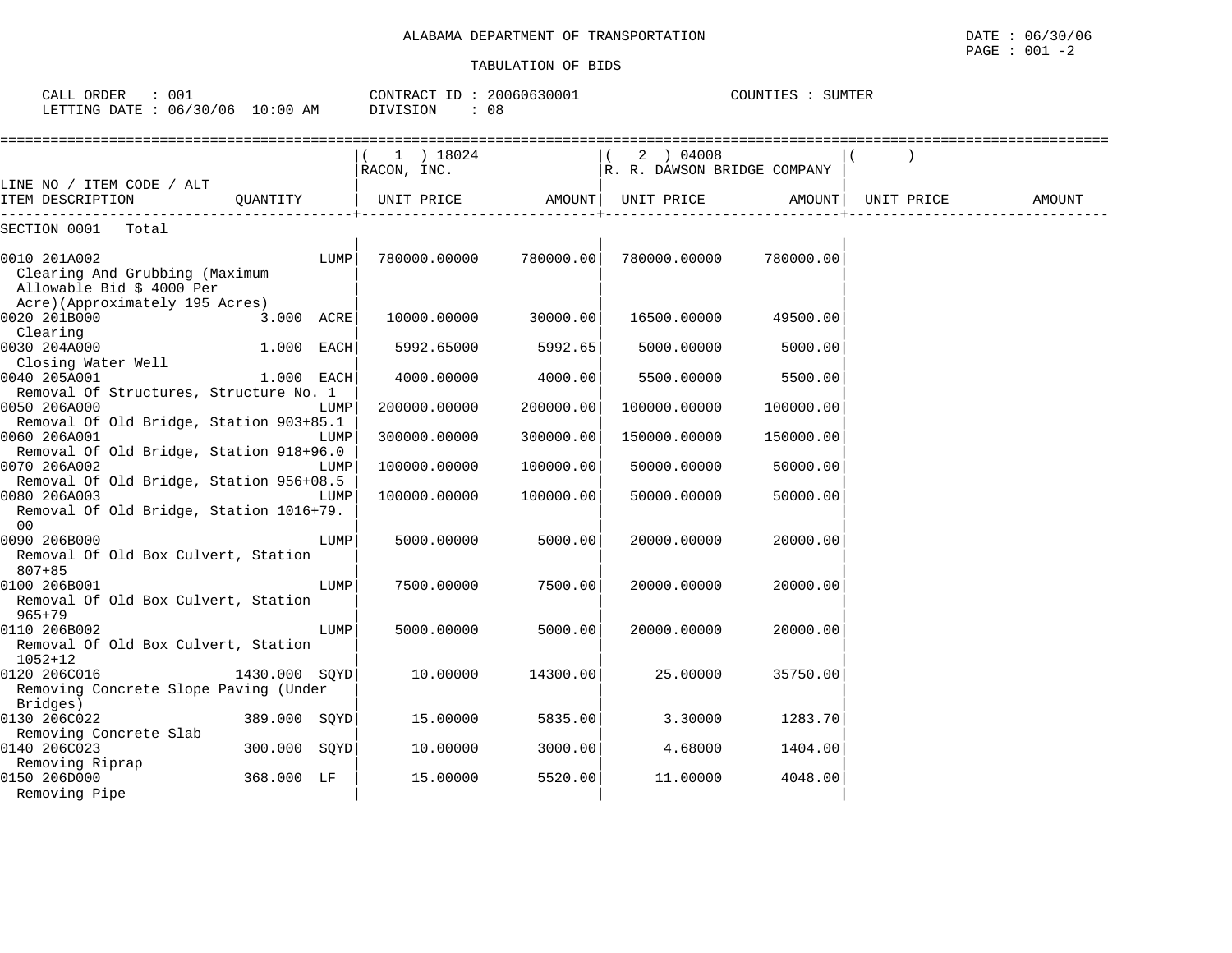| CALL<br><b>ORDER</b> | ∪∪⊥    |      | ™∩NTR<br>، ۱۷ س | 20060630001 | . וידוחזורי<br>ΈK |
|----------------------|--------|------|-----------------|-------------|-------------------|
|                      |        | AΜ   |                 | n,          |                   |
| LETTING DATE         | '06    | 0:00 | $\lambda$       | ັບປ         |                   |
|                      | 06/30/ |      |                 |             |                   |

|                                                         |                 | 1 ) 18024   |            | 2 ) 04008                   |            |            |        |
|---------------------------------------------------------|-----------------|-------------|------------|-----------------------------|------------|------------|--------|
|                                                         |                 | RACON, INC. |            | R. R. DAWSON BRIDGE COMPANY |            |            |        |
| LINE NO / ITEM CODE / ALT                               |                 |             |            |                             |            |            |        |
| ITEM DESCRIPTION                                        | QUANTITY        | UNIT PRICE  | AMOUNT     | UNIT PRICE                  | AMOUNT     | UNIT PRICE | AMOUNT |
| 0160 206D001                                            | 1338.000 LF     | 2.48000     | 3318.24    | 4.95000                     | 6623.10    |            |        |
| Removing Guardrail                                      |                 |             |            |                             |            |            |        |
| 0170 206D011                                            | 8990.000 LF     | 3.00000     | 26970.00   | 2.59000                     | 23284.10   |            |        |
| Removing Fence                                          |                 |             |            |                             |            |            |        |
| 0180 206E000                                            | 15.000 EACH     | 1000.00000  | 15000.00   | 306.00000                   | 4590.00    |            |        |
| Removing Headwalls                                      |                 |             |            |                             |            |            |        |
| 0190 206E008                                            | 38.000 EACH     | 110.00000   | 4180.00    | 275.00000                   | 10450.00   |            |        |
| Removing Guardrail End Anchor (All Type<br>0200 210A000 |                 |             |            |                             |            |            |        |
| Unclassified Excavation                                 | 514206.000 CUYD | 2.00000     | 1028412.00 | 4.40000                     | 2262506.40 |            |        |
| 0210 210C000                                            | 15513.000 CUYD  | 7.00000     | 108591.00  | 4.70000                     | 72911.10   |            |        |
| Muck Excavation                                         |                 |             |            |                             |            |            |        |
| 0220 210D000                                            | 40227.000 CUYD  | 6.00000     | 241362.00  | 6.16000                     | 247798.32  |            |        |
| Borrow Excavation                                       |                 |             |            |                             |            |            |        |
| 0230 210D011                                            | 13511.000 CUYD  | 8,00000     | 108088.00  | 6.16000                     | 83227.76   |            |        |
| Borrow Excavation (A-4 Or Better)                       |                 |             |            |                             |            |            |        |
| 0240 210D025                                            | 93710.000 CUYD  | 6.00000     | 562260.00  | 6.16000                     | 577253.60  |            |        |
| Borrow Excavation (Improved Roadbed)                    |                 |             |            |                             |            |            |        |
| 0250 210E000                                            | 6512.000 CUYD   | 12.00000    | 78144.00   | 6.60000                     | 42979.20   |            |        |
| Borrow Excavation (Underwater Backfill)                 |                 |             |            |                             |            |            |        |
| 0260 214A000                                            | 20979.000 CUYD  | 12.00000    | 251748.00  | 6.60000                     | 138461.40  |            |        |
| Structure Excavation                                    |                 |             |            |                             |            |            |        |
| 0270 214B001                                            | 4089.000 CUYD   | 40.00000    | 163560.00  | 61.60000                    | 251882.40  |            |        |
| Foundation Backfill, Commercial                         |                 |             |            |                             |            |            |        |
| 0280 230A000                                            | 632.000 RBST    | 400.00000   | 252800.00  | 412.50000                   | 260700.00  |            |        |
| Roadbed Processing                                      |                 |             |            |                             |            |            |        |
| 0290 250B000                                            | 3100.000 CUYD   | 90.00000    | 279000.00  | 77.00000                    | 238700.00  |            |        |
| Treatment Of Hydrocarbon Contaminated                   |                 |             |            |                             |            |            |        |
| Soil (Specialty Item)                                   |                 |             |            |                             |            |            |        |
| 0300 250C000                                            | 7.000 EACH      | 5000.00000  | 35000.00   | 2585.00000                  | 18095.00   |            |        |
| Underground Storage Tank Removal                        |                 |             |            |                             |            |            |        |
| (Specialty Item)<br>0310 250N000                        | 4750.000 GAL    | 2,00000     | 9500.00    | 1,10000                     | 5225.00    |            |        |
| Removal/Disposal Of Tank Contents                       |                 |             |            |                             |            |            |        |
| (Sludge) (Specialty Item)                               |                 |             |            |                             |            |            |        |
| 0320 260A000                                            | 14.000 CUYD     | 750.00000   | 10500.00   | 250.00000                   | 3500.00    |            |        |
| Cement Mortar Flowable Backfill, Mix 1                  |                 |             |            |                             |            |            |        |
| 0330 301A222                                            | 149155.000 SOYD | 4.00000     | 596620.00  | 5.78000                     | 862115.90  |            |        |
| Soil Aggregate Base Course, Type C,                     |                 |             |            |                             |            |            |        |
| Road Mixed, 6" Compacted Thickness                      |                 |             |            |                             |            |            |        |
|                                                         |                 |             |            |                             |            |            |        |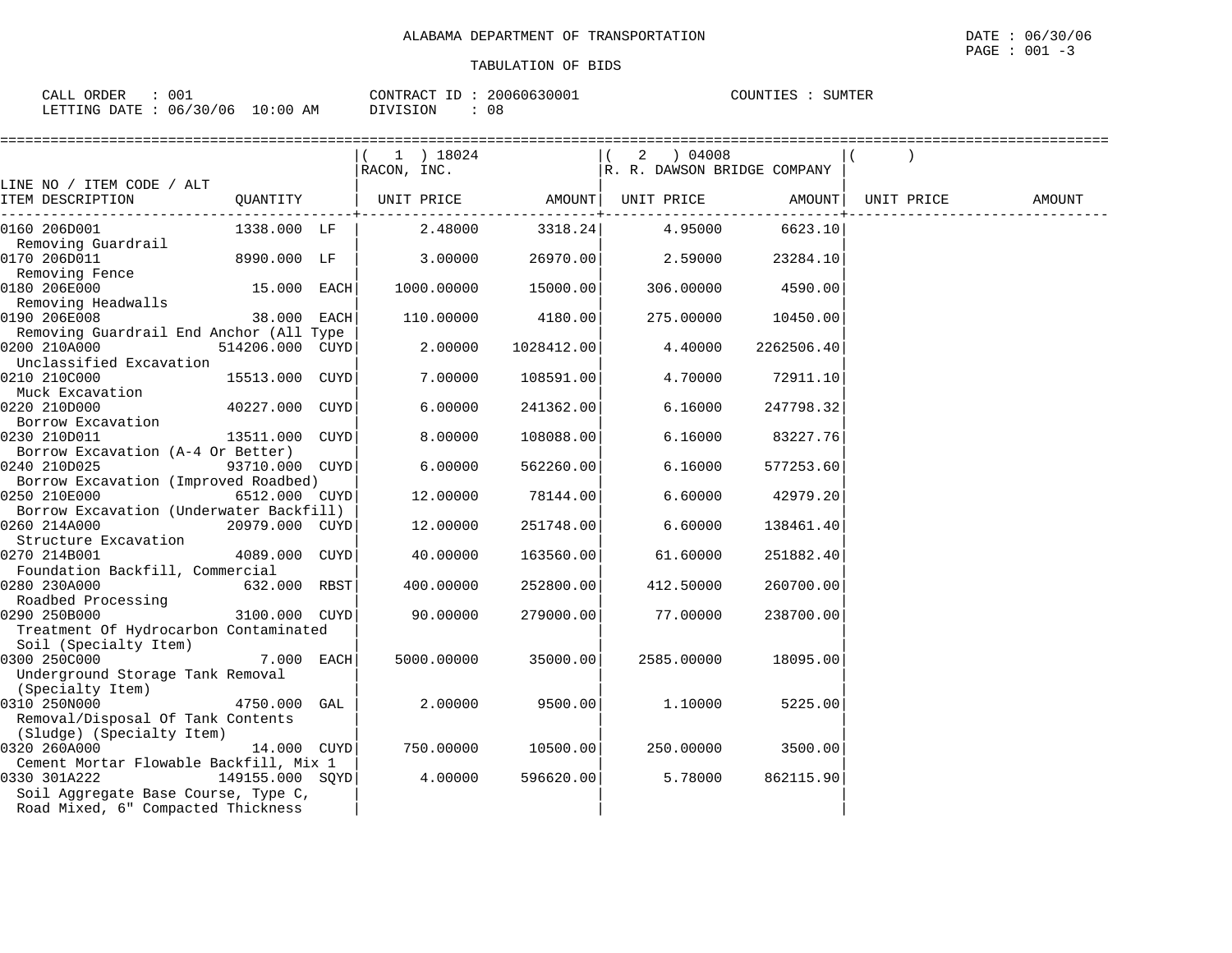| CALL ORDER<br>: 001              | CONTRACT ID: 20060630001 | COUNTIES : SUMTER |  |
|----------------------------------|--------------------------|-------------------|--|
| LETTING DATE : 06/30/06 10:00 AM | DIVISION<br>- 08         |                   |  |

|                                                                                |                 |     | 1 ) 18024   |            | 04008 (<br>2                |            |            |        |
|--------------------------------------------------------------------------------|-----------------|-----|-------------|------------|-----------------------------|------------|------------|--------|
|                                                                                |                 |     | RACON, INC. |            | R. R. DAWSON BRIDGE COMPANY |            |            |        |
| LINE NO / ITEM CODE / ALT                                                      |                 |     |             |            |                             |            |            |        |
| ITEM DESCRIPTION                                                               | OUANTITY        |     | UNIT PRICE  | AMOUNT     | UNIT PRICE                  | AMOUNT     | UNIT PRICE | AMOUNT |
| 0340 301A342<br>Selected Soil Subbase Course, Type B,                          | 156089.000 SQYD |     | 2.90000     | 452658.10  | 4.73000                     | 738300.97  |            |        |
| Road Mixed, 6" Compacted Thickness                                             |                 |     |             |            |                             |            |            |        |
| 0350 401A047                                                                   | 168124.000 SQYD |     | 0.70000     | 117686.80  | 0.67000                     | 112643.08  |            |        |
| Bituminous Treatment A, MC-70                                                  |                 |     |             |            |                             |            |            |        |
| 0360 405A000                                                                   | 7686.000 GAL    |     | 2.20000     | 16909.20   | 2.10000                     | 16140.60   |            |        |
| Tack Coat                                                                      |                 |     |             |            |                             |            |            |        |
| 0370 410C000                                                                   | 1.000 EACH      |     | 5500.00000  | 5500.00    | 5250.00000                  | 5250.00    |            |        |
| Contractor Retained Profilograph                                               |                 |     |             |            |                             |            |            |        |
| 0380 410H000                                                                   | 1.000 EACH      |     | 82500.00000 | 82500.00   | 78750.00000                 | 78750.00   |            |        |
| Material Remixing Device                                                       |                 |     |             |            |                             |            |            |        |
| 0390 420A015                                                                   | 8180.000 TON    |     | 95.70000    | 782826.00  | 91.35000                    | 747243.00  |            |        |
| Polymer Modified Open Graded Friction                                          |                 |     |             |            |                             |            |            |        |
| Course                                                                         |                 |     |             |            |                             |            |            |        |
| 0400 424A280                                                                   | 16411.000 TON   |     | 78.25000    | 1284160.75 | 74.70000                    | 1225901.70 |            |        |
| Superpave Bituminous Concrete Wearing<br>Surface Layer, 1/2" Maximum Aggregate |                 |     |             |            |                             |            |            |        |
| Size Mix, ESAL Range E                                                         |                 |     |             |            |                             |            |            |        |
| 0410 424A286                                                                   | 100.000 TON     |     | 78.54000    | 7854.00    | 74.97000                    | 7497.00    |            |        |
| Superpave Bituminous Concrete Wearing                                          |                 |     |             |            |                             |            |            |        |
| Surface Layer, Leveling, 1/2" Maximum                                          |                 |     |             |            |                             |            |            |        |
| Aggregate Size Mix, ESAL Range E                                               |                 |     |             |            |                             |            |            |        |
| 0420 424A360                                                                   | 4023.000 TON    |     | 71.79000    | 288811.17  | 68.52000                    | 275655.96  |            |        |
| Superpave Bituminous Concrete Wearing                                          |                 |     |             |            |                             |            |            |        |
| Surface Layer, 1/2" Maximum Aggregate                                          |                 |     |             |            |                             |            |            |        |
| Size Mix, ESAL Range C/D                                                       |                 |     |             |            |                             |            |            |        |
| 0430 424B281                                                                   | 23352.000 TON   |     | 71.10000    | 1660327.20 | 67.87000                    | 1584900.24 |            |        |
| Superpave Bituminous Concrete Upper                                            |                 |     |             |            |                             |            |            |        |
| Binder Layer, 1" Maximum Aggregate Size<br>Mix, ESAL Range E                   |                 |     |             |            |                             |            |            |        |
| 0440 424B285                                                                   | 100.000 TON     |     | 93.50000    | 9350.00    | 89.25000                    | 8925.00    |            |        |
| Superpave Bituminous Concrete Upper                                            |                 |     |             |            |                             |            |            |        |
| Binder Layer, Patching, 1" Maximum                                             |                 |     |             |            |                             |            |            |        |
| Aggregate Size Mix, ESAL Range E                                               |                 |     |             |            |                             |            |            |        |
| 0450 424B289                                                                   | 5234.000        | TON | 76.18000    | 398726.12  | 72.71000                    | 380564.14  |            |        |
| Superpave Bituminous Concrete Upper                                            |                 |     |             |            |                             |            |            |        |
| Binder Layer, Leveling, 1" Maximum                                             |                 |     |             |            |                             |            |            |        |
| Aggregate Size Mix, ESAL Range E                                               |                 |     |             |            |                             |            |            |        |
| 0460 424B292                                                                   | 1891.000        | TON | 72.22000    | 136568.02  | 68.93000                    | 130346.63  |            |        |
| Superpave Bituminous Concrete Upper                                            |                 |     |             |            |                             |            |            |        |
| Binder Layer, Widening, 1" Maximum                                             |                 |     |             |            |                             |            |            |        |
| Aggregate Size Mix, ESAL Range E                                               |                 |     |             |            |                             |            |            |        |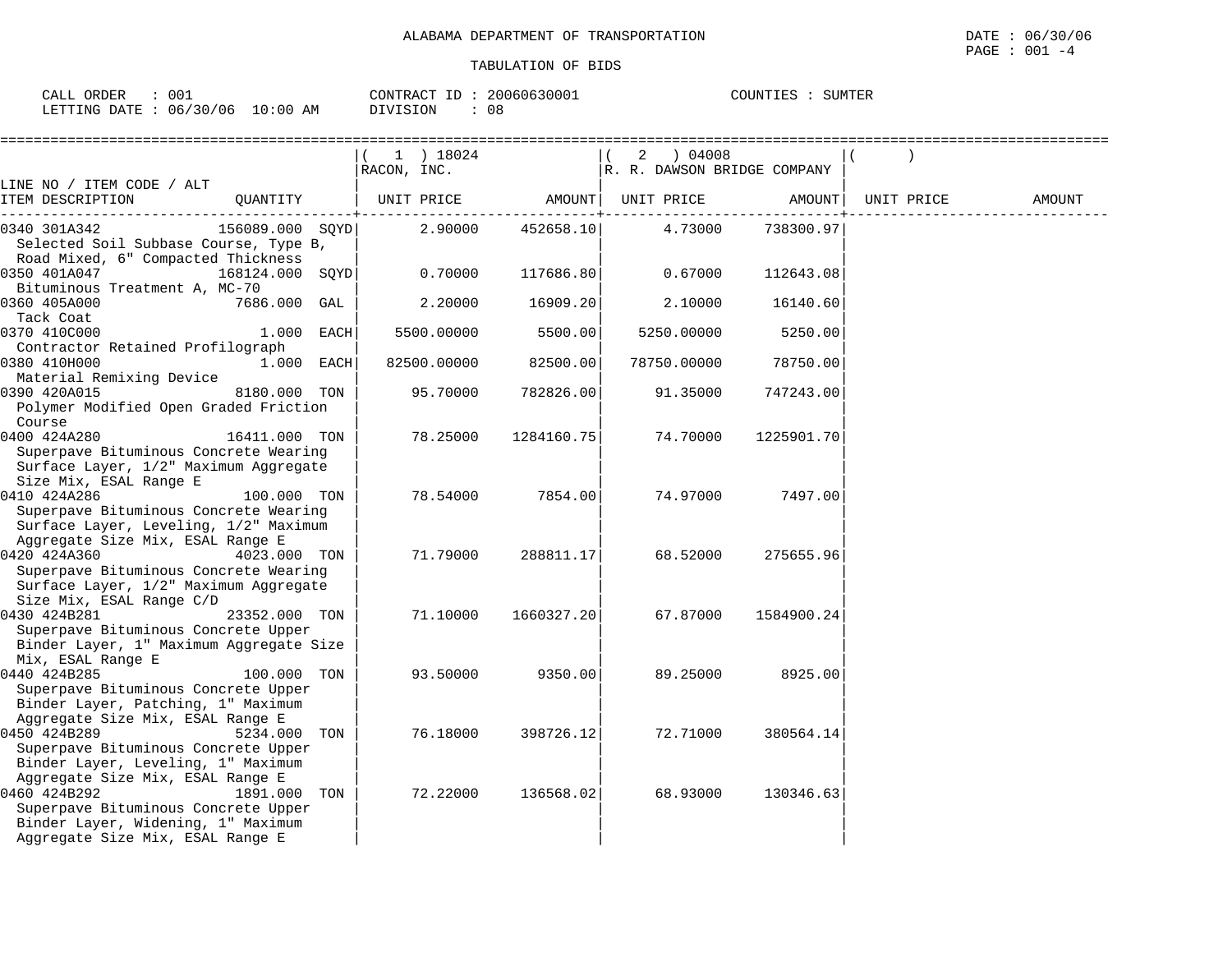| CALL<br>ORDER                   | 001 | CONTRACT ID | 20060630001 | COUNTIES : | SUMTER |
|---------------------------------|-----|-------------|-------------|------------|--------|
| LETTING DATE: 06/30/06 10:00 AM |     | DIVISION    | 08          |            |        |

|                                                                                                                       |                |      | 1 ) 18024<br>RACON, INC. |            | 2<br>04008<br>R. R. DAWSON BRIDGE COMPANY |            |            |        |
|-----------------------------------------------------------------------------------------------------------------------|----------------|------|--------------------------|------------|-------------------------------------------|------------|------------|--------|
| LINE NO / ITEM CODE / ALT<br>ITEM DESCRIPTION                                                                         | QUANTITY       |      | UNIT PRICE               | AMOUNT     | UNIT PRICE                                | AMOUNT     | UNIT PRICE | AMOUNT |
| 0470 424C280<br>Superpave Bituminous Concrete Base<br>Layer, 1" Maximum Aggregate Size Mix,<br>ESAL Range E           | 31010.000 TON  |      | 67.41000                 | 2090384.10 | 64.34000                                  | 1995183.40 |            |        |
| 0480 424C290<br>Superpave Bituminous Concrete Base<br>Layer, Widening, 1" Maximum Aggregate<br>Size Mix, ESAL Range E | 4115.000 TON   |      | 69.30000                 | 285169.50  | 66.15000                                  | 272207.25  |            |        |
| 0490 428C000<br>Scoring Bituminous Pavement Surface By<br>Cutting                                                     | 115564.000 LF  |      | 0.13000                  | 15023.32   | 0.13000                                   | 15023.32   |            |        |
| 0500 430B000<br>Aggregate Surfacing (ALDOT #467 Or #57)                                                               | 400.000 TON    |      | 50.00000                 | 20000.00   | 25.00000                                  | 10000.00   |            |        |
| 0510 450B000<br>Reinforced Cement Concrete Bridge End<br>Slab                                                         | 936.000 SOYD   |      | 107.00000                | 100152.00  | 135.00000                                 | 126360.00  |            |        |
| 0520 502A000<br>Steel Reinforcement                                                                                   | 1366324.000 LB |      | 0.90000                  | 1229691.60 | 0.70000                                   | 956426.80  |            |        |
| 0530 502B000<br>Steel Reinforcement For Bridge<br>Superstructure, E.B.L. Sta. 903+82.0                                |                | LUMP | 135000.00000             | 135000.00  | 105500.00000                              | 105500.00  |            |        |
| Approx.<br>0540 502B001<br>Steel Reinforcement For Bridge<br>Superstructure, W.B.L. Sta. 903+82.0,<br>Approx.         |                | LUMP | 135000.00000             | 135000.00  | 105500.00000                              | 105500.00  |            |        |
| 0550 502B002<br>Steel Reinforcement For Bridge<br>Superstructure, E.B.L. Sta. 918+30.0,<br>Approx.                    |                | LUMP | 140000.00000             | 140000.00  | 111500.00000                              | 111500.00  |            |        |
| 0560 502B003<br>Steel Reinforcement For Bridge<br>Superstructure, W.B.L. Sta. 918+30.0,<br>Approx.                    |                | LUMP | 140000.00000             | 140000.00  | 111500.00000                              | 111500.00  |            |        |
| 0570 502B004<br>Steel Reinforcement For Bridge<br>Superstructure, E.B.L. Sta. 955+45.0,<br>Approx.                    |                | LUMP | 100000.00000             | 100000.00  | 78500.00000                               | 78500.00   |            |        |
| 0580 502B005<br>Steel Reinforcement For Bridge<br>Superstructure, W.B.L. Sta. 955+45.0,<br>Approx.                    |                | LUMP | 100000.00000             | 100000.00  | 78500.00000                               | 78500.00   |            |        |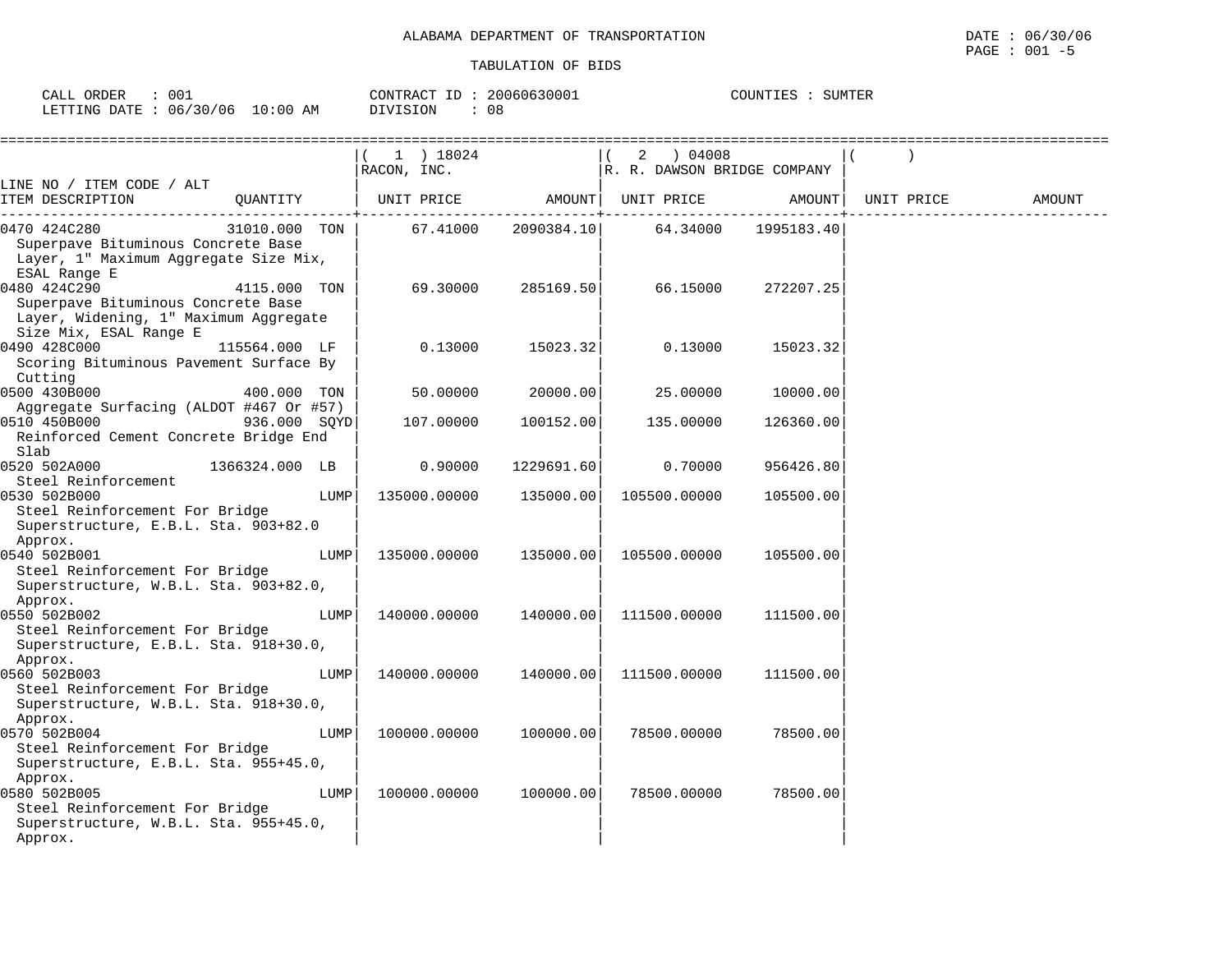| 001<br>ORDER<br>CALL |       | 20060630001<br>CONTRACT<br>$T_{\rm T}$<br>ᆂ | COUNTIES<br>SUMTER |
|----------------------|-------|---------------------------------------------|--------------------|
| : 06/30/06           | 10:00 | 08                                          |                    |
| LETTING DATE         | AM    | DIVISION                                    |                    |

|                                                                                                                 | ==========================<br>$(1)$ 18024 |                             | :==============<br>2 04008  |            |            |        |
|-----------------------------------------------------------------------------------------------------------------|-------------------------------------------|-----------------------------|-----------------------------|------------|------------|--------|
|                                                                                                                 | RACON, INC.                               |                             | R. R. DAWSON BRIDGE COMPANY |            |            |        |
| LINE NO / ITEM CODE / ALT<br>ITEM DESCRIPTION<br>QUANTITY                                                       | UNIT PRICE                                | AMOUNT  <br>--------------- | UNIT PRICE AMOUNT           | ---------- | UNIT PRICE | AMOUNT |
| 0590 502B006<br>LUMP<br>Steel Reinforcement For Bridge<br>Superstructure, E.B.L Sta. 1016+26.4419,<br>Approx.   | 90000.00000                               | 90000.00                    | 72000.00000                 | 72000.00   |            |        |
| 0600 502B007<br>LUMP<br>Steel Reinforcement For Bridge<br>Superstructure, W.B.L. Sta. 1016+79.<br>5581, Approx. | 90000.00000                               | 90000.00                    | 72000.00000                 | 72000.00   |            |        |
| 8.000 EACH<br>0610 505A002<br>Steel Test Piles (HP 12x53)                                                       | 3500.00000                                | 28000.00                    | 1800.00000                  | 14400.00   |            |        |
| 4.000 EACH<br>0620 505B057<br>Static Loading Tests (HP 12x53)                                                   | 3000.00000                                | 12000.00                    | 15000.00000                 | 60000.00   |            |        |
| 0630 505B087<br>8.000 EACH<br>Dynamic Loading Tests (HP 12x53)                                                  | 1000.00000                                | 8000.00                     | 2000.00000                  | 16000.00   |            |        |
| 0640 505M002<br>7565.000 LF<br>Steel Piling Furnished And Driven (HP<br>12x53)                                  | 44.00000                                  | 332860.00                   | 42.00000                    | 317730.00  |            |        |
| 0650 506A000<br>688.000 LF<br>Drilled Shaft Excavation, 4'-6" Diamete                                           | 175.00000                                 | 120400.00                   | 137.00000                   | 94256.00   |            |        |
| 0660 506A002<br>658.000 LF<br>Drilled Shaft Excavation, 7'-0" Diamete                                           | 290.00000                                 | 190820.00                   | 420.00000                   | 276360.00  |            |        |
| 0670 506A003<br>367.000 LF<br>Drilled Shaft Excavation, 5'-0" Diamete                                           | 215.00000                                 | 78905.00                    | 189.00000                   | 69363.00   |            |        |
| 0680 506A008<br>2349.000 LF<br>Drilled Shaft Excavation, 4'-0" Diamete                                          | 115.00000                                 | 270135.00                   | 84.00000                    | 197316.00  |            |        |
| 0690 506C042<br>2409.000 LF<br>Drilled Shaft Construction, 4'-0"<br>Diameter, Class DS1 Concrete                | 100.00000                                 | 240900.00                   | 100.00000                   | 240900.00  |            |        |
| 0700 506C043<br>688.000 LF<br>Drilled Shaft Construction, 4'-6"<br>Diameter, Class DS1 Concrete                 | 120.00000                                 | 82560.00                    | 128.00000                   | 88064.00   |            |        |
| 0710 506C044<br>367.000 LF<br>Drilled Shaft Construction, 5'-0"<br>Diameter, Class DS1 Concrete                 | 150.00000                                 | 55050.00                    | 157.00000                   | 57619.00   |            |        |
| 0720 506C048<br>705.000 LF<br>Drilled Shaft Construction, 7'-0"<br>Diameter, Class DS1 Concrete                 | 275.00000                                 | 193875.00                   | 292.00000                   | 205860.00  |            |        |
| 0730 506F001<br>81.000 LF<br>Permanent Drilled Shaft Casing, 4'-6"<br>Diameter                                  | 320.00000                                 | 25920.00                    | 202.00000                   | 16362.00   |            |        |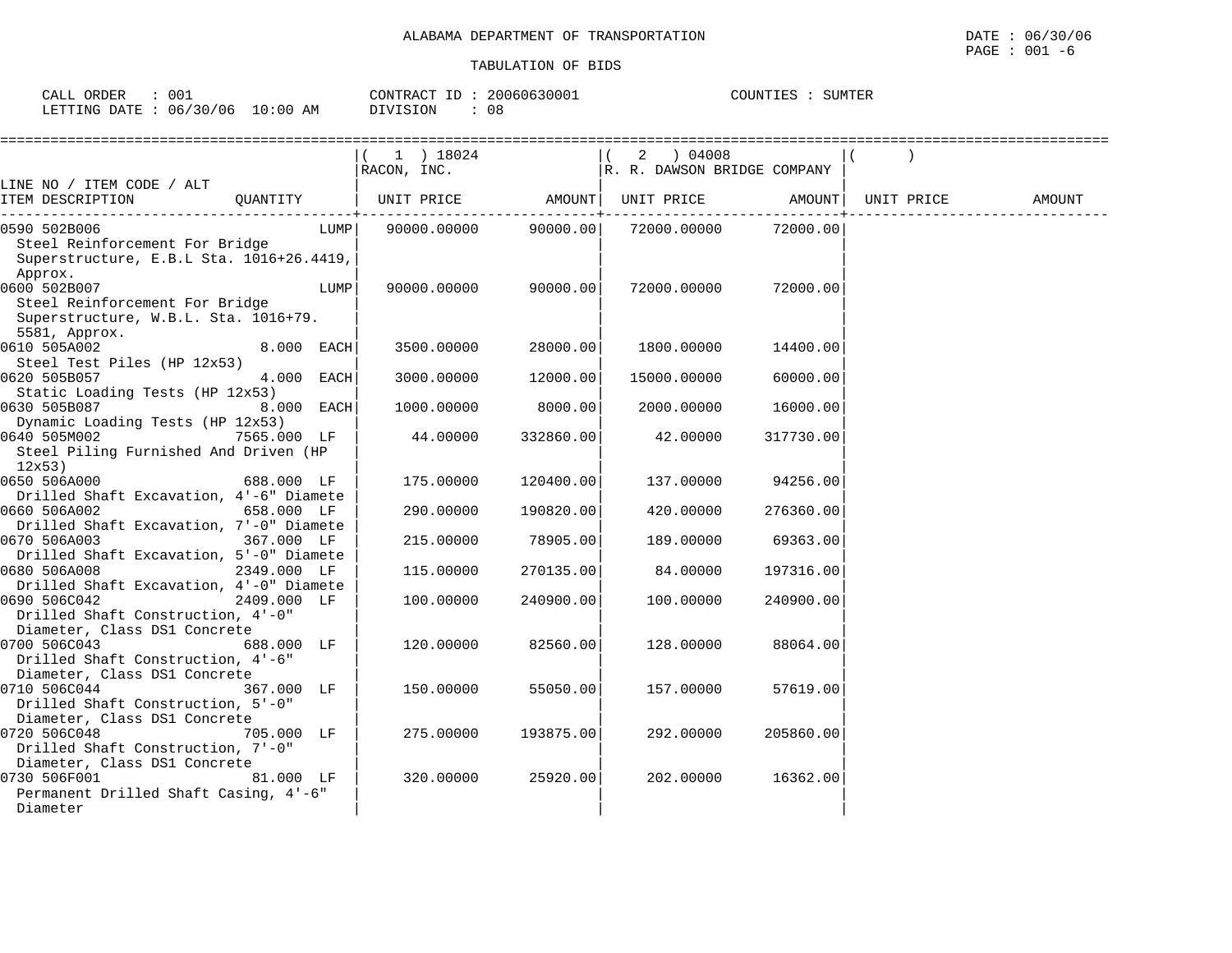| ORDER<br>$\sim$ $ -$<br>CALL | 001           |                  | CONTRACT | 20060630001 | COUNTIES | SUMTER |
|------------------------------|---------------|------------------|----------|-------------|----------|--------|
| LETTING DATE                 | /30/06<br>06/ | :00<br>1 O<br>AΜ | DIVISION | 08          |          |        |

|                                                        |               |      | ============================                   |                    |                             |                     |  |
|--------------------------------------------------------|---------------|------|------------------------------------------------|--------------------|-----------------------------|---------------------|--|
|                                                        |               |      | $(1)$ 18024<br>$\overrightarrow{RACON}$ , INC. |                    | R. R. DAWSON BRIDGE COMPANY |                     |  |
| LINE NO / ITEM CODE / ALT                              |               |      |                                                |                    |                             |                     |  |
|                                                        |               |      |                                                |                    |                             |                     |  |
| 0740 506F003 250.000 LF                                |               |      | 455.00000 113750.00                            |                    |                             | 448.00000 112000.00 |  |
| Permanent Drilled Shaft Casing, 7'-0"                  |               |      |                                                |                    |                             |                     |  |
| Diameter                                               |               |      |                                                |                    |                             |                     |  |
| 0750 506F006                                           | 66.000 LF     |      |                                                | 350.00000 23100.00 | 246.00000                   | 16236.00            |  |
| Permanent Drilled Shaft Casing, 5'-0"                  |               |      |                                                |                    |                             |                     |  |
| Diameter                                               |               |      |                                                |                    |                             |                     |  |
| 0760 506F008                                           | 710.000 LF    |      | 290.00000                                      | 205900.00          | 135.00000                   | 95850.00            |  |
| Permanent Drilled Shaft Casing, 4'-0"                  |               |      |                                                |                    |                             |                     |  |
| Diameter<br>0770 506G002                               | $16.000$ EACH |      | 1500.00000                                     | 24000.00           | 1600.00000                  | 25600.00            |  |
| Crosshole Sonic Logging, 4'-0" Diameter                |               |      |                                                |                    |                             |                     |  |
| 0780 506G003                                           | 4.000 EACH    |      | 1500.00000                                     | 6000.00            | 1600.00000                  | 6400.00             |  |
| Crosshole Sonic Logging, 4'-6" Diameter                |               |      |                                                |                    |                             |                     |  |
| 0790 506G004                                           | $2.000$ EACH  |      | 1500.00000                                     | 3000.00            | 1600.00000                  | 3200.00             |  |
| Crosshole Sonic Logging, 5'-0" Diameter                |               |      |                                                |                    |                             |                     |  |
| 0800 506G008                                           | $2.000$ EACH  |      | 1500.00000                                     | 3000.00            | 1600.00000                  | 3200.00             |  |
| Crosshole Sonic Logging, 7'-0" Diameter                |               |      |                                                |                    |                             |                     |  |
| 0810 506K000 1.000 EACH                                |               |      | 200000.00000                                   | 200000.00          | 100000.00000                | 100000.00           |  |
| Drilled Shaft Axial Load Test                          |               |      |                                                |                    |                             |                     |  |
| 0820 506L000                                           | $1.000$ EACH  |      | 200000.00000                                   | 200000.00          | 50000.00000                 | 50000.00            |  |
| Drilled Shaft Lateral Load Test                        |               |      |                                                |                    |                             |                     |  |
| 0830 508A000                                           | 75204.000 LB  |      | 3.00000                                        | 225612.00          | 3.00000                     | 225612.00           |  |
| Structural Steel                                       |               |      |                                                |                    |                             |                     |  |
| 0840 510A000                                           | 2109.000 CUYD |      | 375.00000                                      | 790875.00          | 550.00000                   | 1159950.00          |  |
| Bridge Substructure Concrete, Class A                  |               |      |                                                |                    |                             |                     |  |
| 0850 510C051                                           |               | LUMP | 400000.00000                                   | 400000.00          | 375000.00000                | 375000.00           |  |
| Bridge Concrete Superstructure, E.B.L.                 |               |      |                                                |                    |                             |                     |  |
| Sta. 903+82.0, Approx. 604 Cu Yds                      |               |      |                                                |                    |                             |                     |  |
| 0860 510C052                                           |               | LUMP | 400000.00000                                   | 400000.00          | 375000.00000                | 375000.00           |  |
| Bridge Concrete Superstructure, W.B.L.                 |               |      |                                                |                    |                             |                     |  |
| Sta. 903+82.0 Approx. 604 Cu Yds                       |               |      |                                                |                    |                             |                     |  |
| 0870 510C053                                           |               | LUMP | 400000.00000                                   | 400000.00          | 425000.00000                | 425000.00           |  |
| Bridge Concrete Superstructure, E.B.L.                 |               |      |                                                |                    |                             |                     |  |
| Sta. 918+30.0, Approx. 704 Cu Yds                      |               |      |                                                |                    |                             |                     |  |
| 0880 510C054                                           |               | LUMP | 400000.00000                                   | 400000.00          | 425000.00000                | 425000.00           |  |
| Bridge Concrete Superstructure, W.B.L.                 |               |      |                                                |                    |                             |                     |  |
| Sta. 918+30.0, Approx. 704 Cu Yds                      |               |      |                                                |                    |                             |                     |  |
| 0890 510C055<br>Bridge Concrete Superstructure, E.B.L. |               | LUMP | 300000.00000                                   | 300000.00          | 300000.00000                | 300000.00           |  |
| Sta. 955+45.0, Approx. 496 Cu Yds                      |               |      |                                                |                    |                             |                     |  |
|                                                        |               |      |                                                |                    |                             |                     |  |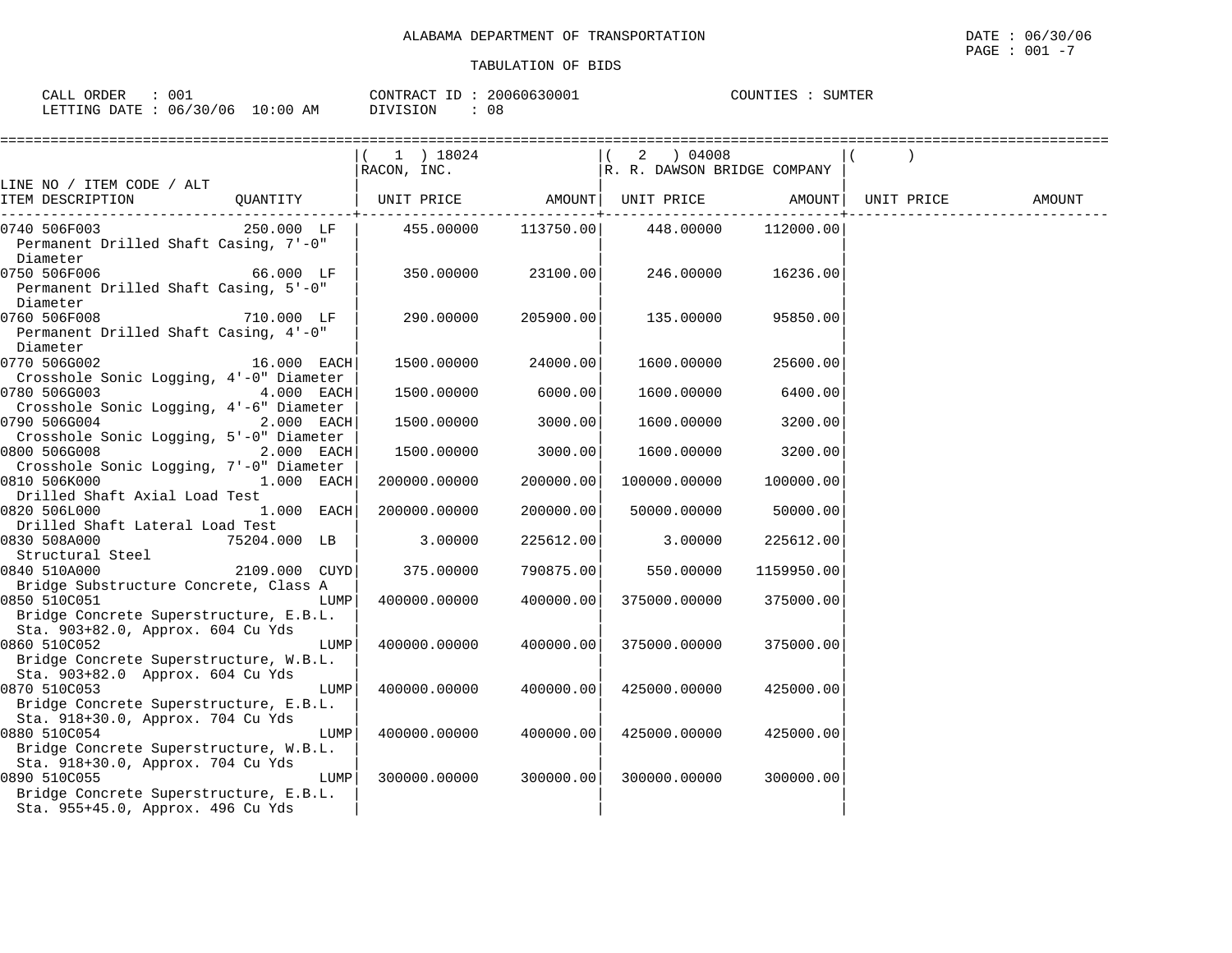| 001<br>ORDER<br>CALL     |            | CONTRACT ID     | 20060630001   | SUMTER<br>COUNTIES |
|--------------------------|------------|-----------------|---------------|--------------------|
| 06/30/06<br>LETTING DATE | $10:00$ AM | <b>NTVISTON</b> | $\cap$<br>U C |                    |

|                                                                   | 1 ) 18024<br>RACON, INC. |            | 2 ) 04008                   |            |            |        |
|-------------------------------------------------------------------|--------------------------|------------|-----------------------------|------------|------------|--------|
| LINE NO / ITEM CODE / ALT                                         |                          |            | R. R. DAWSON BRIDGE COMPANY |            |            |        |
| QUANTITY<br>ITEM DESCRIPTION                                      | UNIT PRICE AMOUNT        |            | UNIT PRICE AMOUNT           |            | UNIT PRICE | AMOUNT |
| 0900 510C056<br>LUMP                                              | 300000.00000             | 300000.00  | 300000.00000                | 300000.00  |            |        |
| Bridge Concrete Superstructure, W.B.L.                            |                          |            |                             |            |            |        |
| Sta. 955+45.0, Approx. 496 Cu Yds                                 |                          |            |                             |            |            |        |
| 0910 510C057<br>LUMP                                              | 300000.00000             | 300000.00  | 275000.00000                | 275000.00  |            |        |
| Bridge Concrete Superstructure, E.B.L                             |                          |            |                             |            |            |        |
| Sta. 1016+26.4419, Approx. 422<br>0920 510C058<br>LUMP            | 300000.00000             | 300000.00  | 275000.00000                | 275000.00  |            |        |
| Bridge Concrete Superstructure, W.B.L.                            |                          |            |                             |            |            |        |
| Sta. 1016+79.5581, Approx. 422                                    |                          |            |                             |            |            |        |
| 0930 510E000<br>13240.000 SOYD                                    | 2.30000                  | 30452.00   | 3.00000                     | 39720.00   |            |        |
| Grooving Concrete Bridge Decks                                    |                          |            |                             |            |            |        |
| 0940 511A052<br>336.000 EACH                                      | 130.00000                | 43680.00   | 130.00000                   | 43680.00   |            |        |
| Elastomeric Bearings, Type 2 (Mark B3)                            |                          |            |                             |            |            |        |
| 0950 511A053 104.000 EACH                                         | 185.00000                | 19240.00   | 185.00000                   | 19240.00   |            |        |
| Elastomeric Bearings, Type 2 (Mark B4)                            |                          |            |                             |            |            |        |
| 0960 513B005<br>13052.000 LF                                      | 110.00000                | 1435720.00 | 105.00000                   | 1370460.00 |            |        |
| Pretensioned-Prestressed Concrete                                 |                          |            |                             |            |            |        |
| Girders, Type III (Specialty Item)<br>0970 513B017<br>7094.000 LF | 165.00000                | 1170510.00 | 150.00000                   | 1064100.00 |            |        |
| Pretensioned-Prestressed Concrete                                 |                          |            |                             |            |            |        |
| Girders, Type BT-72 (Specialty Item)                              |                          |            |                             |            |            |        |
| 0980 524A010<br>426.000 CUYD                                      | 552.43000                | 235335.18  | 952.00000                   | 405552.00  |            |        |
|                                                                   |                          |            |                             |            |            |        |
| Culvert Concrete<br>000 524R011 1492.000 CUYD<br>0990 524B011     | 400.07000                | 596904.44  | 935.00000                   | 1395020.00 |            |        |
| Culvert Concrete Extension (Cast In                               |                          |            |                             |            |            |        |
| Place)                                                            |                          |            |                             |            |            |        |
| 1000 530A001<br>18.000 LF                                         | 53.51000                 | 963.18     | 33.00000                    | 594.00     |            |        |
| 18" Roadway Pipe (Class 3 R.C.)                                   |                          |            |                             |            |            |        |
| 1010 530A002<br>8709.000 LF                                       | 39.62000                 | 345050.58  | 52.00000                    | 452868.00  |            |        |
| 24" Roadway Pipe (Class 3 R.C.)<br>1020 530A003<br>130.000 LF     | 53.78000                 | 6991.40    | 71.00000                    |            |            |        |
| 30" Roadway Pipe (Class 3 R.C.)                                   |                          |            |                             | 9230.00    |            |        |
| 1030 530A027<br>212.000 LF                                        | 96.31000                 | 20417.72   | 140.00000                   | 29680.00   |            |        |
| 42" Roadway Pipe (Class 5 R.C.)                                   |                          |            |                             |            |            |        |
| 1040 530A101<br>29.000 LF                                         | 52.32000                 | 1517.28    | 33.00000                    | 957.00     |            |        |
| 18" Roadway Pipe (Class 3 R.C.)                                   |                          |            |                             |            |            |        |
| (Extension)                                                       |                          |            |                             |            |            |        |
| 149.000 LF<br>1050 530A155                                        | 45.07000                 | 6715.43    | 70.00000                    | 10430.00   |            |        |
| 24" Roadway Pipe (14 Gauge C.C.S.)                                |                          |            |                             |            |            |        |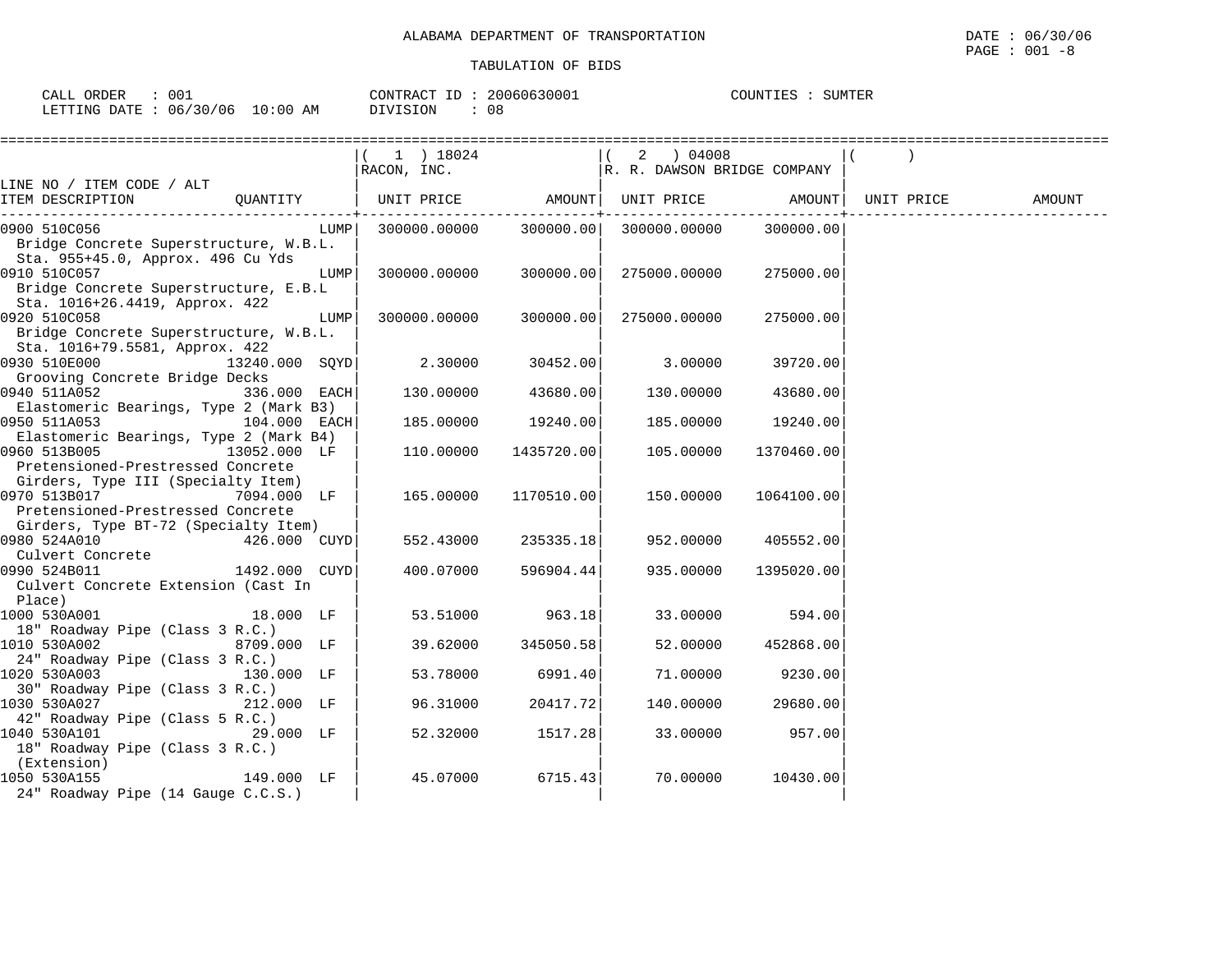| ORDER<br>$\sim$ $\sim$ $\sim$<br>CALL | 001                      |                 | $-$<br>CONTRA<br>$\sqrt{2}$<br>'TRAC' | 20060630001 | COUNTIES | SUMTER |  |
|---------------------------------------|--------------------------|-----------------|---------------------------------------|-------------|----------|--------|--|
| LETTING<br>DATE                       | 06.<br>$\sqrt{2}$<br>706 | . 0 : 0 0<br>AΜ | DIVISION                              | 08          |          |        |  |

|                                                                                              |                |      | $(1)$ 18024<br>RACON, INC.                              |           | $\vert$ (<br>R. R. DAWSON BRIDGE COMPANY |            |            |        |
|----------------------------------------------------------------------------------------------|----------------|------|---------------------------------------------------------|-----------|------------------------------------------|------------|------------|--------|
| LINE NO / ITEM CODE / ALT                                                                    |                |      |                                                         |           |                                          |            |            |        |
| ITEM DESCRIPTION                                                                             |                |      | QUANTITY   UNIT PRICE     AMOUNT  UNIT PRICE     AMOUNT |           |                                          |            | UNIT PRICE | AMOUNT |
| 1060 530A800<br>15" Roadway Pipe (14 Gauge C.C.S.)                                           | $8.000$ LF     |      |                                                         |           | 58.33000 466.64 43.00000                 | 344.00     |            |        |
| (Stack Pipe)(No Bedding Required)<br>1070 534E000<br>Cleaning Existing Culvert (Less Than Or | 513.000 LF     |      | 60.00000                                                | 30780.00  | 11.00000                                 | 5643.00    |            |        |
| Equal To 48" Horizontal Opening)<br>Cleaning Existing Culvert (Greater Than                  | 490.000 LF     |      | 110.00000                                               | 53900.00  | 11.00000                                 | 5390.00    |            |        |
| 48" Horizontal Opening)<br>1090 535A085                                                      | 172.000 LF     |      | 39.02000                                                | 6711.44   | 52.00000                                 | 8944.00    |            |        |
| 24" Side Drain Pipe (Class 3 R.C.)<br>1100 535A088<br>42" Side Drain Pipe (Class 3 R.C.)     | 108.000 LF     |      | 81.79000                                                | 8833.32   | 115.00000                                | 12420.00   |            |        |
| 1110 535A089<br>$63.000$ LF<br>48" Side Drain Pipe (Class 3 R.C.)                            |                |      | 102.63000                                               | 6465.69   | 146.00000                                | 9198.00    |            |        |
| 1120 600A000<br>Mobilization                                                                 |                | LUMP | 2100000.00000                                           |           | 2100000.00 2710000.00000                 | 2710000.00 |            |        |
| 1130 602A000<br>Right Of Way Markers                                                         | 95.000 EACH    |      | 103.88000                                               | 9868.60   | 165.00000                                | 15675.00   |            |        |
| 1140 606A000<br>6" Underdrain Pipe                                                           | 1000.000 LF    |      | 16.00000                                                | 16000.00  | 18.70000                                 | 18700.00   |            |        |
| 1150 610C001<br>Loose Riprap, Class 2                                                        | 21716.000 TON  |      | 29.23000                                                | 634758.68 | 37.40000                                 | 812178.40  |            |        |
| 1160 610D003<br>Filter Blanket, Geotextile                                                   | 16726.000 SQYD |      | 2.31000                                                 | 38637.06  | 3.18000                                  | 53188.68   |            |        |
| 3.000 EACH<br>1170 619A002<br>18" Roadway Pipe End Treatment, Class 1                        |                |      | 610.39000                                               | 1831.17   | 743.00000                                | 2229.00    |            |        |
| 1180 619A003<br>24" Roadway Pipe End Treatment, Class 1                                      | 52.000 EACH    |      | 701.95000                                               | 36501.40  | 798.00000                                | 41496.00   |            |        |
| 1190 619A004<br>30" Roadway Pipe End Treatment, Class 1                                      | 1.000 EACH     |      | 857.45000                                               | 857.45    | 908.00000                                | 908.00     |            |        |
| 1200 619A006<br>42" Roadway Pipe End Treatment, Class 1                                      | 1.000 EACH     |      | 1815.92000                                              | 1815.92   | 1210.00000                               | 1210.00    |            |        |
| 1210 619A102<br>24" Side Drain Pipe End Treatment,<br>Class 1                                | 8.000 EACH     |      | 701.95000                                               | 5615.60   | 798.00000                                | 6384.00    |            |        |
| 1220 619A106<br>48" Side Drain Pipe End Treatment,<br>Class 1                                | $2.000$ EACH   |      | 2387.89000                                              | 4775.78   | 1650.00000                               | 3300.00    |            |        |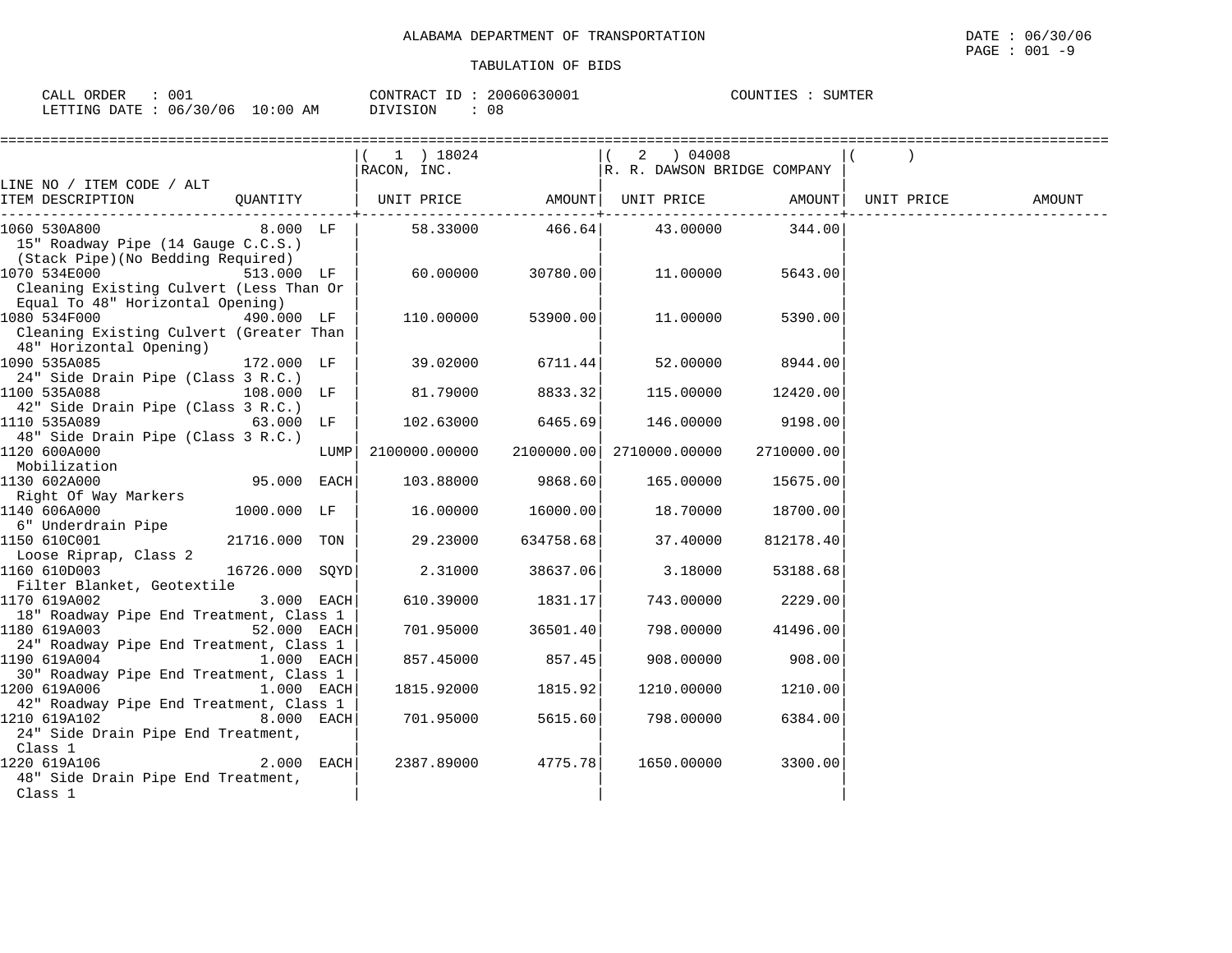| <b>ORDER</b><br>CALL | 001      |             | T <sub>D</sub><br>CONTRACT | 20060630001 | COUNTIES | SUMTER |  |
|----------------------|----------|-------------|----------------------------|-------------|----------|--------|--|
| LETTING DATE         | 06/30/06 | 10:00<br>AM | OIVISION                   | n c<br>U۲   |          |        |  |

|                                                                                                             |              |                                                                                                                                                                                     |          |            | ==================================== |            |        |
|-------------------------------------------------------------------------------------------------------------|--------------|-------------------------------------------------------------------------------------------------------------------------------------------------------------------------------------|----------|------------|--------------------------------------|------------|--------|
|                                                                                                             |              | $\begin{array}{ l l l l } \hline (1)&18024&\quad&\quad&\quad (2)&04008 \\ \hline \texttt{RACON, INC.} &\quad&\quad&\quad \texttt{R. R. DANSON BRIDGE COMPANY}\\ \hline \end{array}$ |          |            |                                      |            |        |
| LINE NO / ITEM CODE / ALT                                                                                   |              |                                                                                                                                                                                     |          |            |                                      |            |        |
| ITEM DESCRIPTION                                                                                            |              | QUANTITY   UNIT PRICE AMOUNT  UNIT PRICE AMOUNT                                                                                                                                     |          |            | . _ _ _ _ _ _ _ _ _ _ _ _ _ _ _ _    | UNIT PRICE | AMOUNT |
| 1230 619A275<br>42" Side Drain Pipe End Treatment,<br>Class 1 (Double Line)                                 | $2.000$ EACH | 3369.71000 6739.42 3025.00000                                                                                                                                                       |          |            | 6050.00                              |            |        |
| 1240 620A000<br>Minor Structure Concrete                                                                    | $4.000$ CUYD | 2728.87000 10915.48                                                                                                                                                                 |          |            | 1100.00000 4400.00                   |            |        |
| 1250 621A000<br>Junction Boxes, Type 1, 1P Or 5                                                             | $5.000$ EACH | 3489.00000                                                                                                                                                                          | 17445.00 | 3300.00000 | 16500.00                             |            |        |
| 1260 621A010<br>Junction Boxes, Type 3                                                                      | $2.000$ EACH | 3489.00000                                                                                                                                                                          | 6978.00  | 3850.00000 | 7700.00                              |            |        |
| 1270 621A013<br>Junction Boxes, Type Special                                                                | 1.000 EACH   | 3489.00000                                                                                                                                                                          | 3489.00  | 6050.00000 | 6050.00                              |            |        |
| 1280 621A016<br>Junction Boxes, Type 4, 1P Or 5                                                             | 1.000 EACH   | 3489.00000                                                                                                                                                                          | 3489.00  | 5500.00000 | 5500.00                              |            |        |
| 1290 621A058<br>Junction Boxes, Type 3 (Modified)                                                           | 2.000 EACH   | 3489.00000                                                                                                                                                                          | 6978.00  | 4400.00000 | 8800.00                              |            |        |
| 1300 621C020<br>Inlets, Type Y                                                                              | 36.000 EACH  | 2326.00000                                                                                                                                                                          | 83736.00 |            | 3575.00000 128700.00                 |            |        |
| 1310 621C027<br>Inlets, Type C                                                                              | $1.000$ EACH | 2907.50000                                                                                                                                                                          | 2907.50  | 3850.00000 | 3850.00                              |            |        |
| 1320 621C132<br>Inlets, Type Y (Modified)                                                                   | 30.000 EACH  | 2907.50000                                                                                                                                                                          | 87225.00 |            | 4125.00000 123750.00                 |            |        |
| 1330 621D002                                                                                                | $1.000$ EACH | 465.20000                                                                                                                                                                           | 465.20   | 660.00000  | 660.00                               |            |        |
| Inlet Units, Type C<br>1340 621D019<br>Inlet Units, Type Y                                                  | 46.000 EACH  | 465.20000                                                                                                                                                                           | 21399.20 |            | 660.00000 30360.00                   |            |        |
| 1350 621D055                                                                                                | 8.000 EACH   | 465.20000                                                                                                                                                                           | 3721.60  |            | 825.00000 6600.00                    |            |        |
| Inlet Units, Type Y (Modified)<br>1360 630A001                                                              | 8789.000 LF  | 18.92000 166287.88                                                                                                                                                                  |          | 20.35000   | 178856.15                            |            |        |
| Steel Beam Guardrail, Class A, Type 2<br>1370 630C003 32.000 EACH                                           |              | 1815.00000                                                                                                                                                                          | 58080.00 |            | 1540.00000 49280.00                  |            |        |
| Guardrail End Anchor, Type 13<br>1380 630C050                                                               | 43.000 EACH  | 2189.00000                                                                                                                                                                          | 94127.00 | 2448.00000 | 105264.00                            |            |        |
| Guardrail End Anchor, Type 20 Series<br>8990.000 LF<br>1390 636A000<br>Barbed Wire Fence, 4 Strands, 4 Feet |              | 4.00000                                                                                                                                                                             | 35960.00 | 11.55000   | 103834.50                            |            |        |
| High<br>1400 641A612                                                                                        | 40.000 LF    | 32.00000                                                                                                                                                                            | 1280.00  | 58.00000   | 2320.00                              |            |        |
| 6 Inch Ductile Iron Water Main Laid<br>1410 641A746<br>6 Inch P.V.C. Water Main Laid                        | $40.000$ LF  | 28.00000                                                                                                                                                                            | 1120.00  | 48.00000   | 1920.00                              |            |        |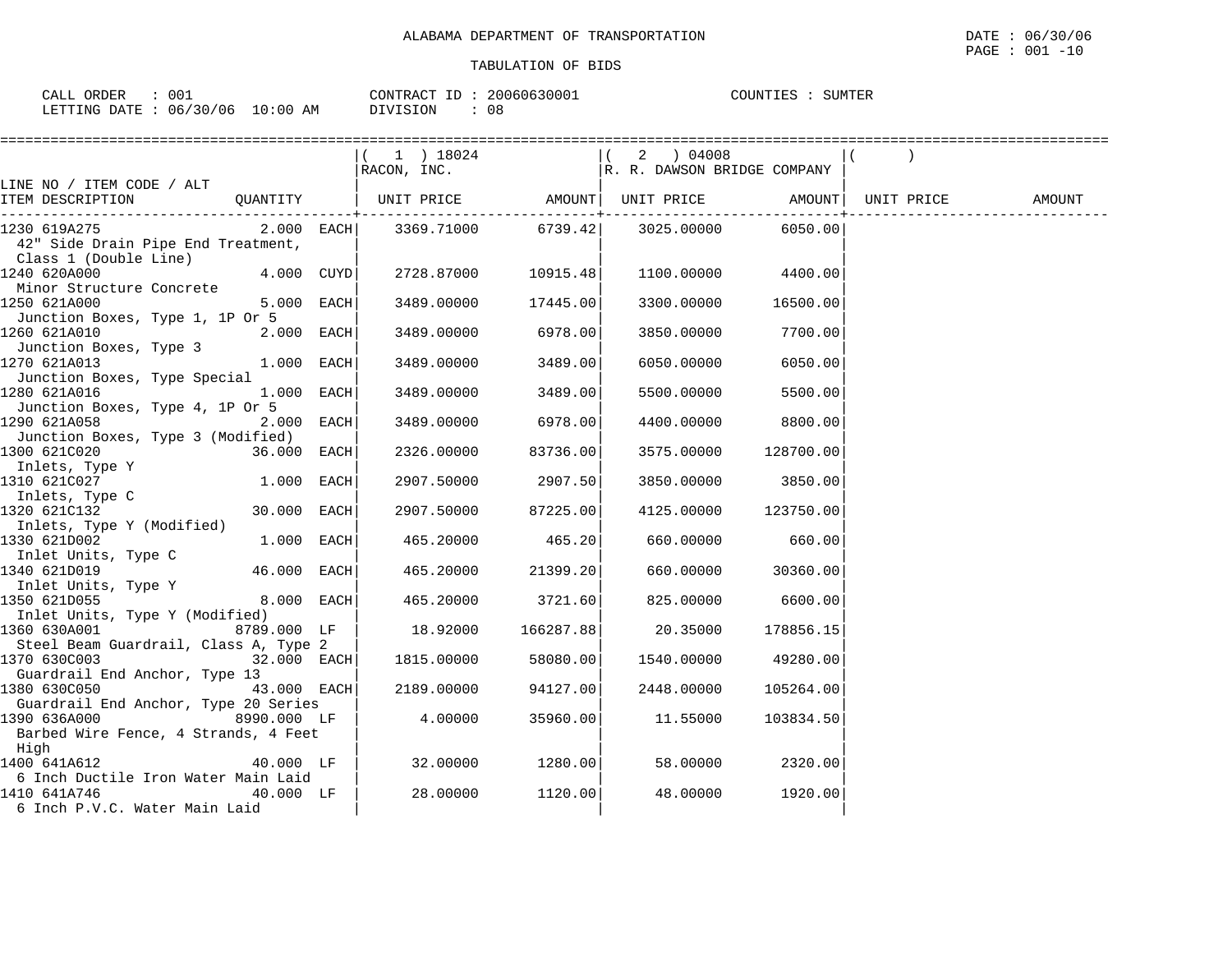| ORDER<br>CALL | 001      |                   | <b>CONTRACT</b> | 20060630001 | דידאזזרי | TUMTER |
|---------------|----------|-------------------|-----------------|-------------|----------|--------|
| LETTING DATE  | 06/30/06 | 1 ∩<br>l:00<br>AΜ | DIVISION        | U O         |          |        |

|                                                                                                    |                | $(1)$ 18024          |                    |                             |           |            |        |
|----------------------------------------------------------------------------------------------------|----------------|----------------------|--------------------|-----------------------------|-----------|------------|--------|
|                                                                                                    |                | RACON, INC.          |                    | R. R. DAWSON BRIDGE COMPANY |           |            |        |
| LINE NO / ITEM CODE / ALT<br>ITEM DESCRIPTION                                                      | QUANTITY       | UNIT PRICE           |                    | AMOUNT UNIT PRICE           | AMOUNT    | UNIT PRICE | AMOUNT |
| 1420 641A748<br>8 Inch P.V.C. Water Main Laid                                                      | 11538.000 LF   |                      | 33.27000 383869.26 | 30.00000                    | 346140.00 |            |        |
| 1430 641C500<br>Ductile Iron Fittings                                                              | 2238.000 LB    | $6.45000$ 14435.10   |                    | 9.00000                     | 20142.00  |            |        |
| 1440 641D500<br>Fire Hydrant                                                                       | $2.000$ EACH   | 3010.00000           | 6020.00            | 2427.00000                  | 4854.00   |            |        |
| 1450 6411612<br>6 Inch Pressure Reducer Valve                                                      | 1.000 EACH     | 12150.00000 12150.00 |                    | 2276.00000                  | 2276.00   |            |        |
| 1460 641J512<br>3 Inch Gate Valve With Box                                                         | $1.000$ EACH   | 521.00000            | 521.00             | 360.00000                   | 360.00    |            |        |
| 1470 641J516<br>6 Inch Gate Valve With Box                                                         | 2.000 EACH     | 640.00000            | 1280.00            | 666.00000                   | 1332.00   |            |        |
| 1480 641J518<br>8 Inch Gate Valve With Box                                                         | 3.000 EACH     | 825.00000            | 2475.00            | 1150.00000                  | 3450.00   |            |        |
| 1490 641M512<br>6 Inch Retainer Gland                                                              | 5.000 EACH     | 58.00000             | 290.001            | 75.00000                    | 375.00    |            |        |
| 1500 641M514<br>8 Inch Retainer Gland                                                              | 27.000 EACH    | 80.00000             | 2160.00            | 92.00000                    | 2484.00   |            |        |
| 1510 6410514                                                                                       | $2.000$ EACH   | 2250.00000           | 4500.00            | 5211.00000                  | 10422.00  |            |        |
| 6 Inch x 6 Inch Tapping Valve And Sleev<br>1520 645A648<br>3 Inch P.V.C. Sanitary Sewer Force Main | 178.000 LF     | 28.50000             | 5073.00            | 45.00000                    | 8010.00   |            |        |
| Pipe Laid<br>1530 649A530                                                                          | 130.000 LF     | 69.00000             | 8970.00            | 92.00000                    | 11960.00  |            |        |
| 10 Inch Steel Encasement Pipe, Type 1<br>Installation                                              |                |                      |                    |                             |           |            |        |
| 1540 649A545<br>16 Inch Steel Encasement Pipe, Type 1                                              | 328.000 LF     | 95.00000             | 31160.00           | 104.00000                   | 34112.00  |            |        |
| Installation<br>1550 649A850<br>8 Inch HDPE Encasement Pipe, Type 3                                | 1488.000 LF    | 73.20000             | 108921.60          | 267.00000                   | 397296.00 |            |        |
| Installation<br>1560 650B000                                                                       | 71132.000 CUYD | 3.00000              | 213396.00          | 4.95000                     | 352103.40 |            |        |
| Topsoil From Stockpiles<br>1570 652A100                                                            | 105.000 ACRE   | 539.00000            | 56595.00           | 715.00000                   | 75075.00  |            |        |
| Seeding<br>1580 652C000                                                                            | 210.000 ACRE   | 44.00000             | 9240.00            | 66.00000                    | 13860.00  |            |        |
| Mowing<br>1590 656A010<br>Mulching                                                                 | 105.000 ACRE   | 440.00000            | 46200.00           | 506.00000                   | 53130.00  |            |        |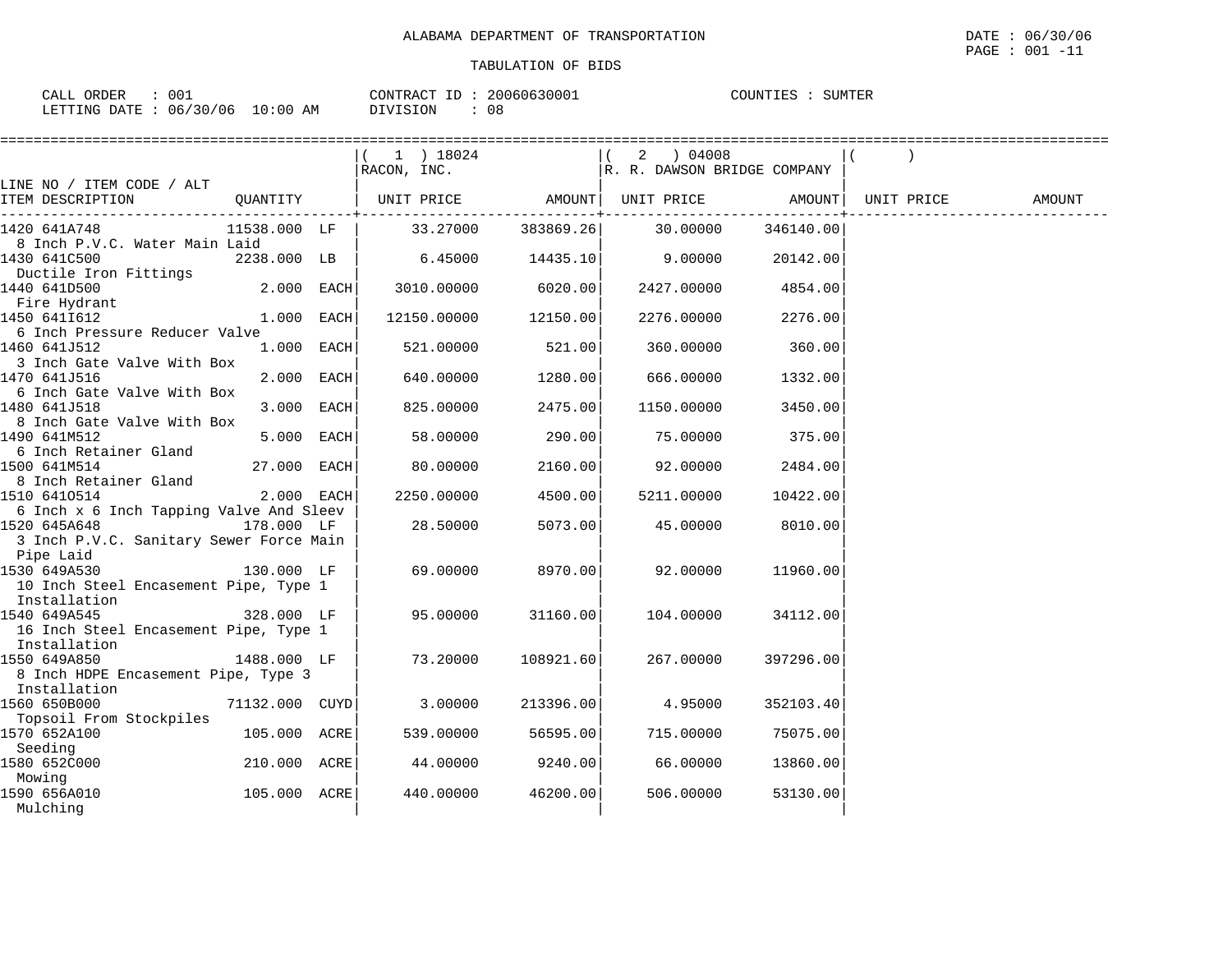| CALL<br>ORDER                   | 001 | CONTRACT ID: | 20060630001 | COUNTIES | SUMTER |
|---------------------------------|-----|--------------|-------------|----------|--------|
| LETTING DATE: 06/30/06 10:00 AM |     | DIVISION     | 08          |          |        |

|                                                                                                                           |                |      | ======================                                    |                                |                             |                     |            |        |
|---------------------------------------------------------------------------------------------------------------------------|----------------|------|-----------------------------------------------------------|--------------------------------|-----------------------------|---------------------|------------|--------|
|                                                                                                                           |                |      | $(1)$ 18024                                               |                                | 2 ) 04008                   |                     |            |        |
|                                                                                                                           |                |      | RACON, INC.                                               |                                | R. R. DAWSON BRIDGE COMPANY |                     |            |        |
| LINE NO / ITEM CODE / ALT<br>ITEM DESCRIPTION                                                                             | QUANTITY       |      | UNIT PRICE           AMOUNT   UNIT PRICE           AMOUNT |                                |                             |                     | UNIT PRICE | AMOUNT |
|                                                                                                                           |                |      |                                                           | . - - - - - - - - <del>+</del> |                             | ------------------- |            |        |
| 1600 659A036                                                                                                              | 39609.000 SQYD |      | 1.32000                                                   | 52283.88                       | 1.21000                     | 47926.89            |            |        |
| Rolled Erosion Control Product, Type<br>(2D)                                                                              |                |      |                                                           |                                |                             |                     |            |        |
| 1610 659A048<br>Rolled Erosion Control Product, Type                                                                      | 46021.000 SOYD |      | 4.09000                                                   | 188225.89                      | 4.40000                     | 202492.40           |            |        |
| (5A)<br>1620 665A000                                                                                                      | 40.000 ACRE    |      | 385.00000                                                 | 15400.00                       | 495.00000                   | 19800.00            |            |        |
| Temporary Seeding<br>1630 665B000                                                                                         | 40.000 ACRE    |      | 423.50000                                                 | 16940.00                       | 495.00000                   | 19800.00            |            |        |
| Temporary Mulching<br>1640 665F000                                                                                        | 1126.000 EACH  |      | 8.00000                                                   | 9008.00                        | 8.00000                     | 9008.00             |            |        |
| Hay Bales<br>1650 665G000                                                                                                 | 1126.000 EACH  |      | 4.30000                                                   | 4841.80                        | 8.00000                     | 9008.00             |            |        |
| Sand Bags<br>1660 6651000                                                                                                 | 5023.000 TON   |      | 34,00000                                                  | 170782.00                      | 46.20000                    | 232062.60           |            |        |
| Temporary Riprap, Class 2<br>1670 665J000<br>Silt Fence, Type A                                                           | 65184.000 LF   |      | 4.00000                                                   | 260736.00                      | 3.30000                     | 215107.20           |            |        |
| 1680 665L000<br>Floating Basin Boom                                                                                       | 2860.000 LF    |      | 30.00000                                                  | 85800.00                       | 30.00000                    | 85800.00            |            |        |
| 1690 6650001<br>Silt Fence Removal                                                                                        | 65184.000 LF   |      | 2,00000                                                   | 130368.00                      | 1.38000                     | 89953.92            |            |        |
| 1700 6650001<br>20 Inch Wattle                                                                                            | 7850.000 LF    |      | 7.09000                                                   | 55656.50                       | 7.70000                     | 60445.00            |            |        |
| 1710 666A001<br>Pest Control Treatment                                                                                    | 105.000 ACRE   |      | 5.50000                                                   | 577.50                         | 28.00000                    | 2940.00             |            |        |
| 1720 672B000<br>Flocculant Powder                                                                                         | 1050.000 LB    |      | 13.75000                                                  | 14437.50                       | 33.00000                    | 34650.00            |            |        |
| 1730 672C000<br>Flocculant Log                                                                                            | 18.000 EACH    |      | 88.00000                                                  | 1584.00                        | 220.00000                   | 3960.00             |            |        |
| 1740 674A000<br>Construction Safety Fence                                                                                 | 1000.000 LF    |      | 2.00000                                                   | 2000.00                        | 7.50000                     | 7500.00             |            |        |
| 1750 680A000<br>Engineering Controls                                                                                      |                | LUMP | 350000.00000                                              | 350000.00                      | 350000.00000                | 350000.00           |            |        |
| 1760 701A028<br>Solid White, Class 2, Type A Traffic                                                                      | 13.000 MILE    |      | 2109.00000                                                | 27417.00                       | 2090.00000                  | 27170.00            |            |        |
| Stripe (0.06" Thick) (6" Wide)<br>1770 701A032<br>Solid Yellow, Class 2, Type A Traffic<br>Stripe (0.06" Thick) (6" Wide) | 11.000 MILE    |      | 2109.00000                                                | 23199.00                       | 2090.00000                  | 22990.00            |            |        |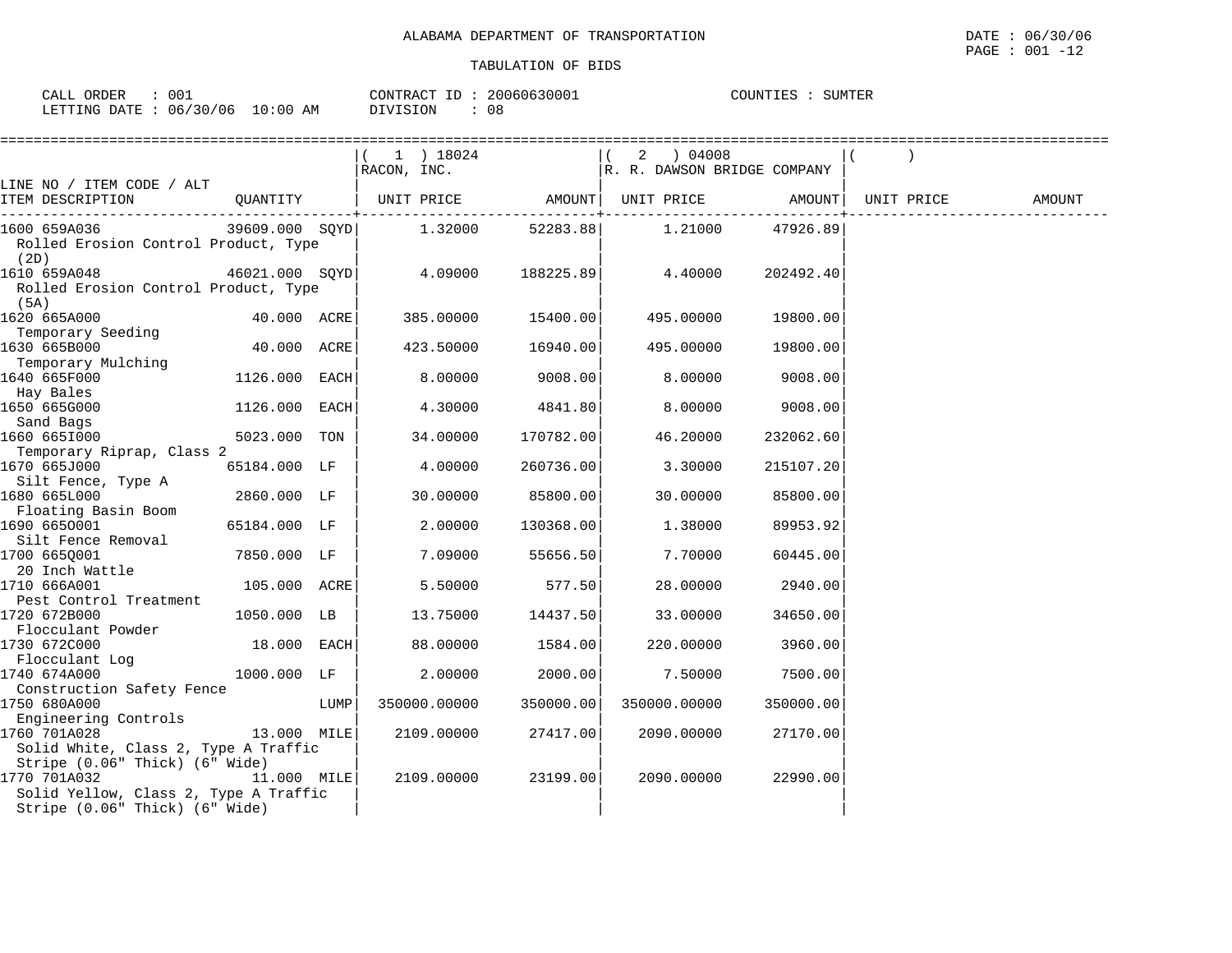| CALL ORDER                      | 001 |          | CONTRACT ID: 20060630001 | COUNTIES : | SUMTER |
|---------------------------------|-----|----------|--------------------------|------------|--------|
| LETTING DATE: 06/30/06 10:00 AM |     | DIVISION | 08                       |            |        |

|                                                            |                | $(1)$ 18024                    |                  | (2) 04008                             |                    |        |
|------------------------------------------------------------|----------------|--------------------------------|------------------|---------------------------------------|--------------------|--------|
|                                                            |                | RACON, INC.                    |                  | R. R. DAWSON BRIDGE COMPANY           |                    |        |
| LINE NO / ITEM CODE / ALT<br>ITEM DESCRIPTION              |                | QUANTITY   UNIT PRICE          |                  |                                       |                    |        |
|                                                            |                |                                |                  | AMOUNT  UNIT PRICE AMOUNT  UNIT PRICE |                    | AMOUNT |
| 1780 701A041                                               |                |                                |                  |                                       | 13200.00           |        |
| Broken White, Class 2, Type A Traffic                      |                |                                |                  |                                       |                    |        |
| Stripe (0.09" Thick) (6" Wide)                             |                |                                |                  |                                       |                    |        |
| 1790 701B009                                               | 9257.000 LF    | $1.66000$ $15366.62$ $1.65000$ |                  |                                       | 15274.05           |        |
| Dotted Class 2, Type A Traffic Stripe                      |                |                                |                  |                                       |                    |        |
| (0.09" Thick)(6" Wide)                                     |                |                                |                  |                                       |                    |        |
| 1800 701C000                                               | $12.000$ MILE  | $832.50000$ 9990.00            |                  | 825.00000                             | 9900.00            |        |
| Broken Temporary Traffic Stripe                            |                |                                |                  |                                       |                    |        |
| 1810 701C001                                               | 44.000 MILE    | 910.20000                      | 40048.80         | 902.00000                             | 39688.00           |        |
| Solid Temporary Traffic Stripe                             |                |                                |                  |                                       |                    |        |
| 1820 701D008                                               | 21.000 MILE    | 2053.50000                     | 43123.50         | 2035.00000                            | 42735.00           |        |
| Solid Traffic Stripe Removed (Plastic)                     |                |                                |                  |                                       |                    |        |
| 1830 701D015                                               | $2.000$ MILE   | 1942.50000 3885.00             |                  |                                       | 1925.00000 3850.00 |        |
| Broken Traffic Stripe Removed (Plastic)                    |                |                                |                  |                                       |                    |        |
| 1840 701G121                                               | 3320.000 LF    | 3.05000                        | 10126.00         | 3.03000                               | 10059.60           |        |
| Broken White, Class 3W, Type A Traffic                     |                |                                |                  |                                       |                    |        |
| Stripe (6" Wide)                                           |                |                                |                  |                                       |                    |        |
| 1850 701G125                                               | 3320.000 LF    |                                | 5.33000 17695.60 | 5.28000                               | 17529.60           |        |
| Solid White, Class 3W, Type A Traffic                      |                |                                |                  |                                       |                    |        |
| Stripe (6" Wide)<br>1860 701G133 3320.000 LF               |                |                                |                  |                                       |                    |        |
|                                                            |                | 5.33000                        | 17695.60         | 5.28000                               | 17529.60           |        |
| Solid Yellow, Class 3W, Type A Traffic<br>Stripe (6" Wide) |                |                                |                  |                                       |                    |        |
| 1870 703A002                                               | 4866.000 SOFT  | 3.88000                        | 18880.08         | 3.85000                               | 18734.10           |        |
| Traffic Control Markings, Class 2, Type                    |                |                                |                  |                                       |                    |        |
| A                                                          |                |                                |                  |                                       |                    |        |
| 1880 703B002  897.000 SQFT                                 |                | 4.44000                        | 3982.68          | 4.40000                               | 3946.80            |        |
| Traffic Control Legends, Class 2, Type                     |                |                                |                  |                                       |                    |        |
|                                                            | 2003.000 SOFT  | 2.22000                        | 4446.66          | 2.20000                               | 4406.60            |        |
| Temporary Traffic Control Markings                         |                |                                |                  |                                       |                    |        |
| 1900 705A011                                               | 78.000 EACH    | 6.66000                        | 519.48           | 6.60000                               | 514.80             |        |
| Pavement Markers, Class C, Type 1-A                        |                |                                |                  |                                       |                    |        |
| 1910 705A023<br>$150.000$ EACH                             |                | 6.66000                        | 999.00           | 6.60000                               | 990.00             |        |
| Pavement Markers, Class C, Type 2-D                        |                |                                |                  |                                       |                    |        |
| 1920 705A030                                               | $217.000$ EACH | 6.10000                        | 1323.70          | 6.05000                               | 1312.85            |        |
| Pavement Markers, Class A-H, Type 2-C                      |                |                                |                  |                                       |                    |        |
| 1930 705A031                                               | 683.000 EACH   | 6.10000                        | 4166.30          | 6.05000                               | 4132.15            |        |
| Pavement Markers, Class A-H, Type 1-A                      |                |                                |                  |                                       |                    |        |
| $324.000$ EACH<br>1940 705A032                             |                | 6.10000                        | 1976.40          | 6.05000                               | 1960.20            |        |
| Pavement Markers, Class A-H, Type 1-B                      |                |                                |                  |                                       |                    |        |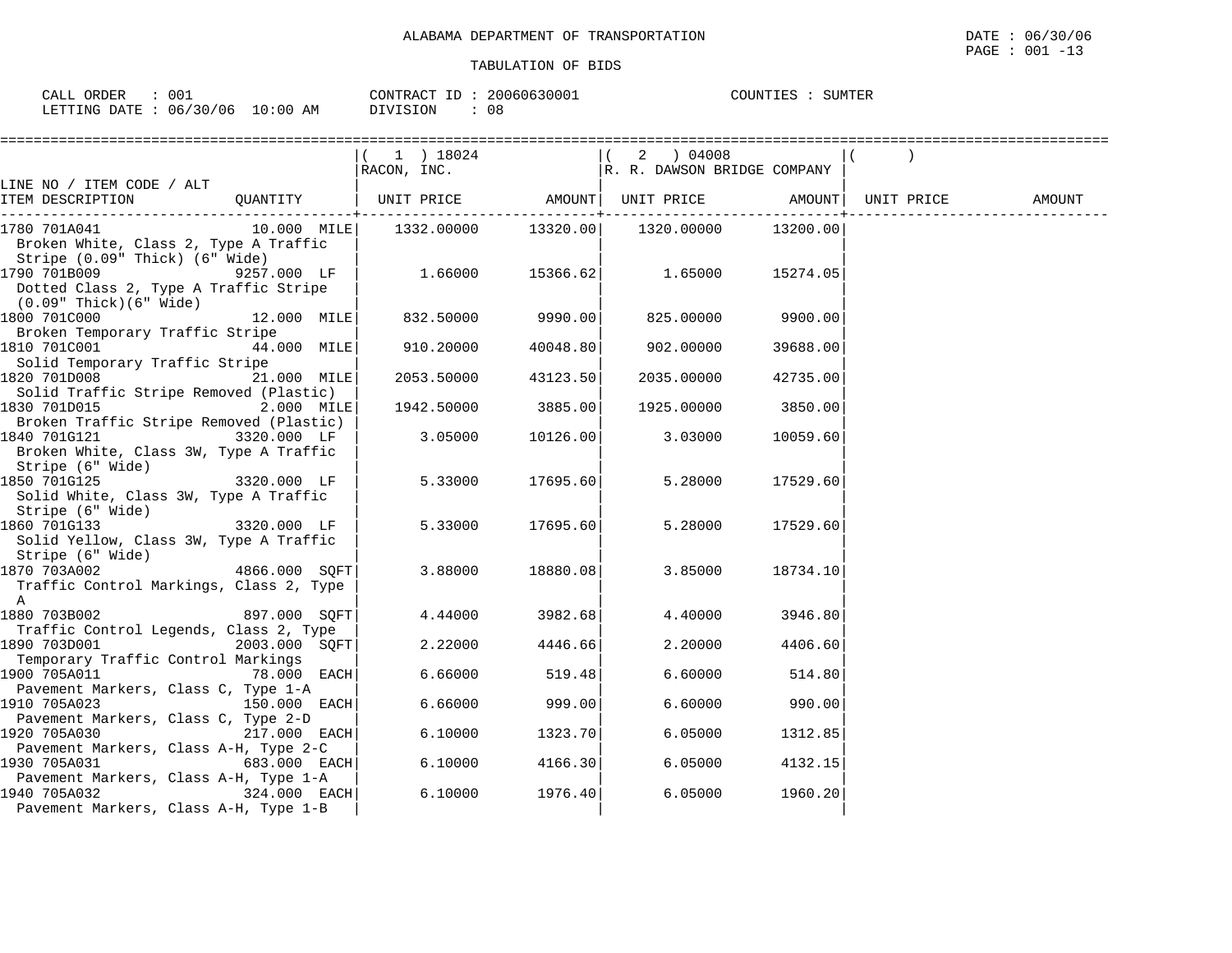| ORDER<br>TAT.T   |          |                           | CONTRACT<br>$\tau$ $\tau$ | 20060630001 | COUNTIES<br>UNIILS. | SUMTER |
|------------------|----------|---------------------------|---------------------------|-------------|---------------------|--------|
| LETTING<br>DATE. | 06/30/06 | :00<br>$\sim$<br>AΜ<br>TΩ | DIVISION                  | 08          |                     |        |

|                                                       |               |            | 1 ) 18024<br>RACON, INC.                        |          | 2 ) 04008<br>R. R. DAWSON BRIDGE COMPANY |              |            |        |
|-------------------------------------------------------|---------------|------------|-------------------------------------------------|----------|------------------------------------------|--------------|------------|--------|
| LINE NO / ITEM CODE / ALT                             |               |            |                                                 |          |                                          |              |            |        |
| ITEM DESCRIPTION                                      |               |            | QUANTITY   UNIT PRICE AMOUNT  UNIT PRICE AMOUNT |          |                                          | -----------+ | UNIT PRICE | AMOUNT |
| 1950 705A037                                          | $30.000$ EACH |            | 6.10000                                         | 183.00   | 6.05000                                  | 181.50       |            |        |
| Pavement Markers, Class A-H, Type 2-D                 |               |            |                                                 |          |                                          |              |            |        |
| 1960 705A038                                          | 982.000 EACH  |            | 6.10000                                         | 5990.20  | 6.05000                                  | 5941.10      |            |        |
| Pavement Markers, Class A-H, Type 2-E<br>1970 707B003 |               | 2.000 EACH | 203.52000                                       | 407.04   | 135.00000                                | 270.00       |            |        |
| Type A Hazard Marker Installation                     |               |            |                                                 |          |                                          |              |            |        |
| 1980 710A115                                          | 402.000 SQFT  |            | 20.93000                                        | 8413.86  | 19.80000                                 | 7959.60      |            |        |
| Class 4, Aluminum Flat Sign Panels 0.                 |               |            |                                                 |          |                                          |              |            |        |
| 08" Thick Or Steel Flat Sign Panels 14                |               |            |                                                 |          |                                          |              |            |        |
| Gauge (Type III Or Type IV Background)                |               |            |                                                 |          |                                          |              |            |        |
| 1990 710A126                                          | 346.000 SOFT  |            | 23.26000                                        | 8047.96  | 24.20000                                 | 8373.20      |            |        |
| Class 8, Aluminum Flat Sign Panels 0.                 |               |            |                                                 |          |                                          |              |            |        |
| 08" Thick Or Steel Flat Sign Panels 14                |               |            |                                                 |          |                                          |              |            |        |
| Gauge (Type IX Background)                            |               |            |                                                 |          |                                          |              |            |        |
| 2000 710B001                                          | 1343.000 LF   |            | 6.69000                                         | 8984.67  | 11.00000                                 | 14773.00     |            |        |
| Roadway Sign Post (#3 "U" Channel                     |               |            |                                                 |          |                                          |              |            |        |
| Galvanized Steel)                                     |               |            |                                                 |          |                                          |              |            |        |
| 2010 713A000                                          | 50.000 LF     |            | 137.50000                                       | 6875.00  | 138.00000                                | 6900.00      |            |        |
| Permanent Barricades                                  |               |            |                                                 |          |                                          |              |            |        |
| 2020 726A000                                          | 1800.000 LF   |            | 24.20000                                        | 43560.00 | 35.00000                                 | 63000.00     |            |        |
| Portable Concrete Safety Barriers, Type               |               |            |                                                 |          |                                          |              |            |        |
| 6                                                     |               |            |                                                 |          |                                          |              |            |        |
| 2030 726A001                                          | 120.000 LF    |            | 55.00000                                        | 6600.00  | 50.00000                                 | 6000.00      |            |        |
| Portable Concrete Safety Barriers, Type               |               |            |                                                 |          |                                          |              |            |        |
| $6 - A$                                               |               |            |                                                 |          |                                          |              |            |        |
| 2040 726D026                                          | 12.000 EACH   |            | 6600.00000                                      | 79200.00 | 15000.00000                              | 180000.00    |            |        |
| Portable Impact Attenuator Assembly                   |               |            |                                                 |          |                                          |              |            |        |
| (Bi-directional, TL-3)                                |               |            |                                                 |          |                                          |              |            |        |
| 2050 740B000                                          | 1147.000 SQFT |            | 10.47000                                        | 12009.09 | 9.90000                                  | 11355.30     |            |        |
| Construction Signs                                    |               |            |                                                 |          |                                          |              |            |        |
| 2060 740D000                                          | 685.000 EACH  |            | 67.45000                                        | 46203.25 | 64.00000                                 | 43840.00     |            |        |
| Channelizing Drums                                    |               |            |                                                 |          |                                          |              |            |        |
| 2070 740F002                                          | 50.000 EACH   |            | 232.60000                                       | 11630.00 | 220.00000                                | 11000.00     |            |        |
| Barricades, Type III                                  |               |            |                                                 |          |                                          |              |            |        |
| 2080 7401005                                          | 25.000 EACH   |            | 755.95000                                       | 18898.75 | 715,00000                                | 17875.00     |            |        |
| Warning Lights, Type B (Detachable Head               |               |            |                                                 |          |                                          |              |            |        |
| 2090 741C010<br>1.000 EACH                            |               |            | 5349.80000                                      | 5349.80  | 5060.00000                               | 5060.00      |            |        |
| Portable Sequential Arrow And Chevron                 |               |            |                                                 |          |                                          |              |            |        |
| Sign Unit                                             |               |            |                                                 |          |                                          |              |            |        |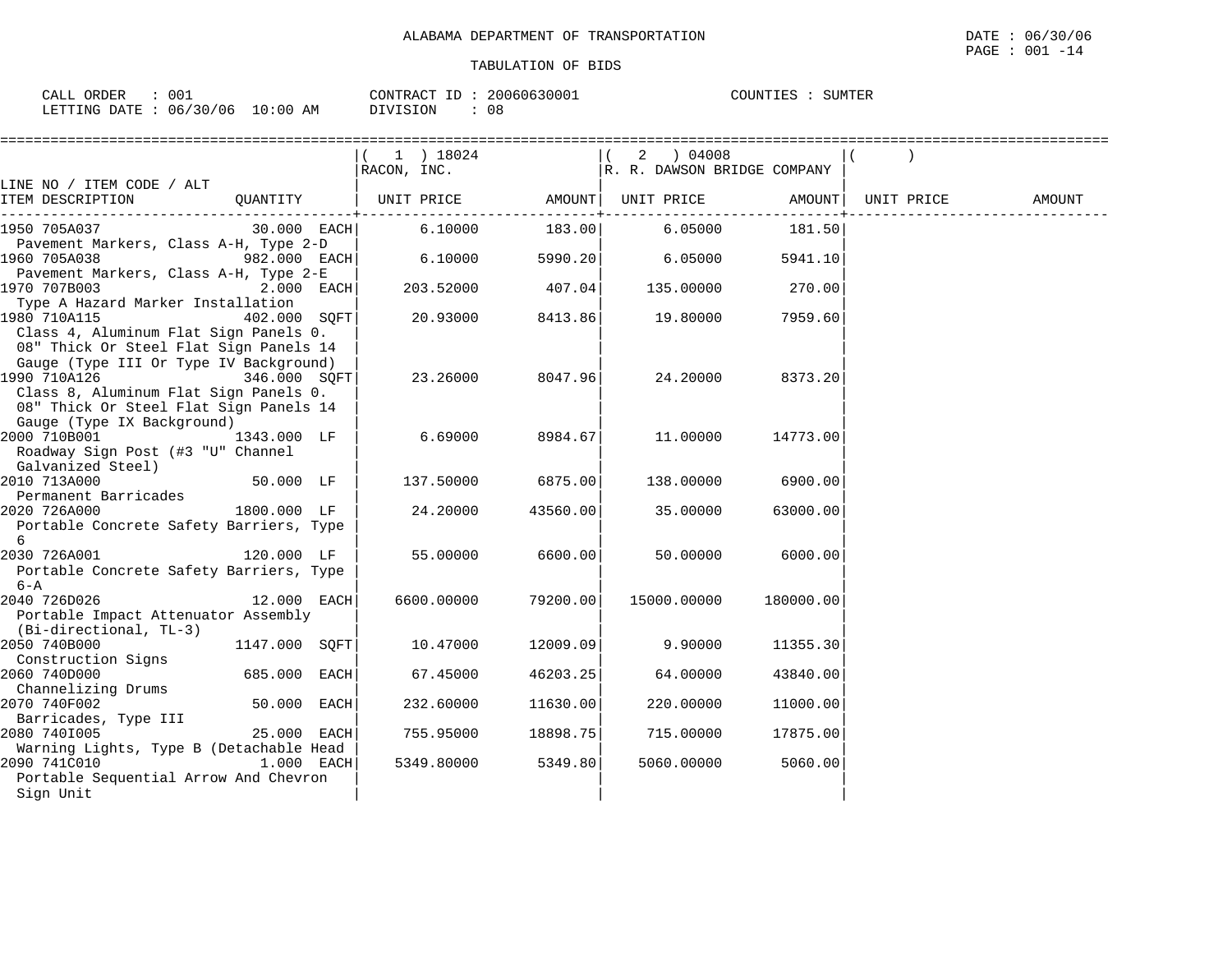| TABULATION OF BIDS |  |  |
|--------------------|--|--|
|                    |  |  |

| CALL ORDER<br>: 001<br>LETTING DATE : 06/30/06 10:00 AM                       |               | CONTRACT ID: 20060630001<br>DIVISION | : 08            |                                           | COUNTIES : SUMTER |            |        |
|-------------------------------------------------------------------------------|---------------|--------------------------------------|-----------------|-------------------------------------------|-------------------|------------|--------|
| LINE NO / ITEM CODE / ALT                                                     |               | 18024<br>RACON, INC.                 |                 | 04008<br>2<br>R. R. DAWSON BRIDGE COMPANY |                   |            |        |
| ITEM DESCRIPTION                                                              | OUANTITY      | UNIT PRICE                           | AMOUNT          | UNIT PRICE                                | AMOUNT            | UNIT PRICE | AMOUNT |
| 2100 998A000<br>Construction Fuel (Maximum Bid Limited<br>To \$ 2,000,000.00) | LUMP          | 2000000.00000                        | 2000000.001     | 425000.00000                              | 425000.00         |            |        |
| 2110 999 000<br>Trainee Hours At 80 Cents Per Hour                            | 6000.000 HOUR | 0.80000                              | 4800.00         | 0.80000                                   | 4800.00           |            |        |
| SECTION TOTALS                                                                |               |                                      | \$33,765,031.08 |                                           | \$35,162,607.26]  |            | 0.00   |
|                                                                               |               |                                      |                 |                                           |                   |            |        |

 CONTRACT TOTALS | \$ 33,765,031.08| \$ 35,162,607.26| \$ ====================================================================================================================================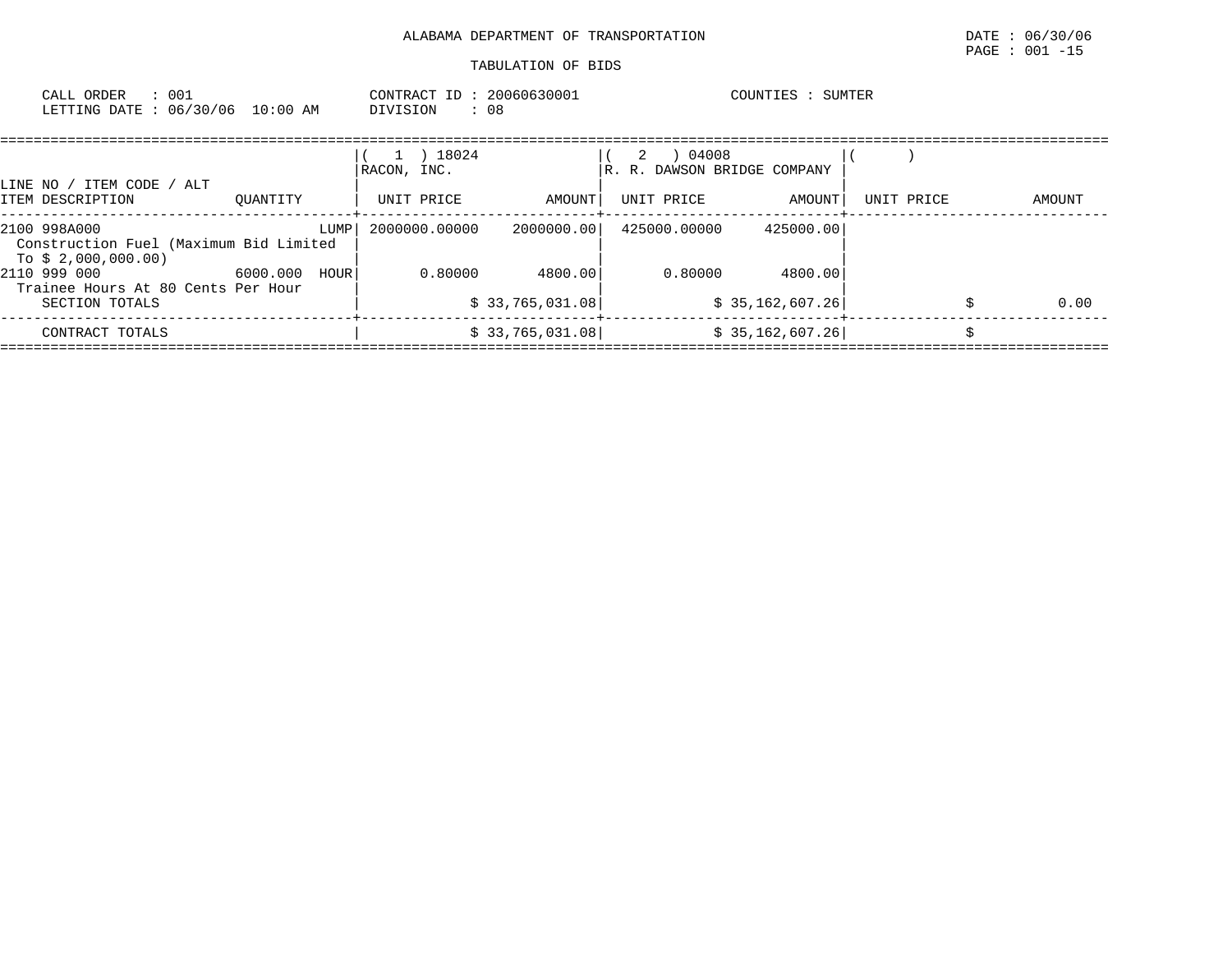## ALABAMA DEPARTMENT OF TRANSPORTATION DATE : 06/30/06

#### VENDOR RANKING

|      | CALL ORDER<br>CONTRACT DESCRIPTION: | : 002<br>LETTING DATE: 06/30/06 10:00 AM<br>for constructing the Grade, Drainage, Bridges and Bridge<br>Culverts on the Relocation of SR-42 (US-98) from the<br>Mississippi state line to just east of CR-863 east of<br>Wilmer. Length 7.965 mi. | COUNTIES : MOBILE<br>(available days)<br>$PROJECT(S)$ : NHF-0042(501) |  |                     |                   |  |  |
|------|-------------------------------------|---------------------------------------------------------------------------------------------------------------------------------------------------------------------------------------------------------------------------------------------------|-----------------------------------------------------------------------|--|---------------------|-------------------|--|--|
| RANK |                                     | VENDOR NO./NAME                                                                                                                                                                                                                                   |                                                                       |  | TOTAL<br><b>BID</b> | % OVER<br>LOW BID |  |  |
|      | 14003                               | W. S. NEWELL, INC.                                                                                                                                                                                                                                |                                                                       |  | \$21,101,047.08     | 100.0000%         |  |  |
|      | 18005                               | GRADY RALLS & SONS, INC.                                                                                                                                                                                                                          |                                                                       |  | \$23,258,878.01     | 110.2262%         |  |  |
|      | 05009                               | EUTAW CONSTRUCTION COMPANY, INC.                                                                                                                                                                                                                  |                                                                       |  | \$24,422,485.40     | 115.7406%         |  |  |
|      | 23056                               |                                                                                                                                                                                                                                                   | JOHN G. WALTON CONSTRUCTION COMPANY, INC.                             |  | \$26,090,019.83     | 123.6432%         |  |  |
|      | 20059                               | TCB CONSTRUCTION COMPANY, INC.                                                                                                                                                                                                                    |                                                                       |  | \$30,794,309.40     | 145.9374%         |  |  |

 $\texttt{PAGE}$  : 002 -1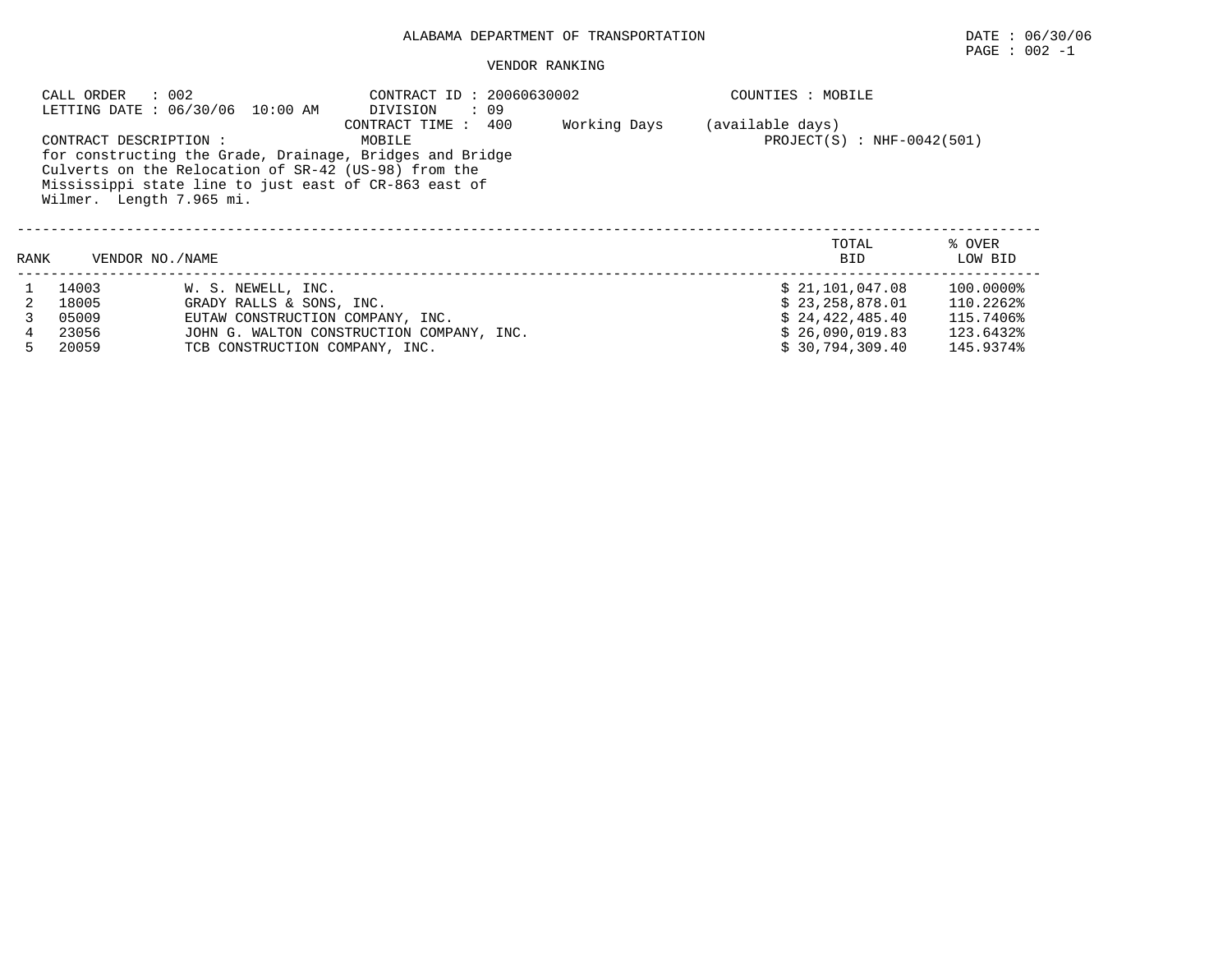| CALL<br>ORDER   | $\sim$ $\sim$ $\sim$ |                  | CONTRACT<br>TD. | 20060630002 | COUNTIES | MOBII <sup>.</sup> |
|-----------------|----------------------|------------------|-----------------|-------------|----------|--------------------|
| LETTING<br>DATE | 06/30/06             | l:00<br>10<br>AM | DIVISION        | n a         |          |                    |

|                                                                                   |                         | 1 ) 14003<br>W. S. NEWELL, INC. |            | 2 ) 18005<br>GRADY RALLS & SONS, INC. |            | 3 ) 05009<br>EUTAW CONSTRUCTION CO., INC. |            |
|-----------------------------------------------------------------------------------|-------------------------|---------------------------------|------------|---------------------------------------|------------|-------------------------------------------|------------|
| LINE NO / ITEM CODE / ALT                                                         |                         |                                 |            |                                       |            |                                           |            |
| ITEM DESCRIPTION                                                                  | OUANTITY                | UNIT PRICE                      | AMOUNT     | UNIT PRICE                            | AMOUNT     | UNIT PRICE                                | AMOUNT     |
| SECTION 0001<br>Total                                                             |                         |                                 |            |                                       |            |                                           |            |
| 0010 201A002<br>Clearing And Grubbing (Maximum<br>Allowable Bid \$ 4500 Per Acre) | LUMP                    | 949500.00000                    | 949500.00  | 949500.00000                          | 949500.00  | 915000.00000                              | 915000.00  |
| (Approximately 211 Acres)<br>0020 204A000<br>Closing Water Well                   | 7.000 EACH              | 500.00000                       | 3500.00    | 1200.00000                            | 8400.00    | 1000.00000                                | 7000.00    |
| 0030 205A001<br>Removal Of Structures, Structure No. 1                            | 1.000 EACH              | 0.01000                         | 0.01       | 500.00000                             | 500.00     | 1500.00000                                | 1500.00    |
| 0040 205A002<br>Removal Of Structures, Structure No. 2                            | 1.000 EACH              | 0.01000                         | 0.01       | 500,00000                             | 500.00     | 1500.00000                                | 1500.00    |
| 0050 205A003<br>Removal Of Structures, Structure No. 3                            | 1.000 EACH              | 0.01000                         | 0.01       | 500.00000                             | 500.00     | 1500.00000                                | 1500.00    |
| 0060 205A004<br>Removal Of Structures, Structure No. 4                            | 1.000 EACH              | 0.01000                         | 0.01       | 500.00000                             | 500.00     | 1500.00000                                | 1500.00    |
| 0070 205A005<br>Removal Of Structures, Structure No. 5                            | 1.000 EACH              | 0.01000                         | 0.01       | 500.00000                             | 500.00     | 1500.00000                                | 1500.00    |
| 0080 210A000<br>Unclassified Excavation                                           | 2493581.000 CUYD        | 1.73000                         | 4313895.13 | 2.41000                               | 6009530.21 | 2.15000                                   | 5361199.15 |
| 0090 210C000<br>Muck Excavation                                                   | 163888.000<br>CUYD      | 3.50000                         | 573608.00  | 2.65000                               | 434303.20  | 3.50000                                   | 573608.00  |
| 0100 214A000<br>Structure Excavation                                              | 41435.000<br>CUYD       | 4.50000                         | 186457.50  | 4.75000                               | 196816.25  | 8,00000                                   | 331480.00  |
| 0110 214B000<br>Foundation Backfill, Local                                        | 2277.000<br><b>CUYD</b> | 2.65000                         | 6034.05    | 12.00000                              | 27324.00   | 15.00000                                  | 34155.00   |
| 0120 214B001<br>Foundation Backfill, Commercial                                   | 19352.000 CUYD          | 36.50000                        | 706348.00  | 38.00000                              | 735376.00  | 42.00000                                  | 812784.00  |
| 0130 215A000<br>Unclassified Bridge Excavation                                    | 1468.000<br>CUYD        | 10,00000                        | 14680.00   | 10.00000                              | 14680.00   | 22,00000                                  | 32296.00   |
| 0140 215B000<br>Cofferdams Or Sheeting And Shoring, Sta<br>159+84.1875, W.B.L.    | LUMP                    | 200000.00000                    | 200000.00  | 200000.00000                          | 200000.00  | 250000.00000                              | 250000.00  |
| 0150 215B001<br>Cofferdams Or Sheeting And Shoring, Sta<br>$160+04.1875$ , E.B.L. | LUMP                    | 200000.00000                    | 200000.00  | 150000.00000                          | 150000.00  | 190000.00000                              | 190000.00  |
| 0160 215B002<br>Cofferdams Or Sheeting And Shoring, Sta<br>398+94.1875, W.B.L.    | LUMP                    | 125000.00000                    | 125000.00  | 110000.00000                          | 110000.00  | 125000.00000                              | 125000.00  |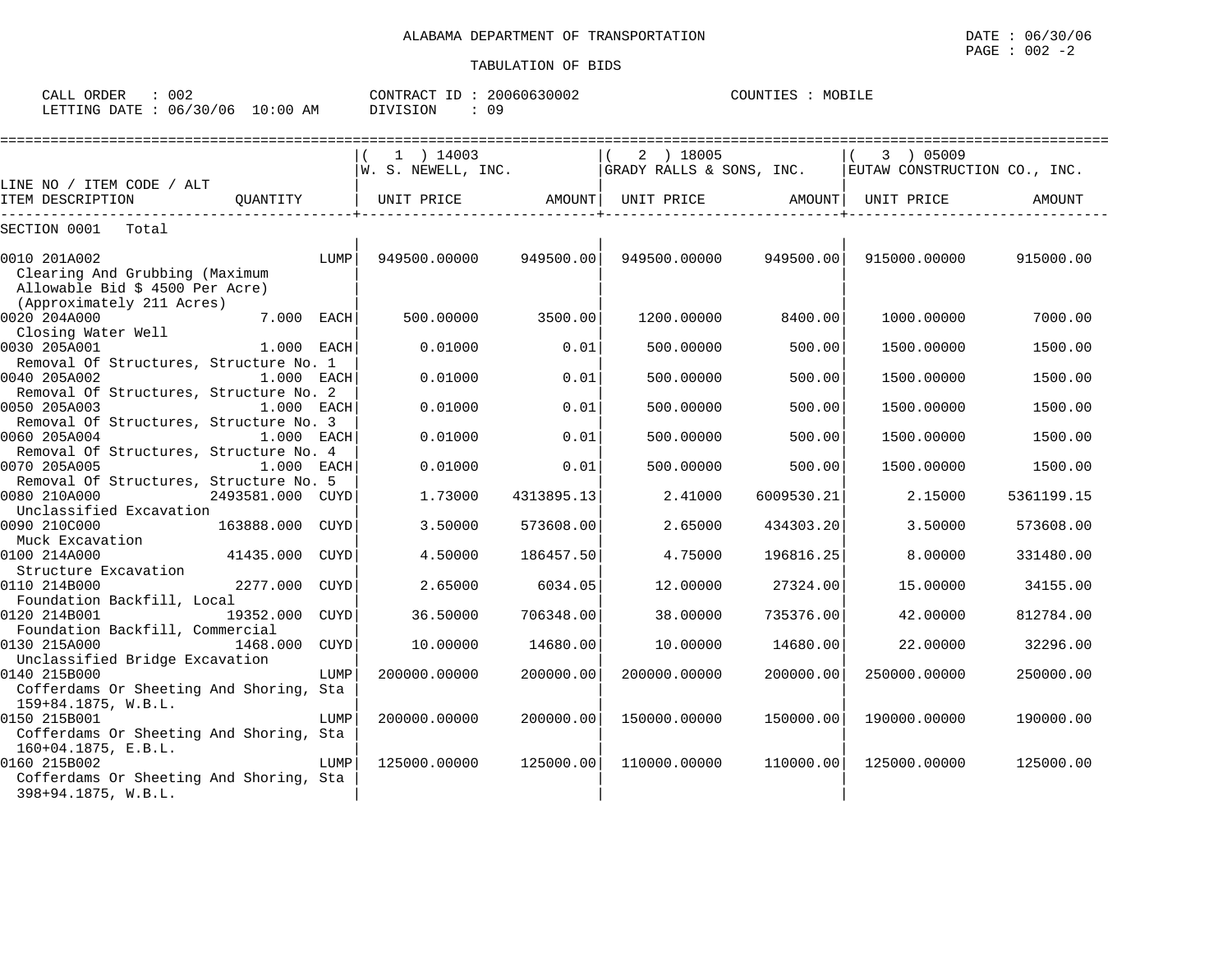| ORDER<br>CALL | $\sim$ $\sim$ $\sim$ |             | CONTRACT   | 20060630002 | COUNTIL<br>TTES. | MORTI <sub>J</sub><br>- 11 Pr |
|---------------|----------------------|-------------|------------|-------------|------------------|-------------------------------|
| LETTING DATE  | 06/30/06             | 10:00<br>AM | $\sqrt{1}$ | n c         |                  |                               |

|                                                              |                      | $1$ ) 14003                   |                       | 2<br>) 18005             |                   | 3 ) 05009                    |            |
|--------------------------------------------------------------|----------------------|-------------------------------|-----------------------|--------------------------|-------------------|------------------------------|------------|
|                                                              |                      | $\mathsf{W. S. NEWELL, INC.}$ |                       | GRADY RALLS & SONS, INC. |                   | EUTAW CONSTRUCTION CO., INC. |            |
| LINE NO / ITEM CODE / ALT                                    |                      |                               |                       |                          |                   |                              |            |
| ITEM DESCRIPTION                                             | OUANTITY             |                               | UNIT PRICE AMOUNT     |                          | UNIT PRICE AMOUNT | UNIT PRICE                   | AMOUNT     |
| 0170 215B003                                                 | LUMP                 | 125000.00000                  | 125000.00             | 110000.00000             | 110000.00         | 125000.00000                 | 125000.00  |
| Cofferdams Or Sheeting And Shoring, Sta                      |                      |                               |                       |                          |                   |                              |            |
| 398+94.1875, E.B.L.                                          |                      |                               |                       |                          |                   |                              |            |
| 0180 430B000                                                 | 8000.000 TON         | 42.00000                      | 336000.00             | 35.00000                 | 280000.00         | 46.00000                     | 368000.00  |
| Aggregate Surfacing (ALDOT #467 Or #57)                      |                      |                               |                       |                          |                   |                              |            |
| 0190 502A000                                                 | 1459100.000 LB       |                               | 0.97000<br>1415327.00 | 1,00000                  | 1459100.00        | 0.90000                      | 1313190.00 |
| Steel Reinforcement                                          |                      |                               |                       |                          |                   |                              |            |
| 0200 502B000                                                 | LUMP                 | 118000.00000                  | 118000.00             | 117100.00000             | 117100.00         | 90000.00000                  | 90000.00   |
| Steel Reinforcement For Bridge                               |                      |                               |                       |                          |                   |                              |            |
| Superstructure, Sta. 159+84.1875, W.B.L.<br>, Approx. 117100 |                      |                               |                       |                          |                   |                              |            |
| 0210 502B001                                                 | LUMP                 | 100000.00000                  | 100000.00             | 93800.00000              | 93800.00          | 73500.00000                  | 73500.00   |
| Steel Reinforcement For Bridge                               |                      |                               |                       |                          |                   |                              |            |
| Superstructure, Sta. 160+04.1875, E.B.L.                     |                      |                               |                       |                          |                   |                              |            |
| , Approx. 93800                                              |                      |                               |                       |                          |                   |                              |            |
| 0220 502B002                                                 | LUMP                 | 110000.00000                  | 110000.00             | 108300.00000             | 108300.00         | 83500.00000                  | 83500.00   |
| Steel Reinforcement For Bridge                               |                      |                               |                       |                          |                   |                              |            |
| Superstructure, Sta. 398+94.1875, W.B.L.                     |                      |                               |                       |                          |                   |                              |            |
| , Approx. 108300                                             |                      |                               |                       |                          |                   |                              |            |
| 0230 502B003                                                 | LUMP                 | 110000.00000                  | 110000.00             | 108300.00000             | 108300.00         | 83500.00000                  | 83500.00   |
| Steel Reinforcement For Bridge                               |                      |                               |                       |                          |                   |                              |            |
| Superstructure, Sta. 398+94.1875, E.B.L.                     |                      |                               |                       |                          |                   |                              |            |
| , Approx. 108300                                             |                      |                               |                       |                          |                   |                              |            |
| 0240 503A000<br>Seal Concrete                                | 279.000 CUYD         | 200.00000                     | 55800.00              | 170.00000                | 47430.00          | 196.00000                    | 54684.00   |
| 0250 505A000                                                 | 4.000<br>EACH        | 2000.00000                    | 8000.00               | 3000.00000               | 12000.00          | 3660.00000                   | 14640.00   |
| Steel Test Piles (HP 10x42)                                  |                      |                               |                       |                          |                   |                              |            |
| 0260 505A002                                                 | 4.000<br><b>EACH</b> | 2000.00000                    | 8000.00               | 3500.00000               | 14000.00          | 4740.00000                   | 18960.00   |
| Steel Test Piles (HP 12x53)                                  |                      |                               |                       |                          |                   |                              |            |
| 0270 505B055                                                 | 4.000<br><b>EACH</b> | 2000.00000                    | 8000.00               | 2000.00000               | 8000.00           | 2570.00000                   | 10280.00   |
| Static Loading Tests (HP 10x42)                              |                      |                               |                       |                          |                   |                              |            |
| 0280 505B057                                                 | 4.000 EACH           | 2000.00000                    | 8000.00               | 2000.00000               | 8000.00           | 2570.00000                   | 10280.00   |
| Static Loading Tests (HP 12x53)                              |                      |                               |                       |                          |                   |                              |            |
| 0290 505B085                                                 | 4.000<br>EACH        | 2000.00000                    | 8000.00               | 1500.00000               | 6000.00           | 881.00000                    | 3524.00    |
| Dynamic Loading Tests (HP 10x42)                             |                      |                               |                       |                          |                   |                              |            |
| 0300 505B087                                                 | 4.000 EACH           | 2000.00000                    | 8000.00               | 1500.00000               | 6000.00           | 881.00000                    | 3524.00    |
| Dynamic Loading Tests (HP 12x53)<br>0310 505M000             | 6320.000 LF          | 30.00000                      | 189600.00             | 27.50000                 | 173800.00         | 33.70000                     | 212984.00  |
| Steel Piling Furnished And Driven (HP                        |                      |                               |                       |                          |                   |                              |            |
| 10x42)                                                       |                      |                               |                       |                          |                   |                              |            |
|                                                              |                      |                               |                       |                          |                   |                              |            |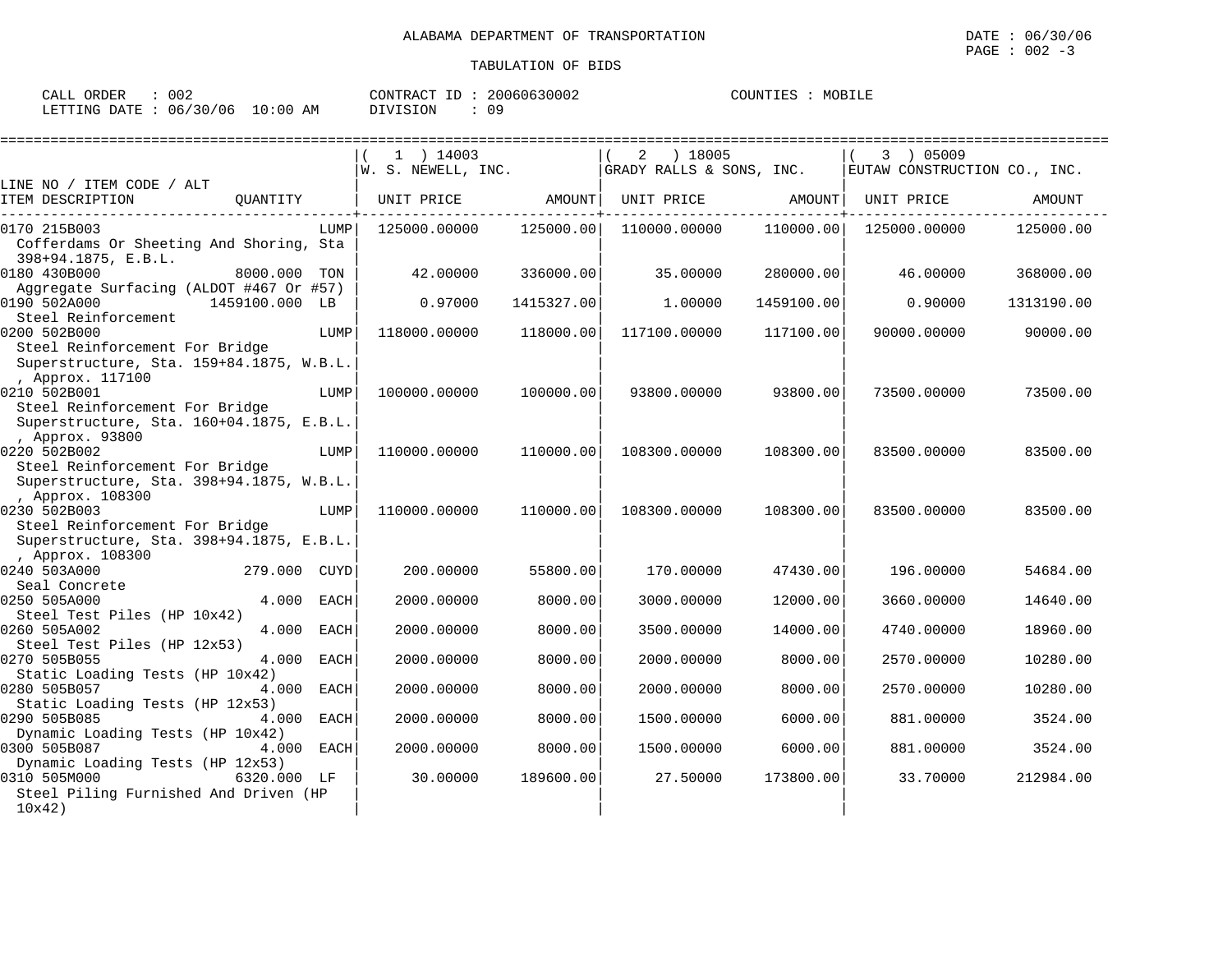| ORDER<br>CALL \                  | 002 | CONTRACT ID | 20060630002 | COUNTIES | MOBILE |
|----------------------------------|-----|-------------|-------------|----------|--------|
| LETTING DATE : 06/30/06 10:00 AM |     | DIVISION    | n q         |          |        |

|                                                                                                           | $1$ ) 14003<br>$ W. S. NEWELL, INC.$ $ $ GRADY RALLS & SONS, INC. |            | 2 ) 18005    |            | 3 ) 05009<br>EUTAW CONSTRUCTION CO., INC. |            |
|-----------------------------------------------------------------------------------------------------------|-------------------------------------------------------------------|------------|--------------|------------|-------------------------------------------|------------|
| LINE NO / ITEM CODE / ALT                                                                                 |                                                                   |            |              |            |                                           |            |
| QUANTITY   UNIT PRICE     AMOUNT  UNIT PRICE     AMOUNT  UNIT PRICE<br>ITEM DESCRIPTION                   |                                                                   |            |              |            |                                           | AMOUNT     |
| 15170.000 LF<br>0320 505M002<br>Steel Piling Furnished And Driven (HP<br>12x53)                           | 35.00000                                                          | 530950.00  | 31.75000     | 481647.50  | 46.50000                                  | 705405.00  |
| 0330 508A000<br>33230.000 LB<br>Structural Steel                                                          | 1.70000                                                           | 56491.00   | 2.50000      | 83075.00   | 1.85000                                   | 61475.50   |
| 1025.000 CUYD<br>0340 510A000<br>Bridge Substructure Concrete, Class A                                    | 500.00000                                                         | 512500.00  | 495.00000    | 507375.00  | 950.00000                                 | 973750.00  |
| 0350 510C051<br>LUMP<br>Bridge Concrete Superstructure, Sta.                                              | 280000.00000                                                      | 280000.00  | 255420.00000 | 255420.00  | 270000.00000                              | 270000.00  |
| 159+84.1875, W.B.L., Approx. 516<br>0360 510C052<br>LUMP<br>Bridge Concrete Superstructure, Sta.          | 230000.00000                                                      | 230000.00  | 203940.00000 | 203940.00  | 222000.00000                              | 222000.00  |
| 160+04.1875, E.B.L., Approx. 412<br>0370 510C053<br>LUMP<br>Bridge Concrete Superstructure, Sta.          | 250000.00000                                                      | 250000.00  | 250965.00000 | 250965.00  | 255000.00000                              | 255000.00  |
| 398+94.1875, W.B.L., Approx. 507<br>0380 510C054<br>LUMP                                                  | 250000.00000                                                      | 250000.00  | 250965.00000 | 250965.00  | 255000.00000                              | 255000.00  |
| Bridge Concrete Superstructure, Sta.<br>398+94.1875, E.B.L., Approx. 507                                  |                                                                   |            |              |            |                                           |            |
| 0390 510E000<br>5800.000 SQYD<br>Grooving Concrete Bridge Decks                                           | 2.85000                                                           | 16530.00   | 2.75000      | 15950.00   | 2.50000                                   | 14500.00   |
| 0400 511A052<br>180.000 EACH<br>Elastomeric Bearings, Type 2 (Mark B3)                                    | 80.00000                                                          | 14400.00   | 250.00000    | 45000.00   | 90.00000                                  | 16200.00   |
| 0410 511A053<br>24.000 EACH<br>Elastomeric Bearings, Type 2 (Mark B4)                                     | 130.00000                                                         | 3120.00    | 250.00000    | 6000.00    | 130.00000                                 | 3120.00    |
| 0420 513B005<br>7129.000 LF<br>Pretensioned-Prestressed Concrete<br>Girders, Type III (Specialty Item)    | 142.00000                                                         | 1012318.00 | 130.00000    | 926770.00  | 125.00000                                 | 891125.00  |
| 0430 513B017<br>1490.000 LF<br>Pretensioned-Prestressed Concrete                                          | 205.00000                                                         | 305450.00  | 175.00000    | 260750.00  | 180.00000                                 | 268200.00  |
| Girders, Type BT-72 (Specialty Item)<br>0440 524A011<br>7016.000 CUYD<br>Culvert Concrete (Cast In Place) | 305.00000                                                         | 2139880.00 | 340.00000    | 2385440.00 | 315.00000                                 | 2210040.00 |
| 0450 530A000<br>1500.000 LF<br>15" Roadway Pipe (Class 3 R.C.)                                            | 31.35000                                                          | 47025.00   | 26.00000     | 39000.00   | 25.00000                                  | 37500.00   |
| 0460 530A001<br>6266.000 LF<br>18" Roadway Pipe (Class 3 R.C.)                                            | 35.75000                                                          | 224009.50  | 29.00000     | 181714.00  | 35.00000                                  | 219310.00  |
| 0470 530A002<br>586.000 LF<br>24" Roadway Pipe (Class 3 R.C.)                                             | 49.00000                                                          | 28714.00   | 38,00000     | 22268.00   | 45.00000                                  | 26370.00   |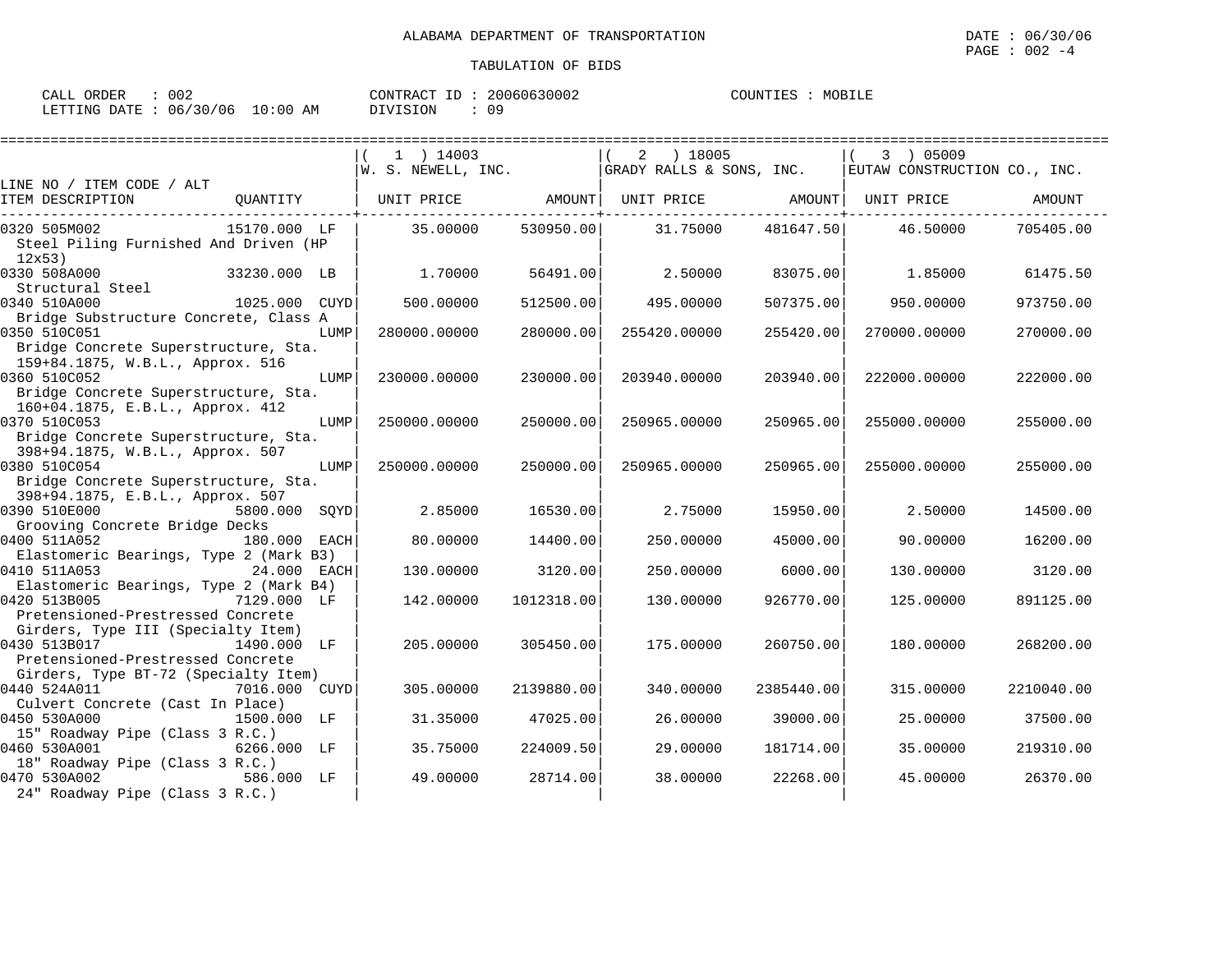| CALL ORDER : 002                |  | CONTRACT ID: 20060630002 |    | COUNTIES : MOBILE |  |
|---------------------------------|--|--------------------------|----|-------------------|--|
| LETTING DATE: 06/30/06 10:00 AM |  | DIVISION                 | 09 |                   |  |

|                                                    |                | ======================== |           |                           |            |                              |            |
|----------------------------------------------------|----------------|--------------------------|-----------|---------------------------|------------|------------------------------|------------|
|                                                    |                | $1$ ) 14003              |           | $2 \t) 18005$             |            | 3 ) 05009                    |            |
|                                                    |                | W. S. NEWELL, INC.       |           | GRADY RALLS & SONS, INC.  |            | EUTAW CONSTRUCTION CO., INC. |            |
| LINE NO / ITEM CODE / ALT                          |                |                          |           |                           |            |                              |            |
| ITEM DESCRIPTION<br>OUANTITY                       |                | UNIT PRICE AMOUNT        |           | UNIT PRICE AMOUNT         |            | UNIT PRICE                   | AMOUNT     |
| 0480 530A003                                       | 324.000 LF     | 68.50000                 | 22194.00  | 51,00000                  | 16524.00   | 55.00000                     | 17820.00   |
| 30" Roadway Pipe (Class 3 R.C.)                    |                |                          |           |                           |            |                              |            |
| 0490 530A005                                       | 497.000 LF     | 105.50000                | 52433.50  | 79.00000                  | 39263.00   | 100,00000                    | 49700.00   |
| 42" Roadway Pipe (Class 3 R.C.)                    |                |                          |           |                           |            |                              |            |
| 0500 530A006                                       | 313.000 LF     | 129,00000                | 40377.00  | 102,00000                 | 31926.00   | 120,00000                    | 37560.00   |
| 48" Roadway Pipe (Class 3 R.C.)                    |                |                          |           |                           |            |                              |            |
| 0510 530A007                                       | 231.000 LF     | 155.00000                | 35805.00  | 125.00000                 | 28875.00   | 140.00000                    | 32340.00   |
| 54" Roadway Pipe (Class 3 R.C.)                    |                |                          |           |                           |            |                              |            |
| 0520 530A012                                       | 813.000 LF     | 40.00000                 | 32520.00  | 32,00000                  | 26016.00   | 42.00000                     | 34146.00   |
| 18" Roadway Pipe (Class 4 R.C.)                    |                |                          |           |                           |            |                              |            |
| 0530 530A013                                       | 207.000 LF     | 56.00000                 | 11592.00  | 42.00000                  | 8694.00    | 51,00000                     | 10557.00   |
| 24" Roadway Pipe (Class 4 R.C.)                    |                |                          |           |                           |            |                              |            |
| 0540 530A018                                       | 274.000 LF     | 182.00000                | 49868.00  | 135.00000                 | 36990.00   | 158.00000                    | 43292.00   |
| 54" Roadway Pipe (Class 4 R.C.)                    |                |                          |           |                           |            |                              |            |
| 0550 530A800<br>15" Roadway Pipe (14 Gauge C.C.S.) | 326.000 LF     | 37.00000                 | 12062.00  | 19.00000                  | 6194.00    | 40.00000                     | 13040.00   |
| (Stack Pipe) (No Bedding Required)                 |                |                          |           |                           |            |                              |            |
| 0560 535A001<br>126.000 LF                         |                | 27,00000                 | 3402.00   | 24,00000                  | 3024.00    | 30,00000                     | 3780.00    |
| 18" Side Drain Pipe                                |                |                          |           |                           |            |                              |            |
| 0570 535A002                                       | 47.000 LF      | 33.00000                 | 1551.00   | 34.00000                  | 1598.00    | 42.00000                     | 1974.00    |
| 24" Side Drain Pipe                                |                |                          |           |                           |            |                              |            |
| 0580 535A003                                       | 84.000 LF      | 51.00000                 | 4284.00   | 42.00000                  | 3528.00    | 54.00000                     | 4536.00    |
| 30" Side Drain Pipe                                |                |                          |           |                           |            |                              |            |
| 0590 535B010                                       | 50.000 LF      | 62.00000                 | 3100.00   | 58,00000                  | 2900.00    | 62.00000                     | 3100.00    |
| 36" Span, 23" Rise Side Drain Pipe                 |                |                          |           |                           |            |                              |            |
| 0600 600A000                                       | LUMP           | 433122.00000             |           | 433122.00   1500000.00000 | 1500000.00 | 2330000.00000                | 2330000.00 |
| Mobilization                                       |                |                          |           |                           |            |                              |            |
| 0610 602A000                                       | 94.000 EACH    | 137.00000                | 12878.00  | 125.00000                 | 11750.00   | 150.00000                    | 14100.00   |
| Right Of Way Markers                               |                |                          |           |                           |            |                              |            |
| 0620 602B000                                       | 9.000 EACH     | 175.00000                | 1575.00   | 125,00000                 | 1125.00    | 150.00000                    | 1350.00    |
| Land Survey Markers<br>0630 606A000                | 2000.000 LF    | 16.75000                 | 33500.00  | 9.00000                   | 18000.00   | 10.00000                     | 20000.00   |
| 6" Underdrain Pipe                                 |                |                          |           |                           |            |                              |            |
| 0640 606A012                                       | 3000.000 LF    | 16.75000                 | 50250.00  | 12.00000                  | 36000.00   | 12.00000                     | 36000.00   |
| 6" Underdrain Pipe, Type 8                         |                |                          |           |                           |            |                              |            |
| 0650 610C001<br>14487.000 TON                      |                | 61.75000                 | 894572.25 | 43.00000                  | 622941.00  | 55.00000                     | 796785.00  |
| Loose Riprap, Class 2                              |                |                          |           |                           |            |                              |            |
| 0660 610D000                                       | 20263.000 SQYD | 3.19000                  | 64638.97  | 1.85000                   | 37486.55   | 2,00000                      | 40526.00   |
| Filter Blanket                                     |                |                          |           |                           |            |                              |            |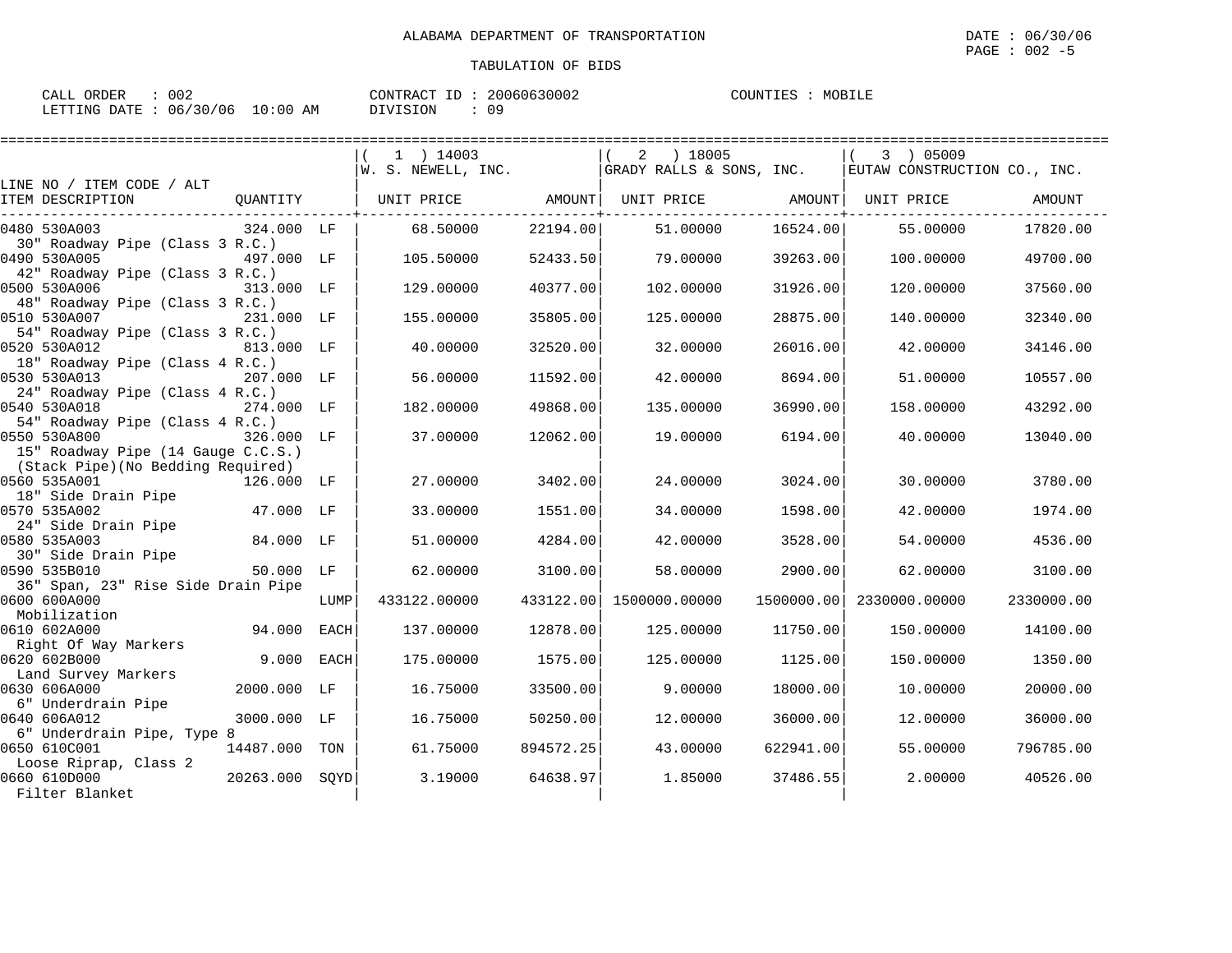| 002<br>CALL ORDER               |     | CONTRACT ID: | 20060630002 | COUNTIES | MOBILE |
|---------------------------------|-----|--------------|-------------|----------|--------|
| LETTING DATE: 06/30/06 10:00 AM | ___ | DIVISION     | 09          |          |        |

| ===================                                                          |                                                                                              |                                            |             |           |            |          |
|------------------------------------------------------------------------------|----------------------------------------------------------------------------------------------|--------------------------------------------|-------------|-----------|------------|----------|
|                                                                              | 1 ) 14003<br>$ W. S. NEWELL, INC.   GRADY RALLS & SONS, INC.   EUTAW CONSTRUCTION CO., INC.$ |                                            | $2$ ) 18005 |           | 3 ) 05009  |          |
| LINE NO / ITEM CODE / ALT                                                    |                                                                                              |                                            |             |           |            |          |
| ITEM DESCRIPTION                                                             | UNIT PRICE AMOUNT  UNIT PRICE AMOUNT  UNIT PRICE                                             | . - - - - - - - - - - - - <del>+</del> - - |             |           |            | AMOUNT   |
| 277.000 CUYD <br>0670 614A000<br>Slope Paving                                | 240.00000                                                                                    | 66480.00                                   | 285.00000   | 78945.00  | 325.00000  | 90025.00 |
| 48.000 EACH<br>0680 619A002                                                  | 575.00000                                                                                    | 27600.00                                   | 475.00000   | 22800.00  | 800.00000  | 38400.00 |
| 18" Roadway Pipe End Treatment, Class 1<br>0690 619A003<br>2.000 EACH        | 625.00000                                                                                    | 1250.00                                    | 575.00000   | 1150.00   | 900.00000  | 1800.00  |
| 24" Roadway Pipe End Treatment, Class 1<br>0700 619A004<br>2.000 EACH        | 950.00000                                                                                    | 1900.00                                    | 675.00000   | 1350.00   | 1000.00000 | 2000.00  |
| 30" Roadway Pipe End Treatment, Class 1<br>0710 619A006<br>1.000 EACH        | 1150.00000                                                                                   | 1150.00                                    | 875.00000   | 875.00    | 2500.00000 | 2500.00  |
| 42" Roadway Pipe End Treatment, Class 1<br>0720 619A007<br><b>2.000 EACH</b> | 1250.00000                                                                                   | 2500.00                                    | 975.00000   | 1950.00   | 2000.00000 | 4000.00  |
| 48" Roadway Pipe End Treatment, Class 1<br>0730 619A008<br>2.000 EACH        | 1650.00000                                                                                   | 3300.00                                    | 1075.00000  | 2150.00   | 2000.00000 | 4000.00  |
| 54" Roadway Pipe End Treatment, Class 1<br>0740 619A056<br>2.000 EACH        | 1725.00000                                                                                   | 3450.00                                    | 1875.00000  | 3750.00   | 2500.00000 | 5000.00  |
| 42" Roadway Pipe End Treatment, Class 2                                      |                                                                                              |                                            |             |           |            |          |
| 0750 619A058<br>2.000 EACH<br>54" Roadway Pipe End Treatment, Class 2        | 2380.00000                                                                                   | 4760.00                                    | 2075.00000  | 4150.00   | 3500.00000 | 7000.00  |
| 0760 619A101<br>8.000 EACH<br>18" Side Drain Pipe End Treatment,             | 575.00000                                                                                    | 4600.00                                    | 475.00000   | 3800.00   | 1000.00000 | 8000.00  |
| Class 1<br>2.000 EACH<br>0770 619A102                                        | 625,00000                                                                                    | 1250.00                                    | 575,00000   | 1150.00   | 1250.00000 | 2500.00  |
| 24" Side Drain Pipe End Treatment,<br>Class 1                                |                                                                                              |                                            |             |           |            |          |
| 4.000 EACH<br>0780 619A128                                                   | 1475.00000                                                                                   | 5900.00                                    | 675.00000   | 2700.00   | 2500.00000 | 10000.00 |
| 30" Side Drain Pipe End Treatment,<br>Class 2                                |                                                                                              |                                            |             |           |            |          |
| 0790 619B118<br>2.000 EACH<br>36" Span, 23" Rise Side Drain Pipe End         | 675.00000                                                                                    | 1350.00                                    | 675.00000   | 1350.00   | 2500.00000 | 5000.00  |
| Treatment, Class 1<br>0800 620A000<br>8.000 CUYD                             | 850.00000                                                                                    | 6800.00                                    | 1000.00000  | 8000.00   | 2000.00000 | 16000.00 |
| Minor Structure Concrete<br>0810 621A000<br>9.000 EACH                       | 2950.00000                                                                                   | 26550.00                                   | 4300.00000  | 38700.00  | 4500.00000 | 40500.00 |
| Junction Boxes, Type 1, 1P Or 5<br>0820 621A004<br>18.000 EACH               | 4750.00000                                                                                   | 85500.00                                   | 5800,00000  | 104400.00 | 5500.00000 | 99000.00 |
| Junction Boxes, Type 4<br>$6.000$ EACH<br>0830 621A005                       | 2850,00000                                                                                   | 17100.00                                   | 4300.00000  | 25800.00  | 3500.00000 | 21000.00 |
| Junction Boxes, Type 1<br>0840 621B004<br>$11.000$ EACH                      | 950.00000                                                                                    | 10450.00                                   | 850.00000   | 9350.00   | 900,00000  | 9900.00  |
| Junction Box Units, Type 4                                                   |                                                                                              |                                            |             |           |            |          |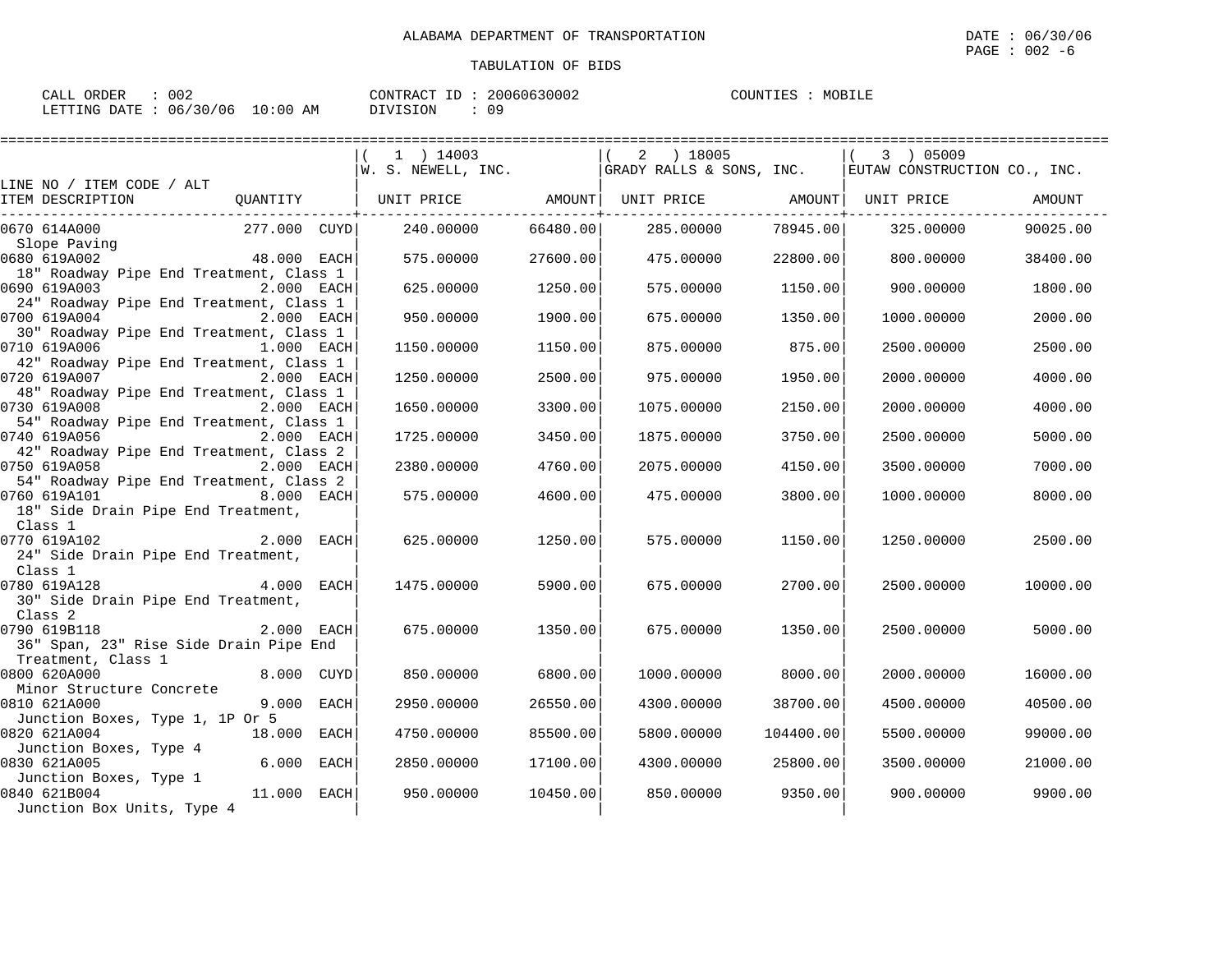| CALL ORDER : 002                |  | CONTRACT ID: 20060630002 |    | COUNTIES : MOBILE |  |
|---------------------------------|--|--------------------------|----|-------------------|--|
| LETTING DATE: 06/30/06 10:00 AM |  | DIVISION                 | 09 |                   |  |

|                                                                          |               |             | ================== |           |                          |           |                              |           |
|--------------------------------------------------------------------------|---------------|-------------|--------------------|-----------|--------------------------|-----------|------------------------------|-----------|
|                                                                          |               |             | $1$ ) 14003        |           | ) 18005<br>2             |           | 3 ) 05009                    |           |
|                                                                          |               |             | W. S. NEWELL, INC. |           | GRADY RALLS & SONS, INC. |           | EUTAW CONSTRUCTION CO., INC. |           |
| LINE NO / ITEM CODE / ALT<br>ITEM DESCRIPTION                            | QUANTITY      |             | UNIT PRICE         | AMOUNT    | UNIT PRICE               | AMOUNT    | UNIT PRICE                   | AMOUNT    |
| 0850 621B005<br>Junction Box Units, Type 1                               | $11.000$ EACH |             | 600,00000          | 6600.00   | 750.00000                | 8250.00   | 900.00000                    | 9900.00   |
| 0860 621C020<br>Inlets, Type Y                                           | 71.000        | EACH        | 2150.00000         | 152650.00 | 2900.00000               | 205900.00 | 2500.00000                   | 177500.00 |
| 0870 621D019                                                             | 86.000        | <b>EACH</b> | 550.00000          | 47300.00  | 560.00000                | 48160.00  | 700.00000                    | 60200.00  |
| Inlet Units, Type Y<br>0880 6211003                                      | 1.000         | <b>EACH</b> | 17000.00000        | 17000.00  | 8500.00000               | 8500.00   | 20000.00000                  | 20000.00  |
| Stilling Basins, Type 3<br>0890 634A000<br>Industrial Fence, 4 Feet High | 16163.000 LF  |             | 7.90000            | 127687.70 | 10.00000                 | 161630.00 | 9.50000                      | 153548.50 |
| 0900 641A682<br>6 Inch Ductile Iron Water Main Laid                      | 1229.000 LF   |             | 20,00000           | 24580.00  | 64.60000                 | 79393.40  | 35,00000                     | 43015.00  |
| (Restrained Joint)<br>0910 641C500                                       | 495.000 LB    |             | 7.00000            | 3465.00   | 6.70000                  | 3316.50   | 5.00000                      | 2475.00   |
| Ductile Iron Fittings<br>0920 641D500<br>Fire Hydrant                    | 3.000         | <b>EACH</b> | 1800.00000         | 5400.00   | 1528.50000               | 4585.50   | 3500.00000                   | 10500.00  |
| 0930 641J516<br>6 Inch Gate Valve With Box                               | 6.000         | <b>EACH</b> | 700.00000          | 4200.00   | 560.00000                | 3360.00   | 4000.00000                   | 24000.00  |
| 0940 641L500<br>Concrete for Water Mains (Thrust Blocks                  | 3.000 CUYD    |             | 265,00000          | 795.00    | 225.00000                | 675.00    | 660.00000                    | 1980.00   |
| 0950 641M512<br>6 Inch Retainer Gland                                    | 30.000        | EACH        | 50.00000           | 1500.00   | 46.00000                 | 1380.00   | 200.00000                    | 6000.00   |
| 0960 641N510<br>6 Inch x 6 Inch Anchor Tee                               | 3,000         | <b>EACH</b> | 495.00000          | 1485.00   | 482.00000                | 1446.00   | 750.00000                    | 2250.00   |
| 0970 641S500<br>Valve Box Reset                                          | 1.000         | EACH        | 240.00000          | 240.00    | 1500.00000               | 1500.00   | 700.00000                    | 700.00    |
| 0980 649A535<br>12 Inch Steel Encasement Pipe, Type 1                    | 660.000 LF    |             | 70,00000           | 46200.00  | 143.00000                | 94380.00  | 100,00000                    | 66000.00  |
| Installation<br>0990 650B000<br>Topsoil From Stockpiles                  | 98152.000     | CUYD        | 2.50000            | 245380.00 | 3.10000                  | 304271.20 | 2.50000                      | 245380.00 |
| 1000 652A100<br>Seeding                                                  | 211,000       | ACRE        | 650.00000          | 137150.00 | 610.00000                | 128710.00 | 625.00000                    | 131875.00 |
| 1010 652C000<br>Mowing                                                   | 422.000       | ACRE        | 65.00000           | 27430.00  | 60.00000                 | 25320.00  | 50.00000                     | 21100.00  |
| 1020 654A001<br>Solid Sodding (Bermuda)                                  | 7613.000      | SOYD        | 4.00000            | 30452.00  | 3.30000                  | 25122.90  | 4.00000                      | 30452.00  |
| 1030 656A010<br>Mulching                                                 | 211.000 ACRE  |             | 500,00000          | 105500.00 | 445,00000                | 93895.00  | 450.00000                    | 94950.00  |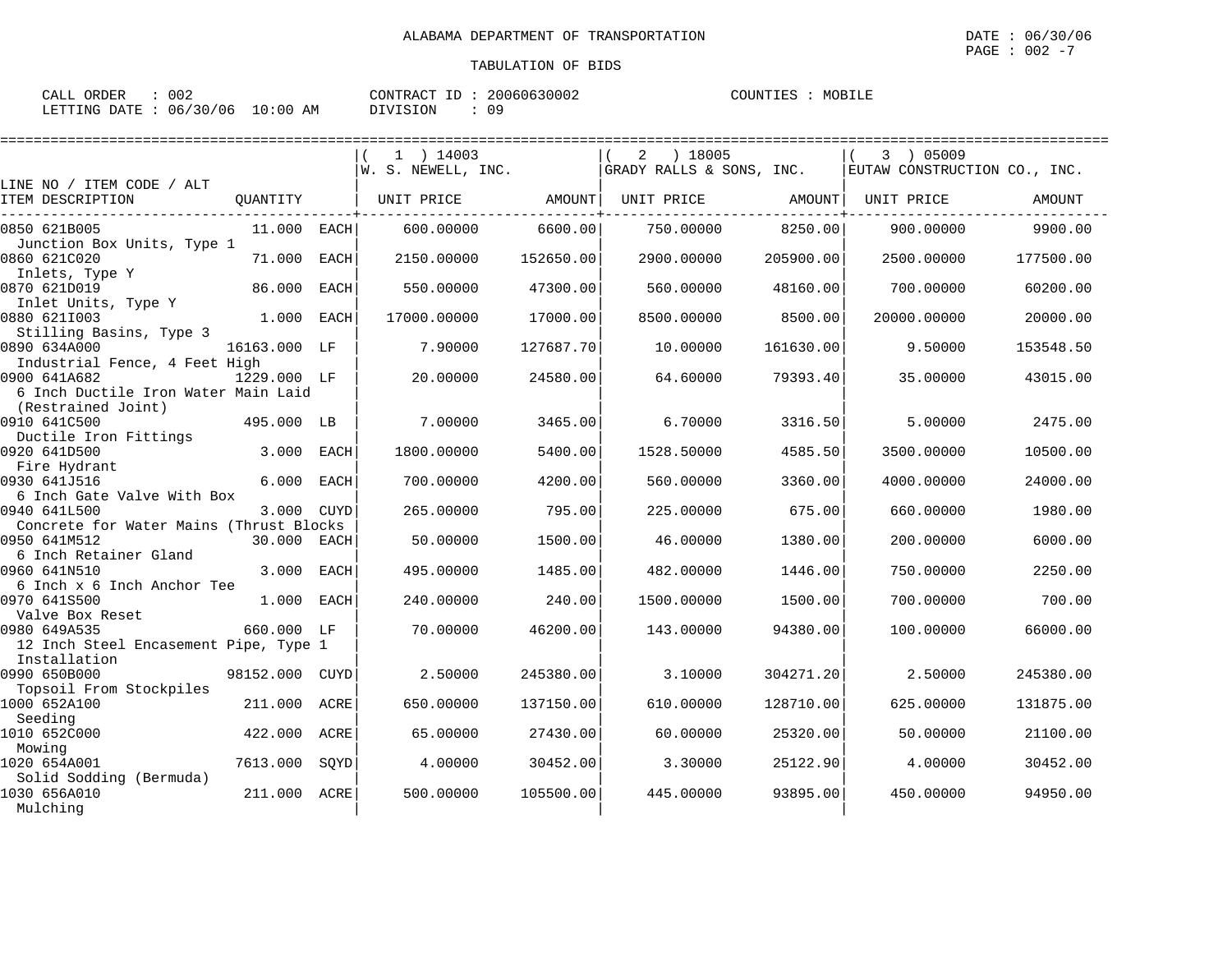| ORDER<br>CALL | 002      |             | 'ONTRACT | 0630002<br>2006 | $\cap$ מזואידי די ה | MOBILE<br>$M()R$ . |
|---------------|----------|-------------|----------|-----------------|---------------------|--------------------|
| LETTING DATE  | 06/30/06 | 10:00<br>AΜ | DIVISION |                 |                     |                    |

| ====================                         |                |             |                    |           |                          |           |                              |           |
|----------------------------------------------|----------------|-------------|--------------------|-----------|--------------------------|-----------|------------------------------|-----------|
|                                              |                |             | $1$ ) 14003        |           | ) 18005<br>2             |           | 3 ) 05009                    |           |
|                                              |                |             | W. S. NEWELL, INC. |           | GRADY RALLS & SONS, INC. |           | EUTAW CONSTRUCTION CO., INC. |           |
| LINE NO / ITEM CODE / ALT                    |                |             |                    |           |                          |           |                              |           |
| ITEM DESCRIPTION                             | OUANTITY       |             | UNIT PRICE         | AMOUNT    | UNIT PRICE               | AMOUNT    | UNIT PRICE                   | AMOUNT    |
| 1040 659A036                                 | 4000.000 SOYD  |             | 2.00000            | 8000.00   | 1.75000                  | 7000.00   | 1,10000                      | 4400.00   |
| Rolled Erosion Control Product, Type<br>(2D) |                |             |                    |           |                          |           |                              |           |
| 1050 659A048                                 | 31241.000 SOYD |             | 4.50000            | 140584.50 | 2.10000                  | 65606.10  | 4.00000                      | 124964.00 |
| Rolled Erosion Control Product, Type<br>(5A) |                |             |                    |           |                          |           |                              |           |
| 1060 665A000                                 | 422.000 ACRE   |             | 400.00000          | 168800.00 | 400.00000                | 168800.00 | 450.00000                    | 189900.00 |
| Temporary Seeding                            |                |             |                    |           |                          |           |                              |           |
| 1070 665B000                                 | 422.000        | ACRE        | 500.00000          | 211000.00 | 350.00000                | 147700.00 | 500.00000                    | 211000.00 |
| Temporary Mulching<br>1080 665C000           | 2974.000       | LF          | 24.00000           | 71376.00  | 21.00000                 | 62454.00  | 10.00000                     | 29740.00  |
| 15" Temporary Pipe                           |                |             |                    |           |                          |           |                              |           |
| 1090 665E000                                 | 1600.000       | SOYD        | 2.00000            | 3200.00   | 1.25000                  | 2000.00   | 1.50000                      | 2400.00   |
| Polyethylene                                 |                |             |                    |           |                          |           |                              |           |
| 1100 665F000                                 | 500.000        | <b>EACH</b> | 8.00000            | 4000.00   | 3.00000                  | 1500.00   | 8.00000                      | 4000.00   |
| Hay Bales                                    |                |             |                    |           |                          |           |                              |           |
| 1110 6651000                                 | 792.000        | TON         | 65.00000           | 51480.00  | 31.00000                 | 24552.00  | 55.00000                     | 43560.00  |
| Temporary Riprap, Class 2                    |                |             | 4.00000            | 211356.00 | 3.25000                  | 171726.75 | 3.00000                      | 158517.00 |
| 1120 665J000<br>Silt Fence, Type A           | 52839.000      | LF          |                    |           |                          |           |                              |           |
| 1130 665K000                                 | 10187.000      | CUYD        | 5.00000            | 50935.00  | 2.85000                  | 29032.95  | 15,00000                     | 152805.00 |
| Drainage Sump Excavation                     |                |             |                    |           |                          |           |                              |           |
| 1140 665L000                                 | 2242.000       | LF          | 15.00000           | 33630.00  | 12.00000                 | 26904.00  | 17.50000                     | 39235.00  |
| Floating Basin Boom                          |                |             |                    |           |                          |           |                              |           |
| 1150 6650001                                 | 9643.000 LF    |             | 0.01000            | 96.43     | 1,00000                  | 9643.00   | 0.75000                      | 7232.25   |
| Silt Fence Removal                           |                |             |                    |           |                          |           |                              |           |
| 1160 665P001                                 | 71.000         | <b>EACH</b> | 350.00000          | 24850.00  | 250.00000                | 17750.00  | 300.00000                    | 21300.00  |
| Inlet Protection Device<br>1170 665Q001      | 8360.000       | LF          | 6.00000            | 50160.00  | 5.10000                  | 42636.00  | 7.30000                      | 61028.00  |
| 20 Inch Wattle                               |                |             |                    |           |                          |           |                              |           |
| 1180 666A001                                 | 104.000        | ACRE        | 10.00000           | 1040.00   | 100.00000                | 10400.00  | 40.00000                     | 4160.00   |
| Pest Control Treatment                       |                |             |                    |           |                          |           |                              |           |
| 1190 672A000                                 | 468.000        | GAL         | 135.00000          | 63180.00  | 25.00000                 | 11700.00  | 150.00000                    | 70200.00  |
| Flocculant Liquid                            |                |             |                    |           |                          |           |                              |           |
| 1200 672C000                                 | 350.000        | EACH        | 175.00000          | 61250.00  | 150.00000                | 52500.00  | 200,00000                    | 70000.00  |
| Flocculant Log                               |                |             |                    |           |                          |           |                              |           |
| 1210 680A000                                 |                | LUMP        | 74076.00000        | 74076.00  | 266000.00000             | 266000.00 | 650000.00000                 | 650000.00 |
| Engineering Controls<br>1220 713A000         | 100.000 LF     |             | 135.00000          | 13500.00  | 15.00000                 | 1500.00   | 135.00000                    | 13500.00  |
| Permanent Barricades                         |                |             |                    |           |                          |           |                              |           |
|                                              |                |             |                    |           |                          |           |                              |           |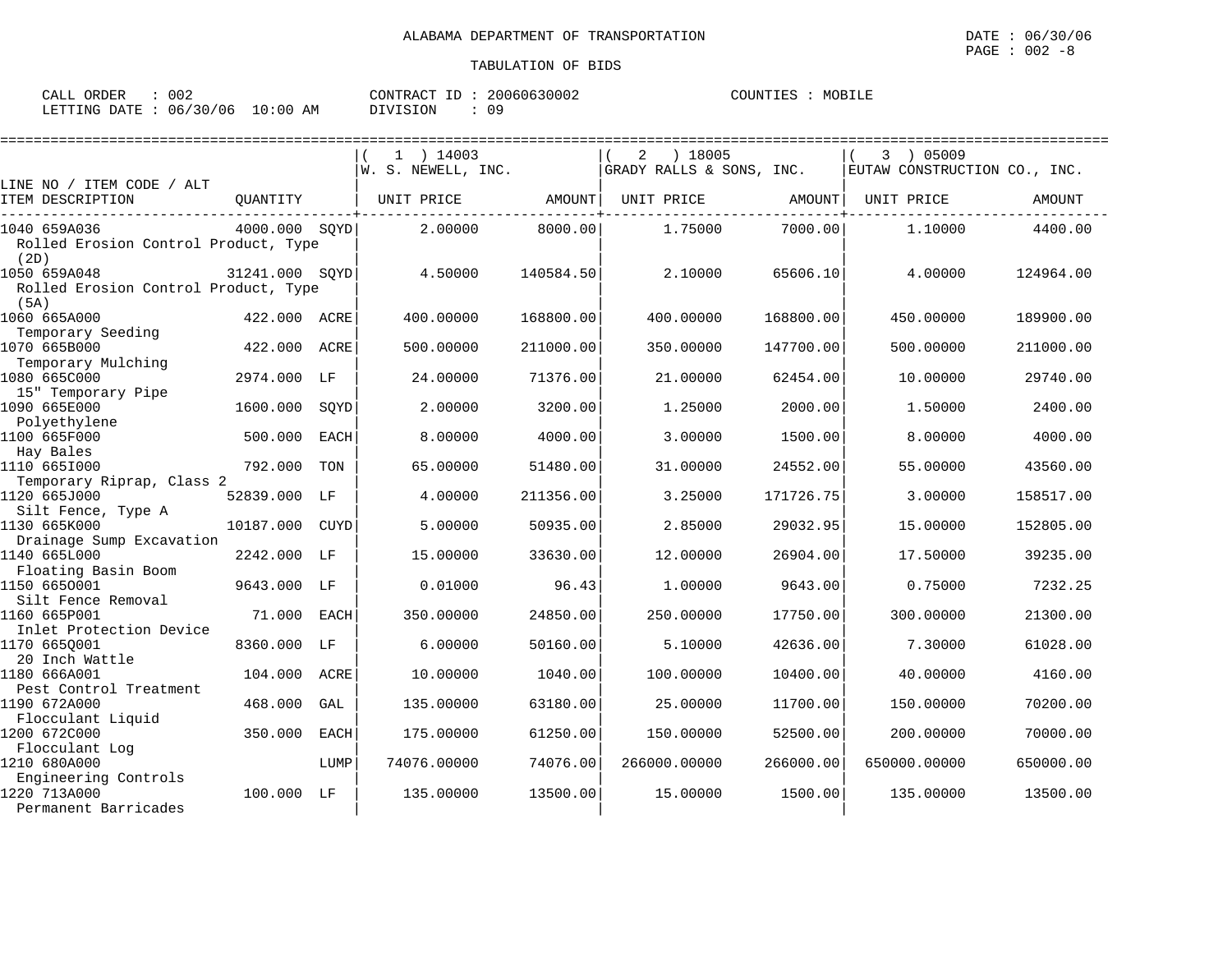| ORDER<br>CALL | $\sim$ $\sim$ $\sim$ |             | CONTRACT   | 20060630002 | COUNTIL<br>TTES. | MORTI <sub>J</sub><br>- 11 Pr |
|---------------|----------------------|-------------|------------|-------------|------------------|-------------------------------|
| LETTING DATE  | 06/30/06             | 10:00<br>AM | $\sqrt{1}$ | n c         |                  |                               |

| 1 ) 14003 | 2 ) 18005                                                                                        |                                                                                                          | 05009<br>3.                         |                                                                                                          |
|-----------|--------------------------------------------------------------------------------------------------|----------------------------------------------------------------------------------------------------------|-------------------------------------|----------------------------------------------------------------------------------------------------------|
|           |                                                                                                  |                                                                                                          |                                     |                                                                                                          |
|           |                                                                                                  |                                                                                                          | EUTAW CONSTRUCTION CO., INC.        |                                                                                                          |
|           |                                                                                                  |                                                                                                          |                                     |                                                                                                          |
|           | UNIT PRICE                                                                                       |                                                                                                          | UNIT PRICE                          | AMOUNT                                                                                                   |
|           | 14.00000                                                                                         |                                                                                                          | 13.00000                            | 8853.00                                                                                                  |
|           |                                                                                                  |                                                                                                          |                                     |                                                                                                          |
|           | 300.00000                                                                                        |                                                                                                          | 250.00000                           | 26750.00                                                                                                 |
|           |                                                                                                  |                                                                                                          |                                     |                                                                                                          |
|           | 1500.00000                                                                                       |                                                                                                          | 500.00000                           | 30500.00                                                                                                 |
|           |                                                                                                  |                                                                                                          |                                     |                                                                                                          |
|           | 750000.00000                                                                                     |                                                                                                          | 1,00000                             | 1.00                                                                                                     |
|           |                                                                                                  |                                                                                                          |                                     |                                                                                                          |
|           |                                                                                                  |                                                                                                          | 0.80000                             | 4800.00                                                                                                  |
|           |                                                                                                  |                                                                                                          |                                     |                                                                                                          |
|           |                                                                                                  |                                                                                                          |                                     | \$24,422,485.40                                                                                          |
|           |                                                                                                  |                                                                                                          |                                     | \$24,422,485.40                                                                                          |
|           | W. S. NEWELL, INC.<br>UNIT PRICE<br>8.50000<br>228,00000<br>350.00000<br>997432.00000<br>0.80000 | AMOUNT<br>5788.50<br>24396.00<br>21350.00<br>997432.00<br>4800.00<br>\$21,101,047.08<br>\$21,101,047.08] | GRADY RALLS & SONS, INC.<br>0.80000 | AMOUNT<br>9534.00<br>32100.00<br>91500.00<br>750000.00<br>4800.001<br>\$23,258,878.01<br>\$23,258,878.01 |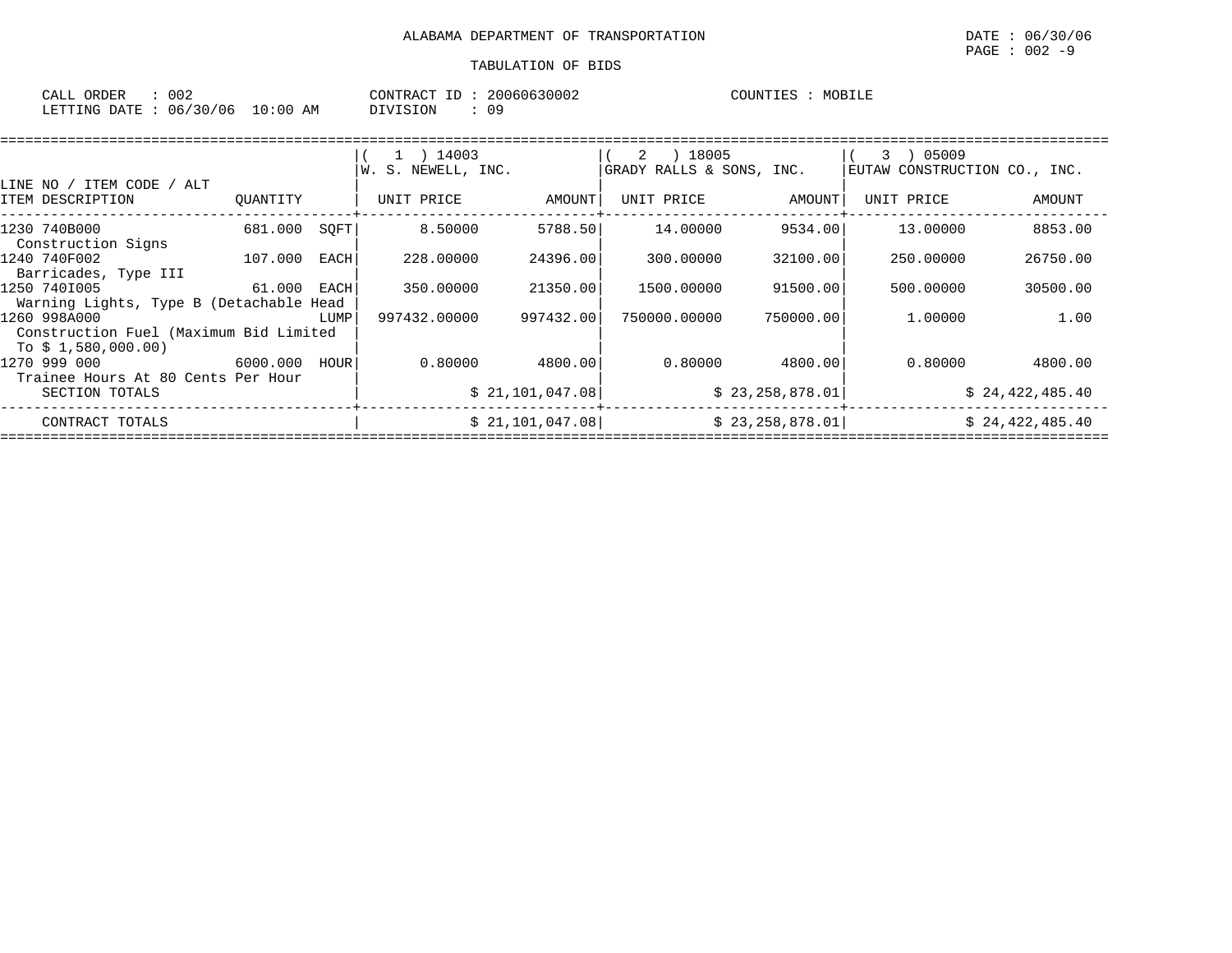|                                                                                                          |                  |      |                                      | THROTHITOM OF RIDS |                                                                    |                   |            |        |
|----------------------------------------------------------------------------------------------------------|------------------|------|--------------------------------------|--------------------|--------------------------------------------------------------------|-------------------|------------|--------|
| CALL ORDER<br>: 002<br>LETTING DATE : 06/30/06 10:00 AM                                                  |                  |      | CONTRACT ID: 20060630002<br>DIVISION | : 09               |                                                                    | COUNTIES : MOBILE |            |        |
|                                                                                                          |                  |      | 4 ) 23056                            |                    | 5 20059<br>JOHN G. WALTON CONSTRUCTION TCB CONSTRUCTION COMPANY, I |                   |            |        |
| LINE NO / ITEM CODE / ALT<br>ITEM DESCRIPTION                                                            | OUANTITY         |      | UNIT PRICE                           |                    | AMOUNT  UNIT PRICE                                                 | AMOUNT            | UNIT PRICE | AMOUNT |
| -----------------<br>SECTION 0001 Total                                                                  |                  |      |                                      |                    |                                                                    |                   |            |        |
| 0010 201A002<br>Clearing And Grubbing (Maximum<br>Allowable Bid \$ 4500 Per Acre)                        |                  | LUMP | 949500.00000                         | 949500.00          | 949500.00000                                                       | 949500.00         |            |        |
| (Approximately 211 Acres)<br>0020 204A000<br>Closing Water Well                                          | $7.000$ EACH     |      | 556.50000                            | 3895.50            | 1700.00000                                                         | 11900.00          |            |        |
| 0030 205A001<br>Removal Of Structures, Structure No. 1                                                   | 1.000 EACH       |      | 1669.50000                           | 1669.50            | 3000.00000                                                         | 3000.00           |            |        |
| 0040 205A002<br>Removal Of Structures, Structure No. 2                                                   | 1.000 EACH       |      | 1669.50000                           | 1669.50            | 3000.00000                                                         | 3000.00           |            |        |
| 0050 205A003<br>Removal Of Structures, Structure No. 3                                                   | 1.000 EACH       |      | 1669.50000                           | 1669.50            | 3000.00000                                                         | 3000.00           |            |        |
| 0060 205A004<br>Removal Of Structures, Structure No. 4                                                   | 1.000 EACH       |      | 1669.50000                           | 1669.50            | 3000.00000                                                         | 3000.00           |            |        |
| 0070 205A005                                                                                             | $1.000$ EACH     |      | 1669.50000                           | 1669.50            | 4000.00000                                                         | 4000.00           |            |        |
| Removal Of Structures, Structure No. 5<br>0080 210A000                                                   | 2493581.000 CUYD |      | 3.07000                              | 7655293.67         | 3.00000                                                            | 7480743.00        |            |        |
| Unclassified Excavation<br>0090 210C000                                                                  | 163888.000 CUYD  |      | 4.60000                              | 753884.80          | 7.00000                                                            | 1147216.00        |            |        |
| Muck Excavation<br>0100 214A000                                                                          | 41435.000 CUYD   |      | 7.73000                              | 320292.55          | 6.00000                                                            | 248610.00         |            |        |
| Structure Excavation<br>0110 214B000                                                                     | 2277.000 CUYD    |      | 10.56000                             | 24045.12           | 12.30000                                                           | 28007.10          |            |        |
| Foundation Backfill, Local<br>0120 214B001                                                               | 19352.000 CUYD   |      | 40.62000                             | 786078.24          | 46.70000                                                           | 903738.40         |            |        |
| Foundation Backfill, Commercial<br>0130 215A000                                                          | 1468.000         | CUYD | 11.13000                             | 16338.84           | 24.50000                                                           | 35966.00          |            |        |
| Unclassified Bridge Excavation<br>0140 215B000<br>Cofferdams Or Sheeting And Shoring, Sta                |                  | LUMP | 222600.00000                         | 222600.00          | 238000.00000                                                       | 238000.00         |            |        |
| 159+84.1875, W.B.L.<br>0150 215B001<br>Cofferdams Or Sheeting And Shoring, Sta<br>$160+04.1875$ , E.B.L. |                  | LUMP | 166950.00000                         | 166950.00          | 182000.00000                                                       | 182000.00         |            |        |
| 0160 215B002<br>Cofferdams Or Sheeting And Shoring, Sta<br>398+94.1875, W.B.L.                           |                  | LUMP | 122430.00000                         | 122430.00          | 108000.00000                                                       | 108000.00         |            |        |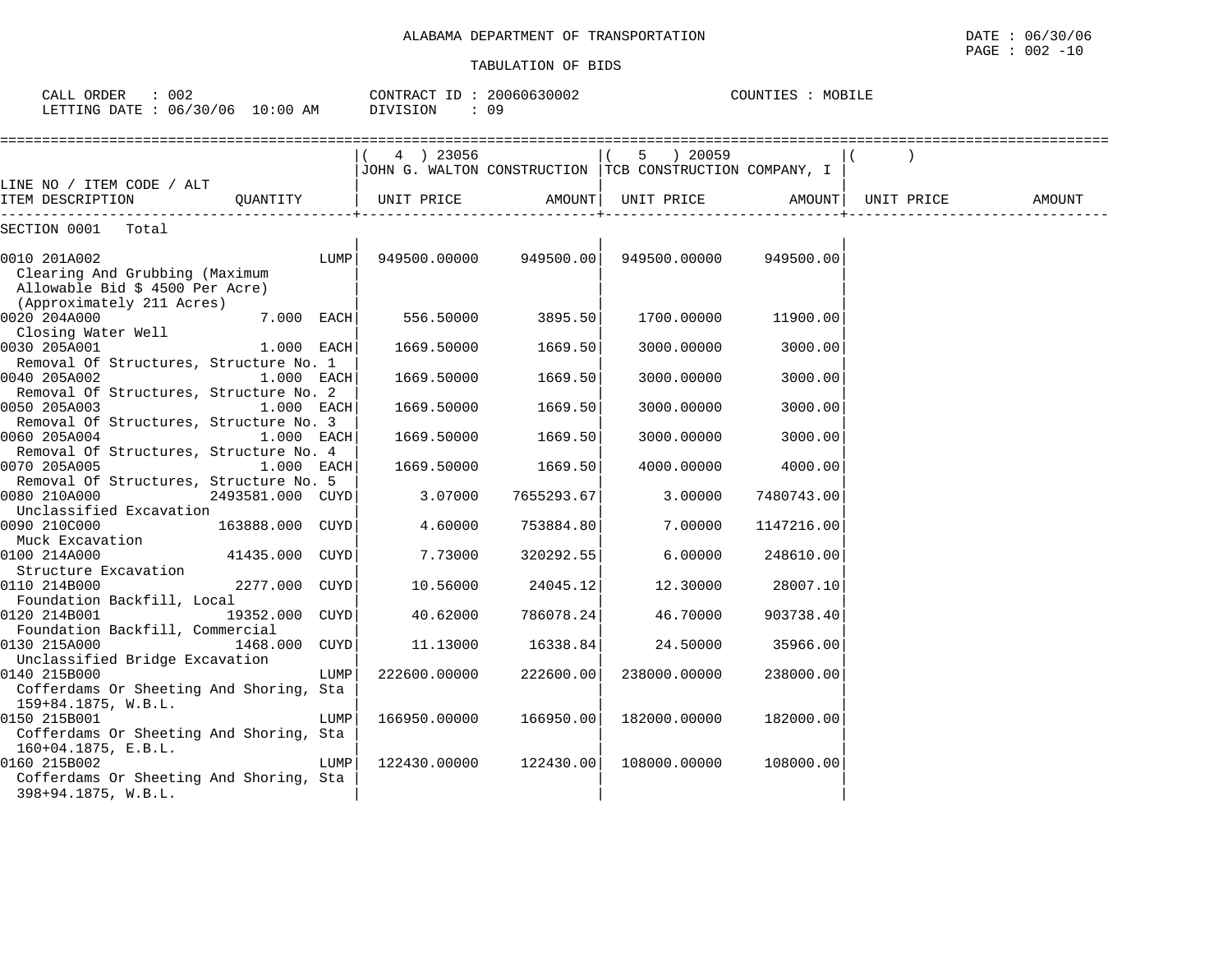| 002<br>CALL ORDER               |          | CONTRACT ID: 20060630002 | MOBILE<br>COUNTIES |
|---------------------------------|----------|--------------------------|--------------------|
| LETTING DATE: 06/30/06 10:00 AM | DIVISION | 09.                      |                    |

|                                                                            | 4 ) 23056    |            | $5 \t) 20059$                                           |            |            |        |
|----------------------------------------------------------------------------|--------------|------------|---------------------------------------------------------|------------|------------|--------|
|                                                                            |              |            | JOHN G. WALTON CONSTRUCTION TCB CONSTRUCTION COMPANY, I |            |            |        |
| LINE NO / ITEM CODE / ALT                                                  |              |            |                                                         |            |            |        |
| ITEM DESCRIPTION<br>QUANTITY                                               | UNIT PRICE   | AMOUNT     | UNIT PRICE                                              | AMOUNT     | UNIT PRICE | AMOUNT |
| 0170 215B003<br>LUMP                                                       | 122430.00000 | 122430.00  | 108000.00000                                            | 108000.00  |            |        |
| Cofferdams Or Sheeting And Shoring, Sta                                    |              |            |                                                         |            |            |        |
| 398+94.1875, E.B.L.                                                        |              |            |                                                         |            |            |        |
| 0180 430B000<br>8000.000 TON                                               | 40.83000     | 326640.00  | 42.30000                                                | 338400.00  |            |        |
| Aggregate Surfacing (ALDOT #467 Or #57)                                    |              |            |                                                         |            |            |        |
| 0190 502A000<br>1459100.000 LB                                             | 0.87000      | 1269417.00 | 1,10000                                                 | 1605010.00 |            |        |
| Steel Reinforcement                                                        |              |            |                                                         |            |            |        |
| 0200 502B000<br>LUMP                                                       | 130332.30000 | 130332.30  | 100000.00000                                            | 100000.00  |            |        |
| Steel Reinforcement For Bridge<br>Superstructure, Sta. 159+84.1875, W.B.L. |              |            |                                                         |            |            |        |
| , Approx. 117100                                                           |              |            |                                                         |            |            |        |
| 0210 502B001<br>LUMP                                                       | 104399.40000 | 104399.40  | 81700.00000                                             | 81700.00   |            |        |
| Steel Reinforcement For Bridge                                             |              |            |                                                         |            |            |        |
| Superstructure, Sta. 160+04.1875, E.B.L.                                   |              |            |                                                         |            |            |        |
| , Approx. 93800                                                            |              |            |                                                         |            |            |        |
| 0220 502B002<br>LUMP                                                       | 120537.90000 | 120537.90  | 92800.00000                                             | 92800.00   |            |        |
| Steel Reinforcement For Bridge                                             |              |            |                                                         |            |            |        |
| Superstructure, Sta. 398+94.1875, W.B.L.                                   |              |            |                                                         |            |            |        |
| , Approx. 108300                                                           |              |            |                                                         |            |            |        |
| 0230 502B003<br>LUMP                                                       | 120537.90000 | 120537.901 | 92800.00000                                             | 92800.00   |            |        |
| Steel Reinforcement For Bridge<br>Superstructure, Sta. 398+94.1875, E.B.L. |              |            |                                                         |            |            |        |
| , Approx. 108300                                                           |              |            |                                                         |            |            |        |
| 0240 503A000<br>279.000 CUYD                                               | 189.21000    | 52789.59   | 218.00000                                               | 60822.00   |            |        |
| Seal Concrete                                                              |              |            |                                                         |            |            |        |
| 0250 505A000<br>4.000 EACH                                                 | 3339.00000   | 13356.00   | 4070.00000                                              | 16280.00   |            |        |
| Steel Test Piles (HP 10x42)                                                |              |            |                                                         |            |            |        |
| 0260 505A002<br>4.000 EACH                                                 | 3895.50000   | 15582.00   | 5270.00000                                              | 21080.00   |            |        |
| Steel Test Piles (HP 12x53)                                                |              |            |                                                         |            |            |        |
| 4.000 EACH<br>0270 505B055                                                 | 2226.00000   | 8904.00    | 2860.00000                                              | 11440.00   |            |        |
| Static Loading Tests (HP 10x42)                                            |              |            |                                                         |            |            |        |
| 0280 505B057<br>4.000 EACH<br>Static Loading Tests (HP 12x53)              | 2226.00000   | 8904.00    | 2860.00000                                              | 11440.00   |            |        |
| 0290 505B085<br>4.000 EACH                                                 | 1669.50000   | 6678.00    | 980.00000                                               | 3920.00    |            |        |
| Dynamic Loading Tests (HP 10x42)                                           |              |            |                                                         |            |            |        |
| 0300 505B087<br>4.000 EACH                                                 | 1669.50000   | 6678.00    | 980.00000                                               | 3920.00    |            |        |
| Dynamic Loading Tests (HP 12x53)                                           |              |            |                                                         |            |            |        |
| 0310 505M000<br>6320.000 LF                                                | 30.61000     | 193455.20  | 37.50000                                                | 237000.00  |            |        |
| Steel Piling Furnished And Driven (HP                                      |              |            |                                                         |            |            |        |
| 10x42)                                                                     |              |            |                                                         |            |            |        |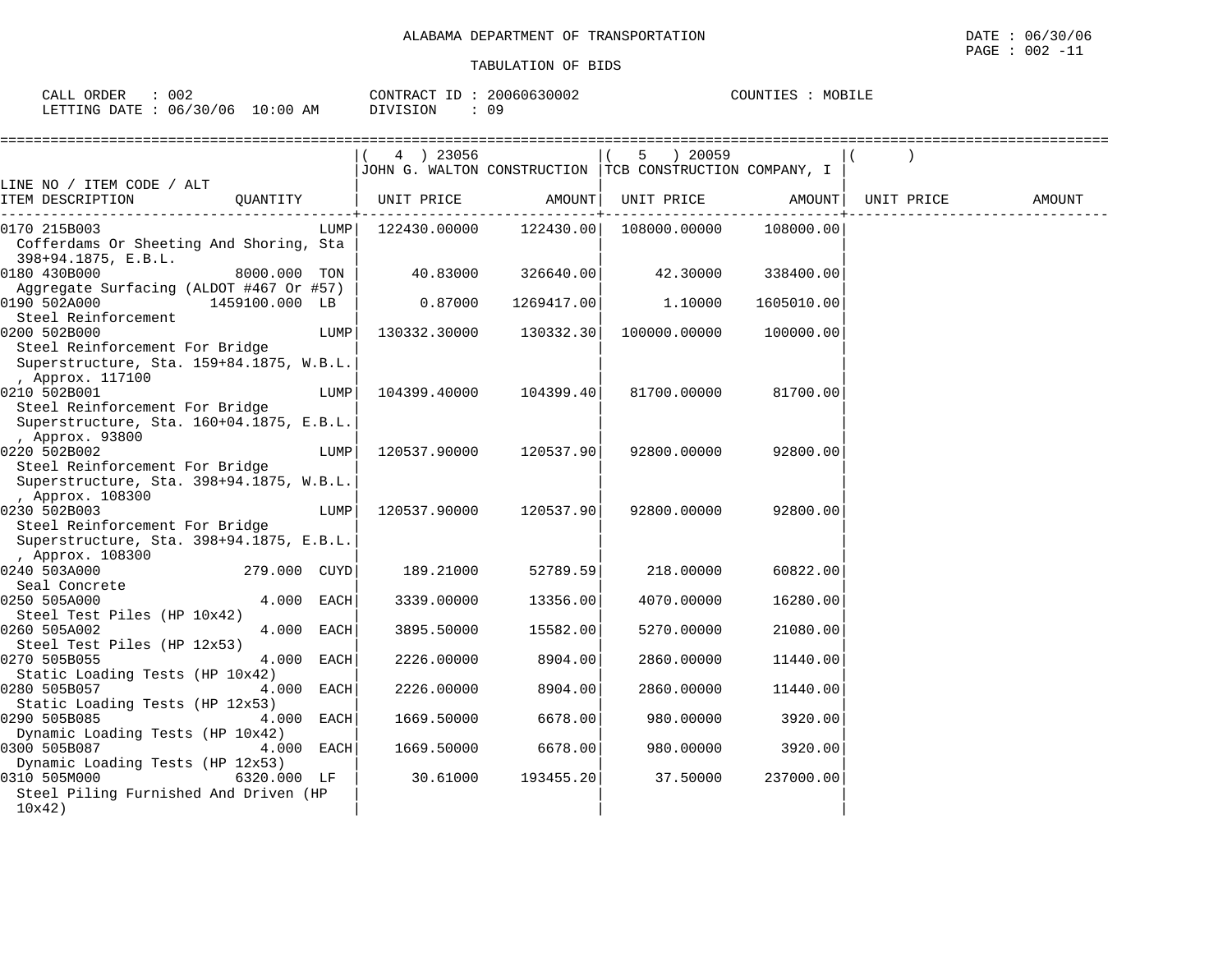| <b>ORDER</b><br>CALL ( | 002      |             | T <sub>D</sub><br>CONTRACT | 20060630002 | MOBILE<br>COUNTIES |  |
|------------------------|----------|-------------|----------------------------|-------------|--------------------|--|
| LETTING DATE           | 06/30/06 | 10:00<br>AΜ | DIVISION                   |             |                    |  |

|                                                                                                           | $(4)$ 23056  |                        | 5 ) 20059<br>JJOHN G. WALTON CONSTRUCTION   TCB CONSTRUCTION COMPANY, I |            |        |
|-----------------------------------------------------------------------------------------------------------|--------------|------------------------|-------------------------------------------------------------------------|------------|--------|
| LINE NO / ITEM CODE / ALT                                                                                 |              |                        |                                                                         |            |        |
| QUANTITY   UNIT PRICE     AMOUNT  UNIT PRICE     AMOUNT  UNIT PRICE<br>ITEM DESCRIPTION                   |              |                        |                                                                         |            | AMOUNT |
| 15170.000 LF  <br>0320 505M002<br>Steel Piling Furnished And Driven (HP<br>12x53)                         |              |                        |                                                                         |            |        |
| 0330 508A000<br>33230.000 LB<br>Structural Steel                                                          |              |                        | $2.78000$ $92379.40$ $2.10000$ $69783.00$                               |            |        |
| 1025.000 CUYD 550.94000<br>0340 510A000<br>Bridge Substructure Concrete, Class A                          |              |                        | 564713.50 1190.00000                                                    | 1219750.00 |        |
| 0350 510C051<br>LUMP<br>Bridge Concrete Superstructure, Sta.<br>159+84.1875, W.B.L., Approx. 516          | 284282.46000 | 284282.46              | 300000.00000                                                            | 300000.00  |        |
| 0360 510C052<br>LUMP<br>Bridge Concrete Superstructure, Sta.                                              |              | 226985.22000 226985.22 | 247000.00000                                                            | 247000.00  |        |
| 160+04.1875, E.B.L., Approx. 412<br>0370 510C053<br>LUMP<br>Bridge Concrete Superstructure, Sta.          | 279324.05000 | 279324.05              | 284000.00000                                                            | 284000.00  |        |
| 398+94.1875, W.B.L., Approx. 507<br>0380 510C054<br>LUMP<br>Bridge Concrete Superstructure, Sta.          |              | 279324.05000 279324.05 | 284000.00000                                                            | 284000.00  |        |
| 398+94.1875, E.B.L., Approx. 507<br>0390 510E000 00000<br>5800.000 SQYD<br>Grooving Concrete Bridge Decks |              | $3.06000$ 17748.00     | 2.50000                                                                 | 14500.00   |        |
| 0400 511A052<br>180.000 EACH<br>Elastomeric Bearings, Type 2 (Mark B3)                                    |              | 278.25000 50085.00     | 98.00000                                                                | 17640.00   |        |
| $24.000$ EACH<br>0410 511A053<br>Elastomeric Bearings, Type 2 (Mark B4)                                   | 278.25000    | 6678.00                | 144.00000                                                               | 3456.00    |        |
| 0420 513B005 7129.000 LF<br>Pretensioned-Prestressed Concrete                                             | 144.69000    | 1031495.01             | 135.00000                                                               | 962415.00  |        |
| Girders, Type III (Specialty Item)<br>0430 513B017<br>1490.000 LF<br>Pretensioned-Prestressed Concrete    | 194.78000    | 290222.20              | 185.00000                                                               | 275650.00  |        |
| Girders, Type BT-72 (Specialty Item)<br>0440 524A011 7016.000 CUYD                                        | 339.47000    | 2381721.52             | 438.00000                                                               | 3073008.00 |        |
| Culvert Concrete (Cast In Place)<br>0450 530A000<br>1500.000 LF<br>15" Roadway Pipe (Class 3 R.C.)        | 29.03000     | 43545.00               | 31.20000                                                                | 46800.00   |        |
| 0460 530A001<br>6266.000 LF<br>18" Roadway Pipe (Class 3 R.C.)                                            | 31.14000     | 195123.24              | 34.50000                                                                | 216177.00  |        |
| 0470 530A002<br>$586.000$ LF<br>24" Roadway Pipe (Class 3 R.C.)                                           | 43.91000     | 25731.26               | 48.00000                                                                | 28128.00   |        |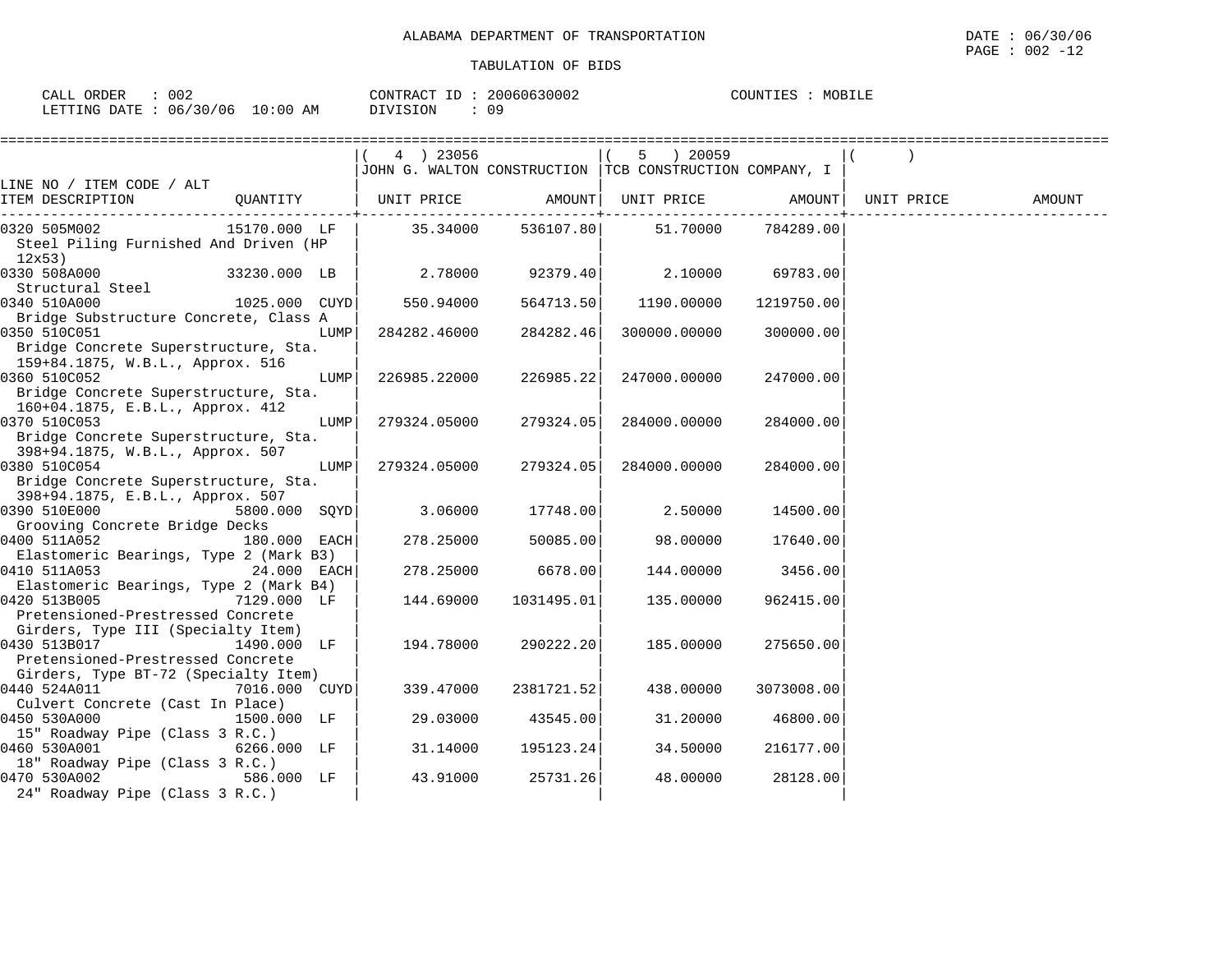| 002                       |                      | 20060630002      | COLINT' |
|---------------------------|----------------------|------------------|---------|
| ORDER                     |                      | $-$              | MOBILF  |
| CALI                      |                      | CONTRACT         | 工匠区     |
|                           |                      |                  | طلله    |
|                           |                      |                  |         |
|                           |                      |                  |         |
| 06/30<br>LETTING<br>DATE. | '06<br>10:00 L<br>AM | ON<br>$\sqrt{ }$ |         |

|                                                  |            | $(4)$ 23056          |           | 5 ) 20059                                               |            |            |        |
|--------------------------------------------------|------------|----------------------|-----------|---------------------------------------------------------|------------|------------|--------|
|                                                  |            |                      |           | JOHN G. WALTON CONSTRUCTION TCB CONSTRUCTION COMPANY, I |            |            |        |
| LINE NO / ITEM CODE / ALT                        |            |                      |           |                                                         |            |            |        |
| QUANTITY   UNIT PRICE AMOUNT<br>ITEM DESCRIPTION |            |                      |           | UNIT PRICE AMOUNT                                       |            | UNIT PRICE | AMOUNT |
| 324.000 LF<br>0480 530A003                       |            |                      |           | 54.78000 17748.72 64.00000                              | 20736.00   |            |        |
| 30" Roadway Pipe (Class 3 R.C.)                  |            |                      |           |                                                         |            |            |        |
| 0490 530A005                                     | 497.000 LF | 94.73000             | 47080.81  | 106.00000                                               | 52682.00   |            |        |
| 42" Roadway Pipe (Class 3 R.C.)                  |            |                      |           |                                                         |            |            |        |
| 0500 530A006                                     | 313.000 LF | 117.67000            | 36830.71  | 133.00000                                               | 41629.00   |            |        |
| 48" Roadway Pipe (Class 3 R.C.)                  |            |                      |           |                                                         |            |            |        |
| 0510 530A007                                     | 231.000 LF | 138.76000            | 32053.56  | 164.00000                                               | 37884.00   |            |        |
| 54" Roadway Pipe (Class 3 R.C.)                  |            |                      |           |                                                         |            |            |        |
| 0520 530A012                                     | 813.000 LF | 33.96000             | 27609.48  | 41.20000                                                | 33495.60   |            |        |
| 18" Roadway Pipe (Class 4 R.C.)                  |            |                      |           |                                                         |            |            |        |
| 0530 530A013                                     | 207.000 LF | 47.94000             | 9923.58   | 336.00000                                               | 69552.00   |            |        |
| 24" Roadway Pipe (Class 4 R.C.)                  |            |                      |           |                                                         |            |            |        |
| 0540 530A018                                     | 274.000 LF | 161.59000            | 44275.66  | 195.00000                                               | 53430.00   |            |        |
| 54" Roadway Pipe (Class 4 R.C.)                  |            |                      |           |                                                         |            |            |        |
| 0550 530A800                                     | 326.000 LF | 38.96000             | 12700.96  | 39.00000                                                | 12714.00   |            |        |
| 15" Roadway Pipe (14 Gauge C.C.S.)               |            |                      |           |                                                         |            |            |        |
| (Stack Pipe)(No Bedding Required)                |            |                      |           |                                                         |            |            |        |
| 0560 535A001<br>126.000 LF                       |            | 34.97000             | 4406.22   | 35.00000                                                | 4410.00    |            |        |
| 18" Side Drain Pipe                              |            |                      |           |                                                         |            |            |        |
| 47.000 LF<br>0570 535A002                        |            | 51.96000             | 2442.12   | 48.00000                                                | 2256.00    |            |        |
| 24" Side Drain Pipe<br>84.000 LF<br>0580 535A003 |            | 63.06000             | 5297.04   | 64.00000                                                | 5376.00    |            |        |
| 30" Side Drain Pipe                              |            |                      |           |                                                         |            |            |        |
| 0590 535B010                                     | 50.000 LF  | 72.51000             | 3625.50   | 80.00000                                                | 4000.00    |            |        |
| 36" Span, 23" Rise Side Drain Pipe               |            |                      |           |                                                         |            |            |        |
| 0600 600A000                                     |            | LUMP   1825469.00000 |           | 1825469.00 2500000.00000                                | 2500000.00 |            |        |
| Mobilization                                     |            |                      |           |                                                         |            |            |        |
| 94.000 EACH<br>0610 602A000                      |            | 122.98000            | 11560.12  | 112.00000                                               | 10528.00   |            |        |
| Right Of Way Markers                             |            |                      |           |                                                         |            |            |        |
| 0620 602B000                                     | 9.000 EACH | 380.42000            | 3423.78   | 334.00000                                               | 3006.00    |            |        |
| Land Survey Markers                              |            |                      |           |                                                         |            |            |        |
| 0630 606A000<br>2000.000 LF                      |            | 18.23000             | 36460.00  | 14.50000                                                | 29000.00   |            |        |
| 6" Underdrain Pipe                               |            |                      |           |                                                         |            |            |        |
| 3000.000 LF<br>0640 606A012                      |            | 45.52000             | 136560.00 | 16.70000                                                | 50100.00   |            |        |
| 6" Underdrain Pipe, Type 8                       |            |                      |           |                                                         |            |            |        |
| 0650 610C001<br>14487.000 TON                    |            | 49.74000             | 720583.38 | 54.50000                                                | 789541.50  |            |        |
| Loose Riprap, Class 2                            |            |                      |           |                                                         |            |            |        |
| $20263.000$ SQYD<br>0660 610D000                 |            | 2.43000              | 49239.09  | 2.20000                                                 | 44578.60   |            |        |
| Filter Blanket                                   |            |                      |           |                                                         |            |            |        |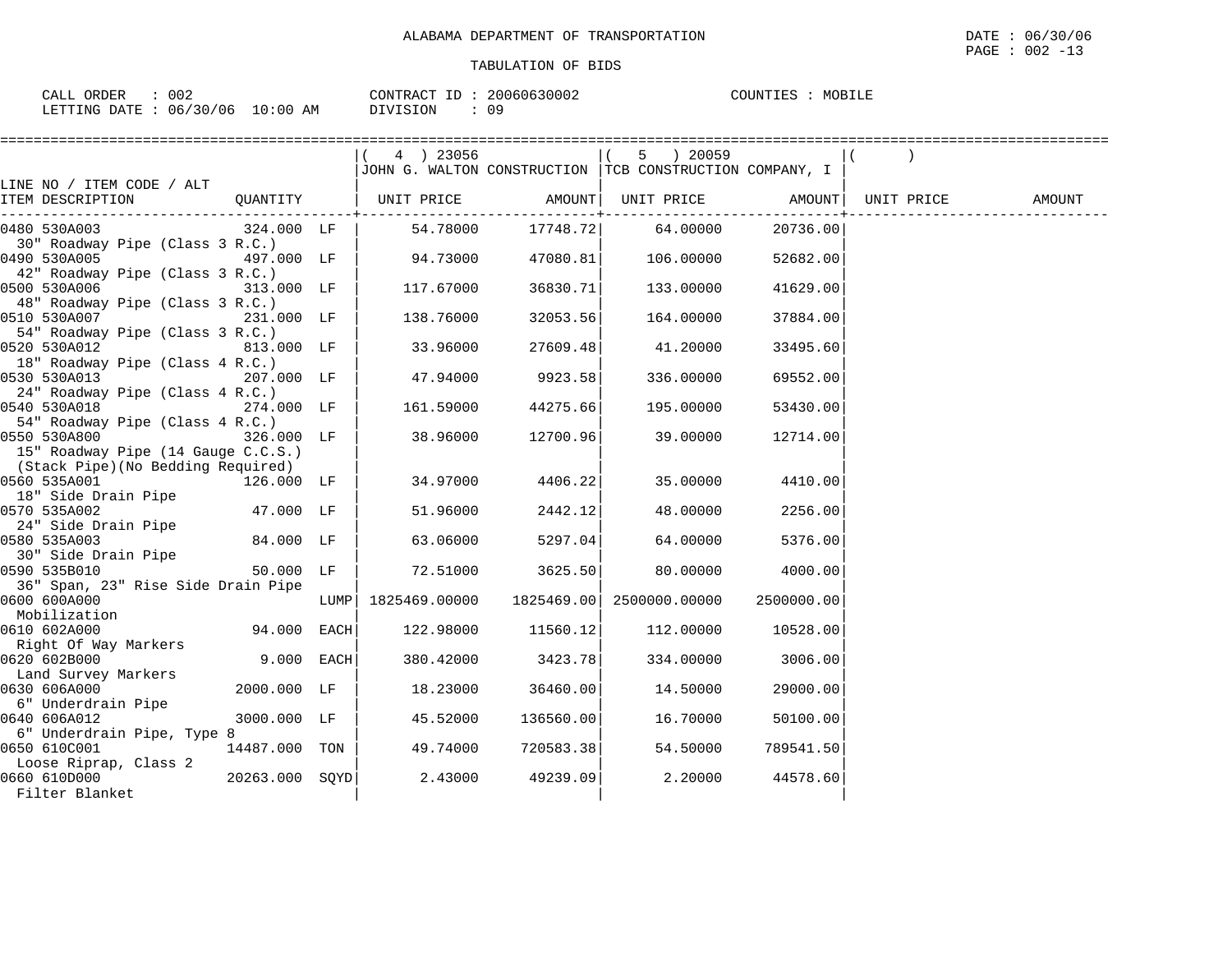| 002<br>ORDER<br>CALL   |             | 20060630002<br>CONTRACT ID | MOBILE<br>COUNTIES |
|------------------------|-------------|----------------------------|--------------------|
| LETTING DATE: 06/30/06 | 10:00<br>ΆM | DIVISION<br>09             |                    |

|                                                                                                                               | $(4)$ 23056 |                      | 5 ) 20059                                                 |           |        |
|-------------------------------------------------------------------------------------------------------------------------------|-------------|----------------------|-----------------------------------------------------------|-----------|--------|
|                                                                                                                               |             |                      | JOHN G. WALTON CONSTRUCTION   TCB CONSTRUCTION COMPANY, I |           |        |
| LINE NO / ITEM CODE / ALT                                                                                                     |             |                      |                                                           |           |        |
| ITEM DESCRIPTION<br>QUANTITY                                                                                                  |             |                      | UNIT PRICE AMOUNT  UNIT PRICE AMOUNT  UNIT PRICE          |           | AMOUNT |
|                                                                                                                               |             |                      |                                                           |           |        |
| 0670 614A000                                                                                                                  |             |                      |                                                           | 108030.00 |        |
| Slope Paving                                                                                                                  |             |                      |                                                           |           |        |
| 48.000 EACH<br>0680 619A002                                                                                                   |             | $706.76000$ 33924.48 | 706.00000                                                 | 33888.00  |        |
| 18" Roadway Pipe End Treatment, Class 1                                                                                       |             |                      |                                                           |           |        |
| 0690 619A003<br>2.000 EACH                                                                                                    |             | 883.72000 1767.44    | 883.00000                                                 | 1766.00   |        |
| 24" Roadway Pipe End Treatment, Class 1                                                                                       |             |                      |                                                           |           |        |
| 0700 619A004 and the state of the state of the state of the state of the state of the state of the state of the<br>2.000 EACH |             | 1096.31000 2192.62   | 995.00000                                                 | 1990.00   |        |
| 30" Roadway Pipe End Treatment, Class 1                                                                                       |             |                      |                                                           |           |        |
| 0710 619A006<br>1.000 EACH                                                                                                    | 1332.26000  | 1332.26              | 1330.00000                                                | 1330.00   |        |
| 42" Roadway Pipe End Treatment, Class 1                                                                                       |             |                      |                                                           |           |        |
| 0720 619A007<br>2.000 EACH                                                                                                    | 1778.58000  | 3557.16              | 1776.00000                                                | 3552.00   |        |
| 48" Roadway Pipe End Treatment, Class 1                                                                                       |             |                      |                                                           |           |        |
| 0730 619A008 and the state of the state of the state of the state of the state of the state of the state of the<br>2.000 EACH | 2045.70000  | 4091.40              | 2043.00000                                                | 4086.00   |        |
| 54" Roadway Pipe End Treatment, Class 1                                                                                       |             |                      |                                                           |           |        |
| 0740 619A056<br>2.000 EACH                                                                                                    | 2754.68000  | 5509.36              | 2750.00000                                                | 5500.00   |        |
| 42" Roadway Pipe End Treatment, Class 2                                                                                       |             |                      |                                                           |           |        |
| 0750 619A058<br>2.000 EACH                                                                                                    | 3776.41000  | 7552.82              | 3770.00000                                                | 7540.00   |        |
| 54" Roadway Pipe End Treatment, Class 2                                                                                       |             |                      |                                                           |           |        |
| 8.000 EACH<br>0760 619A101                                                                                                    | 999.47000   | 7995.76              | 1000.00000                                                | 8000.00   |        |
| 18" Side Drain Pipe End Treatment,                                                                                            |             |                      |                                                           |           |        |
| Class 1                                                                                                                       |             |                      |                                                           |           |        |
| 2.000 EACH<br>0770 619A102                                                                                                    | 1168.65000  | 2337.30              | 1170.00000                                                | 2340.00   |        |
| 24" Side Drain Pipe End Treatment,                                                                                            |             |                      |                                                           |           |        |
| Class 1<br>4.000 EACH<br>0780 619A128                                                                                         |             | 2159.22000 8636.88   | 2160.00000                                                | 8640.00   |        |
| 30" Side Drain Pipe End Treatment,                                                                                            |             |                      |                                                           |           |        |
| Class 2                                                                                                                       |             |                      |                                                           |           |        |
| 0790 619B118<br>2.000 EACH                                                                                                    | 2165.90000  | 4331.80              | 2163.00000                                                | 4326.00   |        |
| 36" Span, 23" Rise Side Drain Pipe End                                                                                        |             |                      |                                                           |           |        |
| Treatment, Class 1                                                                                                            |             |                      |                                                           |           |        |
| 8.000 CUYD<br>0800 620A000                                                                                                    |             | 1669.50000 13356.00  | 1670.00000                                                | 13360.00  |        |
| Minor Structure Concrete                                                                                                      |             |                      |                                                           |           |        |
| 0810 621A000<br>9.000 EACH                                                                                                    | 5002.94000  | 45026.46             | 5000.00000                                                | 45000.00  |        |
| Junction Boxes, Type 1, 1P Or 5                                                                                               |             |                      |                                                           |           |        |
| 18.000 EACH<br>0820 621A004                                                                                                   | 6293.66000  | 113285.88            | 6300.00000                                                | 113400.00 |        |
| Junction Boxes, Type 4                                                                                                        |             |                      |                                                           |           |        |
| $6.000$ EACH<br>0830 621A005                                                                                                  | 5388.03000  | 32328.18             | 5380.00000                                                | 32280.00  |        |
| Junction Boxes, Type 1                                                                                                        |             |                      |                                                           |           |        |
| 11.000 EACH<br>0840 621B004                                                                                                   | 773.54000   | 8508.94              | 773.00000                                                 | 8503.00   |        |
| Junction Box Units, Type 4                                                                                                    |             |                      |                                                           |           |        |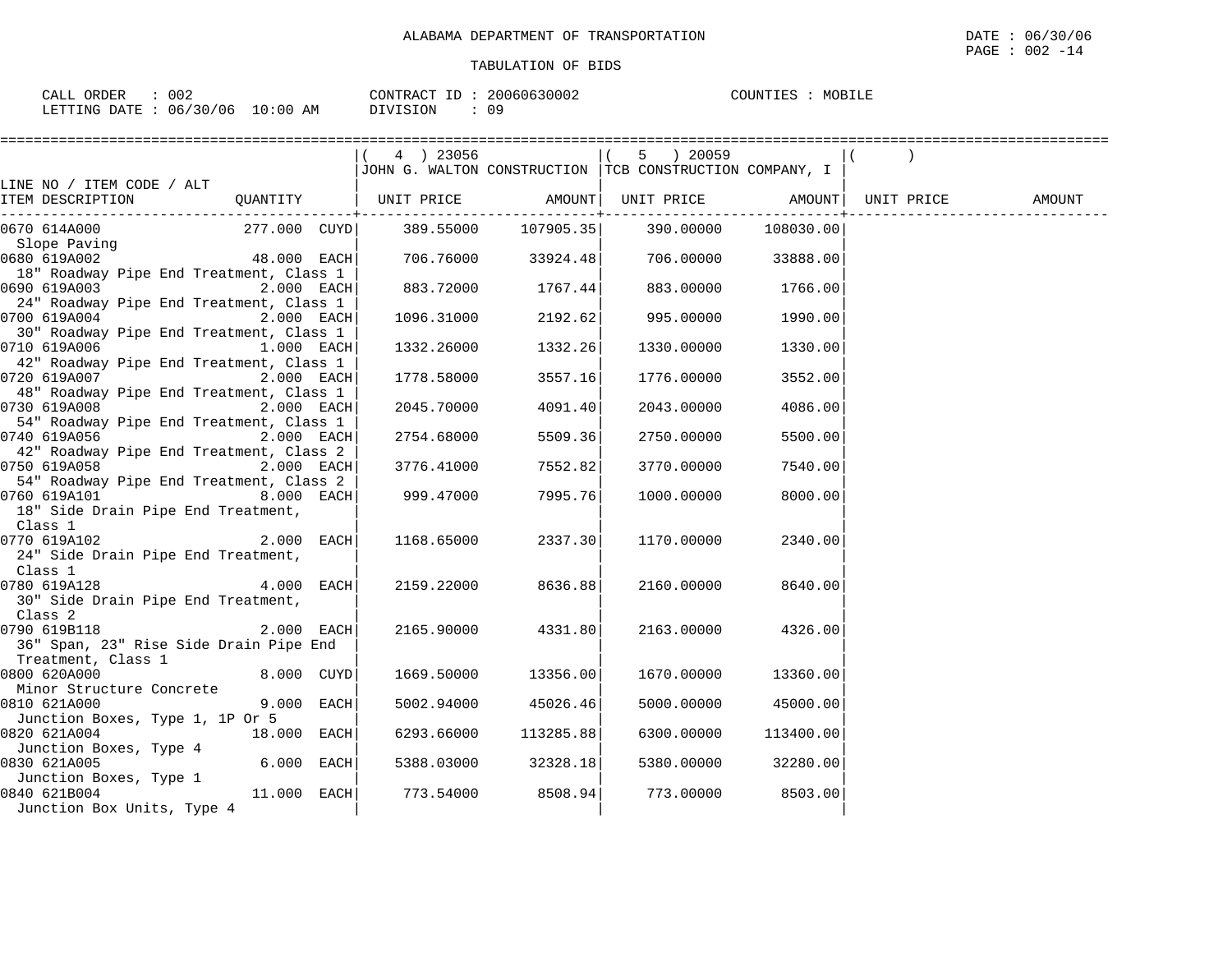| 002<br>ORDER<br>CALL     |             | 20060630002<br>CONTRACT | MOBILE<br>COUNTIES |
|--------------------------|-------------|-------------------------|--------------------|
| 06/30/06<br>LETTING DATE | 10:00<br>ΑM | 09<br>DIVISION          |                    |

|                                               |                | $(4)$ 23056           |                    | 5 ) 20059                                                |           |            |        |
|-----------------------------------------------|----------------|-----------------------|--------------------|----------------------------------------------------------|-----------|------------|--------|
|                                               |                |                       |                    | JOHN G. WALTON CONSTRUCTION  TCB CONSTRUCTION COMPANY, I |           |            |        |
| LINE NO / ITEM CODE / ALT                     |                |                       |                    |                                                          |           |            |        |
| ITEM DESCRIPTION                              |                | QUANTITY   UNIT PRICE | AMOUNT             | UNIT PRICE                                               | AMOUNT    | UNIT PRICE | AMOUNT |
| 0850 621B005                                  | $11.000$ EACH  | 667.80000             | 7345.80            | 670.00000                                                | 7370.00   |            |        |
| Junction Box Units, Type 1                    |                |                       |                    |                                                          |           |            |        |
| 0860 621C020                                  | 71.000 EACH    | 2604.42000            | 184913.82          | 2600.00000                                               | 184600.00 |            |        |
| Inlets, Type Y<br>1970 6210019                |                |                       |                    |                                                          |           |            |        |
| 0870 621D019                                  | 86.000 EACH    |                       | 439.64000 37809.04 | 440.00000                                                | 37840.00  |            |        |
| Inlet Units, Type Y                           |                |                       |                    |                                                          |           |            |        |
| 0880 6211003                                  | $1.000$ EACH   | 22705.20000           | 22705.20           | 22700.00000                                              | 22700.00  |            |        |
| Stilling Basins, Type 3                       |                |                       |                    |                                                          |           |            |        |
| 0890 634A000                                  | 16163.000 LF   | 9.91000               | 160175.33          | 9.00000                                                  | 145467.00 |            |        |
| Industrial Fence, 4 Feet High<br>0900 641A682 | 1229.000 LF    | 31.45000              | 38652.05           | 37.50000                                                 | 46087.50  |            |        |
| 6 Inch Ductile Iron Water Main Laid           |                |                       |                    |                                                          |           |            |        |
| (Restrained Joint)                            |                |                       |                    |                                                          |           |            |        |
| 0910 641C500                                  | 495.000 LB     | 6.00000               | 2970.00            | 5.40000                                                  | 2673.00   |            |        |
| Ductile Iron Fittings                         |                |                       |                    |                                                          |           |            |        |
| 0920 641D500                                  | 3.000 EACH     | 2014.08000            | 6042.24            | 3625.00000                                               | 10875.00  |            |        |
| Fire Hydrant                                  |                |                       |                    |                                                          |           |            |        |
| 0930 641J516                                  | 6.000 EACH     | 1004.15000            | 6024.90            | 875.00000                                                | 5250.00   |            |        |
| 6 Inch Gate Valve With Box                    |                |                       |                    |                                                          |           |            |        |
| 0940 641L500                                  | 3.000 CUYD     | 736.81000             | 2210.43            | 275.00000                                                | 825.00    |            |        |
| Concrete for Water Mains (Thrust Blocks       |                |                       |                    |                                                          |           |            |        |
| 0950 641M512                                  | 30.000 EACH    | 70.21000              | 2106.30            | 87.50000                                                 | 2625.00   |            |        |
| 6 Inch Retainer Gland                         |                |                       |                    |                                                          |           |            |        |
| 0960 641N510                                  | 3.000 EACH     | 472.13000             | 1416.39            | 625.00000                                                | 1875.00   |            |        |
| 6 Inch x 6 Inch Anchor Tee                    |                |                       |                    |                                                          |           |            |        |
| 0970 641S500<br>Valve Box Reset               | $1.000$ EACH   | 368.40000             | 368.40             | 375.00000                                                | 375.00    |            |        |
| 0980 649A535                                  | 660.000 LF     | 84.50000              | 55770.00           | 162.50000                                                | 107250.00 |            |        |
| 12 Inch Steel Encasement Pipe, Type 1         |                |                       |                    |                                                          |           |            |        |
| Installation                                  |                |                       |                    |                                                          |           |            |        |
| 0990 650B000                                  | 98152.000 CUYD | 0.25000               | 24538.00           | 5.40000                                                  | 530020.80 |            |        |
| Topsoil From Stockpiles                       |                |                       |                    |                                                          |           |            |        |
| 1000 652A100                                  | 211.000 ACRE   | 678.93000             | 143254.23          | 730.00000                                                | 154030.00 |            |        |
| Seeding                                       |                |                       |                    |                                                          |           |            |        |
| 1010 652C000                                  | 422.000 ACRE   | 53.42000              | 22543.24           | 72.30000                                                 | 30510.60  |            |        |
| Mowing                                        |                |                       |                    |                                                          |           |            |        |
| 1020 654A001                                  | 7613.000 SOYD  | 3.62000               | 27559.06           | 4.50000                                                  | 34258.50  |            |        |
| Solid Sodding (Bermuda)                       |                |                       |                    |                                                          |           |            |        |
| 1030 656A010                                  | 211.000 ACRE   | 495.29000             | 104506.19          | 560.00000                                                | 118160.00 |            |        |
| Mulching                                      |                |                       |                    |                                                          |           |            |        |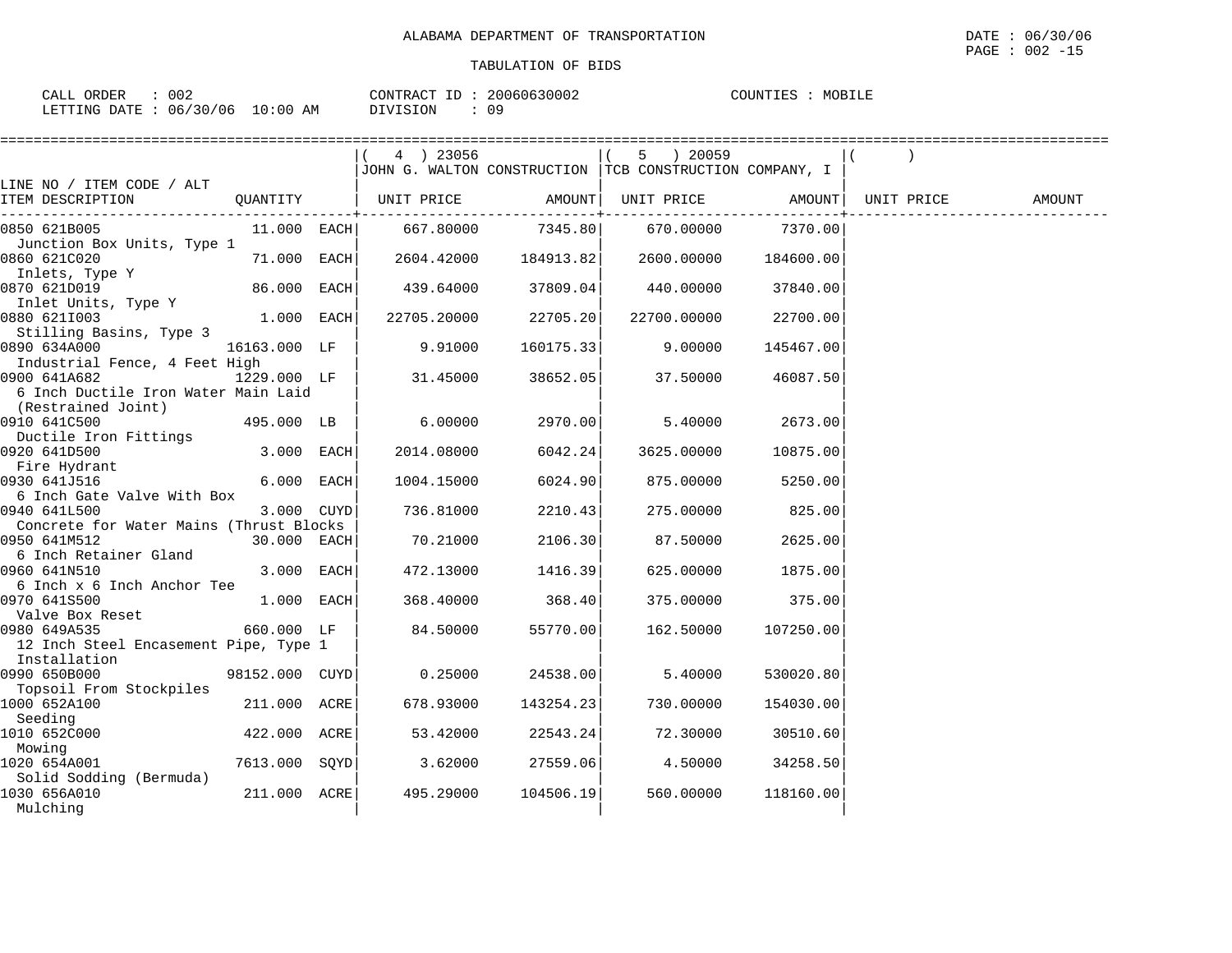| 002<br>$\sim$ $\sim$ $\sim$<br>ORDER<br>لىدىر |             | $ -$<br>CONTRACT<br>L'RAC. | 20060630002 | COUNTIES<br>MOBILE |
|-----------------------------------------------|-------------|----------------------------|-------------|--------------------|
| 06/30/06<br><b>DATE</b><br>LETTING<br>п.      | 10:00<br>ΑM | DIVISION                   | 09          |                    |

|                                               |                |      | 4 ) 23056    |           | $5 \t) 20059$                                            |           |            |        |
|-----------------------------------------------|----------------|------|--------------|-----------|----------------------------------------------------------|-----------|------------|--------|
|                                               |                |      |              |           | JOHN G. WALTON CONSTRUCTION  TCB CONSTRUCTION COMPANY, I |           |            |        |
| LINE NO / ITEM CODE / ALT<br>ITEM DESCRIPTION | QUANTITY       |      | UNIT PRICE   | AMOUNT    | UNIT PRICE                                               | AMOUNT    | UNIT PRICE |        |
|                                               |                |      |              |           | ----------+------------                                  |           |            | AMOUNT |
| 1040 659A036                                  | 4000.000 SOYD  |      | 2.06000      | 8240.00   | 2.30000                                                  | 9200.00   |            |        |
| Rolled Erosion Control Product, Type          |                |      |              |           |                                                          |           |            |        |
| (2D)                                          |                |      |              |           |                                                          |           |            |        |
| 1050 659A048                                  | 31241.000 SOYD |      | 4.15000      | 129650.15 | 5.00000                                                  | 156205.00 |            |        |
| Rolled Erosion Control Product, Type          |                |      |              |           |                                                          |           |            |        |
| (5A)                                          |                |      |              |           |                                                          |           |            |        |
| 1060 665A000                                  | 422.000 ACRE   |      | 445.20000    | 187874.40 | 445.00000                                                | 187790.00 |            |        |
| Temporary Seeding                             |                |      |              |           |                                                          |           |            |        |
| 1070 665B000                                  | 422.000 ACRE   |      | 389.55000    | 164390.10 | 556.00000                                                | 234632.00 |            |        |
| Temporary Mulching<br>1080 665C000            | 2974.000 LF    |      | 22.66000     | 67390.84  | 32.30000                                                 | 96060.20  |            |        |
| 15" Temporary Pipe                            |                |      |              |           |                                                          |           |            |        |
| 1090 665E000                                  | 1600.000 SOYD  |      | 1,11000      | 1776.00   | 1,70000                                                  | 2720.00   |            |        |
| Polyethylene                                  |                |      |              |           |                                                          |           |            |        |
| 1100 665F000                                  | 500.000 EACH   |      | 5.57000      | 2785.00   | 11,20000                                                 | 5600.00   |            |        |
| Hay Bales                                     |                |      |              |           |                                                          |           |            |        |
| 1110 6651000                                  | 792.000 TON    |      | 52.37000     | 41477.04  | 56.00000                                                 | 44352.00  |            |        |
| Temporary Riprap, Class 2                     |                |      |              |           |                                                          |           |            |        |
| 1120 665J000                                  | 52839.000 LF   |      | 3.45000      | 182294.55 | 3.40000                                                  | 179652.60 |            |        |
| Silt Fence, Type A                            |                |      |              |           |                                                          |           |            |        |
| 1130 665K000                                  | 10187.000 CUYD |      | 7.31000      | 74466.97  | 10.00000                                                 | 101870.00 |            |        |
| Drainage Sump Excavation                      |                |      |              |           |                                                          |           |            |        |
| 1140 665L000                                  | 2242.000 LF    |      | 10.02000     | 22464.84  | 16.70000                                                 | 37441.40  |            |        |
| Floating Basin Boom<br>1150 6650001           |                |      |              |           |                                                          |           |            |        |
| Silt Fence Removal                            | 9643.000 LF    |      | 0.39000      | 3760.77   | 1,20000                                                  | 11571.60  |            |        |
| 1160 665P001                                  | 71.000 EACH    |      | 439.64000    | 31214.44  | 390.00000                                                | 27690.00  |            |        |
| Inlet Protection Device                       |                |      |              |           |                                                          |           |            |        |
| 1170 6650001                                  | 8360.000 LF    |      | 6.51000      | 54423.60  | 6.70000                                                  | 56012.00  |            |        |
| 20 Inch Wattle                                |                |      |              |           |                                                          |           |            |        |
| 1180 666A001                                  | 104.000 ACRE   |      | 44.52000     | 4630.08   | 12.00000                                                 | 1248.00   |            |        |
| Pest Control Treatment                        |                |      |              |           |                                                          |           |            |        |
| 1190 672A000                                  | 468.000 GAL    |      | 111.30000    | 52088.40  | 139.00000                                                | 65052.00  |            |        |
| Flocculant Liquid                             |                |      |              |           |                                                          |           |            |        |
| 1200 672C000                                  | 350.000 EACH   |      | 166.95000    | 58432.50  | 150.00000                                                | 52500.00  |            |        |
| Flocculant Log                                |                |      |              |           |                                                          |           |            |        |
| 1210 680A000                                  |                | LUMP | 346672.85000 | 346672.85 | 366250.00000                                             | 366250.00 |            |        |
| Engineering Controls<br>1220 713A000          |                |      |              |           |                                                          |           |            |        |
| Permanent Barricades                          | 100.000 LF     |      | 150.26000    | 15026.00  | 56.00000                                                 | 5600.00   |            |        |
|                                               |                |      |              |           |                                                          |           |            |        |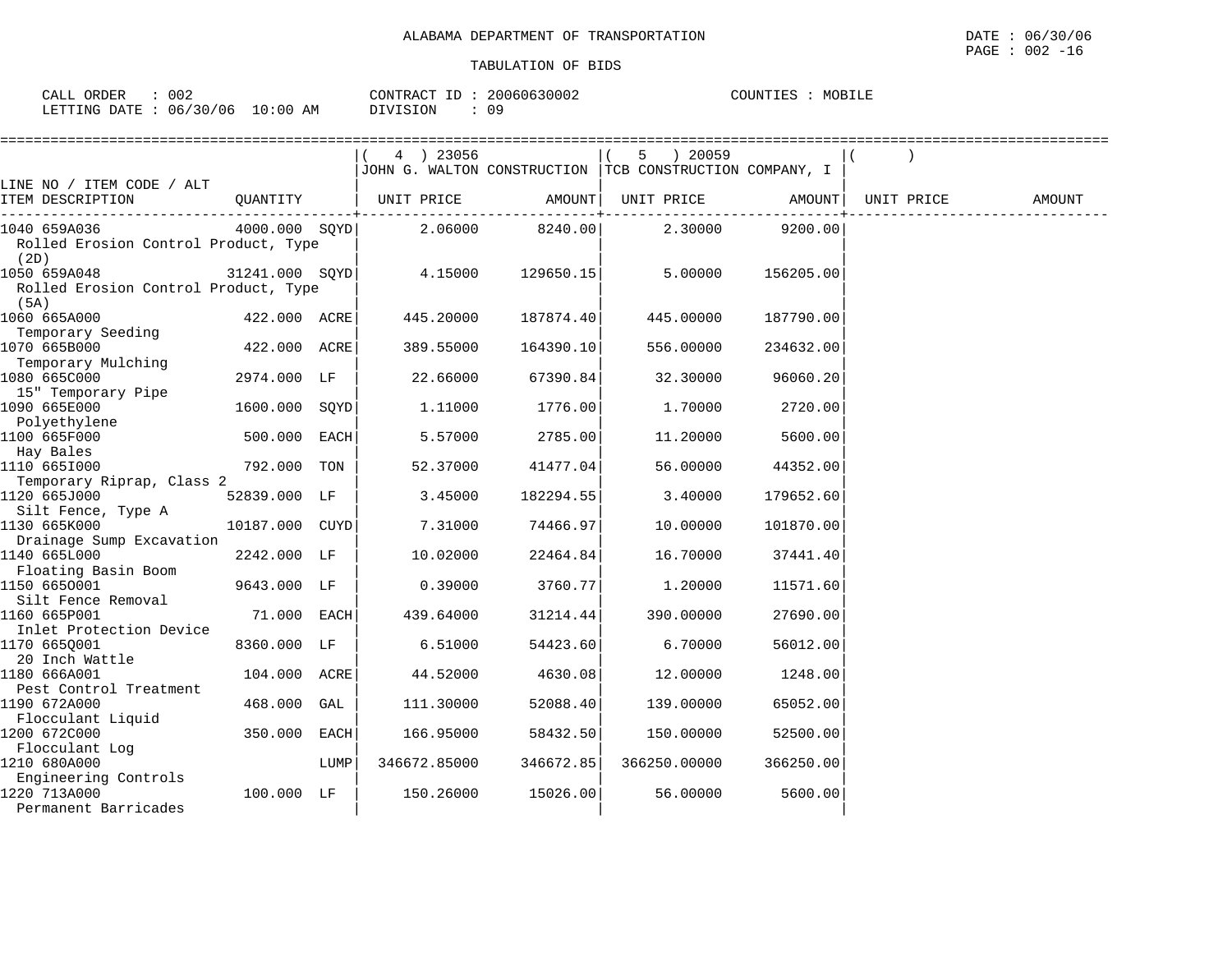| CALL<br>ORDER | $\sim$ $\sim$ $\sim$<br>◡◡▵ |             | CONTRACT ID<br>VTRAC | 20060630002 | COUNTIES | MOBILF<br>اطللات |
|---------------|-----------------------------|-------------|----------------------|-------------|----------|------------------|
| LETTING DATE  | 06/30/06                    | 10:00<br>AM | $\sqrt{1}$           | n n<br>υs   |          |                  |

|                                                                               |              |      | 4 ) 23056<br>JOHN G. WALTON CONSTRUCTION |                 | 5 ) 20059<br>TCB CONSTRUCTION COMPANY, I |                 |            |        |      |
|-------------------------------------------------------------------------------|--------------|------|------------------------------------------|-----------------|------------------------------------------|-----------------|------------|--------|------|
| / ALT<br>LINE NO / ITEM CODE<br>ITEM DESCRIPTION                              | OUANTITY     |      | UNIT PRICE                               | AMOUNT          | UNIT PRICE                               | AMOUNT          | UNIT PRICE | AMOUNT |      |
| 1230 740B000<br>Construction Signs                                            | 681.000 SQFT |      | 17.85000                                 | 12155.85        | 12.00000                                 | 8172.00         |            |        |      |
| 1240 740F002<br>Barricades, Type III                                          | 107.000      | EACH | 216.93000                                | 23211.51        | 445.00000                                | 47615.00        |            |        |      |
| 1250 7401005<br>Warning Lights, Type B (Detachable Head                       | 61.000 EACH  |      | 83.48000                                 | 5092.28         | 445.00000                                | 27145.00        |            |        |      |
| 1260 998A000<br>Construction Fuel (Maximum Bid Limited<br>To $$1,580,000.00)$ |              | LUMP | 478098.00000                             |                 | 478098.00  1493000.00000                 | 1493000.00      |            |        |      |
| 6000.000 HOUR<br>1270 999 000<br>Trainee Hours At 80 Cents Per Hour           |              |      | 0.80000                                  | 4800.001        | 0.80000                                  | 4800.00         |            |        |      |
| SECTION TOTALS                                                                |              |      |                                          | \$26,090,019.83 |                                          | \$30,794,309.40 |            |        | 0.00 |
| CONTRACT TOTALS                                                               |              |      |                                          | \$26,090,019.83 |                                          | \$30,794,309.40 |            |        |      |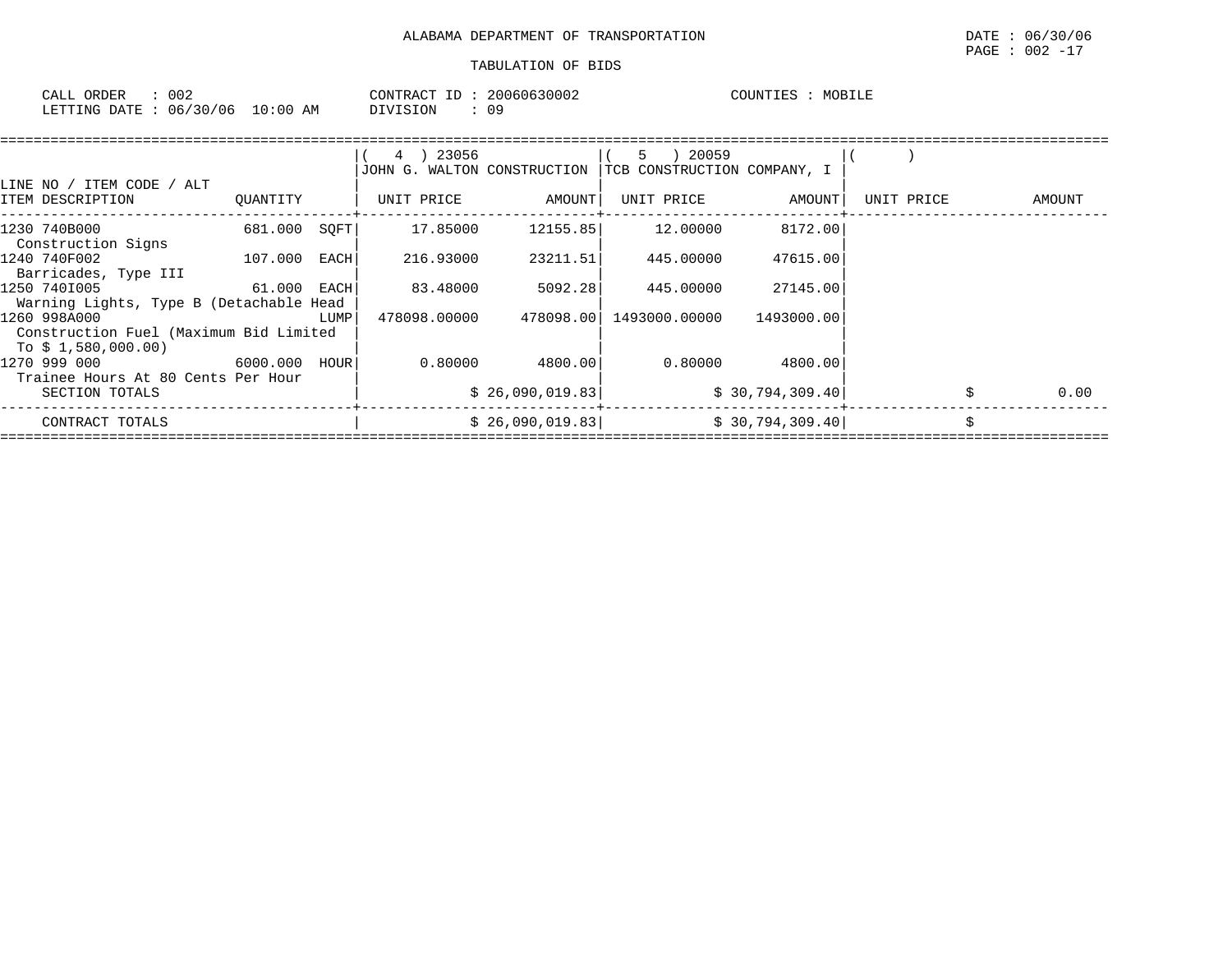## ALABAMA DEPARTMENT OF TRANSPORTATION DATE : 06/30/06

## $\texttt{PAGE}$  : 003 -1

#### VENDOR RANKING

| : 003<br>CALL ORDER<br>LETTING DATE : 06/30/06 10:00 AM |                        |                         | CONTRACT ID: 20060630003<br>: 05<br>DIVISION                                                                                                                                                                           |              | COUNTIES : TUSCALOOSA                                |                   |  |  |  |
|---------------------------------------------------------|------------------------|-------------------------|------------------------------------------------------------------------------------------------------------------------------------------------------------------------------------------------------------------------|--------------|------------------------------------------------------|-------------------|--|--|--|
|                                                         | CONTRACT DESCRIPTION : |                         | CONTRACT TIME : 315<br>TUSCALOOSA<br>for constructing the Additional Lanes (Grade, Drainage,<br>Pavement, Signing and Signals) on SR-13 (US-43) from SR-6<br>(US-82) in Northport to north of SR-171. Length 2.129 mi. | Working Days | (available days)<br>$PROJECT(S)$ : $ACNHF-0076(502)$ |                   |  |  |  |
| RANK                                                    | VENDOR NO. / NAME      |                         |                                                                                                                                                                                                                        |              | TOTAL<br><b>BID</b>                                  | % OVER<br>LOW BID |  |  |  |
|                                                         | 07508                  | GILCO CONTRACTING, INC. |                                                                                                                                                                                                                        |              | \$10,375,000.00                                      | 100.0000%         |  |  |  |
|                                                         | 18024                  | RACON, INC.             |                                                                                                                                                                                                                        |              | \$11,135,736.60                                      | 107.3324%         |  |  |  |
|                                                         | 01087                  | APAC-SOUTHEAST, INC.    |                                                                                                                                                                                                                        |              | \$11.711.688.19                                      | 112.8837%         |  |  |  |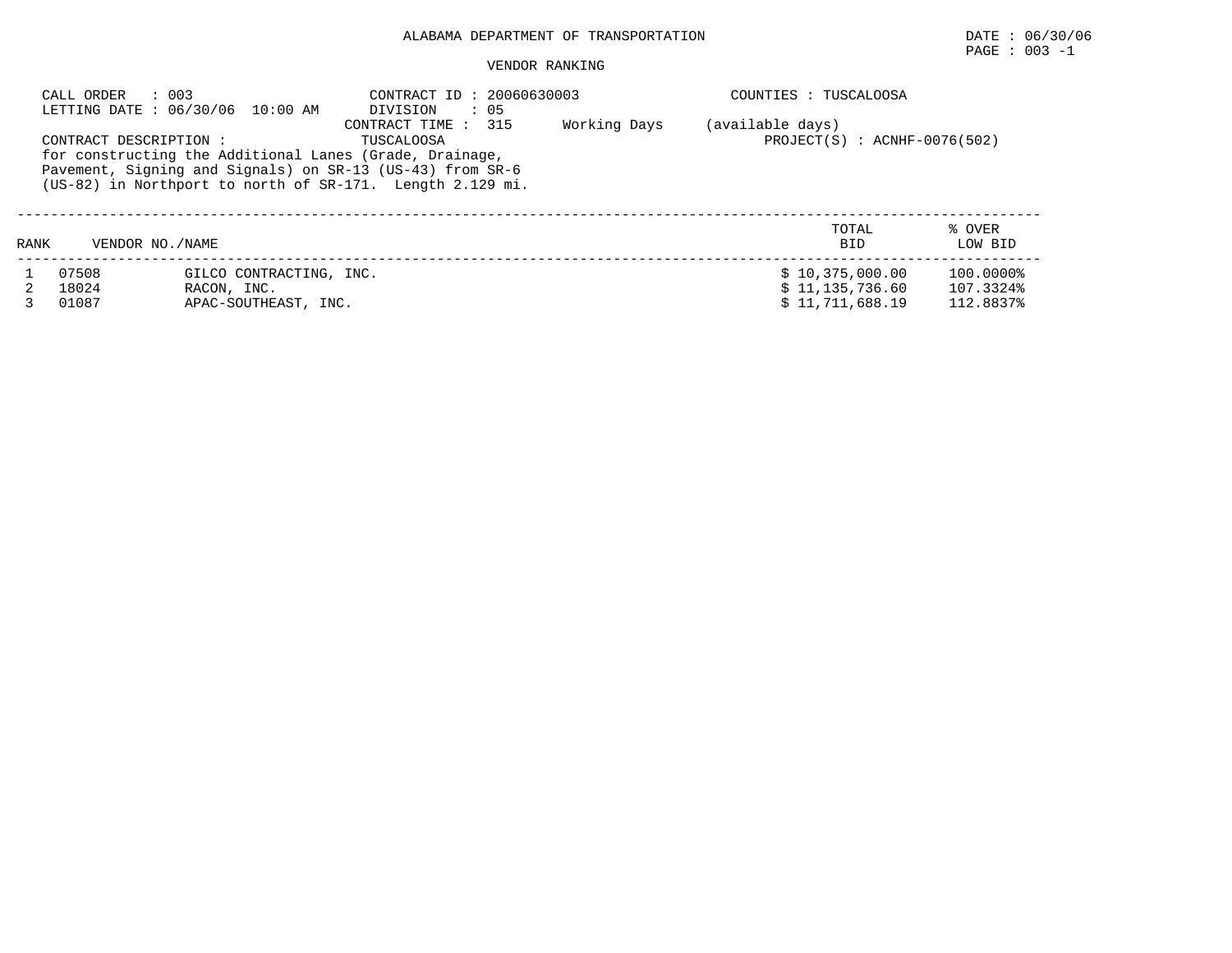CALL ORDER : 003 CONTRACT ID : 20060630003 COUNTIES : TUSCALOOSA LETTING DATE : 06/30/06 10:00 AM DIVISION : 05

|                                                        |              |             | 1 ) 07508               |           | 2 ) 18024    |           | 3 ) 01087            |           |
|--------------------------------------------------------|--------------|-------------|-------------------------|-----------|--------------|-----------|----------------------|-----------|
|                                                        |              |             | GILCO CONTRACTING, INC. |           | RACON, INC.  |           | APAC-SOUTHEAST, INC. |           |
| LINE NO / ITEM CODE / ALT<br>ITEM DESCRIPTION          | QUANTITY     |             | UNIT PRICE              | AMOUNT    | UNIT PRICE   | AMOUNT    | UNIT PRICE           | AMOUNT    |
|                                                        |              |             |                         |           |              |           |                      |           |
| SECTION 0001<br>Total                                  |              |             |                         |           |              |           |                      |           |
| 0010 201A002                                           |              | LUMP        | 168000.00000            | 168000.00 | 168000.00000 | 168000.00 | 168000.00000         | 168000.00 |
| Clearing And Grubbing (Maximum                         |              |             |                         |           |              |           |                      |           |
| Allowable Bid \$ 4,000 Per                             |              |             |                         |           |              |           |                      |           |
| Acre)(Approximately 42 Acres)                          |              |             | 8101.25000              |           | 5000.00000   | 5000.00   |                      |           |
| 0020 205A001<br>Removal Of Structures, Structure No. 1 | 1.000 EACH   |             |                         | 8101.25   |              |           | 5103.50000           | 5103.50   |
| 0030 205A002                                           | 1.000 EACH   |             | 10159.04000             | 10159.04  | 5000.00000   | 5000.00   | 5103.50000           | 5103.50   |
| Removal Of Structures, Structure No. 2                 |              |             |                         |           |              |           |                      |           |
| 0040 205A004                                           | 1.000 EACH   |             | 8101.25000              | 8101.25   | 5000.00000   | 5000.00   | 5103.50000           | 5103.50   |
| Removal Of Structures, Structure No. 4                 |              |             |                         |           |              |           |                      |           |
| 0050 206C003                                           | 200.000 SQYD |             | 9.00000                 | 1800.00   | 10.30000     | 2060.00   | 10.50000             | 2100.00   |
| Removing Concrete Flumes<br>0060 206C010               | 2442.000     | SOYD        | 10.20000                | 24908.40  | 12,90000     | 31501.80  | 13.18000             | 32185.56  |
| Removing Concrete Driveway                             |              |             |                         |           |              |           |                      |           |
| 0070 206D000                                           | 5863.000     | LF          | 6.00000                 | 35178.00  | 7.55000      | 44265.65  | 7.70000              | 45145.10  |
| Removing Pipe                                          |              |             |                         |           |              |           |                      |           |
| 0080 206D001                                           | 442.000 LF   |             | 4.20000                 | 1856.40   | 3.85000      | 1701.70   | 2.30000              | 1016.60   |
| Removing Guardrail<br>0090 206D003                     |              |             |                         |           |              |           |                      |           |
| Removing Curb And Gutter                               | 9551.000     | LF          | 2.00000                 | 19102.00  | 5.00000      | 47755.00  | 5.10000              | 48710.10  |
| 0100 206D005                                           | 604.000 LF   |             | 2.30000                 | 1389.20   | 5.00000      | 3020.00   | 5.10000              | 3080.40   |
| Removing Gutter                                        |              |             |                         |           |              |           |                      |           |
| 0110 206E001                                           | 26.000       | <b>EACH</b> | 750.00000               | 19500.00  | 1200.00000   | 31200.00  | 1225.00000           | 31850.00  |
| Removing Inlets                                        |              |             |                         |           |              |           |                      |           |
| 0120 209A000                                           | 27.000       | <b>EACH</b> | 185.40000               | 5005.80   | 88.00000     | 2376.00   | 362.50000            | 9787.50   |
| Mailbox Reset, Single<br>0130 209A001                  | 1,000        | <b>EACH</b> | 496.20000               | 496.20    | 145.00000    | 145.00    | 585.25000            | 585.25    |
| Mailbox Reset, Double                                  |              |             |                         |           |              |           |                      |           |
| 0140 209A002                                           | 2.000        | <b>EACH</b> | 496.20000               | 992.40    | 260.00000    | 520.00    | 558.20000            | 1116.40   |
| Mailbox Reset, Multiple                                |              |             |                         |           |              |           |                      |           |
| 0150 210A000                                           | 148057.000   | <b>CUYD</b> | 4.15000                 | 614436.55 | 3.50000      | 518199.50 | 3.57000              | 528563.49 |
| Unclassified Excavation<br>0160 210B000                | 677.000      | <b>CUYD</b> | 9.00000                 | 6093.00   | 20.00000     | 13540.00  | 20.40000             | 13810.80  |
| Channel Excavation                                     |              |             |                         |           |              |           |                      |           |
| 0170 210C000                                           | 3377.000     | <b>CUYD</b> | 10.82000                | 36539.14  | 10.00000     | 33770.00  | 10.20000             | 34445.40  |
| Muck Excavation                                        |              |             |                         |           |              |           |                      |           |
| 0180 210D021                                           | 2500.000     | <b>CUYD</b> | 10.06000                | 25150.00  | 8,00000      | 20000.00  | 8.17000              | 20425.00  |
| Borrow Excavation (Loose Truckbed                      |              |             |                         |           |              |           |                      |           |
| Measurement) (A-4 Or Better)                           |              |             |                         |           |              |           |                      |           |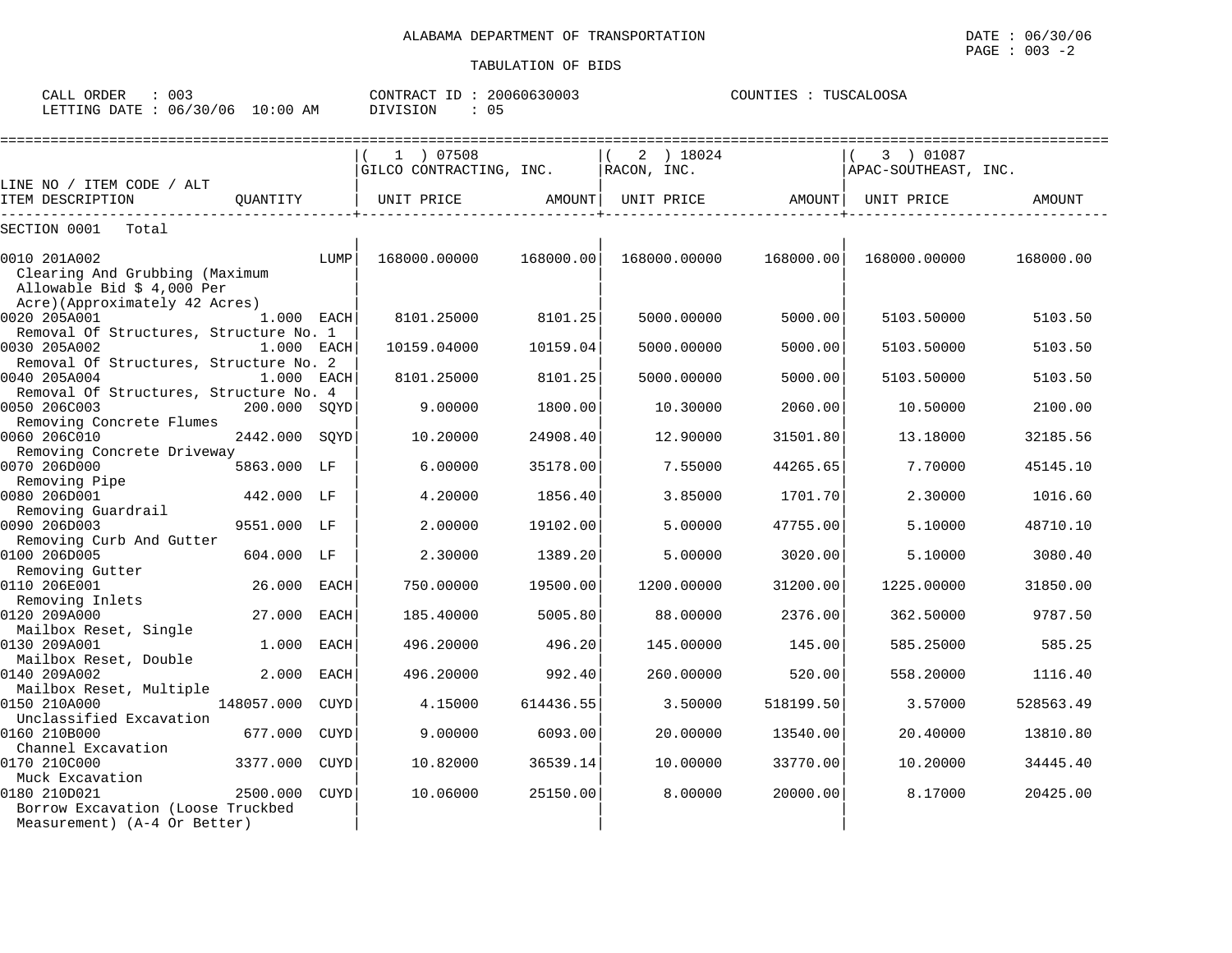$\texttt{PAGE}$  : 003 -3

| ORDER<br>CALL (                 | 003 |          | CONTRACT ID: 20060630003 |  | COUNTIES : TUSCALOOSA |
|---------------------------------|-----|----------|--------------------------|--|-----------------------|
| LETTING DATE: 06/30/06 10:00 AM |     | DIVISION | 05                       |  |                       |

|                                         |                |     | ============================ |           |                                |           | =================    |           |
|-----------------------------------------|----------------|-----|------------------------------|-----------|--------------------------------|-----------|----------------------|-----------|
|                                         |                |     | 1 ) 07508                    |           | 2 ) 18024                      |           | 3 ) 01087            |           |
|                                         |                |     | GILCO CONTRACTING, INC.      |           | RACON, INC.                    |           | APAC-SOUTHEAST, INC. |           |
| LINE NO / ITEM CODE / ALT               |                |     |                              |           |                                |           |                      |           |
| ITEM DESCRIPTION                        | QUANTITY       |     | UNIT PRICE                   | AMOUNT    | UNIT PRICE AMOUNT   UNIT PRICE |           |                      | AMOUNT    |
| 0182 210F000                            | 11500.000 TON  |     | 16.00000                     | 184000.00 | 20.00000                       | 230000.00 | 20.40000             | 234600.00 |
| Borrow Excavation (Underwater Backfill) |                |     |                              |           |                                |           |                      |           |
| 0190 214A000                            | 11425.000 CUYD |     | 6.60000                      | 75405.00  | 8.00000                        | 91400.00  | 8.17000              | 93342.25  |
| Structure Excavation                    |                |     |                              |           |                                |           |                      |           |
| 0200 214B001                            | 2724.000 CUYD  |     | 22.82000                     | 62161.68  | 40.00000                       | 108960.00 | 40.83000             | 111220.92 |
| Foundation Backfill, Commercial         |                |     |                              |           |                                |           |                      |           |
| 0210 230A000                            | 126.000 RBST   |     | 600,00000                    | 75600.00  | 660,00000                      | 83160.00  | 805,00000            | 101430.00 |
| Roadbed Processing                      |                |     |                              |           |                                |           |                      |           |
| 0220 301A004                            | 4982.000 SOYD  |     | 4.75000                      | 23664.50  | 5.43000                        | 27052.26  | 10.48000             | 52211.36  |
| Crushed Aggregate Base Course, Type B,  |                |     |                              |           |                                |           |                      |           |
| Plant Mixed, 4" Compacted Thickness     |                |     |                              |           |                                |           |                      |           |
| 0230 301A008                            | 92465.000 SOYD |     | 5.00000                      | 462325.00 | 5.67000                        | 524276.55 | 7.85000              | 725850.25 |
| Crushed Aggregate Base Course, Type B,  |                |     |                              |           |                                |           |                      |           |
| Plant Mixed, 5" Compacted Thickness     |                |     |                              |           |                                |           |                      |           |
| 0240 301A012<br>309.000 SOYD            |                |     | 6.25000                      | 1931.25   | 7.70000                        | 2379.30   | 29.14000             | 9004.26   |
| Crushed Aggregate Base Course, Type B,  |                |     |                              |           |                                |           |                      |           |
| Plant Mixed, 6" Compacted Thickness     |                |     |                              |           |                                |           |                      |           |
| 0250 305B060                            | 2500.000 TON   |     | 18.18000                     | 45450.00  | 25,00000                       | 62500.00  | 40.00000             | 100000.00 |
| Crushed Aggregate, Section 825, Crusher |                |     |                              |           |                                |           |                      |           |
| Run Stone, 1" Down, For                 |                |     |                              |           |                                |           |                      |           |
| 0260 327E000                            | 17956.000 TON  |     | 46.01000                     | 826155.56 | 48.20000                       | 865479.20 | 54.78000             | 983629.68 |
| Permeable Asphalt Treated Base          |                |     |                              |           |                                |           |                      |           |
| 0270 401A000                            | 6456.000 SQYD  |     | 0.89000                      | 5745.84   | 0.94000                        | 6068.64   | 0.89000              | 5745.84   |
| Bituminous Treatment A                  |                |     |                              |           |                                |           |                      |           |
| 0280 401A043                            | 89779.000 SOYD |     | 2.06000                      | 184944.74 | 2.16000                        | 193922.64 | 1.57000              | 140953.03 |
| Bituminous Treatment AE                 |                |     |                              |           |                                |           |                      |           |
| 0290 405A000                            | 8271.000       | GAL | 1.84000                      | 15218.64  | 1.93000                        | 15963.03  | 2.04000              | 16872.84  |
| Tack Coat                               |                |     |                              |           |                                |           |                      |           |
| 0300 410C000                            | 1.000 EACH     |     | 7350.00000                   | 7350.00   | 5500.00000                     | 5500.00   | 18380.00000          | 18380.00  |
| Contractor Retained Profilograph        |                |     |                              |           |                                |           |                      |           |
| 0310 410H000                            | 1.000 EACH     |     | 47250.00000                  | 47250.00  | 49500.00000                    | 49500.00  | 163900.00000         | 163900.00 |
| Material Remixing Device                |                |     |                              |           |                                |           |                      |           |
| 0320 420A015                            | 3742.000 TON   |     | 82.59000                     | 309051.78 | 86.53000                       | 323795.26 | 100.93000            | 377680.06 |
| Polymer Modified Open Graded Friction   |                |     |                              |           |                                |           |                      |           |
| Course                                  |                |     |                              |           |                                |           |                      |           |
| 0330 424A281                            | 7411.000 TON   |     | 65.22000                     | 483345.42 | 67.22000                       | 498167.42 | 78.00000             | 578058.00 |
| Superpave Bituminous Concrete Wearing   |                |     |                              |           |                                |           |                      |           |
| Surface Layer, 3/4" Maximum Aggregate   |                |     |                              |           |                                |           |                      |           |
| Size Mix, ESAL Range E                  |                |     |                              |           |                                |           |                      |           |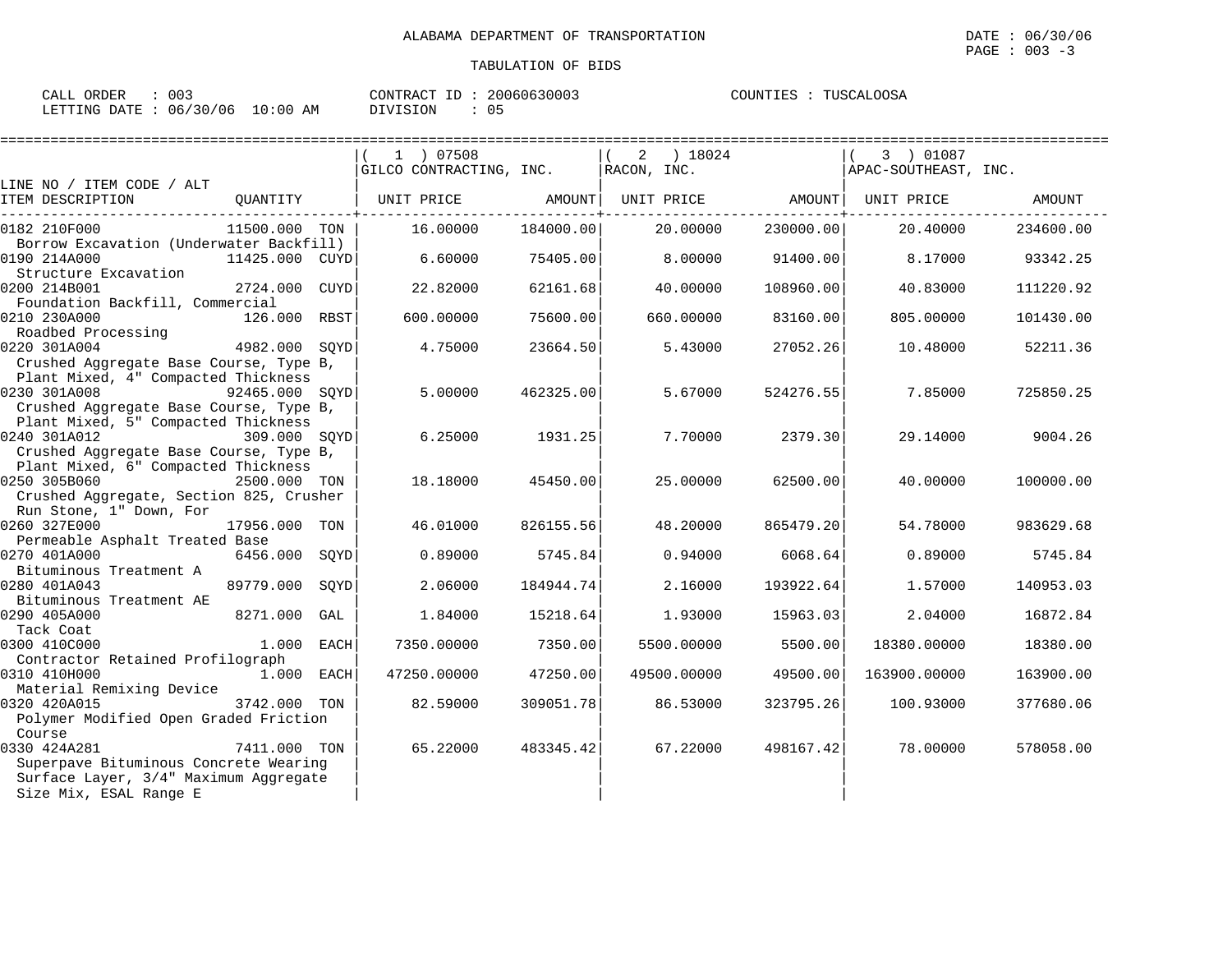| 003<br>CALL ORDER               |          | CONTRACT ID: 20060630003 | COUNTIES : TUSCALOOSA |
|---------------------------------|----------|--------------------------|-----------------------|
| LETTING DATE: 06/30/06 10:00 AM | DIVISION | 05                       |                       |

|                                                                                                                                       |               | 1 07508                 |           | 2                | ) 18024   |                                                       | 3 ) 01087            |           |
|---------------------------------------------------------------------------------------------------------------------------------------|---------------|-------------------------|-----------|------------------|-----------|-------------------------------------------------------|----------------------|-----------|
|                                                                                                                                       |               | GILCO CONTRACTING, INC. |           | $RACON$ , $INC.$ |           |                                                       | APAC-SOUTHEAST, INC. |           |
| LINE NO / ITEM CODE / ALT<br>ITEM DESCRIPTION                                                                                         | OUANTITY      | UNIT PRICE              | AMOUNT    |                  |           | UNIT PRICE AMOUNT<br>. - - - - - - - - - <del>+</del> | UNIT PRICE           | AMOUNT    |
| 0340 424A284<br>Superpave Bituminous Concrete Wearing<br>Surface Layer, Patching, 3/4" Maximum<br>Aggregate Size Mix, ESAL Range E    | 50.000 TON    | 94.50000                | 4725.00   |                  | 99.00000  | 4950.00                                               | 150.00000            | 7500.00   |
| 0350 424A287<br>Superpave Bituminous Concrete Wearing<br>Surface Layer, Leveling, 3/4" Maximum<br>Aggregate Size Mix, ESAL Range E    | 250.000 TON   | 65.22000                | 16305.00  |                  | 82.50000  | 20625.00                                              | 79.35000             | 19837.50  |
| 0360 424A290<br>Superpave Bituminous Concrete Wearing<br>Surface Layer, Widening, 3/4" Maximum<br>Aggregate Size Mix, ESAL Range E    | 50.000 TON    | 89.25000                | 4462.50   |                  | 93.50000  | 4675.00                                               | 125.00000            | 6250.00   |
| 0370 424B281<br>Superpave Bituminous Concrete Upper<br>Binder Layer, 1" Maximum Aggregate Size<br>Mix, ESAL Range E                   | 10926.000 TON | 63.00000                | 688338.00 |                  | 66.00000  | 721116.00                                             | 68.25000             | 745699.50 |
| 0380 424B289<br>Superpave Bituminous Concrete Upper<br>Binder Layer, Leveling, 1" Maximum<br>Aggregate Size Mix, ESAL Range E         | 337.000 TON   | 69.30000                | 23354.10  |                  | 72.60000  | 24466.20                                              | 115.00000            | 38755.00  |
| 0390 424B292<br>Superpave Bituminous Concrete Upper<br>Binder Layer, Widening, 1" Maximum<br>Aggregate Size Mix, ESAL Range E         | 57.000 TON    | 89.25000                | 5087.25   |                  | 93.50000  | 5329.50                                               | 135.00000            | 7695.00   |
| 0400 424B581<br>Superpave Bituminous Concrete Lower<br>Binder Layer, 1" Maximum Aggregate Size                                        | 10000,000 TON | 59.17000                | 591700.00 |                  | 61,99000  | 619900.00                                             | 59.20000             | 592000.00 |
| Mix, ESAL Range E<br>0410 424C280<br>Superpave Bituminous Concrete Base<br>Layer, 1" Maximum Aggregate Size Mix,                      | 14152.000 TON | 53.81000                | 761519.12 |                  | 56.38000  | 797889.76                                             | 58.09000             | 822089.68 |
| ESAL Range E<br>0420 424C290<br>Superpave Bituminous Concrete Base<br>Layer, Widening, 1" Maximum Aggregate<br>Size Mix, ESAL Range E | 732.000 TON   | 72.45000                | 53033.40  |                  | 75.90000  | 55558.80                                              | 73.91000             | 54102.12  |
| 0430 502A000<br>Steel Reinforcement                                                                                                   | 135518.000 LB | 0.60000                 | 81310.80  |                  | 1.00000   | 135518.00                                             | 0.91000              | 123321.38 |
| 0440 524A011<br>Culvert Concrete (Cast In Place)                                                                                      | 90.000 CUYD   | 677.88000               | 61009.20  |                  | 500.00000 | 45000.00                                              | 867.60000            | 78084.00  |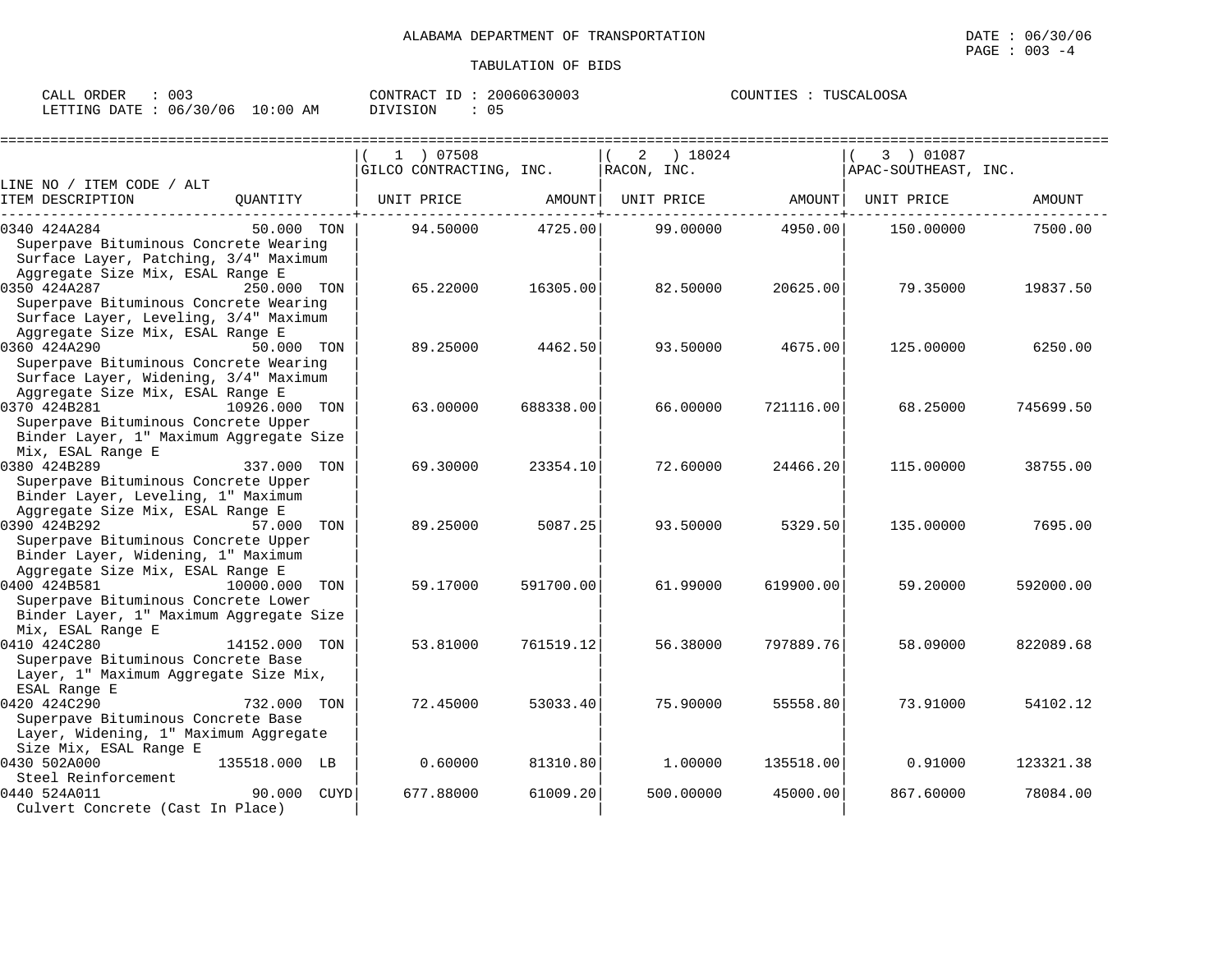| 003<br>CALL ORDER               |          | CONTRACT ID: 20060630003 | COUNTIES : TUSCALOOSA |
|---------------------------------|----------|--------------------------|-----------------------|
| LETTING DATE: 06/30/06 10:00 AM | DIVISION | 05                       |                       |

|                                                                    |      | (1) 07508<br>GILCO CONTRACTING, INC. RACON, INC.                   |           | ( 2 ) 18024  |           | 3) 01087<br>APAC-SOUTHEAST, INC. |           |
|--------------------------------------------------------------------|------|--------------------------------------------------------------------|-----------|--------------|-----------|----------------------------------|-----------|
| LINE NO / ITEM CODE / ALT                                          |      |                                                                    |           |              |           |                                  |           |
| ITEM DESCRIPTION                                                   |      | QUANTITY   UNIT PRICE AMOUNT  UNIT PRICE AMOUNT  UNIT PRICE AMOUNT |           |              |           |                                  |           |
| 0450 524B011                                                       |      | $639.000$ CUYD $\vert$ 550.00000 351450.00 400.00000               |           |              | 255600.00 | 594.05000                        | 379597.95 |
| Culvert Concrete Extension (Cast In                                |      |                                                                    |           |              |           |                                  |           |
| Place)                                                             |      |                                                                    |           |              |           |                                  |           |
| 0460 529A010<br>1846.000 SOFT                                      |      | 52.50000                                                           | 96915.00  | 37.00000     | 68302.00  | 54.25000                         | 100145.50 |
| Retaining Wall<br>0470 530A001<br>392.000 LF                       |      | 34.51000                                                           | 13527.92  | 36.81000     | 14429.52  | 39.41000                         | 15448.72  |
| 18" Roadway Pipe (Class 3 R.C.)                                    |      |                                                                    |           |              |           |                                  |           |
| 0480 530A002<br>298.000 LF                                         |      | 43.67000                                                           | 13013.66  | 47.90000     | 14274.20  | 50.00000                         | 14900.00  |
| 24" Roadway Pipe (Class 3 R.C.)                                    |      |                                                                    |           |              |           |                                  |           |
| 0490 530A004<br>144.000 LF                                         |      | 71.52000                                                           | 10298.88  | 78.56000     | 11312.64  | 84.96000                         | 12234.24  |
| 36" Roadway Pipe (Class 3 R.C.)                                    |      |                                                                    |           |              |           |                                  |           |
| 0500 530A005<br>60.000 LF                                          |      | 94.20000                                                           | 5652.00   | 98.32000     | 5899.20   | 108.48000                        | 6508.80   |
| 42" Roadway Pipe (Class 3 R.C.)                                    |      |                                                                    |           |              |           |                                  |           |
| 0510 530A006<br>88.000 LF                                          |      | 113.82000                                                          | 10016.16  | 107.18000    | 9431.84   | 119.00000                        | 10472.00  |
| 48" Roadway Pipe (Class 3 R.C.)                                    |      |                                                                    |           |              |           |                                  |           |
| 0520 533A098<br>9006.000 LF                                        |      | 31.19000                                                           | 280897.14 | 27.15000     | 244512.90 | 29.50000                         | 265677.00 |
| 18" Storm Sewer Pipe (Class 3 R.C.)<br>0530 533A099<br>1776.000 LF |      | 43.02000                                                           | 76403.52  | 40.23000     | 71448.48  | 42.15000                         | 74858.40  |
| 24" Storm Sewer Pipe (Class 3 R.C.)                                |      |                                                                    |           |              |           |                                  |           |
| 0540 533A100<br>378.000 LF                                         |      | 59.75000                                                           | 22585.50  | 51.01000     | 19281.78  | 55.31000                         | 20907.18  |
| 30" Storm Sewer Pipe (Class 3 R.C.)                                |      |                                                                    |           |              |           |                                  |           |
| 0550 533A101<br>651.000 LF                                         |      | 72.12000                                                           | 46950.12  | 65.26000     | 42484.26  | 71.40000                         | 46481.40  |
| 36" Storm Sewer Pipe (Class 3 R.C.)                                |      |                                                                    |           |              |           |                                  |           |
| 0560 533A103<br>1396.000 LF                                        |      | 107.11000                                                          | 149525.56 | 94.86000     | 132424.56 | 106.60000                        | 148813.60 |
| 48" Storm Sewer Pipe (Class 3 R.C.)                                |      |                                                                    |           |              |           |                                  |           |
| 0570 533A104                                                       |      | 145.98000                                                          | 62479.44  | 132.39000    | 56662.92  | 131.60000                        | 56324.80  |
| 54" Storm Sewer Pipe (Class 3 R.C.)                                |      |                                                                    |           |              |           |                                  |           |
| 0580 535A080<br>498.000 LF                                         |      | 35.11000                                                           | 17484.78  | 28.64000     | 14262.72  | 31.00000                         | 15438.00  |
| 18" Side Drain Pipe (Class 3 R.C.)<br>$529.000$ LF<br>0590 535A085 |      | 47.98000                                                           | 25381.42  | 38.16000     | 20186.64  | 40.00000                         | 21160.00  |
| 24" Side Drain Pipe (Class 3 R.C.)                                 |      |                                                                    |           |              |           |                                  |           |
| 0600 600A000                                                       | LUMP | 227000.00000                                                       | 227000.00 | 712325.00000 | 712325.00 | 375000.00000                     | 375000.00 |
| Mobilization                                                       |      |                                                                    |           |              |           |                                  |           |
| 1.000 EACH<br>0610 601A000                                         |      | 5454.00000                                                         | 5454.00   | 5000.00000   | 5000.00   | 40000.00000                      | 40000.00  |
| Furnishing Base, Soil And Structure                                |      |                                                                    |           |              |           |                                  |           |
| Laboratories                                                       |      |                                                                    |           |              |           |                                  |           |
| 0620 602A000<br>99.000 EACH                                        |      | 133.02000                                                          | 13168.98  | 97.34000     | 9636.66   | 106.00000                        | 10494.00  |
| Right Of Way Markers                                               |      |                                                                    |           |              |           |                                  |           |
| $23918.000$ LF<br>0630 605A002                                     |      | 7.66000                                                            | 183211.88 | 4.89000      | 116959.02 | 4.30000                          | 102847.40 |
| Pavement Edge Drain (Aggregate Filled                              |      |                                                                    |           |              |           |                                  |           |
| Underdrain)                                                        |      |                                                                    |           |              |           |                                  |           |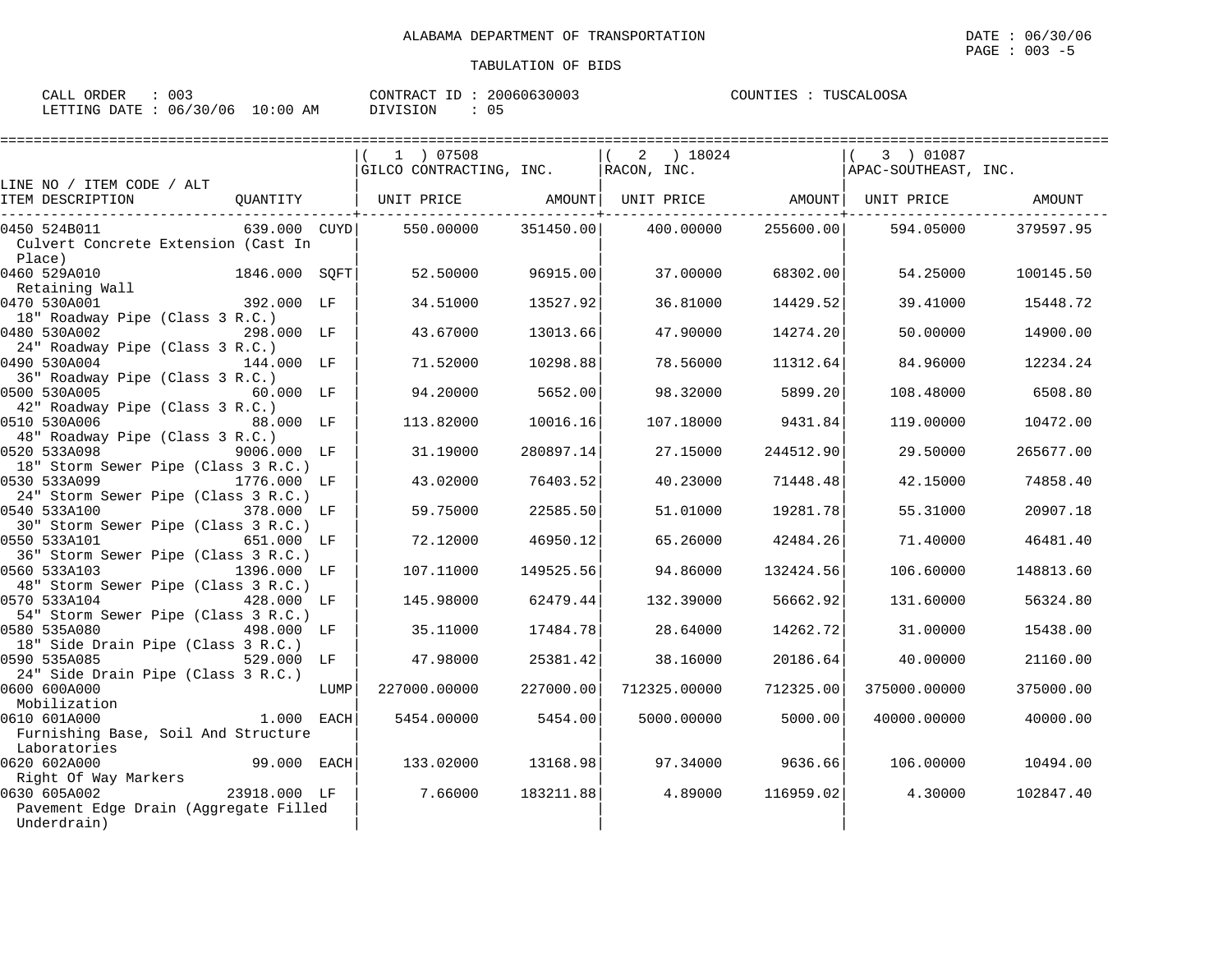| 003<br>ORDER<br>CALL (          | CONTRACT ID: $\frac{1}{2}$ | 20060630003 | TUSCALOOSA<br>COUNTIES : ' |
|---------------------------------|----------------------------|-------------|----------------------------|
| LETTING DATE: 06/30/06 10:00 AM | DIVISION                   | 05          |                            |

|                                                                                                    |               |             | 1 ) 07508               |           | 2 ) 18024         |                              | 3 ) 01087            |           |
|----------------------------------------------------------------------------------------------------|---------------|-------------|-------------------------|-----------|-------------------|------------------------------|----------------------|-----------|
|                                                                                                    |               |             | GILCO CONTRACTING, INC. |           | $RACON$ , $INC$ . |                              | APAC-SOUTHEAST, INC. |           |
| LINE NO / ITEM CODE / ALT<br>ITEM DESCRIPTION                                                      | QUANTITY      |             | UNIT PRICE              | AMOUNT    |                   | UNIT PRICE AMOUNT UNIT PRICE |                      | AMOUNT    |
| 0640 605B000                                                                                       | 26.000 EACH   |             | 621.60000               | 16161.60  | 370.15000         | 9623.90                      | 321.50000            | 8359.00   |
| Special Underdrain Outlet, Type A<br>0650 606A000<br>6" Underdrain Pipe                            | 1300.000 LF   |             | 13.46000                | 17498.00  |                   | 11.08000<br>14404.00         | 11.30000             | 14690.00  |
| 0660 606A001<br>8" Underdrain Pipe                                                                 | 1300.000 LF   |             | 18.59000                | 24167.00  |                   | 12.95000<br>16835.00         | 13.20000             | 17160.00  |
| 0670 610C001                                                                                       | 4472.000      | TON         | 23.49000                | 105047.28 |                   | 27.00000<br>120744.00        | 27.56000             | 123248.32 |
| Loose Riprap, Class 2<br>0680 610D003<br>Filter Blanket, Geotextile                                | 3397.000      | SOYD        | 2.75000                 | 9341.75   |                   | 3,00000<br>10191.00          | 3.06000              | 10394.82  |
| 0690 614A000<br>Slope Paving                                                                       | 1249.000 CUYD |             | 240.00000               | 299760.00 | 275,00000         | 343475.00                    | 259.77000            | 324452.73 |
| 935.000 SQYD<br>0700 618B003<br>Concrete Driveway, 6" Thick (Includes                              |               |             | 45.36000                | 42411.60  |                   | 43.00000<br>40205.00         | 42.60000             | 39831.00  |
| Wire Mesh)                                                                                         |               |             |                         |           |                   |                              |                      |           |
| 0710 619A002                                                                                       | 3.000 EACH    |             | 959.40000               | 2878.20   | 914.11000         | 2742.33                      | 690,00000            | 2070.00   |
| 18" Roadway Pipe End Treatment, Class 1<br>0720 619A003<br>24" Roadway Pipe End Treatment, Class 1 | 3.000 EACH    |             | 1150.20000              | 3450.60   | 976.65000         | 2929.95                      | 740.00000            | 2220.00   |
| 0730 619A101<br>$22.000$ EACH<br>18" Side Drain Pipe End Treatment,                                |               |             | 959.40000               | 21106.80  | 914.11000         | 20110.42                     | 689.00000            | 15158.00  |
| Class 1<br>0740 619A102<br>24" Side Drain Pipe End Treatment,                                      | 22.000        | EACH        | 1150.20000              | 25304.40  | 976.65000         | 21486.30                     | 740.00000            | 16280.00  |
| Class 1<br>0750 620A000                                                                            | 4.000         | CUYD        | 1000.00000              | 4000.00   | 1086.66000        | 4346.64                      | 1020.70000           | 4082.80   |
| Minor Structure Concrete                                                                           |               |             |                         |           |                   |                              |                      |           |
| 0760 621A000<br>Junction Boxes, Type 1, 1P Or 5                                                    | 1.000 EACH    |             | 4689,00000              | 4689.00   | 1709.58000        | 1709.58                      | 3317.00000           | 3317.00   |
| 0770 621A016                                                                                       | 1.000 EACH    |             | 4754.40000              | 4754.40   | 3756.38000        | 3756.38                      | 5104.00000           | 5104.00   |
| Junction Boxes, Type 4, 1P Or 5<br>0780 621B000                                                    | 1.000         | <b>EACH</b> | 817.80000               | 817.80    | 520.33000         | 520.33                       | 663.50000            | 663.50    |
| Junction Box Units, Type 1, 1P Or 5<br>0790 621C015                                                | 62.000        | EACH        | 3337.20000              | 206906.40 | 2759.07000        | 171062.34                    | 2924.30000           | 181306.60 |
| Inlets, Type S1 Or S3 (1 Wing)<br>0800 621C016                                                     | 11.000 EACH   |             | 3457.20000              | 38029.20  | 3334.14000        | 36675.54                     | 2924.30000           | 32167.30  |
| Inlets, Type S2 Or S4 (1 Wing)<br>0810 621C017<br>13.000<br>Inlets, Type S1 Or S3 (2 Wing)         |               | EACH        | 3893.40000              | 50614.20  | 2938.80000        | 38204.40                     | 3190.00000           | 41470.00  |
|                                                                                                    |               |             |                         |           |                   |                              |                      |           |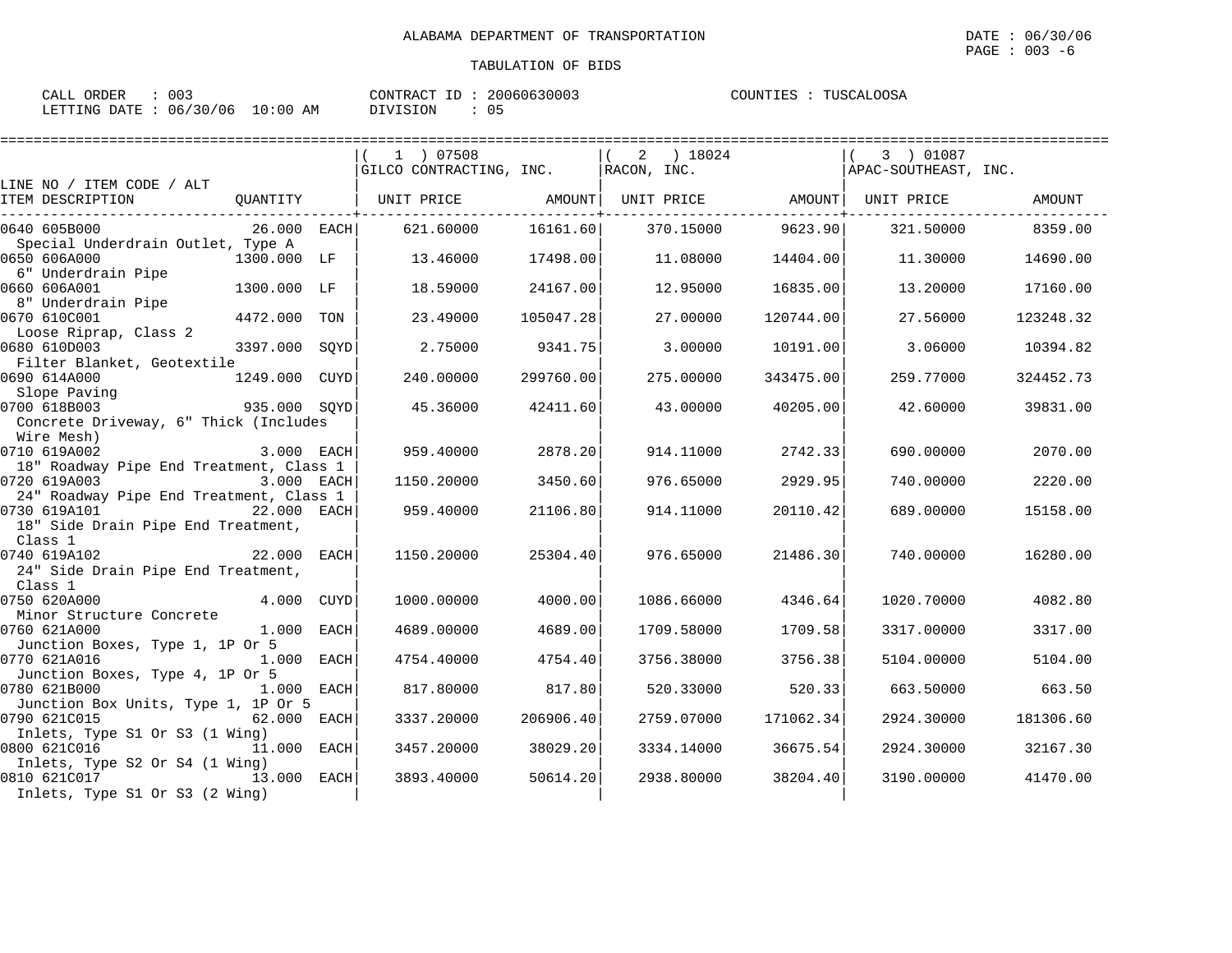$\texttt{PAGE}$  : 003 -7

| CALL ORDER                      | 003 |          | CONTRACT ID: 20060630003 | COUNTIES : TUSCALOOSA |
|---------------------------------|-----|----------|--------------------------|-----------------------|
| LETTING DATE: 06/30/06 10:00 AM |     | DIVISION | 05                       |                       |

|                                                              |                |             | 1 ) 07508               |           | ) 18024<br>2 |           | 3 ) 01087            |               |
|--------------------------------------------------------------|----------------|-------------|-------------------------|-----------|--------------|-----------|----------------------|---------------|
|                                                              |                |             | GILCO CONTRACTING, INC. |           | RACON, INC.  |           | APAC-SOUTHEAST, INC. |               |
| LINE NO / ITEM CODE / ALT<br>ITEM DESCRIPTION                | OUANTITY       |             | UNIT PRICE              | AMOUNT    | UNIT PRICE   | AMOUNT    | UNIT PRICE           | <b>AMOUNT</b> |
| 0820 621C018<br>Inlets, Type S2 Or S4 (2 Wing)               | 6.000 EACH     |             | 4078.80000              | 24472.80  | 3388.47000   | 20330.82  | 3190.00000           | 19140.00      |
| 0830 621C032<br>Inlets, Type C (Modified)                    | 4.000 EACH     |             | 5299.80000              | 21199.20  | 3206.94000   | 12827.76  | 3572.45000           | 14289.80      |
| 0840 621C089<br>Inlets, Type S2 Or S4 (2 Wing) (Special      | 1.000 EACH     |             | 7470.00000              | 7470.00   | 4311.35000   | 4311.35   | 3189.70000           | 3189.70       |
| 0850 621D015<br>Inlet Units, Type S1 Or S3                   | 83.000         | <b>EACH</b> | 567.00000               | 47061.00  | 533.23000    | 44258.09  | 612,40000            | 50829.20      |
| 0860 621D016<br>Inlet Units, Type S2 Or S4                   | 13.000         | <b>EACH</b> | 567.00000               | 7371.00   | 688.92000    | 8955.96   | 612.40000            | 7961.20       |
| 0870 621D051<br>Inlet Units, Type C (Modified)               | 7.000          | EACH        | 937.80000               | 6564.60   | 533.23000    | 3732.61   | 714.50000            | 5001.50       |
| 0880 623A000<br>Concrete Gutter                              | 2273.000 LF    |             | 20.35000                | 46255.55  | 20.35000     | 46255.55  | 26.00000             | 59098.00      |
| 0890 623B000<br>Concrete Curb, Type N                        | 706.000 LF     |             | 13.75000                | 9707.50   | 13.75000     | 9707.50   | 16.33000             | 11528.98      |
| 0900 623B001<br>Concrete Curb, Type N Special                | 174.000 LF     |             | 49.50000                | 8613.00   | 49.50000     | 8613.00   | 40.83000             | 7104.42       |
| 0910 623C000<br>Combination Curb & Gutter, Type C            | 23715.000 LF   |             | 9.57000                 | 226952.55 | 9.57000      | 226952.55 | 17.05000             | 404340.75     |
| 0920 630A001<br>Steel Beam Guardrail, Class A, Type 2        | 463.000 LF     |             | 38.50000                | 17825.50  | 38.50000     | 17825.50  | 24.50000             | 11343.50      |
| 0930 630C050<br>Guardrail End Anchor, Type 20 Series         | 14.000 EACH    |             | 2447.50000              | 34265.00  | 2447.50000   | 34265.00  | 2143.50000           | 30009.00      |
| 0940 634A002<br>Industrial Fence, 6 Feet High                | 250.000 LF     |             | 30.00000                | 7500.00   | 26.19000     | 6547.50   | 24.50000             | 6125.00       |
| 0950 650A000<br>Topsoil                                      | 10000.000 CUYD |             | 8.44000                 | 84400.00  | 7.00000      | 70000.00  | 7.15000              | 71500.00      |
| 0960 650B000<br>Topsoil From Stockpiles                      | 3090.000       | CUYD        | 2.52000                 | 7786.80   | 5.00000      | 15450.00  | 5.10000              | 15759.00      |
| 0970 652A100<br>Seeding                                      | 26,000         | ACRE        | 880,00000               | 22880.00  | 1045.00000   | 27170.00  | 459.30000            | 11941.80      |
| 0980 652C000<br>Mowing                                       | 26.000         | ACRE        | 82.50000                | 2145.00   | 66.00000     | 1716.00   | 71.45000             | 1857.70       |
| 0990 654A001<br>Solid Sodding (Bermuda)                      | 10434.000      | SOYD        | 4.95000                 | 51648.30  | 4.40000      | 45909.60  | 3.90000              | 40692.60      |
| 1000 656A010<br>Mulching                                     | 26.000         | ACRE        | 715.00000               | 18590.00  | 550.00000    | 14300.00  | 408.28000            | 10615.28      |
| 1010 659A035<br>Rolled Erosion Control Product, Type<br>(2C) | 12000.000 SQYD |             | 1.93000                 | 23160.00  | 1.10000      | 13200.00  | 1.33000              | 15960.00      |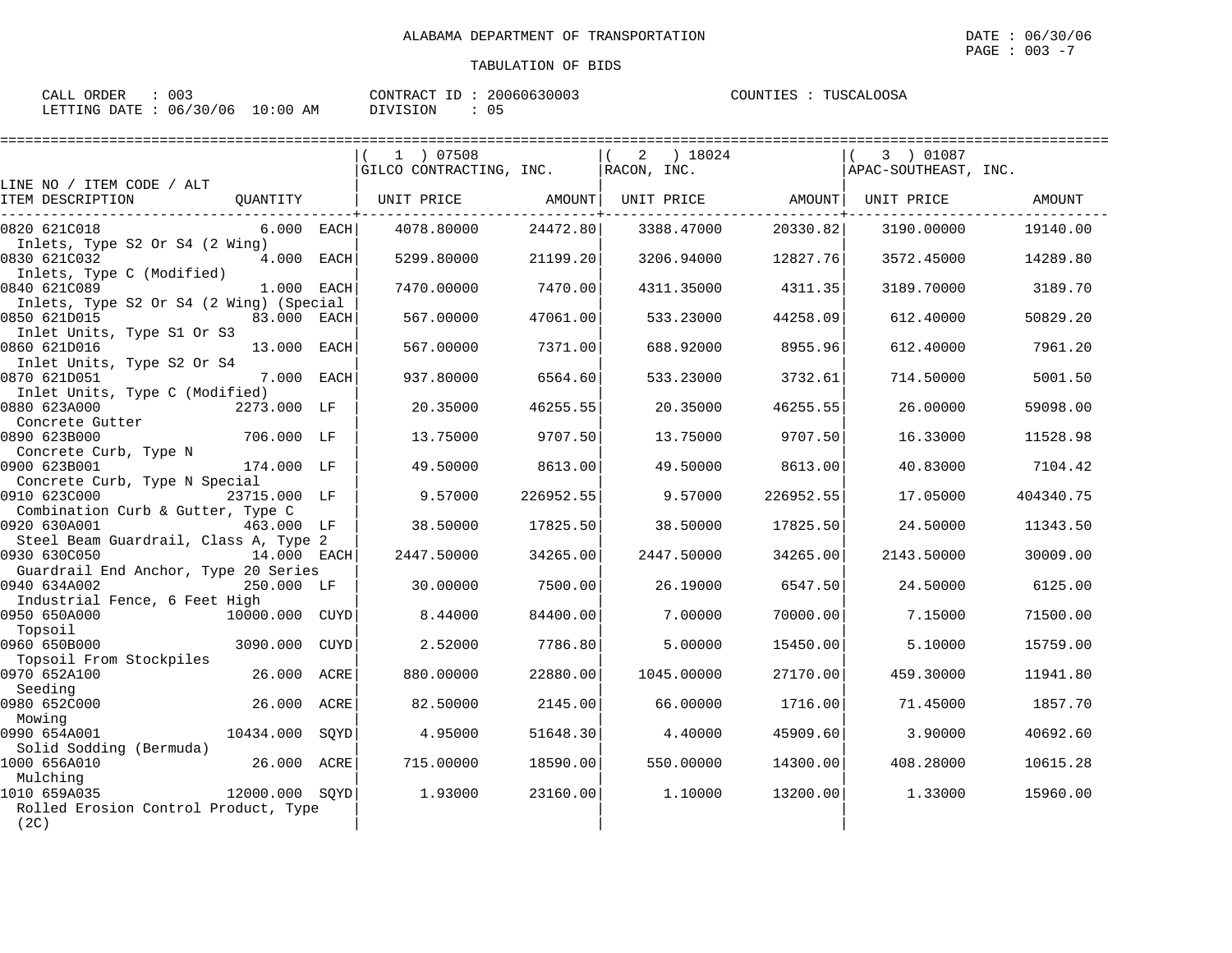| ORDER<br>CALL | 003        |          | CONTRACT ID | 20060630003 | COUNTIES : | TUSCALOOSA |
|---------------|------------|----------|-------------|-------------|------------|------------|
| LETTING DATE  | : 06/30/06 | 10:00 AM | DIVISION    | 0.5         |            |            |

|                                                                                                                                      | 1 ) 07508                                                                                                                                                                                                                                                                                                                                                                                                                                                                     |                                                               |                                                                                                                                                                               |                                                                                                                                                | 3 ) 01087                                                          | =================                                                                                                                                      |
|--------------------------------------------------------------------------------------------------------------------------------------|-------------------------------------------------------------------------------------------------------------------------------------------------------------------------------------------------------------------------------------------------------------------------------------------------------------------------------------------------------------------------------------------------------------------------------------------------------------------------------|---------------------------------------------------------------|-------------------------------------------------------------------------------------------------------------------------------------------------------------------------------|------------------------------------------------------------------------------------------------------------------------------------------------|--------------------------------------------------------------------|--------------------------------------------------------------------------------------------------------------------------------------------------------|
|                                                                                                                                      |                                                                                                                                                                                                                                                                                                                                                                                                                                                                               |                                                               |                                                                                                                                                                               |                                                                                                                                                |                                                                    |                                                                                                                                                        |
|                                                                                                                                      |                                                                                                                                                                                                                                                                                                                                                                                                                                                                               |                                                               |                                                                                                                                                                               |                                                                                                                                                | UNIT PRICE                                                         | AMOUNT                                                                                                                                                 |
|                                                                                                                                      | 880.00000                                                                                                                                                                                                                                                                                                                                                                                                                                                                     |                                                               | 770.00000                                                                                                                                                                     |                                                                                                                                                | 561.40000                                                          | 2245.60                                                                                                                                                |
|                                                                                                                                      | 550.00000                                                                                                                                                                                                                                                                                                                                                                                                                                                                     |                                                               | 495,00000                                                                                                                                                                     |                                                                                                                                                | 561.40000                                                          | 2245.60                                                                                                                                                |
|                                                                                                                                      | 35.76000                                                                                                                                                                                                                                                                                                                                                                                                                                                                      |                                                               | 17.07000                                                                                                                                                                      | 3414.00                                                                                                                                        | 17.57000                                                           | 3514.00                                                                                                                                                |
| TON                                                                                                                                  | 25.42000                                                                                                                                                                                                                                                                                                                                                                                                                                                                      |                                                               | 32.00000                                                                                                                                                                      | 19200.00                                                                                                                                       | 32.66000                                                           | 19596.00                                                                                                                                               |
|                                                                                                                                      | 3.00000                                                                                                                                                                                                                                                                                                                                                                                                                                                                       |                                                               | 4.00000                                                                                                                                                                       | 44000.00                                                                                                                                       | 3.57000                                                            | 39270.00                                                                                                                                               |
| CUYD                                                                                                                                 | 13.50000                                                                                                                                                                                                                                                                                                                                                                                                                                                                      |                                                               | 8.00000                                                                                                                                                                       | 5120.00                                                                                                                                        | 8.17000                                                            | 5228.80                                                                                                                                                |
|                                                                                                                                      | 1,10000                                                                                                                                                                                                                                                                                                                                                                                                                                                                       |                                                               | 2.00000                                                                                                                                                                       | 22000.00                                                                                                                                       | 0.15000                                                            | 1650.00                                                                                                                                                |
|                                                                                                                                      | 9.00000                                                                                                                                                                                                                                                                                                                                                                                                                                                                       |                                                               | 7.00000                                                                                                                                                                       | 9100.00                                                                                                                                        | 6.12000                                                            | 7956.00                                                                                                                                                |
|                                                                                                                                      | 10.50000                                                                                                                                                                                                                                                                                                                                                                                                                                                                      |                                                               | 8,00000                                                                                                                                                                       | 12000.00                                                                                                                                       | 6.64000                                                            | 9960.00                                                                                                                                                |
|                                                                                                                                      |                                                                                                                                                                                                                                                                                                                                                                                                                                                                               |                                                               |                                                                                                                                                                               |                                                                                                                                                |                                                                    | 212.42                                                                                                                                                 |
|                                                                                                                                      |                                                                                                                                                                                                                                                                                                                                                                                                                                                                               |                                                               |                                                                                                                                                                               |                                                                                                                                                |                                                                    | 2652.00                                                                                                                                                |
|                                                                                                                                      |                                                                                                                                                                                                                                                                                                                                                                                                                                                                               |                                                               |                                                                                                                                                                               |                                                                                                                                                |                                                                    | 2550.00                                                                                                                                                |
|                                                                                                                                      |                                                                                                                                                                                                                                                                                                                                                                                                                                                                               |                                                               |                                                                                                                                                                               |                                                                                                                                                |                                                                    | 175150.00                                                                                                                                              |
|                                                                                                                                      |                                                                                                                                                                                                                                                                                                                                                                                                                                                                               |                                                               |                                                                                                                                                                               |                                                                                                                                                |                                                                    |                                                                                                                                                        |
|                                                                                                                                      |                                                                                                                                                                                                                                                                                                                                                                                                                                                                               |                                                               |                                                                                                                                                                               |                                                                                                                                                |                                                                    | 4124.00                                                                                                                                                |
|                                                                                                                                      | 1320.00000                                                                                                                                                                                                                                                                                                                                                                                                                                                                    | 5280.00                                                       | 1332.00000                                                                                                                                                                    | 5328.00                                                                                                                                        | 1237.00000                                                         | 4948.00                                                                                                                                                |
|                                                                                                                                      | 1320.00000                                                                                                                                                                                                                                                                                                                                                                                                                                                                    |                                                               | 1332.00000                                                                                                                                                                    |                                                                                                                                                | 1237.00000                                                         | 3711.00                                                                                                                                                |
|                                                                                                                                      | 2475.00000                                                                                                                                                                                                                                                                                                                                                                                                                                                                    |                                                               | 2497.50000                                                                                                                                                                    |                                                                                                                                                | 2320.00000                                                         | 13920.00                                                                                                                                               |
|                                                                                                                                      | 1.38000                                                                                                                                                                                                                                                                                                                                                                                                                                                                       |                                                               | 1.39000                                                                                                                                                                       | 3751.61                                                                                                                                        | 1.29000                                                            | 3481.71                                                                                                                                                |
| Stripe (0.06" Thick) (6" Wide)<br>Stripe (0.09" Thick) (6" Wide)<br>Stripe (0.09" Thick) (6" Wide)<br>Stripe (0.09" Thick) (6" Wide) | QUANTITY<br>4.000 ACRE<br>4.000 ACRE<br>200.000 LF<br>600.000<br>11000.000 LF<br>640.000<br>11000.000 LF<br>1300.000 LF<br>1500.000 LF<br>26.000 ACRE<br>260.000 LB<br>500.000 LF<br>LUMP<br>2.000 MILE<br>Solid White, Class 2, Type A Traffic<br>4.000 MILE<br>Broken White, Class 2, Type A Traffic<br>3.000 MILE<br>Broken Yellow, Class 2, Type A Traffic<br>6.000 MILE<br>Solid Yellow, Class 2, Type A Traffic<br>2699.000 LF<br>Dotted Class 2, Type A Traffic Stripe | 60.00000<br>27.82000<br>2.00000<br>180000.00000<br>2200.00000 | GILCO CONTRACTING, INC.<br>7152.00<br>15252.00<br>33000.00<br>8640.00<br>12100.00<br>11700.00<br>15750.00<br>1560.00<br>1000.00<br>180000.00<br>4400.00<br>3960.00<br>3724.62 | RACON, INC.<br>UNIT PRICE AMOUNT<br>3520.00<br>2200.00<br>55.00000<br>33.00000<br>7233.20<br>5.00000<br>175000.00000<br>2220.00000<br>14850.00 | 2 ) 18024<br>1430.00<br>8580.00<br>2500.00<br>175000.00<br>4440.00 | APAC-SOUTHEAST, INC.<br>UNIT PRICE AMOUNT<br>3080.00<br>1980.00<br>8.17000<br>10.20000<br>5.10000<br>175150.00000<br>2062.00000<br>3996.00<br>14985.00 |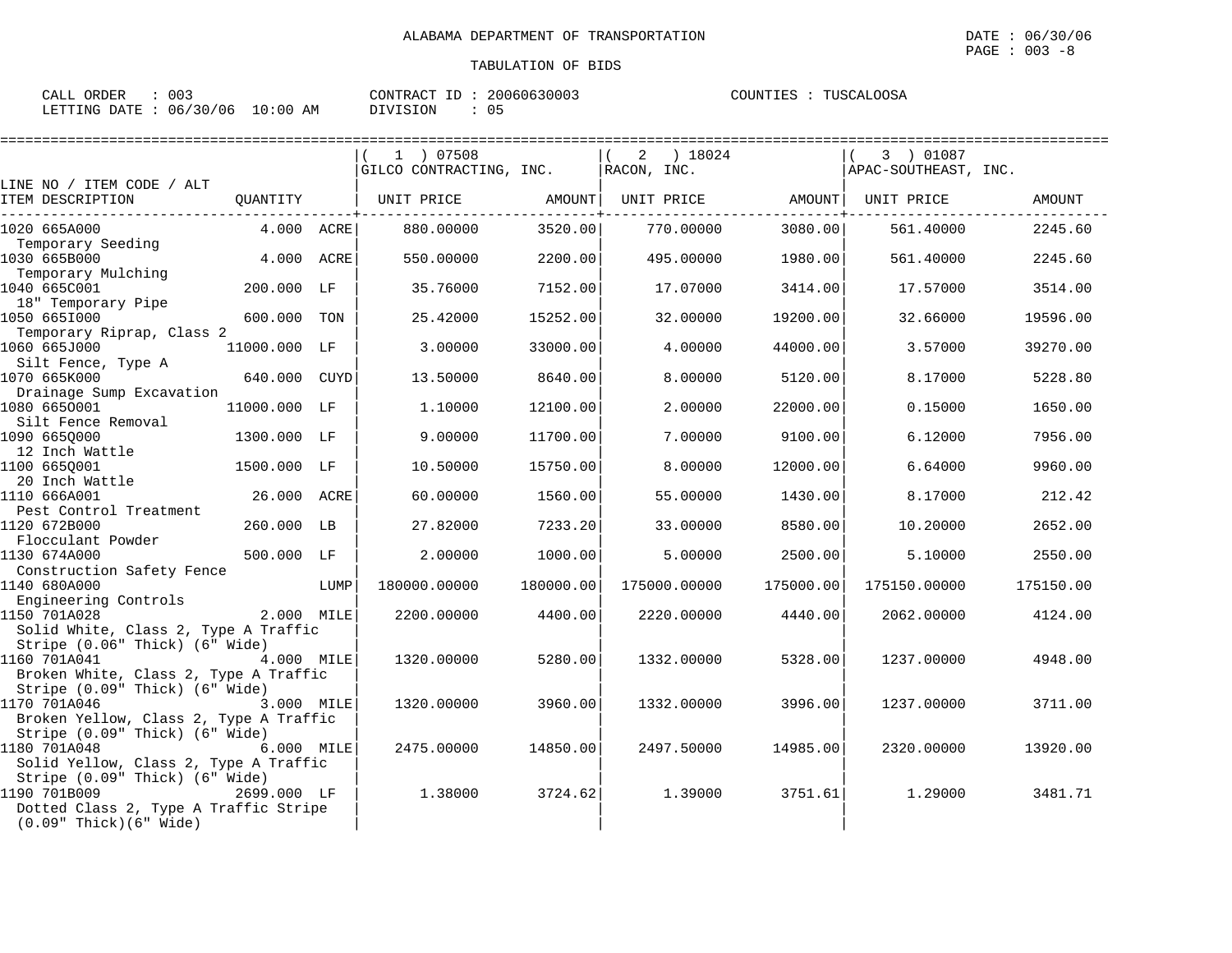| CALL ORDER                      | CONTRACT ID: 20060630003 | COUNTIES : TUSCALOOSA |
|---------------------------------|--------------------------|-----------------------|
| LETTING DATE: 06/30/06 10:00 AM | 0.5<br>DIVISION          |                       |

|                                                                                                                                                                                     |               | 1 ) 07508<br>GILCO CONTRACTING, INC. |          | 2<br>RACON, INC. | ) 18024    |          | 3 ) 01087<br>APAC-SOUTHEAST, INC. |          |
|-------------------------------------------------------------------------------------------------------------------------------------------------------------------------------------|---------------|--------------------------------------|----------|------------------|------------|----------|-----------------------------------|----------|
| LINE NO / ITEM CODE / ALT                                                                                                                                                           |               |                                      |          |                  |            |          |                                   |          |
| ITEM DESCRIPTION                                                                                                                                                                    | QUANTITY      | UNIT PRICE                           | AMOUNT   |                  | UNIT PRICE | AMOUNT   | UNIT PRICE                        | AMOUNT   |
| 1200 701C000<br>Broken Temporary Traffic Stripe                                                                                                                                     | 7.000 MILE    | 825,00000                            | 5775.00  |                  | 832.50000  | 5827.50  | 773.25000                         | 5412.75  |
| 1210 701C001                                                                                                                                                                        | 23.000 MILE   | 902.00000                            | 20746.00 |                  | 910.20000  | 20934.60 | 845.43000                         | 19444.89 |
| Solid Temporary Traffic Stripe<br>1220 701D008                                                                                                                                      | 7.000 MILE    | 2035.00000                           | 14245.00 |                  | 2053.50000 | 14374.50 | 1907.40000                        | 13351.80 |
| Solid Traffic Stripe Removed (Plastic)<br>1230 701D015                                                                                                                              | 2.000 MILE    | 1925,00000                           | 3850.00  |                  | 1942.50000 | 3885.00  | 1804.25000                        | 3608.50  |
| Broken Traffic Stripe Removed (Plastic)<br>1240 703A002<br>Traffic Control Markings, Class 2, Type<br>A                                                                             | 7662.000 SOFT | 3.58000                              | 27429.96 |                  | 3.61000    | 27659.82 | 3.35000                           | 25667.70 |
| 1250 703B002<br>Traffic Control Legends, Class 2, Type                                                                                                                              | 606.000 SOFT  | 4.13000                              | 2502.78  |                  | 4.16000    | 2520.96  | 3.87000                           | 2345.22  |
| 1260 703C001<br>Removal Of Existing Traffic Control<br>Markings Or Legends (Plastic)                                                                                                | 500.000 SOFT  | 3.30000                              | 1650.00  |                  | 3.33000    | 1665.00  | 3.09000                           | 1545.00  |
| 1270 703D001<br>Temporary Traffic Control Markings                                                                                                                                  | 4247.000 SOFT | 2.20000                              | 9343.40  |                  | 2.22000    | 9428.34  | 2.06000                           | 8748.82  |
| 1280 705A023<br>Pavement Markers, Class C, Type 2-D                                                                                                                                 | 560.000 EACH  | 6.60000                              | 3696.00  |                  | 6.66000    | 3729.60  | 6.19000                           | 3466.40  |
| 1290 705A030                                                                                                                                                                        | 156.000 EACH  | 6.05000                              | 943.80   |                  | 6.10000    | 951.60   | 5.67000                           | 884.52   |
| Pavement Markers, Class A-H, Type 2-C<br>1300 705A031                                                                                                                               | 372.000 EACH  | 6.05000                              | 2250.60  |                  | 6.10000    | 2269.20  | 5.67000                           | 2109.24  |
| Pavement Markers, Class A-H, Type 1-A<br>1310 705A032                                                                                                                               | 94.000 EACH   | 6.05000                              | 568.70   |                  | 6.10000    | 573.40   | 5.67000                           | 532.98   |
| Pavement Markers, Class A-H, Type 1-B<br>1320 705A037                                                                                                                               | 945.000 EACH  | 6.05000                              | 5717.25  |                  | 6.10000    | 5764.50  | 5.67000                           | 5358.15  |
| Pavement Markers, Class A-H, Type 2-D<br>1330 705A038                                                                                                                               | 70.000 EACH   | 6.05000                              | 423.50   |                  | 6.10000    | 427.00   | 5.67000                           | 396.90   |
| Pavement Markers, Class A-H, Type 2-E<br>1340 710A115<br>Class 4, Aluminum Flat Sign Panels 0.                                                                                      | 177.000 SOFT  | 20.79000                             | 3679.83  |                  | 20.95000   | 3708.15  | 15.16000                          | 2683.32  |
| 08" Thick Or Steel Flat Sign Panels 14<br>Gauge (Type III Or Type IV Background)<br>1350 710A126<br>Class 8, Aluminum Flat Sign Panels 0.<br>08" Thick Or Steel Flat Sign Panels 14 | 86.000 SOFT   | 25.41000                             | 2185.26  |                  | 25.61000   | 2202.46  | 17.32000                          | 1489.52  |
| Gauge (Type IX Background)<br>1360 710B001<br>Roadway Sign Post (#3 "U" Channel<br>Galvanized Steel)                                                                                | 408.000 LF    | 11.55000                             | 4712.40  |                  | 11.64000   | 4749.12  | 8.12000                           | 3312.96  |
|                                                                                                                                                                                     |               |                                      |          |                  |            |          |                                   |          |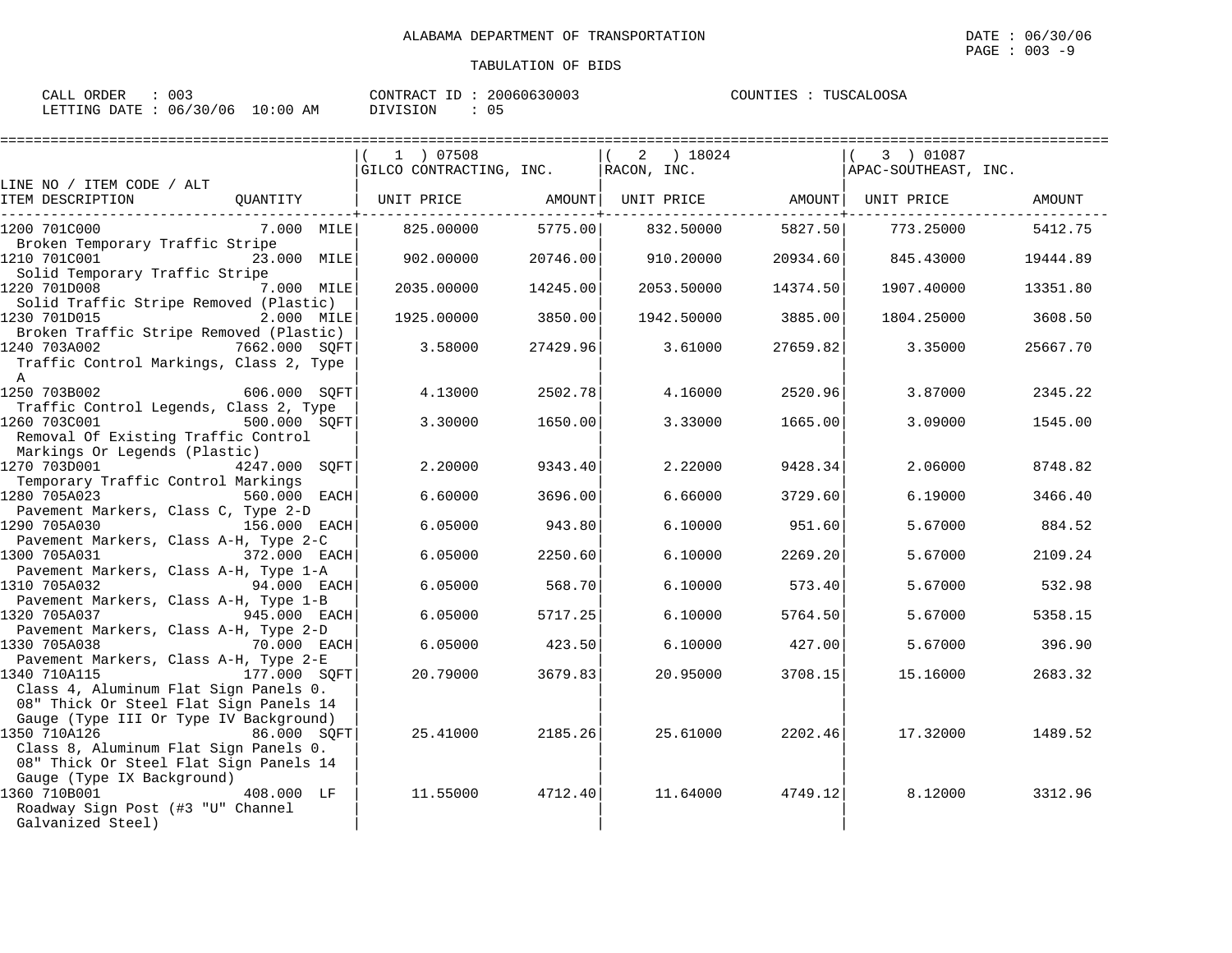| : 003<br>CALL ORDER             |          | CONTRACT ID: 20060630003 | COUNTIES : TUSCALOOSA |
|---------------------------------|----------|--------------------------|-----------------------|
| LETTING DATE: 06/30/06 10:00 AM | DIVISION | 05                       |                       |

| =====================                                                       |             |            | ============================                       |          |            |          |                                   |          |
|-----------------------------------------------------------------------------|-------------|------------|----------------------------------------------------|----------|------------|----------|-----------------------------------|----------|
|                                                                             |             |            | 1 ) 07508<br>GILCO CONTRACTING, INC.   RACON, INC. |          | 2 ) 18024  |          | 3 ) 01087<br>APAC-SOUTHEAST, INC. |          |
| LINE NO / ITEM CODE / ALT                                                   |             |            |                                                    |          |            |          |                                   |          |
| ITEM DESCRIPTION                                                            | OUANTITY    |            | UNIT PRICE AMOUNT                                  |          |            |          | UNIT PRICE AMOUNT UNIT PRICE      | AMOUNT   |
| 1370 726A000                                                                | 1850.000 LF |            | 24.20000                                           | 44770.00 | 24.20000   | 44770.00 | 22.46000                          | 41551.00 |
| Portable Concrete Safety Barriers, Type<br>6                                |             |            |                                                    |          |            |          |                                   |          |
| 1380 726A001<br>Portable Concrete Safety Barriers, Type<br>$6 - A$          | $60.000$ LF |            | 55.00000                                           | 3300.00  | 55.00000   | 3300.00  | 51.04000                          | 3062.40  |
| 1390 726D020                                                                |             | 6.000 EACH | 6600.00000                                         | 39600.00 | 6600.00000 | 39600.00 | 6125.00000                        | 36750.00 |
| Portable Impact Attenuator Assembly (<br>Unidirectional, TL-2)              |             |            |                                                    |          |            |          |                                   |          |
| 1400 730A000                                                                |             | LUMP       | 1100.00000                                         | 1100.00  | 1650.00000 | 1650.00  | 1480.00000                        | 1480.00  |
| Removal Of Existing Traffic Control<br>Unit ( US 43 @ Flatwoods Road)       |             |            |                                                    |          |            |          |                                   |          |
| 1410 730A001                                                                |             | LUMP       | 1100.00000                                         | 1100.00  | 1650.00000 | 1650.00  | 935.00000                         | 935.00   |
| Removal Of Existing Traffic Control<br>Unit ( US 43 @ SR 171)               |             |            |                                                    |          |            |          |                                   |          |
| 1420 730C000                                                                |             | LUMP       | 1100.00000                                         | 1100.00  | 3850.00000 | 3850.00  | 5272.00000                        | 5272.00  |
| Furnishing And Installing Traffic<br>Control Unit ( US 43 @ Flatwoods Road) |             |            |                                                    |          |            |          |                                   |          |
| 1430 730C001                                                                |             | LUMP       | 1100.00000                                         | 1100.00  | 3850.00000 | 3850.00  | 5566.00000                        | 5566.00  |
| Furnishing And Installing Traffic<br>Control Unit ( US 43 @ SR 171)         |             |            |                                                    |          |            |          |                                   |          |
| 1440 730E000                                                                | 8.000       | EACH       | 4400.00000                                         | 35200.00 | 3190.00000 | 25520.00 | 2450.00000                        | 19600.00 |
| Metal Traffic Signal Pole Foundation                                        |             |            |                                                    |          |            |          |                                   |          |
| 1450 730G001<br>Metal Traffic Signal Strain Pole                            |             | 8.000 EACH | 4400.00000                                         | 35200.00 | 5390.00000 | 43120.00 | 4330.00000                        | 34640.00 |
| 1460 730H001                                                                | 2000.000 LF |            | 2.20000                                            | 4400.00  | 2.75000    | 5500.00  | 2.71000                           | 5420.00  |
| Loop Wire                                                                   |             |            |                                                    |          |            |          |                                   |          |
| 1470 7301001<br>Loop Detector Lead-In-Cable                                 | 2000.000 LF |            | 1,10000                                            | 2200.00  | 1,10000    | 2200.00  | 1,12000                           | 2240.00  |
| 1480 730J010                                                                | 12.000 EACH |            | 192.50000                                          | 2310.00  | 165,00000  | 1980.00  | 158.20000                         | 1898.40  |
| Vehicle Loop Detector<br>1490 730K000                                       | 6.000       | EACH       | 220.00000                                          | 1320.00  | 176.00000  | 1056.00  | 367.45000                         | 2204.70  |
| Traffic Signal Junction Box                                                 |             |            |                                                    |          |            |          |                                   |          |
| 1500 730L005                                                                | 320.000 LF  |            | 5.50000                                            | 1760.00  | 4.29000    | 1372.80  | 5.75000                           | 1840.00  |
| 2", Non-Metallic, Conduit                                                   |             |            |                                                    |          |            |          |                                   |          |
| 1510 730P011<br>Vehicular Signal Head, 12 Inch, 3                           | 10.000 EACH |            | 1100.00000                                         | 11000.00 | 550.00000  | 5500.00  | 810.00000                         | 8100.00  |
| Section, Type Incandescent                                                  |             |            |                                                    |          |            |          |                                   |          |
| 1520 730P013                                                                | 2.000       | EACH       | 1100.00000                                         | 2200.00  | 990.00000  | 1980.00  | 1500.00000                        | 3000.00  |
| Vehicular Signal Head, 12 Inch, 5                                           |             |            |                                                    |          |            |          |                                   |          |
| section, Type Incandescent                                                  |             |            |                                                    |          |            |          |                                   |          |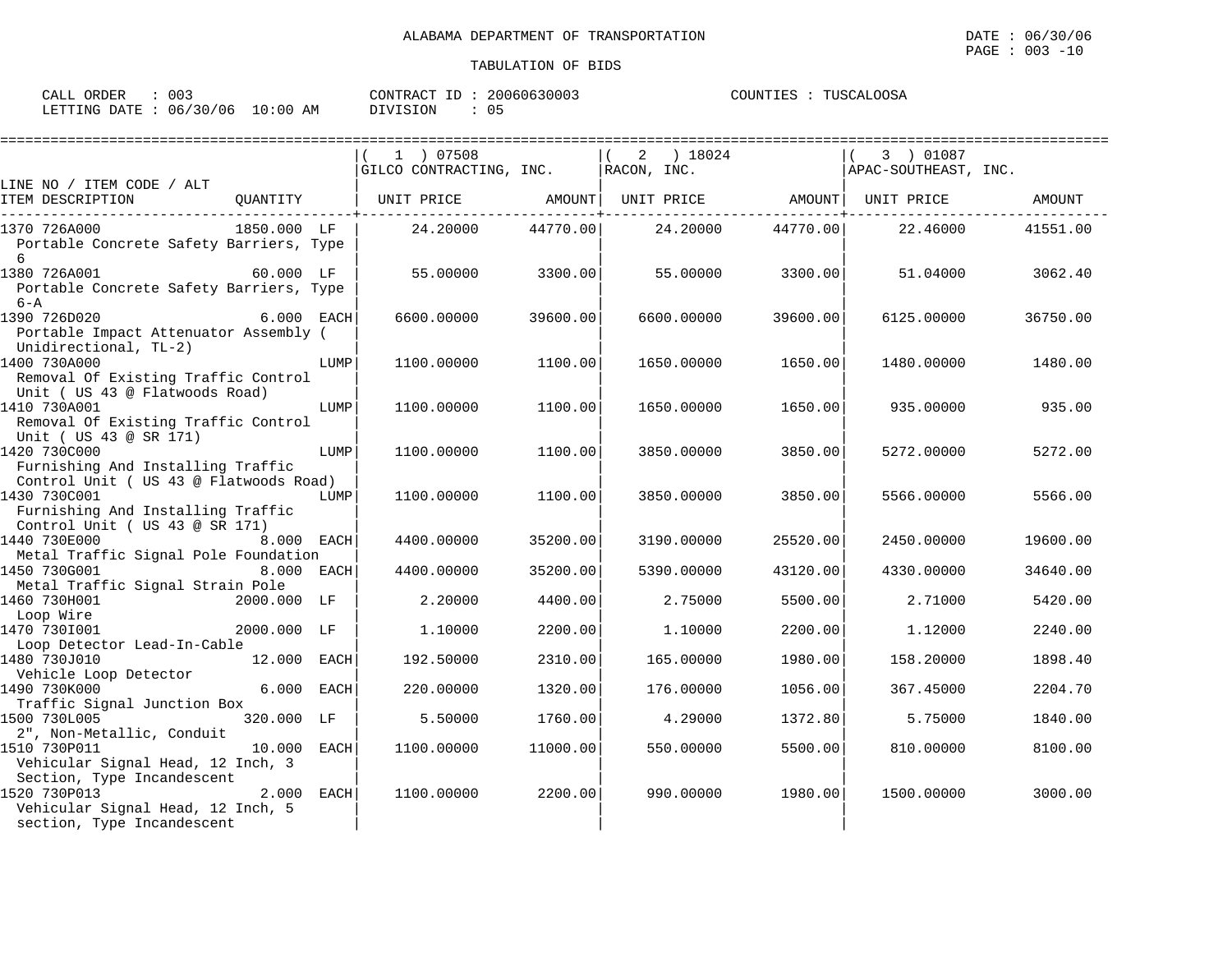| ORDER<br>CALL | 003      |            | CONTRACT ID | 20060630003 | COUNTIES | TUSCALOOSA |
|---------------|----------|------------|-------------|-------------|----------|------------|
| LETTING DATE  | 06/30/06 | $10:00$ AM | DIVISION    | 0 5         |          |            |

|                                         |              |             | 1 ) 07508               |                  | 2 ) 18024        |                   | 3 ) 01087            |                 |
|-----------------------------------------|--------------|-------------|-------------------------|------------------|------------------|-------------------|----------------------|-----------------|
|                                         |              |             | GILCO CONTRACTING, INC. |                  | $RACON$ , $INC.$ |                   | APAC-SOUTHEAST, INC. |                 |
| LINE NO / ITEM CODE / ALT               |              |             |                         |                  |                  |                   |                      |                 |
| ITEM DESCRIPTION                        | OUANTITY     |             | UNIT PRICE AMOUNT       |                  |                  | UNIT PRICE AMOUNT | UNIT PRICE           | AMOUNT          |
|                                         |              |             |                         |                  |                  |                   |                      |                 |
| 1530 730R021                            | $2.000$ EACH |             | 4400.00000              | 8800.00          | 5500.00000       | 11000.00          | 7450.00000           | 14900.00        |
| Controller Assembly, Type III, 4 Phase  |              |             |                         |                  |                  |                   |                      |                 |
| 1540 730S002                            |              | LUMP        | 9240.00000              | 9240.00          | 13750.00000      | 13750.00          | 7950.00000           | 7950.00         |
| Furnishing And Installing Emergency     |              |             |                         |                  |                  |                   |                      |                 |
| Vehicle Preemption System( US 43 @      |              |             |                         |                  |                  |                   |                      |                 |
| Flatwoods Road)                         |              |             |                         |                  |                  |                   |                      |                 |
| 1550 730S003                            |              | LUMP        | 9240.00000              | 9240.00          | 13750.00000      | 13750.00          | 7950.00000           | 7950.00         |
| Furnishing And Installing Emergency     |              |             |                         |                  |                  |                   |                      |                 |
| Vehicle Preemption System( US 43 @ SR   |              |             |                         |                  |                  |                   |                      |                 |
| 171)                                    |              |             |                         |                  |                  |                   |                      |                 |
| 1560 730T000                            | 2.000 EACH   |             | 1100.00000              | 2200.00          | 550.00000        | 1100.00           | 301.00000            | 602.00          |
| Wood Pole                               |              |             |                         |                  |                  |                   |                      |                 |
| 1570 740B000                            | 1789.000     | SOFT        | 9.24000                 | 16530.36         | 9.31000          | 16655.59          | 8.17000              | 14616.13        |
| Construction Signs                      |              |             |                         |                  |                  |                   |                      |                 |
| 1580 740D000                            | 100.000      | <b>EACH</b> | 67.10000                | 6710.00          | 67.51000         | 6751.00           | 92.14000             | 9214.00         |
| Channelizing Drums                      |              |             |                         |                  |                  |                   |                      |                 |
| 1590 740E000                            | 100.000 EACH |             | 23.10000                | 2310.00          | 5,00000          | 500.00            | 20.35000             | 2035.00         |
| Cones (36 Inches High)                  |              |             |                         |                  |                  |                   |                      |                 |
| 1600 740F002                            | 63.000       | EACH        | 259.88000               | 16372.44         | 261.90000        | 16499.70          | 224.50000            | 14143.50        |
| Barricades, Type III                    |              |             |                         |                  |                  |                   |                      |                 |
| 1610 7401005                            | 33.000 EACH  |             | 550.00000               | 18150.00         | 552.90000        | 18245.70          | 650.00000            | 21450.00        |
| Warning Lights, Type B (Detachable Head |              |             |                         |                  |                  |                   |                      |                 |
| 1620 740L005                            | 300.000 EACH |             | 103.95000               | 31185.00         | 104.76000        | 31428.00          | 91.86000             | 27558.00        |
| Vertical Panel, Type I (Double-Sided)   |              |             |                         |                  |                  |                   |                      |                 |
| 1630 740M001<br>100.000 EACH            |              |             | 9.24000                 | 924.00           | 5,00000          | 500.00            | 12.45000             | 1245.00         |
| Ballast For Cone<br>640 7400000         |              |             |                         |                  |                  |                   |                      |                 |
| 1640 7400000                            | 1.000        | EACH        | 5500.00000              | 5500.00          | 5000.00000       | 5000.00           | 52000.00000          | 52000.00        |
| Pilot Car                               |              |             |                         |                  |                  |                   |                      |                 |
| 1650 741C010                            | 2.000 EACH   |             | 4042.50000              | 8085.00          | 4074.00000       | 8148.00           | 4365.00000           | 8730.00         |
| Portable Sequential Arrow And Chevron   |              |             |                         |                  |                  |                   |                      |                 |
| Sign Unit                               |              |             |                         |                  |                  |                   |                      |                 |
| 3.000 EACH<br>1660 742A001              |              |             | 15592.50000             | 46777.50         | 15714.00000      | 47142.00          | 15415.00000          | 46245.00        |
| Portable Changeable Message Sign, Type  |              |             |                         |                  |                  |                   |                      |                 |
| 1670 998A000                            |              | LUMP        | 311000.00000            | 311000.00        | 534000.00000     | 534000.00         | 383000.00000         | 383000.00       |
| Construction Fuel (Maximum Bid Limited  |              |             |                         |                  |                  |                   |                      |                 |
| To $$534,000$ )                         |              |             |                         |                  |                  |                   |                      |                 |
| 2250.000 HOUR<br>1680 999 000           |              |             | 0.80000                 | 1800.00          |                  | $0.80000$ 1800.00 | 0.80000              | 1800.00         |
| Trainee Hours At 80 Cents Per Hour      |              |             |                         |                  |                  |                   |                      |                 |
| SECTION TOTALS                          |              |             |                         | \$10,375,000.00] |                  | \$11,135,736.60   |                      | \$11,711,688.19 |
|                                         |              |             |                         |                  |                  |                   |                      |                 |
| CONTRACT TOTALS                         |              |             |                         | \$10,375,000.00] |                  | \$11,135,736.60   |                      | \$11,711,688.19 |
|                                         |              |             |                         |                  |                  |                   |                      |                 |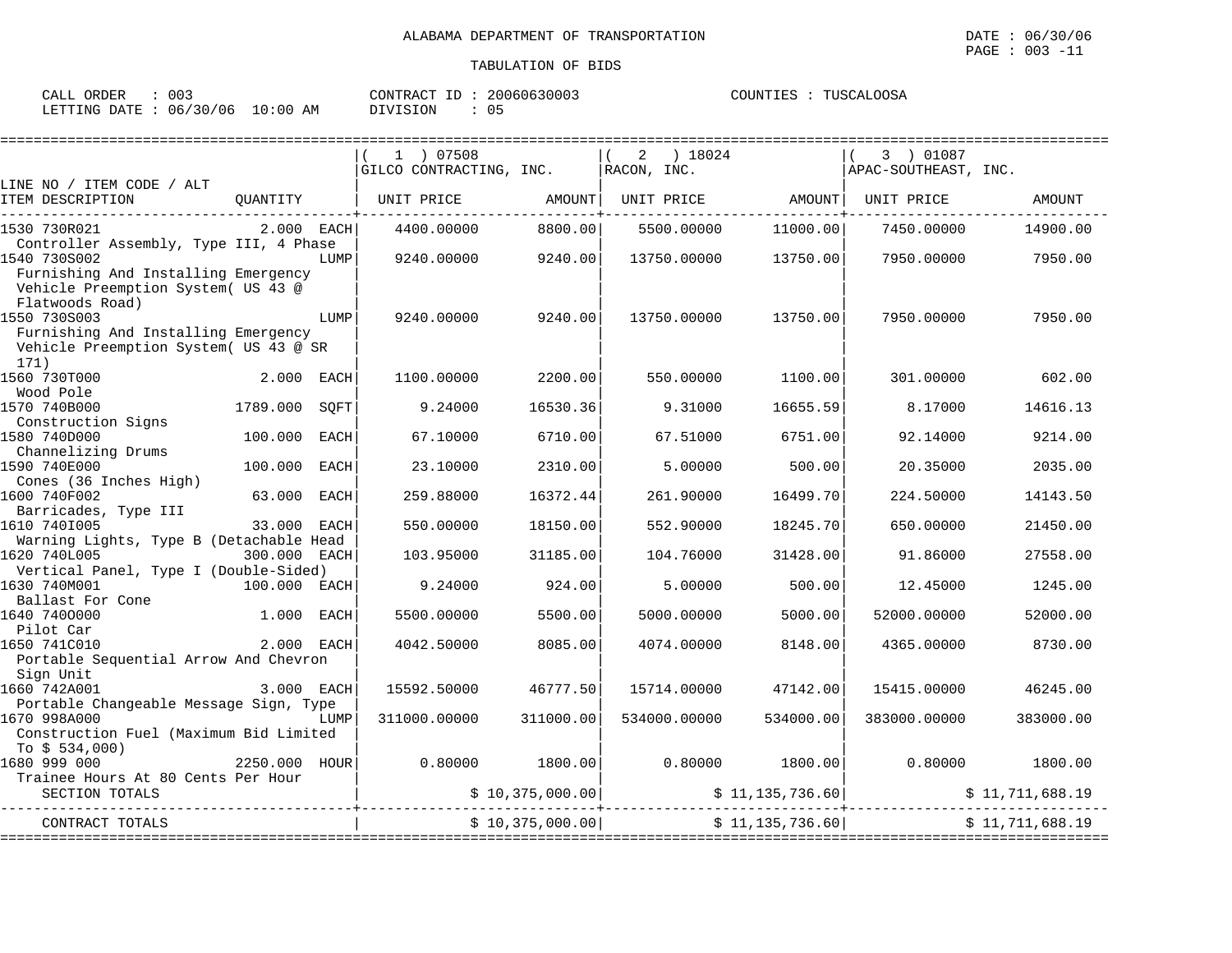# ALABAMA DEPARTMENT OF TRANSPORTATION DATE : 06/30/06

# $\texttt{PAGE}$  :  $004$  -1

### VENDOR RANKING

|      | $\therefore$ 004<br>CALL ORDER | LETTING DATE : 06/30/06 10:00 AM      | CONTRACT ID: 20060630004<br>DIVISION<br>$\therefore$ 05                                                                                                                                                 |              |                  | COUNTIES : TUSCALOOSA          |                        |
|------|--------------------------------|---------------------------------------|---------------------------------------------------------------------------------------------------------------------------------------------------------------------------------------------------------|--------------|------------------|--------------------------------|------------------------|
|      | CONTRACT DESCRIPTION :         | bridge (MP 209.367). Length 6.426 mi. | 130<br>CONTRACT TIME :<br>for constructing the Guardrail, Resurfacing and Traffic<br>Stripe on SR-13 (US-43) from south of Mitt Lary Road (MP<br>202.941) in Tuscaloosa to north of the Lake Tuscaloosa | Working Days | (available days) | $PROJECT(S)$ : NHF-0013(529)   |                        |
| RANK | VENDOR NO. / NAME              |                                       |                                                                                                                                                                                                         |              |                  | TOTAL<br><b>BID</b>            | % OVER<br>LOW BID      |
|      | 02033<br>01087                 | APAC-SOUTHEAST, INC.                  | S. T. BUNN CONSTRUCTION COMPANY, INC.                                                                                                                                                                   |              |                  | \$3,919,607.43<br>4,187,942.20 | 100.0000%<br>106.8460% |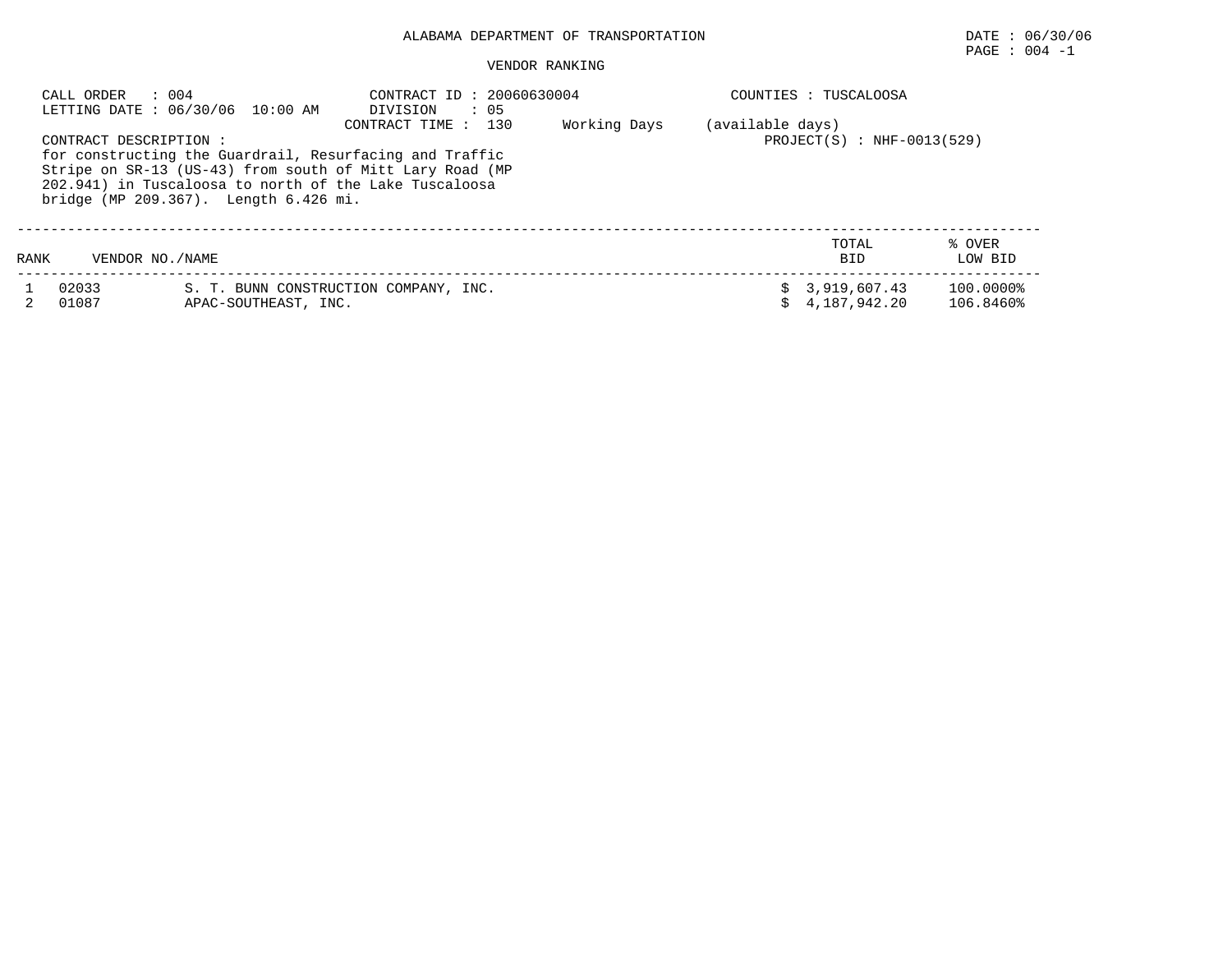| CALL ORDER<br>$\colon$ 004<br>LETTING DATE : 06/30/06 10:00 AM                                                          |               | CONTRACT ID: 20060630004<br>DIVISION<br>: 05 |                                                                   |           | COUNTIES : TUSCALOOSA  |           |            |        |
|-------------------------------------------------------------------------------------------------------------------------|---------------|----------------------------------------------|-------------------------------------------------------------------|-----------|------------------------|-----------|------------|--------|
|                                                                                                                         |               |                                              | $1$ ) 02033<br>S. T. BUNN CONSTRUCTION CO.   APAC-SOUTHEAST, INC. |           | 2 ) 01087<br>$\vert$ ( |           |            |        |
| LINE NO / ITEM CODE / ALT<br>ITEM DESCRIPTION                                                                           | OUANTITY      |                                              | UNIT PRICE                                                        |           | AMOUNT  UNIT PRICE     | AMOUNT    | UNIT PRICE | AMOUNT |
| SECTION 0001<br>Total                                                                                                   |               |                                              |                                                                   |           |                        |           |            |        |
| 0010 206D001<br>Removing Guardrail                                                                                      | 9650.000 LF   |                                              | 2.25000                                                           | 21712.50  | 2.25000                | 21712.50  |            |        |
| 0020 209A000<br>Mailbox Reset, Single                                                                                   | $8.000$ EACH  |                                              | 140.00000                                                         | 1120.00   | 380.00000              | 3040.00   |            |        |
| 0030 210D015<br>Borrow Excavation (A-4) (Loose Truckbed                                                                 | 8335.000 CUYD |                                              | 7.62000                                                           | 63512.70  | 14.50000               | 120857.50 |            |        |
| Measurement)<br>0040 212A000                                                                                            | 635.000 STA   |                                              | 5.00000                                                           | 3175.00   | 70.00000               | 44450.00  |            |        |
| Machine Grading Shoulders<br>0050 305B060<br>Crushed Aggregate, Section 825, 1" Down                                    | 500.000       | TON                                          | 22.50000                                                          | 11250.00  | 41.00000               | 20500.00  |            |        |
| for Miscellaneous Use<br>0070 405A000                                                                                   | 22445.000 GAL |                                              | 1.70000                                                           | 38156.50  | 1.86000                | 41747.70  |            |        |
| Tack Coat<br>0080 410C000                                                                                               | $1.000$ EACH  |                                              | 3000.00000                                                        | 3000.00   | 7750.00000             | 7750.00   |            |        |
| Contractor Retained Profilograph<br>0090 410H000                                                                        | $1.000$ EACH  |                                              | 45000.00000                                                       | 45000.00  | 111970.00000           | 111970.00 |            |        |
| Material Remixing Device<br>0100 424A356<br>Superpave Bituminous Concrete Wearing                                       | 159.000 TON   |                                              | 72.52000                                                          | 11530.68  | 82.50000               | 13117.50  |            |        |
| Surface Layer, 3/8" Maximum Aggregate<br>Size Mix, ESAL Range C/D                                                       |               |                                              |                                                                   |           |                        |           |            |        |
| 0110 424A358<br>Superpave Bituminous Concrete Wearing<br>Surface Layer, Leveling, 3/8" Maximum                          | 119.000 TON   |                                              | 72.52000                                                          | 8629.88   | 79.35000               | 9442.65   |            |        |
| Aggregate Size Mix, ESAL Range C/D<br>0112 424A360<br>Superpave Bituminous Concrete Wearing                             | 11227.000 TON |                                              | 57.29000                                                          | 643194.83 | 61.50000               | 690460.50 |            |        |
| Surface Layer, 1/2" Maximum Aggregate<br>Size Mix, ESAL Range C/D<br>0140 424A370                                       | 500.000 TON   |                                              | 86.50000                                                          | 43250.00  | 83.20000               | 41600.00  |            |        |
| Superpave Bituminous Concrete Wearing<br>Surface Layer, Widening, 3/4" Maximum<br>Aggregate Size Mix, ESAL Range C/D    |               |                                              |                                                                   |           |                        |           |            |        |
| 0145 424B650<br>Superpave Bituminous Concrete Upper<br>Binder Layer, 3/4" Maximum Aggregate<br>Size Mix, ESAL Range C/D | 16996.000 TON |                                              | 53.90000                                                          | 916084.40 | 55.25000               | 939029.00 |            |        |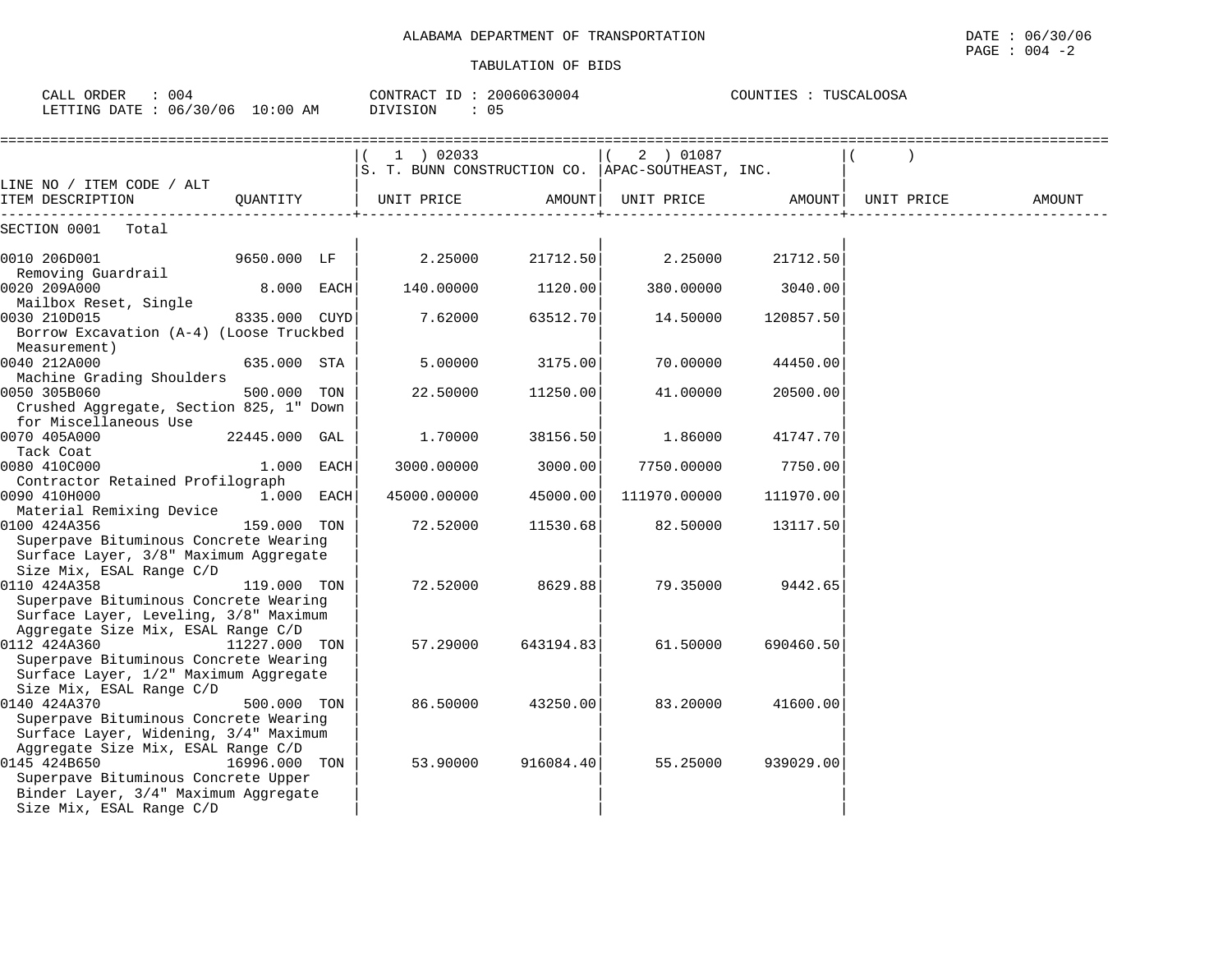| 004<br>ORDER<br>CALL                                | 20060630004<br>CONTRACT TT          | <b>OOSA</b><br>COUN.<br>USC.<br>᠊ᡴ <i>ᢈ</i><br>ح ط ہ |
|-----------------------------------------------------|-------------------------------------|------------------------------------------------------|
| 06/<br>130/06<br>$10:00$ AM<br>LETTING DATE<br>، طب | 05<br><b>STON</b><br>1 I V<br>11111 |                                                      |

|                                                                                                                                                     |      | $1$ ) 02033  |            | 2 ) 01087<br>S. T. BUNN CONSTRUCTION CO.   APAC-SOUTHEAST, INC. |            |            |        |
|-----------------------------------------------------------------------------------------------------------------------------------------------------|------|--------------|------------|-----------------------------------------------------------------|------------|------------|--------|
| LINE NO / ITEM CODE / ALT<br>ITEM DESCRIPTION<br>QUANTITY                                                                                           |      | UNIT PRICE   | AMOUNT     | UNIT PRICE                                                      | AMOUNT     | UNIT PRICE | AMOUNT |
| 1000.000 TON<br>0160 424B655<br>Superpave Bituminous Concrete Upper<br>Binder Layer, Patching, 1" Maximum                                           |      | 76.62000     | 76620.00   | 97.00000                                                        | 97000.00   |            |        |
| Aggregate Size Mix, ESAL Range C/D<br>0162 424B658<br>19392.000 TON<br>Superpave Bituminous Concrete Upper<br>Binder Layer, Leveling, 3/4" Maximum  |      | 53.90000     | 1045228.80 | 55.80000                                                        | 1082073.60 |            |        |
| Aggregate Size Mix, ESAL Range C/D<br>0190 424B681<br>115.000 TON<br>Superpave Bituminous Concrete Lower<br>Binder Layer, 1" Maximum Aggregate Size |      | 69.00000     | 7935.00    | 81.85000                                                        | 9412.75    |            |        |
| Mix, ESAL Range C/D<br>0200 424B688<br>5180.000 TON<br>Superpave Bituminous Concrete Lower<br>Binder Layer, Leveling, 3/4" Maximum                  |      | 56.00000     | 290080.00  | 57.00000                                                        | 295260.00  |            |        |
| Aggregate Size Mix, ESAL Range C/D<br>0211 428C000<br>66132.000 LF<br>Scoring Bituminous Pavement Surface By<br>Cutting                             |      | 0.12000      | 7935.84    | 0.14300                                                         | 9456.88    |            |        |
| 0220 600A000<br>Mobilization                                                                                                                        | LUMP | 107000.00000 | 107000.00  | 24425.00000                                                     | 24425.00   |            |        |
| 0230 630A001<br>17044.000 LF<br>Steel Beam Guardrail, Class A, Type 2                                                                               |      | 17.20000     | 293156.80  | 17.20000                                                        | 293156.80  |            |        |
| 0240 630C050<br>45.000 EACH<br>Guardrail End Anchor, Type 20 Series                                                                                 |      | 1990.00000   | 89550.00   | 1990.00000                                                      | 89550.00   |            |        |
| 0250 630C056<br>4.000 EACH                                                                                                                          |      | 700.00000    | 2800.00    | 700.00000                                                       | 2800.00    |            |        |
| Guardrail End Anchor, Type 2B (Retrofit<br>0260 630C070<br>5.000 EACH                                                                               |      | 1790.00000   | 8950.00    | 1790.00000                                                      | 8950.00    |            |        |
| Guardrail End Anchor, Type 10 Series<br>0270 652A100<br>9.000 ACRE                                                                                  |      | 550.00000    | 4950.00    | 550.00000                                                       | 4950.00    |            |        |
| Seeding<br>9.000 ACRE<br>0280 656A010                                                                                                               |      | 485.00000    | 4365.00    | 485.00000                                                       | 4365.00    |            |        |
| Mulching<br>0290 659A028<br>5000.000 SOYD<br>Rolled Erosion Control Product, Type                                                                   |      | 1.60000      | 8000.00    | 1.60000                                                         | 8000.00    |            |        |
| (1D)<br>0300 665J000<br>10000.000 LF                                                                                                                |      | 3.30000      | 33000.00   | 3.30000                                                         | 33000.00   |            |        |
| Silt Fence, Type A<br>10000.000 LF<br>0310 6650001<br>Silt Fence Removal                                                                            |      | 0.25000      | 2500.00    | 0.25000                                                         | 2500.00    |            |        |

 $\texttt{PAGE}$  :  $004$  -3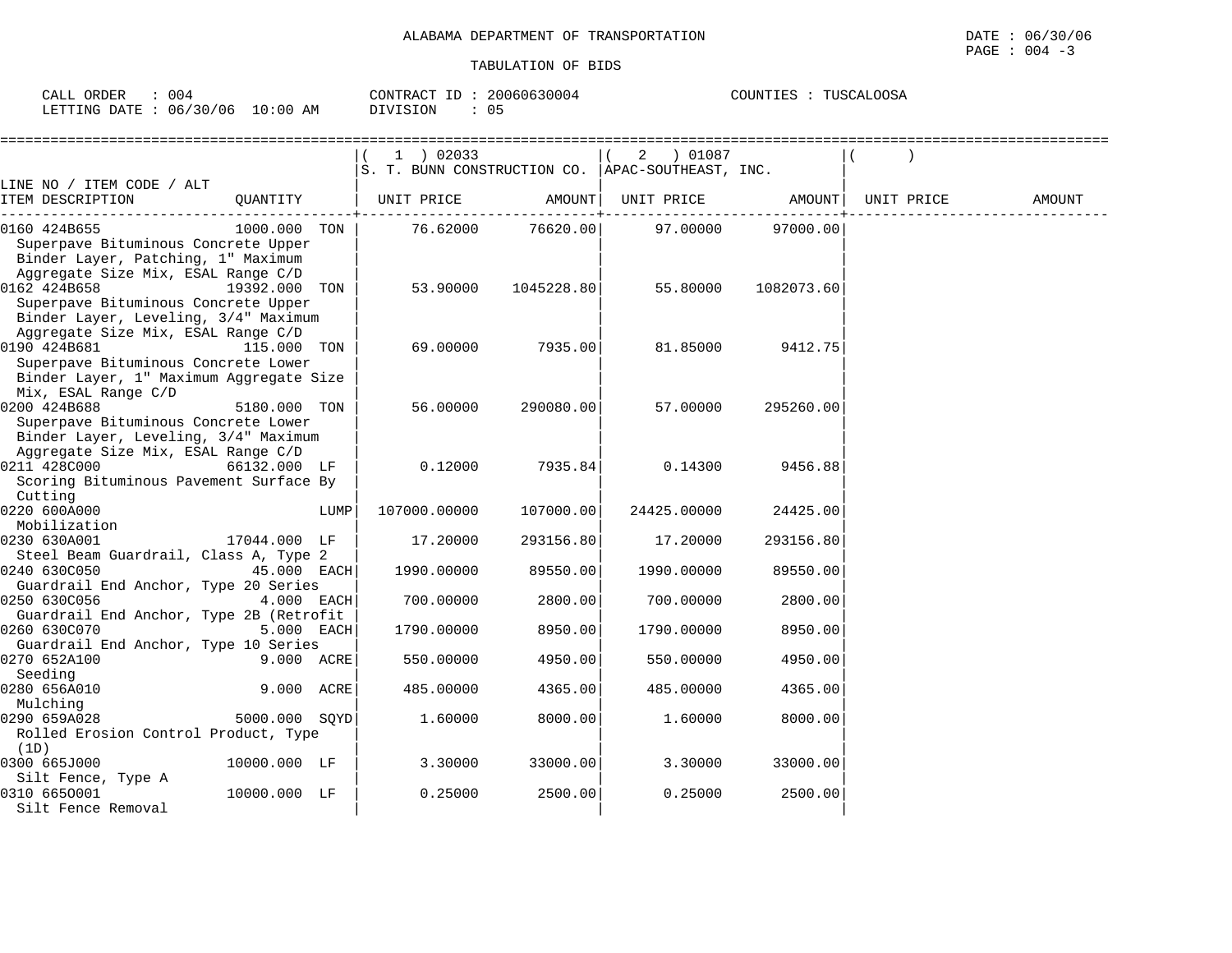|                                                       |               | 1 ) 02033                                          |          | 2 ) 01087                      |          |        |
|-------------------------------------------------------|---------------|----------------------------------------------------|----------|--------------------------------|----------|--------|
|                                                       |               | S. T. BUNN CONSTRUCTION CO.   APAC-SOUTHEAST, INC. |          |                                |          |        |
| LINE NO / ITEM CODE / ALT                             |               |                                                    |          |                                |          |        |
| ITEM DESCRIPTION                                      | QUANTITY      | UNIT PRICE AMOUNT  UNIT PRICE AMOUNT  UNIT PRICE   |          |                                |          | AMOUNT |
| 0320 6650000                                          | 150.000 LF    | 6.00000                                            | 900.00   | ------+------------<br>6.00000 | 900.00   |        |
| 12 Inch Wattle                                        |               |                                                    |          |                                |          |        |
| 0330 665Q001                                          | 1620.000 LF   | 6.80000                                            | 11016.00 | 6.80000                        | 11016.00 |        |
| 20 Inch Wattle                                        |               |                                                    |          |                                |          |        |
| 13.000 MILE<br>0340 701A028                           |               | 1800.00000                                         | 23400.00 | 1818.00000                     | 23634.00 |        |
| Solid White, Class 2, Type A Traffic                  |               |                                                    |          |                                |          |        |
| Stripe (0.06" Thick) (6" Wide)                        |               |                                                    |          |                                |          |        |
| 0350 701A046                                          | 6.000 MILE    | 1100.00000                                         | 6600.00  | 1111.00000                     | 6666.00  |        |
| Broken Yellow, Class 2, Type A Traffic                |               |                                                    |          |                                |          |        |
| Stripe (0.09" Thick) (6" Wide)                        |               |                                                    |          |                                |          |        |
| 0360 701A048<br>4.000 MILE                            |               | 2100.00000                                         | 8400.00  | 2121.00000                     | 8484.00  |        |
| Solid Yellow, Class 2, Type A Traffic                 |               |                                                    |          |                                |          |        |
| Stripe (0.09" Thick) (6" Wide)                        |               |                                                    |          |                                |          |        |
| 0370 701C000                                          | 20.000 MILE   | 750.00000                                          | 15000.00 | 758.00000                      | 15160.00 |        |
| Broken Temporary Traffic Stripe                       |               |                                                    |          |                                |          |        |
| 0380 701C001                                          | 39.000 MILE   | 790.00000                                          | 30810.00 | 798.00000                      | 31122.00 |        |
| Solid Temporary Traffic Stripe<br>0390 701G125        | 526.000 LF    | 5.00000                                            | 2630.00  | 5.05000                        | 2656.30  |        |
| Solid White, Class 3W, Type A Traffic                 |               |                                                    |          |                                |          |        |
| Stripe (6" Wide)                                      |               |                                                    |          |                                |          |        |
| $263.000$ LF<br>0400 701G129                          |               | 5.00000                                            | 1315.00  | 5.05000                        | 1328.15  |        |
| Broken Yellow, Class 3W, Type A Traffic               |               |                                                    |          |                                |          |        |
| Stripe (6" Wide)                                      |               |                                                    |          |                                |          |        |
| 0410 701H000                                          | 526.000 LF    | 2.00000                                            | 1052.00  | 2.02000                        | 1062.52  |        |
| Solid Traffic Stripe Removed (Paint)                  |               |                                                    |          |                                |          |        |
| 0420 701H005                                          | 263.000 LF    | 2.00000                                            | 526.00   | 2.02000                        | 531.26   |        |
| Broken Traffic Stripe Removed (Paint)                 |               |                                                    |          |                                |          |        |
| 576.000 SQFT<br>0430 703A002                          |               | 5.00000                                            | 2880.00  | 5.05000                        | 2908.80  |        |
| Traffic Control Markings, Class 2, Type               |               |                                                    |          |                                |          |        |
| A                                                     |               |                                                    |          |                                |          |        |
| 0440 703D001                                          | 1152.000 SOFT | 2.00000                                            | 2304.00  | 2.02000                        | 2327.04  |        |
| Temporary Traffic Control Markings                    |               |                                                    |          |                                |          |        |
| 0450 705A032                                          | 355.000 EACH  | 5.50000                                            | 1952.50  | 5.55000                        | 1970.25  |        |
| Pavement Markers, Class A-H, Type 1-B                 |               |                                                    |          |                                |          |        |
| $192.000$ EACH<br>0460 705A037                        |               | 5.50000                                            | 1056.00  | 5.55000                        | 1065.60  |        |
| Pavement Markers, Class A-H, Type 2-D<br>0470 740B000 | 1312.000 SOFT | 9.00000                                            | 11808.00 | 7.70000                        | 10102.40 |        |
| Construction Signs                                    |               |                                                    |          |                                |          |        |
| 0480 740D000                                          | 470.000 EACH  | 1,00000                                            | 470.00   | 53.15000                       | 24980.50 |        |
| Channelizing Drums                                    |               |                                                    |          |                                |          |        |
|                                                       |               |                                                    |          |                                |          |        |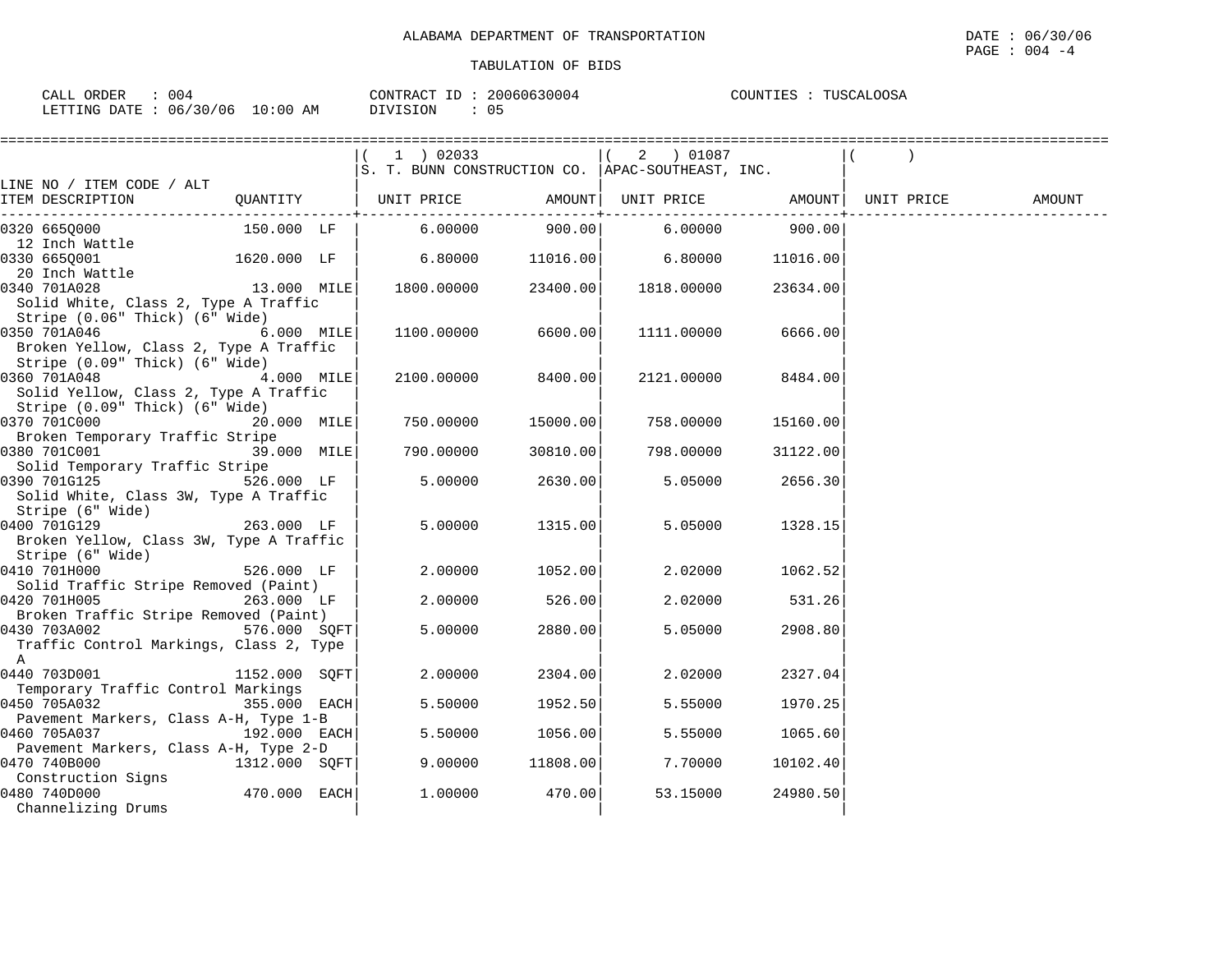| : 004<br>CALL ORDER<br>LETTING DATE: 06/30/06 10:00 AM  |               | CONTRACT ID: 20060630004<br>$\therefore$ 05<br>DIVISION |         |                               | COUNTIES : TUSCALOOSA |            |        |
|---------------------------------------------------------|---------------|---------------------------------------------------------|---------|-------------------------------|-----------------------|------------|--------|
| ITEM CODE / ALT<br>LINE NO /                            |               | 02033<br>S. T. BUNN CONSTRUCTION CO.                    |         | 01087<br>APAC-SOUTHEAST, INC. |                       |            |        |
| ITEM DESCRIPTION                                        | OUANTITY      | UNIT PRICE                                              | AMOUNT  | UNIT PRICE                    | AMOUNT                | UNIT PRICE | AMOUNT |
| 0490 7401005<br>Warning Lights, Type B (Detachable Head | $2.000$ EACH  | 400.00000                                               | 800.001 | 225,00000                     | 450.00                |            |        |
| 0500 7400000<br>$R2$ $R2$ $R2$ $R2$                     | 1,000<br>EACH | 5000.00000                                              | 5000.00 | 11000.00000                   | 11000.00              |            |        |

| Pilot Car<br>0510 998A000                                    | LUMP' | 0.00000 | 0.00            | 0.00000 | 0.00            |      |
|--------------------------------------------------------------|-------|---------|-----------------|---------|-----------------|------|
| Construction Fuel (Maximum Bid Limited<br>To \$ 173,000.00 ) |       |         |                 |         |                 |      |
| SECTION TOTALS                                               |       |         | \$3,919,607.43] |         | \$4,187,942.20] | 0.00 |
| CONTRACT TOTALS                                              |       |         | \$3,919,607.43  |         | \$4,187,942.20] |      |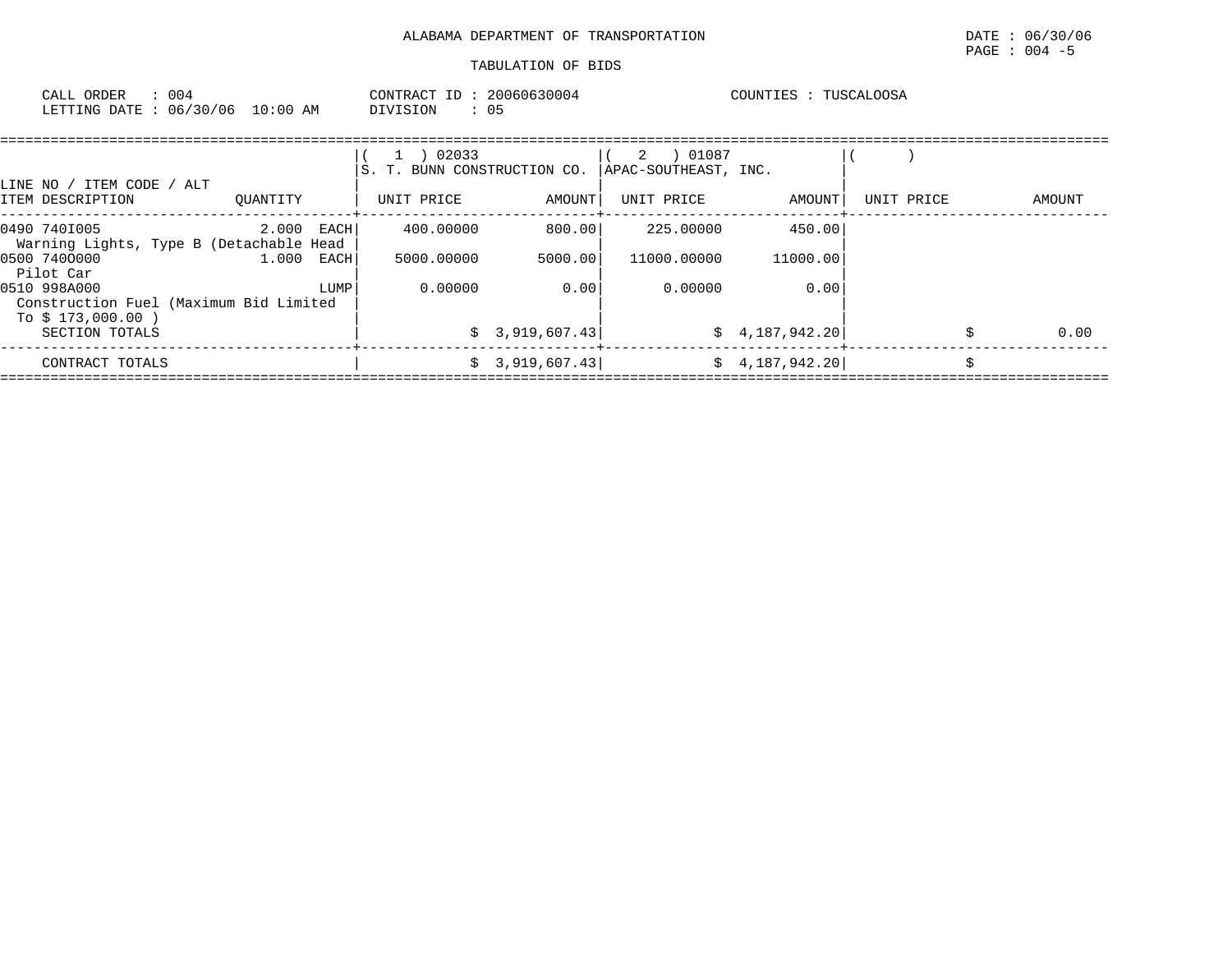# ALABAMA DEPARTMENT OF TRANSPORTATION DATE : 06/30/06

# $\texttt{PAGE}$  : 005 -1

### VENDOR RANKING

|      | CALL ORDER            | : 005<br>LETTING DATE : 06/30/06 10:00 AM | CONTRACT ID: 20060630005<br>$\cdot$ 02<br>DIVISION                                                                                                  |              |                  | COUNTIES : WINSTON           |                   |
|------|-----------------------|-------------------------------------------|-----------------------------------------------------------------------------------------------------------------------------------------------------|--------------|------------------|------------------------------|-------------------|
|      | CONTRACT DESCRIPTION: | limit of Double Springs. Length 5.617 mi. | 45<br>CONTRACT TIME:<br>for constructing the Planing, Resurfacing and Traffic Stripe<br>on SR-74 (US-278) from just north of CR-20 to the west city | Working Days | (available days) | $PROJECT(S)$ : EBF-0074(511) |                   |
| RANK |                       | VENDOR NO./NAME                           |                                                                                                                                                     |              |                  | TOTAL<br><b>BID</b>          | % OVER<br>LOW BID |
|      | 19010                 | SHELBY CONTRACTING CO., INC.              |                                                                                                                                                     |              |                  | \$1,124,660.01               | $100.0000\%$      |
|      | 01087                 | APAC-SOUTHEAST, INC.                      |                                                                                                                                                     |              |                  | \$1,152,749.77               | 102.4976%         |
|      | 19074                 | S & M EOUIPMENT CO., INC.                 |                                                                                                                                                     |              |                  | 1,165,644.77                 | 103.6442%         |
| 4    | 07002                 | GOOD HOPE CONTRACTING CO., INC.           |                                                                                                                                                     |              |                  | \$1,326,379.23               | 117.9360%         |
| 5.   | 04013                 | DUNN CONSTRUCTION COMPANY, INC.           |                                                                                                                                                     |              |                  | \$1,511,893.99               | 134.4312%         |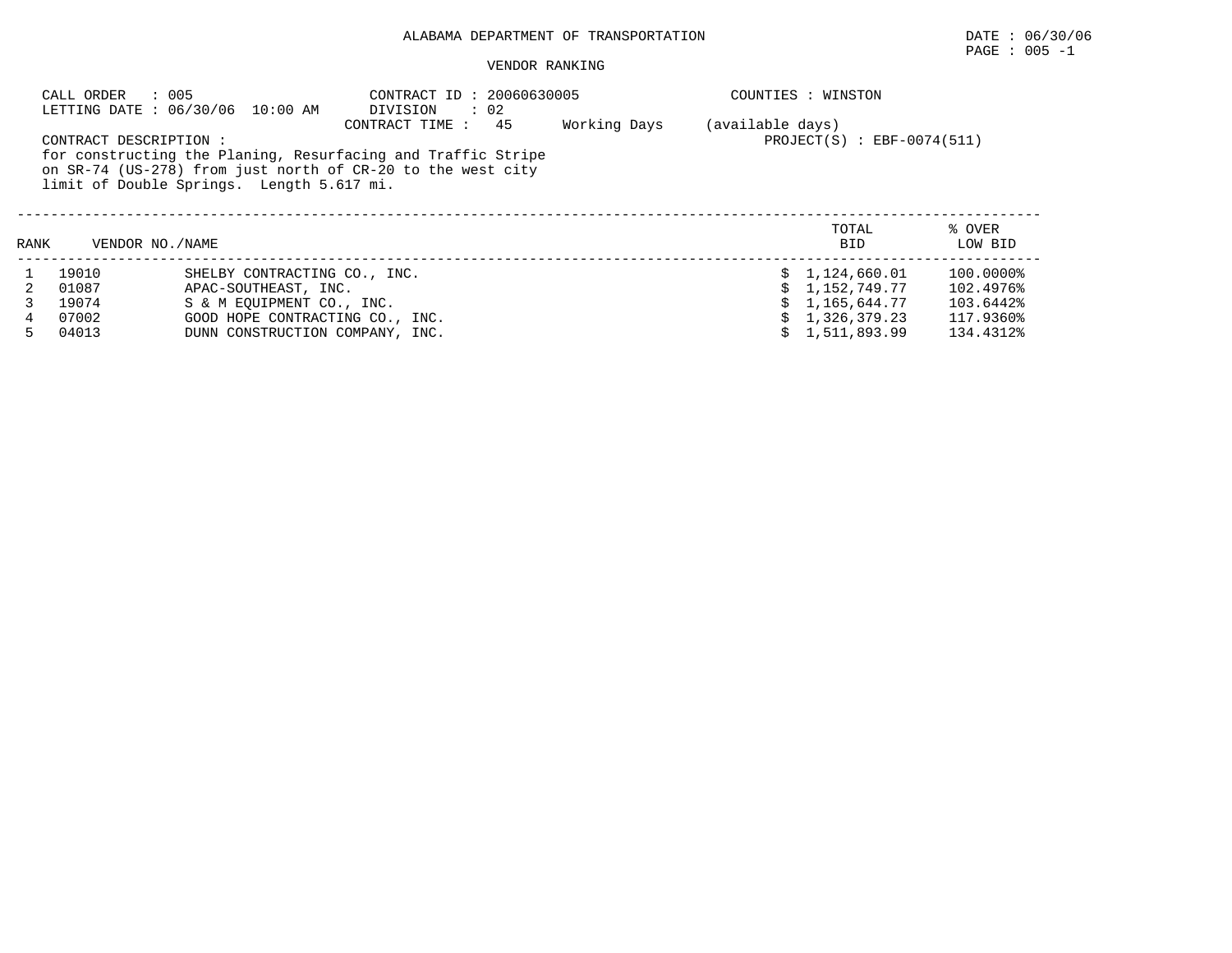| 005<br>CALL ORDER                | CONTRACT ID: | 20060630005 | COUNTIES<br>WINSTON |
|----------------------------------|--------------|-------------|---------------------|
| LETTING DATE : 06/30/06 10:00 AM | DIVISION     | 02          |                     |

|                                                                                |              |      | $1$ ) 19010<br>SHELBY CONTRACTING CO., INC   APAC-SOUTHEAST, INC. |           | 2 ) 01087   |           | 3 ) 19074<br>S & M EQUIPMENT CO., INC. |           |
|--------------------------------------------------------------------------------|--------------|------|-------------------------------------------------------------------|-----------|-------------|-----------|----------------------------------------|-----------|
| LINE NO / ITEM CODE / ALT<br>ITEM DESCRIPTION                                  | OUANTITY     |      | UNIT PRICE                                                        | AMOUNT    | UNIT PRICE  | AMOUNT    | UNIT PRICE                             | AMOUNT    |
|                                                                                |              |      |                                                                   |           |             |           |                                        |           |
| SECTION 0001<br>Total                                                          |              |      |                                                                   |           |             |           |                                        |           |
| 0010 206D001<br>Removing Guardrail                                             | 37.000 LF    |      | 1,00000                                                           | 37.00     | 1.00000     | 37.00     | 1.05000                                | 38.85     |
| 0020 206E008                                                                   | 2.000 EACH   |      | 100.00000                                                         | 200.00    | 100.00000   | 200.00    | 105.00000                              | 210.00    |
| Removing Guardrail End Anchor (All Type<br>0030 305B060                        | 1255.000 TON |      | 20.21000                                                          | 25363.55  | 22.52000    | 28262.60  | 15.00000                               | 18825.00  |
| Crushed Aggregate, Section 825, Type B<br>For Miscellaneous Use                |              |      |                                                                   |           |             |           |                                        |           |
| 0040 405A000<br>Tack Coat                                                      | 3276.000 GAL |      | 1.45000                                                           | 4750.20   | 1.49000     | 4881.24   | 3.00000                                | 9828.00   |
| 0050 408A052<br>105206.000 SOYD<br>Planing Existing Pavement                   |              |      | 0.53000                                                           | 55759.18  | 0.43000     | 45238.58  | 1.25000                                | 131507.50 |
| (Approximately 1.10" Thru 2.0" Thick)<br>0060 410H000                          | $1.000$ EACH |      | 5700.00000                                                        | 5700.00   | 35029.46000 | 35029.46  | 15000.00000                            | 15000.00  |
| Material Remixing Device                                                       |              |      |                                                                   |           |             |           |                                        |           |
| 0070 424A360<br>Superpave Bituminous Concrete Wearing                          | 8392.000 TON |      | 56.44000                                                          | 473644.48 | 55.24000    | 463574.08 | 53.50000                               | 448972.00 |
| Surface Layer, 1/2" Maximum Aggregate                                          |              |      |                                                                   |           |             |           |                                        |           |
| Size Mix, ESAL Range C/D<br>0080 424A369                                       | 70.000 TON   |      | 54.68000                                                          | 3827.60   | 72.32000    | 5062.40   | 65.00000                               | 4550.00   |
| Superpave Bituminous Concrete Wearing<br>Surface Layer, Widening, 1/2" Maximum |              |      |                                                                   |           |             |           |                                        |           |
| Aggregate Size Mix, ESAL Range C/D                                             |              |      |                                                                   |           |             |           |                                        |           |
| 0090 424B653<br>Superpave Bituminous Concrete Upper                            | 1000.000 TON |      | 54.68000                                                          | 54680.00  | 40.00000    | 40000.00  | 59.00000                               | 59000.00  |
| Binder Layer, Patching, 1/2" Maximum<br>Aggregate Size Mix, ESAL Range C/D     |              |      |                                                                   |           |             |           |                                        |           |
| 0100 424B657                                                                   | 6825.000 TON |      | 54.68000                                                          | 373191.00 | 54.32000    | 370734.00 | 49.00000                               | 334425.00 |
| Superpave Bituminous Concrete Upper<br>Binder Layer, Leveling, 1/2" Maximum    |              |      |                                                                   |           |             |           |                                        |           |
| Agggregate Size Mix, ESAL Range C/D<br>0110 600A000                            |              | LUMP | 7500.00000                                                        | 7500.00   | 47061.89000 | 47061.89  | 10000.00000                            | 10000.00  |
| Mobilization                                                                   |              |      | 26.50000                                                          | 1987.50   | 26.50000    | 1987.50   |                                        | 2087.25   |
| 0120 630A001<br>Steel Beam Guardrail, Class A, Type 2                          | 75.000 LF    |      |                                                                   |           |             |           | 27.83000                               |           |
| 0130 630C003                                                                   | 1.000 EACH   |      | 1800.00000                                                        | 1800.00   | 1800.00000  | 1800.00   | 1890.00000                             | 1890.00   |
| Guardrail End Anchor, Type 13<br>0140 630C050                                  | 1.000 EACH   |      | 2400.00000                                                        | 2400.00   | 2400.00000  | 2400.00   | 2520.00000                             | 2520.00   |
| Guardrail End Anchor, Type 20 Series                                           |              |      |                                                                   |           |             |           |                                        |           |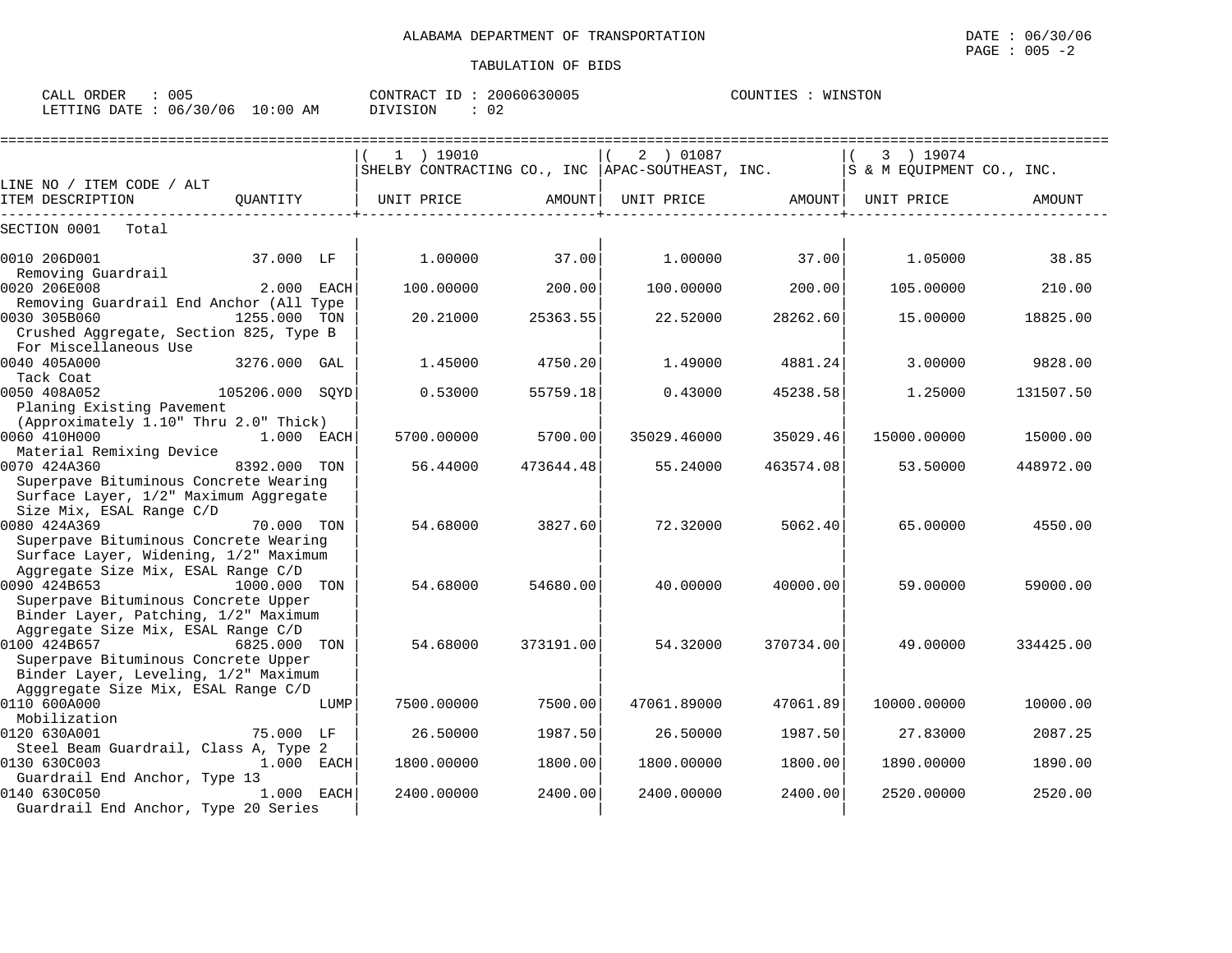| ORDER<br>$\cap$ AT.T. $\in$ | 005      |             | CONTRACT           | 20060630005 | COUNTIES | WINSTON |
|-----------------------------|----------|-------------|--------------------|-------------|----------|---------|
| LETTING DATE :              | 06/30/06 | 10:00<br>AΜ | ד פ⊤∩ז<br>$\cdots$ | ∪∠          |          |         |

|                                                                                                       |               |      | $1$ ) 19010<br>SHELBY CONTRACTING CO., INC   APAC-SOUTHEAST, INC. $ S \& M$ EQUIPMENT CO., INC. |          | 2 01087    |                              | 3 ) 19074  |          |
|-------------------------------------------------------------------------------------------------------|---------------|------|-------------------------------------------------------------------------------------------------|----------|------------|------------------------------|------------|----------|
| LINE NO / ITEM CODE / ALT                                                                             |               |      |                                                                                                 |          |            |                              |            |          |
| ITEM DESCRIPTION                                                                                      |               |      | QUANTITY   UNIT PRICE                                                                           | AMOUNT   | UNIT PRICE | AMOUNT  <br>------------+--- | UNIT PRICE | AMOUNT   |
| 0150 665J000                                                                                          | 100.000 LF    |      | 2.75000                                                                                         | 275.00   | 3.21000    | 321.00                       | 10.00000   | 1000.00  |
| Silt Fence, Type A<br>0160 6650001                                                                    | 100.000 LF    |      | 0.50000                                                                                         | 50.00    | 1.98000    | 198.00                       | 5.00000    | 500.00   |
| Silt Fence Removal<br>0170 665Q001                                                                    | 200.000 LF    |      | 5.00000                                                                                         | 1000.00  | 2.45000    | 490.00                       | 10.00000   | 2000.00  |
| 20 Inch Wattle<br>0180 680A000                                                                        |               | LUMP | 1500.00000                                                                                      | 1500.00  | 2160.97000 | 2160.97                      | 5000.00000 | 5000.00  |
| Engineering Controls<br>0190 701A028<br>Solid White, Class 2, Type A Traffic                          | 12.000 MILE   |      | 1800.00000                                                                                      | 21600.00 | 1818.00000 | 21816.00                     | 1890.00000 | 22680.00 |
| Stripe (0.06" Thick) (6" Wide)<br>0200 701A041<br>1.000 MILE<br>Broken White, Class 2, Type A Traffic |               |      | 1000.00000                                                                                      | 1000.00  | 1212.00000 | 1212.00                      | 1260.00000 | 1260.00  |
| Stripe (0.09" Thick) (6" Wide)<br>0210 701A046<br>Broken Yellow, Class 2, Type A Traffic              | 4.000 MILE    |      | 1000.00000                                                                                      | 4000.00  | 1111.00000 | 4444.00                      | 1156.00000 | 4624.00  |
| Stripe (0.09" Thick) (6" Wide)<br>0220 701A048 6.000 MILE<br>Solid Yellow, Class 2, Type A Traffic    |               |      | 2000.00000                                                                                      | 12000.00 | 2121.00000 | 12726.00                     | 2205.00000 | 13230.00 |
| Stripe (0.09" Thick) (6" Wide)<br>0230 701C000                                                        | 10.000 MILE   |      | 750.00000                                                                                       | 7500.00  | 757.50000  | 7575.00                      | 787.50000  | 7875.00  |
| Broken Temporary Traffic Stripe<br>0240 701C001<br>35.000 MILE<br>Solid Temporary Traffic Stripe      |               |      | 800,00000                                                                                       | 28000.00 | 797.90000  | 27926.50                     | 829.50000  | 29032.50 |
| 0250 701G125<br>Solid White, Class 3W, Type A Traffic<br>Stripe (6" Wide)                             | 426.000 LF    |      | 4.50000                                                                                         | 1917.00  | 5.05000    | 2151.30                      | 5.25000    | 2236.50  |
| 213.000 LF<br>0260 701G129<br>Broken Yellow, Class 3W, Type A Traffic<br>Stripe (6" Wide)             |               |      | 2.00000                                                                                         | 426.00   | 5.05000    | 1075.65                      | 5.25000    | 1118.25  |
| 0270 701G133<br>Solid Yellow, Class 3W, Type A Traffic<br>Stripe (6" Wide)                            | 213.000 LF    |      | 4.50000                                                                                         | 958.50   | 5.05000    | 1075.65                      | 5.25000    | 1118.25  |
| 0280 701H001<br>Solid Traffic Stripe Removed (Plastic)                                                | 639.000 LF    |      | 0.50000                                                                                         | 319.50   | 2.02000    | 1290.78                      | 2.10000    | 1341.90  |
| 0290 701H006<br>Broken Traffic Stripe Removed (Plastic)                                               | 213.000 LF    |      | 0.50000                                                                                         | 106.50   | 5.05000    | 1075.65                      | 2.10000    | 447.30   |
| 0300 703A002<br>Traffic Control Markings, Class 2, Type<br>$\mathbb A$                                | 1044.000 SOFT |      | 3.50000                                                                                         | 3654.00  | 3.54000    | 3695.76                      | 3.68000    | 3841.92  |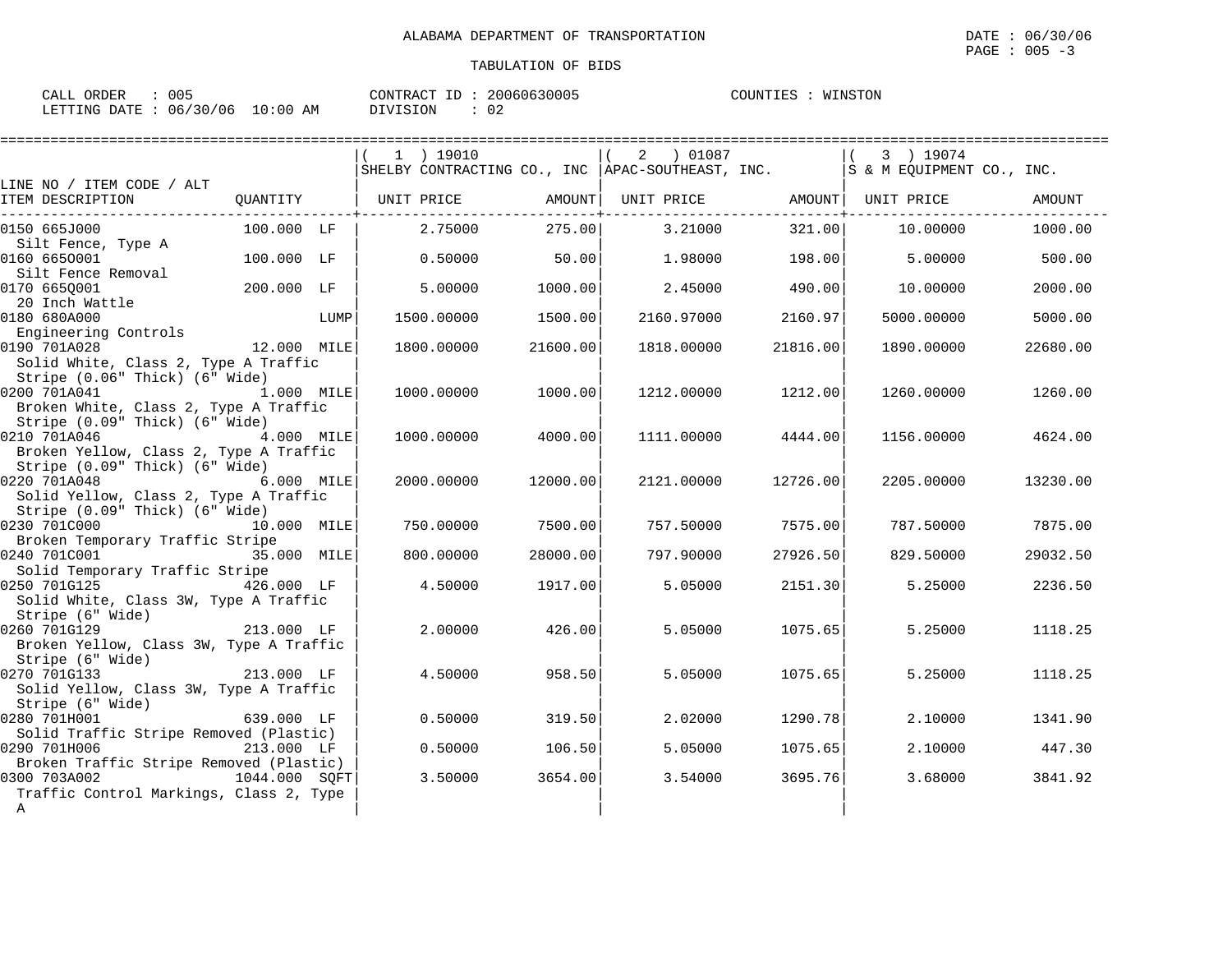| CALL ORDER                       | 005 |          | CONTRACT ID: 20060630005 | COUNTIES | : WINSTON |
|----------------------------------|-----|----------|--------------------------|----------|-----------|
| LETTING DATE : 06/30/06 10:00 AM |     | DIVISION | 02                       |          |           |

|                                                                            |              |      | 1 ) 19010   | SHELBY CONTRACTING CO., INC   APAC-SOUTHEAST, INC. | 2 ) 01087 |                   | 3 ) 19074<br>S & M EQUIPMENT CO., INC. |                |
|----------------------------------------------------------------------------|--------------|------|-------------|----------------------------------------------------|-----------|-------------------|----------------------------------------|----------------|
| LINE NO / ITEM CODE / ALT<br>ITEM DESCRIPTION                              | OUANTITY     |      |             | UNIT PRICE AMOUNT                                  |           | UNIT PRICE AMOUNT | UNIT PRICE                             | AMOUNT         |
| 0310 703D001<br>Temporary Traffic Control Markings                         | 852.000 SOFT |      | 2.00000     | 1704.00                                            | 2.02000   | 1721.04           | 2.10000                                | 1789.20        |
| 0320 705A030<br>Pavement Markers, Class A-H, Type 2-C                      | 34.000 EACH  |      | 6,00000     | 204.00                                             | 5.56000   | 189.04            | 5.78000                                | 196.52         |
| 0330 705A031<br>Pavement Markers, Class A-H, Type 1-A                      | 56.000 EACH  |      | 6.00000     | 336.00                                             | 5.56000   | 311.36            | 5.78000                                | 323.68         |
| 0340 705A032<br>Pavement Markers, Class A-H, Type 1-B                      | 187.000 EACH |      | 6.00000     | 1122.00                                            | 5.56000   | 1039.72           | 5.78000                                | 1080.86        |
| 0350 705A037<br>Pavement Markers, Class A-H, Type 2-D                      | 572.000 EACH |      | 6.00000     | 3432.00                                            | 5.56000   | 3180.32           | 5.78000                                | 3306.16        |
| 0360 740B000<br>Construction Signs                                         | 833.000 SQFT |      | 5.00000     | 4165.00                                            | 8,48000   | 7063.84           | 7.61000                                | 6339.13        |
| 0370 740E000<br>Cones (36 Inches High)                                     | 200.000      | EACH | 5.00000     | 1000.00                                            | 8.59000   | 1718.00           | 14.24000                               | 2848.00        |
| 0380 740M001<br>Ballast For Cone                                           | 200.000      | EACH | 0.00000     | 0.00                                               | 5.25000   | 1050.00           | 8.51000                                | 1702.00        |
| 0390 7400000<br>Pilot Car                                                  | 1.000        | EACH | 750.00000   | 750.00                                             | 972.44000 | 972.44            | 1900.00000                             | 1900.00        |
| 0400 998A000<br>Construction Fuel (Maximum Bid Limited<br>To $$52,000.00)$ |              | LUMP | 16800.00000 | 16800.00                                           | 1,00000   | 1.00              | 10000.00000                            | 10000.00       |
| SECTION TOTALS                                                             |              |      |             | \$1,124,660.01]                                    |           | \$1,152,749.77    |                                        | \$1,165,644.77 |
| CONTRACT TOTALS                                                            |              |      |             | \$1,124,660.01                                     |           | \$1,152,749.77    |                                        | \$1,165,644.77 |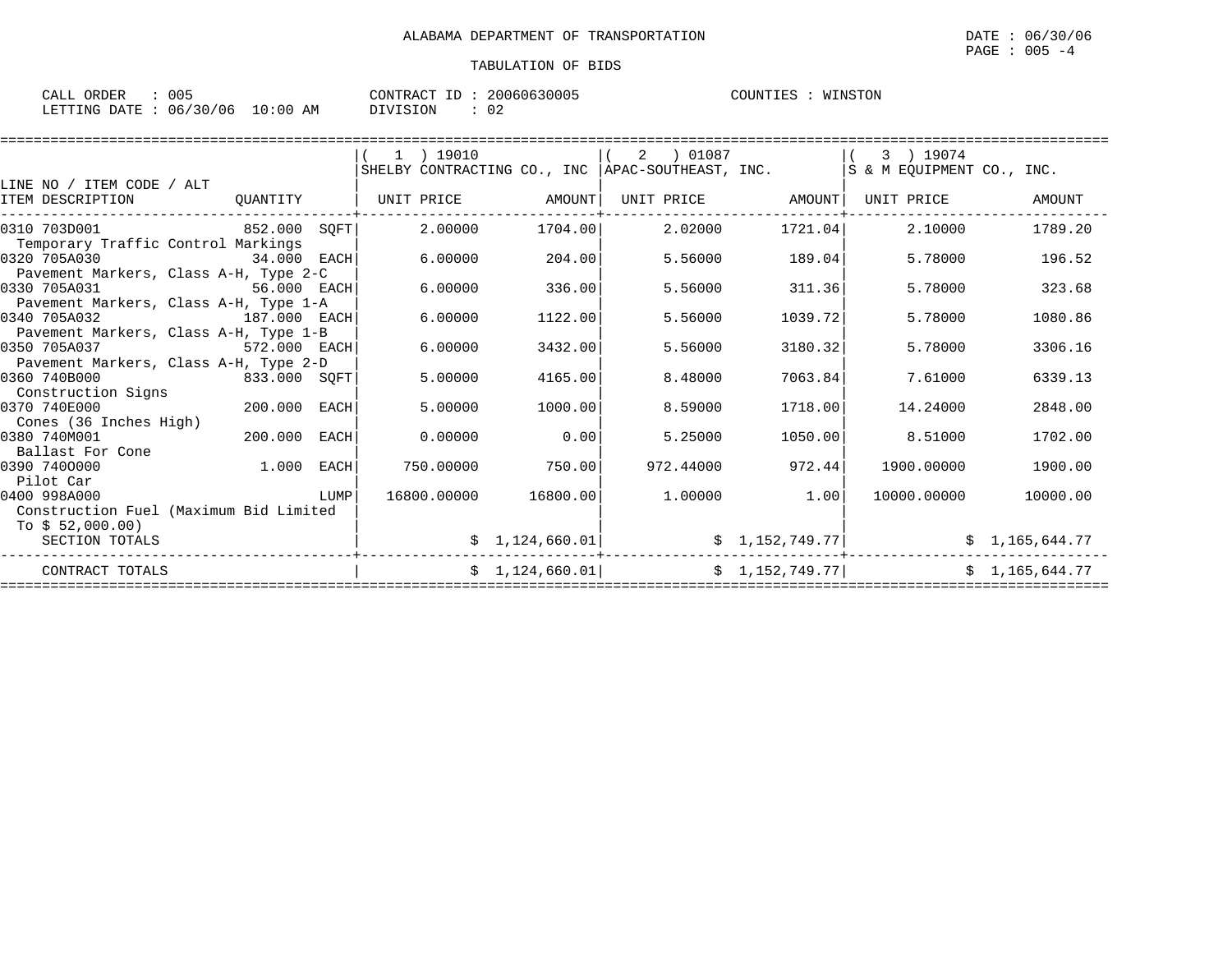| $\therefore$ 005<br>CALL ORDER<br>LETTING DATE : 06/30/06 10:00 AM                                                                |                 |      | CONTRACT ID: 20060630005<br>DIVISION<br>: 02 |           |                                                                                        | COUNTIES : WINSTON |            |        |
|-----------------------------------------------------------------------------------------------------------------------------------|-----------------|------|----------------------------------------------|-----------|----------------------------------------------------------------------------------------|--------------------|------------|--------|
|                                                                                                                                   |                 |      | 4 ) 07002                                    |           | 5 ) 04013<br>$\vert \vert$ (<br>GOOD HOPE CONTRACTING CO., DUNN CONSTRUCTION CO., INC. |                    |            |        |
| LINE NO / ITEM CODE / ALT<br>ITEM DESCRIPTION                                                                                     | OUANTITY        |      | UNIT PRICE                                   |           | AMOUNT   UNIT PRICE                                                                    | AMOUNT             | UNIT PRICE | AMOUNT |
| SECTION 0001<br>Total                                                                                                             |                 |      |                                              |           |                                                                                        |                    |            |        |
| 0010 206D001<br>Removing Guardrail                                                                                                | 37.000 LF       |      | 1.06000                                      | 39.22     | 3.64000                                                                                | 134.68             |            |        |
| 0020 206E008                                                                                                                      | 2.000 EACH      |      | 106.00000                                    | 212.00    | 121.44000                                                                              | 242.88             |            |        |
| Removing Guardrail End Anchor (All Type<br>0030 305B060<br>Crushed Aggregate, Section 825, Type B                                 | 1255.000 TON    |      | 24.21000                                     | 30383.55  | 24.99000                                                                               | 31362.45           |            |        |
| For Miscellaneous Use<br>0040 405A000                                                                                             | 3276.000 GAL    |      | 3.00000                                      | 9828.00   | 1.87000                                                                                | 6126.12            |            |        |
| Tack Coat<br>0050 408A052<br>Planing Existing Pavement                                                                            | 105206.000 SOYD |      | 0.89000                                      | 93633.34  | 0.87000                                                                                | 91529.22           |            |        |
| (Approximately 1.10" Thru 2.0" Thick)<br>0060 410H000<br>Material Remixing Device                                                 | $1.000$ EACH    |      | 20000.00000                                  | 20000.00  | 21982.74000                                                                            | 21982.74           |            |        |
| 0070 424A360<br>Superpave Bituminous Concrete Wearing<br>Surface Layer, 1/2" Maximum Aggregate                                    | 8392.000 TON    |      | 57.93000                                     | 486148.56 | 65.00000                                                                               | 545480.00          |            |        |
| Size Mix, ESAL Range C/D<br>0080 424A369<br>Superpave Bituminous Concrete Wearing<br>Surface Layer, Widening, 1/2" Maximum        | 70.000 TON      |      | 77.16000                                     | 5401.20   | 109.88000                                                                              | 7691.60            |            |        |
| Aggregate Size Mix, ESAL Range C/D<br>0090 424B653<br>Superpave Bituminous Concrete Upper<br>Binder Layer, Patching, 1/2" Maximum | 1000.000 TON    |      | 35.00000                                     | 35000.00  | 115.81000                                                                              | 115810.00          |            |        |
| Aggregate Size Mix, ESAL Range C/D<br>0100 424B657<br>Superpave Bituminous Concrete Upper<br>Binder Layer, Leveling, 1/2" Maximum | 6825.000 TON    |      | 61.41000                                     | 419123.25 | 64.06000                                                                               | 437209.50          |            |        |
| Agggregate Size Mix, ESAL Range C/D<br>0110 600A000                                                                               |                 | LUMP | 97798.25000                                  | 97798.25  | 48966.85000                                                                            | 48966.85           |            |        |
| Mobilization<br>0120 630A001                                                                                                      | 75.000 LF       |      | 28.09000                                     | 2106.75   | 25.50000                                                                               | 1912.50            |            |        |
| Steel Beam Guardrail, Class A, Type 2<br>0130 630C003<br>Guardrail End Anchor, Type 13                                            | $1.000$ EACH    |      | 1908.00000                                   | 1908.00   | 2064.50000                                                                             | 2064.50            |            |        |
| 0140 630C050<br>Guardrail End Anchor, Type 20 Series                                                                              | 1.000 EACH      |      | 2544.00000                                   | 2544.00   | 2914.58000                                                                             | 2914.58            |            |        |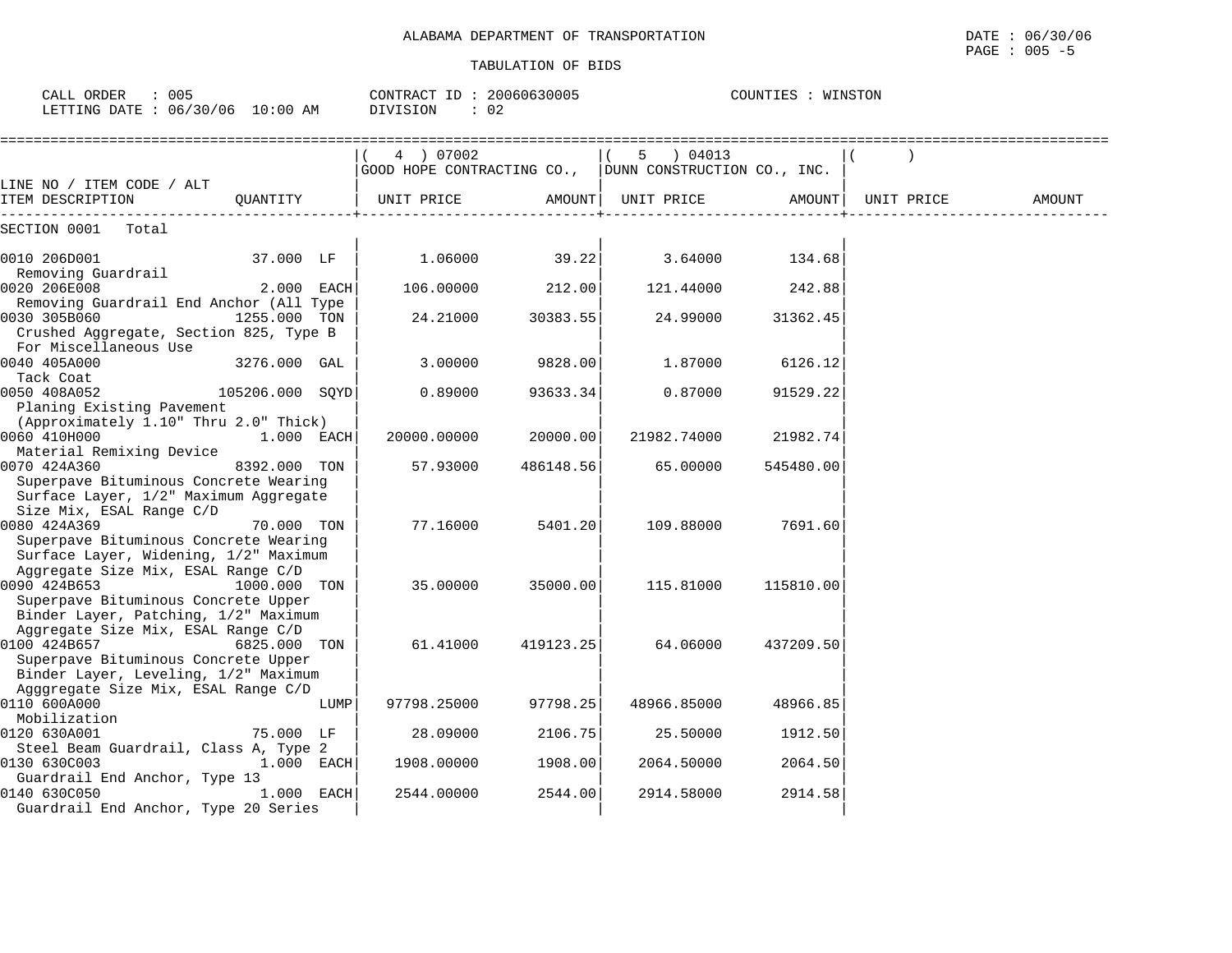| 005<br>CALL ORDER               | CONTRACT ID: 20060630005 | WINSTON<br>COUNTIES |
|---------------------------------|--------------------------|---------------------|
| LETTING DATE: 06/30/06 10:00 AM | <b>NIVISION</b>          |                     |

|                                                                                          |               |      | 4 ) 07002                                              |                         | 5 ) 04013         |          |            |        |
|------------------------------------------------------------------------------------------|---------------|------|--------------------------------------------------------|-------------------------|-------------------|----------|------------|--------|
|                                                                                          |               |      | GOOD HOPE CONTRACTING CO., DUNN CONSTRUCTION CO., INC. |                         |                   |          |            |        |
| LINE NO / ITEM CODE / ALT<br>ITEM DESCRIPTION                                            |               |      | QUANTITY   UNIT PRICE                                  | --------------+-------- | AMOUNT UNIT PRICE | AMOUNT   | UNIT PRICE | AMOUNT |
| 0150 665J000                                                                             | 100.000 LF    |      | 1.00000                                                |                         | $100.00$ 3.88000  | 388.00   |            |        |
| Silt Fence, Type A<br>0160 6650001                                                       | 100.000 LF    |      | 0.50000                                                | 50.00                   | 1.29000           | 129.00   |            |        |
| Silt Fence Removal<br>0170 665Q001                                                       | 200.000 LF    |      | 10.00000                                               | 2000.00                 | 12.92000          | 2584.00  |            |        |
| 20 Inch Wattle<br>0180 680A000                                                           |               | LUMP | 8000.00000                                             | 8000.00                 | 3875.78000        | 3875.78  |            |        |
| Engineering Controls<br>0190 701A028<br>Solid White, Class 2, Type A Traffic             | 12.000 MILE   |      | 1917.76000                                             | 23013.12                | 2209.19000        | 26510.28 |            |        |
| Stripe (0.06" Thick) (6" Wide)<br>0200 701A041<br>Broken White, Class 2, Type A Traffic  | 1.000 MILE    |      | 1065.43000                                             | 1065.43                 | 1472.79000        | 1472.79  |            |        |
| Stripe (0.09" Thick) (6" Wide)<br>0210 701A046<br>Broken Yellow, Class 2, Type A Traffic | 4.000 MILE    |      | 1065.43000                                             | 4261.72                 | 1350.06000        | 5400.24  |            |        |
| Stripe (0.09" Thick) (6" Wide)<br>0220 701A048<br>Solid Yellow, Class 2, Type A Traffic  | 6.000 MILE    |      | 2130.86000                                             | 12785.16                | 2577.39000        | 15464.34 |            |        |
| Stripe (0.09" Thick) (6" Wide)<br>0230 701C000                                           | 10.000 MILE   |      | 799.07000                                              | 7990.701                | 920.50000         | 9205.00  |            |        |
| Broken Temporary Traffic Stripe<br>0240 701C001<br>Solid Temporary Traffic Stripe        | 35.000 MILE   |      | 852.34000                                              | 29831.90                | 969.59000         | 33935.65 |            |        |
| 0250 701G125<br>Solid White, Class 3W, Type A Traffic<br>Stripe (6" Wide)                | 426.000 LF    |      | 5.33000                                                | 2270.58                 | 6.14000           | 2615.64  |            |        |
| 0260 701G129<br>Broken Yellow, Class 3W, Type A Traffic<br>Stripe (6" Wide)              | $213.000$ LF  |      | 2.23000                                                | 474.99                  | 6.14000           | 1307.82  |            |        |
| 0270 701G133<br>Solid Yellow, Class 3W, Type A Traffic<br>Stripe (6" Wide)               | 213.000 LF    |      | 5.33000                                                | 1135.29                 | 6.14000           | 1307.82  |            |        |
| 0280 701H001<br>Solid Traffic Stripe Removed (Plastic)                                   | 639.000 LF    |      | 0.53000                                                | 338.67                  | 2.45000           | 1565.55  |            |        |
| 0290 701H006<br>Broken Traffic Stripe Removed (Plastic)                                  | 213.000 LF    |      | 0.53000                                                | 112.89                  | 2.45000           | 521.85   |            |        |
| 0300 703A002<br>Traffic Control Markings, Class 2, Type<br>A                             | 1044.000 SOFT |      | 3.73000                                                | 3894.12                 | 4.30000           | 4489.20  |            |        |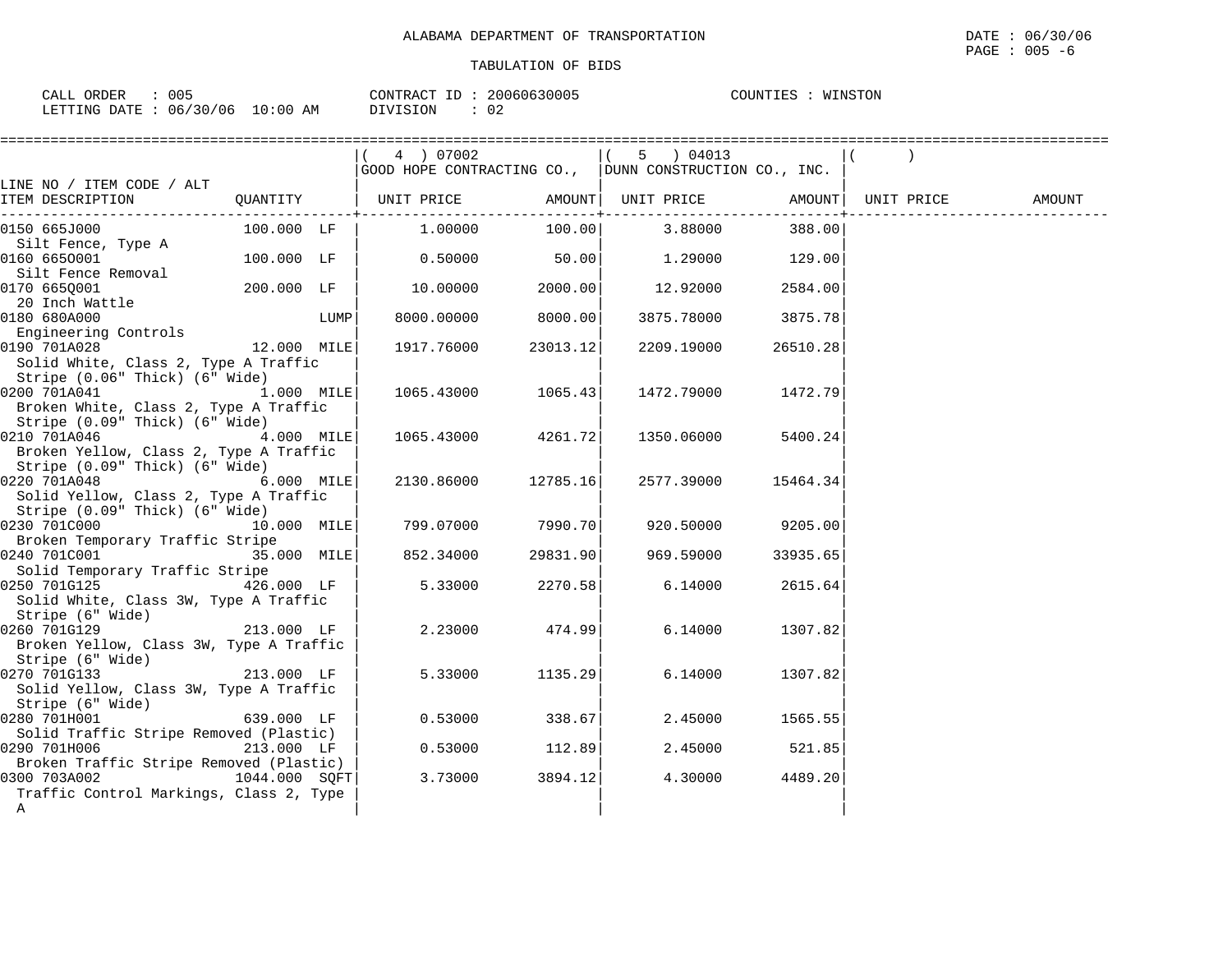| ORDER<br>$\sim$ $\sim$ $\sim$<br>- باباطات | 005                        | CONTRACT<br>ID | 20060630005         | COUNTIES<br>WINSTON |
|--------------------------------------------|----------------------------|----------------|---------------------|---------------------|
| LETTING DATE                               | 10:00 AM<br>06/30/06<br>TΩ | DIVISION       | $\sim$ $\sim$<br>◡∠ |                     |

|                                        |               |      | 4 ) 07002  |                 | 5 ) 04013                                              |                   |            |        |
|----------------------------------------|---------------|------|------------|-----------------|--------------------------------------------------------|-------------------|------------|--------|
|                                        |               |      |            |                 | GOOD HOPE CONTRACTING CO., DUNN CONSTRUCTION CO., INC. |                   |            |        |
| LINE NO / ITEM CODE / ALT              |               |      |            |                 |                                                        |                   |            |        |
| ITEM DESCRIPTION                       | QUANTITY      |      | UNIT PRICE | AMOUNT          |                                                        | UNIT PRICE AMOUNT | UNIT PRICE | AMOUNT |
| 0310 703D001 852.000 SOFT              |               |      | 2.13000    | 1814.76         | 2.45000                                                | 2087.40           |            |        |
| Temporary Traffic Control Markings     |               |      |            |                 |                                                        |                   |            |        |
| 0320 705A030                           | $34.000$ EACH |      | 6.39000    | 217.26          | 6.75000                                                | 229.50            |            |        |
| Pavement Markers, Class A-H, Type 2-C  |               |      |            |                 |                                                        |                   |            |        |
| 0330 705A031                           | $56.000$ EACH |      | 6.39000    | 357.84          | 6.75000                                                | 378.00            |            |        |
| Pavement Markers, Class A-H, Type 1-A  |               |      |            |                 |                                                        |                   |            |        |
| 0340 705A032                           | 187.000 EACH  |      | 6.39000    | 1194.93         | 6.75000                                                | 1262.25           |            |        |
| Pavement Markers, Class A-H, Type 1-B  |               |      |            |                 |                                                        |                   |            |        |
| 0350 705A037                           | 572.000 EACH  |      | 6.39000    | 3655.08         | 6.75000                                                | 3861.00           |            |        |
| Pavement Markers, Class A-H, Type 2-D  |               |      |            |                 |                                                        |                   |            |        |
| 0360 740B000                           | 833.000 SOFT  |      | 8.99000    | 7488.67         | 10.34000                                               | 8613.22           |            |        |
| Construction Signs                     |               |      |            |                 |                                                        |                   |            |        |
| 0370 740E000                           | 200.000 EACH  |      | 10.00000   | 2000.00         | 9.24000                                                | 1848.00           |            |        |
| Cones (36 Inches High)                 |               |      |            |                 |                                                        |                   |            |        |
| 0380 740M001                           | 200.000 EACH  |      | 5.00000    | 1000.00         | 5.65000                                                | 1130.00           |            |        |
| Ballast For Cone                       |               |      |            |                 |                                                        |                   |            |        |
| 0390 7400000                           | 1.000 EACH    |      | 7200.00000 | 7200.00         | 21661.04000                                            | 21661.04          |            |        |
| Pilot Car                              |               |      |            |                 |                                                        |                   |            |        |
| 0400 998A000                           |               | LUMP | 0.00000    | 0.00            | 46623.00000                                            | 46623.00          |            |        |
| Construction Fuel (Maximum Bid Limited |               |      |            |                 |                                                        |                   |            |        |
| To \$ 52,000.00)                       |               |      |            |                 |                                                        |                   |            |        |
| SECTION TOTALS                         |               |      |            | \$1,326,379.23] |                                                        | \$1,511,893.99]   |            | 0.00   |
|                                        |               |      |            |                 |                                                        |                   |            |        |
| CONTRACT TOTALS                        |               |      |            | \$1,326,379.23] |                                                        | \$1,511,893.99    |            | \$     |
|                                        |               |      |            |                 |                                                        |                   |            |        |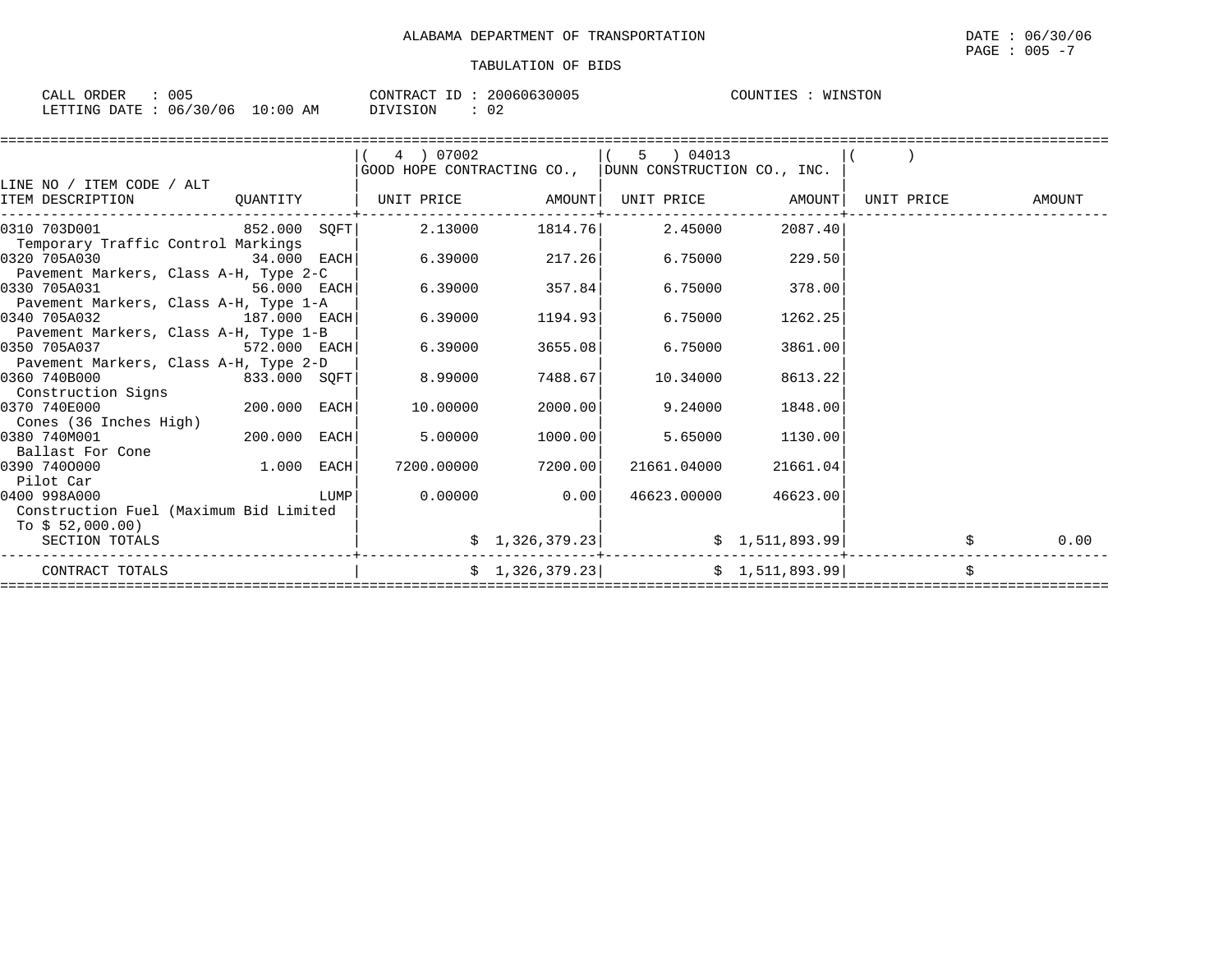# ALABAMA DEPARTMENT OF TRANSPORTATION DATE : 06/30/06

# $\texttt{PAGE}$  : 007 -1

### VENDOR RANKING

|      | : 007<br>CALL ORDER     | LETTING DATE : 06/30/06 10:00 AM                        | CONTRACT ID: 20060630007<br>DIVISION<br>$\therefore$ 04                                                                                                        |              |                  | COUNTIES : COOSA                                 |                                     |
|------|-------------------------|---------------------------------------------------------|----------------------------------------------------------------------------------------------------------------------------------------------------------------|--------------|------------------|--------------------------------------------------|-------------------------------------|
|      | CONTRACT DESCRIPTION:   |                                                         | 50<br>CONTRACT TIME :<br>RURAL<br>for constructing the Resurfacing and Traffic Stripe on SR-21<br>(US-231) from CR-49 at Hanover to the Talladega County line. | Working Days | (available days) | $PROJECT(S)$ : EBF-0021(513)                     |                                     |
|      | Length 7.385 mi.        |                                                         |                                                                                                                                                                |              |                  |                                                  |                                     |
| RANK | VENDOR NO. / NAME       |                                                         |                                                                                                                                                                |              |                  | TOTAL<br><b>BID</b>                              | % OVER<br>LOW BID                   |
|      | 01087<br>04013<br>05024 | APAC-SOUTHEAST, INC.<br>DUNN CONSTRUCTION COMPANY, INC. | EAST RIVER CONSTRUCTION COMPANY, INC.                                                                                                                          |              |                  | \$1,517,666.74<br>\$1,556,541.20<br>1,731,572.31 | 100.0000%<br>102.5615%<br>114.0944% |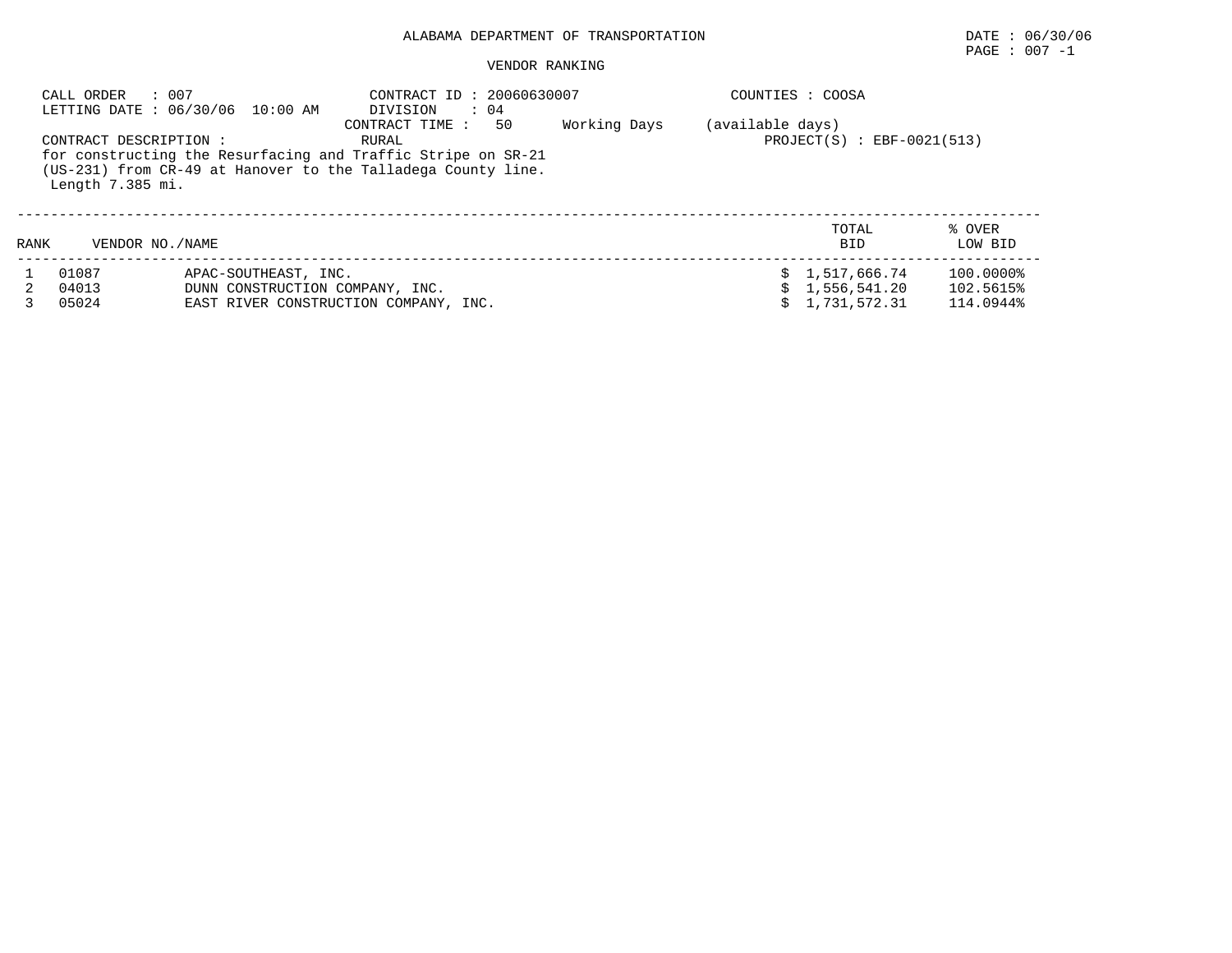| CALL ORDER                      | : 007 |          | CONTRACT ID: 20060630007 | COUNTIES : COOSA |  |
|---------------------------------|-------|----------|--------------------------|------------------|--|
| LETTING DATE: 06/30/06 10:00 AM |       | DIVISION | : 04                     |                  |  |

|                                                    |                 |     | 1 ) 01087   |           | 2 ) 04013                                                                                |           | 3 ) 05024    |           |
|----------------------------------------------------|-----------------|-----|-------------|-----------|------------------------------------------------------------------------------------------|-----------|--------------|-----------|
| LINE NO / ITEM CODE / ALT                          |                 |     |             |           | $ $ APAC-SOUTHEAST, INC. $ $ DUNN CONSTRUCTION CO., INC. EAST RIVER CONSTRUCTION CO., IN |           |              |           |
| ITEM DESCRIPTION<br>____________________           | OUANTITY        |     | UNIT PRICE  |           | AMOUNT   UNIT PRICE                                                                      | AMOUNT    | UNIT PRICE   | AMOUNT    |
| SECTION 0001<br>Total                              |                 |     |             |           |                                                                                          |           |              |           |
| 0010 209A000                                       | 7.000 EACH      |     | 310.59000   | 2174.13   | 133.81000                                                                                | 936.67    | 200,00000    | 1400.00   |
| Mailbox Reset, Single                              |                 |     |             |           |                                                                                          |           |              |           |
| 0020 401B100                                       | 123700.000 SQYD |     | 0.85000     | 105145.00 | 0.90000                                                                                  | 111330.00 | 0.80640      | 99751.68  |
| Bituminous Treatment E (With Polymer<br>Additive)  |                 |     |             |           |                                                                                          |           |              |           |
| 0030 401B108                                       | 7760.000 SOYD   |     | 2.08000     | 16140.80  | 2.19000                                                                                  | 16994.40  | 1.97070      | 15292.63  |
| Bituminous Treatment G (With Polymer               |                 |     |             |           |                                                                                          |           |              |           |
| Additive)                                          |                 |     |             |           |                                                                                          |           |              |           |
| 0040 405A000                                       | 11600.000 GAL   |     | 1.73000     | 20068.00  | 1,70000                                                                                  | 19720.00  | 2.03000      | 23548.00  |
| Tack Coat                                          |                 |     |             |           |                                                                                          |           |              |           |
| 0050 408A052                                       | 4750.000 SOYD   |     | 1.73000     | 8217.50   | 1.32000                                                                                  | 6270.00   | 2.25000      | 10687.50  |
| Planing Existing Pavement                          |                 |     |             |           |                                                                                          |           |              |           |
| (Approximately 1.10" Thru 2.0" Thick)              |                 |     |             |           |                                                                                          |           |              |           |
| 0060 408A053                                       | 10560.000 SOYD  |     | 1.84000     | 19430.40  | 0.86000                                                                                  | 9081.60   | 1.69000      | 17846.40  |
| Planing Existing Pavement                          |                 |     |             |           |                                                                                          |           |              |           |
| (Approximately 2.10" Thru 3.0" Thick)              |                 |     |             |           |                                                                                          |           |              |           |
| 0070 410B000                                       | $1.000$ EACH    |     | 9105.83000  | 9105.83   | 3273.10000                                                                               | 3273.10   | 10000.00000  | 10000.00  |
| State Furnished Profilograph<br>0080 410H000       | $1.000$ EACH    |     | 36343.10000 | 36343.10  | 27217.98000                                                                              | 27217.98  | 115000.00000 | 115000.00 |
| Material Remixing Device                           |                 |     |             |           |                                                                                          |           |              |           |
| 0090 424A356                                       | 6000.000 TON    |     | 61.74000    | 370440.00 | 62.51000                                                                                 | 375060.00 | 63.28000     | 379680.00 |
| Superpave Bituminous Concrete Wearing              |                 |     |             |           |                                                                                          |           |              |           |
| Surface Layer, 3/8" Maximum Aggregate              |                 |     |             |           |                                                                                          |           |              |           |
| Size Mix, ESAL Range C/D                           |                 |     |             |           |                                                                                          |           |              |           |
| 0100 424A359                                       | 100.000 TON     |     | 104.35000   | 10435.00  | 112.84000                                                                                | 11284.00  | 95.62000     | 9562.00   |
| Superpave Bituminous Concrete Wearing              |                 |     |             |           |                                                                                          |           |              |           |
| Surface Layer, Widening, 3/8" Maximum              |                 |     |             |           |                                                                                          |           |              |           |
| Aggregate Size Mix, Esal Range C/D                 |                 |     |             |           |                                                                                          |           |              |           |
| 0110 424B654                                       | 400.000         | TON | 100.27000   | 40108.00  | 94.24000                                                                                 | 37696.00  | 100.00000    | 40000.00  |
| Superpave Bituminous Concrete Upper                |                 |     |             |           |                                                                                          |           |              |           |
| Binder Layer, Patching, 3/4" Maximum               |                 |     |             |           |                                                                                          |           |              |           |
| Aggregate Size Mix, ESAL Range C/D<br>0120 424B658 | 11970.000       | TON | 54.77000    | 655596.90 | 52.18000                                                                                 | 624594.60 | 57.08000     | 683247.60 |
| Superpave Bituminous Concrete Upper                |                 |     |             |           |                                                                                          |           |              |           |
| Binder Layer, Leveling, 3/4" Maximum               |                 |     |             |           |                                                                                          |           |              |           |
| Aggregate Size Mix, ESAL Range C/D                 |                 |     |             |           |                                                                                          |           |              |           |
| 0130 424B661                                       | 200.000 TON     |     | 80.13000    | 16026.00  | 77.39000                                                                                 | 15478.00  | 76.54000     | 15308.00  |
| Superpave Bituminous Concrete Upper                |                 |     |             |           |                                                                                          |           |              |           |
| Binder Layer, Widening, 3/4" Maximum               |                 |     |             |           |                                                                                          |           |              |           |
| Aggregate Size Mix, ESAL Range C/D                 |                 |     |             |           |                                                                                          |           |              |           |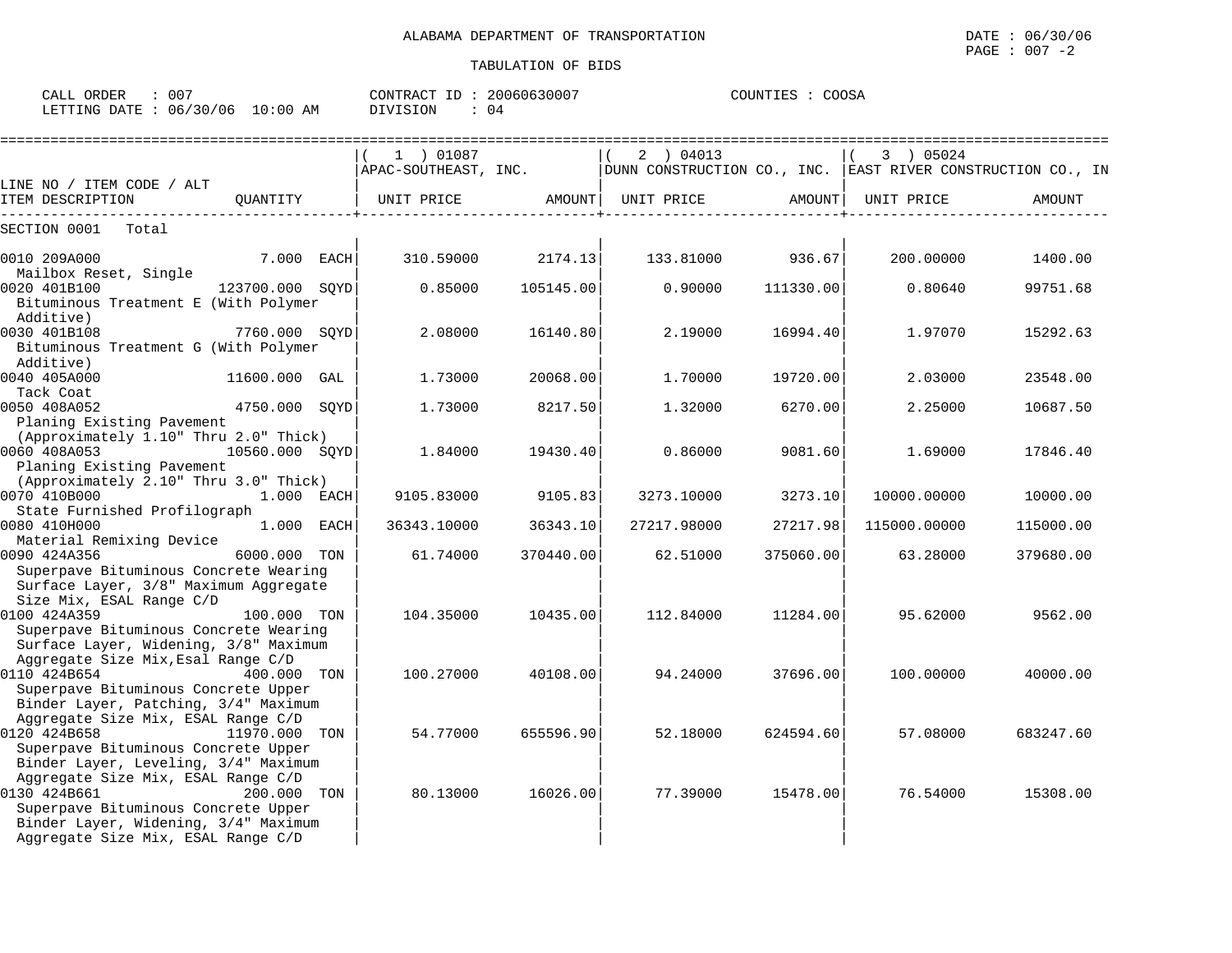| CALL ORDER                      | 00' | CONTRACT ID: | 20060630007 | COUNTIES | COOSA |
|---------------------------------|-----|--------------|-------------|----------|-------|
| LETTING DATE: 06/30/06 10:00 AM |     | DIVISION     | 04          |          |       |

|                                                                                                        |              |             | 1 ) 01087            |                 | $2 \t04013$                    |                 | 3 ) 05024                                                                                                                                                                     |                |
|--------------------------------------------------------------------------------------------------------|--------------|-------------|----------------------|-----------------|--------------------------------|-----------------|-------------------------------------------------------------------------------------------------------------------------------------------------------------------------------|----------------|
| LINE NO / ITEM CODE / ALT                                                                              |              |             | APAC-SOUTHEAST, INC. |                 |                                |                 | DUNN CONSTRUCTION CO., INC. EAST RIVER CONSTRUCTION CO., IN                                                                                                                   |                |
| ITEM DESCRIPTION                                                                                       | QUANTITY     |             | UNIT PRICE AMOUNT    |                 | UNIT PRICE AMOUNT   UNIT PRICE |                 |                                                                                                                                                                               | AMOUNT         |
| 0140 430B043<br>Aggregate Surfacing (1" Down, Crusher<br>Run)                                          | 1545.000 TON |             |                      |                 | 26.77000 41359.65 18.73000     |                 | 28937.85 22.00000                                                                                                                                                             | 33990.00       |
| 0150 600A000<br>Mobilization                                                                           |              | LUMP        | 18533.17000          | 18533.17        | 57039.97000                    | 57039.97        | 135000.00000                                                                                                                                                                  | 135000.00      |
| 0160 701A028<br>Solid White, Class 2, Type A Traffic                                                   | 15.000 MILE  |             | 1892.99000           | 28394.85        | 1991.06000                     | 29865.90        | 1785.00000                                                                                                                                                                    | 26775.00       |
| Stripe (0.06" Thick) (6" Wide)<br>0170 701A041<br>Broken White, Class 2, Type A Traffic                | 1.000 MILE   |             | 1272.60000           | 1272.60         | 1338.53000                     | 1338.53         | 1200.00000                                                                                                                                                                    | 1200.00        |
| Stripe (0.09" Thick) (6" Wide)<br>0180 701A046<br>6.000 MILE<br>Broken Yellow, Class 2, Type A Traffic |              |             | 1113.53000           | 6681.18         | 1171.21000                     | 7027.26         | 1050.00000                                                                                                                                                                    | 6300.00        |
| Stripe (0.09" Thick) (6" Wide)<br>0190 701A048<br>Solid Yellow, Class 2, Type A Traffic                | 9.000 MILE   |             | 2115.70000           | 19041.30        | 2225.30000                     | 20027.70        | 1995.00000                                                                                                                                                                    | 17955.00       |
| Stripe (0.09" Thick) (6" Wide)<br>0200 701C000<br>Broken Temporary Traffic Stripe                      | 17.000 MILE  |             | 763.56000            | 12980.52        | 803.12000                      | 13653.04        | 720.00000                                                                                                                                                                     | 12240.00       |
| 0210 701C001<br>Solid Temporary Traffic Stripe                                                         | 71.000 MILE  |             | 827.19000            | 58730.49        | 870.04000                      | 61772.84        | 780.00000                                                                                                                                                                     | 55380.00       |
| 0220 703A002 1450.000 SQFT<br>Traffic Control Markings, Class 2, Type<br>$\overline{A}$                |              |             | 3.45000              | 5002.50         | 3.63000                        | 5263.50         | 3.25000                                                                                                                                                                       | 4712.50        |
| 0230 703D001<br>Temporary Traffic Control Markings                                                     | 180.000      | SOFT        | 2.12000              | 381.60          | 2.23000                        | 401.40          | 2.00000                                                                                                                                                                       | 360.00         |
| 0240 740B000<br>Construction Signs                                                                     | 778.000      | SOFT        | 8,90000              | 6924.20         | 9.69000                        | 7538.82         | 12.00000                                                                                                                                                                      | 9336.00        |
| 1.000<br>0250 7400000<br>Pilot Car                                                                     |              | <b>EACH</b> | 9134.02000           | 9134.02         | 21070.04000                    | 21070.04        | 7000.00000                                                                                                                                                                    | 7000.00        |
| 0260 998A000<br>Construction Fuel (Maximum Bid Limited<br>To $$65,000.00)$                             |              | LUMP        | 0.00000              | 0.00            | 43668.00000                    | 43668.00        | 0.00000                                                                                                                                                                       | 0.00           |
| SECTION TOTALS                                                                                         |              |             |                      |                 | -----------                    |                 | $\begin{array}{cccc} \xi & 1,517,666.74 \end{array}$ $\begin{array}{cccc} \xi & 1,556,541.20 \end{array}$ $\begin{array}{cccc} \xi & 1,731,572.31 \end{array}$<br>----------- |                |
| CONTRACT TOTALS                                                                                        |              |             |                      | \$1,517,666.74] |                                | \$1,556,541.20] |                                                                                                                                                                               | \$1,731,572.31 |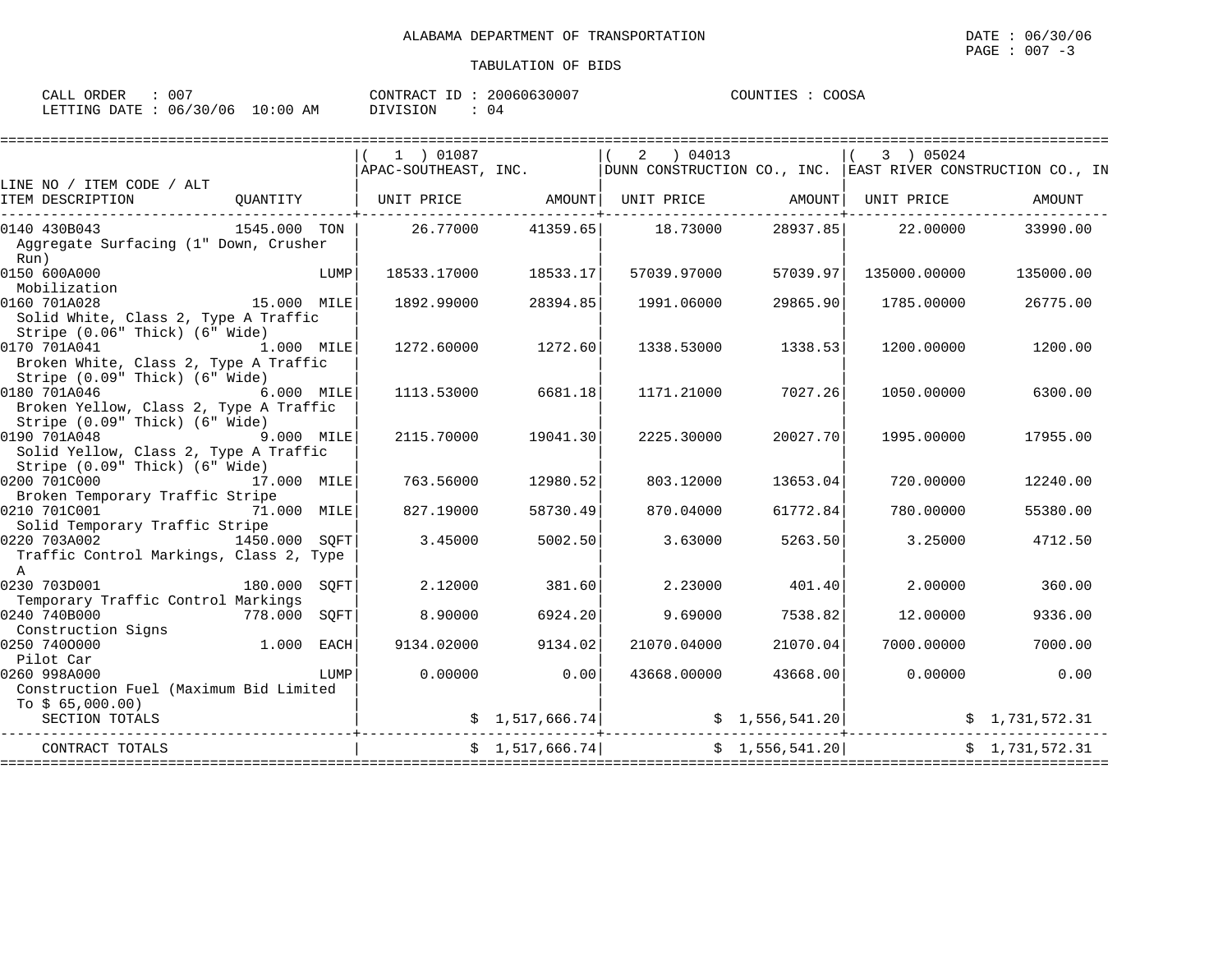# ALABAMA DEPARTMENT OF TRANSPORTATION DATE : 06/30/06

# $\texttt{PAGE}$  : 008 -1

### VENDOR RANKING

|      | : 008<br>CALL ORDER                                                                                                                                             | LETTING DATE: 06/30/06 10:00 AM                         | CONTRACT ID: 20060630008<br>DIVISION<br>$\cdots$ 01 |    |              |                  | COUNTIES : CHEROKEE                 | <b>CLEBURNE</b>        |  |  |  |
|------|-----------------------------------------------------------------------------------------------------------------------------------------------------------------|---------------------------------------------------------|-----------------------------------------------------|----|--------------|------------------|-------------------------------------|------------------------|--|--|--|
|      |                                                                                                                                                                 |                                                         | CONTRACT TIME:                                      | 60 | Working Days | (available days) |                                     |                        |  |  |  |
|      | CONTRACT DESCRIPTION:                                                                                                                                           |                                                         |                                                     |    |              |                  | $PROJECT(S)$ : EBF-STPSAF-0074(512) |                        |  |  |  |
|      | for constructing the Widening, Resurfacing and Traffic<br>Stripe on SR-74 (US-278) from the Calhoun County line to the<br>Georgia state line. length 11.000 mi. |                                                         |                                                     |    |              |                  |                                     |                        |  |  |  |
|      |                                                                                                                                                                 |                                                         |                                                     |    |              |                  | TOTAL                               | % OVER                 |  |  |  |
| RANK | VENDOR NO. / NAME                                                                                                                                               |                                                         |                                                     |    |              |                  | <b>BID</b>                          | LOW BID                |  |  |  |
|      | 07002<br>01087                                                                                                                                                  | GOOD HOPE CONTRACTING CO., INC.<br>APAC-SOUTHEAST, INC. |                                                     |    |              |                  | \$1,687,415.22<br>\$1.711.212.00    | 100.0000%<br>101.4103% |  |  |  |
|      | 13022                                                                                                                                                           |                                                         | MCCARTNEY CONSTRUCTION CO., INC.                    |    |              |                  | 1,716,485.10                        | 101.7227%              |  |  |  |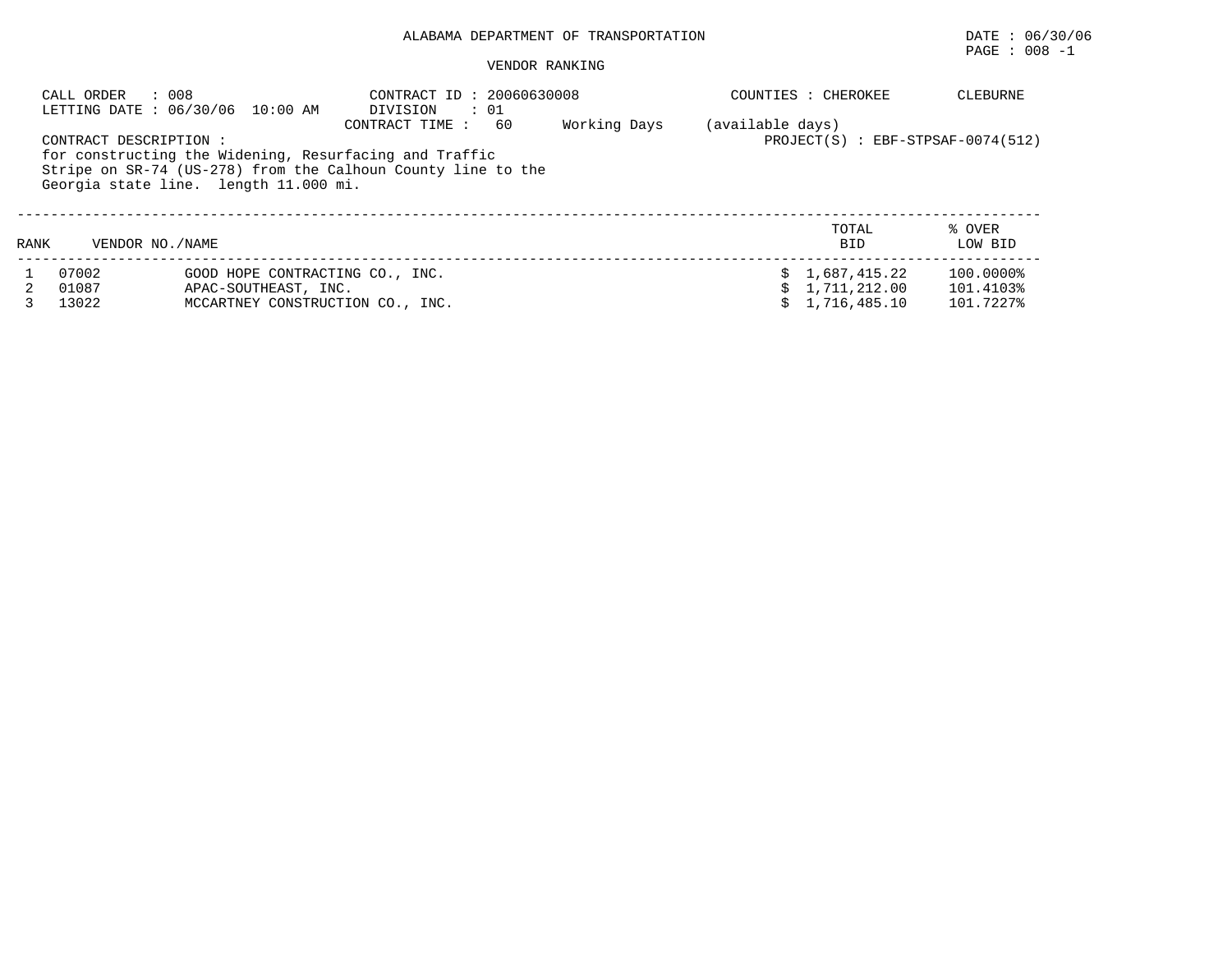| : 008<br>CALL ORDER<br>LETTING DATE : 06/30/06 10:00 AM                                                                         |                 |      | CONTRACT ID: 20060630008<br><b>DIVISION</b> | : 01      |                      | COUNTIES : CHEROKEE |             | CLEBURNE                        |
|---------------------------------------------------------------------------------------------------------------------------------|-----------------|------|---------------------------------------------|-----------|----------------------|---------------------|-------------|---------------------------------|
|                                                                                                                                 |                 |      | 1 ) 07002                                   |           | 2 ) 01087            |                     | 3 ) 13022   |                                 |
| LINE NO / ITEM CODE / ALT                                                                                                       |                 |      | GOOD HOPE CONTRACTING CO.,                  |           | APAC-SOUTHEAST, INC. |                     |             | MCCARTNEY CONSTRUCTION CO., INC |
| ITEM DESCRIPTION                                                                                                                | OUANTITY        |      | UNIT PRICE                                  | AMOUNT    | UNIT PRICE           | AMOUNT              | UNIT PRICE  | AMOUNT                          |
| SECTION 0001<br>Total                                                                                                           |                 |      |                                             |           |                      |                     |             |                                 |
| 0010 401B100<br>Bituminous Treatment E (With Polymer<br>Additive)                                                               | 185342.000 SOYD |      | 0.80000                                     | 148273.60 | 0.80000              | 148273.60           | 0.80000     | 148273.60                       |
| 0020 405A000<br>Tack Coat                                                                                                       | 5750.000 GAL    |      | 1.99000                                     | 11442.50  | 1.79000              | 10292.50            | 0.00000     | 0.00                            |
| 0030 424A361<br>Superpave Bituminous Concrete Wearing<br>Surface Layer, 3/4" Maximum Aggregate                                  | 15435.000 TON   |      | 59.76000                                    | 922395.60 | 61.46000             | 948635.10           | 62.00000    | 956970.00                       |
| Size Mix, ESAL Range C/D<br>0040 424B655<br>Superpave Bituminous Concrete Upper<br>Binder Layer, Patching, 1" Maximum           | 200.000 TON     |      | 100.00000                                   | 20000.00  | 119.11000            | 23822.00            | 95.00000    | 19000.00                        |
| Aggregate Size Mix, ESAL Range C/D<br>0050 424B659<br>Superpave Bituminous Concrete Upper<br>Binder Layer, Leveling, 1" Maximum | 909.000 TON     |      | 61.10000                                    | 55539.90  | 65.39000             | 59439.51            | 62.00000    | 56358.00                        |
| Aggregate Size Mix, ESAL Range C/D<br>0060 424B662<br>Superpave Bituminous Concrete Upper<br>Binder Layer, Widening, 1" Maximum | 4113.000 TON    |      | 52.24000                                    | 214863.12 | 63.63000             | 261710.19           | 60.00000    | 246780.00                       |
| Aggregate Size Mix, ESAL Range C/D<br>0070 430B040<br>Aggregate Surfacing (Crushed Aggregate<br>Base, Type B)                   | 2238.000        | TON  | 24.18000                                    | 54114.84  | 37.05000             | 82917.90            | 25.00000    | 55950.00                        |
| 0080 600A000                                                                                                                    |                 | LUMP | 81563.59000                                 | 81563.59  | 2226.00000           | 2226.00             | 66666.00000 | 66666.00                        |
| Mobilization<br>0090 652A100                                                                                                    | 5.000           | ACRE | 588.83000                                   | 2944.15   | 787.50000            | 3937.50             | 1000.00000  | 5000.00                         |
| Seeding<br>0100 656A010                                                                                                         | 5.000           | ACRE | 588.83000                                   | 2944.15   | 787.50000            | 3937.50             | 1000.00000  | 5000.00                         |
| Mulching<br>0110 665J000                                                                                                        | 1000.000 LF     |      | 3.75000                                     | 3750.00   | 3.94000              | 3940.00             | 3.00000     | 3000.00                         |
| Silt Fence, Type A<br>0120 6650001                                                                                              | 1000.000 LF     |      | 1.34000                                     | 1340.00   | 2.10000              | 2100.00             | 2.00000     | 2000.00                         |
| Silt Fence Removal<br>0130 6650001                                                                                              | 250.000 LF      |      | 8.48000                                     | 2120.00   | 44.94000             | 11235.00            | 8.00000     | 2000.00                         |
| 20 Inch Wattle<br>0140 680A000<br>Engineering Controls                                                                          |                 | LUMP | 10000.00000                                 | 10000.00  | 1331.73000           | 1331.73             | 4000.00000  | 4000.00                         |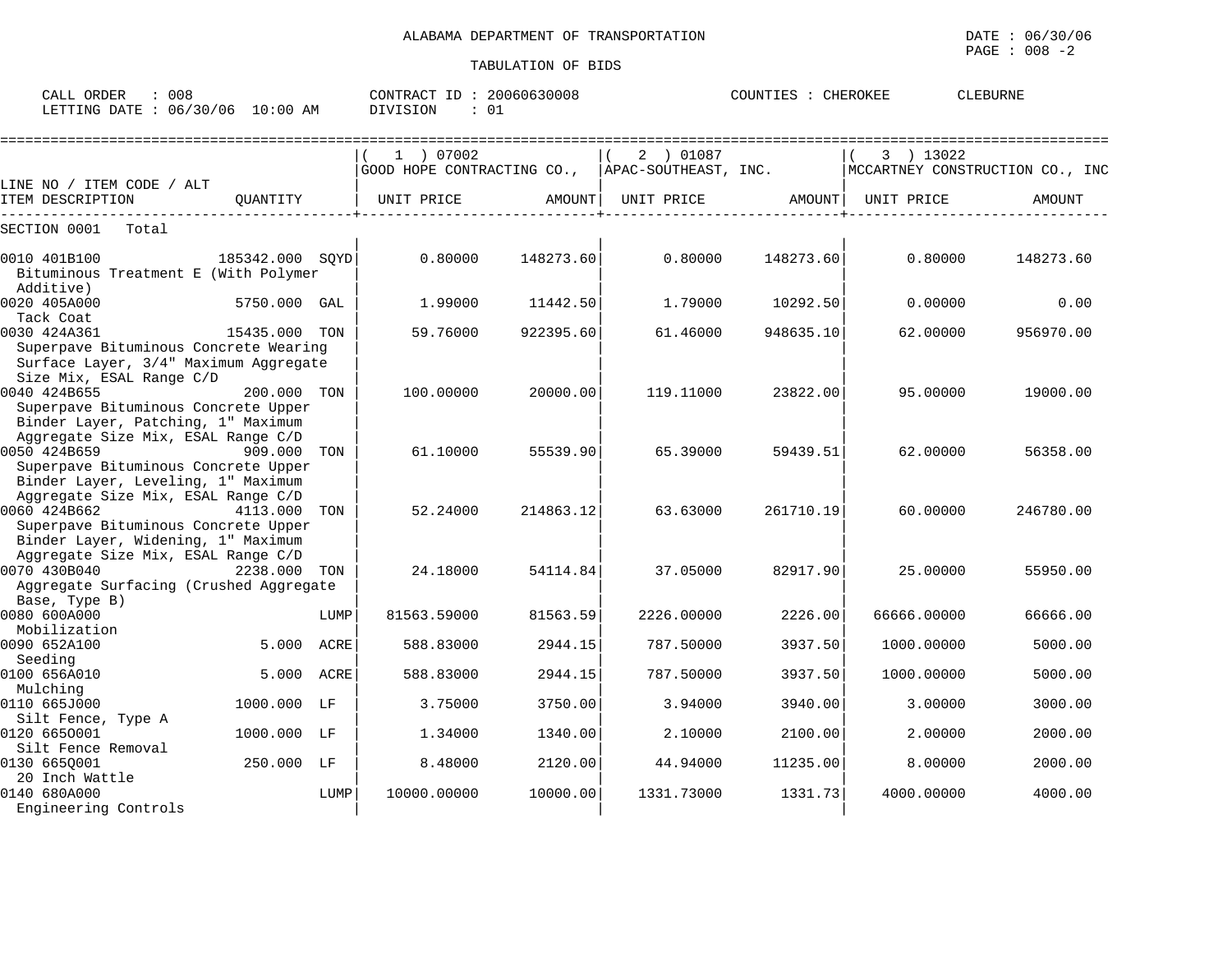| 008<br>ORDER<br>CALL                   | 20060630008<br>CONTRACT ID | CHEROKEF<br>CLEBURNE<br>COUNTIES |
|----------------------------------------|----------------------------|----------------------------------|
| 06/30/06<br>$10:00$ AM<br>LETTING DATE | DIVISION                   |                                  |

|                                                                                                       |              | 1 ) 07002<br>GOOD HOPE CONTRACTING CO., APAC-SOUTHEAST, INC.            |          | 2 ) 01087  |                    | 3 ) 13022  | ================<br>MCCARTNEY CONSTRUCTION CO., INC |
|-------------------------------------------------------------------------------------------------------|--------------|-------------------------------------------------------------------------|----------|------------|--------------------|------------|-----------------------------------------------------|
| LINE NO / ITEM CODE / ALT                                                                             |              |                                                                         |          |            |                    |            |                                                     |
| ITEM DESCRIPTION                                                                                      |              | QUANTITY   UNIT PRICE       AMOUNT  UNIT PRICE       AMOUNT  UNIT PRICE |          |            |                    |            | AMOUNT                                              |
| 23.000 MILE<br>0150 701A028<br>Solid White, Class 2, Type A Traffic<br>Stripe (0.06" Thick) (6" Wide) |              | 1927.08000                                                              | 44322.84 | 1908.90000 | 43904.70           | 1800.00000 | 41400.00                                            |
| 0160 701A032<br>Solid Yellow, Class 2, Type A Traffic<br>Stripe (0.06" Thick) (6" Wide)               | 3.000 MILE   | 1927.08000                                                              | 5781.24  |            | 1908.90000 5726.70 | 1800.00000 | 5400.00                                             |
| 0170 701A041<br>1.000 MILE<br>Broken White, Class 2, Type A Traffic<br>Stripe (0.09" Thick) (6" Wide) |              | 1284.72000                                                              | 1284.72  | 1272.60000 | 1272.60            | 1200.00000 | 1200.00                                             |
| 0180 701A046<br>Broken Yellow, Class 2, Type A Traffic<br>Stripe (0.09" Thick) (6" Wide)              | 11.000 MILE  | 1177.66000                                                              | 12954.26 | 1166.55000 | 12832.05           | 1100.00000 | 12100.00                                            |
| 0190 701A048<br>Solid Yellow, Class 2, Type A Traffic<br>Stripe (0.09" Thick) (6" Wide)               | 11.000 MILE  | 2248.26000                                                              | 24730.86 | 2227.05000 | 24497.55           | 2100.00000 | 23100.00                                            |
| 0200 701C000<br>Broken Temporary Traffic Stripe                                                       | 12.000 MILE  | 770.85000                                                               | 9250.20  | 763.56000  | 9162.72            | 720.00000  | 8640.00                                             |
| 0210 701C001<br>Solid Temporary Traffic Stripe                                                        | 37.000 MILE  | 835.07000                                                               | 30897.59 | 827.19000  | 30606.03           | 780.00000  | 28860.00                                            |
| 0220 703A002 312.000 SQFT<br>Traffic Control Markings, Class 2, Type<br>$\overline{A}$                |              | 5.35000                                                                 | 1669.20  | 5.30000    | 1653.60            | 5,00000    | 1560.00                                             |
| 0230 705A031<br>Pavement Markers, Class A-H, Type 1-A                                                 | 66.000 EACH  | 5.89000                                                                 | 388.74   | 5.84000    | 385.44             | 5.50000    | 363.00                                              |
| 0240 705A032<br>Pavement Markers, Class A-H, Type 1-B                                                 | 663.000 EACH | 5.83000                                                                 | 3865.29  | 5.84000    | 3871.92            | 5.50000    | 3646.50                                             |
| 794.000 EACH<br>0250 705A037<br>Pavement Markers, Class A-H, Type 2-D                                 |              | 5.89000                                                                 | 4676.66  | 5.84000    | 4636.96            | 5.50000    | 4367.00                                             |
| 0260 740B000<br>Construction Signs                                                                    | 683.000 SOFT | 8.99000                                                                 | 6140.17  | 8,90000    | 6078.70            | 12,00000   | 8196.00                                             |
| 0270 740D000<br>Channelizing Drums                                                                    | 100.000 EACH | 56.18000                                                                | 5618.00  | 4.20000    | 420.00             | 16.00000   | 1600.00                                             |
| 200.000<br>0280 740E000<br>Cones (36 Inches High)                                                     | EACH         | 7.42000                                                                 | 1484.00  | 2.63000    | 526.00             | 7.00000    | 1400.00                                             |
| 0290 740M001<br>Ballast For Cone                                                                      | 200.000 EACH | 5.30000                                                                 | 1060.00  | 2.63000    | 526.00             | 4.00000    | 800.00                                              |
| 1.000 EACH<br>0300 741C010<br>Portable Sequential Arrow And Chevron<br>Sign Unit                      |              | 2000.00000                                                              | 2000.00  | 1312.50000 | 1312.50            | 2855.00000 | 2855.00                                             |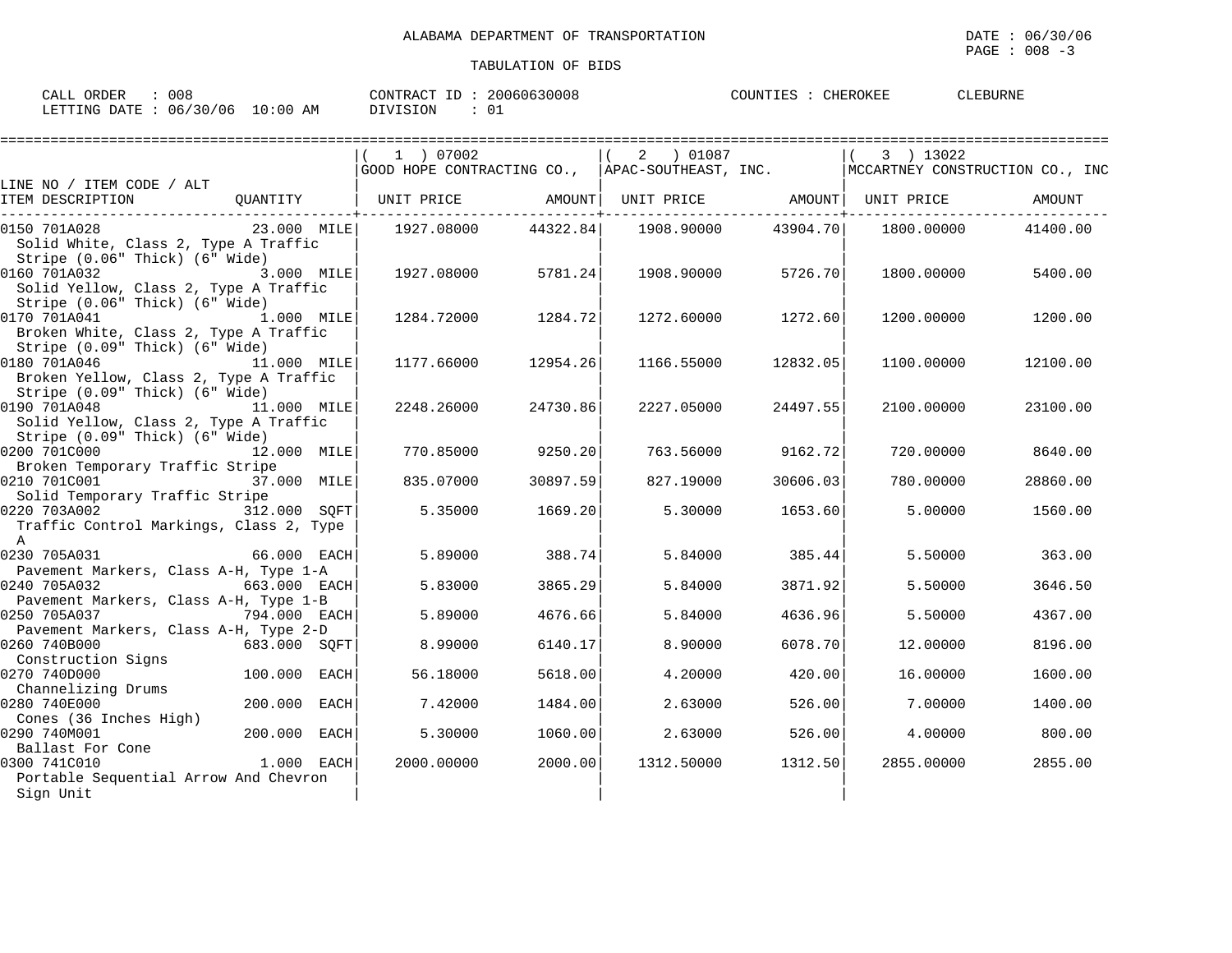# ALABAMA DEPARTMENT OF TRANSPORTATION **Example 2018** DATE : 06/30/06

| : 008<br>CALL ORDER                                | LETTING DATE: 06/30/06 10:00 AM                | CONTRACT ID: 20060630008<br>DIVISION              | : 01                   |                                                  | COUNTIES : CHEROKEE    |                                                             | CLEBURNE               |
|----------------------------------------------------|------------------------------------------------|---------------------------------------------------|------------------------|--------------------------------------------------|------------------------|-------------------------------------------------------------|------------------------|
| LINE NO / ITEM CODE / ALT<br>ITEM DESCRIPTION      | OUANTITY                                       | 07002<br>GOOD HOPE CONTRACTING CO.,<br>UNIT PRICE | AMOUNT                 | 01087<br>2<br>APAC-SOUTHEAST, INC.<br>UNIT PRICE | AMOUNT                 | 13022<br>3<br>MCCARTNEY CONSTRUCTION CO., INC<br>UNIT PRICE | AMOUNT                 |
| 0310 998A000<br>To $$61,000.00)$<br>SECTION TOTALS | LUMP<br>Construction Fuel (Maximum Bid Limited | 0.00000                                           | 0.00<br>\$1,687,415.22 | 0.00000                                          | 0.00<br>\$1,711,212.00 | 0.00000                                                     | 0.00<br>\$1,716,485.10 |
| CONTRACT TOTALS                                    |                                                |                                                   | \$1,687,415.22]        |                                                  | \$1,711,212.00         |                                                             | \$1,716,485.10         |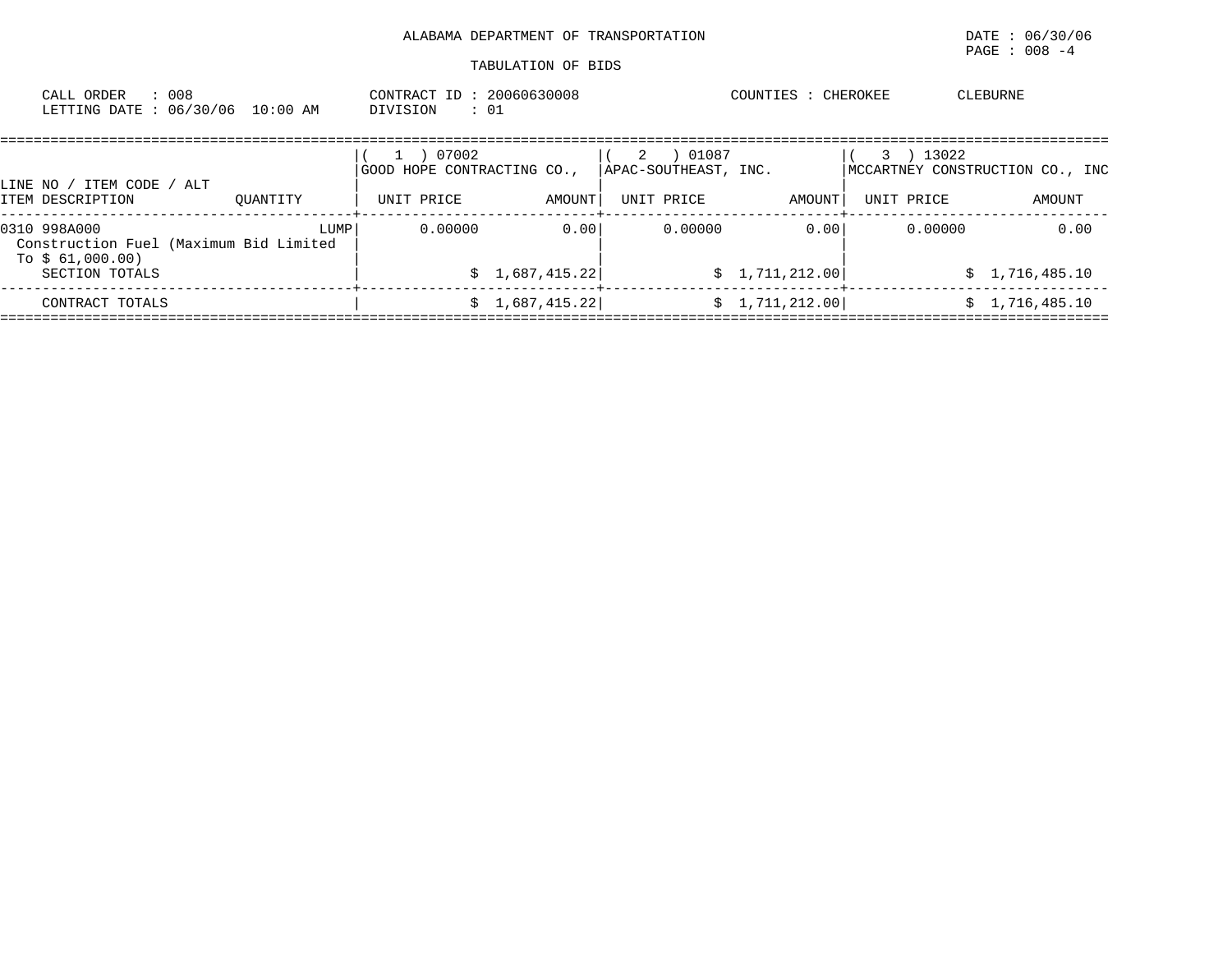# ALABAMA DEPARTMENT OF TRANSPORTATION DATE : 06/30/06

# PAGE : 010 -1

#### VENDOR RANKING

|      | CALL ORDER : 010        | LETTING DATE : 06/30/06 10:00 AM                             | CONTRACT ID: 20060630010<br>DIVISION<br>$\therefore$ 01                                                                                                                                                      |              |                  | COUNTIES : MADISON                                 |                                     |
|------|-------------------------|--------------------------------------------------------------|--------------------------------------------------------------------------------------------------------------------------------------------------------------------------------------------------------------|--------------|------------------|----------------------------------------------------|-------------------------------------|
|      | CONTRACT DESCRIPTION :  |                                                              | CONTRACT TIME : 185<br>for constructing the Bridge Replacements (1 AASHTO Girder<br>and 1 Precast) and Approaches on Walker Lane at the Flint<br>River and Relief southeast of Hazel Green. Length 0.593 mi. | Working Days | (available days) | $PROJECT(S)$ : BRZ-4500(214)                       |                                     |
| RANK | VENDOR NO. / NAME       |                                                              |                                                                                                                                                                                                              |              |                  | TOTAL<br><b>BID</b>                                | % OVER<br>LOW BID                   |
|      | 13004<br>23025<br>02006 | MILLER & MILLER, INC.<br>RAY BELL CONSTRUCTION COMPANY, INC. | WRIGHT BROTHERS CONSTRUCTION COMPANY, INC.                                                                                                                                                                   |              |                  | \$2,260,864.83<br>\$2,845,127.40<br>\$3.042.000.00 | 100.0000%<br>125.8424%<br>134.5503% |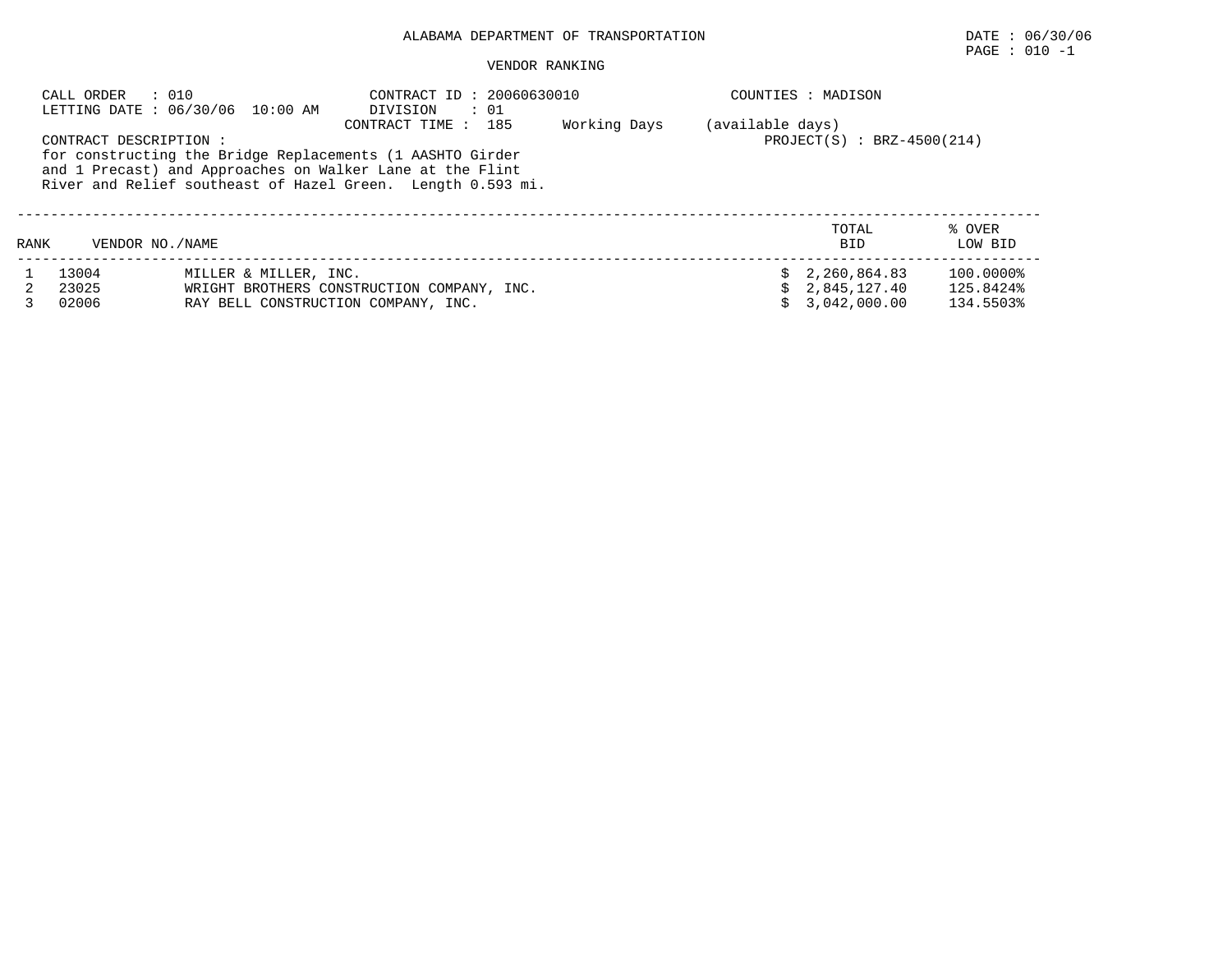| $\therefore$ 010<br>CALL ORDER  | CONTRACT ID: 20060630010 | COUNTIES : MADISON |
|---------------------------------|--------------------------|--------------------|
| LETTING DATE: 06/30/06 10:00 AM | DIVISION                 |                    |

|                                                     |               |      | $1$ ) 13004           |           | ) 23025      |           | 3 ) 02006                                                     |           |
|-----------------------------------------------------|---------------|------|-----------------------|-----------|--------------|-----------|---------------------------------------------------------------|-----------|
|                                                     |               |      | MILLER & MILLER, INC. |           |              |           | WRIGHT BROTHERS CONSTRUCTIO   RAY BELL CONSTRUCTION CO., INC. |           |
| LINE NO / ITEM CODE / ALT                           |               |      |                       |           |              |           |                                                               |           |
| ITEM DESCRIPTION                                    | OUANTITY      |      | UNIT PRICE            | AMOUNT    | UNIT PRICE   | AMOUNT    | UNIT PRICE                                                    | AMOUNT    |
| SECTION 0001<br>Total                               |               |      |                       |           |              |           |                                                               |           |
|                                                     |               |      |                       |           |              |           |                                                               |           |
| 0010 201A002<br>Clearing And Grubbing (Maximum      |               | LUMP | 10155.00000           | 10155.00  | 28000.00000  | 28000.00  | 11159.34000                                                   | 11159.34  |
| Allowable Bid $$4,000.00$ Per Acre)                 |               |      |                       |           |              |           |                                                               |           |
| (Approximately                                      |               |      |                       |           |              |           |                                                               |           |
| 0020 206A000                                        |               | LUMP | 40000.00000           | 40000.00  | 185000.00000 | 185000.00 | 33673.26000                                                   | 33673.26  |
| Removal Of Old Bridge, Station 21+47.70             |               |      |                       |           |              |           |                                                               |           |
| 0030 206D000                                        | 160.000 LF    |      | 9.20000               | 1472.00   | 10.00000     | 1600.00   | 10.07000                                                      | 1611.20   |
| Removing Pipe                                       |               |      |                       |           |              |           |                                                               |           |
| 0040 206E000                                        | 2.000 EACH    |      | 245.00000             | 490.00    | 265,00000    | 530.00    | 268.56000                                                     | 537.12    |
| Removing Headwalls                                  |               |      |                       |           |              |           |                                                               |           |
| 0050 209A000                                        | 4.000         | EACH | 164.00000             | 656.00    | 180.00000    | 720.00    | 180.04000                                                     | 720.16    |
| Mailbox Reset, Single                               |               |      |                       |           |              |           |                                                               |           |
| 0060 210A000                                        | 2638.000      | CUYD | 7.05000               | 18597.90  | 7.55000      | 19916.90  | 7.73000                                                       | 20391.74  |
| Unclassified Excavation                             |               |      |                       |           |              |           |                                                               |           |
| 0070 210D000                                        | 30738.000     | CUYD | 7.43000               | 228383.34 | 8,00000      | 245904.00 | 8.17000                                                       | 251129.46 |
| Borrow Excavation                                   |               |      |                       |           |              |           |                                                               |           |
| 0080 214A000                                        | 120.000       | CUYD | 0.01000               | 1.20      | 1,00000      | 120.00    | 0.01000                                                       | 1.20      |
| Structure Excavation                                |               |      |                       |           |              |           |                                                               |           |
| 0090 214B001                                        | 19.000 CUYD   |      | 13.00000              | 247.00    | 10.50000     | 199.50    | 10.75000                                                      | 204.25    |
| Foundation Backfill, Commercial                     |               |      |                       |           |              |           |                                                               |           |
| 0100 230A000                                        | 34.000 RBST   |      | 414.00000             | 14076.00  | 450.00000    | 15300.00  | 455.20000                                                     | 15476.80  |
| Roadbed Processing                                  |               |      |                       |           |              |           |                                                               |           |
| 0110 301A008                                        | 9000.000 SOYD |      | 3.88000               | 34920.00  | 4.15000      | 37350.00  | 4.26000                                                       | 38340.00  |
| Crushed Aggregate Base Course, Type B,              |               |      |                       |           |              |           |                                                               |           |
| Plant Mixed, 5" Compacted Thickness                 |               |      |                       |           |              |           |                                                               |           |
| 0120 401A000                                        | 9000.000 SOYD |      | 0.68000               | 6120.00   | 0.75000      | 6750.00   | 0.74000                                                       | 6660.00   |
| Bituminous Treatment A                              |               |      |                       |           |              |           |                                                               |           |
| 0130 405A000                                        | 763.000 GAL   |      | 1.95000               | 1487.85   | 2.10000      | 1602.30   | 2.13000                                                       | 1625.19   |
| Tack Coat                                           |               |      |                       |           |              |           |                                                               |           |
| 0140 429A220                                        | 695.000 TON   |      | 59.13000              | 41095.35  | 63.50000     | 44132.50  | 64.98000                                                      | 45161.10  |
| Improved Bituminous Concrete Wearing                |               |      |                       |           |              |           |                                                               |           |
| Surface Layer, 1/2" Maximum Aggregate               |               |      |                       |           |              |           |                                                               |           |
| Size Mix, ESAL Range B                              |               |      |                       |           |              |           |                                                               |           |
| 0150 429B221<br>Improved Bituminous Concrete Binder | 1160.000 TON  |      | 46.81000              | 54299.60  | 50.25000     | 58290.00  | 51.44000                                                      | 59670.40  |
| Layer, 1" Maximum Aggregate Size Mix,               |               |      |                       |           |              |           |                                                               |           |
| ESAL Range B                                        |               |      |                       |           |              |           |                                                               |           |
|                                                     |               |      |                       |           |              |           |                                                               |           |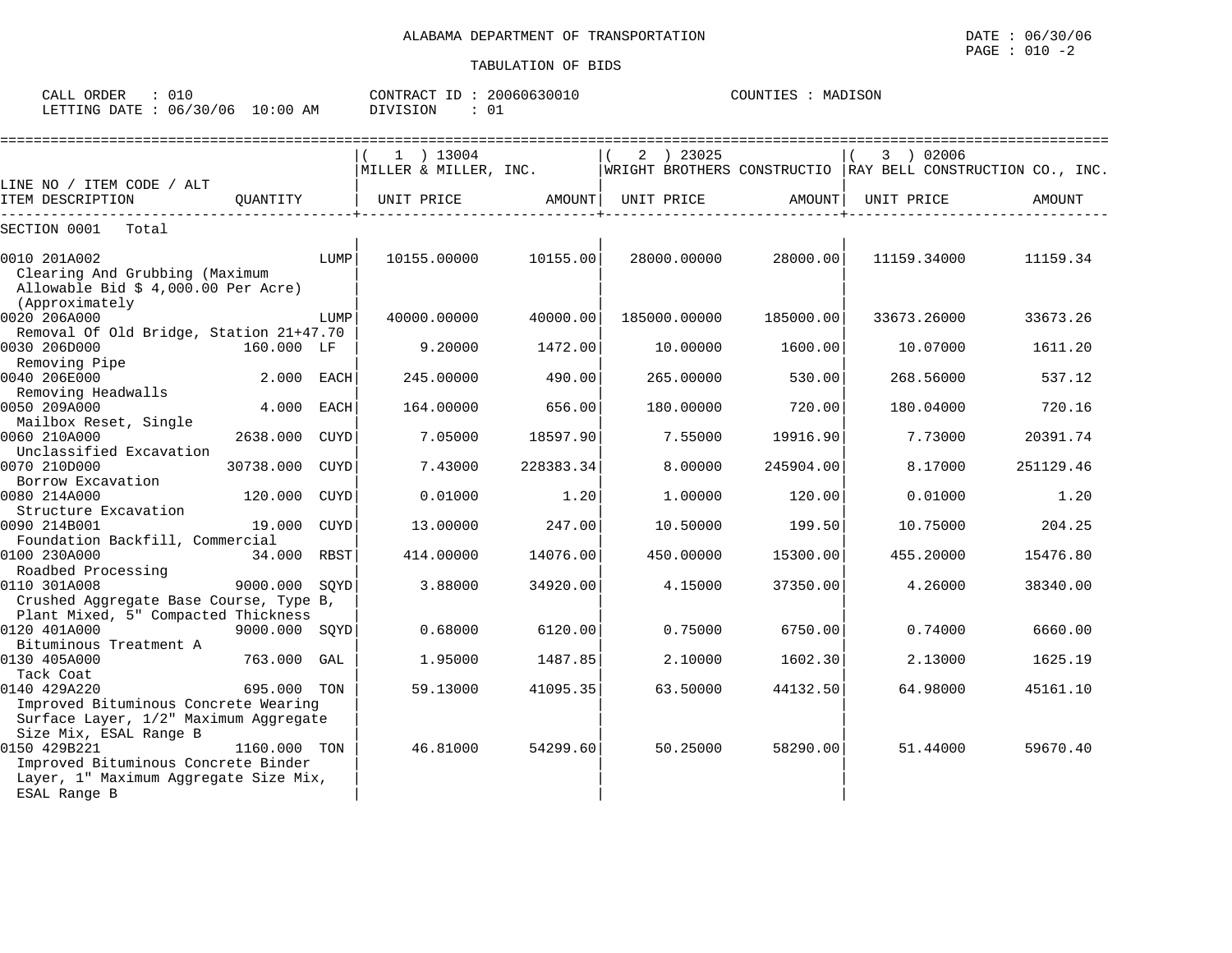| CALL ORDER                       | 010 |          | CONTRACT ID: 20060630010 | COUNTIES | MADISON |
|----------------------------------|-----|----------|--------------------------|----------|---------|
| LETTING DATE : 06/30/06 10:00 AM |     | DIVISION |                          |          |         |

|                                                                                                      |              |      | $1$ ) 13004           |           | ) 23025<br>2                                                |           | 3 ) 02006    |           |
|------------------------------------------------------------------------------------------------------|--------------|------|-----------------------|-----------|-------------------------------------------------------------|-----------|--------------|-----------|
|                                                                                                      |              |      | MILLER & MILLER, INC. |           | WRIGHT BROTHERS CONSTRUCTIO RAY BELL CONSTRUCTION CO., INC. |           |              |           |
| LINE NO / ITEM CODE / ALT<br>ITEM DESCRIPTION                                                        | QUANTITY     |      | UNIT PRICE            | AMOUNT    | UNIT PRICE                                                  | AMOUNT    | UNIT PRICE   | AMOUNT    |
| 0160 429C220                                                                                         | 1395.000 TON |      | 45.75000              | 63821.25  | 49.10000                                                    | 68494.50  | 50.27000     | 70126.65  |
| Improved Bituminous Concrete Base Layer<br>1" Maximum Aggregate Size Mix, ESAL<br>Range B            |              |      |                       |           |                                                             |           |              |           |
| 0170 430B000<br>Aggregate Surfacing (ALDOT #467 Or #57)                                              | 20.000 TON   |      | 20,00000              | 400.00    | 22,00000                                                    | 440.00    | 21,93000     | 438.60    |
| 0180 502A000<br>Steel Reinforcement                                                                  | 57180.000 LB |      | 0.80000               | 45744.00  | 0.77000                                                     | 44028.60  | 0.88000      | 50318.40  |
| 0190 502B000<br>Steel Reinforcement For Bridge<br>Superstructure, Station 21+28 (Approx.             |              | LUMP | 65000.00000           | 65000.00  | 89000.00000                                                 | 89000.00  | 81351.51000  | 81351.51  |
| $92,600$ Lbs.)                                                                                       |              |      |                       |           |                                                             |           |              |           |
| 0200 505H000<br>Pilot Holes                                                                          | 882.000 LF   |      | 340.00000             | 299880.00 | 252.00000                                                   | 222264.00 | 400.00000    | 352800.00 |
| 0210 505M002<br>Steel Piling Furnished And Driven (HP<br>12x53                                       | 1080.000 LF  |      | 30.00000              | 32400.00  | 65.00000                                                    | 70200.00  | 53.85000     | 58158.00  |
| 0220 506A004                                                                                         | 61.000 LF    |      | 424.00000             | 25864.00  | 410.00000                                                   | 25010.00  | 5579.78000   | 340366.58 |
| Drilled Shaft Excavation, 3'-0" Diamete<br>0230 506B001<br>Special Drilled Shaft Excavation, 3'-0"   | 147.000 LF   |      | 955.00000             | 140385.00 | 925.00000                                                   | 135975.00 | 321.14000    | 47207.58  |
| Diameter<br>0240 506C060<br>Drilled Shaft Construction, 3'-0"<br>Diameter, Class DS3 Concrete        | 208.000 LF   |      | 53.00000              | 11024.00  | 100.00000                                                   | 20800.00  | 137.38000    | 28575.04  |
| 0250 506D000                                                                                         | 60.000 LF    |      | 105,00000             | 6300.00   | 85.00000                                                    | 5100.00   | 240.85000    | 14451.00  |
| Exploration Below Drilled Shaft<br>0260 506F004<br>Permanent Drilled Shaft Casing, 3'-0"<br>Diameter | 208.000 LF   |      | 63.50000              | 13208.00  | 200.00000                                                   | 41600.00  | 80.28000     | 16698.24  |
| 0270 506G000<br>Crosshole Sonic Logging, 3'-0" Diameter                                              | 12.000 EACH  |      | 100.00000             | 1200.00   | 1000.00000                                                  | 12000.00  | 2408.54000   | 28902.48  |
| 0280 507A000                                                                                         | 2.000        | EACH | 2300.00000            | 4600.00   | 3000.00000                                                  | 6000.00   | 4573.09000   | 9146.18   |
| Wire Rope Abutment Anchor Assembly<br>0290 508A000<br>Structural Steel                               | 5300.000 LB  |      | 4.50000               | 23850.00  | 4.00000                                                     | 21200.00  | 4.57000      | 24221.00  |
| 0300 510A000                                                                                         | 169.000      | CUYD | 425.00000             | 71825.00  | 675.00000                                                   | 114075.00 | 760.40000    | 128507.60 |
| Bridge Substructure Concrete, Class A<br>0310 510C051<br>Bridge Concrete Superstructure, Station     |              | LUMP | 165000.00000          | 165000.00 | 275000.00000                                                | 275000.00 | 246117.45000 | 246117.45 |
| 21+28 (Approx. 372 Cu. Yds.)                                                                         |              |      |                       |           |                                                             |           |              |           |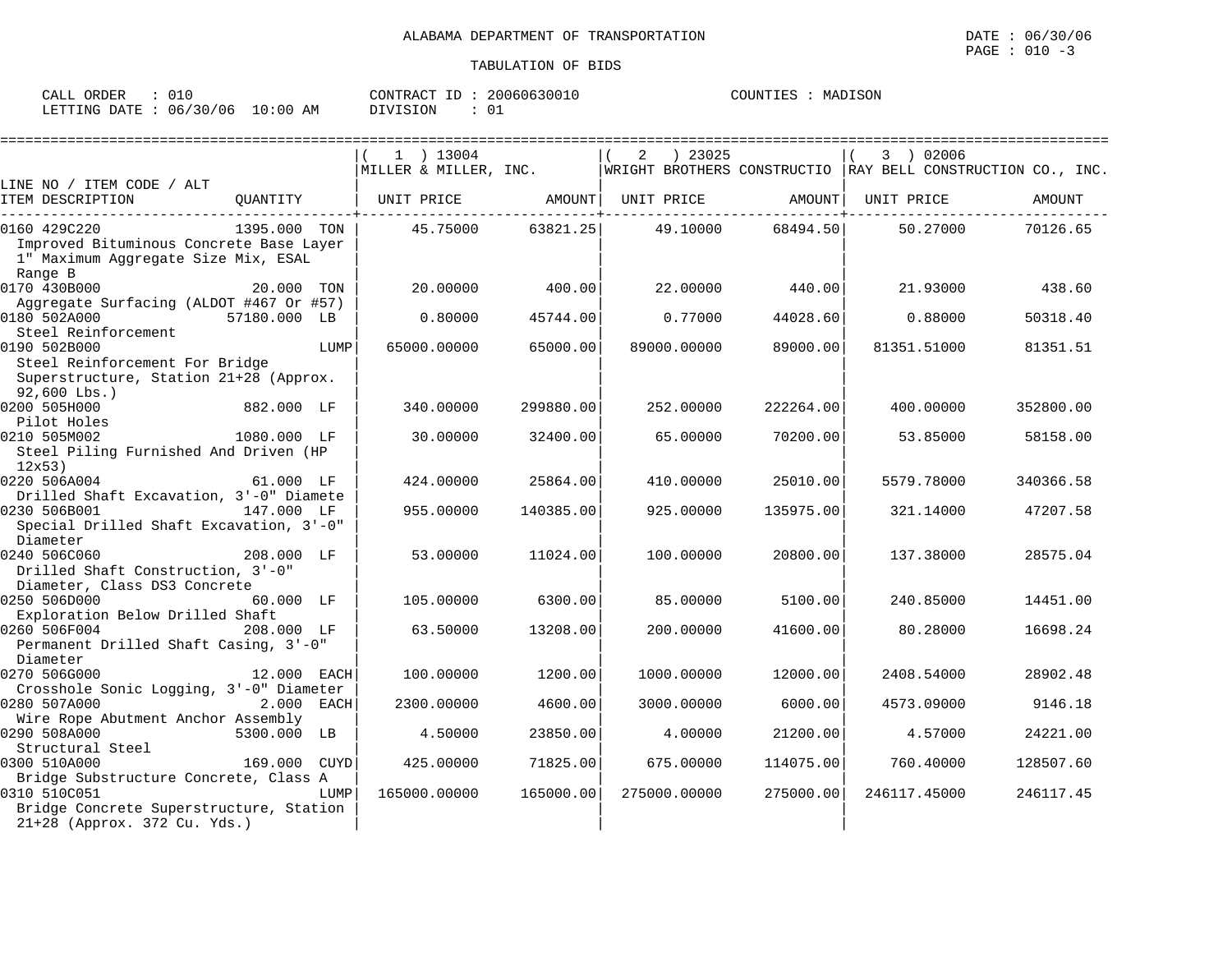| CALL ORDER                      | 010 |          | CONTRACT ID: 20060630010 | COUNTIES : MADISON |  |
|---------------------------------|-----|----------|--------------------------|--------------------|--|
| LETTING DATE: 06/30/06 10:00 AM |     | DIVISION | - 01                     |                    |  |

|                                                                                                                                                                           |             |                                                                                                  | ================= |               |           |                 |           |
|---------------------------------------------------------------------------------------------------------------------------------------------------------------------------|-------------|--------------------------------------------------------------------------------------------------|-------------------|---------------|-----------|-----------------|-----------|
|                                                                                                                                                                           |             | $1$ ) 13004<br>MILLER & MILLER, INC. WRIGHT BROTHERS CONSTRUCTIO RAY BELL CONSTRUCTION CO., INC. |                   | $2 \t) 23025$ |           | 3 ) 02006       |           |
| LINE NO / ITEM CODE / ALT                                                                                                                                                 |             |                                                                                                  |                   |               |           |                 |           |
| QUANTITY   UNIT PRICE     AMOUNT  UNIT PRICE     AMOUNT  UNIT PRICE<br>ITEM DESCRIPTION                                                                                   |             |                                                                                                  |                   |               |           |                 | AMOUNT    |
| 0320 510E000<br>1061.000 SOYD                                                                                                                                             |             | 3.00000                                                                                          | 3183.00           | 5.00000       |           | 5305.00 4.54000 | 4816.94   |
| Grooving Concrete Bridge Decks<br>0330 511A000<br>Elastomeric Bearings, Type 1                                                                                            | 77.000 EACH | 65.00000                                                                                         | 5005.00           | 80,00000      | 6160.00   | 98.46000        | 7581.42   |
| 0340 511A052<br>Elastomeric Bearings, Type 2 (Mark B3)                                                                                                                    | 40.000 EACH | 110.00000                                                                                        | 4400.00           | 200,00000     | 8000.00   | 184.20000       | 7368.00   |
| 0350 512A014<br><b>2.000 EACH</b><br>Precast Concrete Abutment Caps, 2'-0"                                                                                                |             | 3700.00000                                                                                       | 7400.00           | 3900.00000    | 7800.00   | 4206.36000      | 8412.72   |
| Wide By $1'-8$ " Deep By $33'-0$ " Long<br>0360 512B004<br>Precast Concrete Intermediate Bent Caps                                                                        | 5.000 EACH  | 3800,00000                                                                                       | 19000.00          | 3600.00000    | 18000.00  | 4955.15000      | 24775.75  |
| 2'-0" Wide By 2'-0" Deep By 31'-6" Long<br>36.000 EACH<br>0370 512C004<br>Precast Concrete Type 1 Span Section,                                                           |             | 3300.00000                                                                                       | 118800.00         | 3400.00000    | 122400.00 | 3969.53000      | 142903.08 |
| 3'-6" Wide By 1'-9" Deep By 34'-0" Long<br>0380 512C007<br>ли 12.000 EACH                                                                                                 |             | 3400.00000                                                                                       | 40800.00          | 3550.00000    | 42600.001 | 4868.35000      | 58420.20  |
| Precast Concrete Type 2C Span Section,<br>$3'-6$ " Wide By $1'-9$ " Deep By $34'-0$ " Long<br>390 512D002 4.000 EACH<br>0390 512D002<br>Precast Concrete Barrier Rail End |             | 3100.00000                                                                                       | 12400.00          | 3400.00000    | 13600.00  | 4615.64000      | 18462.56  |
| Section, 34'-0" Long<br>0400 512D005<br>Precast Concrete Barrier Rail                                                                                                     | 8.000 EACH  | 3150.00000                                                                                       | 25200.00          | 3400.00000    | 27200.00  | 4684.17000      | 37473.36  |
| Intermediate Section, 34'-0" Long<br>0410 512E021<br>Precast Concrete Abutment Panels, Type                                                                               | 8.000 EACH  | 1075,00000                                                                                       | 8600.00           | 1100.00000    | 8800.00   | 1603.06000      | 12824.48  |
| A6<br>0420 512F008                                                                                                                                                        | 4.000 EACH  | 1330.00000                                                                                       | 5320.00           | 1450.00000    | 5800.00   | 2068.77000      | 8275.08   |
| Precast Concrete Wing Panels, Type W6<br>0430 512G000<br>Precast Concrete Abutment Wing Cap                                                                               | 4.000 EACH  | 460.00000                                                                                        | 1840.00           | 650.00000     | 2600.00   | 1000.23000      | 4000.92   |
| Panels<br>0440 513B005<br>1579.000 LF                                                                                                                                     |             | 126.00000                                                                                        | 198954.00         | 138.00000     | 217902.00 | 100.00000       | 157900.00 |
| Pretensioned-Prestressed Concrete<br>Girders, Type III (Specialty Item)<br>0450 530A003<br>96.000 LF                                                                      |             | 56.04000                                                                                         | 5379.84           | 60.00000      | 5760.00   | 61.58000        | 5911.68   |
| 30" Roadway Pipe (Class 3 R.C.)<br>0460 535A085<br>32.000 LF<br>24" Side Drain Pipe (Class 3 R.C.)                                                                        |             | 46.50000                                                                                         | 1488.00           | 50.00000      | 1600.00   | 51.07000        | 1634.24   |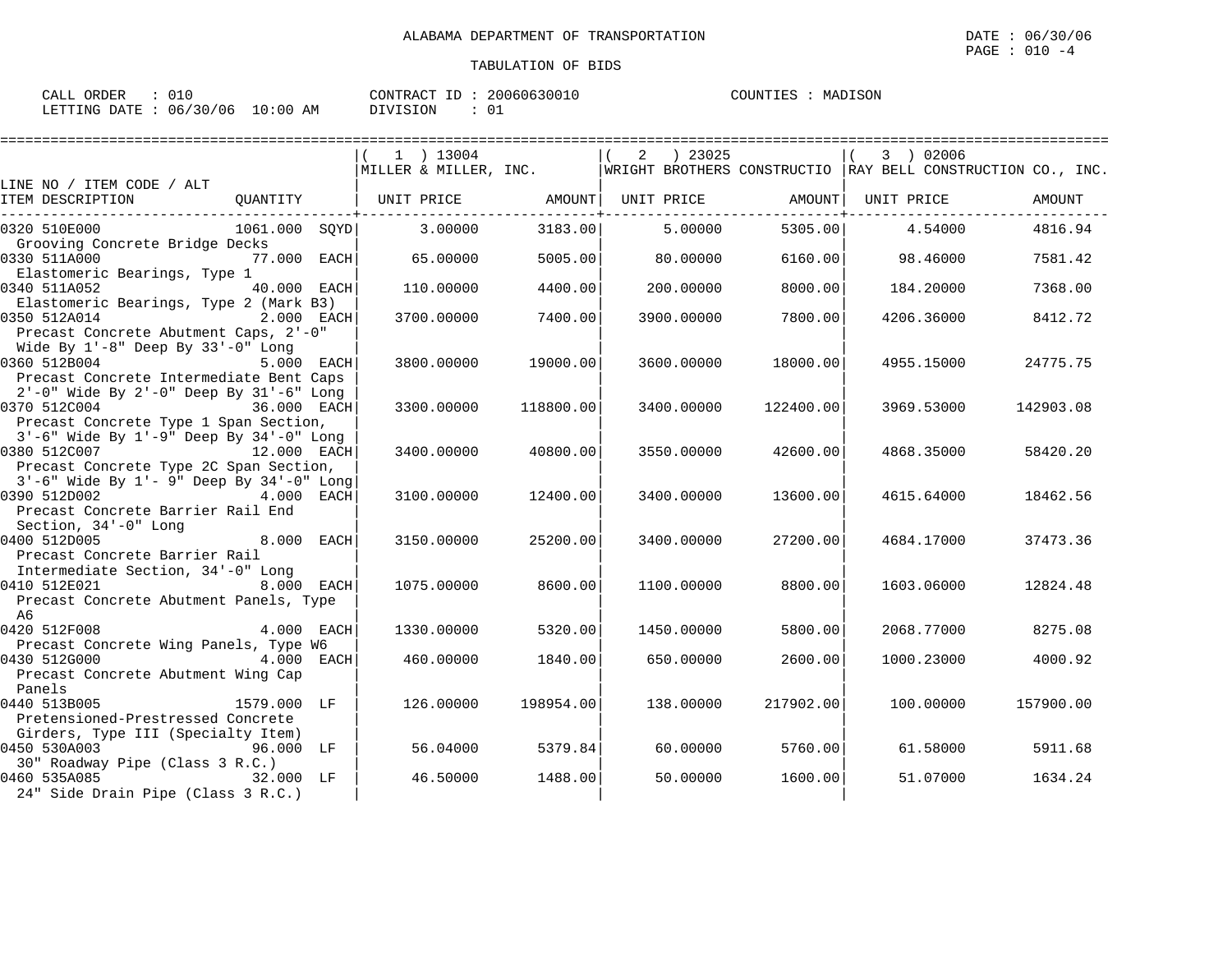| ORDER<br>'ΑΙ<br>ىلىمى | ∪⊥∪      |                 | CONTRACT          | 20060630010 | COUNTIES<br>. TR2 | MADISON |
|-----------------------|----------|-----------------|-------------------|-------------|-------------------|---------|
| LETTING DATE          | 06/30/06 | 0:00<br>ΑM<br>. | STON<br>$\lambda$ |             |                   |         |

|                                                               |               |      | $1$ ) 13004           |           | ) 23025<br>2                                                   |           | 3 ) 02006    |           |
|---------------------------------------------------------------|---------------|------|-----------------------|-----------|----------------------------------------------------------------|-----------|--------------|-----------|
|                                                               |               |      | MILLER & MILLER, INC. |           | WRIGHT BROTHERS CONSTRUCTIO $ RAY$ BELL CONSTRUCTION CO., INC. |           |              |           |
| LINE NO / ITEM CODE / ALT<br>ITEM DESCRIPTION                 | QUANTITY      |      | UNIT PRICE AMOUNT     |           | UNIT PRICE                                                     | AMOUNT    | UNIT PRICE   | AMOUNT    |
| 0470 535A086<br>30" Side Drain Pipe (Class 3 R.C.)            | 272.000 LF    |      | 56.00000              | 15232.00  | 60.00000                                                       | 16320.00  | 61.57000     | 16747.04  |
| 0480 600A000<br>Mobilization                                  |               | LUMP | 163415.00000          | 163415.00 | 250000.00000                                                   | 250000.00 | 300000.00000 | 300000.00 |
| 0490 610C001<br>Loose Riprap, Class 2                         | 2136.000      | TON  | 17.50000              | 37380.00  | 20,00000                                                       | 42720.00  | 20.62000     | 44044.32  |
| 0500 610D000<br>Filter Blanket                                | 1306.000      | SOYD | 3.15000               | 4113.90   | 4.75000                                                        | 6203.50   | 5.07000      | 6621.42   |
| 0510 619A054<br>30" Roadway Pipe End Treatment, Class 2       | 4.000 EACH    |      | 1967.00000            | 7868.00   | 2200.00000                                                     | 8800.00   | 2161.55000   | 8646.20   |
| 0520 619A127<br>24" Side Drain Pipe End Treatment,<br>Class 2 | 2.000 EACH    |      | 1732.00000            | 3464.00   | 2000.00000                                                     | 4000.00   | 1902.95000   | 3805.90   |
| 0530 619A128<br>30" Side Drain Pipe End Treatment,<br>Class 2 | 8.000 EACH    |      | 1967.00000            | 15736.00  | 2100.00000                                                     | 16800.00  | 2161.55000   | 17292.40  |
| 0540 621A007<br>Junction Boxes, Type 5                        | 2.000 EACH    |      | 1790.00000            | 3580.00   | 2000.00000                                                     | 4000.00   | 1967.60000   | 3935.20   |
| 0550 630A001<br>Steel Beam Guardrail, Class A, Type 2         | 572.000 LF    |      | 22.50000              | 12870.00  | 19.50000                                                       | 11154.00  | 21.05000     | 12040.60  |
| 0560 630C001<br>Guardrail End Anchor, Type 8                  | 2.000 EACH    |      | 800,00000             | 1600.00   | 685,00000                                                      | 1370.00   | 739.61000    | 1479.22   |
| 0570 630C003<br>Guardrail End Anchor, Type 13                 | 8.000 EACH    |      | 1800.00000            | 14400.00  | 1500.00000                                                     | 12000.00  | 1593.01000   | 12744.08  |
| 0580 630C050<br>Guardrail End Anchor, Type 20 Series          | 10.000 EACH   |      | 2400.00000            | 24000.00  | 2650.00000                                                     | 26500.00  | 2844.66000   | 28446.60  |
| 0590 650A000<br>Topsoil                                       | 1058.000 CUYD |      | 8.15000               | 8622.70   | 8.75000                                                        | 9257.50   | 8.94000      | 9458.52   |
| 0600 650B000<br>Topsoil From Stockpiles                       | 1546.000 CUYD |      | 5.50000               | 8503.00   | 6.00000                                                        | 9276.00   | 6.04000      | 9337.84   |
| 0610 652A100<br>Seeding                                       | 10.000 ACRE   |      | 550.00000             | 5500.00   | 700.00000                                                      | 7000.00   | 699.79000    | 6997.90   |
| 0620 652C000<br>Mowing                                        | 10.000 ACRE   |      | 100.00000             | 1000.00   | 105,00000                                                      | 1050.00   | 113.79000    | 1137.90   |
| 0630 656A010                                                  | 10.000        | ACRE | 550.00000             | 5500.00   | 625.00000                                                      | 6250.00   | 654.27000    | 6542.70   |
| Mulching<br>0640 665F000                                      | 42.000        | EACH | 15,00000              | 630.00    | 15,00000                                                       | 630.00    | 15.91000     | 668.22    |
| Hay Bales<br>0650 665J000<br>Silt Fence, Type A               | 6574.000 LF   |      | 3.00000               | 19722.00  | 4.50000                                                        | 29583.00  | 3.02000      | 19853.48  |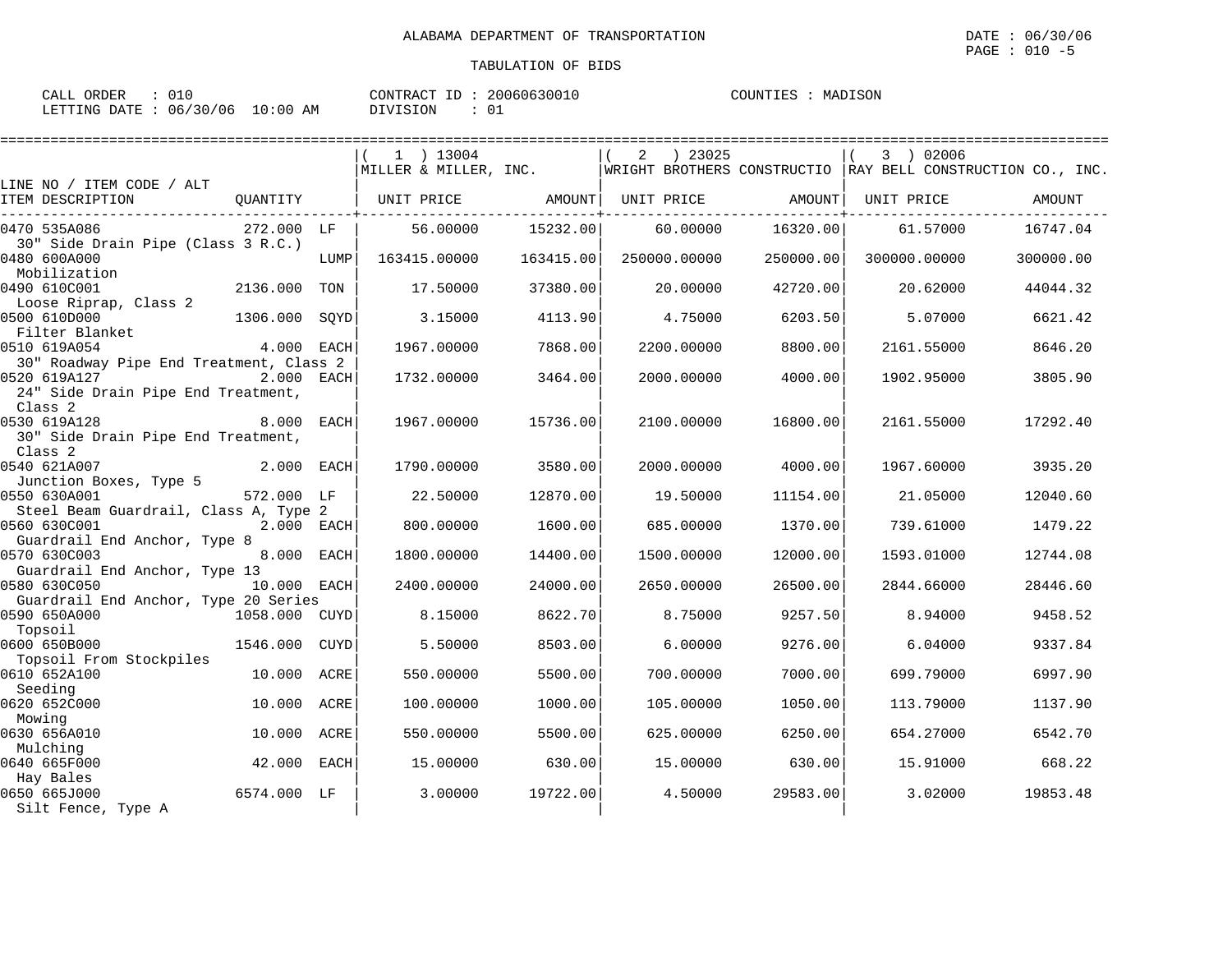| CALL ORDER                      | 20060630010<br>CONTRACT ID: | MADISON<br>COUNTIES : |
|---------------------------------|-----------------------------|-----------------------|
| LETTING DATE: 06/30/06 10:00 AM | DIVISION                    |                       |

|                                                                                        |              |      | 1 ) 13004             |                 | 2<br>) 23025 |                   | 3 ) 02006<br> MILLER & MILLER, INC. $\vert$ WRIGHT BROTHERS CONSTRUCTIO  RAY BELL CONSTRUCTION CO., INC. |                |
|----------------------------------------------------------------------------------------|--------------|------|-----------------------|-----------------|--------------|-------------------|----------------------------------------------------------------------------------------------------------|----------------|
| LINE NO / ITEM CODE / ALT<br>ITEM DESCRIPTION                                          |              |      | QUANTITY   UNIT PRICE | AMOUNT          |              | UNIT PRICE AMOUNT | UNIT PRICE                                                                                               | AMOUNT         |
| 0660 6650001<br>Silt Fence Removal                                                     | 6574.000 LF  |      | 0.25000               | 1643.50         | 1,00000      | 6574.00           | 1.25000                                                                                                  | 8217.50        |
| 0670 680A000<br>Engineering Controls                                                   | LUMP         |      | 14282.00000           | 14282.00        | 65000.00000  | 65000.00          | 25000.00000                                                                                              | 25000.00       |
| 0680 701A031<br>Solid White, Class 2, Type A Traffic<br>Stripe (0.06" Thick)           | 2.000 MILE   |      | 1200.00000            | 2400.00         | 2220.00000   | 4440.00           | 1706.79000                                                                                               | 3413.58        |
| 0690 701A035<br>Solid Yellow, Class 2, Type A Traffic<br>Stripe (0.09" Thick)          | 1.000 MILE   |      | 1300.00000            | 1300.00         | 2800.00000   | 2800.00           | 1706.79000                                                                                               | 1706.79        |
| 0700 701A045<br>Broken Yellow, Class 2, Type A Traffic<br>Stripe (0.09" Thick)         | $1.000$ MILE |      | 750.00000             | 750.00          | 1700.00000   | 1700.00           | 910.29000                                                                                                | 910.29         |
| 66.000 SQFT<br>0710 703A002<br>Traffic Control Markings, Class 2, Type<br>$\mathbb{A}$ |              |      | 5.00000               | 330.00          |              | 6.00000<br>396.00 | 5.69000                                                                                                  | 375.54         |
| 0720 705A037<br>Pavement Markers, Class A-H, Type 2-D                                  | 51.000 EACH  |      | 8,00000               | 408.00          | 11,10000     | 566.10            | 9.10000                                                                                                  | 464.10         |
| 0730 740B000<br>212.000 SOFT<br>Construction Signs                                     |              |      | 7.70000               | 1632.40         | 9.00000      | 1908.00           | 8.82000                                                                                                  | 1869.84        |
| 0740 740F002<br>Barricades, Type III                                                   | 12.000 EACH  |      | 200,00000             | 2400.00         | 300,00000    | 3600.00           | 204.82000                                                                                                | 2457.84        |
| 0750 7401005<br>Warning Lights, Type B (Detachable Head                                | 6.000 EACH   |      | 385,00000             | 2310.00         | 850.00000    | 5100.00           | 546.17000                                                                                                | 3277.02        |
| 0760 998A000<br>Construction Fuel (Maximum Bid Limited<br>To $$122,000.00)$            |              | LUMP | 0.00000               | 0.00            |              | 0.00000<br>0.00   | 0.00000                                                                                                  | 0.00           |
| SECTION TOTALS                                                                         |              |      |                       | \$2,260,864.83] |              | \$2,845,127.40    |                                                                                                          | \$3,042,000.00 |
| CONTRACT TOTALS                                                                        |              |      |                       | \$2,260,864.83] |              | \$2,845,127.40]   |                                                                                                          | \$3,042,000.00 |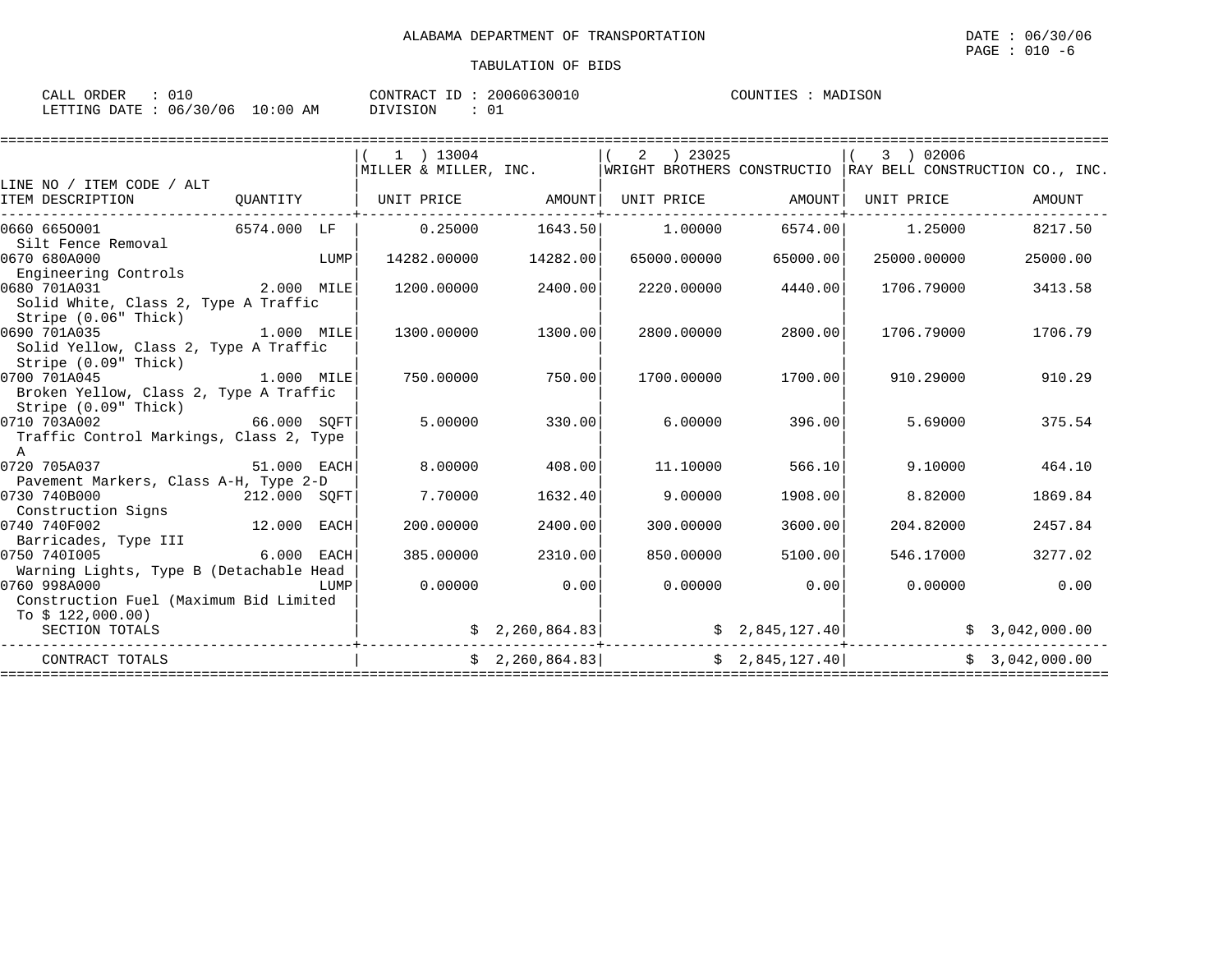# ALABAMA DEPARTMENT OF TRANSPORTATION DATE : 06/30/06

# $\texttt{PAGE}$  : 012 -1

### VENDOR RANKING

|      | : 012<br>CALL ORDER    | LETTING DATE : 06/30/06 10:00 AM       | CONTRACT ID: 20060630012<br>DIVISION<br>: 06                                                                           |              |                  | COUNTIES : ELMORE                   | AUTAUGA           |
|------|------------------------|----------------------------------------|------------------------------------------------------------------------------------------------------------------------|--------------|------------------|-------------------------------------|-------------------|
|      |                        |                                        | 70<br>CONTRACT TIME :                                                                                                  | Working Days | (available days) |                                     |                   |
|      | CONTRACT DESCRIPTION : | Chilton County line. Length 16.313 mi. | for constructing the Planing, Resurfacing and Traffic Stripe<br>on SR-143 from just north of Elmore (MP 11.557) to the |              |                  | $PROJECT(S)$ : $EB-STPSA-0143(500)$ |                   |
| RANK | VENDOR NO. / NAME      |                                        |                                                                                                                        |              |                  | TOTAL<br><b>BID</b>                 | % OVER<br>LOW BID |
|      |                        |                                        |                                                                                                                        |              |                  |                                     |                   |
|      | 23024                  |                                        | WIREGRASS CONSTRUCTION COMPANY, INC.                                                                                   |              |                  | \$2,094,819.51                      | 100.0000%         |
|      | 01087                  | APAC-SOUTHEAST, INC.                   |                                                                                                                        |              |                  | \$2,141,741.40                      | 102.2399%         |
|      | 01023                  | ASPHALT CONTRACTORS, INC.              |                                                                                                                        |              |                  | \$2.338.258.74                      | 111.6210%         |
|      | 03097                  | CHILTON PAVING & ASPHALT, LLC          |                                                                                                                        |              |                  | 2,410,671.82                        | 115.0778%         |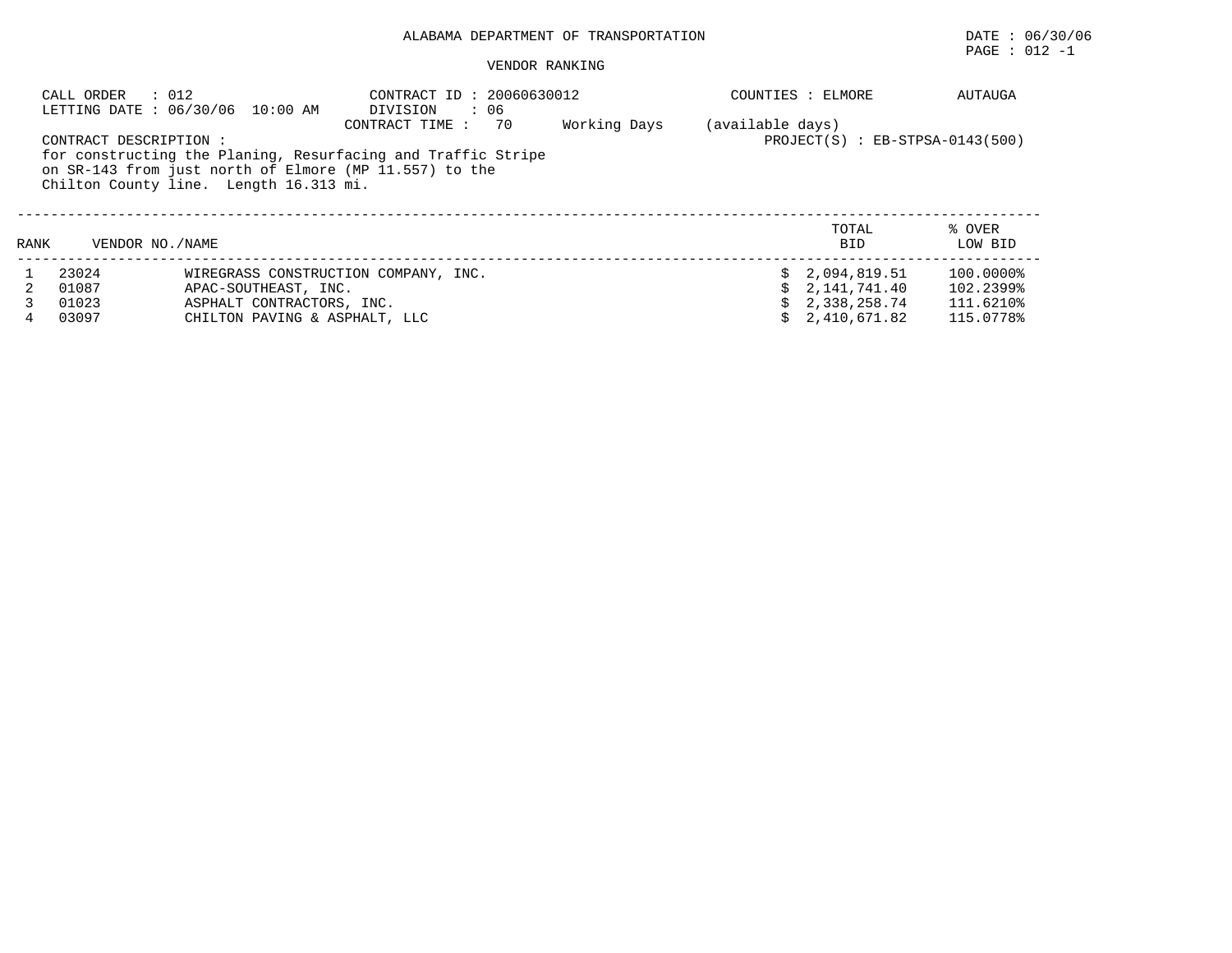| $\therefore$ 012<br>CALL ORDER<br>LETTING DATE : 06/30/06 10:00 AM                                                                                       |              |      | CONTRACT ID: 20060630012<br>DIVISION<br>: 06                                                   |            |             | COUNTIES : ELMORE              |             | AUTAUGA    |
|----------------------------------------------------------------------------------------------------------------------------------------------------------|--------------|------|------------------------------------------------------------------------------------------------|------------|-------------|--------------------------------|-------------|------------|
|                                                                                                                                                          |              |      | $(1)$ 23024<br> WIREGRASS CONSTRUCTION COMP   APAC-SOUTHEAST, INC.   ASPHALT CONTRACTORS, INC. |            | 2 ) 01087   |                                | 3 ) 01023   |            |
| LINE NO / ITEM CODE / ALT                                                                                                                                |              |      | UNIT PRICE                                                                                     |            |             | UNIT PRICE AMOUNT   UNIT PRICE |             | AMOUNT     |
| SECTION 0001 Total                                                                                                                                       |              |      |                                                                                                |            |             |                                |             |            |
| 500.000 CUYD<br>0010 210D021<br>Borrow Excavation (Loose Truckbed<br>Measurement) (A-4 Or Better)                                                        |              |      | 39.25000                                                                                       | 19625.00   | 12.00000    | 6000.00                        | 14.25000    | 7125.00    |
| 0020 405A000<br>Tack Coat                                                                                                                                | 7115.000 GAL |      | 2.75000                                                                                        | 19566.25   | 1,80000     | 12807.00                       | 1,20000     | 8538.00    |
| 0030 408A052<br>45901.000 SQYD<br>Planing Existing Pavement                                                                                              |              |      | 0.85000                                                                                        | 39015.85   | 1.05000     | 48196.05                       | 0.89000     | 40851.89   |
| (Approximately 1.10" Thru 2.0" Thick)<br>28176.000 TON<br>0040 424A361<br>Superpave Bituminous Concrete Wearing<br>Surface Layer, 3/4" Maximum Aggregate |              |      | 43.10000                                                                                       | 1214385.60 | 44.60000    | 1256649.60                     | 48.60000    | 1369353.60 |
| Size Mix, ESAL Range C/D<br>0050 424A367<br>Superpave Bituminous Concrete Wearing                                                                        | 1000.000 TON |      | 59.45000                                                                                       | 59450.00   | 50.25000    | 50250.00                       | 48.60000    | 48600.00   |
| Surface Layer, Leveling, 3/4" Maximum<br>Aggregate Size Mix, ESAL Range C/D<br>0060 424B650<br>Superpave Bituminous Concrete Upper                       | 5050.000 TON |      | 42.15000                                                                                       | 212857.50  | 44.40000    | 224220.00                      | 46.00000    | 232300.00  |
| Binder Layer, 3/4" Maximum Aggregate<br>Size Mix, ESAL Range C/D<br>0070 424B654<br>Superpave Bituminous Concrete Upper                                  | 150.000 TON  |      | 70.00000                                                                                       | 10500.00   | 105.00000   | 15750.00                       | 65.00000    | 9750.00    |
| Binder Layer, Patching, 3/4" Maximum<br>Aggregate Size Mix, ESAL Range C/D<br>0080 424B662<br>Superpave Bituminous Concrete Upper                        | 5743.000 TON |      | 42.95000                                                                                       | 246661.85  | 43.00000    | 246949.00                      | 55.50000    | 318736.50  |
| Binder Layer, Widening, 1" Maximum<br>Aggregate Size Mix, ESAL Range C/D<br>0090 430B040<br>$100.000$ TON<br>Aggregate Surfacing (Crushed Aggregate      |              |      | 40.00000                                                                                       | 4000.00    | 25.00000    | 2500.00                        | 31.50000    | 3150.00    |
| Base, Type B)<br>0100 600A000                                                                                                                            |              | LUMP | 24500.00000                                                                                    | 24500.00   | 30000.00000 | 30000.00                       | 53600.00000 | 53600.00   |
| Mobilization<br>0110 652A100                                                                                                                             | 16.000 ACRE  |      | 529.79000                                                                                      | 8476.64    | 630.00000   | 10080.00                       | 530.00000   | 8480.00    |
| Seeding<br>0120 656A010<br>Mulching                                                                                                                      | 16.000 ACRE  |      | 399.84000                                                                                      | 6397.44    | 400.00000   | 6400.00                        | 400.00000   | 6400.00    |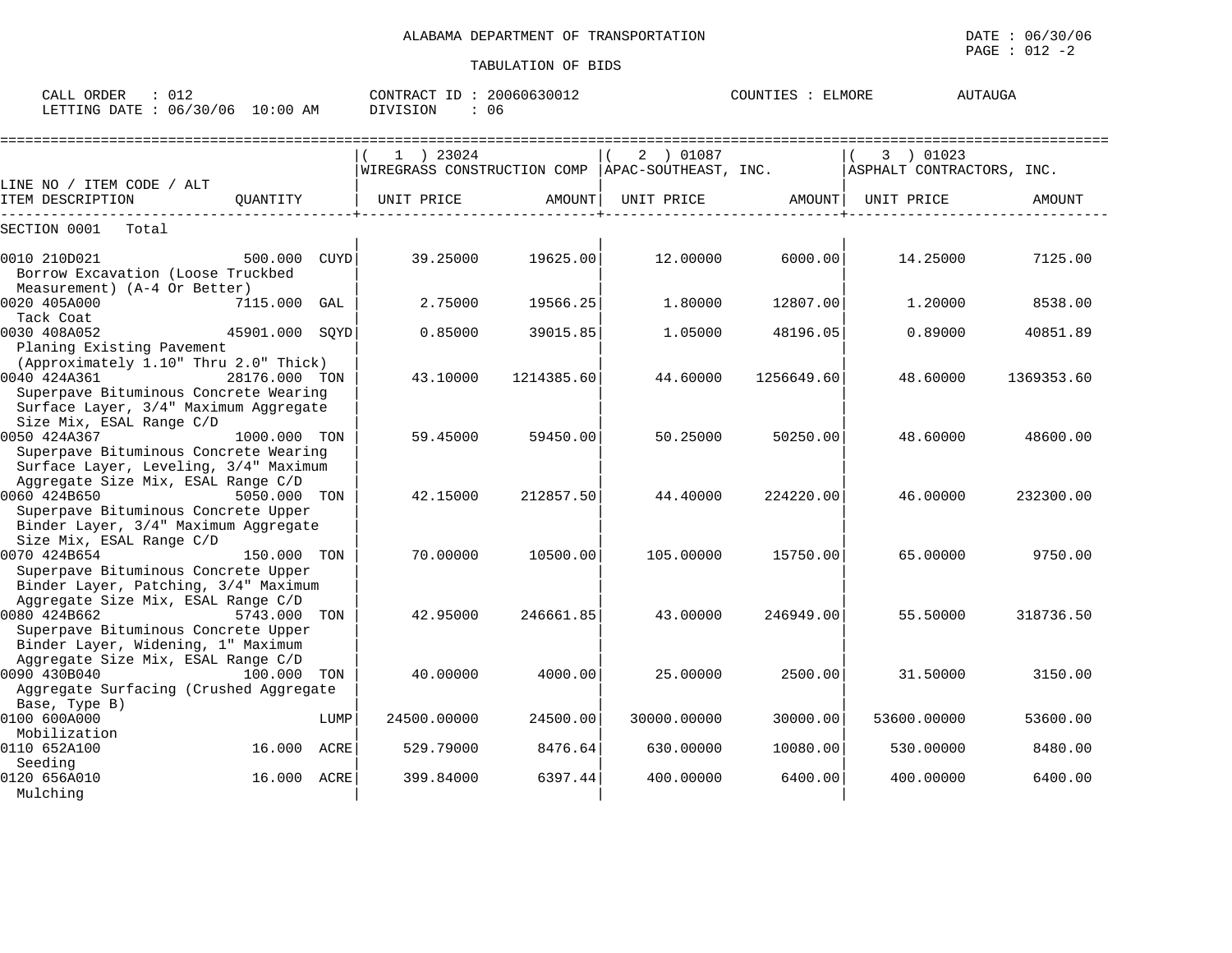$\texttt{PAGE}$  : 012 -3

| ORDER<br>ግ እነ<br>للسائح<br>◡⊥∠                                     | 200606300<br>$\pi$ $\sim$<br>CONTR.<br>RA(<br>`3UU⊥∠ | <b>ELMORE</b><br>1 TTM 7 TTM 7<br>COUNTIES<br>$\Delta$ 1<br>100a | ' !\ ~ ← |
|--------------------------------------------------------------------|------------------------------------------------------|------------------------------------------------------------------|----------|
| 06/2<br><b>FTTING</b><br>ΆM<br><b>DATE</b><br>′ 0 6<br>$\cup$<br>. | SION<br>06<br>,,,,                                   |                                                                  |          |

|                                                |               | $1$ ) 23024                                        |          | 2 ) 01087         |          | 3 ) 01023                 |               |
|------------------------------------------------|---------------|----------------------------------------------------|----------|-------------------|----------|---------------------------|---------------|
| LINE NO / ITEM CODE / ALT                      |               | WIREGRASS CONSTRUCTION COMP   APAC-SOUTHEAST, INC. |          |                   |          | ASPHALT CONTRACTORS, INC. |               |
| ITEM DESCRIPTION                               | OUANTITY      | UNIT PRICE                                         | AMOUNT   | UNIT PRICE AMOUNT |          | UNIT PRICE                | <b>AMOUNT</b> |
| 0130 665F000                                   | 200.000 EACH  | 6.00000                                            | 1200.00  | 6.00000           | 1200.00  | 6,00000                   | 1200.00       |
| Hay Bales                                      |               |                                                    |          |                   |          |                           |               |
| 0140 665J000                                   | 2000.000 LF   | 3.30000                                            | 6600.00  | 3.30000           | 6600.00  | 4.00000                   | 8000.00       |
| Silt Fence, Type A                             |               |                                                    |          |                   |          |                           |               |
| 0150 6650001                                   | 2000.000 LF   | 0.30000                                            | 600.00   | 0.30000           | 600.00   | 0.30000                   | 600.00        |
| Silt Fence Removal<br>0160 666A001             | 16.000 ACRE   | 5.00000                                            | 80.00    | 5.00000           | 80.00    | 5.00000                   | 80.00         |
| Pest Control Treatment                         |               |                                                    |          |                   |          |                           |               |
| 0170 701A028                                   | 34.000 MILE   | 1767.91000                                         | 60108.94 | 1750.00000        | 59500.00 | 1750.00000                | 59500.00      |
| Solid White, Class 2, Type A Traffic           |               |                                                    |          |                   |          |                           |               |
| Stripe (0.06" Thick) (6" Wide)                 |               |                                                    |          |                   |          |                           |               |
| 0180 701A046                                   | 12.000 MILE   | 1060.74000                                         | 12728.88 | 1050.00000        | 12600.00 | 1050.00000                | 12600.00      |
| Broken Yellow, Class 2, Type A Traffic         |               |                                                    |          |                   |          |                           |               |
| Stripe (0.09" Thick) (6" Wide)                 |               |                                                    |          |                   |          |                           |               |
| 0190 701A048                                   | 18.000 MILE   | 2015.41000                                         | 36277.38 | 1995.00000        | 35910.00 | 1995.00000                | 35910.00      |
| Solid Yellow, Class 2, Type A Traffic          |               |                                                    |          |                   |          |                           |               |
| Stripe (0.09" Thick) (6" Wide)                 |               |                                                    |          |                   |          |                           |               |
| 0200 701B009                                   | 275.000 LF    | 2.02000                                            | 555.50   | 2.00000           | 550.00   | 2.00000                   | 550.00        |
| Dotted Class 2, Type A Traffic Stripe          |               |                                                    |          |                   |          |                           |               |
| (0.09" Thick)(6" Wide)                         |               |                                                    |          |                   |          |                           |               |
| 0210 701C000                                   | 17.000 MILE   | 686.96000                                          | 11678.32 | 680,00000         | 11560.00 | 680,00000                 | 11560.00      |
| Broken Temporary Traffic Stripe                |               |                                                    |          |                   |          |                           |               |
| 0220 701C001<br>Solid Temporary Traffic Stripe | 90.000 MILE   | 727.37000                                          | 65463.30 | 720.00000         | 64800.00 | 720.00000                 | 64800.00      |
| 0230 701F000                                   | 275.000 LF    | 1,01000                                            | 277.75   | 1,00000           | 275.00   | 1,00000                   | 275.00        |
| Dotted Temporary Traffic Stripe                |               |                                                    |          |                   |          |                           |               |
| 0240 703A002 2861.000 SOFT                     |               | 3.28000                                            | 9384.08  | 3.25000           | 9298.25  | 3.25000                   | 9298.25       |
| Traffic Control Markings, Class 2, Type        |               |                                                    |          |                   |          |                           |               |
| $\mathbb{A}$                                   |               |                                                    |          |                   |          |                           |               |
| 0250 703B002                                   | 45.000 SOFT   | 5.05000                                            | 227.25   | 5.00000           | 225.00   | 5.00000                   | 225.00        |
| Traffic Control Legends, Class 2, Type         |               |                                                    |          |                   |          |                           |               |
| 0260 703D001<br>1165.000 SOFT                  |               | 1.52000                                            | 1770.80  | 1.50000           | 1747.50  | 1.50000                   | 1747.50       |
| Temporary Traffic Control Markings             |               |                                                    |          |                   |          |                           |               |
| 0270 705A032                                   | 800.000 EACH  | 5.05000                                            | 4040.00  | 5.00000           | 4000.00  | 5,00000                   | 4000.00       |
| Pavement Markers, Class A-H, Type 1-B          |               |                                                    |          |                   |          |                           |               |
| 0280 705A037                                   | 1200.000 EACH | 5.05000                                            | 6060.00  | 5.00000           | 6000.00  | 5.00000                   | 6000.00       |
| Pavement Markers, Class A-H, Type 2-D          |               |                                                    |          |                   |          |                           |               |
| 0290 740B000                                   | 1066.000 SQFT | 7.98000                                            | 8506.68  | 9.00000           | 9594.00  | 8,00000                   | 8528.00       |
| Construction Signs                             |               |                                                    |          |                   |          |                           |               |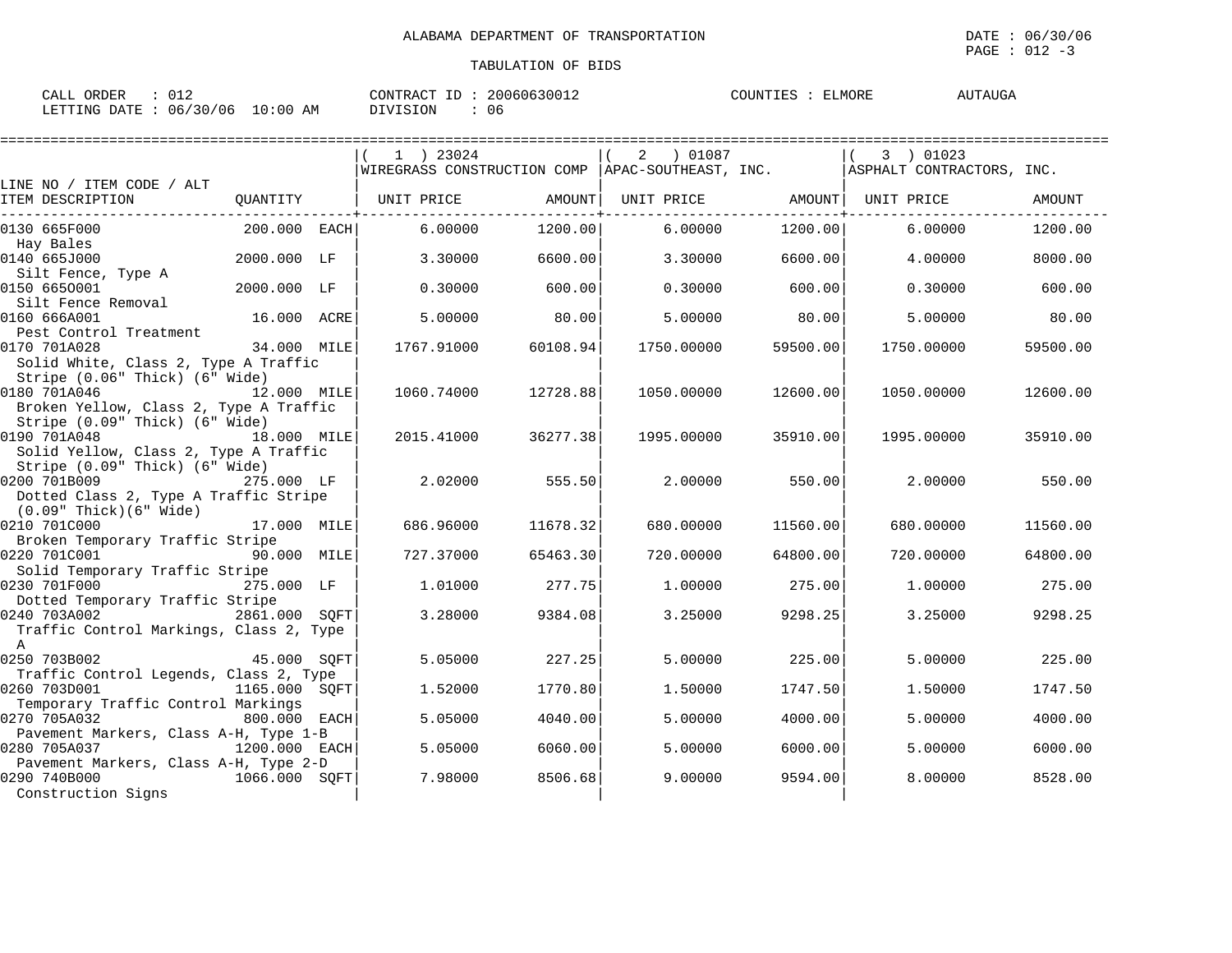| ORDER<br>CALL<br>— ∪⊥⊷                                        | 2006.<br>CONTRAC'<br>$ -$<br>$\sim$ $\sim$<br>$^{\sim}$ 300 $^{\prime}$<br>. | ELMORE<br>COUNTIE | <b>TAUG</b><br>. |
|---------------------------------------------------------------|------------------------------------------------------------------------------|-------------------|------------------|
| ' 0 6<br>10:00<br>'30'<br>DATE<br><b>LETTING</b><br>AΜ<br>06. | SION<br>-06                                                                  |                   |                  |

|                                                                             |          |      | 1 ) 23024                   |                | 01087<br>2           |                 | 01023<br>3.               |                |
|-----------------------------------------------------------------------------|----------|------|-----------------------------|----------------|----------------------|-----------------|---------------------------|----------------|
| LINE NO / ITEM CODE<br>ALT                                                  |          |      | WIREGRASS CONSTRUCTION COMP |                | APAC-SOUTHEAST, INC. |                 | ASPHALT CONTRACTORS, INC. |                |
| ITEM DESCRIPTION                                                            | OUANTITY |      | UNIT PRICE                  | AMOUNT         | UNIT PRICE           | AMOUNT          | UNIT PRICE                | AMOUNT         |
| 0300 740D000<br>Channelizing Drums                                          | 50.000   | EACH | 32.09000                    | 1604.50        | 2,00000              | 100.00          | 50.00000                  | 2500.00        |
| 0310 740E000<br>Cones (36 Inches High)                                      | 200,000  | EACH | 1,00000                     | 200.00         | 5.75000              | 1150.00         | 5.00000                   | 1000.00        |
| 0320 740M001<br>Ballast For Cone                                            | 200.000  | EACH | 0.10000                     | 20.00          | 5.75000              | 1150.00         | 1,00000                   | 200.00         |
| 0330 7400000<br>Pilot Car                                                   | 1.000    | EACH | 2000.00000                  | 2000.00        | 5000.00000           | 5000.00         | 2800.00000                | 2800.00        |
| 0340 998A000<br>Construction Fuel (Maximum Bid Limited<br>To $$100,000.00)$ |          | LUMP | 0.00000                     | 0.00           | 0.00000              | 0.001           | 0.00000                   | 0.00           |
| SECTION TOTALS                                                              |          |      |                             | \$2,094,819.51 |                      | \$2,141,741.40  |                           | \$2,338,258.74 |
| CONTRACT TOTALS                                                             |          |      |                             | \$2,094,819.51 |                      | \$2,141,741.40] | Ŝ.                        | 2,338,258.74   |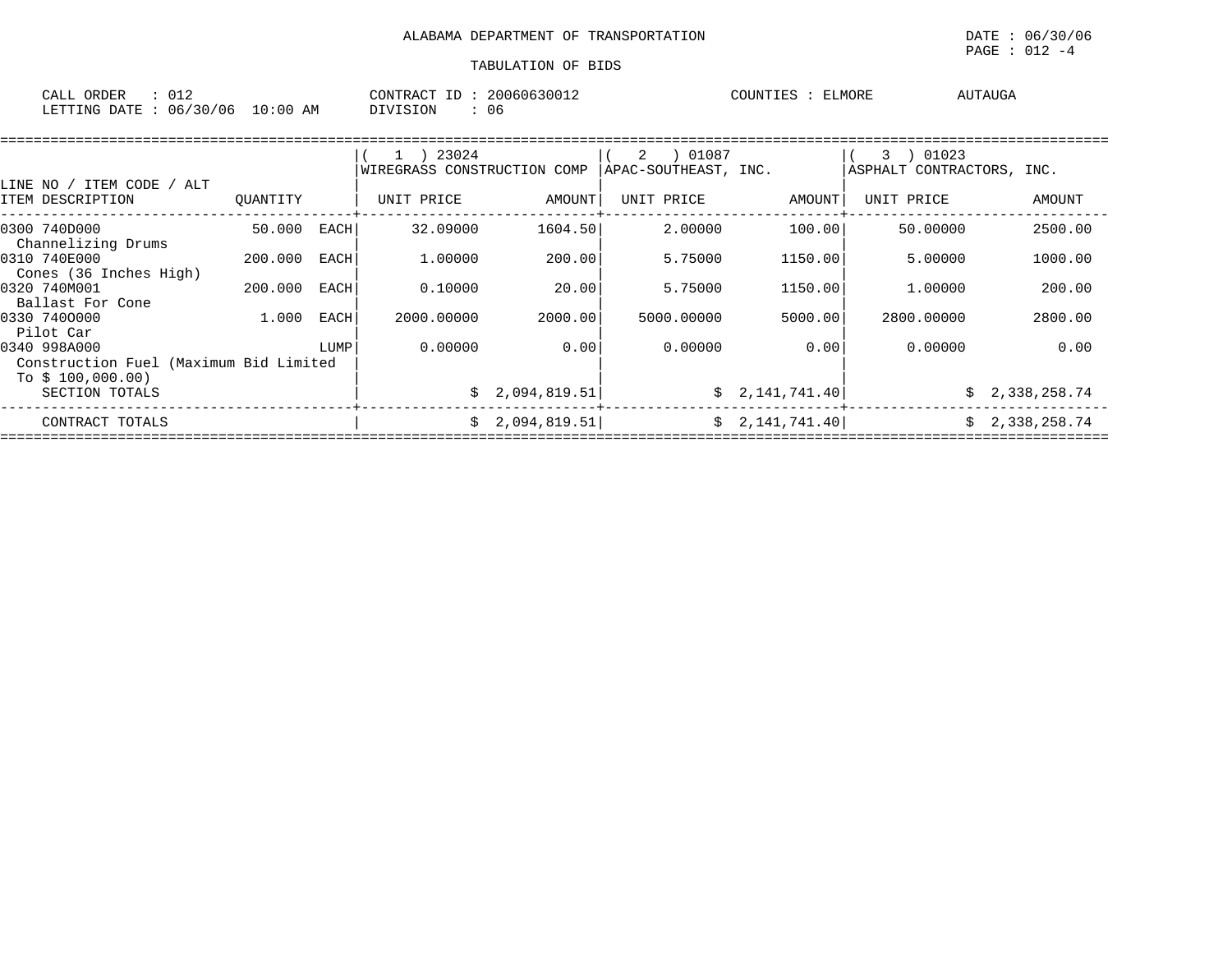$\texttt{PAGE}$  : 012 -5

| CALL ORDER<br>$\therefore$ 012<br>LETTING DATE : 06/30/06 10:00 AM                                                                   |                |      | CONTRACT ID: 20060630012<br>DIVISION<br>: 06 |            |            |        | COUNTIES : ELMORE<br>AUTAUGA |            |        |
|--------------------------------------------------------------------------------------------------------------------------------------|----------------|------|----------------------------------------------|------------|------------|--------|------------------------------|------------|--------|
|                                                                                                                                      |                |      | 4 ) 03097<br>CHILTON PAVING & ASPHALT, L     |            |            |        |                              |            |        |
| LINE NO / ITEM CODE / ALT<br>ITEM DESCRIPTION                                                                                        | OUANTITY       |      | UNIT PRICE                                   | AMOUNT     | UNIT PRICE | AMOUNT |                              | UNIT PRICE | AMOUNT |
| SECTION 0001<br>Total                                                                                                                |                |      |                                              |            |            |        |                              |            |        |
| 0010 210D021<br>Borrow Excavation (Loose Truckbed<br>Measurement) (A-4 Or Better)                                                    | 500.000        | CUYD | 16.97000                                     | 8485.00    |            |        |                              |            |        |
| 0020 405A000<br>Tack Coat                                                                                                            | 7115.000 GAL   |      | 1.69000                                      | 12024.35   |            |        |                              |            |        |
| 0030 408A052<br>Planing Existing Pavement<br>(Approximately 1.10" Thru 2.0" Thick)                                                   | 45901.000 SQYD |      | 1.30000                                      | 59671.30   |            |        |                              |            |        |
| 0040 424A361<br>Superpave Bituminous Concrete Wearing<br>Surface Layer, 3/4" Maximum Aggregate<br>Size Mix, ESAL Range C/D           | 28176.000 TON  |      | 47.57000                                     | 1340332.32 |            |        |                              |            |        |
| 0050 424A367<br>Superpave Bituminous Concrete Wearing<br>Surface Layer, Leveling, 3/4" Maximum<br>Aggregate Size Mix, ESAL Range C/D | 1000.000 TON   |      | 61.48000                                     | 61480.00   |            |        |                              |            |        |
| 0060 424B650<br>Superpave Bituminous Concrete Upper<br>Binder Layer, 3/4" Maximum Aggregate<br>Size Mix, ESAL Range C/D              | 5050.000 TON   |      | 45.87000                                     | 231643.50  |            |        |                              |            |        |
| 0070 424B654<br>Superpave Bituminous Concrete Upper<br>Binder Layer, Patching, 3/4" Maximum<br>Aggregate Size Mix, ESAL Range C/D    | 150.000 TON    |      | 132.20000                                    | 19830.00   |            |        |                              |            |        |
| 0080 424B662<br>Superpave Bituminous Concrete Upper<br>Binder Layer, Widening, 1" Maximum<br>Aggregate Size Mix, ESAL Range C/D      | 5743.000       | TON  | 50.42000                                     | 289562.06  |            |        |                              |            |        |
| 0090 430B040<br>Aggregate Surfacing (Crushed Aggregate<br>Base, Type B)                                                              | 100.000 TON    |      | 35.24000                                     | 3524.00    |            |        |                              |            |        |
| 0100 600A000<br>Mobilization                                                                                                         |                | LUMP | 76608.19000                                  | 76608.19   |            |        |                              |            |        |
| 0110 652A100<br>Seeding                                                                                                              | 16.000         | ACRE | 1040.46000                                   | 16647.36   |            |        |                              |            |        |
| 0120 656A010<br>Mulching                                                                                                             | 16.000         | ACRE | 1022.73000                                   | 16363.68   |            |        |                              |            |        |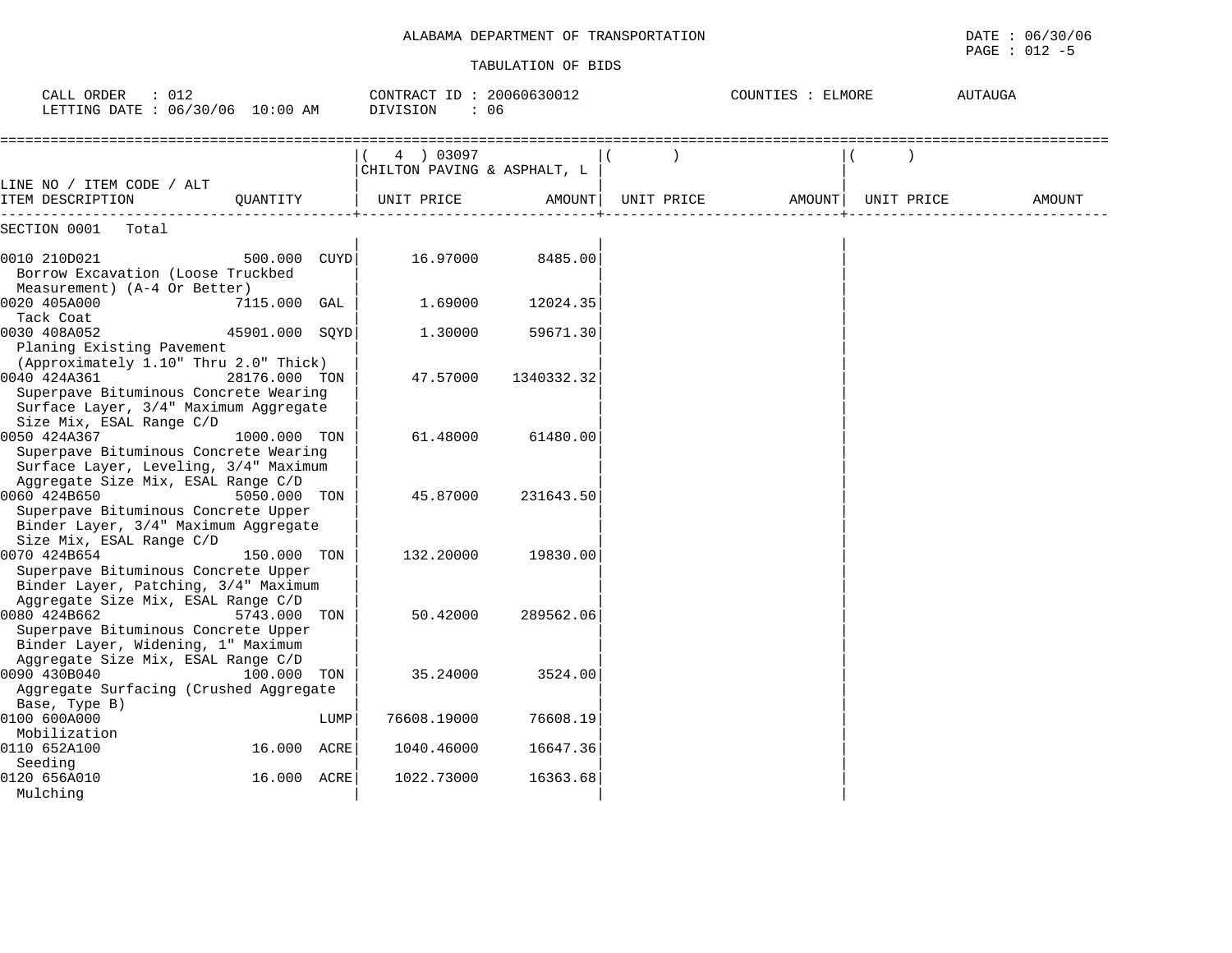## $\texttt{PAGE}$  : 012 -6

| ORDER<br>CALL<br>ັ∪⊥⊾                                                                                                                                      | 20060630012<br>CONTRACT ID | COUNTIES<br><b>ELMORE</b> | AUTAUGA |
|------------------------------------------------------------------------------------------------------------------------------------------------------------|----------------------------|---------------------------|---------|
| 06/30/06<br>10:00<br>LETTING DATE<br>AM<br>the contract of the contract of the contract of the contract of the contract of the contract of the contract of | DIVISION<br>U6             |                           |         |

|                                         |               | 4 03097                     |          |            |        |            |        |
|-----------------------------------------|---------------|-----------------------------|----------|------------|--------|------------|--------|
|                                         |               | CHILTON PAVING & ASPHALT, L |          |            |        |            |        |
| LINE NO / ITEM CODE / ALT               |               |                             |          |            |        |            |        |
| ITEM DESCRIPTION                        | QUANTITY      | UNIT PRICE                  | AMOUNT   | UNIT PRICE | AMOUNT | UNIT PRICE | AMOUNT |
| 0130 665F000                            | 200.000 EACH  | 17.92000                    | 3584.00  |            |        |            |        |
| Hay Bales                               |               |                             |          |            |        |            |        |
| 0140 665J000                            | 2000.000 LF   | 4.01000                     | 8020.00  |            |        |            |        |
| Silt Fence, Type A                      |               |                             |          |            |        |            |        |
| 0150 6650001                            | 2000.000 LF   | 3.14000                     | 6280.00  |            |        |            |        |
| Silt Fence Removal                      |               |                             |          |            |        |            |        |
| 0160 666A001                            | 16.000 ACRE   | 23.53000                    | 376.48   |            |        |            |        |
| Pest Control Treatment                  |               |                             |          |            |        |            |        |
| 0170 701A028                            | 34.000 MILE   | 2005.73000                  | 68194.82 |            |        |            |        |
| Solid White, Class 2, Type A Traffic    |               |                             |          |            |        |            |        |
| Stripe (0.06" Thick) (6" Wide)          |               |                             |          |            |        |            |        |
| 0180 701A046                            | 12.000 MILE   | 1203.44000                  | 14441.28 |            |        |            |        |
| Broken Yellow, Class 2, Type A Traffic  |               |                             |          |            |        |            |        |
| Stripe (0.09" Thick) (6" Wide)          |               |                             |          |            |        |            |        |
| 0190 701A048                            | 18.000 MILE   | 2293.10000                  | 41275.80 |            |        |            |        |
| Solid Yellow, Class 2, Type A Traffic   |               |                             |          |            |        |            |        |
| Stripe (0.09" Thick) (6" Wide)          |               |                             |          |            |        |            |        |
| 0200 701B009                            | 275.000 LF    | 2.34000                     | 643.50   |            |        |            |        |
| Dotted Class 2, Type A Traffic Stripe   |               |                             |          |            |        |            |        |
| $(0.09"$ Thick $)(6"$ Wide              |               |                             |          |            |        |            |        |
| 0210 701C000                            | 17.000 MILE   | 795.32000                   | 13520.44 |            |        |            |        |
| Broken Temporary Traffic Stripe         |               |                             |          |            |        |            |        |
| 0220 701C001                            | 90.000 MILE   | 818.18000                   | 73636.20 |            |        |            |        |
| Solid Temporary Traffic Stripe          |               |                             |          |            |        |            |        |
| 0230 701F000                            | 275.000 LF    | 1,15000                     | 316.25   |            |        |            |        |
| Dotted Temporary Traffic Stripe         |               |                             |          |            |        |            |        |
| 0240 703A002                            | 2861.000 SOFT | 3.77000                     | 10785.97 |            |        |            |        |
| Traffic Control Markings, Class 2, Type |               |                             |          |            |        |            |        |
| $\mathbb{A}$                            |               |                             |          |            |        |            |        |
| 0250 703B002                            | 45.000 SOFT   | 5.65000                     | 254.25   |            |        |            |        |
| Traffic Control Legends, Class 2, Type  |               |                             |          |            |        |            |        |
| 0260 703D001                            | 1165.000 SOFT | 1.83000                     | 2131.95  |            |        |            |        |
| Temporary Traffic Control Markings      |               |                             |          |            |        |            |        |
| 0270 705A032                            | 800.000 EACH  | 5.75000                     | 4600.00  |            |        |            |        |
| Pavement Markers, Class A-H, Type 1-B   |               |                             |          |            |        |            |        |
| 0280 705A037                            | 1200.000 EACH | 5.63000                     | 6756.00  |            |        |            |        |
| Pavement Markers, Class A-H, Type 2-D   |               |                             |          |            |        |            |        |
| 0290 740B000                            | 1066.000 SQFT | 9.14000                     | 9743.24  |            |        |            |        |
| Construction Signs                      |               |                             |          |            |        |            |        |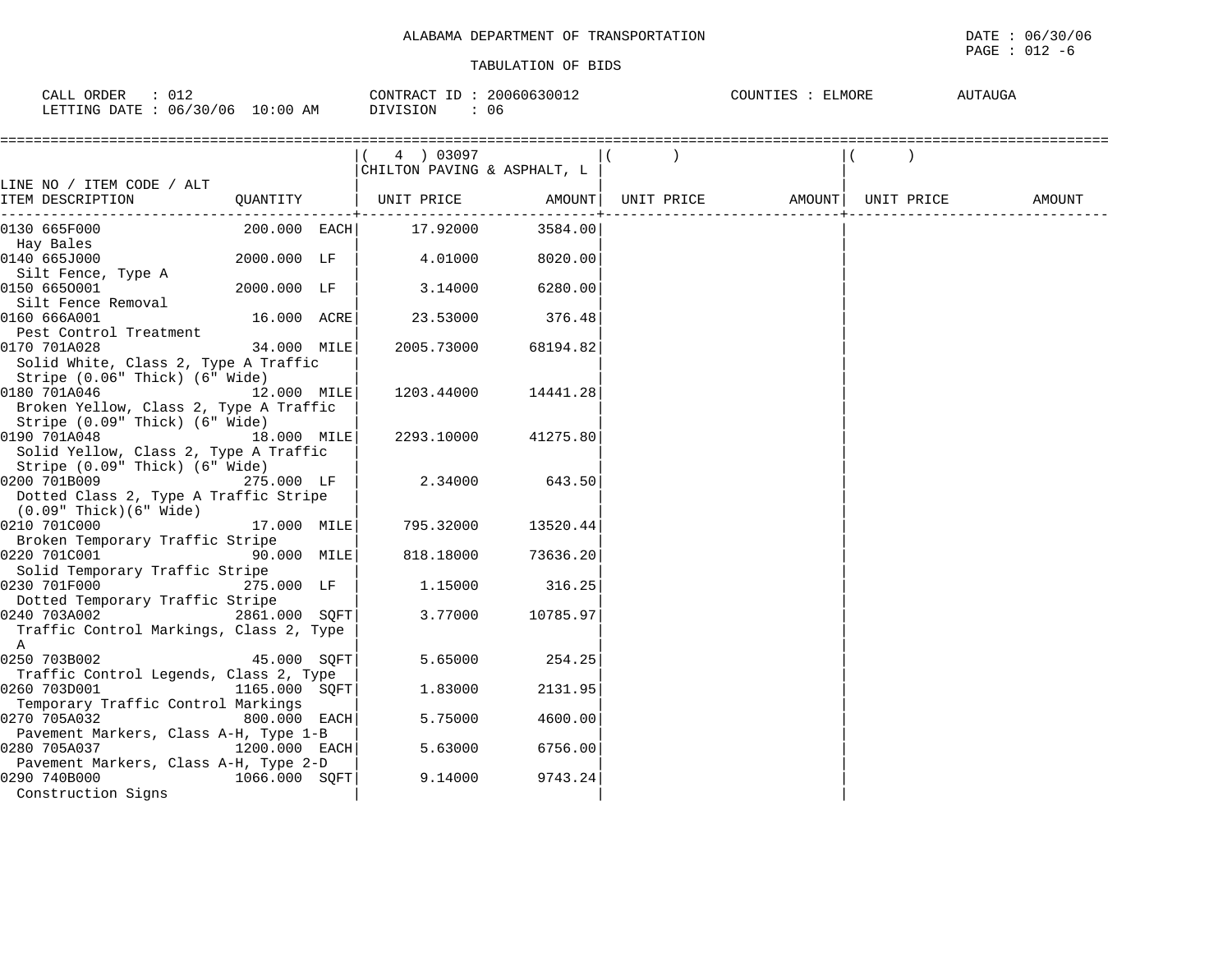| ALABAMA DEPARTMENT OF TRANSPORTATION |  |  |
|--------------------------------------|--|--|
|--------------------------------------|--|--|

| ORDER<br>CALL<br><b>ETTING</b> | . החברה | 012<br>06/30/06 | $10:00$ AM | CONTRACT<br><b>DIVISION</b> | 2006063001<br>06 | COTINT | ELMORE | AUTAUGA |  |
|--------------------------------|---------|-----------------|------------|-----------------------------|------------------|--------|--------|---------|--|
|                                |         |                 |            |                             |                  |        |        |         |  |

|                                                                             |          |      | 03097<br>CHILTON PAVING & ASPHALT, L |                 |            |        |            |        |
|-----------------------------------------------------------------------------|----------|------|--------------------------------------|-----------------|------------|--------|------------|--------|
| LINE NO / ITEM CODE<br>/ ALT<br>ITEM DESCRIPTION                            | OUANTITY |      | UNIT PRICE                           | AMOUNT          | UNIT PRICE | AMOUNT | UNIT PRICE | AMOUNT |
| 0300 740D000<br>Channelizing Drums                                          | 50.000   | EACH | 65.14000                             | 3257.00         |            |        |            |        |
| 0310 740E000<br>Cones (36 Inches High)                                      | 200.000  | EACH | 11.52000                             | 2304.00         |            |        |            |        |
| 0320 740M001<br>Ballast For Cone                                            | 200.000  | EACH | 7.01000                              | 1402.00         |            |        |            |        |
| 0330 7400000<br>Pilot Car                                                   | 1,000    | EACH | 2976.88000                           | 2976.88         |            |        |            |        |
| 0340 998A000<br>Construction Fuel (Maximum Bid Limited<br>To $$100,000.00)$ |          | LUMP | 0.00000                              | 0.00            |            |        |            |        |
| SECTION TOTALS                                                              |          |      |                                      | \$2,410,671.82  |            | 0.00   |            | 0.00   |
| CONTRACT TOTALS                                                             |          |      |                                      | \$2,410,671.82] | \$         | 0.00   |            | Ŝ.     |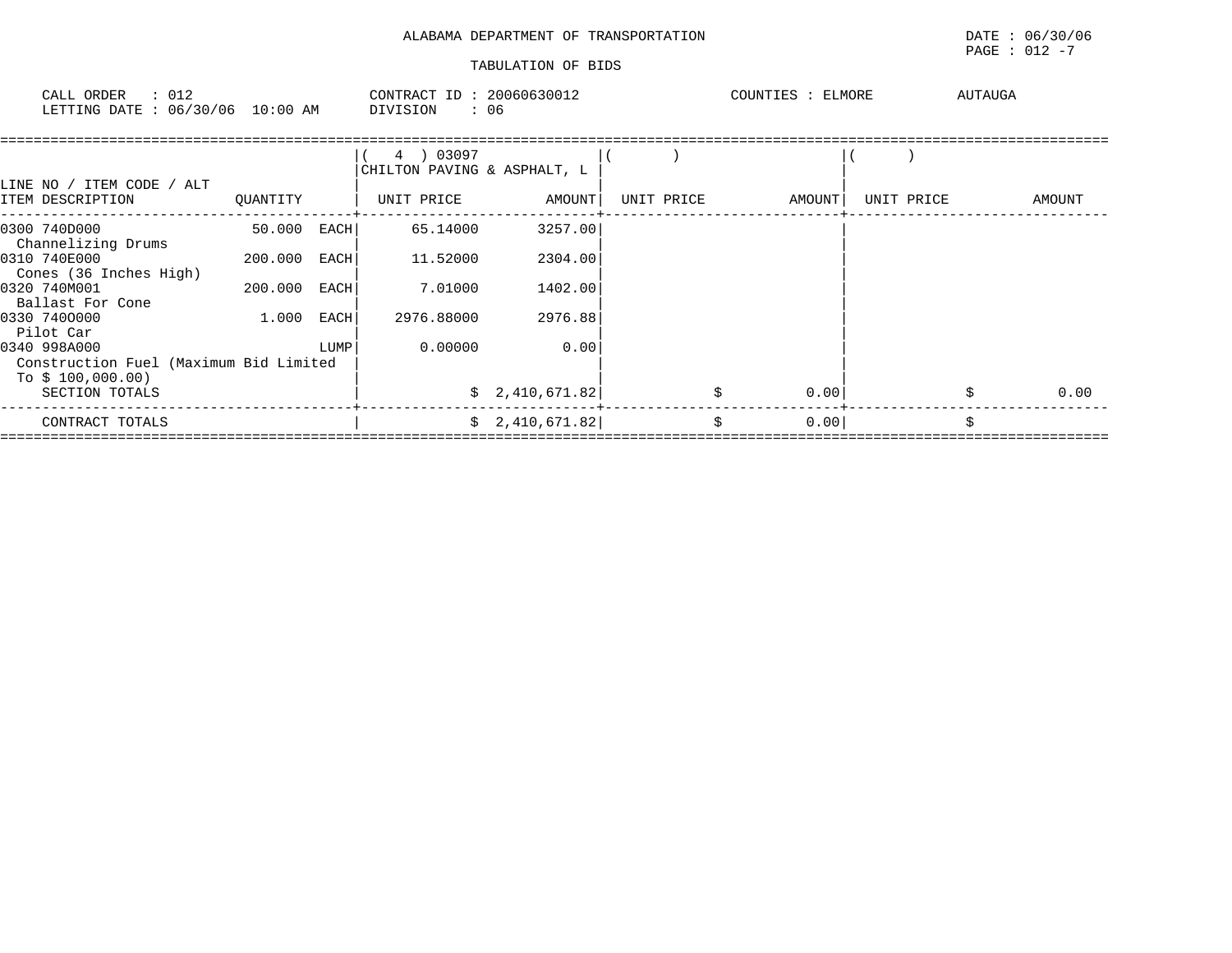# PAGE : 014 -1

|      | CALL ORDER<br>: 014   | LETTING DATE : 06/30/06 10:00 AM                                                                 | CONTRACT ID: 20060630014<br>: 07<br>DIVISION                                          |              | COUNTIES : COVINGTON                               |                            |                              |
|------|-----------------------|--------------------------------------------------------------------------------------------------|---------------------------------------------------------------------------------------|--------------|----------------------------------------------------|----------------------------|------------------------------|
|      | CONTRACT DESCRIPTION: | on SR-12 (US-84) from west of SR-55 to the River<br>Falls/Andalusia city limit. Length 2.391 mi. | CONTRACT TIME :<br>40<br>for constructing the Planing, Resurfacing and Traffic Stripe | Working Days | (available days)<br>$PROJECT(S) : STPSA-0012(523)$ |                            | $99 - 307 - 203 - 012 - 602$ |
| RANK | VENDOR NO./NAME       |                                                                                                  |                                                                                       |              |                                                    | TOTAL<br><b>BID</b>        | % OVER<br>LOW BID            |
|      | 02032<br>01087        | BULLARD EXCAVATING, INC.<br>APAC-SOUTHEAST, INC.                                                 |                                                                                       |              |                                                    | 992,493.25<br>1,252,089.46 | 100.0000%<br>126.1560%       |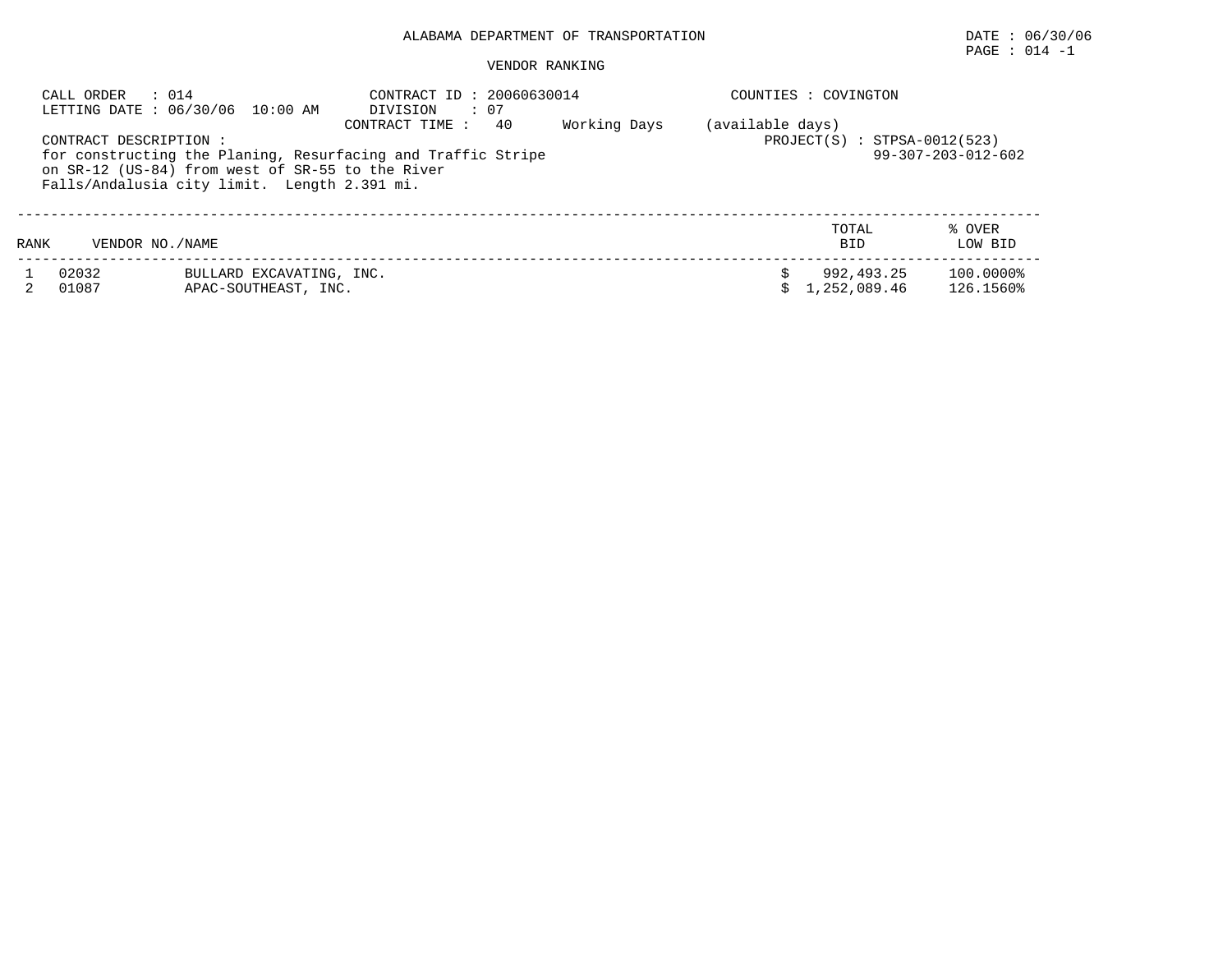| CALL ORDER<br>: 014<br>LETTING DATE : 06/30/06 10:00 AM                                                                             |                |      | CONTRACT ID: 20060630014<br>DIVISION<br>: 07 |           |                                                  | COUNTIES : COVINGTON |            |        |  |
|-------------------------------------------------------------------------------------------------------------------------------------|----------------|------|----------------------------------------------|-----------|--------------------------------------------------|----------------------|------------|--------|--|
| LINE NO / ITEM CODE / ALT                                                                                                           |                |      | $1$ ) 02032<br>BULLARD EXCAVATING, INC.      |           | 2 ) 01087<br>$\vert$ (<br>  APAC-SOUTHEAST, INC. |                      |            |        |  |
| ITEM DESCRIPTION                                                                                                                    | OUANTITY       |      | UNIT PRICE                                   |           | AMOUNT  UNIT PRICE                               | AMOUNT               | UNIT PRICE | AMOUNT |  |
| SECTION 0001 Total                                                                                                                  |                |      |                                              |           |                                                  |                      |            |        |  |
| 0010 210D015<br>Borrow Excavation (A-4) (Loose Truckbed<br>Measurement)                                                             | 791.000 CUYD   |      | 5.00000                                      | 3955.00   | 11.00000                                         | 8701.00              |            |        |  |
| 0020 212A000                                                                                                                        | 129.000 STA    |      | 30.00000                                     | 3870.00   | 55.00000                                         | 7095.00              |            |        |  |
| Machine Grading Shoulders<br>0030 405A000<br>Tack Coat                                                                              | 5361.000 GAL   |      | 2,00000                                      | 10722.00  | 3.50000                                          | 18763.50             |            |        |  |
| 0040 408A051<br>Planing Existing Pavement                                                                                           | 85699.000 SQYD |      | 0.60000                                      | 51419.40  | 0.65000                                          | 55704.35             |            |        |  |
| (Approximately 0.00" Thru 1.0" Thick)<br>0050 410H000<br>Material Remixing Device                                                   | 1.000 EACH     |      | 20000.00000                                  | 20000.00  | 32000.00000                                      | 32000.00             |            |        |  |
| 0060 420A015<br>Polymer Modified Open Graded Friction                                                                               | 3922.000 TON   |      | 98.00000                                     | 384356.00 | 105.00000                                        | 411810.00            |            |        |  |
| Course<br>0070 424A360<br>Superpave Bituminous Concrete Wearing<br>Surface Layer, 1/2" Maximum Aggregate                            | 5721.000 TON   |      | 51.00000                                     | 291771.00 | 74.00000                                         | 423354.00            |            |        |  |
| Size Mix, ESAL Range C/D<br>0080 424A366<br>Superpave Bituminous Concrete Wearing<br>Surface Layer, Leveling, 1/2" Maximum          | 250.000 TON    |      | 40.00000                                     | 10000.00  | 74.00000                                         | 18500.00             |            |        |  |
| Aggregate Size Mix, ESAL Range C/D<br>0090 424B663<br>Superpave Bituminous Concrete Upper<br>Binder Layer, Widening, 1 1/2" Maximum | 1018.000       | TON  | 51.00000                                     | 51918.00  | 75.00000                                         | 76350.00             |            |        |  |
| Aggregate Size Mix, ESAL Range C/D<br>0100 428C000<br>Scoring Bituminous Pavement Surface By<br>Cutting                             | 12816.000 LF   |      | 0.35000                                      | 4485.60   | 0.10000                                          | 1281.60              |            |        |  |
| 0110 600A000                                                                                                                        |                | LUMP | 10000.00000                                  | 10000.00  | 38000.00000                                      | 38000.00             |            |        |  |
| Mobilization<br>0120 652A100                                                                                                        | 3.000 ACRE     |      | 500.00000                                    | 1500.00   | 600.00000                                        | 1800.00              |            |        |  |
| Seeding<br>0130 656A010                                                                                                             | 3.000 ACRE     |      | 500.00000                                    | 1500.00   | 470.00000                                        | 1410.00              |            |        |  |
| Mulching<br>0140 665F000<br>Hay Bales                                                                                               | 150.000 EACH   |      | 5.00000                                      | 750.00    | 7.00000                                          | 1050.00              |            |        |  |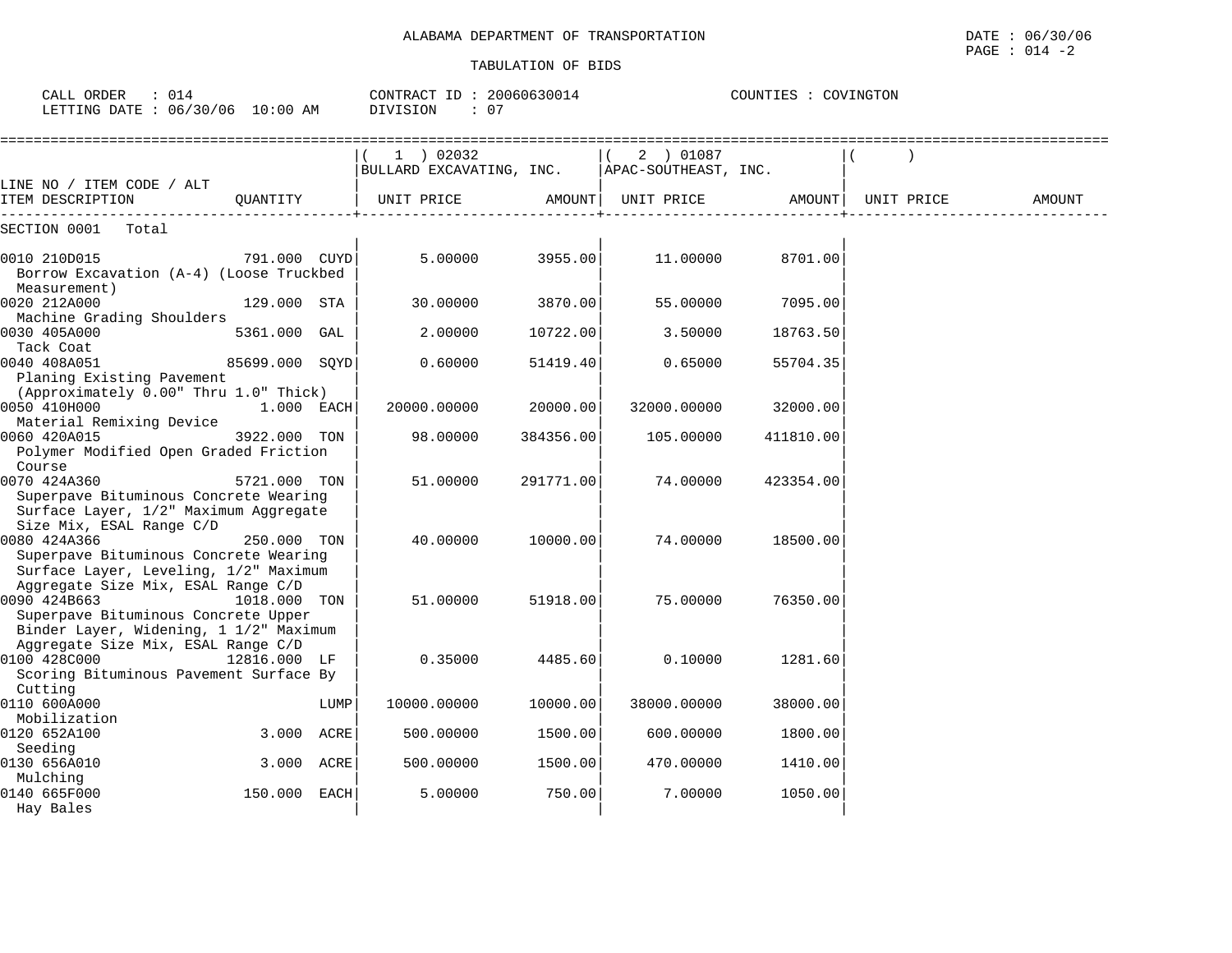$\texttt{PAGE}$  : 014 -3

| 014<br>ORDER<br>$\sim$ $\sim$ $\sim$ $\sim$                                                                                                                      |             | ו ב סידיזר∩י | 2006061 | COUNTIES<br>WINGTON<br>$11111 +$ |
|------------------------------------------------------------------------------------------------------------------------------------------------------------------|-------------|--------------|---------|----------------------------------|
| 106<br>DATF<br>LETTING<br>06<br>-20<br>$\cup$<br>the contract of the contract of the contract of the contract of the contract of the contract of the contract of | 10:00<br>AМ | `IVISION     | . .     |                                  |

|                                                                                              |             |      | 1 ) 02032                                                  |          | $(2)$ 01087 |                 |        |
|----------------------------------------------------------------------------------------------|-------------|------|------------------------------------------------------------|----------|-------------|-----------------|--------|
|                                                                                              |             |      | BULLARD EXCAVATING, INC.   APAC-SOUTHEAST, INC.            |          |             |                 |        |
| LINE NO / ITEM CODE / ALT<br>ITEM DESCRIPTION                                                | QUANTITY    |      | UNIT PRICE       AMOUNT  UNIT PRICE     AMOUNT  UNIT PRICE |          |             | .               | AMOUNT |
| 0150 665J000<br>Silt Fence, Type A                                                           | 2500.000 LF |      | 2.00000                                                    | 5000.00  |             | 3.00000 7500.00 |        |
| 0160 6650001<br>Silt Fence Removal                                                           | 2500.000 LF |      | 0.10000                                                    | 250.00   | 0.35000     | 875.00          |        |
| 0170 666A001                                                                                 | 3.000 ACRE  |      | 50.00000                                                   | 150.00   | 5.00000     | 15.00           |        |
| Pest Control Treatment<br>0180 680A000                                                       |             | LUMP | 2000.00000                                                 | 2000.00  | 1000.00000  | 1000.00         |        |
| Engineering Controls<br>4.000 MILE<br>0190 701A028<br>Solid White, Class 2, Type A Traffic   |             |      | 1750.00000                                                 | 7000.00  | 1750.00000  | 7000.00         |        |
| Stripe (0.06" Thick) (6" Wide)<br>0200 701A041                                               | 5.000 MILE  |      | 1050.00000                                                 | 5250.00  | 1050.00000  | 5250.00         |        |
| Broken White, Class 2, Type A Traffic<br>Stripe (0.09" Thick) (6" Wide)                      |             |      |                                                            |          |             |                 |        |
| 3.000 MILE<br>0210 701A046<br>Broken Yellow, Class 2, Type A Traffic                         |             |      | 1050.00000                                                 | 3150.00  | 1050.00000  | 3150.00         |        |
| Stripe (0.09" Thick) (6" Wide)<br>0220 701A048                                               | 6.000 MILE  |      | 1995.00000                                                 | 11970.00 | 1995.00000  | 11970.00        |        |
| Solid Yellow, Class 2, Type A Traffic<br>Stripe (0.09" Thick) (6" Wide)                      |             |      |                                                            |          |             |                 |        |
| 0230 701B009<br>Dotted Class 2, Type A Traffic Stripe                                        | 1730.000 LF |      | 1.25000                                                    | 2162.50  | 1.25000     | 2162.50         |        |
| (0.09" Thick)(6" Wide)<br>0240 701C000                                                       | 21.000 MILE |      | 650.00000                                                  | 13650.00 | 650.00000   | 13650.00        |        |
| Broken Temporary Traffic Stripe<br>0250 701C001                                              | 26.000 MILE |      | 690.00000                                                  | 17940.00 | 690.00000   | 17940.00        |        |
| Solid Temporary Traffic Stripe<br>0260 701D007                                               | 1.000 MILE  |      | 2,00000                                                    | 2.00     | 2500.00000  | 2500.00         |        |
| Solid Traffic Stripe Removed (Paint)<br>0270 701D008                                         | 1.000 MILE  |      | 2.00000                                                    | 2.00     | 2500.00000  | 2500.00         |        |
| Solid Traffic Stripe Removed (Plastic)<br>0280 701D014                                       | 1.000 MILE  |      | 2.00000                                                    | 2.00     | 2000.00000  | 2000.00         |        |
| Broken Traffic Stripe Removed (Paint)<br>0290 701D015                                        | 1.000 MILE  |      | 2.00000                                                    | 2.00     |             |                 |        |
| Broken Traffic Stripe Removed (Plastic)                                                      |             |      |                                                            |          | 2000.00000  | 2000.00         |        |
| 1468.000 LF<br>0300 701G121<br>Broken White, Class 3W, Type A Traffic<br>Stripe (6" Wide)    |             |      | 3.00000                                                    | 4404.00  | 3.00000     | 4404.00         |        |
| - / 1468.000 LF<br>0310 701G125<br>Solid White, Class 3W, Type A Traffic<br>Stripe (6" Wide) |             |      | 5,00000                                                    | 7340.00  | 5.00000     | 7340.00         |        |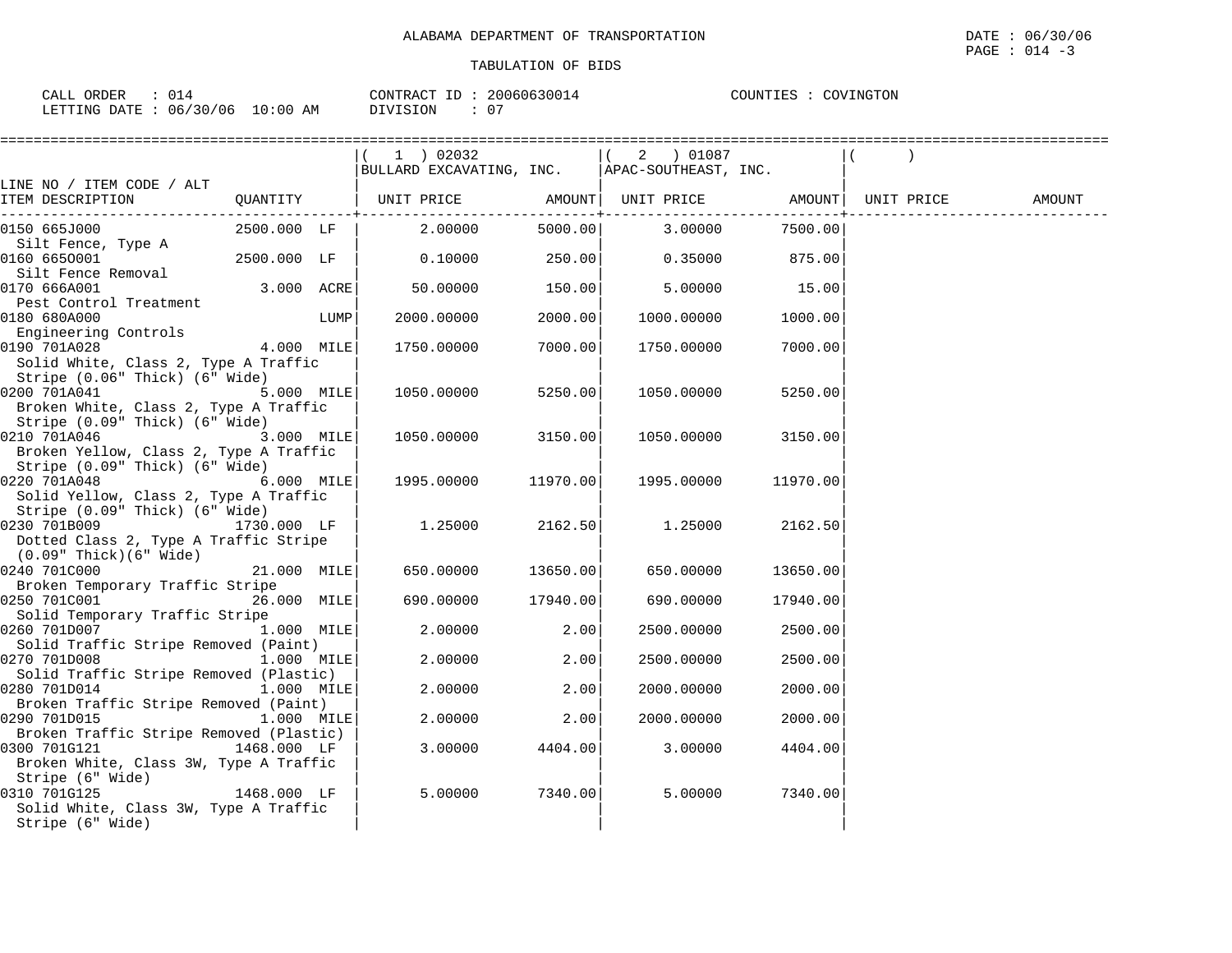| ORDER<br>$\sim$ $\sim$ $\sim$ $\sim$<br>ـىدىك | 200606300<br>ID<br>CONTRACT                  | COUNTIES<br>∩wi<br>'NGT<br>. UIV |
|-----------------------------------------------|----------------------------------------------|----------------------------------|
| 06/30/06<br>LETTING<br>DATE<br>AΜ<br>:00      | $\sim$ $-$<br><b>TT CTONT</b><br>υ.<br>11111 |                                  |

|                                                                                            |                                 | (1) 02032<br>BULLARD EXCAVATING, INC.   APAC-SOUTHEAST, INC. |               | $(2)$ 01087        |                 |                    |        |
|--------------------------------------------------------------------------------------------|---------------------------------|--------------------------------------------------------------|---------------|--------------------|-----------------|--------------------|--------|
| LINE NO / ITEM CODE / ALT                                                                  |                                 |                                                              |               |                    |                 |                    |        |
| ITEM DESCRIPTION                                                                           | QUANTITY                        | UNIT PRICE                                                   | ------------+ | AMOUNT  UNIT PRICE |                 | AMOUNT  UNIT PRICE | AMOUNT |
| 0320 701G129<br>Broken Yellow, Class 3W, Type A Traffic<br>Stripe (6" Wide)                | 1468.000 LF                     | 3.00000                                                      | 4404.00       | 3.00000            | 4404.00         |                    |        |
| 0330 701G133<br>Solid Yellow, Class 3W, Type A Traffic                                     | 1468.000 LF                     | 5.00000                                                      | 7340.00       | 5.00000            | 7340.00         |                    |        |
| Stripe (6" Wide)<br>0340 703A002<br>Traffic Control Markings, Class 2, Type<br>$\mathbb A$ | $4796.000$ SQFT                 | 3.25000                                                      | 15587.00      | 3.25000            | 15587.00        |                    |        |
| 0350 703A010<br>Traffic Control Markings, Class 3W,<br>Type A                              | 66.000 SOFT                     | 15.00000                                                     | 990.00        | 15.00000           | 990.00          |                    |        |
| 0360 703B002<br>Traffic Control Legends, Class 2, Type                                     | 793.000 SOFT                    | 3.75000                                                      | 2973.75       | 3.75000            | 2973.75         |                    |        |
| 0370 703D001<br>Temporary Traffic Control Markings                                         | 6765.000 SOFT                   | 1,50000                                                      | 10147.50      | 1,50000            | 10147.50        |                    |        |
| 0380 703E001<br>Temporary Traffic Control Legends                                          | 1435.000 SOFT                   | 1.50000                                                      | 2152.50       | 1,50000            | 2152.50         |                    |        |
| 0390 705A030<br>Pavement Markers, Class A-H, Type 2-C                                      | 285.000 EACH                    | 5.00000                                                      | 1425.00       | 5.00000            | 1425.00         |                    |        |
| 0400 705A031<br>Pavement Markers, Class A-H, Type 1-A                                      | 290.000 EACH                    | 5.00000                                                      | 1450.00       | 5.00000            | 1450.00         |                    |        |
| 0410 705A032<br>Pavement Markers, Class A-H, Type 1-B                                      | 300.000 EACH                    | 5.00000                                                      | 1500.00       | 5.00000            | 1500.00         |                    |        |
| 0420 705A037<br>Pavement Markers, Class A-H, Type 2-D                                      | 518.000 EACH                    | 5.00000                                                      | 2590.00       | 5.00000            | 2590.00         |                    |        |
| 0430 705A038<br>Pavement Markers, Class A-H, Type 2-E                                      | 262.000 EACH                    | 5,00000                                                      | 1310.00       | 5.00000            | 1310.00         |                    |        |
| 0440 740B000<br>Construction Signs                                                         | 1044.000 SQFT                   | 8,00000                                                      | 8352.00       | 8.04000            | 8393.76         |                    |        |
| 0450 740E000<br>Cones (36 Inches High)                                                     | 150.000 EACH                    | 20,00000                                                     | 3000.00       | 15.00000           | 2250.00         |                    |        |
| 0460 740M001<br>Ballast For Cone                                                           | 150.000 EACH                    | 5.00000                                                      | 750.00        | 10.00000           | 1500.00         |                    |        |
| 0470 741C010<br>Portable Sequential Arrow And Chevron<br>Sign Unit                         | $2.000$ EACH                    | 1000.00000                                                   | 2000.00       | 500.00000          | 1000.00         |                    |        |
| 0480 998A000<br>Construction Fuel (Maximum Bid Limited<br>To $$46,800.00)$                 | LUMP                            | 0.00000                                                      | 0.00          | 0.00000            | 0.00            |                    |        |
| SECTION TOTALS                                                                             |                                 |                                                              | \$992,493.25] |                    | \$1,252,089.46] |                    | 0.00   |
| CONTRACT TOTALS                                                                            | .============================== |                                                              | 992,493.25    |                    | \$1,252,089.46] |                    |        |
|                                                                                            |                                 |                                                              |               |                    |                 |                    |        |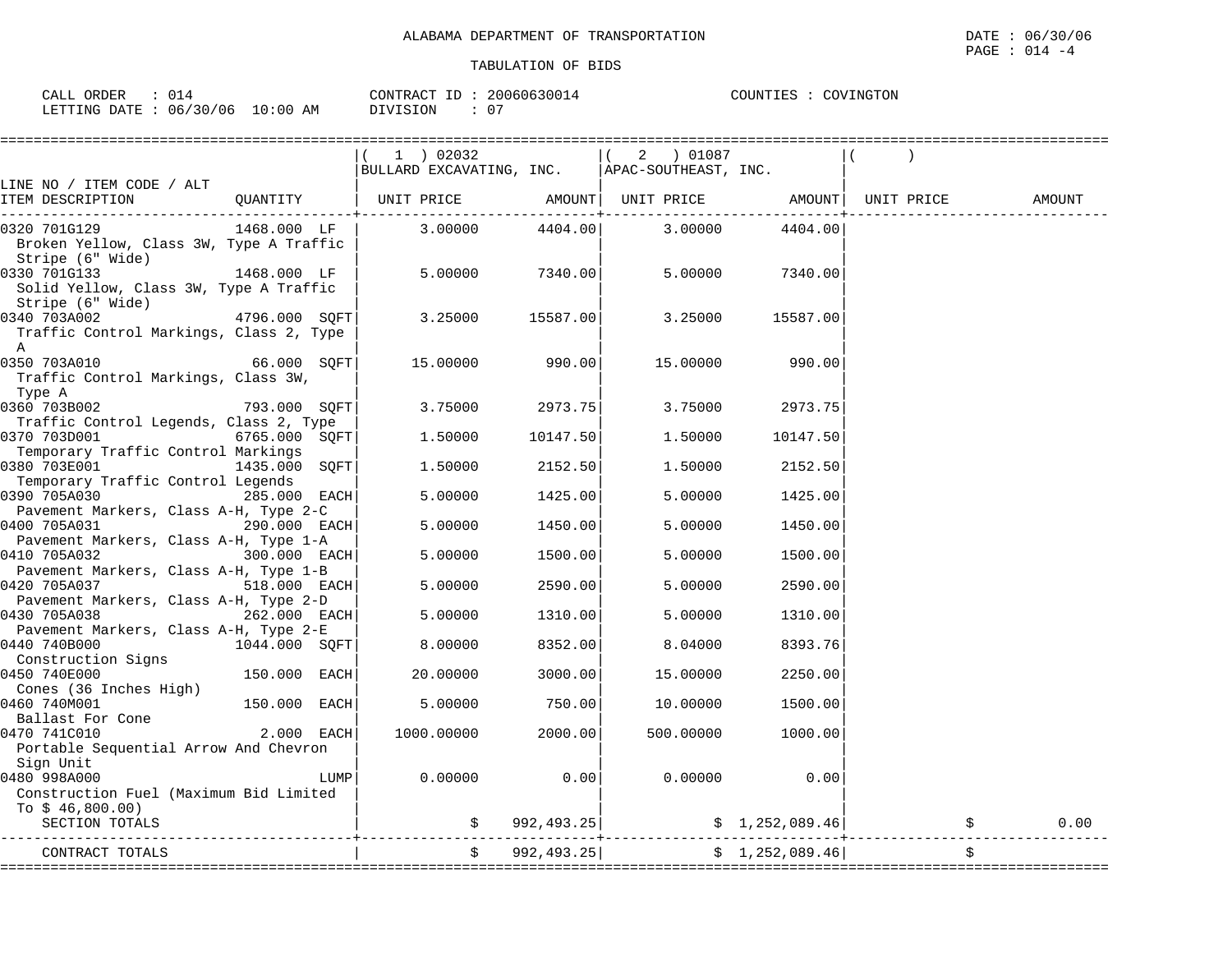# $\texttt{PAGE}$  : 015 -1

|      | : 015<br>CALL ORDER    | LETTING DATE : 06/30/06 10:00 AM | CONTRACT ID: 20060630015<br>$\therefore$ 04<br>DIVISION                                                                                          |              | COUNTIES : CLAY  |                                          | RANDOLPH                                        |
|------|------------------------|----------------------------------|--------------------------------------------------------------------------------------------------------------------------------------------------|--------------|------------------|------------------------------------------|-------------------------------------------------|
|      | CONTRACT DESCRIPTION : |                                  | 90<br>CONTRACT TIME:<br>for constructing the Resurfacing and Traffic Stripe on SR-48<br>from SR-9 to SR-1 (US-431) in Wedowee. Length 15.489 mi. | Working Days | (available days) | $PROJECT(S) : STPSA-0048(500)$<br>OTHERS | STPSA-0048(501)<br>$99 - 304 - 144 - 048 - 601$ |
| RANK | VENDOR NO. / NAME      |                                  |                                                                                                                                                  |              |                  | TOTAL<br><b>BID</b>                      | % OVER<br>LOW BID                               |
|      | 01087                  | APAC-SOUTHEAST, INC.             |                                                                                                                                                  |              |                  | $\text{S}$ 3, 375, 620.31                | 100.0000%                                       |
|      | 04013                  | DUNN CONSTRUCTION COMPANY, INC.  |                                                                                                                                                  |              |                  | 3,481,761.93                             | 103.1444%                                       |
|      | 13022                  | MCCARTNEY CONSTRUCTION CO., INC. |                                                                                                                                                  |              |                  | 3,513,923.75                             | 104.0971%                                       |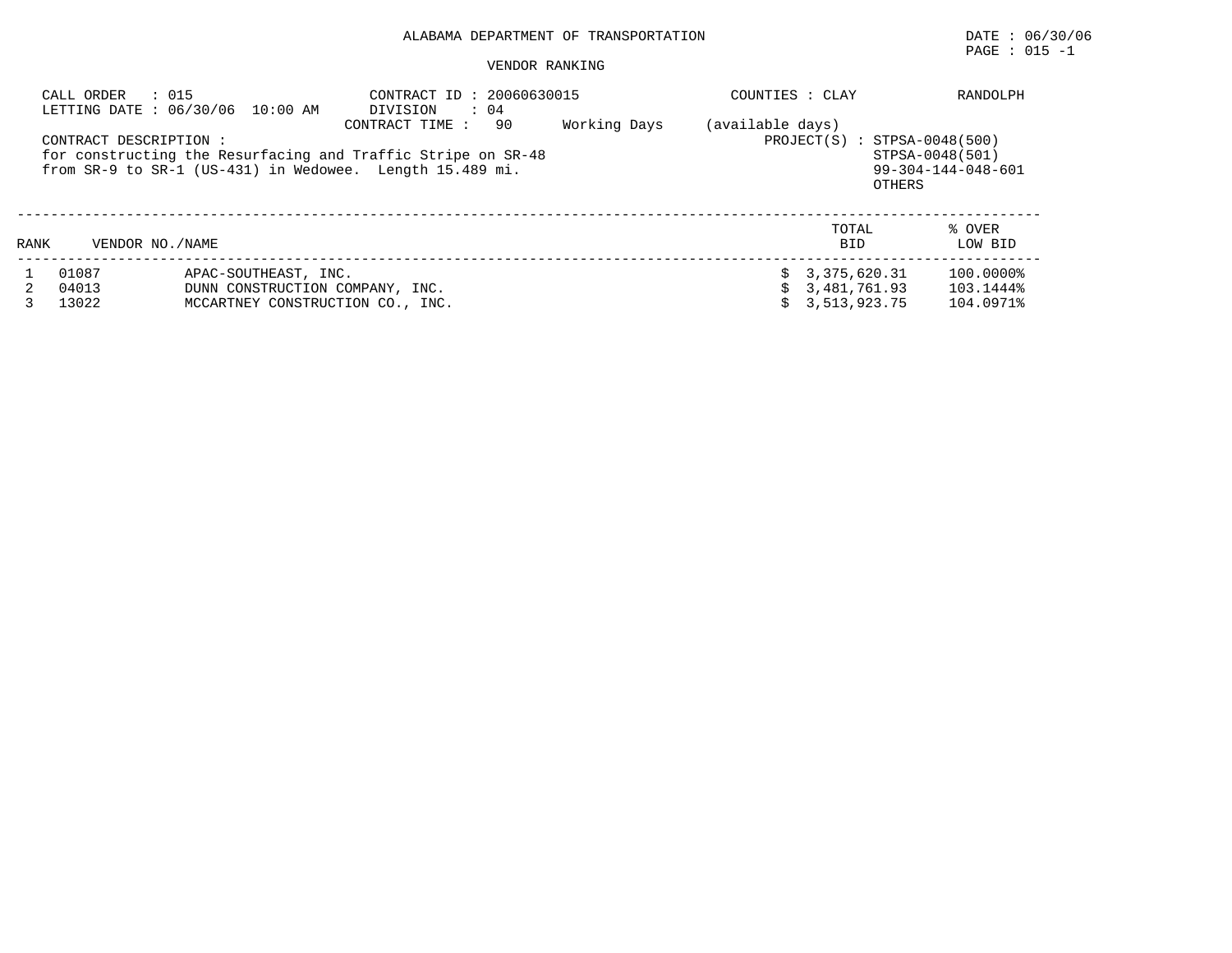| CALL ORDER : 015<br>LETTING DATE : 06/30/06 10:00 AM | CONTRACT ID: 20060630015<br>DIVISION : 04 | COUNTIES : CLAY | RANDOLPH                                                                     |
|------------------------------------------------------|-------------------------------------------|-----------------|------------------------------------------------------------------------------|
|                                                      | 1 ) 01087<br>APAC-SOUTHEAST, INC.         | 2 ) 04013       | $(3)$ 13022<br>DUNN CONSTRUCTION CO., INC.   MCCARTNEY CONSTRUCTION CO., INC |

| LINE NO / ITEM CODE / ALT                                                                                                                                        |                 |             |           |            |               |            |           |
|------------------------------------------------------------------------------------------------------------------------------------------------------------------|-----------------|-------------|-----------|------------|---------------|------------|-----------|
| ITEM DESCRIPTION                                                                                                                                                 | QUANTITY        | UNIT PRICE  | AMOUNT    | UNIT PRICE | <b>AMOUNT</b> | UNIT PRICE | AMOUNT    |
| Total<br>SECTION 0001                                                                                                                                            |                 |             |           |            |               |            |           |
| 0010 206D001                                                                                                                                                     | 415.000 LF      | 3.15000     | 1307.25   | 2.56000    | 1062.40       | 2.25000    | 933.75    |
| Removing Guardrail<br>0020 206E019                                                                                                                               | 6.000 EACH      | 105.00000   | 630.00    | 113.57000  | 681.42        | 100.00000  | 600.00    |
| Removing Guardrail End Anchor (Type 10)<br>0030 209A000                                                                                                          | 15.000 EACH     | 216.51000   | 3247.65   | 133.56000  | 2003.40       | 170.00000  | 2550.00   |
| Mailbox Reset, Single<br>0040 210D000<br>Borrow Excavation                                                                                                       | 1600.000 CUYD   | 14.96000    | 23936.00  | 19.26000   | 30816.00      | 24.00000   | 38400.00  |
| 0050 401B100<br>Bituminous Treatment E (With Polymer<br>Additive)                                                                                                | 129600.000 SQYD | 0.85000     | 110160.00 | 0.92000    | 119232.00     | 1,10000    | 142560.00 |
| 0060 405A000                                                                                                                                                     | 10400.000 GAL   | 1.69000     | 17576.00  | 1.74000    | 18096.00      | 1.75000    | 18200.00  |
| Tack Coat<br>0070 407A000<br>Joint Sealant For Hot Mix Asphalt                                                                                                   | 4850.000 GAL    | 23.10000    | 112035.00 | 21.19000   | 102771.50     | 20.50000   | 99425.00  |
| Pavement<br>0080 408A051<br>Planing Existing Pavement                                                                                                            | 7300.000 SOYD   | 1.84000     | 13432.00  | 1,99000    | 14527.00      | 3.00000    | 21900.00  |
| (Approximately 0.00" Thru 1.0" Thick)<br>0090 408A052<br>Planing Existing Pavement                                                                               | 1334.000 SQYD   | 1.84000     | 2454.56   | 4.99000    | 6656.66       | 6.00000    | 8004.00   |
| (Approximately 1.10" Thru 2.0" Thick)<br>0100 410B000<br>State Furnished Profilograph                                                                            | 1.000 EACH      | 12377.20000 | 12377.20  | 6795.30000 | 6795.30       | 0.00000    | 0.00      |
| 0110 424A356<br>Superpave Bituminous Concrete Wearing<br>Surface Layer, 3/8" Maximum Aggregate<br>Size Mix, ESAL Range C/D                                       | 6815.000 TON    | 67.02000    | 456741.30 | 66.10000   | 450471.50     | 65.00000   | 442975.00 |
| 0120 424A358<br>Superpave Bituminous Concrete Wearing<br>Surface Layer, Leveling, 3/8" Maximum                                                                   | 100.000 TON     | 87.86000    | 8786.00   | 89.19000   | 8919.00       | 80.00000   | 8000.00   |
| Aggregate Size Mix, ESAL Range C/D<br>0130 424A359<br>Superpave Bituminous Concrete Wearing<br>Surface Layer, Widening, 3/8" Maximum                             | 200.000 TON     | 88.23000    | 17646.00  | 89.19000   | 17838.00      | 85,00000   | 17000.00  |
| Aggregate Size Mix, Esal Range C/D<br>0140 424A360<br>Superpave Bituminous Concrete Wearing<br>Surface Layer, 1/2" Maximum Aggregate<br>Size Mix, ESAL Range C/D | 8100.000 TON    | 61.39000    | 497259.00 | 60.25000   | 488025.00     | 63.00000   | 510300.00 |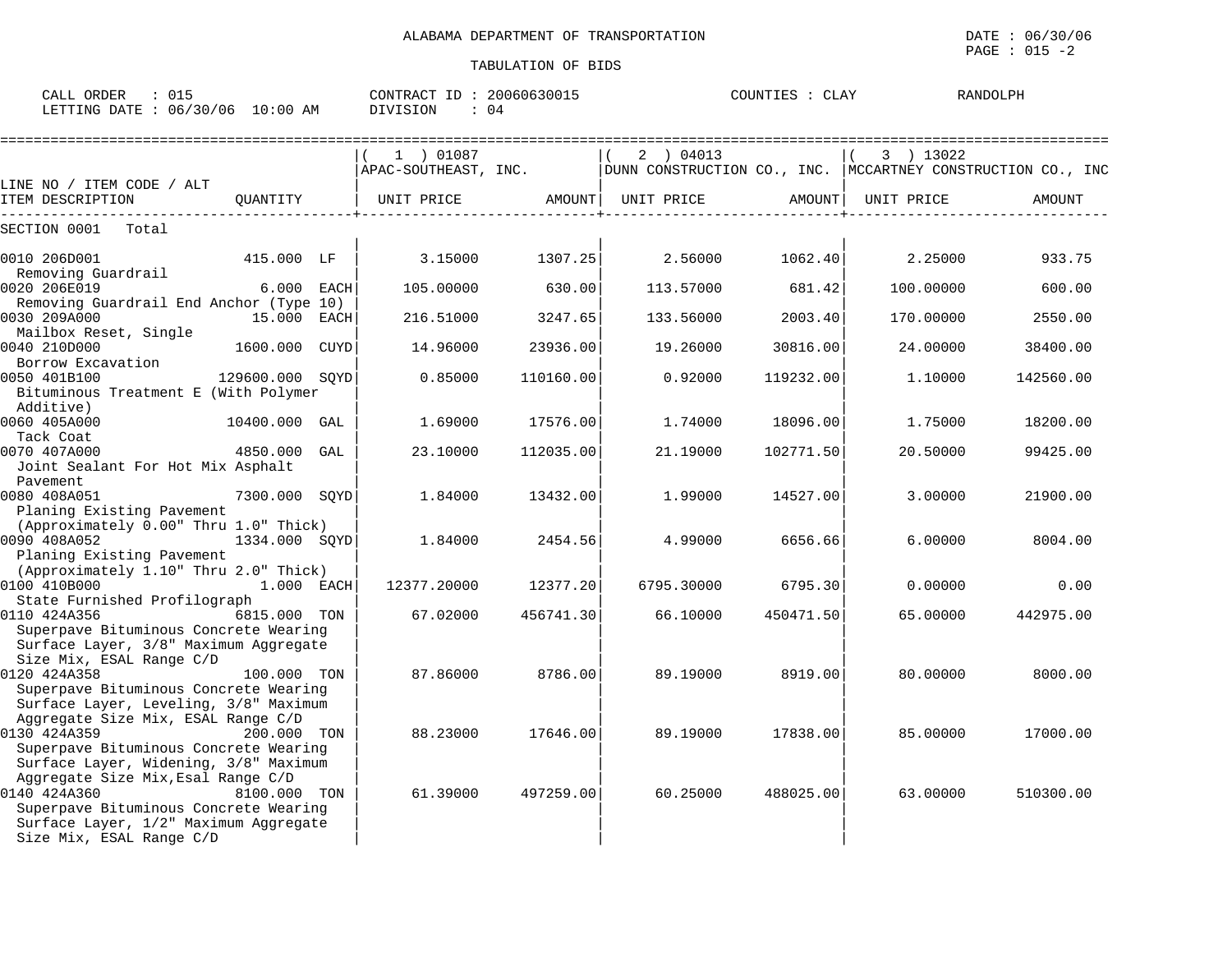| $\bigcap$ $\bigcap$ $\bigcap$<br>ORDER<br>CALL<br>∪⊥J    | 20060630015<br>CONTRACT<br>$ -$ | T T T T T<br>COUNTIES<br>لتطبرنا | RANDOLPH |
|----------------------------------------------------------|---------------------------------|----------------------------------|----------|
| .00 ن<br>LETTING DATE<br>06/30/06<br>ΑM<br><sup>()</sup> | DIVISION<br>() q                |                                  |          |

|                                                                                                                                                                            |               |             |                  |                                                                                                    |                  |              | ============================== |
|----------------------------------------------------------------------------------------------------------------------------------------------------------------------------|---------------|-------------|------------------|----------------------------------------------------------------------------------------------------|------------------|--------------|--------------------------------|
|                                                                                                                                                                            |               | 1 ) 01087   |                  | 2<br>04013<br>APAC-SOUTHEAST, INC.   DUNN CONSTRUCTION CO., INC.   MCCARTNEY CONSTRUCTION CO., INC |                  | 3 ) 13022    |                                |
| LINE NO / ITEM CODE / ALT                                                                                                                                                  |               |             |                  |                                                                                                    |                  |              |                                |
| ITEM DESCRIPTION                                                                                                                                                           |               |             |                  | QUANTITY   UNIT PRICE AMOUNT  UNIT PRICE AMOUNT                                                    | -----------+-    | UNIT PRICE   | AMOUNT                         |
| 0150 424A366<br>Superpave Bituminous Concrete Wearing<br>Surface Layer, Leveling, 1/2" Maximum                                                                             | 100.000 TON   |             | 84.96000 8496.00 |                                                                                                    | 84.54000 8454.00 | 78.00000     | 7800.00                        |
| Aggregate Size Mix, ESAL Range C/D<br>0160 424A369<br>Superpave Bituminous Concrete Wearing<br>Surface Layer, Widening, 1/2" Maximum<br>Aggregate Size Mix, ESAL Range C/D | 250.000 TON   | 84.51000    | 21127.50         | 78.50000                                                                                           | 19625.00         | 83.00000     | 20750.00                       |
| 0170 424B654<br>Superpave Bituminous Concrete Upper<br>Binder Layer, Patching, 3/4" Maximum<br>Aggregate Size Mix, ESAL Range C/D                                          | 400.000 TON   | 105.00000   | 42000.00         | 104.36000                                                                                          | 41744.00         | 100.00000    | 40000.00                       |
| 0180 424B658<br>Superpave Bituminous Concrete Upper<br>Binder Layer, Leveling, 3/4" Maximum<br>Aggregate Size Mix, ESAL Range C/D                                          | 19265.000 TON | 57.47000    | 1107159.55       | 55.85000                                                                                           | 1075950.25       | 57.00000     | 1098105.00                     |
| 0190 424B661<br>Superpave Bituminous Concrete Upper<br>Binder Layer, Widening, 3/4" Maximum                                                                                | 200.000 TON   | 84.57000    | 16914.00         | 83.13000                                                                                           | 16626.00         | 80,00000     | 16000.00                       |
| Aggregate Size Mix, ESAL Range C/D<br>0200 424C371<br>Superpave Bituminous Concrete Base<br>Layer, Widening, 1 1/2" Maximum                                                | 7800.000 TON  | 58.90000    | 459420.00        | 52.47000                                                                                           | 409266.00        | 53.00000     | 413400.00                      |
| Aggregate Size Mix, ESAL Range C/D<br>0210 430B043<br>3225.000<br>Aggregate Surfacing (1" Down, Crusher<br>Run)                                                            | TON           | 22.09000    | 71240.25         | 20.61000                                                                                           | 66467.25         | 25.00000     | 80625.00                       |
| 0220 600A000<br>Mobilization                                                                                                                                               | LUMP          | 65078.75000 | 65078.75         | 132303.35000                                                                                       | 132303.35        | 226245.00000 | 226245.00                      |
| 0230 630A001<br>Steel Beam Guardrail, Class A, Type 2                                                                                                                      | 385.000 LF    | 22.05000    | 8489.25          | 23.85000                                                                                           | 9182.25          | 21,00000     | 8085.00                        |
| 0240 630C050                                                                                                                                                               | 7.000 EACH    | 2205.00000  | 15435.00         | 2725.78000                                                                                         | 19080.46         | 2400.00000   | 16800.00                       |
| Guardrail End Anchor, Type 20 Series<br>0250 701A028<br>Solid White, Class 2, Type A Traffic<br>Stripe (0.06" Thick) (6" Wide)                                             | 31.000 MILE   | 1908.90000  | 59175.90         | 2055.15000                                                                                         | 63709.65         | 1800.00000   | 55800.00                       |
| 0260 701A046<br>Broken Yellow, Class 2, Type A Traffic<br>Stripe (0.09" Thick) (6" Wide)                                                                                   | 8.000 MILE    | 1166.55000  | 9332.40          | 1255.93000                                                                                         | 10047.44         | 1100.00000   | 8800.00                        |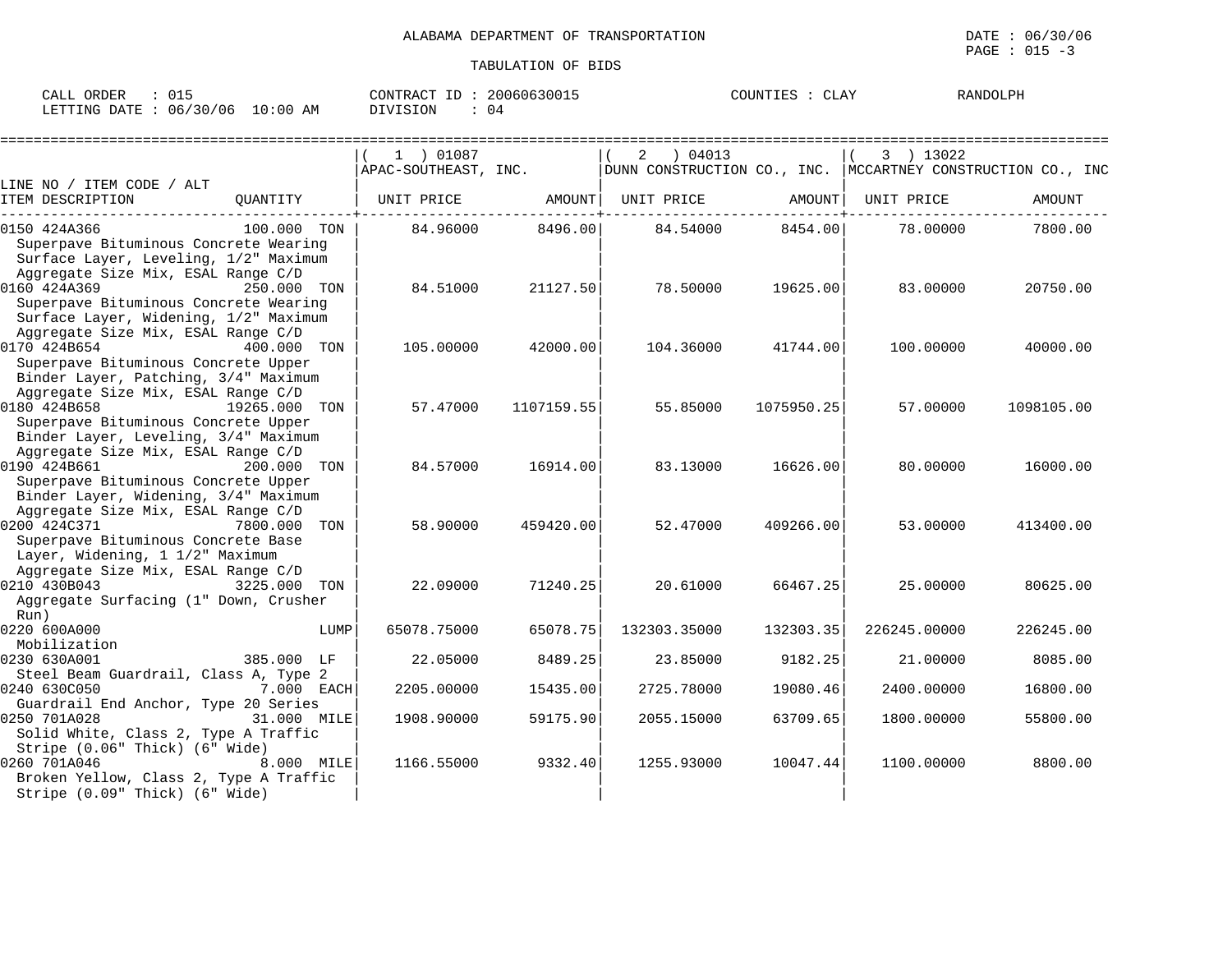| ORDER<br>CALL                          | 20060630015<br>CONTRACT ID | COUNTIES<br>لاطلانا | <b>RANDOLPH</b> |
|----------------------------------------|----------------------------|---------------------|-----------------|
| : 06/30/06<br>10:00 AM<br>LETTING DATE | U4                         |                     |                 |

|                                                                                                                                                                                                     |               | $(1)$ 01087          |                              | 2   04013             |           | 3 ) 13022                                                     |                |
|-----------------------------------------------------------------------------------------------------------------------------------------------------------------------------------------------------|---------------|----------------------|------------------------------|-----------------------|-----------|---------------------------------------------------------------|----------------|
|                                                                                                                                                                                                     |               | APAC-SOUTHEAST, INC. |                              |                       |           | DUNN CONSTRUCTION CO., INC.   MCCARTNEY CONSTRUCTION CO., INC |                |
| LINE NO / ITEM CODE / ALT                                                                                                                                                                           |               |                      |                              |                       |           |                                                               |                |
| ITEM DESCRIPTION                                                                                                                                                                                    | QUANTITY      | UNIT PRICE AMOUNT    |                              | UNIT PRICE AMOUNT     |           | UNIT PRICE                                                    | AMOUNT         |
| 23.000 MILE<br>0270 701A048<br>Solid Yellow, Class 2, Type A Traffic<br>Stripe (0.09" Thick) (6" Wide)                                                                                              |               | 2227.05000           |                              | $51222.15$ 2397.68000 |           | 55146.64 2100.00000                                           | 48300.00       |
| 0280 701C000 18.000 MILE<br>Broken Temporary Traffic Stripe                                                                                                                                         |               | 763.56000            | 13744.08                     | 822.06000             | 14797.08  | 720.00000                                                     | 12960.00       |
| 0290 701C001<br>121.000 MILE<br>Solid Temporary Traffic Stripe                                                                                                                                      |               | 827.19000            | 100089.99                    | 890.56000             | 107757.76 | 780.00000                                                     | 94380.00       |
| 1810.000 SQFT<br>0300 703A002<br>Traffic Control Markings, Class 2, Type<br>A                                                                                                                       |               | 3.72000              | 6733.20                      | 4.00000               | 7240.00   | 3.50000                                                       | 6335.00        |
| 0310 703D001<br>1200.000 SOFT<br>Temporary Traffic Control Markings                                                                                                                                 |               | 2.12000              | 2544.00                      | 2.28000               | 2736.00   | 2.00000                                                       | 2400.00        |
| 0320 740B000<br>Construction Signs                                                                                                                                                                  | 2058.000 SQFT | 8.90000              | 18316.20                     | 9.92000               | 20415.36  | 12.00000                                                      | 24696.00       |
| $1.000$ EACH<br>0330 7400000<br>Pilot Car                                                                                                                                                           |               | 21514.13000          | 21514.13                     | 45765.26000           | 45765.26  | 21595.00000                                                   | 21595.00       |
| <b>EXECUTE IN THE EXECUTIVE IN THE EXECUTIVE IN THE EXECUTIVE IN THE EXECUTIVE IN THE EXECUTIVE IN THE EXECUTIVE</b><br>0340 998A000<br>Construction Fuel (Maximum Bid Limited<br>To $$137,000.00)$ |               | 0.00000              | 0.00                         | 87553.00000           | 87553.00  | 0.00000                                                       | 0.00           |
| SECTION TOTALS                                                                                                                                                                                      |               |                      | $\frac{1}{2}$ 3, 375, 620.31 |                       |           | $\sharp$ 3,481,761.93                                         | \$3,513,923.75 |
| CONTRACT TOTALS                                                                                                                                                                                     |               |                      | \$3,375,620.31               |                       |           | \$3,481,761.93]                                               | \$3,513,923.75 |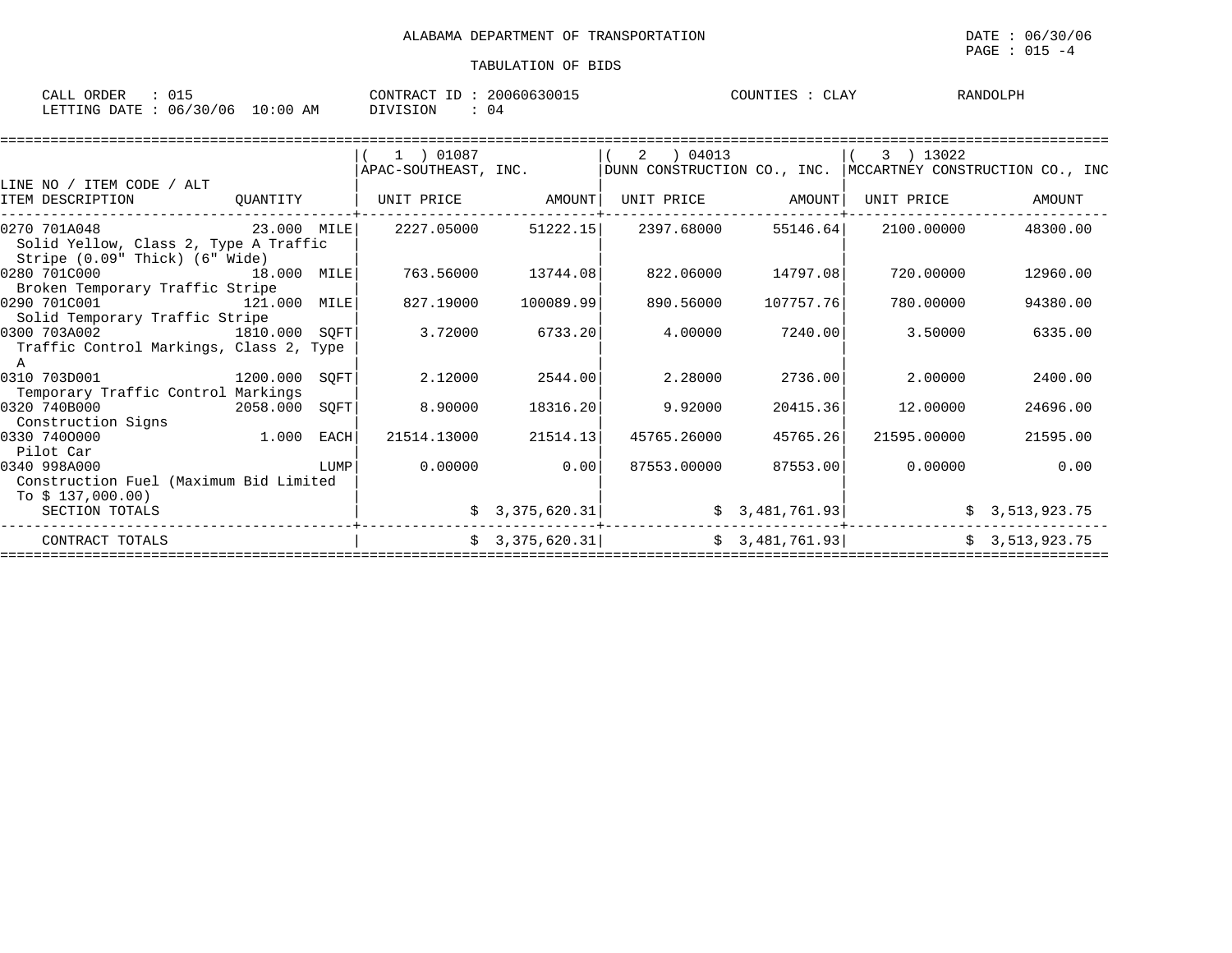# $\texttt{PAGE}$  : 016 -1

|      | CALL ORDER<br>: 016<br>CONTRACT DESCRIPTION : | LETTING DATE : 06/30/06 10:00 AM<br>for constructing the Resurfacing and Traffic Stripe on<br>$SR-204$ from $SR-1$ (US-431) to just west of $SR-21$ in | CONTRACT ID: 20060630016<br>DIVISION<br>$\therefore$ 04<br>CONTRACT TIME: | 65<br>Working Days | (available days) | COUNTIES : CALHOUN<br>$PROJECT(S) : STPSA-0204(513)$ | $99 - 304 - 082 - 204 - 601$ |
|------|-----------------------------------------------|--------------------------------------------------------------------------------------------------------------------------------------------------------|---------------------------------------------------------------------------|--------------------|------------------|------------------------------------------------------|------------------------------|
| RANK | VENDOR NO./NAME                               | Jacksonville. Length 9.290 mi.                                                                                                                         |                                                                           |                    |                  | TOTAL<br><b>BID</b>                                  | % OVER<br>LOW BID            |
|      | 13022<br>01087                                | MCCARTNEY CONSTRUCTION CO., INC.<br>APAC-SOUTHEAST, INC.                                                                                               |                                                                           |                    |                  | \$2,196,101.80<br>2,267,986.51                       | 100.0000%<br>103.2733%       |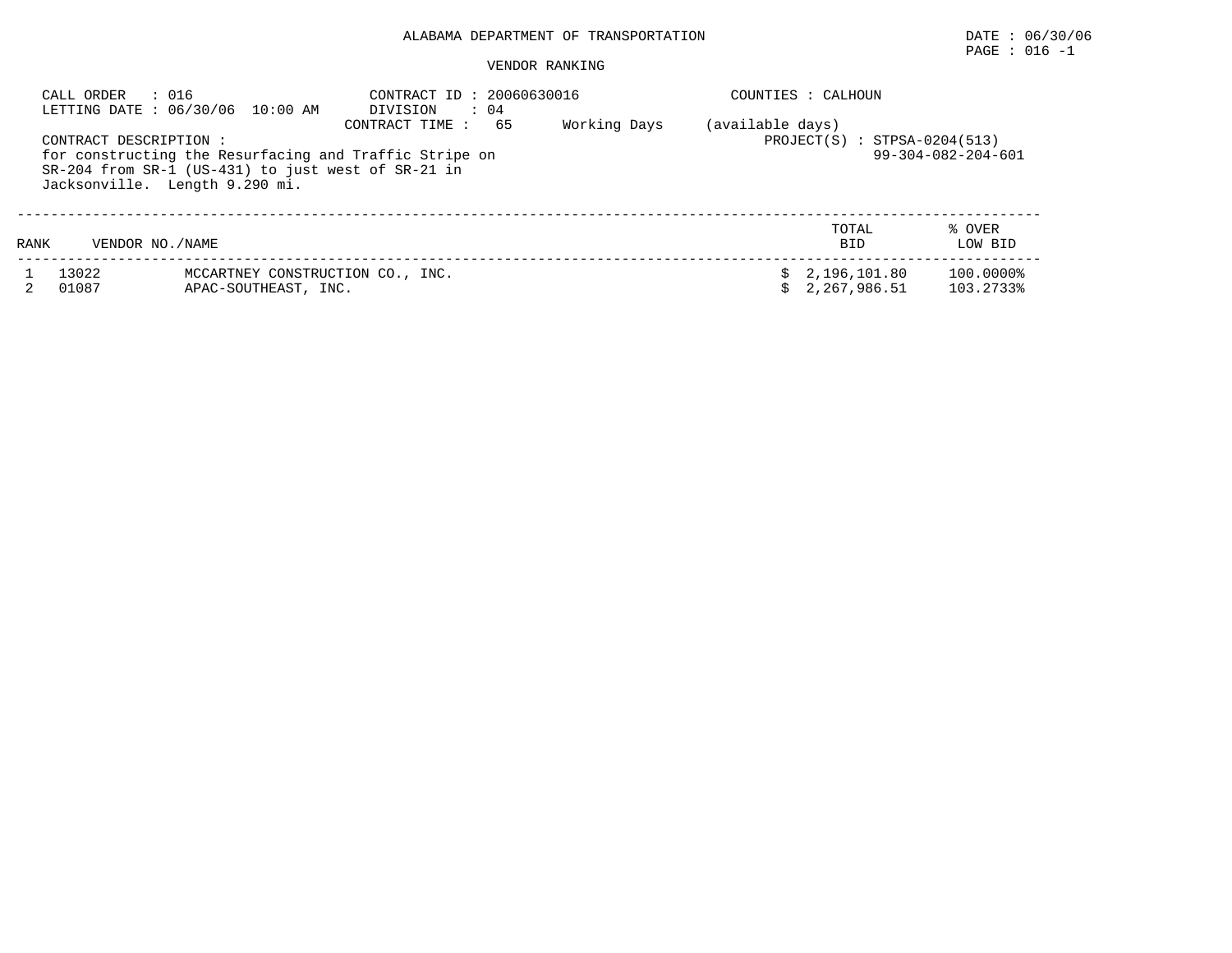| CALL ORDER<br>: 016<br>LETTING DATE : 06/30/06 10:00 AM                          |                 |      | CONTRACT ID: 20060630016<br>DIVISION<br>: 04                    |           |            | COUNTIES : CALHOUN |            |        |
|----------------------------------------------------------------------------------|-----------------|------|-----------------------------------------------------------------|-----------|------------|--------------------|------------|--------|
|                                                                                  |                 |      | $1$ ) 13022<br>MCCARTNEY CONSTRUCTION CO., APAC-SOUTHEAST, INC. |           | 2 ) 01087  |                    |            |        |
| LINE NO / ITEM CODE / ALT<br>ITEM DESCRIPTION                                    | OUANTITY        |      | UNIT PRICE                                                      | AMOUNT    | UNIT PRICE | AMOUNT             | UNIT PRICE | AMOUNT |
| SECTION 0001<br>Total                                                            |                 |      |                                                                 |           |            |                    |            |        |
| 0010 206D001<br>Removing Guardrail                                               | 782.000 LF      |      | 2.15000                                                         | 1681.30   | 2.26000    | 1767.32            |            |        |
| 0020 206E019                                                                     | 2.000 EACH      |      | 100,00000                                                       | 200.00    | 105,00000  | 210.00             |            |        |
| Removing Guardrail End Anchor (Type 10)<br>0030 209A000<br>Mailbox Reset, Single | 3.000           | EACH | 193.00000                                                       | 579.00    | 340.94000  | 1022.82            |            |        |
| 0040 210D000                                                                     | 650.000         | CUYD | 27.50000                                                        | 17875.00  | 18,90000   | 12285.00           |            |        |
| Borrow Excavation<br>0050 401B100<br>Bituminous Treatment E (With Polymer        | 152000.000 SOYD |      | 0.70000                                                         | 106400.00 | 0.86000    | 130720.00          |            |        |
| Additive)<br>0060 405A000                                                        | 14000.000 GAL   |      | 0.00000                                                         | 0.00      | 1.74000    | 24360.00           |            |        |
| Tack Coat<br>0070 407A000<br>Joint Sealant For Hot Mix Asphalt                   | 2910.000 GAL    |      | 20.50000                                                        | 59655.00  | 24.15000   | 70276.50           |            |        |
| Pavement<br>0080 408A051<br>Planing Existing Pavement                            | 4990.000 SOYD   |      | 2.50000                                                         | 12475.00  | 1.73000    | 8632.70            |            |        |
| (Approximately 0.00" Thru 1.0" Thick)<br>0090 408A052                            | 600.000 SOYD    |      | 3.50000                                                         | 2100.00   | 1.73000    | 1038.00            |            |        |
| Planing Existing Pavement<br>(Approximately 1.10" Thru 2.0" Thick)               |                 |      |                                                                 |           |            |                    |            |        |

 $0100$   $408A053$   $5615.000$   $SQYD$   $4.00000$   $22460.00$   $1.73000$   $9713.95$ 

0110 420A015 7285.000 TON | 72.00000 524520.00| 79.31000 577773.35

Course **in the course of the course of the course**  $\vert$  is a set of the course of the course of the course of the course of the course of the course of the course of the course of the course of the course of the course of 0120 424A358 400.000 TON | 64.50000 25800.00| 68.39000 27356.00|

0130 424A361 12785.000 TON | 53.00000 677605.00| 52.14000 666609.90

0140 424A370 300.000 TON | 85.00000 25500.00| 81.15000 24345.00|

Planing Existing Pavement

Size Mix, ESAL Range C/D

(Approximately 2.10" Thru 3.0" Thick)

Polymer Modified Open Graded Friction

Superpave Bituminous Concrete Wearing Surface Layer, Leveling, 3/8" Maximum Aggregate Size Mix, ESAL Range C/D | | |

Superpave Bituminous Concrete Wearing Surface Layer, 3/4" Maximum Aggregate

Superpave Bituminous Concrete Wearing Surface Layer, Widening, 3/4" Maximum Aggregate Size Mix, ESAL Range C/D | | |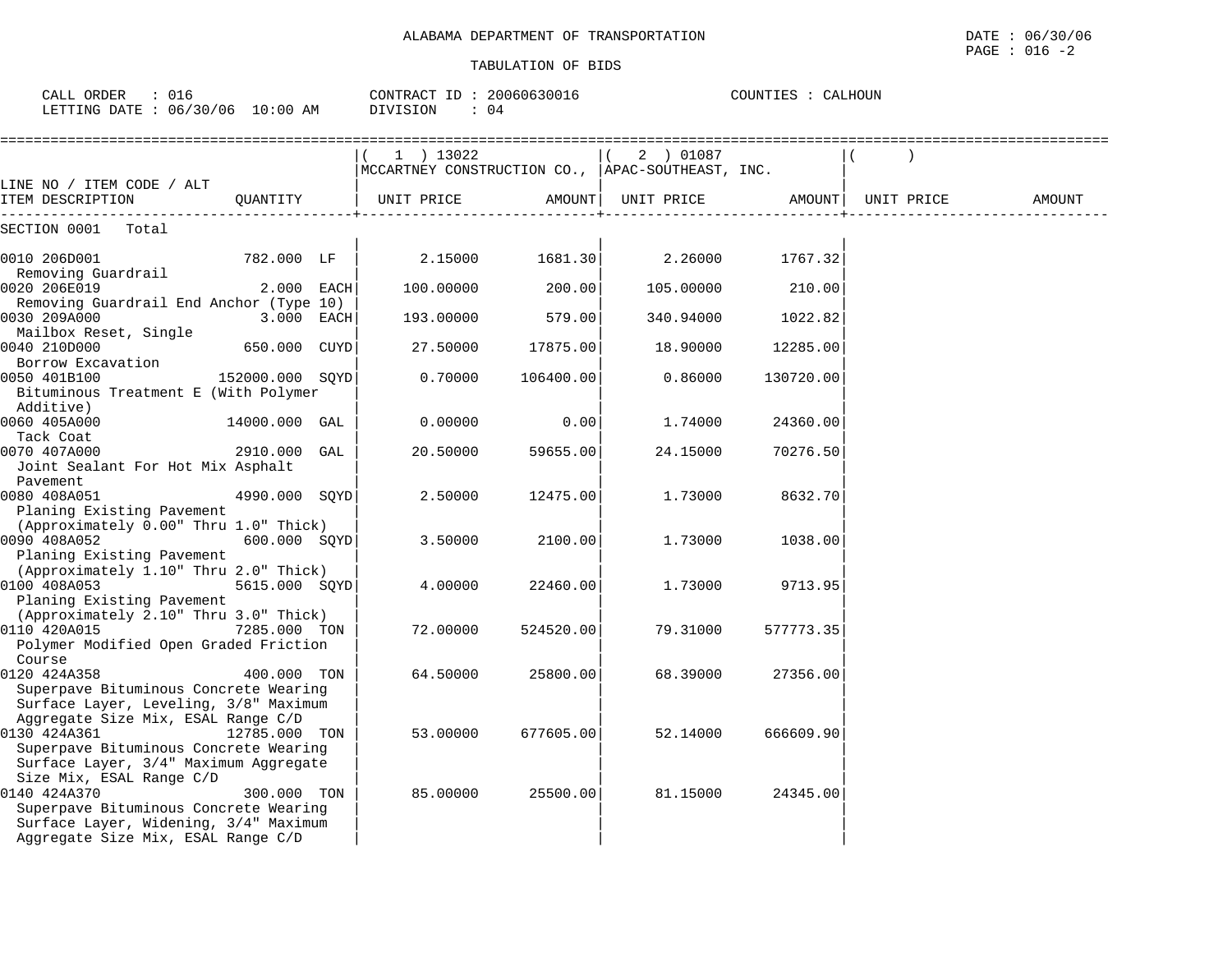CALL ORDER : 016 CONTRACT ID : 20060630016

LETTING DATE : 06/30/06 10:00 AM DIVISION : 04

| COUNTIES | : CALHOUN |
|----------|-----------|
|          |           |

|                                                                                                                                                                  |      | 1 ) 13022<br>MCCARTNEY CONSTRUCTION CO., APAC-SOUTHEAST, INC. |                   | 2 ) 01087                  |           |            |        |
|------------------------------------------------------------------------------------------------------------------------------------------------------------------|------|---------------------------------------------------------------|-------------------|----------------------------|-----------|------------|--------|
| LINE NO / ITEM CODE / ALT                                                                                                                                        |      |                                                               |                   |                            |           |            |        |
| QUANTITY   UNIT PRICE<br>ITEM DESCRIPTION                                                                                                                        |      |                                                               |                   | AMOUNT   UNIT PRICE AMOUNT |           | UNIT PRICE | AMOUNT |
| 200.000 TON<br>0150 424B654<br>Superpave Bituminous Concrete Upper<br>Binder Layer, Patching, 3/4" Maximum<br>Aggregate Size Mix, ESAL Range C/D                 |      |                                                               | 95.00000 19000.00 | 107.85000                  | 21570.00  |            |        |
| 0160 424B658<br>1400.000 TON<br>Superpave Bituminous Concrete Upper<br>Binder Layer, Leveling, 3/4" Maximum<br>Aggregate Size Mix, ESAL Range C/D                |      | 56.00000                                                      | 78400.00          | 63.27000                   | 88578.00  |            |        |
| 0170 424C371<br>5100.000 TON<br>Superpave Bituminous Concrete Base<br>Layer, Widening, 1 1/2" Maximum<br>Aggregate Size Mix, ESAL Range C/D                      |      | 53.00000                                                      | 270300.00         | 60.40000                   | 308040.00 |            |        |
| 0180 430B043<br>2320.000 TON<br>Aggregate Surfacing (1" Down, Crusher<br>Run)                                                                                    |      | 20.00000                                                      | 46400.00          | 20.91000                   | 48511.20  |            |        |
| 0190 600A000<br>Mobilization                                                                                                                                     | LUMP | 95000.00000                                                   | 95000.00          | 24873.00000                | 24873.00  |            |        |
| 0200 630A001<br>782.000 LF<br>Steel Beam Guardrail, Class A, Type 2                                                                                              |      | 20.75000                                                      | 16226.50          | 21.79000                   | 17039.78  |            |        |
| 0210 630C050<br>2.000 EACH<br>Guardrail End Anchor, Type 20 Series                                                                                               |      | 2400.00000                                                    | 4800.00           | 2520.00000                 | 5040.00   |            |        |
| 0220 701A028<br>19.000 MILE<br>Solid White, Class 2, Type A Traffic<br>Stripe (0.06" Thick) (6" Wide)                                                            |      | 1800.00000                                                    | 34200.00          | 1908.90000                 | 36269.10  |            |        |
| 0230 701A031<br>1.000 MILE<br>Solid White, Class 2, Type A Traffic<br>Stripe (0.06" Thick)                                                                       |      | 5000.00000                                                    | 5000.00           | 5302.50000                 | 5302.50   |            |        |
| 6.000 MILE<br>0240 701A046<br>Broken Yellow, Class 2, Type A Traffic<br>Stripe (0.09" Thick) (6" Wide)                                                           |      | 1100.00000                                                    | 6600.00           | 1166.55000                 | 6999.30   |            |        |
| 0250 701A048<br>12.000 MILE<br>Solid Yellow, Class 2, Type A Traffic<br>Stripe (0.09" Thick) (6" Wide)                                                           |      | 2100.00000                                                    | 25200.00          | 2227.05000                 | 26724.60  |            |        |
| 0260 701C000 and the control of the control of the control of the control of the control of the control of the<br>18.000 MILE<br>Broken Temporary Traffic Stripe |      | 720.00000                                                     | 12960.00          | 763.56000                  | 13744.08  |            |        |
| 0270 701C001<br>93.000 MILE<br>Solid Temporary Traffic Stripe                                                                                                    |      | 780.00000                                                     | 72540.00          | 827.19000                  | 76928.67  |            |        |
| 2000.000 SQFT<br>0280 703A002<br>Traffic Control Markings, Class 2, Type<br>A                                                                                    |      | 3.25000                                                       | 6500.00           | 3.47000                    | 6940.00   |            |        |
|                                                                                                                                                                  |      |                                                               |                   |                            |           |            |        |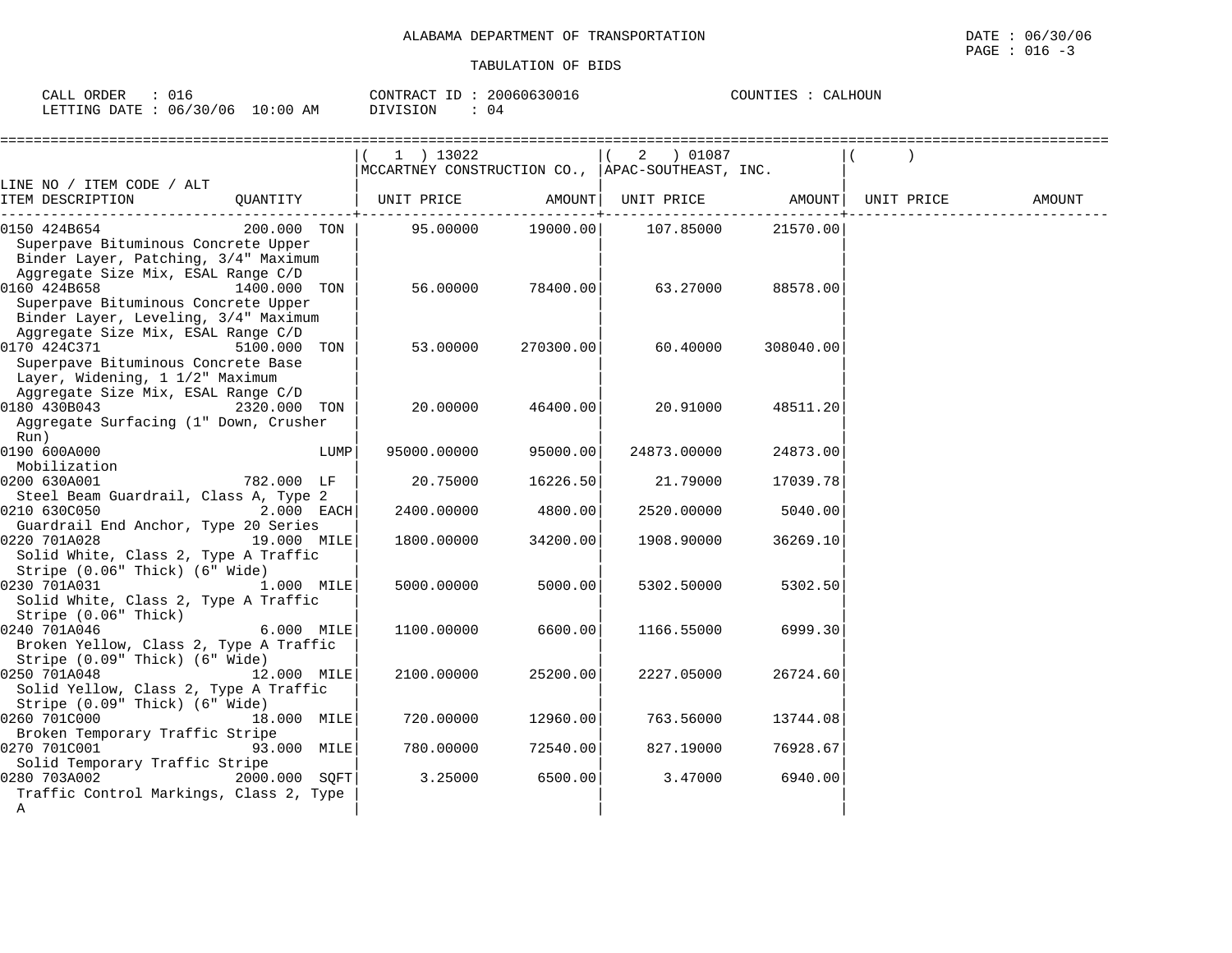| CALL<br>ORDER |       | 20060630016<br>$ -$<br>CONTRACT | CALHOUN<br>COUNTIES |
|---------------|-------|---------------------------------|---------------------|
| 06/30/06      | 10:00 | DIVISION                        |                     |
| LETTING DATE  | AM    | (14)                            |                     |

|                                        |               |      | 1 ) 13022<br>MCCARTNEY CONSTRUCTION CO., |                | APAC-SOUTHEAST, INC. |                 |            |        |      |
|----------------------------------------|---------------|------|------------------------------------------|----------------|----------------------|-----------------|------------|--------|------|
| LINE NO / ITEM CODE / ALT              |               |      |                                          |                |                      |                 |            |        |      |
| ITEM DESCRIPTION                       | OUANTITY      |      | UNIT PRICE                               | AMOUNT         | UNIT PRICE           | AMOUNT          | UNIT PRICE | AMOUNT |      |
| 0290 703B002                           | 45.000 SQFT   |      | 5.00000                                  | 225.00         | 5.30000              | 238.50          |            |        |      |
| Traffic Control Legends, Class 2, Type |               |      |                                          |                |                      |                 |            |        |      |
| 0300 703D001                           | 1150.000 SOFT |      | 2.00000                                  | 2300.00        | 2.12000              | 2438.00         |            |        |      |
| Temporary Traffic Control Markings     |               |      |                                          |                |                      |                 |            |        |      |
| 0310 740B000                           | 1200.000 SOFT |      | 12.00000                                 | 14400.00       | 8,90000              | 10680.00        |            |        |      |
| Construction Signs                     |               |      |                                          |                |                      |                 |            |        |      |
| 0320 7400000                           | 1.000         | EACH | 9200.00000                               | 9200.00        | 11959.24000          | 11959.24        |            |        |      |
| Pilot Car                              |               |      |                                          |                |                      |                 |            |        |      |
| 0330 998A000                           |               | LUMP | 0.00000                                  | 0.001          | 0.00000              | 0.00            |            |        |      |
| Construction Fuel (Maximum Bid Limited |               |      |                                          |                |                      |                 |            |        |      |
| To \$98,000.00)                        |               |      |                                          |                |                      |                 |            |        |      |
| SECTION TOTALS                         |               |      |                                          | \$2,196,101.80 |                      | \$2,267,986.51] |            |        | 0.00 |
| CONTRACT TOTALS                        |               |      |                                          | \$2,196,101.80 |                      | \$2,267,986.51] |            | Ś      |      |
|                                        |               |      |                                          |                |                      |                 |            |        |      |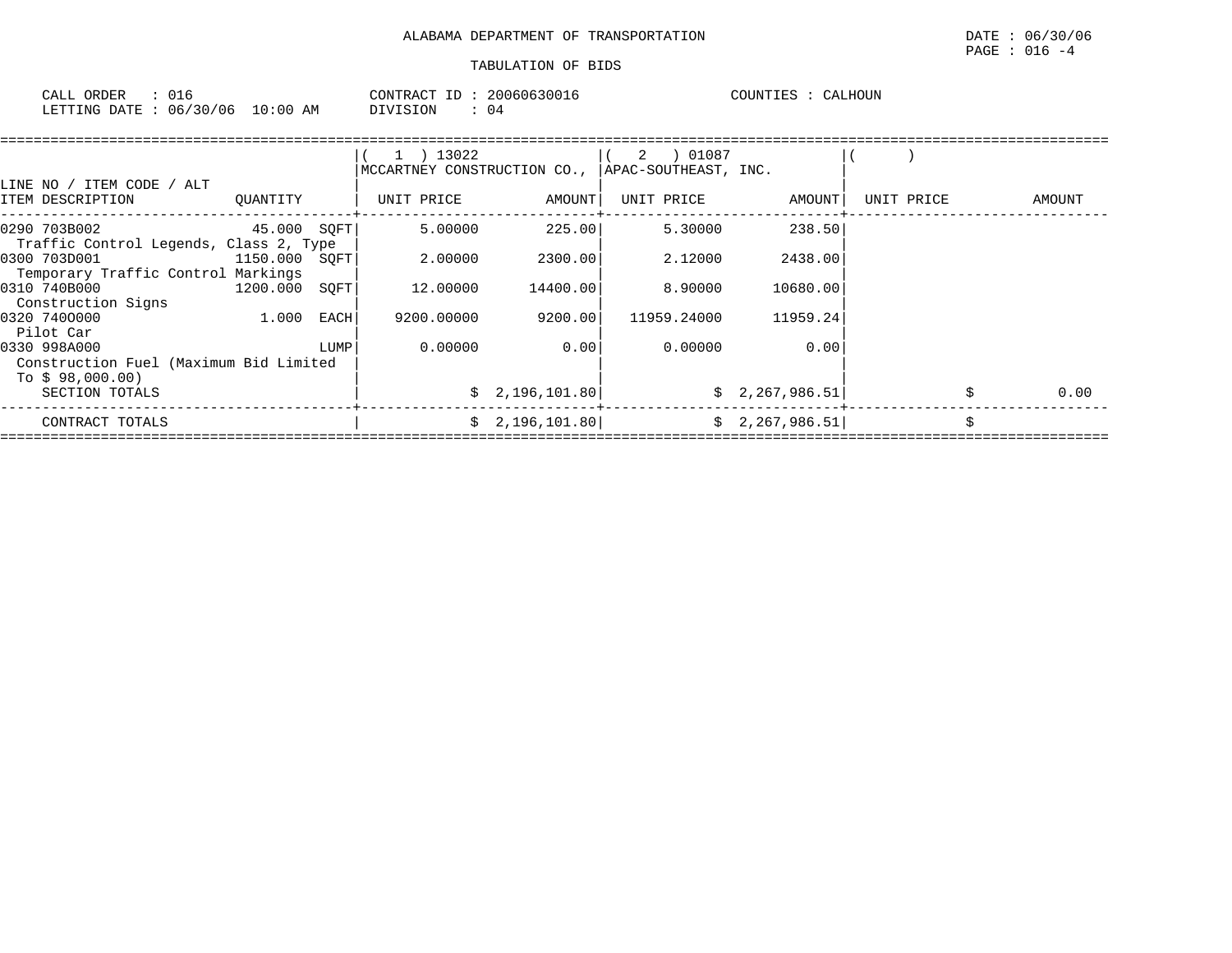## PAGE : 023 -1

|      | : 023<br>CALL ORDER                   | LETTING DATE : 06/30/06 10:00 AM                                                         | CONTRACT ID: 20060630023<br>$\therefore$ 03<br>DIVISION                                                                                                                                                         |              |                  | COUNTIES : SHELBY                                |                                     |
|------|---------------------------------------|------------------------------------------------------------------------------------------|-----------------------------------------------------------------------------------------------------------------------------------------------------------------------------------------------------------------|--------------|------------------|--------------------------------------------------|-------------------------------------|
|      | CONTRACT DESCRIPTION:<br>6.750 miles. |                                                                                          | 50<br>CONTRACT TIME :<br>for constructing the Planing, Resurfacing and Traffic Stripe<br>on SR-3 (US-31) from I-65 (Exit 231) in Calera to 0.7 miles<br>south of I-65 (Exit 238) southeast of Alabaster. Length | Working Days | (available days) | $PROJECT(S) : EB-STPSA-0003(526)$                |                                     |
| RANK | VENDOR NO. / NAME                     |                                                                                          |                                                                                                                                                                                                                 |              |                  | TOTAL<br><b>BID</b>                              | % OVER<br>LOW BID                   |
|      | 03097<br>04013<br>01087               | CHILTON PAVING & ASPHALT, LLC<br>DUNN CONSTRUCTION COMPANY, INC.<br>APAC-SOUTHEAST, INC. |                                                                                                                                                                                                                 |              |                  | \$1,406,743.61<br>\$1,594,666.90<br>1,867,952.98 | 100.0000%<br>113.3587%<br>132.7856% |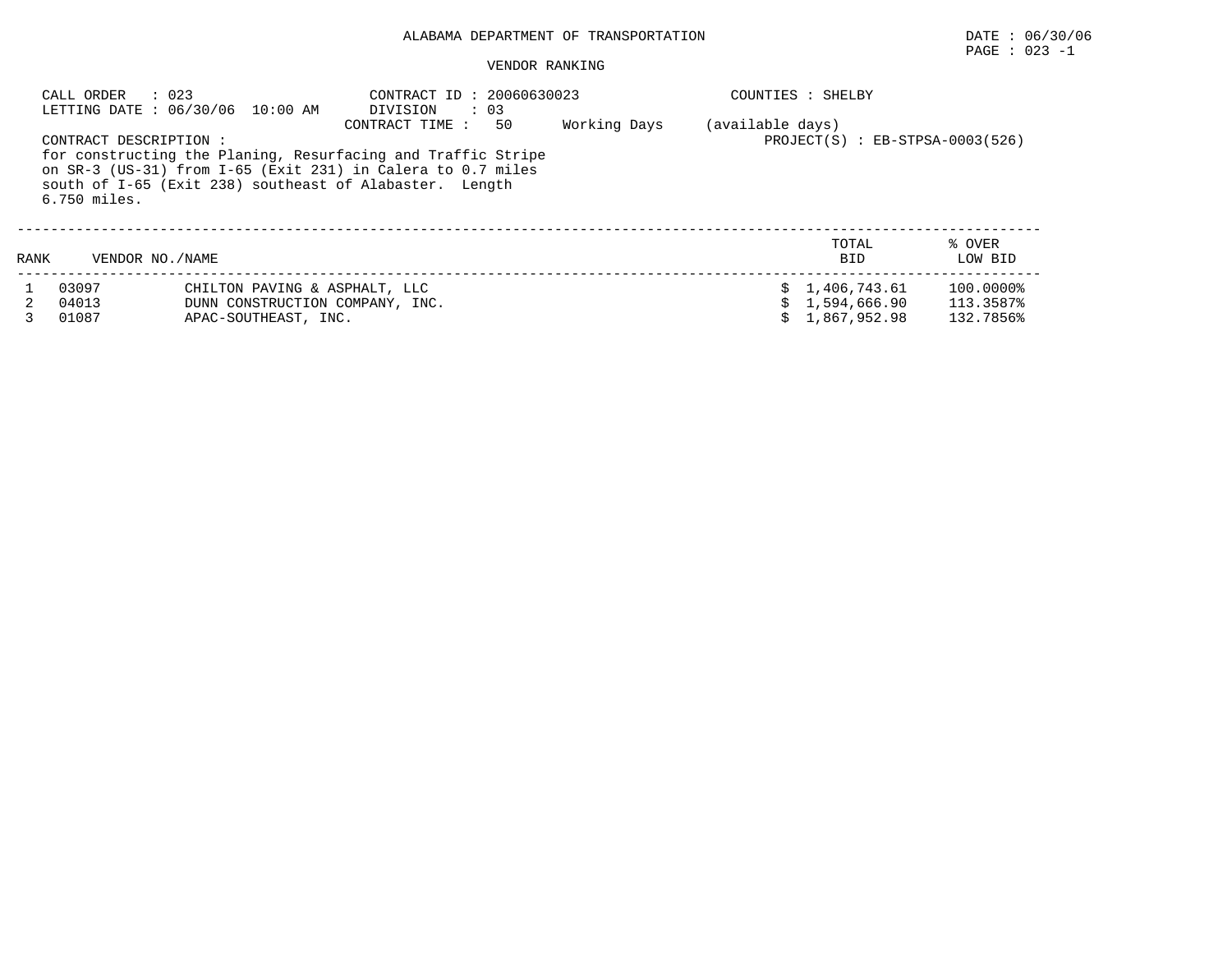| ORDER<br>CALL  | 023                     | 20060630023<br>CONTRACT ID | COUNTIES<br>SHELBY |
|----------------|-------------------------|----------------------------|--------------------|
| LETTING DATE : | 06/30/06<br>10:00<br>AΜ | DIVISION<br>ັບ -           |                    |

|                                                                                                                                                                          |                 |     | $1$ ) 03097           |           | 2 ) 04013<br>CHILTON PAVING & ASPHALT, L   DUNN CONSTRUCTION CO., INC.   APAC-SOUTHEAST, INC. |           | 3 ) 01087  |           |
|--------------------------------------------------------------------------------------------------------------------------------------------------------------------------|-----------------|-----|-----------------------|-----------|-----------------------------------------------------------------------------------------------|-----------|------------|-----------|
| LINE NO / ITEM CODE / ALT<br>ITEM DESCRIPTION                                                                                                                            |                 |     | OUANTITY   UNIT PRICE | AMOUNT    | UNIT PRICE                                                                                    | AMOUNT    | UNIT PRICE | AMOUNT    |
| SECTION 0001<br>Total                                                                                                                                                    |                 |     |                       |           |                                                                                               |           |            |           |
| 0010 206E008                                                                                                                                                             | $6.000$ EACH    |     | 170.45000             | 1022.70   | 110.39000                                                                                     | 662.34    | 103.00000  | 618.00    |
| Removing Guardrail End Anchor (All Type<br>0020 209A000                                                                                                                  | 2.000 EACH      |     | 205.88000             | 411.76    | 250.96000                                                                                     | 501.92    | 582.33000  | 1164.66   |
| Mailbox Reset, Single<br>0030 210D001<br>600.000 CUYD<br>Borrow Excavation (Loose Truckbed                                                                               |                 |     | 14.29000              | 8574.00   | 22.67000                                                                                      | 13602.00  | 40.63000   | 24378.00  |
| Measurement)<br>0040 305B060<br>Crushed Aggregate, Section 825, Crusher                                                                                                  | 2000.000 TON    |     | 16.91000              | 33820.00  | 19.69000                                                                                      | 39380.00  | 25.83000   | 51660.00  |
| Run Stone, $1 \frac{1}{2}$ , For<br>0050 405A000<br>Tack Coat                                                                                                            | 5298.000 GAL    |     | 1.75000               | 9271.50   | 1.76000                                                                                       | 9324.48   | 2.10000    | 11125.80  |
| 0060 407A000<br>Joint Sealant For Hot Mix Asphalt                                                                                                                        | 771.000 GAL     |     | 31.19000              | 24047.49  | 35.17000                                                                                      | 27116.07  | 36.27000   | 27964.17  |
| Pavement<br>0070 408A052<br>Planing Existing Pavement                                                                                                                    | 176546.000 SOYD |     | 0.83000               | 146533.18 | 0.56000                                                                                       | 98865.76  | 1.14000    | 201262.44 |
| (Approximately 1.10" Thru 2.0" Thick)<br>0080 424A361<br>Superpave Bituminous Concrete Wearing<br>Surface Layer, 3/4" Maximum Aggregate                                  | 14205.000 TON   |     | 44.53000              | 632548.65 | 49.39000                                                                                      | 701584.95 | 61.82000   | 878153.10 |
| Size Mix, ESAL Range C/D<br>0090 424A366<br>Superpave Bituminous Concrete Wearing<br>Surface Layer, Leveling, 1/2" Maximum                                               | 3848.000 TON    |     | 52.41000              | 201673.68 | 50.87000                                                                                      | 195747.76 | 68.10000   | 262048.80 |
| Aggregate Size Mix, ESAL Range C/D<br>0100 424A370<br>363.000 TON<br>Superpave Bituminous Concrete Wearing                                                               |                 |     | 66.30000              | 24066.90  | 72.19000                                                                                      | 26204.97  | 77.62000   | 28176.06  |
| Surface Layer, Widening, 3/4" Maximum<br>Aggregate Size Mix, ESAL Range C/D<br>0110 424B685<br>Superpave Bituminous Concrete Lower<br>Binder Layer, Patching, 1" Maximum | 1000.000        | TON | 68.49000              | 68490.00  | 69.15000                                                                                      | 69150.00  | 121.83000  | 121830.00 |
| Aggregate Size Mix, ESAL Range C/D<br>0120 424C371<br>Superpave Bituminous Concrete Base<br>Layer, Widening, 1 1/2" Maximum                                              | 713.000         | TON | 52.18000              | 37204.34  | 61.25000                                                                                      | 43671.25  | 68.39000   | 48762.07  |
| Aggregate Size Mix, ESAL Range C/D                                                                                                                                       |                 |     |                       |           |                                                                                               |           |            |           |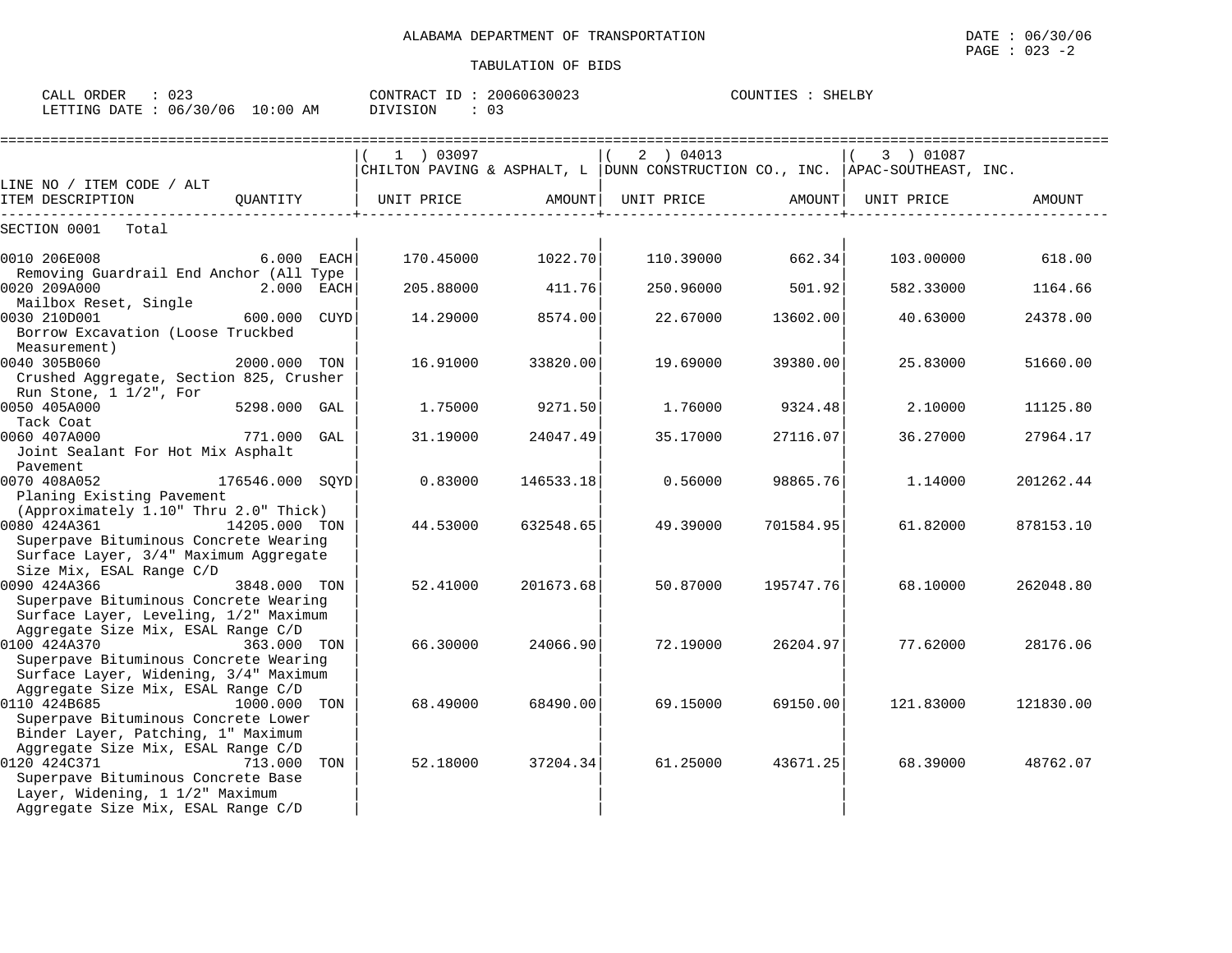| CALL ORDER                      | $\therefore$ 023 |          | CONTRACT ID: 20060630023 | COUNTIES : SHELBY |  |
|---------------------------------|------------------|----------|--------------------------|-------------------|--|
| LETTING DATE: 06/30/06 10:00 AM |                  | DIVISION |                          |                   |  |

|                                                                         |              |      |                              | .========== |                                                                              |           |                   |                  |
|-------------------------------------------------------------------------|--------------|------|------------------------------|-------------|------------------------------------------------------------------------------|-----------|-------------------|------------------|
|                                                                         |              |      | 1 ) 03097                    |             | 2 ) 04013                                                                    |           | 3 ) 01087         |                  |
|                                                                         |              |      |                              |             | CHILTON PAVING & ASPHALT, L DUNN CONSTRUCTION CO., INC. APAC-SOUTHEAST, INC. |           |                   |                  |
| LINE NO / ITEM CODE / ALT                                               |              |      |                              |             |                                                                              |           |                   |                  |
| ITEM DESCRIPTION                                                        |              |      | QUANTITY   UNIT PRICE AMOUNT |             | UNIT PRICE AMOUNT                                                            |           | UNIT PRICE AMOUNT |                  |
| 0130 600A000                                                            |              | LUMP | 43604.65000                  | 43604.65    | 133280.58000                                                                 | 133280.58 | 39545.30000       | 39545.30         |
| Mobilization                                                            |              |      |                              |             |                                                                              |           |                   |                  |
| 0140 630A001                                                            | 50.000 LF    |      | 30.64000                     | 1532.00     | 23.18000                                                                     | 1159.00   |                   | 21.63000 1081.50 |
| Steel Beam Guardrail, Class A, Type 2                                   |              |      |                              |             |                                                                              |           |                   |                  |
| 0150 630C050                                                            | $6.000$ EACH |      | 2742.86000                   | 16457.16    | 2649.44000                                                                   | 15896.64  | 2472.00000        | 14832.00         |
| Guardrail End Anchor, Type 20 Series                                    |              |      |                              |             |                                                                              |           |                   |                  |
| 0160 650A000                                                            | 120.000 CUYD |      | 14.71000                     | 1765.20     | 32.66000                                                                     | 3919.20   | 58.12000          | 6974.40          |
| Topsoil<br>0170 652A100                                                 |              |      |                              |             |                                                                              |           |                   |                  |
| Seeding                                                                 | 1.000 ACRE   |      | 462.43000                    | 462.43      | 496.77000                                                                    | 496.77    | 1030.00000        | 1030.00          |
| 0180 656A010                                                            | 1.000 ACRE   |      | 511,36000                    | 511.36      | 496.77000                                                                    | 496.77    | 1030.00000        | 1030.00          |
| Mulching                                                                |              |      |                              |             |                                                                              |           |                   |                  |
| 0190 665F000                                                            |              |      | 6.94000                      | 347.00      | 6.62000                                                                      | 331.00    | 13.00000          | 650.00           |
| Hay Bales                                                               |              |      |                              |             |                                                                              |           |                   |                  |
| 0200 665J000                                                            | 150.000 LF   |      | 4.01000                      | 601.50      | 3.86000                                                                      | 579.00    | 18.41000          | 2761.50          |
| Silt Fence, Type A                                                      |              |      |                              |             |                                                                              |           |                   |                  |
| 0210 6650001                                                            | 150.000 LF   |      | 1,71000                      | 256.50      | 0.55000                                                                      | 82.50     | 11.28000          | 1692.00          |
| Silt Fence Removal                                                      |              |      |                              |             |                                                                              |           |                   |                  |
| 0220 701A028                                                            | 14.000 MILE  |      | 1885.71000                   | 26399.94    | 1821.49000                                                                   | 25500.86  | 1699.50000        | 23793.00         |
| Solid White, Class 2, Type A Traffic                                    |              |      |                              |             |                                                                              |           |                   |                  |
| Stripe (0.06" Thick) (6" Wide)<br>0230 701A032                          | 3.000 MILE   |      | 1848.74000                   | 5546.22     | 1821.49000                                                                   | 5464.47   | 1699.50000        | 5098.50          |
| Solid Yellow, Class 2, Type A Traffic                                   |              |      |                              |             |                                                                              |           |                   |                  |
| Stripe (0.06" Thick) (6" Wide)                                          |              |      |                              |             |                                                                              |           |                   |                  |
| 0240 701A041                                                            | 3.000 MILE   |      | 1027.03000                   | 3081.09     | 1048.74000                                                                   | 3146.22   | 978.50000         | 2935.50          |
| Broken White, Class 2, Type A Traffic                                   |              |      |                              |             |                                                                              |           |                   |                  |
| Stripe (0.09" Thick) (6" Wide)                                          |              |      |                              |             |                                                                              |           |                   |                  |
| 0250 701A046                                                            | 4.000 MILE   |      | 1038.25000                   | 4153.00     | 1048.74000                                                                   | 4194.96   | 978.50000         | 3914.00          |
| Broken Yellow, Class 2, Type A Traffic                                  |              |      |                              |             |                                                                              |           |                   |                  |
| Stripe (0.09" Thick) (6" Wide)                                          |              |      |                              |             |                                                                              |           |                   |                  |
| 0260 701A048                                                            | 5.000 MILE   |      | 2114.29000                   | 10571.45    | 2042.28000                                                                   | 10211.40  | 1905.50000        | 9527.50          |
| Solid Yellow, Class 2, Type A Traffic<br>Stripe (0.09" Thick) (6" Wide) |              |      |                              |             |                                                                              |           |                   |                  |
| 0270 701B009                                                            | 4068.000 LF  |      | 0.88000                      | 3579.84     | 0.83000                                                                      | 3376.44   | 0.78000           | 3173.04          |
| Dotted Class 2, Type A Traffic Stripe                                   |              |      |                              |             |                                                                              |           |                   |                  |
| (0.09" Thick)(6" Wide)                                                  |              |      |                              |             |                                                                              |           |                   |                  |
| 0280 701C000                                                            | 14.000 MILE  |      | 648.65000                    | 9081.10     | 662.36000                                                                    | 9273.04   | 618,00000         | 8652.00          |
| Broken Temporary Traffic Stripe                                         |              |      |                              |             |                                                                              |           |                   |                  |
| 0290 701C001                                                            | 10.000 MILE  |      | 738.64000                    | 7386.40     | 717.56000                                                                    | 7175.60   | 669.50000         | 6695.00          |
| Solid Temporary Traffic Stripe                                          |              |      |                              |             |                                                                              |           |                   |                  |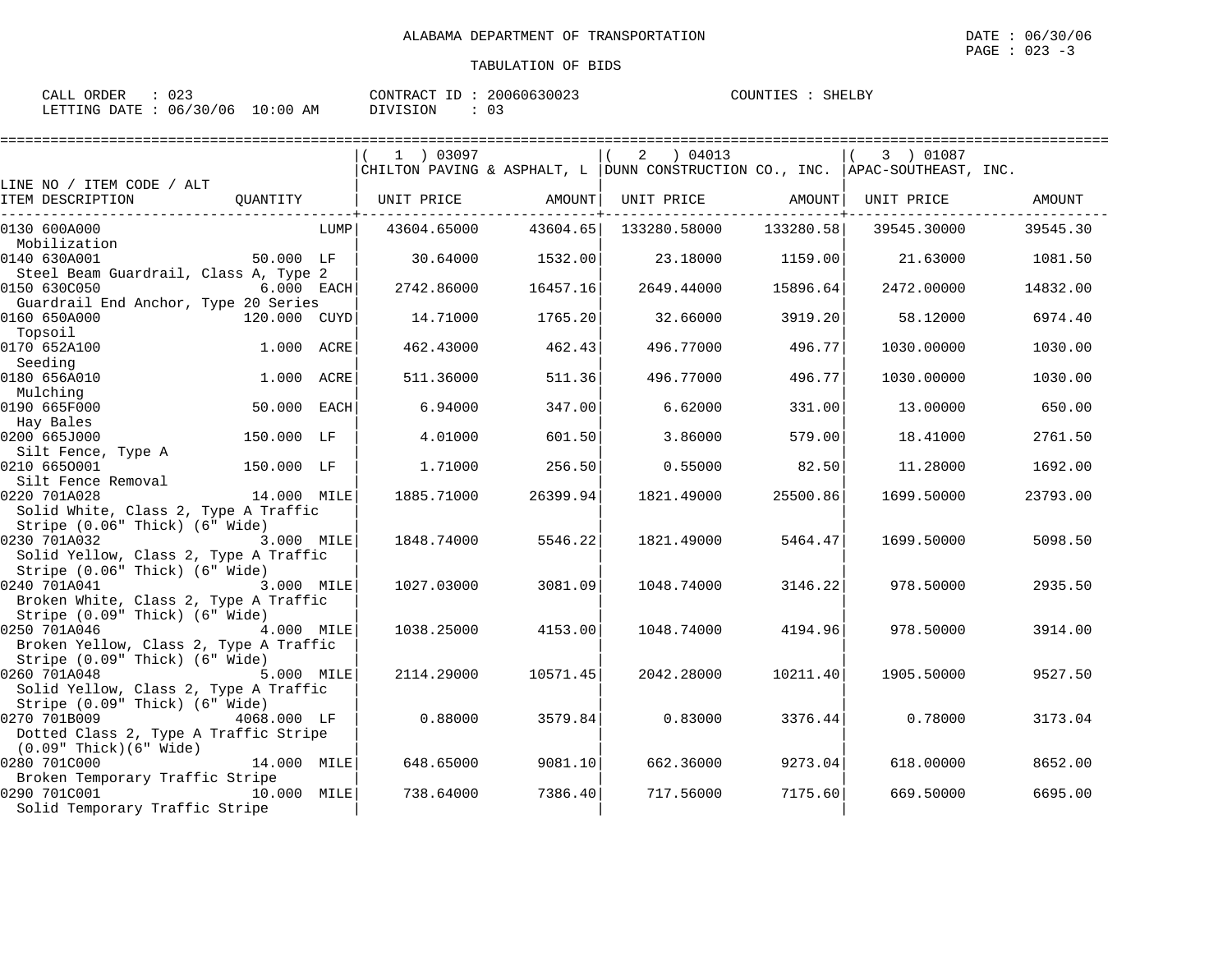| $\therefore$ 023<br>CALL ORDER |                                 | CONTRACT ID: 20060630023 | COUNTIES : SHELBY |
|--------------------------------|---------------------------------|--------------------------|-------------------|
|                                | LETTING DATE: 06/30/06 10:00 AM | DIVISION                 |                   |

|                                                                         |                |            |                  | 2<br>04013                                                                                                                                                     |                 | 3 ) 01087  |                |
|-------------------------------------------------------------------------|----------------|------------|------------------|----------------------------------------------------------------------------------------------------------------------------------------------------------------|-----------------|------------|----------------|
| LINE NO / ITEM CODE / ALT                                               |                |            |                  | CHILTON PAVING & ASPHALT, L DUNN CONSTRUCTION CO., INC. $ $ APAC-SOUTHEAST, INC.                                                                               |                 |            |                |
| ITEM DESCRIPTION<br>QUANTITY                                            |                | UNIT PRICE | AMOUNT           | UNIT PRICE                                                                                                                                                     | AMOUNT          | UNIT PRICE | AMOUNT         |
| 0300 703A002<br>Traffic Control Markings, Class 2, Type<br>$\mathbb{A}$ | 3318.000 SOFT  |            | 3.49000 11579.82 | 3.31000                                                                                                                                                        | 10982.58        | 3,09000    | 10252.62       |
| 0310 703B002<br>Traffic Control Legends, Class 2, Type                  | 560.000 SOFT   | 3.39000    | 1898.40          | 3.31000                                                                                                                                                        | 1853.60         | 3.09000    | 1730.40        |
| 0320 703D001<br>Temporary Traffic Control Markings                      | 1938.000 SOFT  | 1,41000    | 2732.58          | 1.38000                                                                                                                                                        | 2674.44         | 1,29000    | 2500.02        |
| 0330 705A030<br>Pavement Markers, Class A-H, Type 2-C                   | 35.000 EACH    | 5.41000    | 189.35           | 5.52000                                                                                                                                                        | 193.20          | 5.15000    | 180.25         |
| 0340 705A031<br>Pavement Markers, Class A-H, Type 1-A                   | 390.000 EACH   | 5.70000    | 2223.00          | 5.52000                                                                                                                                                        | 2152.80         | 5.15000    | 2008.50        |
| 0350 705A032<br>Pavement Markers, Class A-H, Type 1-B                   | 2417.000 EACH  | 5.56000    | 13438.52         | 5.52000                                                                                                                                                        | 13341.84        | 5.15000    | 12447.55       |
| 0360 705A037<br>631.000 EACH<br>Pavement Markers, Class A-H, Type 2-D   |                | 5.46000    | 3445.26          | 5.52000                                                                                                                                                        | 3483.12         | 5.15000    | 3249.65        |
| 0370 705A038<br>Pavement Markers, Class A-H, Type 2-E                   | 1158.000 EACH  | 5.88000    | 6809.04          | 5.52000                                                                                                                                                        | 6392.16         | 5.15000    | 5963.70        |
| 0380 730H001<br>Loop Wire                                               | 9297.000 LF    | 2.63000    | 24451.11         | 2.76000                                                                                                                                                        | 25659.72        | 2.37000    | 22033.89       |
| 0390 7301001<br>Loop Detector Lead-In-Cable                             | 825.000 LF     | 1.24000    | 1023.00          | 1,10000                                                                                                                                                        | 907.50          | 1,14000    | 940.50         |
| 0400 740B000<br>939.000<br>Construction Signs                           | SOFT           | 9.00000    | 8451.00          | 8.51000                                                                                                                                                        | 7990.89         | 7.47000    | 7014.33        |
| 0410 740C000<br>Special Construction Signs                              | 96.000<br>SOFT | 9.25000    | 888.00           | 8.81000                                                                                                                                                        | 845.76          | 7.73000    | 742.08         |
| 0420 740E000<br>Cones (36 Inches High)                                  | 255.000 EACH   | 11,49000   | 2929.95          | 10.15000                                                                                                                                                       | 2588.25         | 17.74000   | 4523.70        |
| 255.000<br>0430 740M001<br>Ballast For Cone                             | EACH           | 6.82000    | 1739.10          | 4.70000                                                                                                                                                        | 1198.50         | 8,99000    | 2292.45        |
| 0440 741C010<br>Portable Sequential Arrow And Chevron                   | 1.000 EACH     | 1944.44000 | 1944.44          | 1761.59000                                                                                                                                                     | 1761.59         | 1545.00000 | 1545.00        |
| Sian Unit<br>0450 998A000<br>Construction Fuel (Maximum Bid Limited     | LUMP           | 0.00000    | 0.00             | 62245.00000                                                                                                                                                    | 62245.00        | 0.00000    | 0.00           |
| To $$69,000.00)$<br>SECTION TOTALS                                      |                |            |                  | $\begin{array}{cccc} \xi & 1,406,743.61 \end{array}$ $\begin{array}{cccc} \xi & 1,594,666.90 \end{array}$ $\begin{array}{cccc} \xi & 1,867,952.98 \end{array}$ |                 |            |                |
| CONTRACT TOTALS<br>==============================                       |                |            | \$1,406,743.61   |                                                                                                                                                                | \$1,594,666.90] |            | \$1,867,952.98 |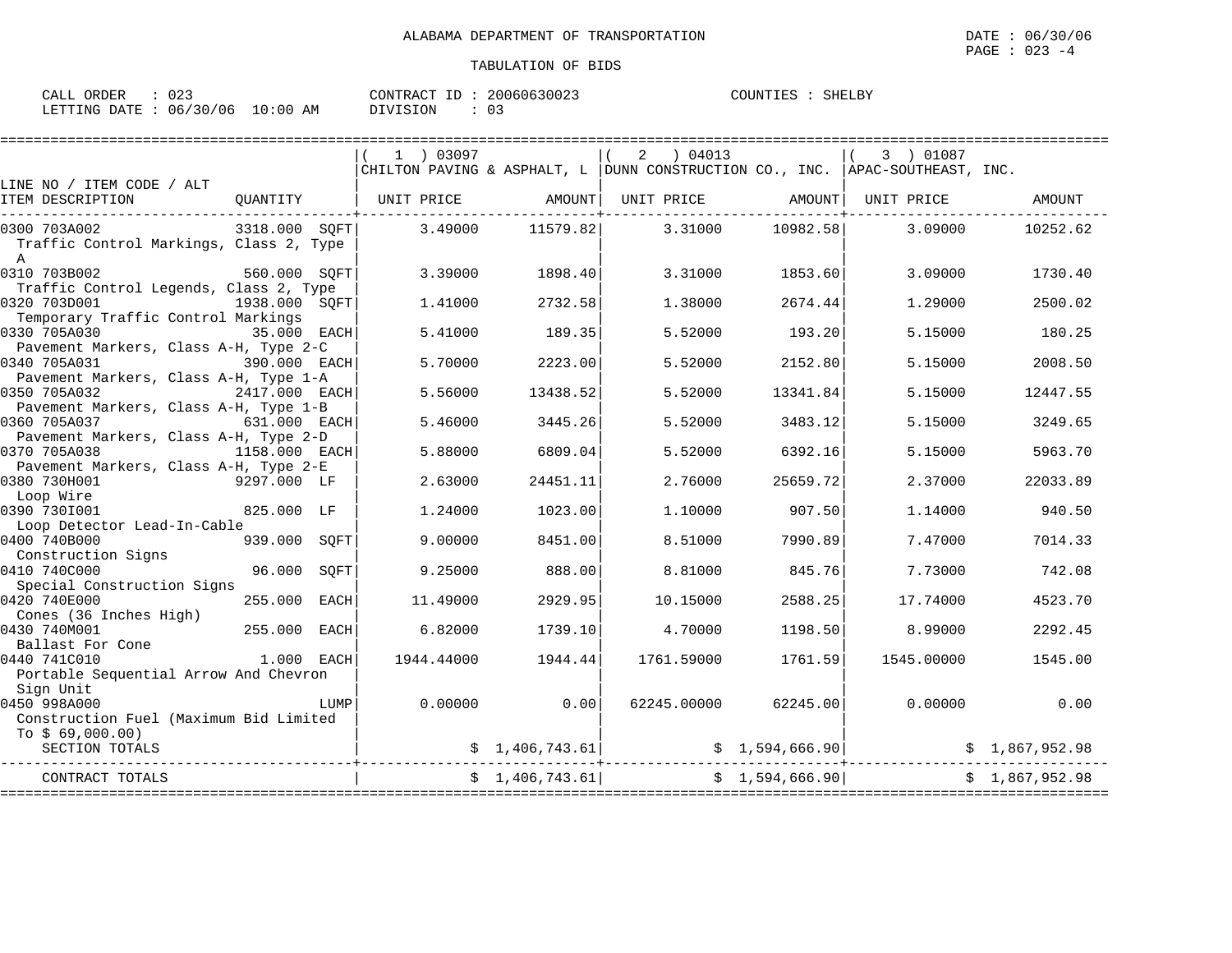# PAGE : 026 -1

| CALL ORDER     | : 026<br>LETTING DATE: 06/30/06 10:00 AM                                                                           | CONTRACT ID: 20060630026<br>DIVISION<br>: 06                                         |              | COUNTIES : BUTLER                                     |                        |  |  |  |
|----------------|--------------------------------------------------------------------------------------------------------------------|--------------------------------------------------------------------------------------|--------------|-------------------------------------------------------|------------------------|--|--|--|
|                | CONTRACT DESCRIPTION:<br>on SR-263 from SR-185 to the Lowndes county line north of<br>Greenville. Length 6.651 mi. | CONTRACT TIME:<br>60<br>for constructing the Planing, Resurfacing and Traffic Stripe | Working Days | (available days)<br>$PROJECT(S) : EB-STPSA-0263(500)$ |                        |  |  |  |
| RANK           | VENDOR NO. / NAME                                                                                                  |                                                                                      |              | TOTAL<br><b>BID</b>                                   | % OVER<br>LOW BID      |  |  |  |
| 23024<br>01087 | APAC-SOUTHEAST, INC.                                                                                               | WIREGRASS CONSTRUCTION COMPANY, INC.                                                 |              | 1,517,424.12<br>1,549,262.47                          | 100.0000%<br>102.0982% |  |  |  |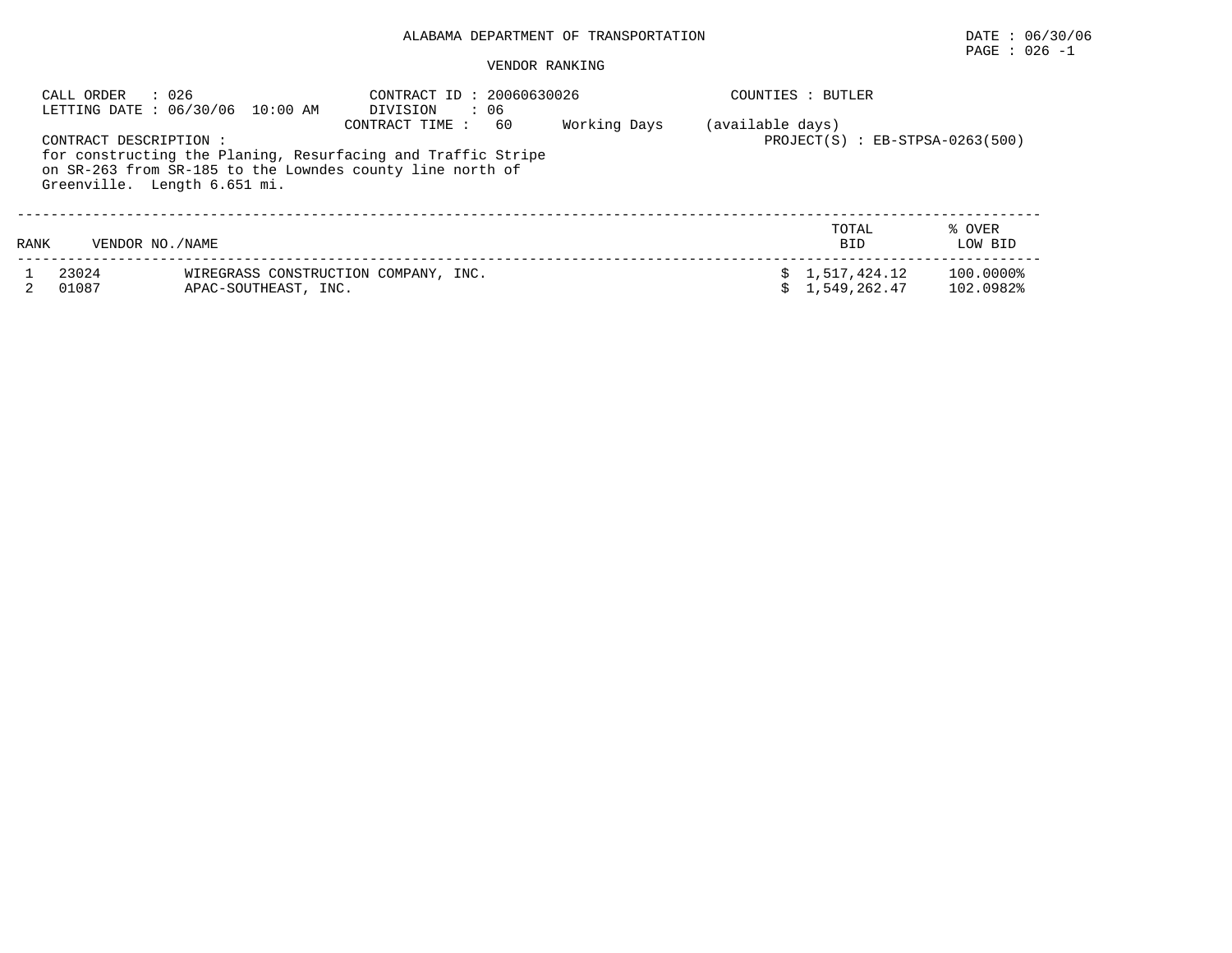| CALL ORDER<br>: 026<br>LETTING DATE : 06/30/06 10:00 AM                 | CONTRACT ID: 20060630026<br>DIVISION | : 06      | COUNTIES : BUTLER                                  |           |            |        |  |
|-------------------------------------------------------------------------|--------------------------------------|-----------|----------------------------------------------------|-----------|------------|--------|--|
|                                                                         | 1 ) 23024                            |           | 2 ) 01087<br>$\sqrt{2}$                            |           |            |        |  |
|                                                                         |                                      |           | WIREGRASS CONSTRUCTION COMP   APAC-SOUTHEAST, INC. |           |            |        |  |
| LINE NO / ITEM CODE / ALT<br>OUANTITY<br>ITEM DESCRIPTION               | UNIT PRICE                           |           | AMOUNT   UNIT PRICE                                | AMOUNT    | UNIT PRICE | AMOUNT |  |
| SECTION 0001 Total                                                      |                                      |           |                                                    |           |            |        |  |
| 0010 206D001<br>1241.000 LF                                             | 2.00000                              | 2482.00   | 2.00000                                            | 2482.00   |            |        |  |
| Removing Guardrail<br>200.000 LF<br>0020 206D002                        | 8.75000                              | 1750.00   | 1.80000                                            | 360.00    |            |        |  |
| Removing Curb                                                           |                                      |           |                                                    |           |            |        |  |
| 0030 206E008<br>8.000 EACH                                              | 253.00000                            | 2024.00   | 250.00000                                          | 2000.00   |            |        |  |
| Removing Guardrail End Anchor (All Type<br>0040 210D021<br>500.000 CUYD | 29.75000                             | 14875.00  | 14.00000                                           | 7000.00   |            |        |  |
| Borrow Excavation (Loose Truckbed                                       |                                      |           |                                                    |           |            |        |  |
| Measurement) (A-4 Or Better)                                            |                                      |           |                                                    |           |            |        |  |
| 0050 405A000<br>11444.000 GAL                                           | 2.95000                              | 33759.80  | 2.25000                                            | 25749.00  |            |        |  |
| Tack Coat                                                               |                                      |           |                                                    |           |            |        |  |
| 95500.000 SQYD<br>0060 408A052                                          | 1,00000                              | 95500.00  | 0.60000                                            | 57300.00  |            |        |  |
| Planing Existing Pavement<br>(Approximately 1.10" Thru 2.0" Thick)      |                                      |           |                                                    |           |            |        |  |
| 0070 408A053<br>6700.000 SQYD                                           | 1.55000                              | 10385.00  | 0.70000                                            | 4690.00   |            |        |  |
| Planing Existing Pavement                                               |                                      |           |                                                    |           |            |        |  |
| (Approximately 2.10" Thru 3.0" Thick)                                   |                                      |           |                                                    |           |            |        |  |
| 0080 410C000<br>1.000 EACH                                              | 3000.00000                           | 3000.00   | 300.00000                                          | 300.00    |            |        |  |
| Contractor Retained Profilograph                                        |                                      |           |                                                    |           |            |        |  |
| 0090 424A361<br>9950.000 TON                                            | 47.35000                             | 471132.50 | 50.00000                                           | 497500.00 |            |        |  |
| Superpave Bituminous Concrete Wearing                                   |                                      |           |                                                    |           |            |        |  |
| Surface Layer, 3/4" Maximum Aggregate                                   |                                      |           |                                                    |           |            |        |  |
| Size Mix, ESAL Range C/D                                                |                                      |           |                                                    |           |            |        |  |
| 0100 424A367<br>1000.000 TON                                            | 40.00000                             | 40000.00  | 50.00000                                           | 50000.00  |            |        |  |
| Superpave Bituminous Concrete Wearing                                   |                                      |           |                                                    |           |            |        |  |
| Surface Layer, Leveling, 3/4" Maximum                                   |                                      |           |                                                    |           |            |        |  |
| Aggregate Size Mix, ESAL Range C/D<br>0110 424B650<br>11050.000 TON     | 47.95000                             | 529847.50 | 51.00000                                           | 563550.00 |            |        |  |
| Superpave Bituminous Concrete Upper                                     |                                      |           |                                                    |           |            |        |  |
| Binder Layer, 3/4" Maximum Aggregate                                    |                                      |           |                                                    |           |            |        |  |
| Size Mix, ESAL Range C/D                                                |                                      |           |                                                    |           |            |        |  |
| 0120 424B654<br>50.000 TON                                              | 85.00000                             | 4250.00   | 120.00000                                          | 6000.00   |            |        |  |
| Superpave Bituminous Concrete Upper                                     |                                      |           |                                                    |           |            |        |  |
| Binder Layer, Patching, 3/4" Maximum                                    |                                      |           |                                                    |           |            |        |  |
| Aggregate Size Mix, ESAL Range C/D                                      |                                      |           |                                                    |           |            |        |  |
| 0130 424B682<br>100.000 TON                                             | 50.00000                             | 5000.00   | 75.00000                                           | 7500.00   |            |        |  |
| Superpave Bituminous Concrete Lower                                     |                                      |           |                                                    |           |            |        |  |
| Binder Layer, 1 1/2" Maximum Aggregate                                  |                                      |           |                                                    |           |            |        |  |
| Size Mix, ESAL Range C/D                                                |                                      |           |                                                    |           |            |        |  |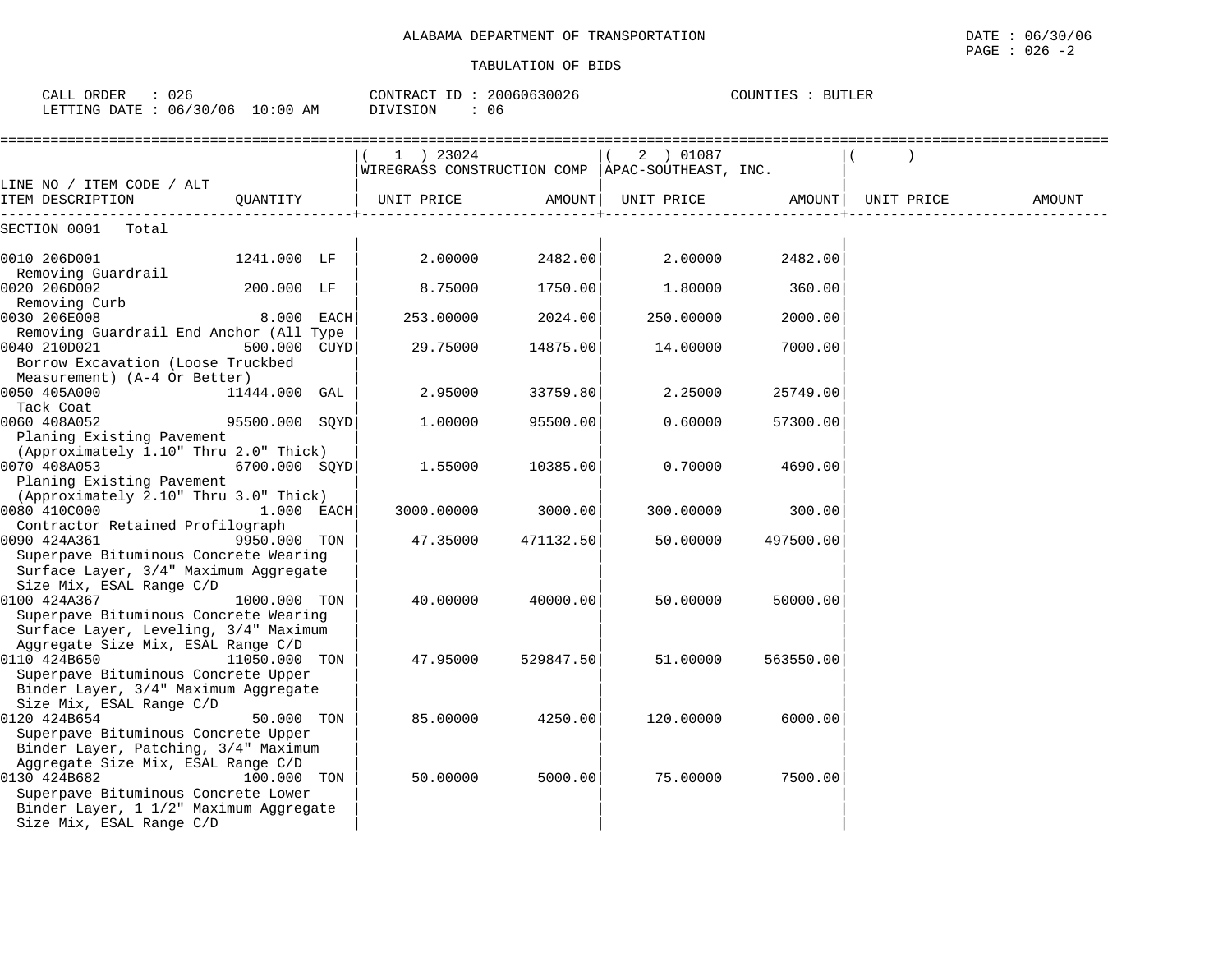| ORDER<br>----<br>ו בז<br>لللدر | $\cap$<br>∪∠6                                                 |                 | ገባNTR Ar<br>$\tau$<br>$\sim$ | 20060630026<br>ろけり | BUTLER<br>COUNT<br>. <del>.</del> |
|--------------------------------|---------------------------------------------------------------|-----------------|------------------------------|--------------------|-----------------------------------|
| T FTTING .<br>⊤י⊓∆ת -          | 706<br>:00<br>$\cap$<br>$\pm 0^{\circ}$<br>06<br>$\epsilon$ 1 | ΑM<br>$\lambda$ | ISION                        | 06                 |                                   |

|                                                                                                                                   |                   |      | 1 ) 23024                                                        |                    | 2 ) 01087          |          |        |
|-----------------------------------------------------------------------------------------------------------------------------------|-------------------|------|------------------------------------------------------------------|--------------------|--------------------|----------|--------|
| LINE NO / ITEM CODE / ALT                                                                                                         |                   |      | WIREGRASS CONSTRUCTION COMP   APAC-SOUTHEAST, INC.               |                    |                    |          |        |
| ITEM DESCRIPTION                                                                                                                  | QUANTITY          |      | UNIT PRICE         AMOUNT  UNIT PRICE         AMOUNT  UNIT PRICE |                    |                    |          | AMOUNT |
| 0140 424B691<br>Superpave Bituminous Concrete Lower<br>Binder Layer, Widening, 3/4" Maximum<br>Aggregate Size Mix, ESAL Range C/D | 2760.000 TON      |      |                                                                  | 43.25000 119370.00 | 50.00000 138000.00 |          |        |
| 0150 600A000<br>Mobilization                                                                                                      |                   | LUMP | 25000.00000                                                      | 25000.00           | 31800.00000        | 31800.00 |        |
| 0160 630A001<br>Steel Beam Guardrail, Class A, Type 2                                                                             | 1063.000 LF       |      | 15.43000                                                         | 16402.09           | 15.25000           | 16210.75 |        |
| 0170 630C050<br>Guardrail End Anchor, Type 20 Series                                                                              | $8.000$ EACH      |      | 1795.68000                                                       | 14365.44           | 1775.00000         | 14200.00 |        |
| 0180 652A100<br>Seeding                                                                                                           | <b>7.000 ACRE</b> |      | 500.50000                                                        | 3503.50            | 500.00000          | 3500.00  |        |
| 0190 656A010<br>Mulching                                                                                                          | 7.000 ACRE        |      | 450.45000                                                        | 3153.15            | 450.00000          | 3150.00  |        |
| 0200 665F000<br>Hay Bales                                                                                                         | $100.000$ EACH    |      | 10.01000                                                         | 1001.00            | 10.00000           | 1000.00  |        |
| 0210 665J000<br>Silt Fence, Type A                                                                                                | 1000.000 LF       |      | 3.30000                                                          | 3300.00            | 3.30000            | 3300.00  |        |
| 0220 6650001<br>Silt Fence Removal                                                                                                | 1000.000 LF       |      | 0.20000                                                          | 200.00             | 0.20000            | 200.00   |        |
| 0230 666A001<br>Pest Control Treatment                                                                                            | $7.000$ ACRE      |      | 5.00000                                                          | 35.00              | 5.00000            | 35.00    |        |
| 0240 701A028<br>Solid White, Class 2, Type A Traffic<br>Stripe (0.06" Thick) (6" Wide)                                            | 14.000 MILE       |      | 1795.68000                                                       | 25139.52           | 1775.00000         | 24850.00 |        |
| 0250 701A046<br>Broken Yellow, Class 2, Type A Traffic<br>Stripe (0.09" Thick) (6" Wide)                                          | $6.000$ MILE      |      | 1062.23000                                                       | 6373.38            | 1050.00000         | 6300.00  |        |
| 0260 701A048<br>Solid Yellow, Class 2, Type A Traffic                                                                             | $5.000$ MILE      |      | 2018.24000                                                       | 10091.20           | 1995.00000         | 9975.00  |        |
| Stripe (0.09" Thick) (6" Wide)<br>0270 701B009<br>Dotted Class 2, Type A Traffic Stripe                                           | 837.000 LF        |      | 1.26000                                                          | 1054.62            | 1,25000            | 1046.25  |        |
| $(0.09"$ Thick $)(6"$ Wide $)$<br>0280 701C000                                                                                    | $18.000$ MILE     |      | 687.92000                                                        | 12382.56           | 680.00000          | 12240.00 |        |
| Broken Temporary Traffic Stripe<br>0290 701C001                                                                                   | 53.000 MILE       |      | 728.39000                                                        | 38604.67           | 720.00000          | 38160.00 |        |
| Solid Temporary Traffic Stripe<br>0300 701F000<br>Dotted Temporary Traffic Stripe                                                 | 2511.000 LF       |      | 0.25000                                                          | 627.75             | 0.25000            | 627.75   |        |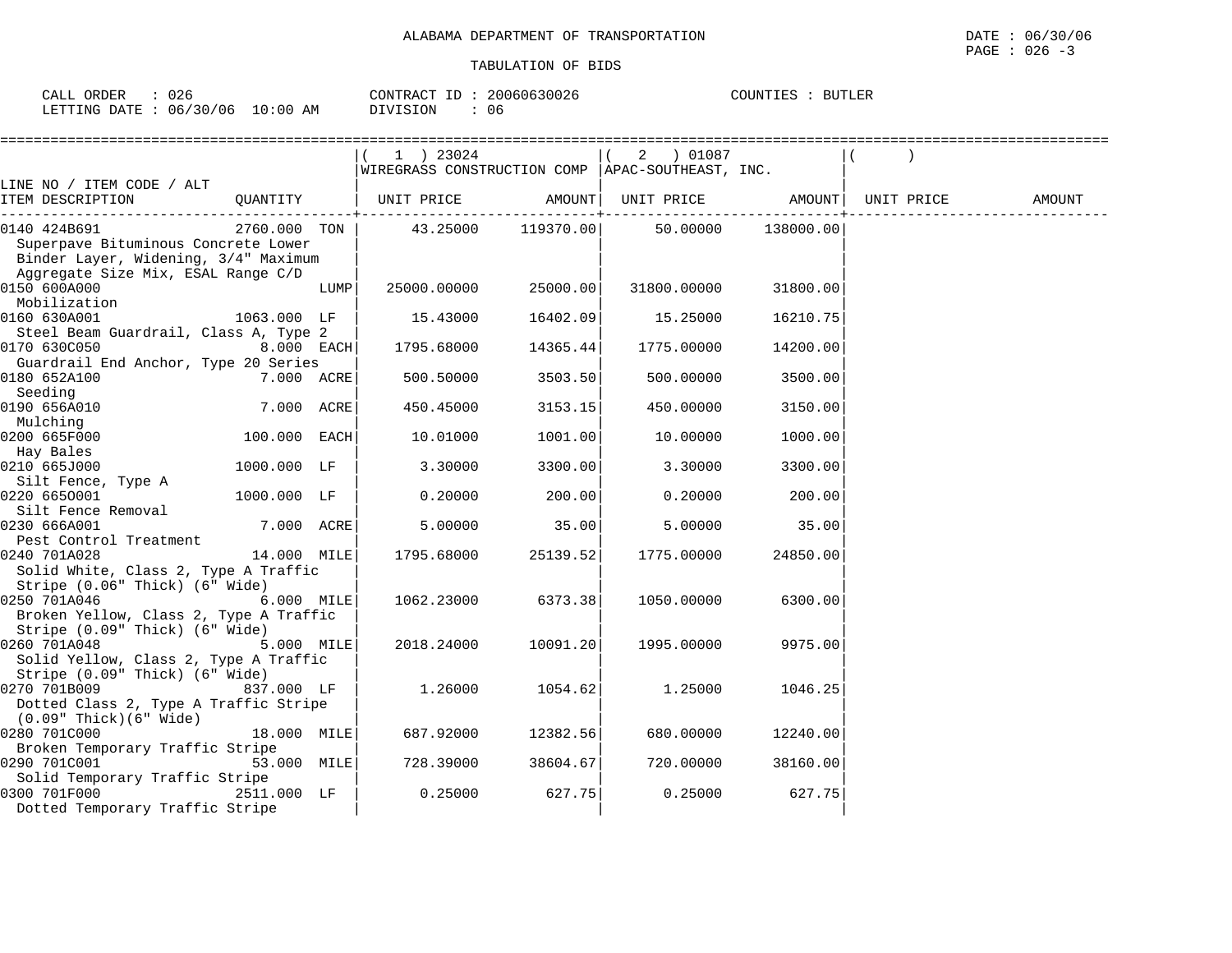| : 026<br>CALL ORDER |                                 | CONTRACT ID: 20060630026 |      | COUNTIES : BUTLER |
|---------------------|---------------------------------|--------------------------|------|-------------------|
|                     | LETTING DATE: 06/30/06 10:00 AM | DIVISION                 | - 06 |                   |

|                                                       |                |      | 1 ) 23024                                          |                 | 2<br>01087                                            |                 |                                     |      |
|-------------------------------------------------------|----------------|------|----------------------------------------------------|-----------------|-------------------------------------------------------|-----------------|-------------------------------------|------|
|                                                       |                |      | WIREGRASS CONSTRUCTION COMP   APAC-SOUTHEAST, INC. |                 |                                                       |                 |                                     |      |
| LINE NO / ITEM CODE / ALT                             |                |      |                                                    |                 |                                                       |                 |                                     |      |
| ITEM DESCRIPTION                                      |                |      | QUANTITY   UNIT PRICE AMOUNT                       |                 |                                                       |                 | UNIT PRICE AMOUNT UNIT PRICE AMOUNT |      |
| 0310 703A002 979.000 SOFT 3.54000                     |                |      |                                                    |                 | 3465.66 3.50000                                       | 3426.50         |                                     |      |
| Traffic Control Markings, Class 2, Type<br>A          |                |      |                                                    |                 |                                                       |                 |                                     |      |
| 0320 703B002                                          | 113.000 SQFT   |      |                                                    | 5.06000 571.78  | 5.00000                                               | 565.00          |                                     |      |
| Traffic Control Legends, Class 2, Type                |                |      |                                                    |                 |                                                       |                 |                                     |      |
| 0330 703D001                                          | 2935.000 SQFT  |      | 1.52000                                            | 4461.20         | 1.50000                                               | 4402.50         |                                     |      |
| Temporary Traffic Control Markings                    |                |      |                                                    |                 |                                                       |                 |                                     |      |
| 0340 705A032                                          | $525.000$ EACH |      | 5.06000                                            | 2656.50         | 5.00000                                               | 2625.00         |                                     |      |
| Pavement Markers, Class A-H, Type 1-B<br>0350 705A037 | $380.000$ EACH |      | 5.06000                                            | 1922.80         | 5.00000                                               | 1900.00         |                                     |      |
| Pavement Markers, Class A-H, Type 2-D                 |                |      |                                                    |                 |                                                       |                 |                                     |      |
| 0360 705A038                                          |                |      | 5.06000                                            | 253.00          | 5.00000                                               | 250.00          |                                     |      |
| Pavement Markers, Class A-H, Type 2-E                 |                |      |                                                    |                 |                                                       |                 |                                     |      |
| 0370 740B000                                          | 598.000 SQFT   |      | 8.25000                                            | 4933.50         | 8.14000                                               | 4867.72         |                                     |      |
| Construction Signs                                    |                |      |                                                    |                 |                                                       |                 |                                     |      |
| 0380 740D000                                          | 50.000 EACH    |      | 35,00000                                           | 1750.00         | 20,00000                                              | 1000.00         |                                     |      |
| Channelizing Drums                                    |                |      |                                                    |                 |                                                       |                 |                                     |      |
| 0390 740E000<br>Cones (36 Inches High)                | 200.000 EACH   |      | 1,00000                                            | 200.00          | 0.50000                                               | 100.00          |                                     |      |
| 0400 740M001                                          | 200.000 EACH   |      | 0.50000                                            | 100.00          | 0.50000                                               | 100.00          |                                     |      |
| Ballast For Cone                                      |                |      |                                                    |                 |                                                       |                 |                                     |      |
| 0410 7400000                                          | 1.000          | EACH | 2500.00000                                         | 2500.00         | 1000.00000                                            | 1000.00         |                                     |      |
| Pilot Car                                             |                |      |                                                    |                 |                                                       |                 |                                     |      |
| 0420 998A000                                          |                | LUMP | 0.00000                                            | 0.00            | 0.00000                                               | 0.00            |                                     |      |
| Construction Fuel (Maximum Bid Limited                |                |      |                                                    |                 |                                                       |                 |                                     |      |
| To \$72,500.00)                                       |                |      |                                                    |                 |                                                       |                 |                                     |      |
| SECTION TOTALS                                        |                |      |                                                    | \$1,517,424.12] |                                                       | \$1,549,262.47] |                                     | 0.00 |
| CONTRACT TOTALS                                       |                |      |                                                    |                 | $\frac{1}{5}$ 1,517,424.12 $\frac{1}{5}$ 1,549,262.47 |                 |                                     |      |
|                                                       |                |      |                                                    |                 |                                                       |                 |                                     |      |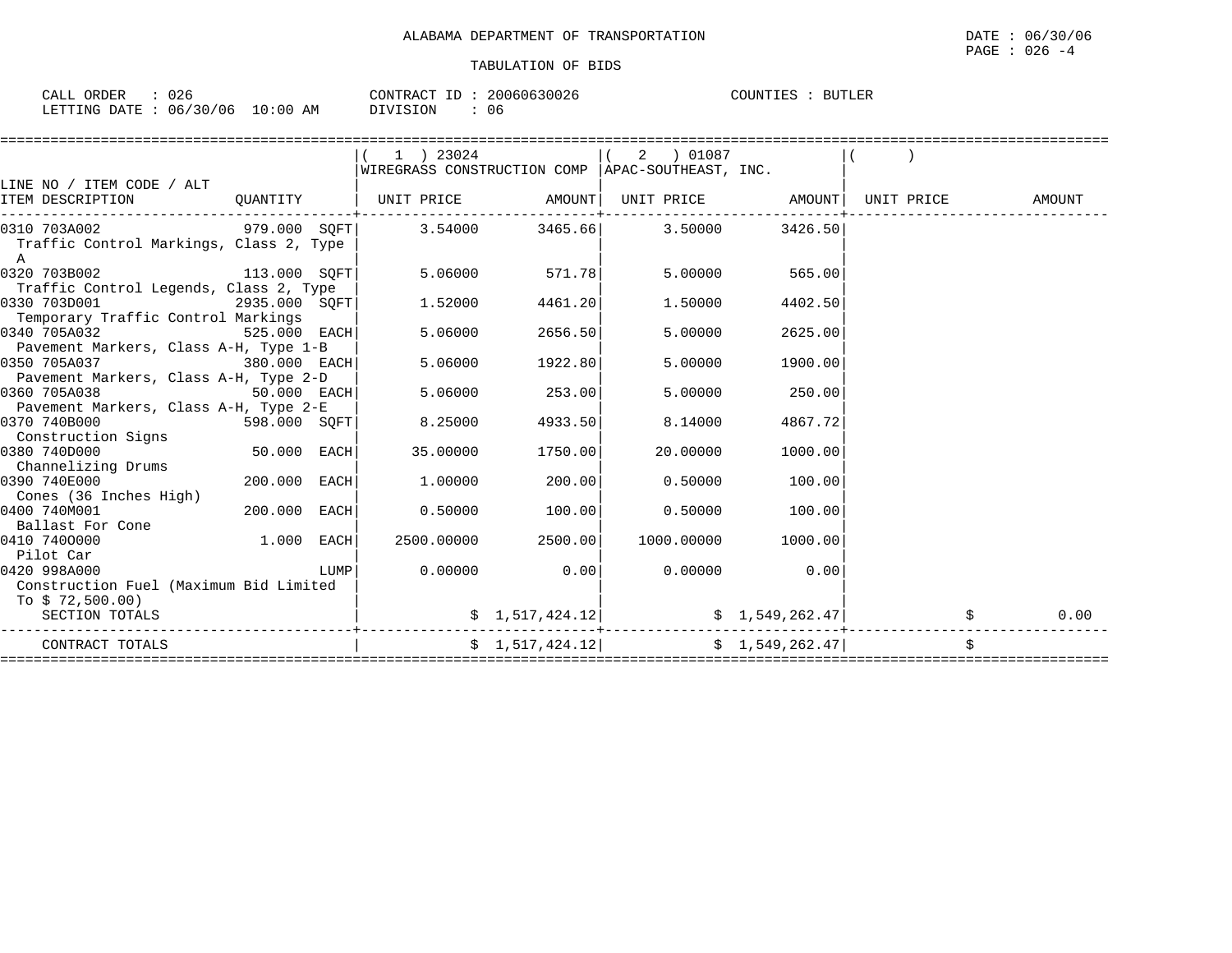PAGE : 030 -1

## VENDOR RANKING

| : 030<br>CALL ORDER<br>LETTING DATE: 06/30/06 10:00 AM |                        |                                                               | DIVISION<br>$\cdot$ 01                                                                                                                            | CONTRACT ID: 20060630030 |                  |                                | COUNTIES : MADISON     |  |  |  |  |
|--------------------------------------------------------|------------------------|---------------------------------------------------------------|---------------------------------------------------------------------------------------------------------------------------------------------------|--------------------------|------------------|--------------------------------|------------------------|--|--|--|--|
|                                                        | CONTRACT DESCRIPTION : |                                                               | 60<br>CONTRACT TIME:<br>for constructing the Traffic Signal Improvements at Various<br>Intersections (3) in Huntsville as indicated on the plans. | Working Days             | (available days) | $PROJECT(S) : STPHV-CN06(902)$ |                        |  |  |  |  |
| RANK                                                   | VENDOR NO./NAME        |                                                               |                                                                                                                                                   |                          |                  | TOTAL<br><b>BID</b>            | % OVER<br>LOW BID      |  |  |  |  |
|                                                        | 19055<br>19060         | SHOALS ELECTRIC COMPANY, INC.<br>STONE ELECTRIC COMPANY, INC. |                                                                                                                                                   |                          |                  | 342,734.59<br>399,661.00       | 100.0000%<br>116.6095% |  |  |  |  |

3 19083 STONE & SONS ELECTRICAL CONTRACTORS, INC. \$ 430,000.00 125.4615%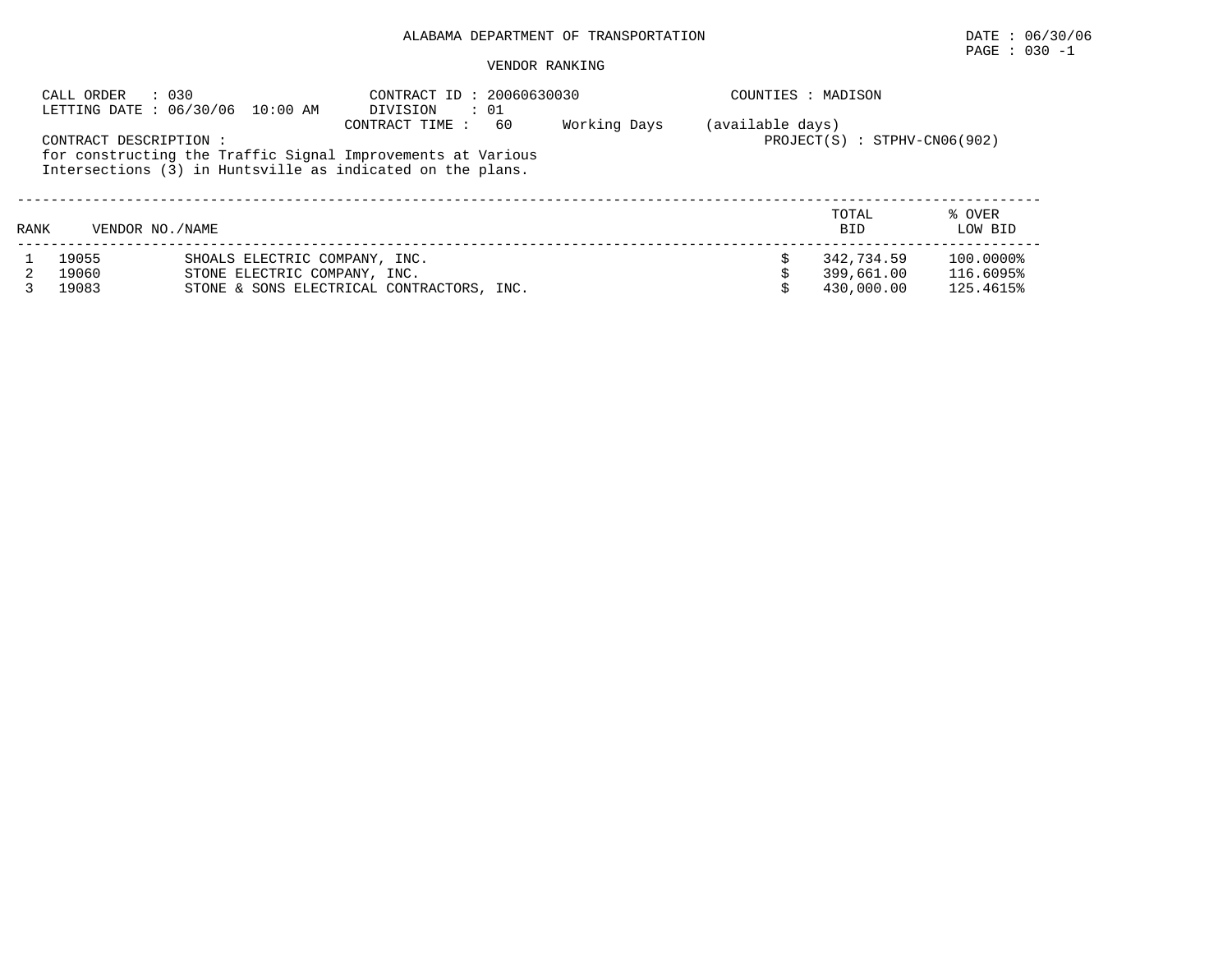CALL ORDER : 030 CONTRACT ID : 20060630030 COUNTIES : MADISON

Drive)  $|$ 

Monrovia Road) | | |

Ninth Avenue) | | |

Mast Arm Assembly | | |

Mast Arm Assembly | | |

Removal Of Existing Traffic Control Unit ( Bailey Cove Road at Willowbrook<br>Drive)

Furnishing And Installing Traffic Control Unit ( University Drive at Old

Furnishing And Installing Traffic Control Unit ( Triana Boulevard at

Furnishing And Installing Traffic Control Unit ( Bailey Cove Road at

Metal Traffic Signal Pole Foundation

Metal Traffic Signal Pole With 30 Ft.

Metal Traffic Signal Pole With 35 Ft.

Metal Traffic Signal Pole With 40 Ft.

Metal Traffic Signal Pole With 75 Ft.

Willowbrook Drive)

Mast Arm Assembly | | |

Mast Arm Assembly

| LETTING DATE: 06/30/06 10:00 AM                     |          | : 01<br>DIVISION                     |         |             |          |             |                                                              |
|-----------------------------------------------------|----------|--------------------------------------|---------|-------------|----------|-------------|--------------------------------------------------------------|
|                                                     |          | 19055<br>SHOALS ELECTRIC COMPANY, IN |         | 2 ) 19060   |          | 19083       | STONE ELECTRIC COMPANY, INC  STONE & SONS ELECTRICAL CONTRAC |
| LINE NO / ITEM CODE / ALT<br>ITEM DESCRIPTION       | OUANTITY | UNIT PRICE                           | AMOUNT  | UNIT PRICE  | AMOUNT   | UNIT PRICE  | AMOUNT                                                       |
| SECTION 0001<br>Total                               |          |                                      |         |             |          |             |                                                              |
| 0010 600A000<br>Mobilization                        | LUMP     | 6700.00000                           | 6700.00 | 13200.00000 | 13200.00 | 26056.00000 | 26056.00                                                     |
| 0020 730A000<br>Removal Of Existing Traffic Control | LUMP     | 2500.00000                           | 2500.00 | 6500.00000  | 6500.00  | 4111.00000  | 4111.00                                                      |
| Unit ( University Drive at Old Monrovia<br>Road)    |          |                                      |         |             |          |             |                                                              |
| 0030 730A001<br>Removal Of Existing Traffic Control | LUMP     | 700.00000                            | 700.00  | 6500,00000  | 6500.00  | 1185.00000  | 1185.00                                                      |
| Unit ( Triana Boulevard at Ninth Avenue)            |          |                                      |         |             |          |             |                                                              |
| 0040 730A002                                        | LUMP     | 700.00000                            | 700.00  | 6500.00000  | 6500.00  | 1052.00000  | 1052.00                                                      |

0050 730C000 LUMP| 5000.00000 5000.00| 15000.00000 15000.00| 8000.00000 8000.00

0060 730C001 LUMP| 3200.00000 3200.00| 12000.00000 12000.00| 4200.00000 4200.00

0070 730C002 LUMP| 4500.00000 4500.00| 10000.00000 10000.00| 5700.000000 5700.00

0080 730E000 12.000 EACH| 2000.00000 24000.00| 1400.00000 16800.00| 3300.00000 39600.00

0090 730F000 3.000 EACH| 5743.38000 17230.14| 3600.00000 10800.00| 3838.00000 11514.00

0100 730F001 2.000 EACH| 6012.23000 12024.46| 5400.00000 10800.00| 5815.00000 11630.00

0110 730F002 1.000 EACH| 6761.41000 6761.41| 4000.00000 4000.00| 4275.00000 4275.00

0120 730F003 4.000 EACH| 2520.25000 10081.00| 12000.00000 48000.00| 12876.00000 51504.00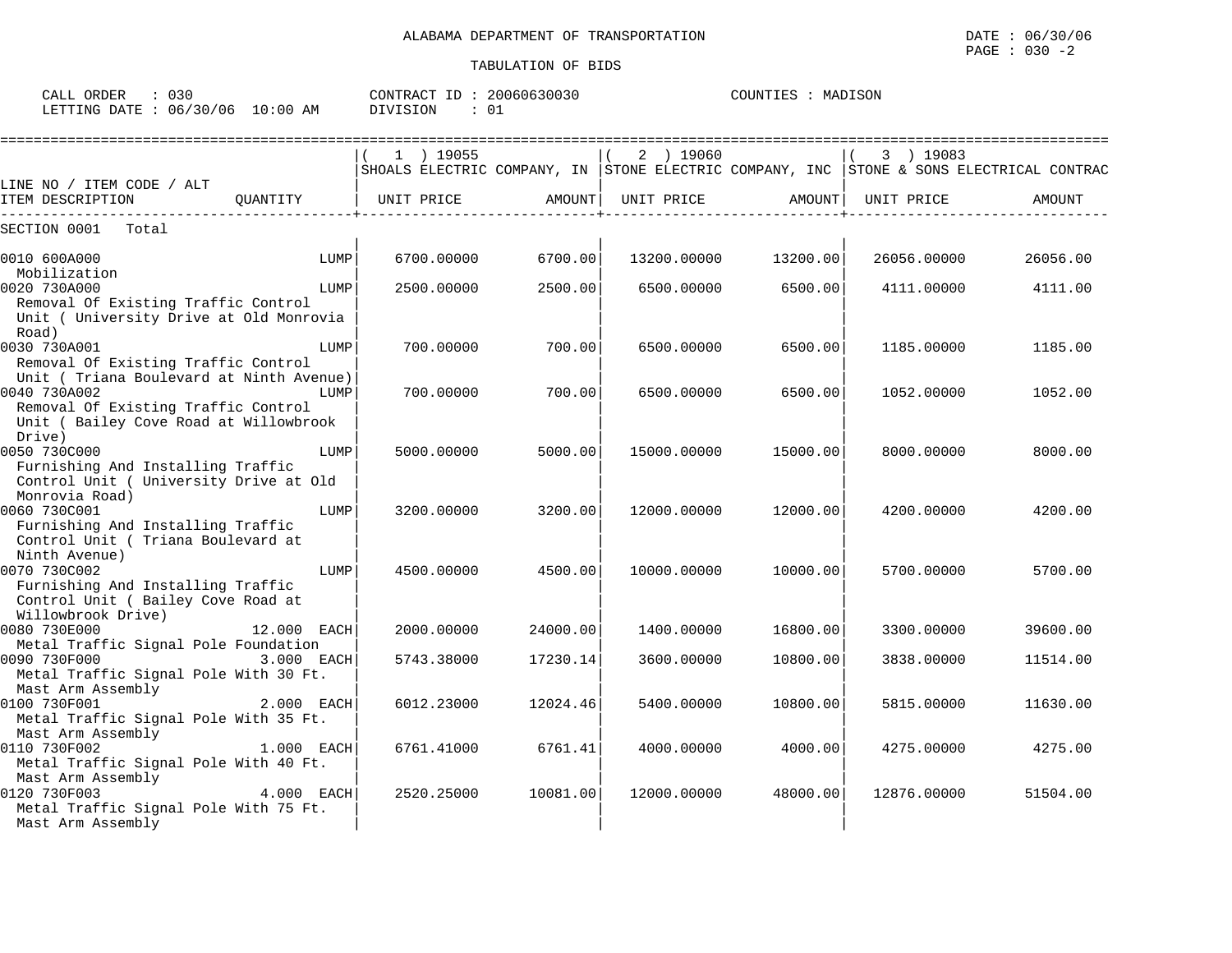| ORDER<br>CALL<br>030       |             | 20060630030<br>CONTRACT<br>TD. | MADISON<br>COUNTIES |
|----------------------------|-------------|--------------------------------|---------------------|
| 06/30/06<br>LETTING DATE : | 10:00<br>AM | ⌒<br>DIVISION                  |                     |

|                                                                                                 |      | ------------------------------------- |                                                   |              |                                             |             | =======================                                                                 |
|-------------------------------------------------------------------------------------------------|------|---------------------------------------|---------------------------------------------------|--------------|---------------------------------------------|-------------|-----------------------------------------------------------------------------------------|
|                                                                                                 |      | $1$ ) 19055                           |                                                   | ) 19060<br>2 |                                             | 3 ) 19083   |                                                                                         |
| LINE NO / ITEM CODE / ALT                                                                       |      |                                       |                                                   |              |                                             |             | SHOALS ELECTRIC COMPANY, IN STONE ELECTRIC COMPANY, INC STONE & SONS ELECTRICAL CONTRAC |
| ITEM DESCRIPTION                                                                                |      | QUANTITY   UNIT PRICE AMOUNT          | . _ _ _ _ _ _ _ _ _ _ _ _ _ _ _ _ _ _ + _ _ _ _ _ |              | UNIT PRICE AMOUNT<br>---------------+------ | UNIT PRICE  | AMOUNT                                                                                  |
| 0130 730F004<br>$1.000$ EACH<br>Metal Traffic Signal Pole With 40' &<br>50' Mast Arm Assemblies |      | 7211.09000                            | 7211.09                                           | 8400.00000   | 8400.00                                     | 8546.00000  | 8546.00                                                                                 |
| 0140 730G001<br>1.000 EACH<br>Metal Traffic Signal Strain Pole                                  |      | 1735.83000                            | 1735.83                                           | 600.00000    | 600.00                                      | 538.00000   | 538.00                                                                                  |
| 0150 730K000<br>18.000 EACH<br>Traffic Signal Junction Box                                      |      | 550.00000                             | 9900.00                                           | 200.00000    | 3600.00                                     | 385.00000   | 6930.00                                                                                 |
| 0160 730L005<br>1335.000 LF<br>2", Non-Metallic, Conduit                                        |      | 5.70000                               | 7609.50                                           | 5.00000      | 6675.00                                     | 5.90000     | 7876.50                                                                                 |
| 0170 730L007<br>980.000 LF<br>3", Non-Metallic, Conduit                                         |      | 7.50000                               | 7350.00                                           | 6.00000      | 5880.00                                     | 6.85000     | 6713.00                                                                                 |
| 0180 730N010<br>5.000 EACH<br>Luminaire Extension Assembly, 12 Feet                             |      | 900.00000                             | 4500.00                                           | 600.00000    | 3000.00                                     | 735.00000   | 3675.00                                                                                 |
| 0190 730P022<br>32.000 EACH<br>Vehicular Signal Head, 12 Inch, 3<br>Section, Type LED           |      | 750.00000                             | 24000.00                                          | 715.00000    | 22880.00                                    | 899,00000   | 28768.00                                                                                |
| 2.000 EACH<br>0200 730P023<br>Vehicular Signal Head, 12 Inch, 4<br>Section, Type LED            |      | 900.00000                             | 1800.00                                           | 1000.00000   | 2000.00                                     | 1101.00000  | 2202.00                                                                                 |
| 0210 730P024<br>2.000 EACH<br>Vehicular Signal Head, 12 Inch, 5<br>Section, Type LED            |      | 1200.00000                            | 2400.00                                           | 1400.00000   | 2800.00                                     | 1677.00000  | 3354.00                                                                                 |
| 16.000 EACH<br>0220 7300011<br>Pedestrian Signal Head, Type LED                                 |      | 650.00000                             | 10400.00                                          | 550.00000    | 8800.00                                     | 814.00000   | 13024.00                                                                                |
| 3.000 EACH<br>0230 730R052<br>Controller Assembly, 170, 8 Phase                                 |      | 9000.00000                            | 27000.00                                          | 10600.00000  | 31800.00                                    | 12444.00000 | 37332.00                                                                                |
| 0240 730T000<br>3.000 EACH<br>Wood Pole                                                         |      | 700.00000                             | 2100.00                                           | 850.00000    | 2550.00                                     | 514.00000   | 1542.00                                                                                 |
| 0250 730U005<br>Furnishing And Installing Video                                                 | LUMP | 26500.00000                           | 26500.00                                          | 26500.00000  | 26500.00                                    | 31843.00000 | 31843.00                                                                                |
| Detection System (University Drive at<br>Old Monrovia Road)<br>0260 730U007                     | LUMP | 19000.00000                           | 19000.00                                          | 18000.00000  | 18000.00                                    | 22267.00000 | 22267.00                                                                                |
| Furnishing And Installing Video<br>Detection System (Triana Boulevard at<br>Ninth Avenue)       |      |                                       |                                                   |              |                                             |             |                                                                                         |
| 0270 730U008<br>Furnishing And Installing Video<br>Detection System (Bailey Cove Road at        | LUMP | 26500.00000                           | 26500.00                                          | 26500.00000  | 26500.00                                    | 31843.00000 | 31843.00                                                                                |
| Willowbrook Drive)                                                                              |      |                                       |                                                   |              |                                             |             |                                                                                         |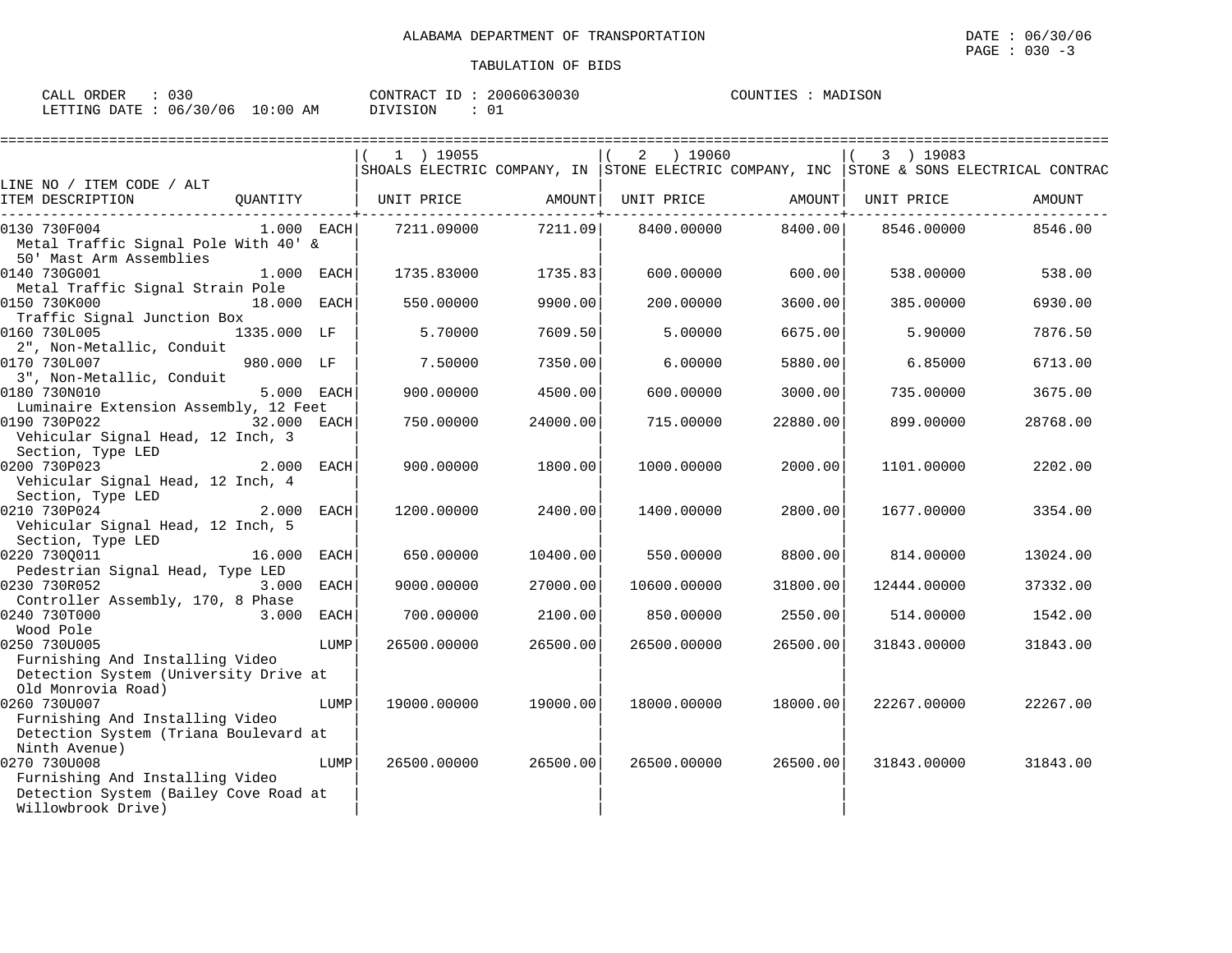| $\sim$ $\sim$ $\sim$<br>ORDER<br>ـ ىلىلىك | $\sim$ $\sim$ $\sim$<br>U 3 U | 20060630030<br>T <sub>D</sub><br>CONTRACT<br>⊥ | COUNTIES<br>MADISON |
|-------------------------------------------|-------------------------------|------------------------------------------------|---------------------|
| LETTING DATE                              | 06/30/06<br>10:00<br>AM       | DIVISION<br>ັັັ                                |                     |

|                                                         |              |             | $1$ ) 19055   |            | ) 19060<br>2    |            | 3 ) 19083    |                                                                                         |
|---------------------------------------------------------|--------------|-------------|---------------|------------|-----------------|------------|--------------|-----------------------------------------------------------------------------------------|
|                                                         |              |             |               |            |                 |            |              | SHOALS ELECTRIC COMPANY, IN STONE ELECTRIC COMPANY, INC STONE & SONS ELECTRICAL CONTRAC |
| LINE NO / ITEM CODE / ALT<br>ITEM DESCRIPTION           | OUANTITY     |             | UNIT PRICE    | AMOUNT     | UNIT PRICE      | AMOUNT     | UNIT PRICE   | AMOUNT                                                                                  |
| 0280 740B000                                            | 648.000 SOFT |             | 10.90000      | 7063.20    | 15.00000        | 9720.00    | 12.99000     | 8417.52                                                                                 |
| Construction Signs<br>0290 740E000                      | 80.000       | EACH        | 17.51000      | 1400.80    | 30.00000        | 2400.00    | 21.00000     | 1680.00                                                                                 |
| Cones (36 Inches High)<br>0300 740M001                  | 80.000       | <b>EACH</b> | 10.70000      | 856.00     | 16.00000        | 1280.00    | 14.00000     | 1120.00                                                                                 |
| Ballast For Cone<br>0310 741C010<br>1.000 EACH          |              |             | 26.42000      | 26.42      | 5500.00000      | 5500.00    | 3081,00000   | 3081.00                                                                                 |
| Portable Sequential Arrow And Chevron<br>Sign Unit      |              |             |               |            |                 |            |              |                                                                                         |
| 24.000 HOUR<br>0320 745A000<br>Uniformed Police Officer |              |             | 31.76000      | 762.24     | 50.00000        | 1200.00    | 42.00000     | 1008.00                                                                                 |
| 0330 756A022<br>4" Electrical Conduit, 1 Line, Type 5   | 240.000 LF   |             | 30.00000      | 7200.00    | 45.00000        | 10800.00   | 36,00000     | 8640.00                                                                                 |
| Installation                                            |              |             |               |            |                 |            |              |                                                                                         |
| 0340 756A028<br>6" Electrical Conduit, 1 line, Type 5   | 240.000 LF   |             | 45.00000      | 10800.00   | 50.00000        | 12000.00   | 39,00000     | 9360.00                                                                                 |
| Installation<br>485.000 LF<br>0350 756A030              |              |             | 68.50000      | 33222.50   | 55.00000        | 26675.00   | 42.00000     | 20370.00                                                                                |
| 4" Electrical Conduit, 2 Lines, Type 5<br>Installation  |              |             |               |            |                 |            |              |                                                                                         |
| 0360 998A000<br>Construction Fuel (Maximum Bid Limited  |              | LUMP        | 10000.00000   | 10000.00   | 1,00000         | 1.00       | 1042.98000   | 1042.98                                                                                 |
| To $$11,100.00)$<br>SECTION TOTALS                      |              |             |               | 342,734.59 | \$              | 399,661.00 | \$           | 430,000.00                                                                              |
| CONTRACT TOTALS                                         |              |             | $\mathcal{S}$ | 342,734.59 | .<br>$\ddot{s}$ | 399,661.00 | $\mathsf{S}$ | 430,000.00                                                                              |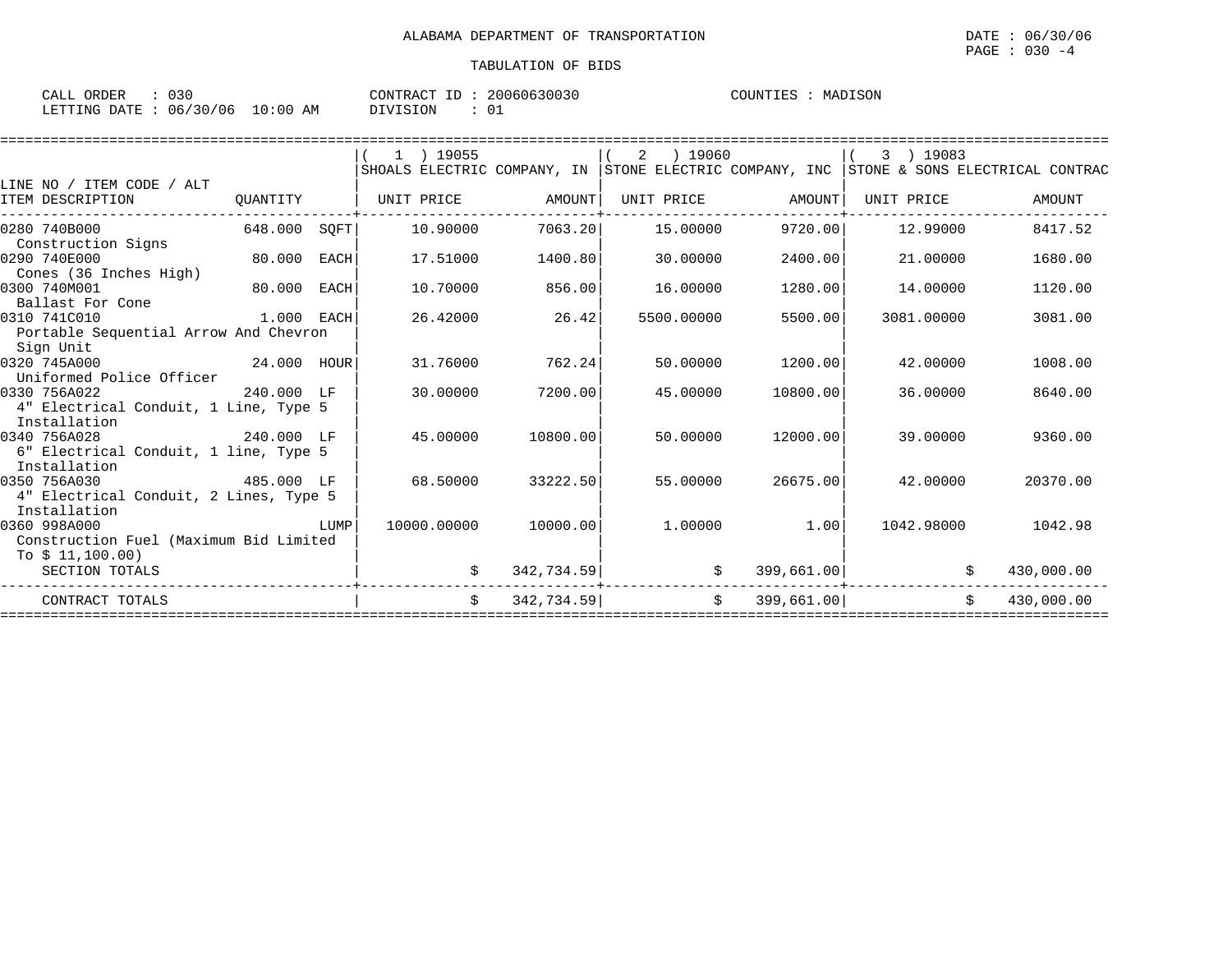# $\texttt{PAGE}$  : 035 -1

|      | : 035<br>CALL ORDER   | LETTING DATE : 06/30/06 10:00 AM                                    | CONTRACT ID: 20060630035<br>DIVISION<br>: 01                                                                                                              | COUNTIES : CHEROKEE |                  |                                |                        |
|------|-----------------------|---------------------------------------------------------------------|-----------------------------------------------------------------------------------------------------------------------------------------------------------|---------------------|------------------|--------------------------------|------------------------|
|      | CONTRACT DESCRIPTION: | $SR-273$ to $CR-75$ in Hurley. Length 6.8 mi.                       | 45<br>CONTRACT TIME:<br>for constructing the Resurfacing and Traffic Stripe on CR-22<br>from $CR-13$ in Howells Crossroads to $CR-45$ and on $CR-82$ from | Working Days        | (available days) | $PROJECT(S) : STPNU-1009(201)$ | STPNU-1015(201)        |
| RANK | VENDOR NO./NAME       |                                                                     |                                                                                                                                                           |                     |                  | TOTAL<br><b>BID</b>            | % OVER<br>LOW BID      |
|      | 07002<br>13022        | GOOD HOPE CONTRACTING CO., INC.<br>MCCARTNEY CONSTRUCTION CO., INC. |                                                                                                                                                           |                     |                  | 661,011.76<br>716.897.65       | 100.0000%<br>108.4546% |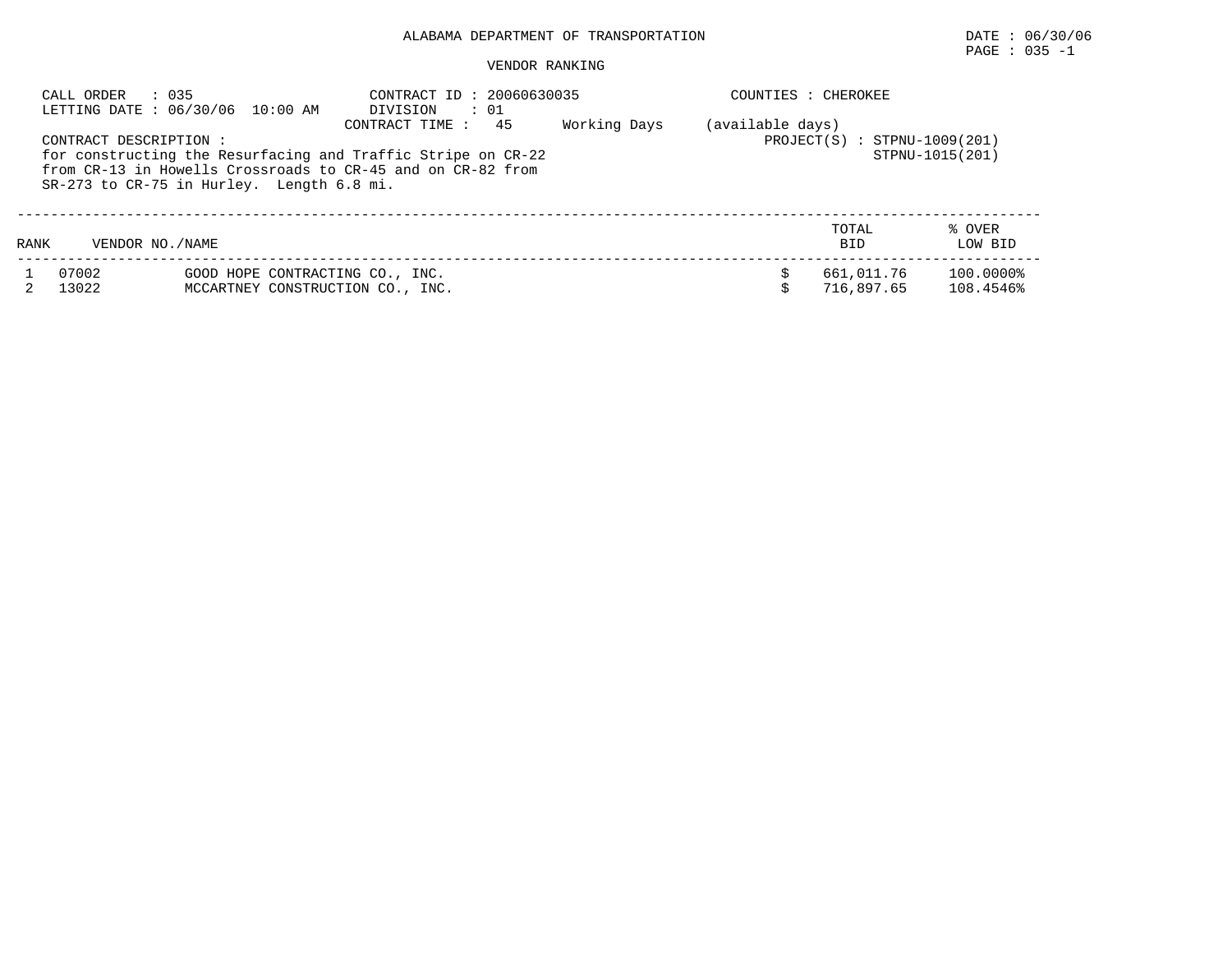| CALL ORDER : 035<br>LETTING DATE : 06/30/06 10:00 AM                                                                                   | CONTRACT ID: 20060630035<br>DIVISION<br>: 01                         |           | COUNTIES : CHEROKEE |                    |  |        |  |
|----------------------------------------------------------------------------------------------------------------------------------------|----------------------------------------------------------------------|-----------|---------------------|--------------------|--|--------|--|
|                                                                                                                                        | 1 ) 07002<br>GOOD HOPE CONTRACTING CO.,  MCCARTNEY CONSTRUCTION CO., |           |                     | 2 ) 13022          |  |        |  |
| LINE NO / ITEM CODE / ALT<br>QUANTITY<br>ITEM DESCRIPTION                                                                              | UNIT PRICE                                                           |           | AMOUNT  UNIT PRICE  | AMOUNT  UNIT PRICE |  | AMOUNT |  |
| SECTION 0001 Total                                                                                                                     |                                                                      |           |                     |                    |  |        |  |
| 0010 305B060<br>2400.000 TON<br>Crushed Aggregate, Section 825, Type B,<br>For Misc. Use                                               | 24.21000                                                             | 58104.00  | 23.00000            | 55200.00           |  |        |  |
| 0020 401B100<br>87765.000 SQYD<br>Bituminous Treatment E (With Polymer<br>Additive)                                                    | 0.82000                                                              | 71967.30  | 0.85000             | 74600.25           |  |        |  |
| 0030 405A000<br>2640.000 GAL<br>Tack Coat                                                                                              | 1.99000                                                              | 5253.60   | 0.00000             | 0.00               |  |        |  |
| 0040 429A200<br>6230.000 TON<br>Improved Bituminous Concrete Wearing<br>Surface Layer, 1/2" Maximum Aggregate                          | 62.24000                                                             | 387755.20 | 70.00000            | 436100.00          |  |        |  |
| Size Mix, ESAL Range A<br>0050 429A206<br>400.000 TON<br>Improved Bituminous Concrete Wearing<br>Surface Layer, Leveling, 1/2" Maximum | 80.00000                                                             | 32000.00  | 75.00000            | 30000.00           |  |        |  |
| Aggregate Size Mix, ESAL Range A<br>0060 600A000<br>LUMP                                                                               | 27587.02000                                                          | 27587.02  | 46355.00000         | 46355.00           |  |        |  |
| Mobilization<br>0070 630C070<br>4.000 EACH                                                                                             | 2014.00000                                                           | 8056.00   | 2100.00000          | 8400.00            |  |        |  |
| Guardrail End Anchor, Type 10 Series<br>0080 701A031<br>14.000 MILE<br>Solid White, Class 2, Type A Traffic<br>Stripe (0.06" Thick)    | 1445.31000                                                           | 20234.34  | 1350.00000          | 18900.00           |  |        |  |
| 0090 701A035<br>10.000 MILE<br>Solid Yellow, Class 2, Type A Traffic<br>Stripe (0.09" Thick)                                           | 1686.20000                                                           | 16862.00  | 1575.00000          | 15750.00           |  |        |  |
| 0100 701A045<br>4.000 MILE<br>Broken Yellow, Class 2, Type A Traffic<br>Stripe (0.09" Thick)                                           | 963.54000                                                            | 3854.16   | 900.00000           | 3600.00            |  |        |  |
| 0110 701C000<br>8.000 MILE<br>Broken Temporary Traffic Stripe                                                                          | 770.83000                                                            | 6166.64   | 720.00000           | 5760.00            |  |        |  |
| 0120 701C001<br>20.000 MILE<br>Solid Temporary Traffic Stripe                                                                          | 835.07000                                                            | 16701.40  | 780.00000           | 15600.00           |  |        |  |
| 0130 703A002<br>400.000 SOFT<br>Traffic Control Markings, Class 2, Type<br>A                                                           | 3.75000                                                              | 1500.00   | 3.50000             | 1400.00            |  |        |  |
| 0140 705A037<br>450.000 EACH<br>Pavement Markers, Class A-H, Type 2-D                                                                  | 5.89000                                                              | 2650.50   | 5.50000             | 2475.00            |  |        |  |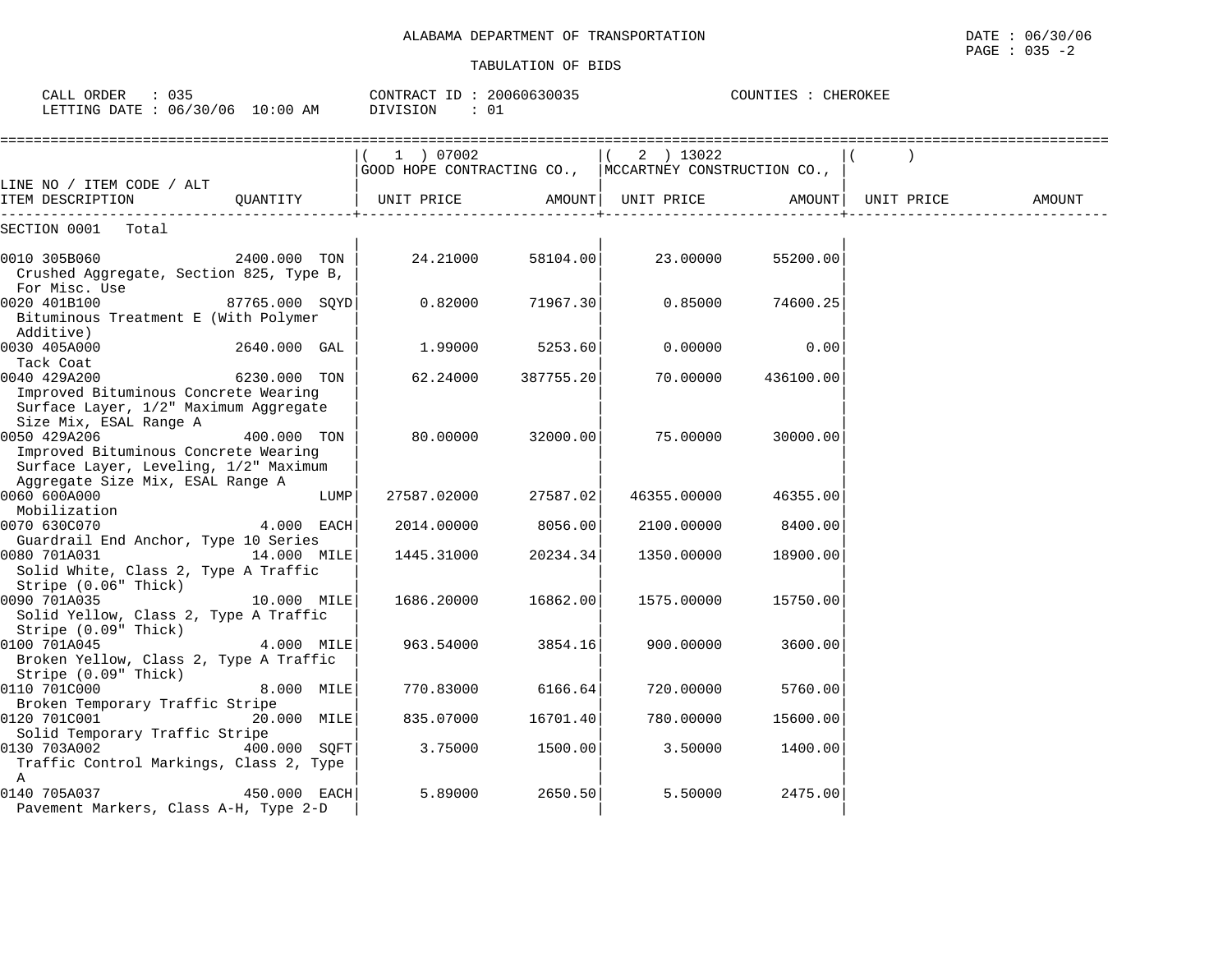| 035<br>CALL ORDER                | CONTRACT ID: | 20060630035 | COUNTIES<br>CHEROKEE |
|----------------------------------|--------------|-------------|----------------------|
| LETTING DATE : 06/30/06 10:00 AM | DIVISION     | ⊥0          |                      |

|                                                        |          |      | 07002<br>GOOD HOPE CONTRACTING CO., |            | 13022<br>2<br>MCCARTNEY CONSTRUCTION CO., |            |            |  |        |  |  |
|--------------------------------------------------------|----------|------|-------------------------------------|------------|-------------------------------------------|------------|------------|--|--------|--|--|
| LINE NO / ITEM CODE / ALT<br>ITEM DESCRIPTION          | OUANTITY |      | UNIT PRICE                          | AMOUNT     | UNIT PRICE                                | AMOUNT     | UNIT PRICE |  | AMOUNT |  |  |
| 0150 740B000<br>Construction Signs                     | 216.000  | SOFT | 10.60000                            | 2289.60    | 12.65000                                  | 2732.40    |            |  |        |  |  |
| 0160 740E000<br>Cones (36 Inches High)                 | 25.000   | EACH | 1,20000                             | 30.00      | 1,00000                                   | 25.00      |            |  |        |  |  |
| 0170 998A000<br>Construction Fuel (Maximum Bid Limited |          | LUMP | 0.00000                             | 0.00       | 0.00000                                   | 0.00       |            |  |        |  |  |
| To $$24,500.00)$<br>SECTION TOTALS                     |          |      |                                     | 661,011.76 | \$                                        | 716,897.65 |            |  | 0.00   |  |  |
| CONTRACT TOTALS                                        |          |      | Ŝ.                                  | 661,011.76 | \$                                        | 716,897.65 |            |  |        |  |  |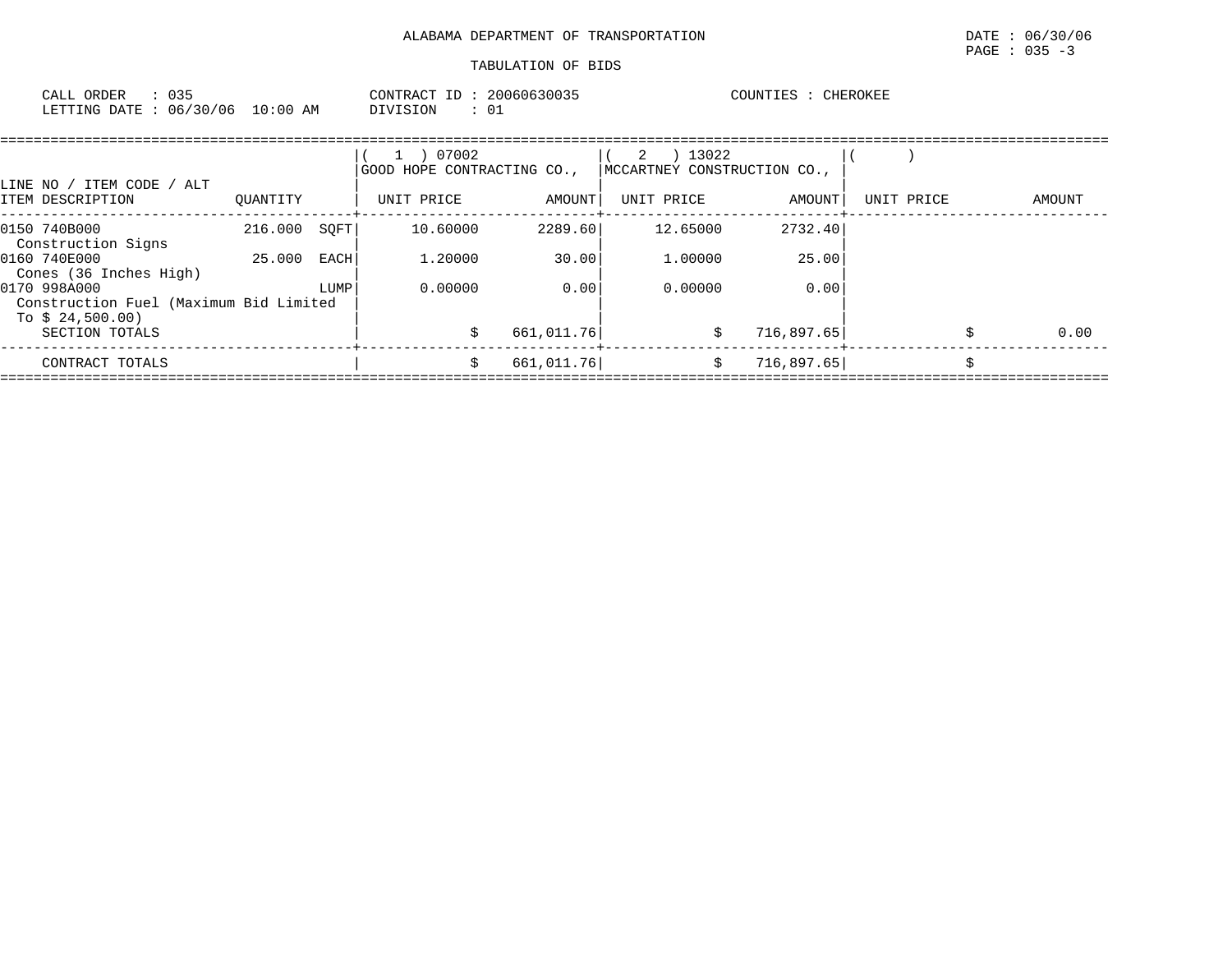# PAGE : 037 -1

|      | CALL ORDER             | : 037<br>LETTING DATE: 06/30/06 10:00 AM                     | CONTRACT ID: 20060630037<br>DIVISION<br>$\therefore$ 02         |              |                  | COUNTIES : WINSTON             |           |
|------|------------------------|--------------------------------------------------------------|-----------------------------------------------------------------|--------------|------------------|--------------------------------|-----------|
|      |                        |                                                              | CONTRACT TIME: 45                                               | Working Days | (available days) |                                |           |
|      | CONTRACT DESCRIPTION : |                                                              | RURAL                                                           |              |                  | $PROJECT(S) : STPOA-6702(200)$ |           |
|      |                        | for constructing the Resurfacing and Traffic Stripe on CR-41 |                                                                 |              |                  |                                |           |
|      |                        |                                                              | from $CR-63$ to $SR-74$ (US-278) in Addison. Length $8.353$ mi. |              |                  |                                |           |
|      |                        |                                                              |                                                                 |              |                  |                                |           |
|      |                        |                                                              |                                                                 |              |                  | TOTAL                          | % OVER    |
| RANK | VENDOR NO. / NAME      |                                                              |                                                                 |              |                  | <b>BID</b>                     | LOW BID   |
|      | 19010                  | SHELBY CONTRACTING CO., INC.                                 |                                                                 |              |                  | \$1,132,120.16                 | 100.0000% |
|      | 07002                  | GOOD HOPE CONTRACTING CO., INC.                              |                                                                 |              |                  | \$1.161.691.44                 | 102.6120% |
|      | 01087                  | APAC-SOUTHEAST, INC.                                         |                                                                 |              |                  | \$1,205,909.01                 | 106.5178% |
| 4    | 04013                  | DUNN CONSTRUCTION COMPANY, INC.                              |                                                                 |              |                  | \$1,368,851.23                 | 120.9104% |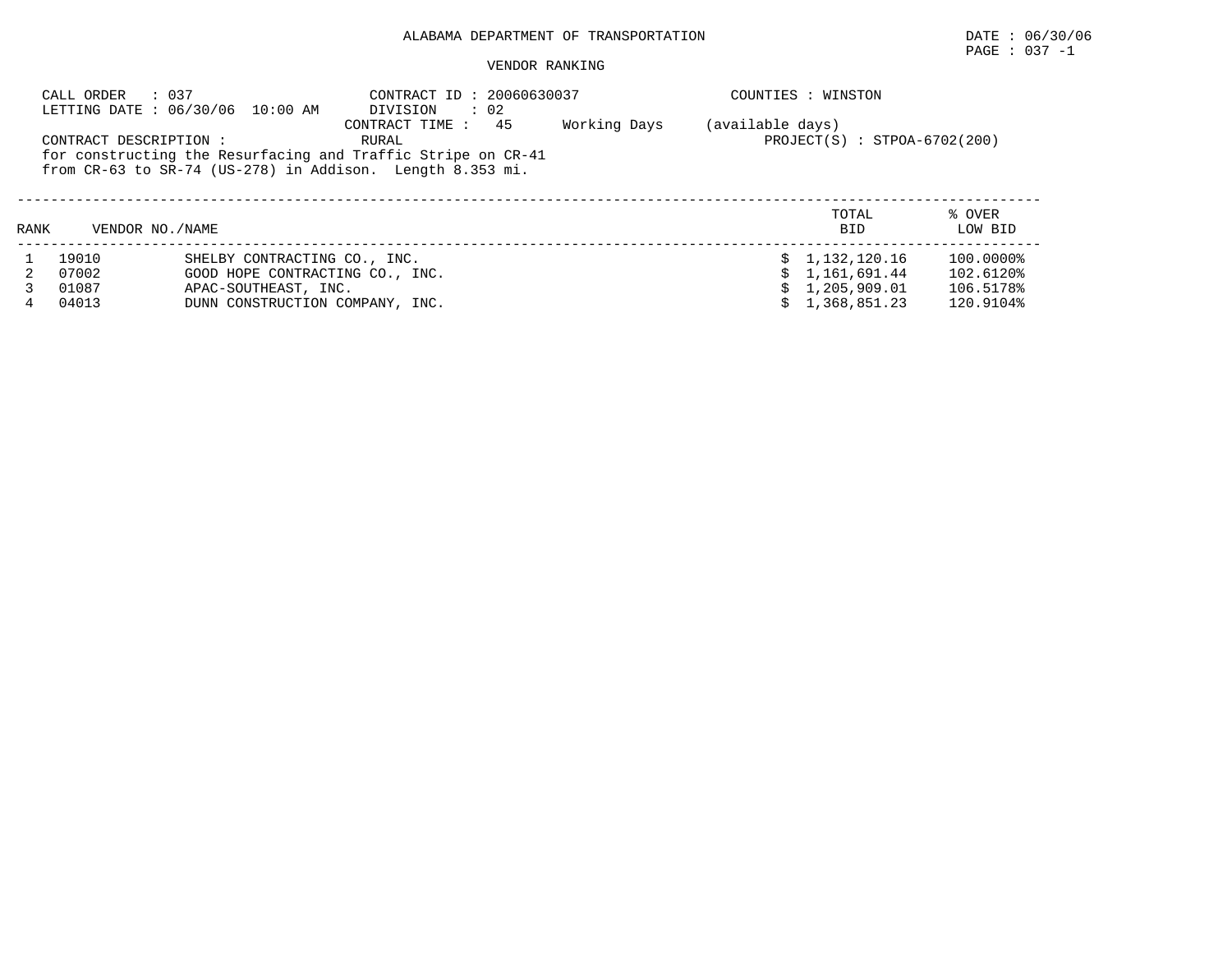COUNTIES : WINSTON

CALL ORDER : 037 CONTRACT ID : 20060630037 COUNTIES : WINSTON

LETTING DATE : 06/30/06 10:00 AM DIVISION : 02

 $\begin{array}{ccc} \texttt{0140} & \texttt{703B002} & \texttt{10.000} & \texttt{SQFT} & \texttt{4.50000} & \texttt{45.00} \ \texttt{Traffic Control~Legends, Class~2, Type} & & & \end{array}$ 

|                                                                                |                 |      | $1$ ) 19010                                                                 |           | 2 ) 07002   |           | 3 ) 01087   |               |
|--------------------------------------------------------------------------------|-----------------|------|-----------------------------------------------------------------------------|-----------|-------------|-----------|-------------|---------------|
|                                                                                |                 |      | SHELBY CONTRACTING CO., INC GOOD HOPE CONTRACTING CO., APAC-SOUTHEAST, INC. |           |             |           |             |               |
| LINE NO / ITEM CODE / ALT<br>ITEM DESCRIPTION                                  | OUANTITY        |      | UNIT PRICE                                                                  | AMOUNT    | UNIT PRICE  | AMOUNT    | UNIT PRICE  | <b>AMOUNT</b> |
| SECTION 0001<br>Total                                                          |                 |      |                                                                             |           |             |           |             |               |
| 0010 401B100                                                                   | 112710.000 SOYD |      | 0.75850                                                                     | 85490.54  | 0.87000     | 98057.70  | 0.76000     | 85659.60      |
| Bituminous Treatment E (With Polymer<br>Additive)                              |                 |      |                                                                             |           |             |           |             |               |
| 0020 405A000<br>Tack Coat                                                      | 3381.000 GAL    |      | 1.45000                                                                     | 4902.45   | 1.96000     | 6626.76   | 1,50000     | 5071.50       |
| 0030 424A340                                                                   | 7069.000 TON    |      | 51.34000                                                                    | 362922.46 | 51.72000    | 365608.68 | 55.90000    | 395157.10     |
| Superpave Bituminous Concrete Wearing<br>Surface Layer, 1/2" Maximum Aggregate |                 |      |                                                                             |           |             |           |             |               |
| Size Mix, ESAL Range A/B                                                       |                 |      |                                                                             |           |             |           |             |               |
| 0040 424B643<br>Superpave Bituminous Concrete Upper                            | 11271.000 TON   |      | 48.51000                                                                    | 546756.21 | 44.30000    | 499305.30 | 52.28000    | 589247.88     |
| Binder Layer, Leveling, 3/4" Maximum                                           |                 |      |                                                                             |           |             |           |             |               |
| Aggregate Size Mix, ESAL Range A/B<br>0050 600A000                             |                 | LUMP | 5000.00000                                                                  | 5000.00   | 59556.08000 | 59556.08  | 12688.05000 | 12688.05      |
| Mobilization                                                                   |                 |      |                                                                             |           |             |           |             |               |
| 0060 630A001                                                                   | 400.000 LF      |      | 24.00000                                                                    | 9600.00   | 21.14000    | 8456.00   | 24.00000    | 9600.00       |
| Steel Beam Guardrail, Class A, Type 2<br>0070 630C050                          | 4.000 EACH      |      | 2100.00000                                                                  | 8400.00   | 2799.95000  | 11199.80  | 2100.00000  | 8400.00       |
| Guardrail End Anchor, Type 20 Series                                           |                 |      |                                                                             |           |             |           |             |               |
| 0080 701A031                                                                   | 17.000 MILE     |      | 1250.00000                                                                  | 21250.00  | 1435.98000  | 24411.66  | 1363.50000  | 23179.50      |
| Solid White, Class 2, Type A Traffic<br>Stripe (0.06" Thick)                   |                 |      |                                                                             |           |             |           |             |               |
| 0090 701A035                                                                   | 15.000 MILE     |      | 1350.00000                                                                  | 20250.00  | 1550.85000  | 23262.75  | 1600.85000  | 24012.75      |
| Solid Yellow, Class 2, Type A Traffic                                          |                 |      |                                                                             |           |             |           |             |               |
| Stripe (0.09" Thick)<br>0100 701A045                                           | 2.000 MILE      |      | 800,00000                                                                   | 1600.00   | 919.03000   | 1838.06   | 909,00000   | 1818.00       |
| Broken Yellow, Class 2, Type A Traffic                                         |                 |      |                                                                             |           |             |           |             |               |
| Stripe (0.09" Thick)                                                           |                 |      |                                                                             |           |             |           |             |               |
| 0110 701C000<br>Broken Temporary Traffic Stripe                                | 1.000 MILE      |      | 750.00000                                                                   | 750.00    | 861.58000   | 861.58    | 797.90000   | 797.90        |
| 0120 701C001                                                                   | 50.000 MILE     |      | 800.00000                                                                   | 40000.00  | 919.02000   | 45951.00  | 797.90000   | 39895.00      |
| Solid Temporary Traffic Stripe<br>0130 703A002                                 |                 |      | 3.50000                                                                     | 367.50    | 4.59000     | 481.95    | 5.05000     | 530.25        |
| Traffic Control Markings, Class 2, Type                                        | 105.000 SOFT    |      |                                                                             |           |             |           |             |               |
| A                                                                              |                 |      |                                                                             |           |             |           |             |               |

0140 703B002 10.000 SQFT| 4.50000 45.00| 5.75000 57.50| 5.05000 50.50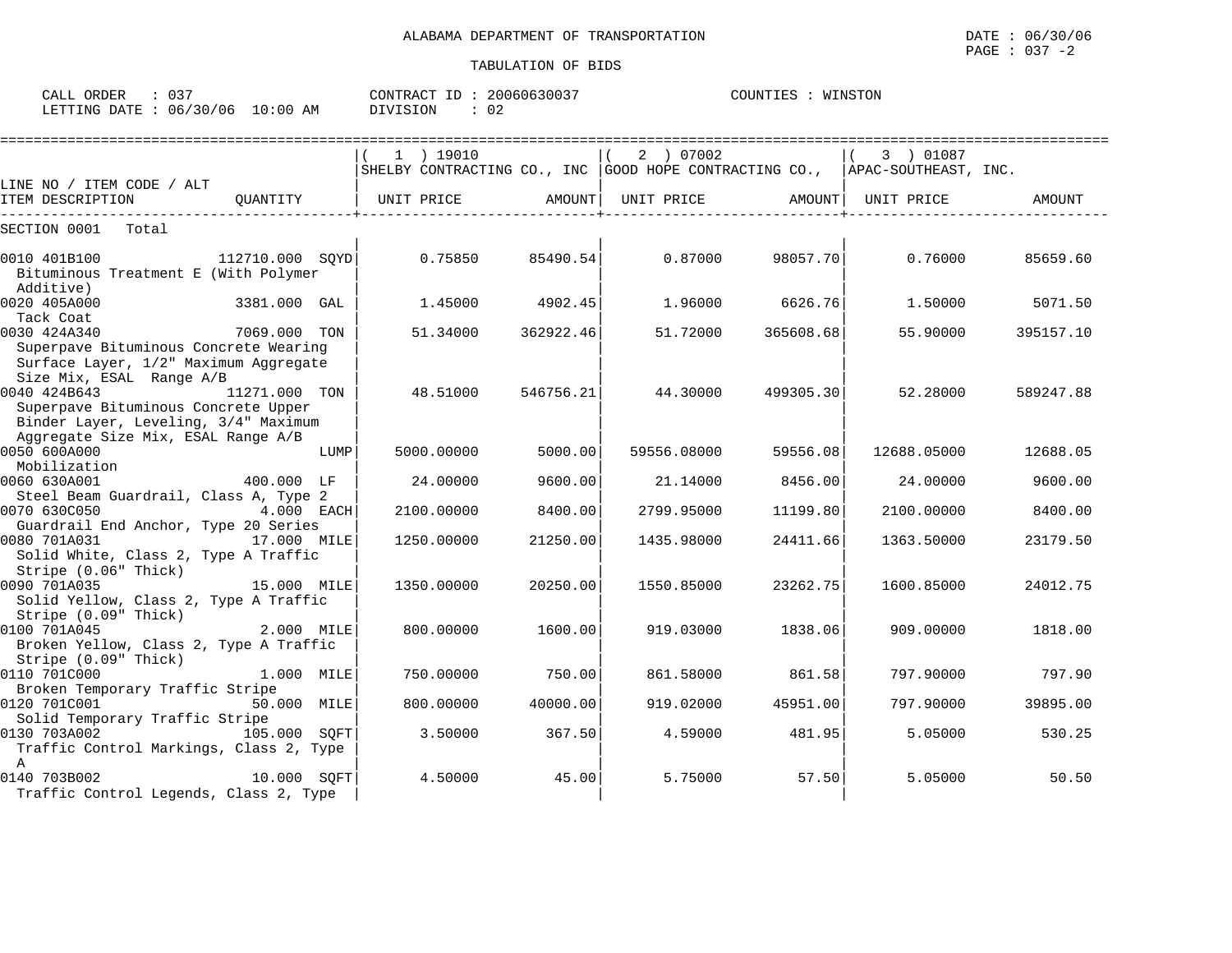| ORDER<br>CALL (                  |  | CONTRACT ID : | 20060630037 | COUNTIES | WINSTON |
|----------------------------------|--|---------------|-------------|----------|---------|
| LETTING DATE : 06/30/06 10:00 AM |  | DIVISION      | ∪∠          |          |         |

|                                                                     |               |      | 1 ) 19010   |                | ) 07002<br>2<br>SHELBY CONTRACTING CO., INC GOOD HOPE CONTRACTING CO., |                 | 3 ) 01087<br>APAC-SOUTHEAST, INC. |                |
|---------------------------------------------------------------------|---------------|------|-------------|----------------|------------------------------------------------------------------------|-----------------|-----------------------------------|----------------|
| LINE NO / ITEM CODE / ALT                                           |               |      |             |                |                                                                        |                 |                                   |                |
| ITEM DESCRIPTION                                                    | OUANTITY      |      | UNIT PRICE  | AMOUNT         | UNIT PRICE                                                             | AMOUNT          | UNIT PRICE                        | AMOUNT         |
| 0150 705A032<br>Pavement Markers, Class A-H, Type 1-B               | 100.000 EACH  |      | 6.00000     | 600.00         | 6.89000                                                                | 689.00          | 5.56000                           | 556.00         |
| 0160 705A037<br>Pavement Markers, Class A-H, Type 2-D               | 1000.000 EACH |      | 6.00000     | 6000.00        | 6.89000                                                                | 6890.00         | 5.56000                           | 5560.00        |
| 0170 740B000                                                        | 298.000 SOFT  |      | 5.00000     | 1490.00        | 9.69000                                                                | 2887.62         | 8.48000                           | 2527.04        |
| Construction Signs<br>0180 740E000                                  | 50.000 EACH   |      | 0.00000     | 0.00           | 1.00000                                                                | 50.00           | 8.64000                           | 432.00         |
| Cones (36 Inches High)<br>0190 7400000                              | 1.000 EACH    |      | 750.00000   | 750.00         | 5500.00000                                                             | 5500.00         | 724.94000                         | 724.94         |
| Pilot Car<br>0200 998A000<br>Construction Fuel (Maximum Bid Limited |               | LUMP | 15946.00000 | 15946.00       | 0.00000                                                                | 0.00            | 1,00000                           | 1.00           |
| To $$51,000.00)$<br>SECTION TOTALS                                  |               |      |             | \$1,132,120.16 |                                                                        | \$1,161,691.44] |                                   | \$1,205,909.01 |
| CONTRACT TOTALS                                                     |               |      |             | \$1,132,120.16 |                                                                        | \$1,161,691.44] |                                   | \$1,205,909.01 |
|                                                                     |               |      |             |                |                                                                        |                 |                                   |                |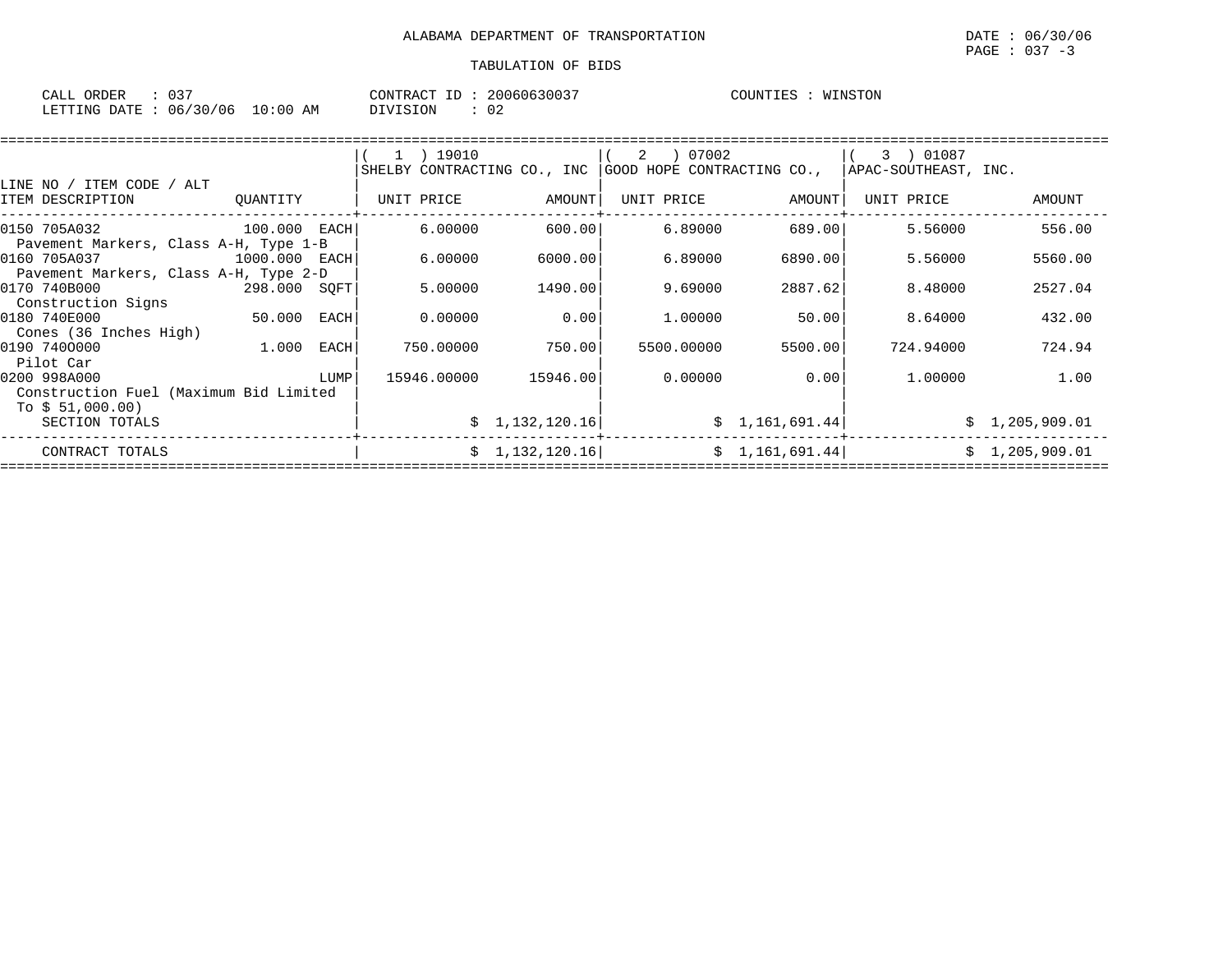| ALABAMA DEPARTMENT OF TRANSPORTATION | DATE<br>067.<br>30/06 |
|--------------------------------------|-----------------------|
|                                      | 037<br>PAGE<br>- 4    |

| CALL ORDER : 037<br>LETTING DATE: 06/30/06 10:00 AM                                                                               |                 |      | CONTRACT ID: $20060630037$<br>DIVISION<br>$\therefore$ 02 |           | COUNTIES : WINSTON |        |            |        |  |
|-----------------------------------------------------------------------------------------------------------------------------------|-----------------|------|-----------------------------------------------------------|-----------|--------------------|--------|------------|--------|--|
|                                                                                                                                   |                 |      | 4 ) 04013<br>DUNN CONSTRUCTION CO., INC.                  |           |                    |        |            |        |  |
| LINE NO / ITEM CODE / ALT<br>ITEM DESCRIPTION                                                                                     | OUANTITY        |      | UNIT PRICE                                                | AMOUNT    | UNIT PRICE         | AMOUNT | UNIT PRICE | AMOUNT |  |
| SECTION 0001<br>Total                                                                                                             |                 |      |                                                           |           |                    |        |            |        |  |
| 0010 401B100<br>Bituminous Treatment E (With Polymer<br>Additive)                                                                 | 112710.000 SQYD |      | 0.86000                                                   | 96930.60  |                    |        |            |        |  |
| 0020 405A000<br>Tack Coat                                                                                                         | 3381.000 GAL    |      | 1.74000                                                   | 5882.94   |                    |        |            |        |  |
| 0030 424A340<br>Superpave Bituminous Concrete Wearing<br>Surface Layer, 1/2" Maximum Aggregate<br>Size Mix, ESAL Range A/B        | 7069.000 TON    |      | 59.90000                                                  | 423433.10 |                    |        |            |        |  |
| 0040 424B643<br>Superpave Bituminous Concrete Upper<br>Binder Layer, Leveling, 3/4" Maximum<br>Aggregate Size Mix, ESAL Range A/B | 11271.000 TON   |      | 55.53000                                                  | 625878.63 |                    |        |            |        |  |
| 0050 600A000<br>Mobilization                                                                                                      |                 | LUMP | 39623.69000                                               | 39623.69  |                    |        |            |        |  |
| 0060 630A001<br>Steel Beam Guardrail, Class A, Type 2                                                                             | 400.000 LF      |      | 27.12000                                                  | 10848.00  |                    |        |            |        |  |
| 0070 630C050<br>Guardrail End Anchor, Type 20 Series                                                                              | 4.000 EACH      |      | 2372.83000                                                | 9491.32   |                    |        |            |        |  |
| 0080 701A031<br>Solid White, Class 2, Type A Traffic<br>Stripe (0.06" Thick)                                                      | 17.000 MILE     |      | 1541.62000                                                | 26207.54  |                    |        |            |        |  |
| 0090 701A035<br>Solid Yellow, Class 2, Type A Traffic<br>Stripe (0.09" Thick)                                                     | 15.000 MILE     |      | 1809.97000                                                | 27149.55  |                    |        |            |        |  |
| 0100 701A045<br>Broken Yellow, Class 2, Type A Traffic<br>Stripe (0.09" Thick)                                                    | 2.000 MILE      |      | 1027.74000                                                | 2055.48   |                    |        |            |        |  |
| 0110 701C000<br>Broken Temporary Traffic Stripe                                                                                   | 1.000 MILE      |      | 902.13000                                                 | 902.13    |                    |        |            |        |  |
| 0120 701C001<br>Solid Temporary Traffic Stripe                                                                                    | 50.000 MILE     |      | 902.13000                                                 | 45106.50  |                    |        |            |        |  |
| 0130 703A002<br>Traffic Control Markings, Class 2, Type<br>A                                                                      | 105.000 SQFT    |      | 5.71000                                                   | 599.55    |                    |        |            |        |  |
| 0140 703B002<br>Traffic Control Legends, Class 2, Type                                                                            | 10.000 SOFT     |      | 5.71000                                                   | 57.10     |                    |        |            |        |  |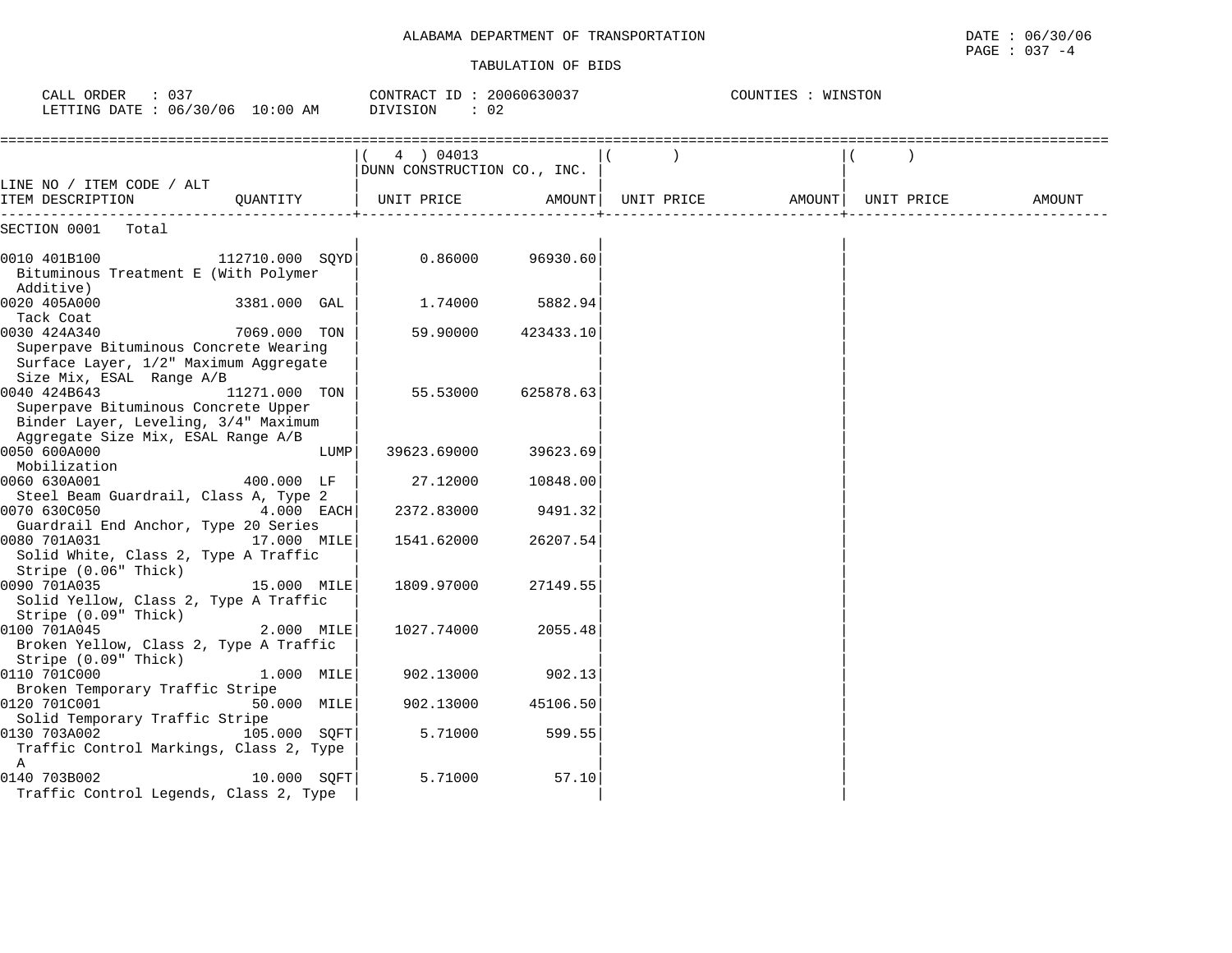# PAGE : 037 -5

| 037<br>CALL ORDER               |          | CONTRACT ID: 20060630037 | WINSTON<br>COUNTIES : |
|---------------------------------|----------|--------------------------|-----------------------|
| LETTING DATE: 06/30/06 10:00 AM | DIVISION | 02                       |                       |

| LINE NO / ITEM CODE / ALT                              |                 |      | 4 ) 04013<br>DUNN CONSTRUCTION CO., INC. |                 |            |        |            |        |
|--------------------------------------------------------|-----------------|------|------------------------------------------|-----------------|------------|--------|------------|--------|
| ITEM DESCRIPTION                                       | OUANTITY        |      | UNIT PRICE                               | AMOUNT          | UNIT PRICE | AMOUNT | UNIT PRICE | AMOUNT |
| 0150 705A032<br>Pavement Markers, Class A-H, Type 1-B  | $100.000$ EACH  |      | 6.28000                                  | 628.00          |            |        |            |        |
| 0160 705A037<br>Pavement Markers, Class A-H, Type 2-D  | $1000.000$ EACH |      | 6.28000                                  | 6280.00         |            |        |            |        |
| 0170 740B000<br>Construction Signs                     | 298.000 SOFT    |      | 9.62000                                  | 2866.76         |            |        |            |        |
| 0180 740E000<br>Cones (36 Inches High)                 | 50.000 EACH     |      | 8.60000                                  | 430.00          |            |        |            |        |
| 0190 7400000<br>Pilot Car                              | 1.000           | EACH | 13401.34000                              | 13401.34        |            |        |            |        |
| 0200 998A000<br>Construction Fuel (Maximum Bid Limited |                 | LUMP | 31079.00000                              | 31079.00        |            |        |            |        |
| To $$51,000.00)$<br>SECTION TOTALS                     |                 |      |                                          | \$1,368,851.23] |            | 0.001  |            | 0.00   |
| CONTRACT TOTALS                                        |                 |      |                                          | \$1,368,851.23] | \$         | 0.00   |            |        |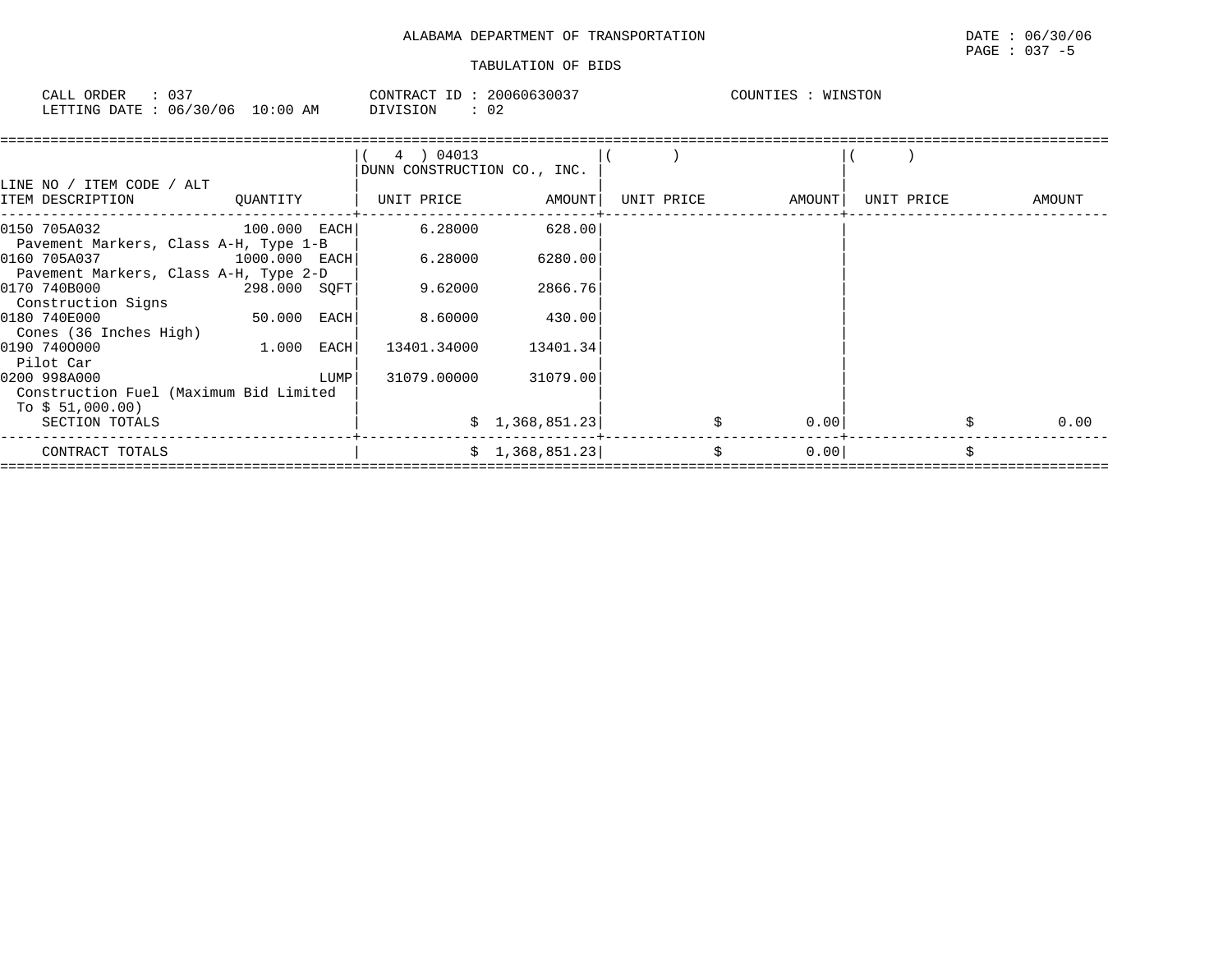# $\texttt{PAGE}$  : 038 -1

| : 038<br>CALL ORDER<br>LETTING DATE : 06/30/06 10:00 AM |                                                                                                                                                                                                                                                                                                   |                                                                                           | CONTRACT ID: 20060630038<br>DIVISION<br>: 06 |  | COUNTIES : ELMORE |                                        |                                     |  |  |
|---------------------------------------------------------|---------------------------------------------------------------------------------------------------------------------------------------------------------------------------------------------------------------------------------------------------------------------------------------------------|-------------------------------------------------------------------------------------------|----------------------------------------------|--|-------------------|----------------------------------------|-------------------------------------|--|--|
|                                                         | 30<br>Working Days<br>(available days)<br>CONTRACT TIME :<br>CONTRACT DESCRIPTION :<br>$PROJECT(S) : STPOA-7912(600)$<br>for constructing the Resurfacing and Traffic Stripe on<br>CR-134 (Old Prattville Highway) from the Autauga County line<br>to SR-14 in Robinson Springs. Length 1.768 mi. |                                                                                           |                                              |  |                   |                                        |                                     |  |  |
| RANK                                                    | VENDOR NO. / NAME                                                                                                                                                                                                                                                                                 |                                                                                           |                                              |  |                   | TOTAL<br><b>BID</b>                    | % OVER<br>LOW BID                   |  |  |
|                                                         | 23024<br>01087<br>01023                                                                                                                                                                                                                                                                           | WIREGRASS CONSTRUCTION COMPANY, INC.<br>APAC-SOUTHEAST, INC.<br>ASPHALT CONTRACTORS, INC. |                                              |  |                   | 289,202.35<br>305,798.65<br>329,966.30 | 100.0000%<br>105.7386%<br>114.0953% |  |  |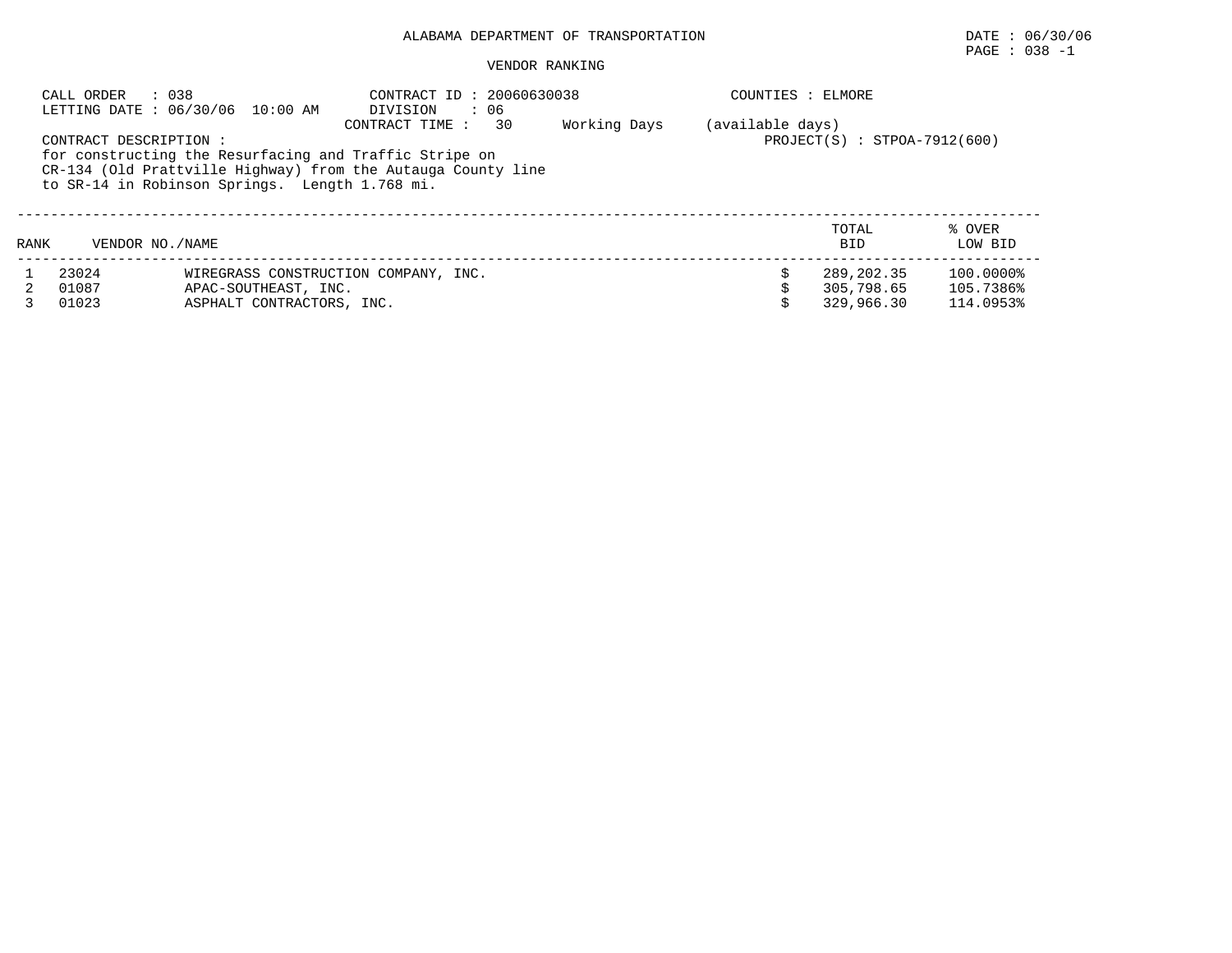| CALL ORDER                      | : 038 |          | CONTRACT ID: 20060630038 | COUNTIES : ELMORE |  |
|---------------------------------|-------|----------|--------------------------|-------------------|--|
| LETTING DATE: 06/30/06 10:00 AM |       | DIVISION | 06                       |                   |  |

|                                                                                                                                       |              |      |                       | ================= |                   |                   |                                                                                |           |
|---------------------------------------------------------------------------------------------------------------------------------------|--------------|------|-----------------------|-------------------|-------------------|-------------------|--------------------------------------------------------------------------------|-----------|
|                                                                                                                                       |              |      | 1 ) 23024             |                   | 2 ) 01087         |                   | 3 ) 01023                                                                      |           |
|                                                                                                                                       |              |      |                       |                   |                   |                   | WIREGRASS CONSTRUCTION COMP   APAC-SOUTHEAST, INC.   ASPHALT CONTRACTORS, INC. |           |
| LINE NO / ITEM CODE / ALT<br>ITEM DESCRIPTION                                                                                         |              |      | OUANTITY   UNIT PRICE | AMOUNT            | UNIT PRICE AMOUNT |                   | UNIT PRICE                                                                     | AMOUNT    |
| SECTION 0001<br>Total                                                                                                                 |              |      |                       |                   |                   |                   |                                                                                |           |
| 0010 405A000<br>Tack Coat                                                                                                             | 3391.000 GAL |      |                       | $0.75000$ 2543.25 |                   | $1.65000$ 5595.15 | 1.25000                                                                        | 4238.75   |
| 0020 429A216<br>Improved Bituminous Concrete Wearing<br>Surface Layer, 3/8" Maximum Aggregate<br>Size Mix, ESAL Range B               | 995.000 TON  |      | 54.75000              | 54476.25          | 54.75000          | 54476.25          | 56.20000                                                                       | 55919.00  |
| 0030 429A218<br>Improved Bituminous Concrete Wearing<br>Surface Layer, Leveling, 3/8" Maximum<br>Aggregate Size Mix, ESAL Range B     | 679.000 TON  |      | 40.00000              | 27160.00          |                   | 11.20000 7604.80  | 55.20000                                                                       | 37480.80  |
| 0040 429B220<br>Improved Bituminous Concrete Binder<br>Layer, 3/4" Maximum Aggregate Size Mix,<br>ESAL Range B                        | 2487.000 TON |      | 47.25000              | 117510.75         | 50.35000          | 125220.45         | 51.25000                                                                       | 127458.75 |
| 100.000 TON<br>0050 429B225<br>Improved Bituminous Concrete Binder<br>Layer, Patching, 1" Maximum Aggregate<br>Size Mix, ESAL Range B |              |      | 65.00000              | 6500.00           | 38.65000          | 3865.00           | 60.00000                                                                       | 6000.00   |
| 0060 429B232<br>Improved Bituminous Concrete Binder<br>Layer, Widening, 1" Maximum Aggregate<br>Size Mix, ESAL Range B                | 340.000 TON  |      | 51.25000              | 17425.00          | 60.00000          | 20400.00          | 62.00000                                                                       | 21080.00  |
| 0070 430B043<br>Aggregate Surfacing (1" Down, Crusher<br>Run)                                                                         | 694.000 TON  |      | 39.75000              | 27586.50          | 24.00000          | 16656.00          | 30.50000                                                                       | 21167.00  |
| 0080 600A000<br>Mobilization                                                                                                          |              | LUMP | 10000.00000           | 10000.00          | 43825.00000       | 43825.00          | 30800.00000                                                                    | 30800.00  |
| 0090 701A031<br>Solid White, Class 2, Type A Traffic<br>Stripe (0.06" Thick)                                                          | 4.000 MILE   |      | 1292.79000            | 5171.16           | 1275.00000        | 5100.00           | 1275.00000                                                                     | 5100.00   |
| 0100 701A035<br>Solid Yellow, Class 2, Type A Traffic<br>Stripe (0.09" Thick)                                                         | 3.000 MILE   |      | 1571.62000            | 4714.86           | 1550.00000        | 4650.00           | 1550.00000                                                                     | 4650.00   |
| 0110 701A045<br>Broken Yellow, Class 2, Type A Traffic<br>Stripe (0.09" Thick)                                                        | 2.000 MILE   |      | 912.56000             | 1825.12           | 900.00000         | 1800.00           | 900.00000                                                                      | 1800.00   |
| 0120 701C000<br>Broken Temporary Traffic Stripe                                                                                       | $4.000$ MILE |      | 689.49000             | 2757.96           | 680,00000         | 2720.00           | 680,00000                                                                      | 2720.00   |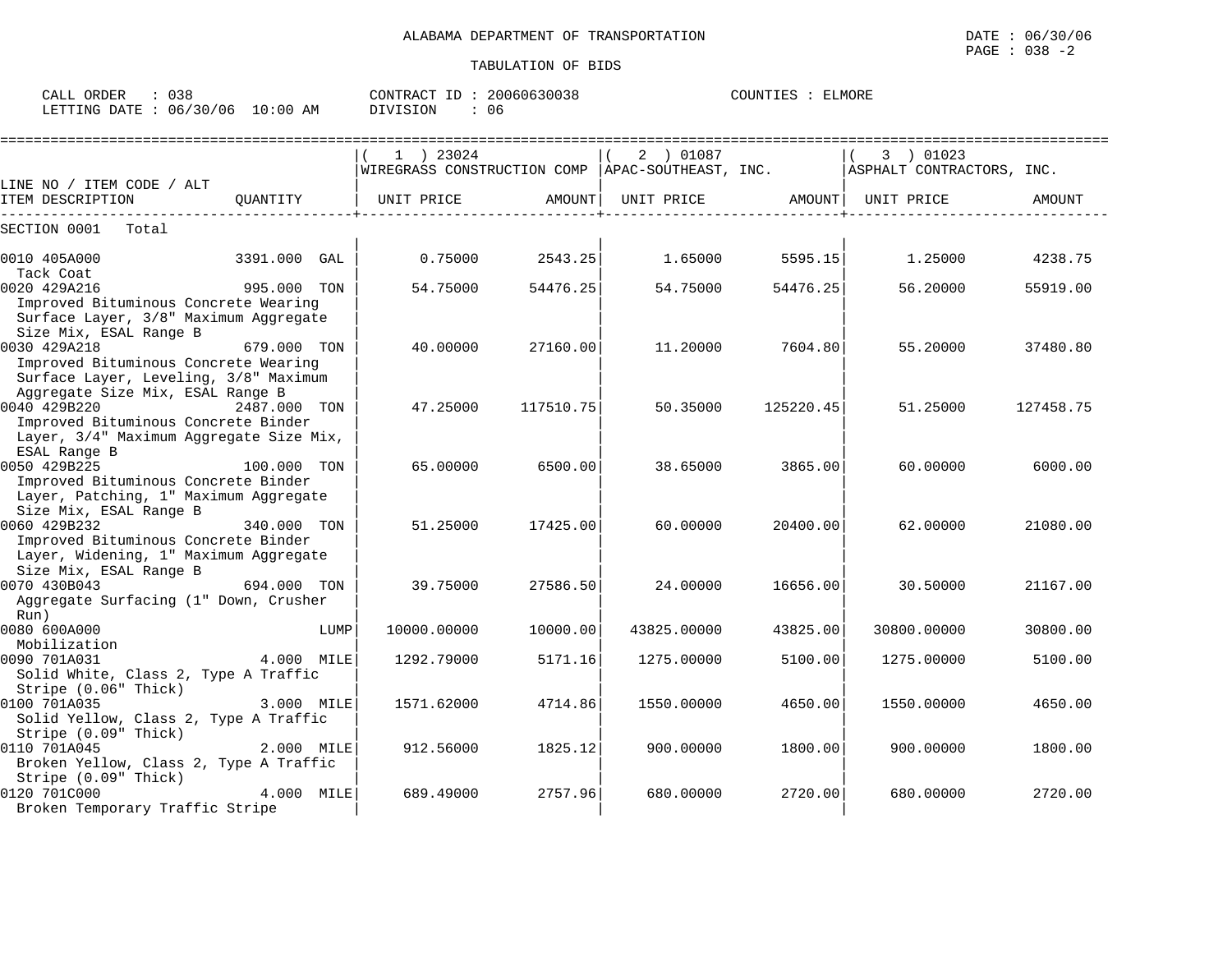| CALL ORDER                       | 038 | CONTRACT ID | 20060630038 | COUNTIES | ELMORE |
|----------------------------------|-----|-------------|-------------|----------|--------|
| LETTING DATE : 06/30/06 10:00 AM |     | DIVISION    | 06          |          |        |

|                                                                              |              |      | ( 1 ) 23024<br>WIREGRASS CONSTRUCTION COMP |             | 01087 (<br>2<br>APAC-SOUTHEAST, INC. |             | 3 ) 01023<br>ASPHALT CONTRACTORS, INC. |            |
|------------------------------------------------------------------------------|--------------|------|--------------------------------------------|-------------|--------------------------------------|-------------|----------------------------------------|------------|
| LINE NO / ITEM CODE / ALT<br>ITEM DESCRIPTION                                | QUANTITY     |      | UNIT PRICE                                 | AMOUNT      | UNIT PRICE                           | AMOUNT      | UNIT PRICE                             | AMOUNT     |
| 6.000 MILE<br>0130 701C001<br>Solid Temporary Traffic Stripe                 |              |      | 730.05000                                  | 4380.30     | 720.00000                            | 4320.00     | 720.00000                              | 4320.00    |
| 0140 703A002<br>180.000 SOFT<br>Traffic Control Markings, Class 2, Type<br>A |              |      | 5.07000                                    | 912.60      | 5.00000                              | 900.00      | 5.00000                                | 900.00     |
| 0150 705A032<br>Pavement Markers, Class A-H, Type 1-B                        | 52.000 EACH  |      | 5.58000                                    | 290.16      | 5.50000                              | 286.00      | 5.50000                                | 286.00     |
| 0160 705A037<br>Pavement Markers, Class A-H, Type 2-D                        | 176.000 EACH |      | 5.58000                                    | 982.08      | 5.50000                              | 968.00      | 5.50000                                | 968.00     |
| 0170 740B000<br>268.000 SQFT<br>Construction Signs                           |              |      | 8.27000                                    | 2216.36     | 9.00000                              | 2412.00     | 8.50000                                | 2278.00    |
| 0180 7400000<br>Pilot Car                                                    | 1.000 EACH   |      | 2750.00000                                 | 2750.00     | 5000.00000                           | 5000.00     | 2800,00000                             | 2800.00    |
| 0190 998A000<br>Construction Fuel (Maximum Bid Limited<br>To $$313,300.00)$  |              | LUMP | 0.00000                                    | 0.00        | 0.00000                              | 0.00        | 0.00000                                | 0.00       |
| SECTION TOTALS                                                               |              |      |                                            | 289, 202.35 | \$                                   | 305, 798.65 |                                        | 329,966.30 |
| CONTRACT TOTALS                                                              |              |      | \$                                         | 289, 202.35 | \$                                   | 305,798.65  | Ŝ.                                     | 329,966.30 |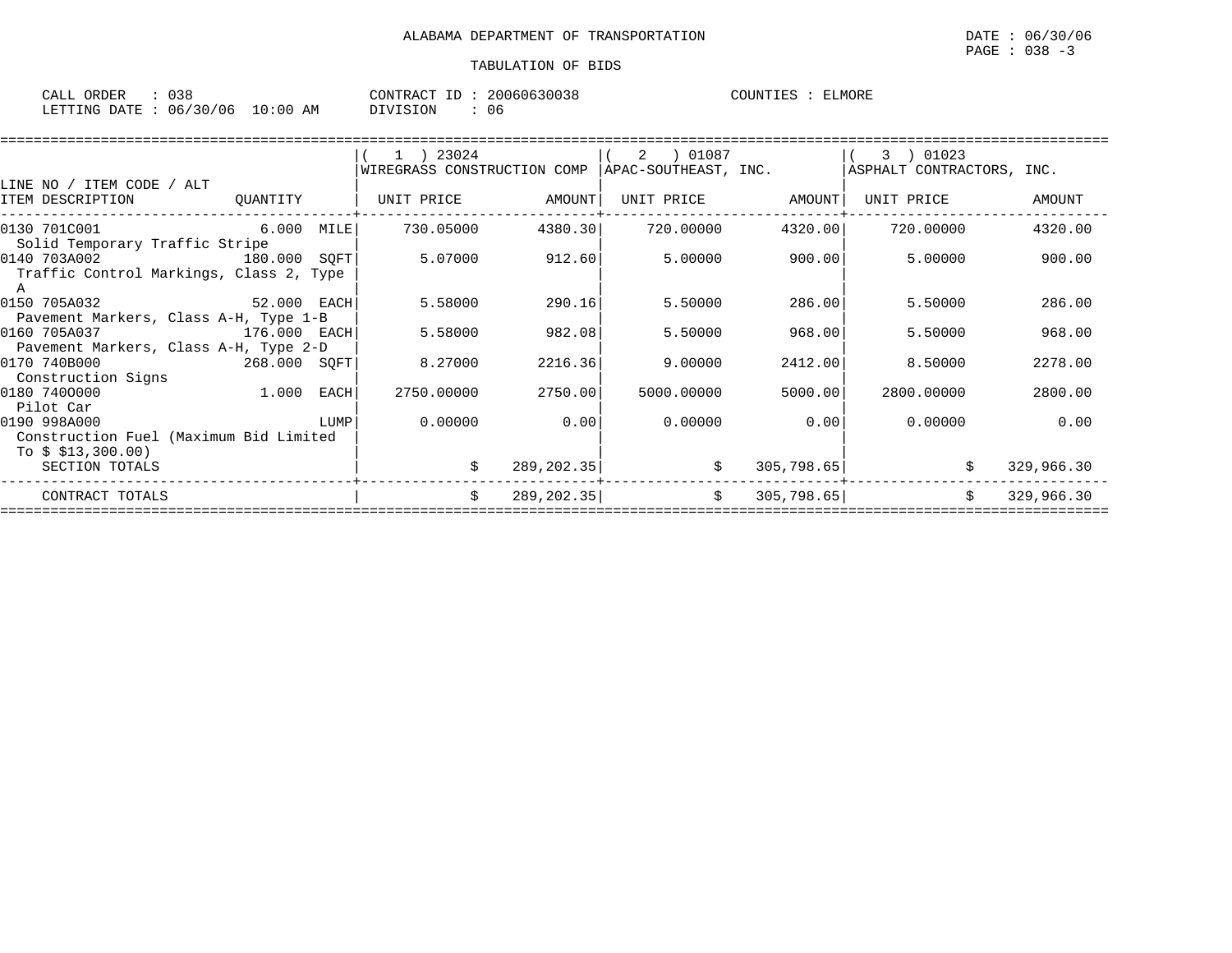# PAGE : 041 -1

# VENDOR RANKING

|      | : 041<br>CALL ORDER           | LETTING DATE : 06/30/06 10:00 AM | CONTRACT ID: 20060630041<br>DIVISION<br>: 08                                                                                                    |              | COUNTIES : CLARKE |                                    |                   |
|------|-------------------------------|----------------------------------|-------------------------------------------------------------------------------------------------------------------------------------------------|--------------|-------------------|------------------------------------|-------------------|
|      | CONTRACT DESCRIPTION :<br>mi. |                                  | CONTRACT TIME:<br>120<br>for constructing the Bridge Replacement and Approaches on<br>CR-2 at Sizemore Creek southeast of Jackson. Length 0.140 | Working Days | (available days)  | $PROJECT(S)$ : $ACGBBRZ-1300(207)$ |                   |
| RANK | VENDOR NO. / NAME             |                                  |                                                                                                                                                 |              |                   | TOTAL<br><b>BID</b>                | % OVER<br>LOW BID |
|      | 14008                         | NEWELL & BUSH, INC.              |                                                                                                                                                 |              |                   | 617,182.75                         | 100.0000%         |
|      | 13021                         | MURPHREE BRIDGE CORPORATION      |                                                                                                                                                 |              |                   | 717,662.95                         | 116.2805%         |
|      | 01007                         | ALABAMA BRIDGE BUILDERS, INC.    |                                                                                                                                                 |              |                   | 721,922.00                         | 116.9705%         |

4 13099 MCINNIS, LLC \$ 836,931.50 135.6051%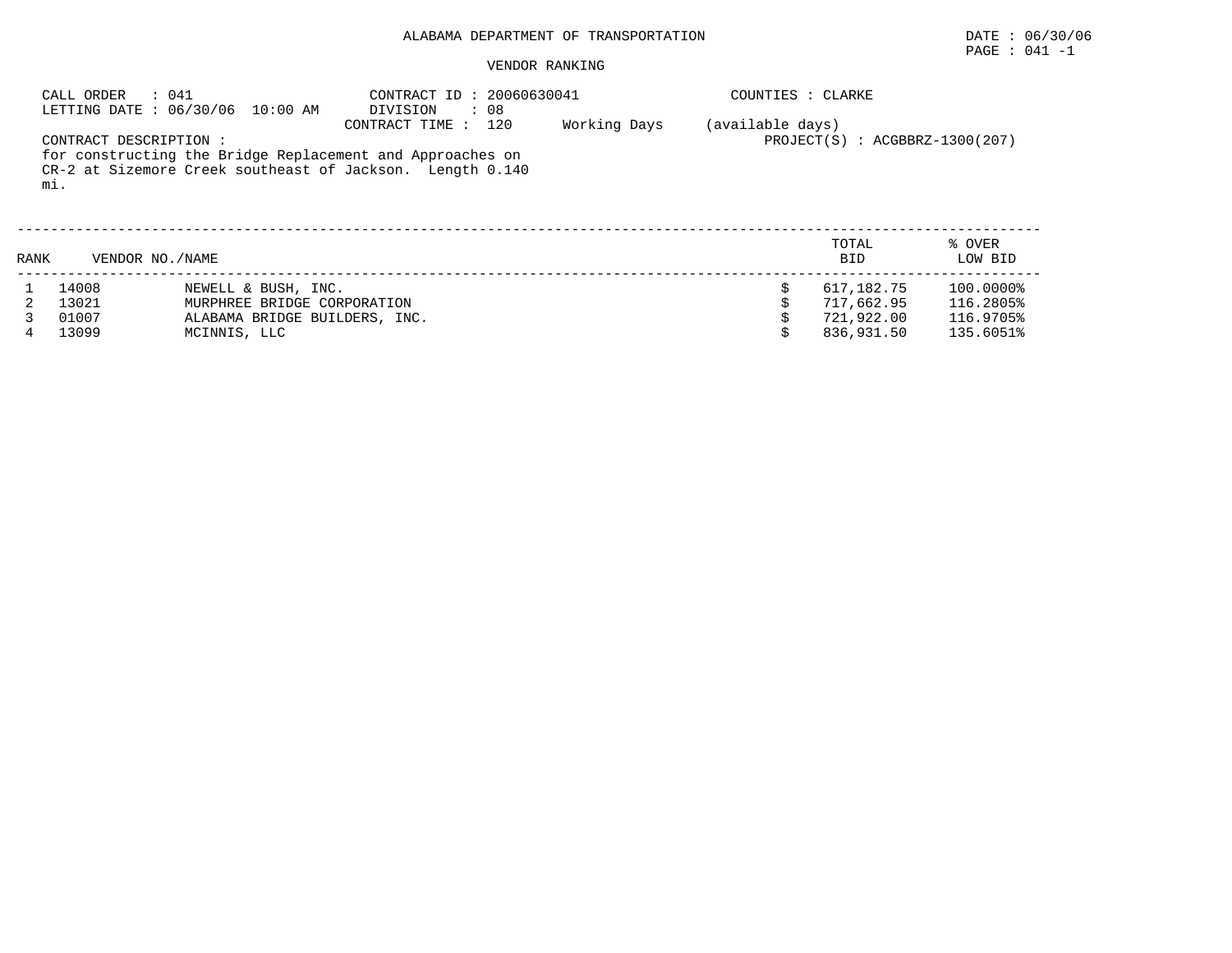| CALL<br>ORDER   |          |             | CONTRACT | TD | 20060630041 | COUNTIES | LARKI |
|-----------------|----------|-------------|----------|----|-------------|----------|-------|
| LETTING<br>DATE | 06/30/06 | 10:00<br>AΜ | DIVISION |    | 08          |          |       |

|                                                                                     |              |      | $1$ ) 14008         |          | 2 ) 13021   |           |                                                             |            | 3 ) 01007   |          |
|-------------------------------------------------------------------------------------|--------------|------|---------------------|----------|-------------|-----------|-------------------------------------------------------------|------------|-------------|----------|
|                                                                                     |              |      | NEWELL & BUSH, INC. |          |             |           | MURPHREE BRIDGE CORPORATION   ALABAMA BRIDGE BUILDERS, INC. |            |             |          |
| LINE NO / ITEM CODE / ALT                                                           |              |      |                     |          |             |           |                                                             |            |             |          |
| ITEM DESCRIPTION                                                                    | OUANTITY     |      | UNIT PRICE          | AMOUNT   | UNIT PRICE  |           | AMOUNT                                                      | UNIT PRICE |             | AMOUNT   |
| SECTION 0001<br>Total                                                               |              |      |                     |          |             |           |                                                             |            |             |          |
|                                                                                     |              |      |                     |          |             |           |                                                             |            |             |          |
| 0010 206A000                                                                        |              | LUMP | 28000.00000         | 28000.00 | 60000.00000 |           | 60000.00                                                    |            | 25000.00000 | 25000.00 |
| Removal Of Old Bridge, Station 374+00.0<br>0020 210A000                             |              |      |                     |          |             |           |                                                             |            |             |          |
| Unclassified Excavation                                                             | 400.000 CUYD |      | 12,00000            | 4800.00  |             | 9.00000   | 3600.00                                                     |            | 10,00000    | 4000.00  |
| 0030 405A000                                                                        | 175.000      | GAL  | 3.75000             | 656.25   |             | 3.50000   | 612.50                                                      |            | 4.00000     | 700.00   |
| Tack Coat                                                                           |              |      |                     |          |             |           |                                                             |            |             |          |
| 0040 429A200                                                                        | 80.000 TON   |      | 92.00000            | 7360.00  |             | 86.00000  | 6880.00                                                     |            | 115,00000   | 9200.00  |
| Improved Bituminous Concrete Wearing                                                |              |      |                     |          |             |           |                                                             |            |             |          |
| Surface Layer, 1/2" Maximum Aggregate                                               |              |      |                     |          |             |           |                                                             |            |             |          |
| Size Mix, ESAL Range A                                                              |              |      |                     |          |             |           |                                                             |            |             |          |
| 0050 429A206                                                                        | 50.000 TON   |      | 103,00000           | 5150.00  |             | 96.00000  | 4800.00                                                     |            | 115.00000   | 5750.00  |
| Improved Bituminous Concrete Wearing                                                |              |      |                     |          |             |           |                                                             |            |             |          |
| Surface Layer, Leveling, 1/2" Maximum                                               |              |      |                     |          |             |           |                                                             |            |             |          |
| Aggregate Size Mix, ESAL Range A<br>0060 429B200                                    | 143.000 TON  |      | 90.00000            | 12870.00 |             | 84.00000  | 12012.00                                                    |            | 105.00000   | 15015.00 |
| Improved Bituminous Concrete Binder                                                 |              |      |                     |          |             |           |                                                             |            |             |          |
| Layer, 3/4" Maximum Aggregate Size Mix,                                             |              |      |                     |          |             |           |                                                             |            |             |          |
| ESAL Range A                                                                        |              |      |                     |          |             |           |                                                             |            |             |          |
| 0070 429C200                                                                        | 500.000 TON  |      | 90.00000            | 45000.00 |             | 84.00000  | 42000.00                                                    |            | 85.00000    | 42500.00 |
| Improved Bituminous Concrete Base Layer                                             |              |      |                     |          |             |           |                                                             |            |             |          |
| 1" Maximum Aggregate Size Mix, ESAL                                                 |              |      |                     |          |             |           |                                                             |            |             |          |
| Range A                                                                             |              |      |                     |          |             |           |                                                             |            |             |          |
| 0080 429C204                                                                        | 25.000 TON   |      | 295.00000           | 7375.00  |             | 275.00000 | 6875.00                                                     |            | 275.00000   | 6875.00  |
| Improved Bituminous Concrete Base Layer<br>Patching, 1" Maximum Aggregate Size Mix, |              |      |                     |          |             |           |                                                             |            |             |          |
| ESAL Range A                                                                        |              |      |                     |          |             |           |                                                             |            |             |          |
| 0090 429C208                                                                        | 50.000 TON   |      | 165.00000           | 8250.00  |             | 155.00000 | 7750.00                                                     |            | 155.00000   | 7750.00  |
| Improved Bituminous Concrete Base Layer                                             |              |      |                     |          |             |           |                                                             |            |             |          |
| Leveling, 1" Maximum Aggregate Size Mix,                                            |              |      |                     |          |             |           |                                                             |            |             |          |
| ESAL Range A                                                                        |              |      |                     |          |             |           |                                                             |            |             |          |
| 0100 429C210                                                                        | 25.000 TON   |      | 92.50000            | 2312.50  |             | 86.00000  | 2150.00                                                     |            | 150.00000   | 3750.00  |
| Improved Bituminous Concrete Base Layer                                             |              |      |                     |          |             |           |                                                             |            |             |          |
| Widening, 1" Maximum Aggregate Size Mix,                                            |              |      |                     |          |             |           |                                                             |            |             |          |
| ESAL Range A<br>0110 450B000                                                        | 32.000 SOYD  |      | 300.00000           | 9600.00  |             | 200.00000 | 6400.00                                                     |            | 65.00000    | 2080.00  |
| Reinforced Cement Concrete Bridge End                                               |              |      |                     |          |             |           |                                                             |            |             |          |
| Slab                                                                                |              |      |                     |          |             |           |                                                             |            |             |          |
|                                                                                     |              |      |                     |          |             |           |                                                             |            |             |          |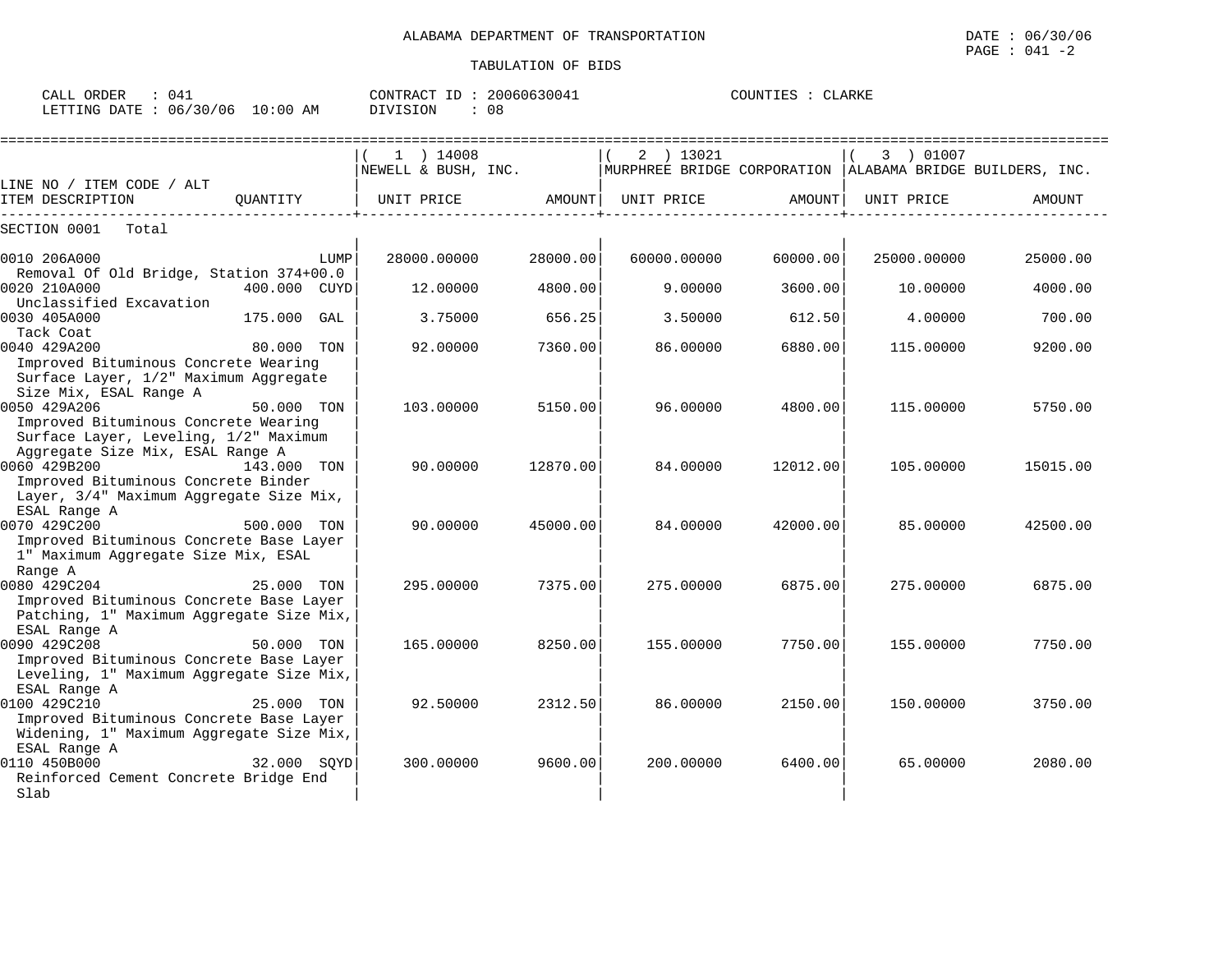| CALL ORDER                      | : 041 |          | CONTRACT ID: 20060630041 | COUNTIES : CLARKE |  |
|---------------------------------|-------|----------|--------------------------|-------------------|--|
| LETTING DATE: 06/30/06 10:00 AM |       | DIVISION | -08                      |                   |  |

|                                                                                                              |              |      | 1 ) 14008           |          | ) 13021<br>2                                                |          | 3 ) 01007    |           |
|--------------------------------------------------------------------------------------------------------------|--------------|------|---------------------|----------|-------------------------------------------------------------|----------|--------------|-----------|
|                                                                                                              |              |      | NEWELL & BUSH, INC. |          | MURPHREE BRIDGE CORPORATION   ALABAMA BRIDGE BUILDERS, INC. |          |              |           |
| LINE NO / ITEM CODE / ALT                                                                                    |              |      |                     |          |                                                             |          |              |           |
| ITEM DESCRIPTION                                                                                             | OUANTITY     |      | UNIT PRICE          | AMOUNT   | UNIT PRICE                                                  | AMOUNT   | UNIT PRICE   | AMOUNT    |
| 0120 502A000                                                                                                 | 10500.000 LB |      | 1,00000             | 10500.00 | 1.25000                                                     | 13125.00 | 0.65000      | 6825.00   |
| Steel Reinforcement                                                                                          |              |      |                     |          |                                                             |          |              |           |
| 0130 502B000<br>Steel Reinforcement For Bridge<br>Superstructure, Sta. 373+60,<br>(Approximately 37,900 Lbs) |              | LUMP | 35000.00000         | 35000.00 | 47375.00000                                                 | 47375.00 | 25000.00000  | 25000.00  |
| 0140 505A030<br>Steel Test Piles (HP 10x42) (Maximum Bid<br>Limited To \$2000 Per Each Test Pile)            | $1.000$ EACH |      | 2000.00000          | 2000.00  | 2000.00000                                                  | 2000.00  | 2000.00000   | 2000.00   |
| 0150 505A036<br>Steel Test Piles (HP 14x73) (Maximum Bid<br>Limited To \$2000 Per Each Test Pile)            | 1.000 EACH   |      | 2000.00000          | 2000.00  | 2000.00000                                                  | 2000.00  | 2000.00000   | 2000.00   |
| 0160 505B100<br>Static Loading Tests (HP 10x42)<br>(Maximum Bid Limited To \$2000 Per Each<br>Loading Test)  | 1.000 EACH   |      | 2000.00000          | 2000.00  | 2000.00000                                                  | 2000.00  | 2000.00000   | 2000.00   |
| 0170 505B106<br>Static Loading Tests (HP 14x73)<br>(Maximum Bid Limited To \$2000 Per Each<br>Loading Test)  | $1.000$ EACH |      | 2000.00000          | 2000.00  | 2000.00000                                                  | 2000.00  | 2000.00000   | 2000.00   |
| 0180 505M000<br>Steel Piling Furnished And Driven (HP<br>10x42)                                              | 1030.000 LF  |      | 31,00000            | 31930.00 | 17.50000                                                    | 18025.00 | 27.00000     | 27810.00  |
| 0190 505M004<br>Steel Piling Furnished And Driven (HP<br>14x73)                                              | 710.000 LF   |      | 39.00000            | 27690.00 | 41.76000                                                    | 29649.60 | 42.00000     | 29820.00  |
| 0200 508A000<br>Structural Steel                                                                             | 5290.000 LB  |      | 2.25000             | 11902.50 | 4.00000                                                     | 21160.00 | 5,00000      | 26450.00  |
| 0210 510A000<br>Bridge Substructure Concrete, Class A                                                        | 89.000 CUYD  |      | 400.00000           | 35600.00 | 600.00000                                                   | 53400.00 | 600.00000    | 53400.00  |
| 0220 510C051<br>Bridge Concrete Superstructure, Sta.<br>373+60 (Approximately 151 Cu Yds)                    |              | LUMP | 90000.00000         | 90000.00 | 90600.00000                                                 | 90600.00 | 140000.00000 | 140000.00 |
| 0230 510E000<br>Grooving Concrete Bridge Decks                                                               | 422.000 SQYD |      | 8.50000             | 3587.00  | 7.59000                                                     | 3202.98  | 10.00000     | 4220.00   |
| 0240 511A070<br>Elastomeric Bearings, Type 4 (Mark VB1)                                                      | 32.000 EACH  |      | 50.00000            | 1600.00  | 230.00000                                                   | 7360.00  | 700.00000    | 22400.00  |
| 0250 513B003<br>Pretensioned-Prestressed Concrete<br>Girders, Type I (Specialty Item)                        | 620.000 LF   |      | 108,00000           | 66960.00 | 116,00000                                                   | 71920.00 | 120.00000    | 74400.00  |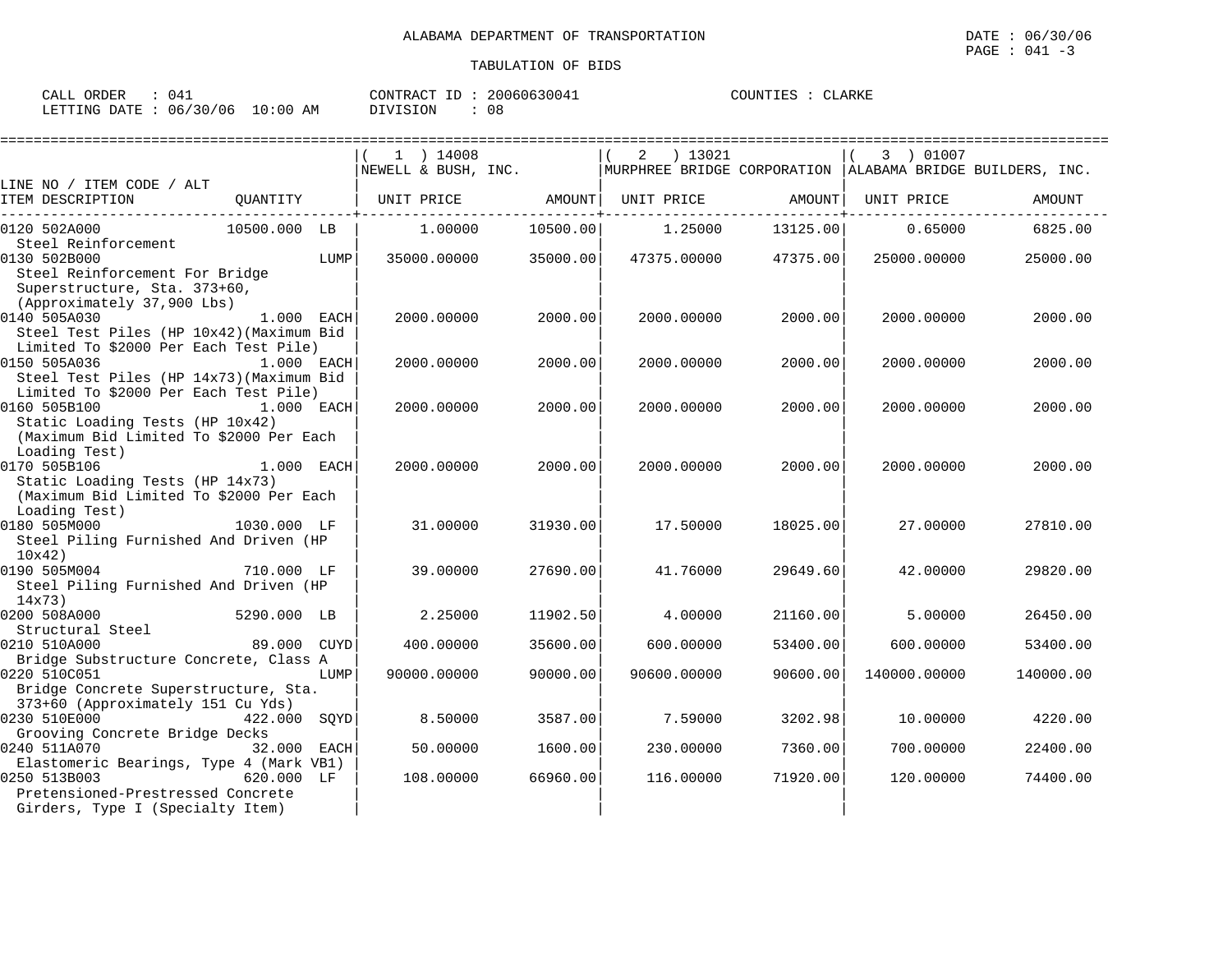| CALL ORDER : 041                |  | CONTRACT ID: 20060630041 |    | COUNTIES : CLARKE |  |
|---------------------------------|--|--------------------------|----|-------------------|--|
| LETTING DATE: 06/30/06 10:00 AM |  | DIVISION                 | 08 |                   |  |

|                                       |            |             | $1$ ) 14008         |          | ) 13021<br>2                                                |          | 3 ) 01007   |          |
|---------------------------------------|------------|-------------|---------------------|----------|-------------------------------------------------------------|----------|-------------|----------|
|                                       |            |             | NEWELL & BUSH, INC. |          | MURPHREE BRIDGE CORPORATION   ALABAMA BRIDGE BUILDERS, INC. |          |             |          |
| LINE NO / ITEM CODE / ALT             |            |             |                     |          |                                                             |          |             |          |
| ITEM DESCRIPTION                      | OUANTITY   |             | UNIT PRICE          | AMOUNT   | UNIT PRICE                                                  | AMOUNT   | UNIT PRICE  | AMOUNT   |
| 0260 600A000                          |            | LUMP        | 60000.00000         | 60000.00 | 92577.87000                                                 | 92577.87 | 63000.00000 | 63000.00 |
| Mobilization                          |            |             |                     |          |                                                             |          |             |          |
| 0270 610C001                          | 1500.000   | TON         | 38,00000            | 57000.00 | 37.33000                                                    | 55995.00 | 40.00000    | 60000.00 |
| Loose Riprap, Class 2                 |            |             |                     |          |                                                             |          |             |          |
| 0280 610D000                          | 1500.000   | SOYD        | 3.00000             | 4500.00  | 2.50000                                                     | 3750.00  | 2.50000     | 3750.00  |
| Filter Blanket<br>0290 630C003        | 4.000      | EACH        | 1500.00000          | 6000.00  | 1350.00000                                                  | 5400.00  | 1400.00000  | 5600.00  |
| Guardrail End Anchor, Type 13         |            |             |                     |          |                                                             |          |             |          |
| 0300 630C070                          | 4.000      | EACH        | 2000.00000          | 8000.00  | 1750.00000                                                  | 7000.00  | 2000.00000  | 8000.00  |
| Guardrail End Anchor, Type 10 Series  |            |             |                     |          |                                                             |          |             |          |
| 0310 650A000                          | 50.000     | CUYD        | 10.40000            | 520.00   | 15.00000                                                    | 750.00   | 50.00000    | 2500.00  |
| Topsoil                               |            |             |                     |          |                                                             |          |             |          |
| 0320 650B000                          | 220.000    | <b>CUYD</b> | 10.40000            | 2288.00  | 10.00000                                                    | 2200.00  | 10.00000    | 2200.00  |
| Topsoil From Stockpiles               |            |             |                     |          |                                                             |          |             |          |
| 0330 652A100                          | 1.000      | ACRE        | 800.00000           | 800.00   | 800.00000                                                   | 800.00   | 1000.00000  | 1000.00  |
| Seeding                               |            |             |                     |          |                                                             |          |             |          |
| 0340 656A010                          | 1.000      | ACRE        | 800.00000           | 800.00   | 900.00000                                                   | 900.00   | 1000.00000  | 1000.00  |
| Mulching                              |            |             |                     |          |                                                             |          |             |          |
| 0350 665A000                          | 1.000      | ACRE        | 800,00000           | 800.00   | 800.00000                                                   | 800.00   | 750.00000   | 750.00   |
| Temporary Seeding                     |            |             |                     |          |                                                             |          |             |          |
| 0360 665B000                          | 1.000      | ACRE        | 800.00000           | 800.00   | 900.00000                                                   | 900.00   | 750.00000   | 750.00   |
| Temporary Mulching<br>0370 665E000    |            |             |                     |          |                                                             |          |             |          |
| Polyethylene                          | 100.000    | SOYD        | 1,00000             | 100.00   | 3.00000                                                     | 300.00   | 5.00000     | 500.00   |
| 0380 665F000                          | 50.000     | <b>EACH</b> | 22.00000            | 1100.00  | 9.00000                                                     | 450.00   | 10,00000    | 500.00   |
| Hay Bales                             |            |             |                     |          |                                                             |          |             |          |
| 0390 665G000                          | 25.000     | EACH        | 2.00000             | 50.00    | 2.50000                                                     | 62.50    | 5.00000     | 125.00   |
| Sand Bags                             |            |             |                     |          |                                                             |          |             |          |
| 0400 665J000                          | 210.000    | LF          | 5.00000             | 1050.00  | 5.25000                                                     | 1102.50  | 10,00000    | 2100.00  |
| Silt Fence, Type A                    |            |             |                     |          |                                                             |          |             |          |
| 0410 6650001                          | 210.000    | LF          | 1,00000             | 210.00   | 1.50000                                                     | 315.00   | 5.00000     | 1050.00  |
| Silt Fence Removal                    |            |             |                     |          |                                                             |          |             |          |
| 0420 680A000                          |            | LUMP        | 6500.00000          | 6500.00  | 16255.00000                                                 | 16255.00 | 16600.00000 | 16600.00 |
| Engineering Controls                  |            |             |                     |          |                                                             |          |             |          |
| 0430 701A012                          | 1.000 MILE |             | 100.00000           | 100.00   | 1000.00000                                                  | 1000.00  | 1000.00000  | 1000.00  |
| Solid Yellow, Class 1, Type A Traffic |            |             |                     |          |                                                             |          |             |          |
| Stripe                                |            |             |                     |          |                                                             |          |             |          |
| 0440 740B000                          | 141.000    | SOFT        | 11.50000            | 1621.50  | 8,00000                                                     | 1128.00  | 12.00000    | 1692.00  |
| Construction Signs                    |            |             |                     |          |                                                             |          |             |          |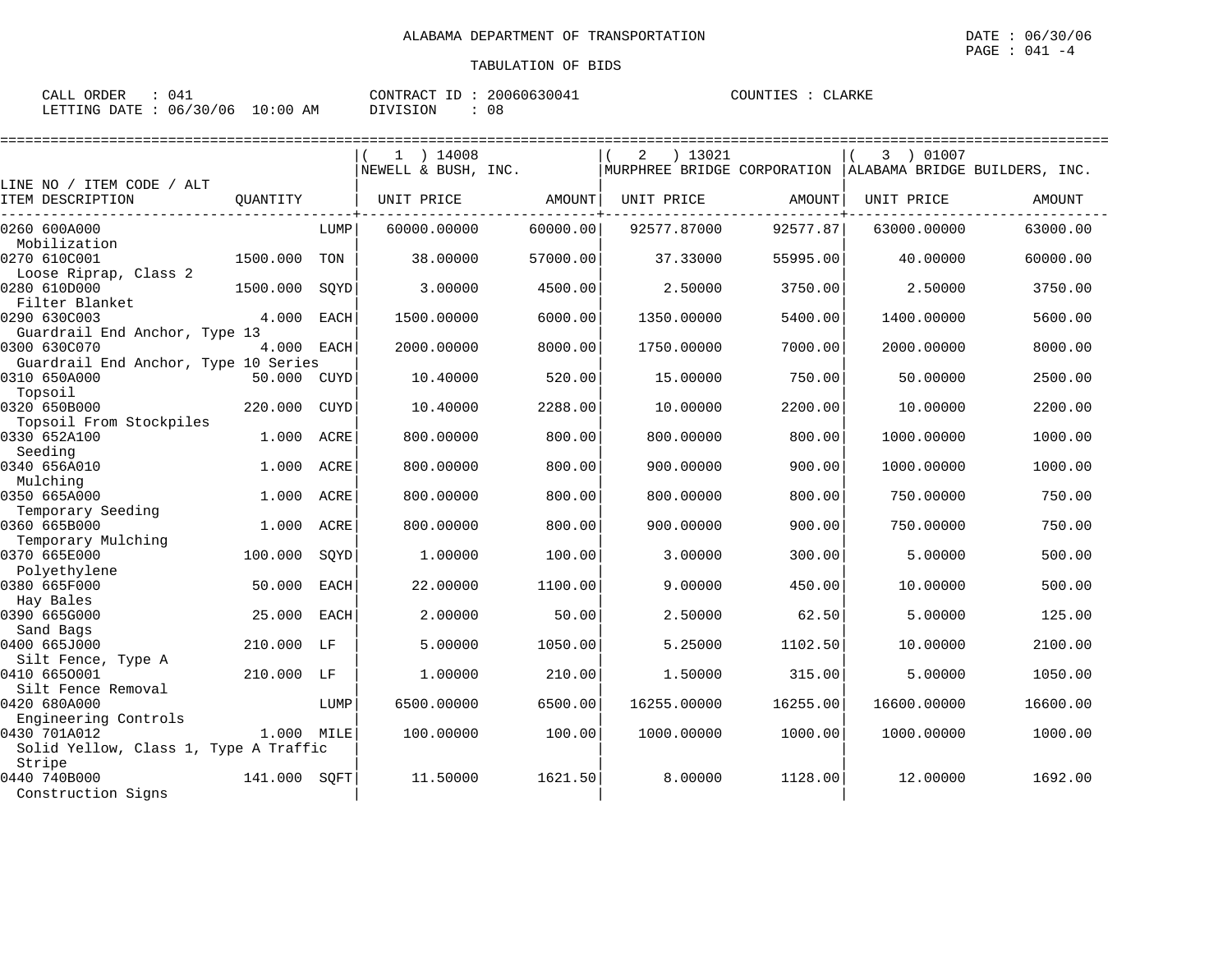| CALL ORDER                       | 041 | CONTRACT ID: | 20060630041 | COUNTIES : CLARKE |  |
|----------------------------------|-----|--------------|-------------|-------------------|--|
| LETTING DATE : 06/30/06 10:00 AM |     | DIVISION     | 08          |                   |  |

|                                                         |          |      | 14008<br>$\perp$<br>NEWELL & BUSH, INC. |             | 13021<br>2<br>MURPHREE BRIDGE CORPORATION |            | 01007<br>3<br>ALABAMA BRIDGE BUILDERS, INC. |                  |
|---------------------------------------------------------|----------|------|-----------------------------------------|-------------|-------------------------------------------|------------|---------------------------------------------|------------------|
| LINE NO / ITEM CODE<br>/ ALT<br>ITEM DESCRIPTION        | OUANTITY |      | UNIT PRICE                              | AMOUNT      | UNIT PRICE                                | AMOUNT     | UNIT PRICE                                  | AMOUNT           |
| 0450 740F002<br>Barricades, Type III                    | 8.000    | EACH | 300.00000                               | 2400.001    | 190.00000                                 | 1520.00    | 275,00000                                   | 2200.00          |
| 0460 7401005<br>Warning Lights, Type B (Detachable Head | 4.000    | EACH | 350.00000                               | 1400.00     | 290.00000                                 | 1160.00    | 415.00000                                   | 1660.00          |
| 0470 998A000<br>Construction Fuel (Maximum Bid Limited  |          | LUMP | 7000.00000                              | 7000.00     | 6400.00000                                | 6400.00    | 5000.00000                                  | 5000.00          |
| To $$29,000.00)$<br>SECTION TOTALS                      |          |      |                                         | 617, 182.75 | \$                                        | 717,662.95 |                                             | 721,922.00       |
| CONTRACT TOTALS                                         |          |      | \$                                      | 617, 182.75 | \$                                        | 717,662.95 |                                             | 721,922.00<br>Ŝ. |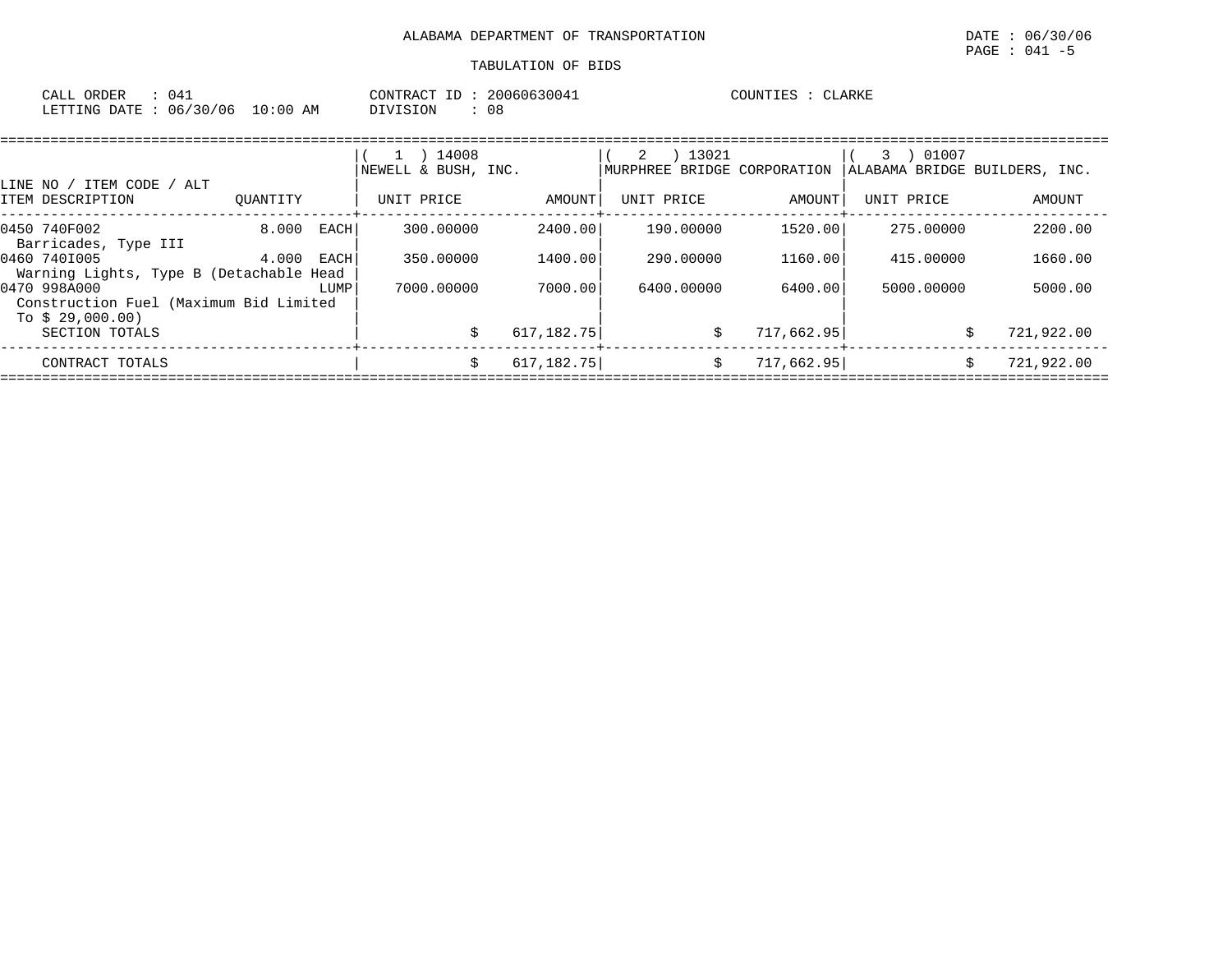| CALL ORDER<br>: 041<br>LETTING DATE : 06/30/06 10:00 AM                                                                           |              | CONTRACT ID: 20060630041<br><b>DIVISION</b> | : 08     |            | COUNTIES : CLARKE |            |        |
|-----------------------------------------------------------------------------------------------------------------------------------|--------------|---------------------------------------------|----------|------------|-------------------|------------|--------|
|                                                                                                                                   |              | 4 ) 13099<br>MCINNIS, LLC                   |          |            |                   |            |        |
| LINE NO / ITEM CODE / ALT<br>ITEM DESCRIPTION                                                                                     | OUANTITY     | UNIT PRICE                                  | AMOUNT   | UNIT PRICE | AMOUNT            | UNIT PRICE | AMOUNT |
| SECTION 0001<br>Total                                                                                                             |              |                                             |          |            |                   |            |        |
| 0010 206A000<br>Removal Of Old Bridge, Station 374+00.0                                                                           | LUMP         | 35000.00000                                 | 35000.00 |            |                   |            |        |
| 0020 210A000<br>Unclassified Excavation                                                                                           | 400.000 CUYD | 6,00000                                     | 2400.00  |            |                   |            |        |
| 0030 405A000<br>Tack Coat                                                                                                         | 175.000 GAL  | 4.40000                                     | 770.00   |            |                   |            |        |
| 0040 429A200<br>Improved Bituminous Concrete Wearing<br>Surface Layer, 1/2" Maximum Aggregate<br>Size Mix, ESAL Range A           | 80.000 TON   | 126.50000                                   | 10120.00 |            |                   |            |        |
| 0050 429A206<br>Improved Bituminous Concrete Wearing<br>Surface Layer, Leveling, 1/2" Maximum<br>Aggregate Size Mix, ESAL Range A | 50.000 TON   | 126.50000                                   | 6325.00  |            |                   |            |        |
| 0060 429B200<br>Improved Bituminous Concrete Binder<br>Layer, 3/4" Maximum Aggregate Size Mix,<br>ESAL Range A                    | 143.000 TON  | 115.50000                                   | 16516.50 |            |                   |            |        |
| 0070 429C200<br>Improved Bituminous Concrete Base Layer<br>1" Maximum Aggregate Size Mix, ESAL<br>Range A                         | 500.000 TON  | 122.10000                                   | 61050.00 |            |                   |            |        |
| 0080 429C204<br>Improved Bituminous Concrete Base Layer<br>Patching, 1" Maximum Aggregate Size Mix,<br>ESAL Range A               | 25.000 TON   | 195.00000                                   | 4875.00  |            |                   |            |        |
| 0090 429C208<br>Improved Bituminous Concrete Base Layer<br>Leveling, 1" Maximum Aggregate Size Mix,<br>ESAL Range A               | 50.000 TON   | 140.00000                                   | 7000.00  |            |                   |            |        |
| 0100 429C210<br>Improved Bituminous Concrete Base Layer<br>Widening, 1" Maximum Aggregate Size Mix,<br>ESAL Range A               | 25.000 TON   | 168.00000                                   | 4200.00  |            |                   |            |        |
| 0110 450B000<br>Reinforced Cement Concrete Bridge End<br>Slab                                                                     | 32.000 SOYD  | 100.00000                                   | 3200.00  |            |                   |            |        |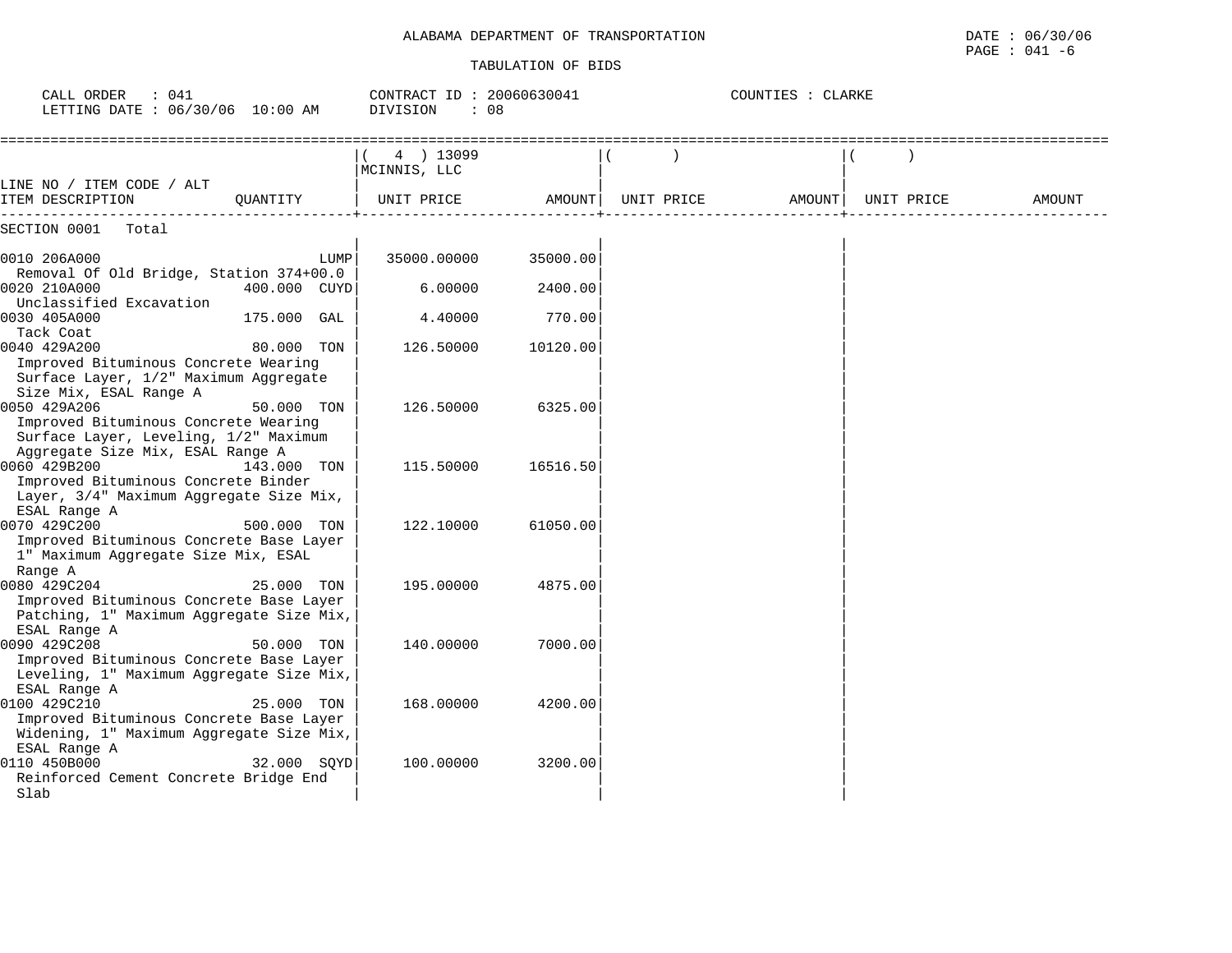| ORDER<br>CALL (                 | 041 | CONTRACT<br>ID  | 20060630041 | COUNTIES | CLARKE |  |
|---------------------------------|-----|-----------------|-------------|----------|--------|--|
| LETTING DATE: 06/30/06 10:00 AM |     | <b>DIVISION</b> | u a         |          |        |  |

|                                                                                                                                                |              | 4 ) 13099<br>MCINNIS, LLC |          |            |                    |        |
|------------------------------------------------------------------------------------------------------------------------------------------------|--------------|---------------------------|----------|------------|--------------------|--------|
| LINE NO / ITEM CODE / ALT                                                                                                                      |              |                           |          |            |                    |        |
| ITEM DESCRIPTION<br>QUANTITY                                                                                                                   |              | UNIT PRICE                | AMOUNT   | UNIT PRICE | AMOUNT  UNIT PRICE | AMOUNT |
| 10500.000 LB<br>0120 502A000                                                                                                                   |              | 1.50000                   | 15750.00 |            |                    |        |
| Steel Reinforcement<br>0130 502B000<br>Steel Reinforcement For Bridge<br>Superstructure, Sta. 373+60,                                          | LUMP         | 60000.00000               | 60000.00 |            |                    |        |
| (Approximately 37,900 Lbs)<br>0140 505A030<br>Steel Test Piles (HP 10x42) (Maximum Bid<br>Limited To \$2000 Per Each Test Pile)                | 1.000 EACH   | 2000.00000                | 2000.00  |            |                    |        |
| 1.000 EACH<br>0150 505A036<br>Steel Test Piles (HP 14x73) (Maximum Bid<br>Limited To \$2000 Per Each Test Pile)                                |              | 2000.00000                | 2000.00  |            |                    |        |
| 0160 505B100<br>Static Loading Tests (HP 10x42)<br>(Maximum Bid Limited To \$2000 Per Each<br>Loading Test)                                    | $1.000$ EACH | 500.00000                 | 500.00   |            |                    |        |
| 0170 505B106<br>Static Loading Tests (HP 14x73)<br>(Maximum Bid Limited To \$2000 Per Each<br>Loading Test)                                    | 1.000 EACH   | 500.00000                 | 500.00   |            |                    |        |
| 0180 505M000<br>1030.000 LF<br>Steel Piling Furnished And Driven (HP<br>10x42)                                                                 |              | 30,00000                  | 30900.00 |            |                    |        |
| 0190 505M004<br>710.000 LF<br>Steel Piling Furnished And Driven (HP<br>14x73)                                                                  |              | 50.00000                  | 35500.00 |            |                    |        |
| 0200 508A000<br>5290.000 LB<br>Structural Steel                                                                                                |              | 6.00000                   | 31740.00 |            |                    |        |
| 0210 510A000<br>Bridge Substructure Concrete, Class A                                                                                          | 89.000 CUYD  | 600.00000                 | 53400.00 |            |                    |        |
| 0220 510C051<br>Bridge Concrete Superstructure, Sta.<br>373+60 (Approximately 151 Cu Yds)                                                      | LUMP         | 85000.00000               | 85000.00 |            |                    |        |
| 422.000 SQYD<br>0230 510E000<br>Grooving Concrete Bridge Decks                                                                                 |              | 10.00000                  | 4220.00  |            |                    |        |
| 0240 511A070                                                                                                                                   | 32.000 EACH  | 100.00000                 | 3200.00  |            |                    |        |
| Elastomeric Bearings, Type 4 (Mark VB1)<br>0250 513B003<br>620.000 LF<br>Pretensioned-Prestressed Concrete<br>Girders, Type I (Specialty Item) |              | 75.00000                  | 46500.00 |            |                    |        |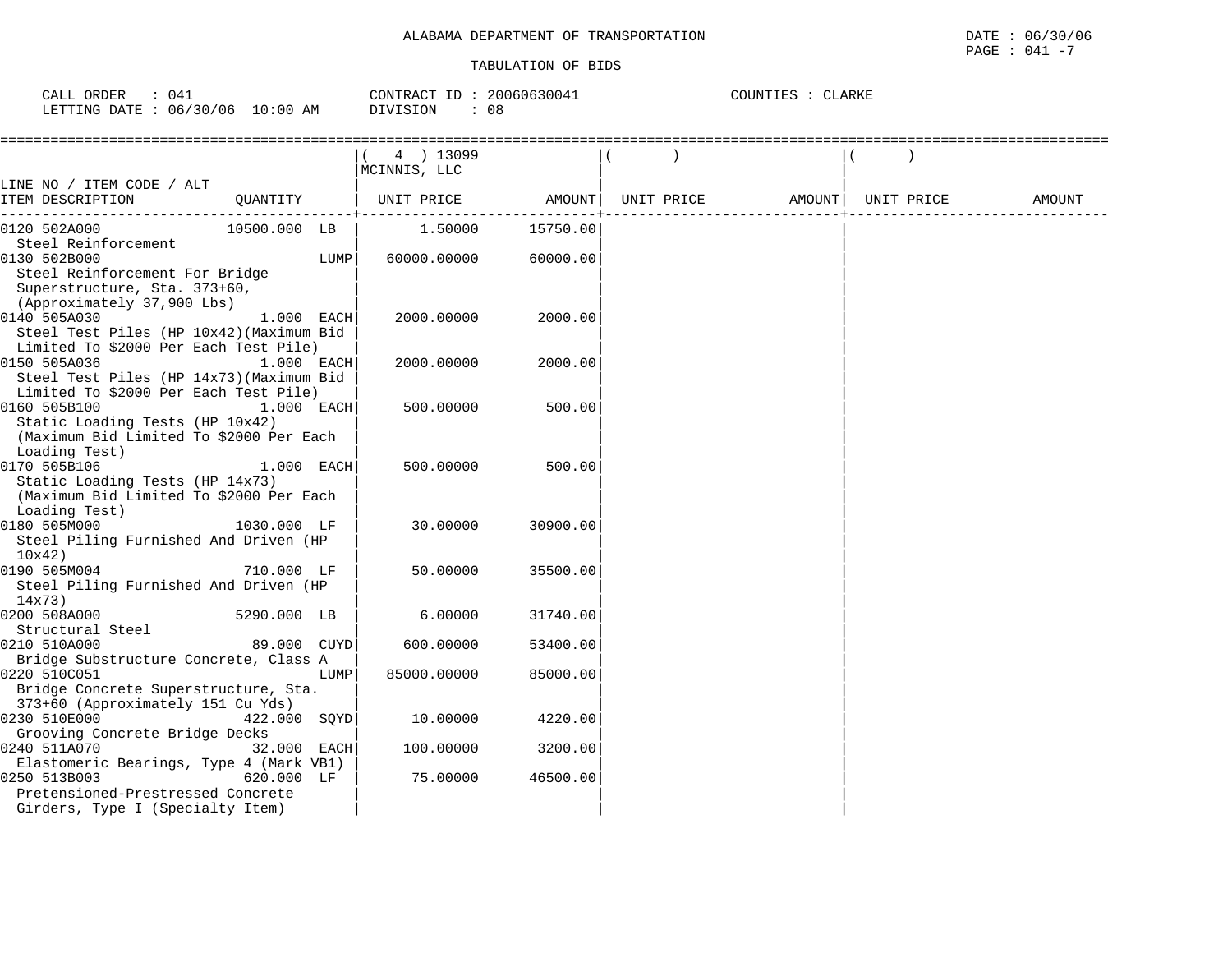| ORDER<br>941<br>CALL     |             | 20060630041<br>CONTRACT<br>TD. | . $\cap$ TNTT $\Gamma \cap \Gamma$<br><b>_ARKE</b><br>上出出 |
|--------------------------|-------------|--------------------------------|-----------------------------------------------------------|
| 06/30/06<br>LETTING DATE | 10:00<br>AΜ | <b>NIVISION</b><br>v c         |                                                           |

|                                       |               |             | 4 ) 13099<br>MCINNIS, LLC |           |            |        |            |        |
|---------------------------------------|---------------|-------------|---------------------------|-----------|------------|--------|------------|--------|
| LINE NO / ITEM CODE / ALT             |               |             |                           |           |            |        |            |        |
| ITEM DESCRIPTION                      | QUANTITY      |             | UNIT PRICE                | AMOUNT    | UNIT PRICE | AMOUNT | UNIT PRICE | AMOUNT |
| 0260 600A000                          |               | LUMP        | 204000.00000              | 204000.00 |            |        |            |        |
| Mobilization                          |               |             |                           |           |            |        |            |        |
| 0270 610C001                          | 1500.000 TON  |             | 35.00000                  | 52500.00  |            |        |            |        |
| Loose Riprap, Class 2                 |               |             |                           |           |            |        |            |        |
| 0280 610D000                          | 1500.000 SQYD |             | 5.00000                   | 7500.00   |            |        |            |        |
| Filter Blanket<br>0290 630C003        | 4.000         | EACH        | 1600.00000                | 6400.00   |            |        |            |        |
| Guardrail End Anchor, Type 13         |               |             |                           |           |            |        |            |        |
| 0300 630C070                          | 4.000 EACH    |             | 2200.00000                | 8800.00   |            |        |            |        |
| Guardrail End Anchor, Type 10 Series  |               |             |                           |           |            |        |            |        |
| 0310 650A000                          | 50.000 CUYD   |             | 25.00000                  | 1250.00   |            |        |            |        |
| Topsoil                               |               |             |                           |           |            |        |            |        |
| 0320 650B000                          | 220.000 CUYD  |             | 25.00000                  | 5500.00   |            |        |            |        |
| Topsoil From Stockpiles               |               |             |                           |           |            |        |            |        |
| 0330 652A100                          | 1.000 ACRE    |             | 1000.00000                | 1000.00   |            |        |            |        |
| Seeding                               |               |             |                           |           |            |        |            |        |
| 0340 656A010                          | 1.000 ACRE    |             | 1000.00000                | 1000.00   |            |        |            |        |
| Mulching                              |               |             |                           |           |            |        |            |        |
| 0350 665A000                          | 1.000 ACRE    |             | 1000.00000                | 1000.00   |            |        |            |        |
| Temporary Seeding<br>0360 665B000     | 1.000         | ACRE        | 1000.00000                | 1000.00   |            |        |            |        |
| Temporary Mulching                    |               |             |                           |           |            |        |            |        |
| 0370 665E000                          | 100.000       | SQYD        | 4.00000                   | 400.00    |            |        |            |        |
| Polyethylene                          |               |             |                           |           |            |        |            |        |
| 0380 665F000                          | 50.000        | <b>EACH</b> | 10.00000                  | 500.00    |            |        |            |        |
| Hay Bales                             |               |             |                           |           |            |        |            |        |
| 0390 665G000                          | 25.000        | EACH        | 10.00000                  | 250.00    |            |        |            |        |
| Sand Bags                             |               |             |                           |           |            |        |            |        |
| 0400 665J000                          | 210.000 LF    |             | 10.00000                  | 2100.00   |            |        |            |        |
| Silt Fence, Type A                    |               |             |                           |           |            |        |            |        |
| 0410 6650001                          | 210.000 LF    |             | 5.00000                   | 1050.00   |            |        |            |        |
| Silt Fence Removal<br>0420 680A000    |               | LUMP        | 6500.00000                | 6500.00   |            |        |            |        |
| Engineering Controls                  |               |             |                           |           |            |        |            |        |
| 0430 701A012                          | 1.000 MILE    |             | 1000.00000                | 1000.00   |            |        |            |        |
| Solid Yellow, Class 1, Type A Traffic |               |             |                           |           |            |        |            |        |
| Stripe                                |               |             |                           |           |            |        |            |        |
| 0440 740B000                          | 141.000 SOFT  |             | 15.00000                  | 2115.00   |            |        |            |        |
| Construction Signs                    |               |             |                           |           |            |        |            |        |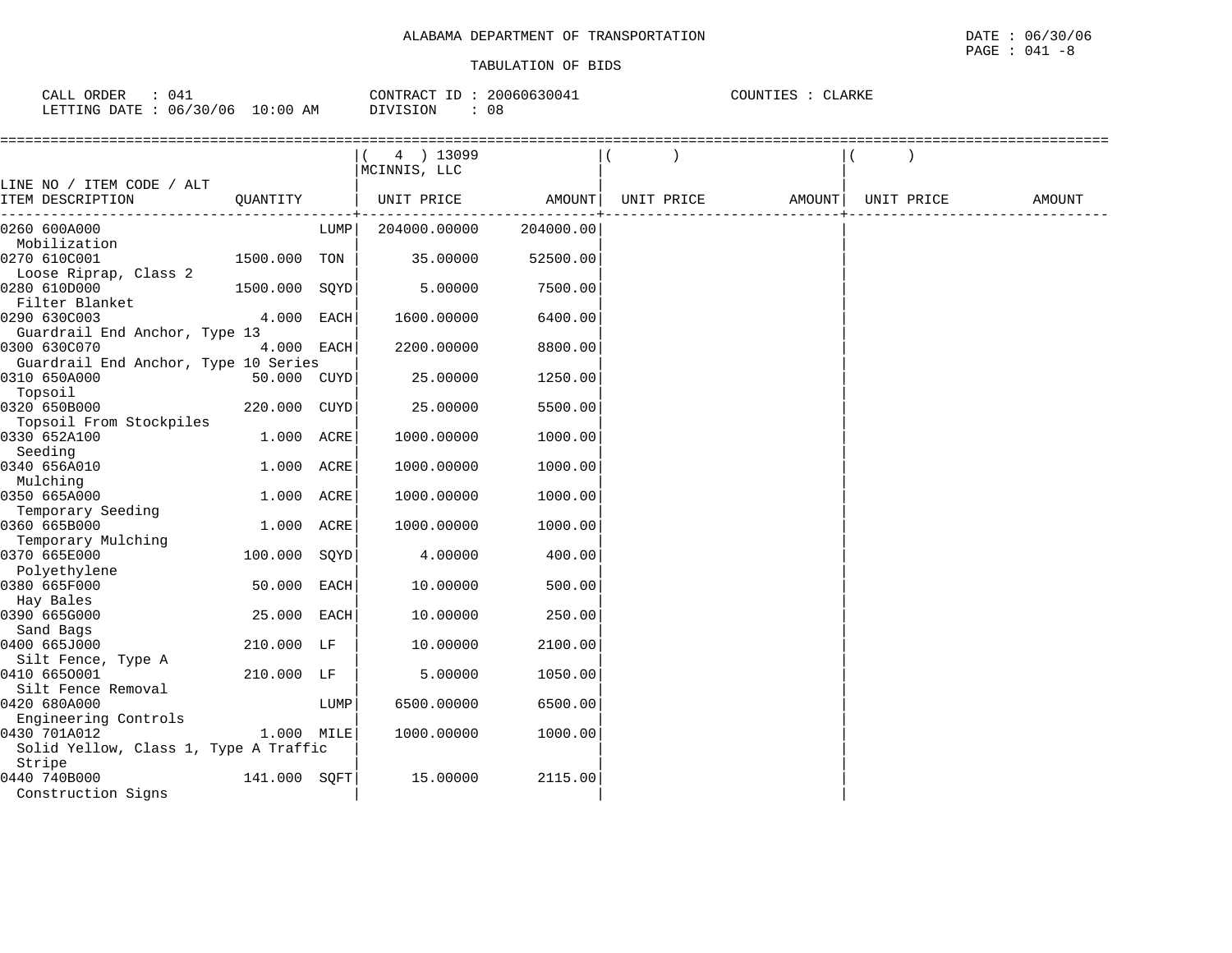| CALL ORDER : 041                |  |  |          |  | CONTRACT ID: 20060630041 | COUNTIES : CLARKE |  |
|---------------------------------|--|--|----------|--|--------------------------|-------------------|--|
| LETTING DATE: 06/30/06 10:00 AM |  |  | DIVISION |  | . 08                     |                   |  |

| LINE NO / ITEM CODE / ALT<br>ITEM DESCRIPTION                              | OUANTITY      | 4 ) 13099<br>MCINNIS, LLC<br>UNIT PRICE | AMOUNT     | UNIT PRICE | AMOUNT | UNIT PRICE | AMOUNT |
|----------------------------------------------------------------------------|---------------|-----------------------------------------|------------|------------|--------|------------|--------|
|                                                                            |               |                                         |            |            |        |            |        |
| 0450 740F002<br>Barricades, Type III                                       | 8.000<br>EACH | 300,00000                               | 2400.00    |            |        |            |        |
| 0460 7401005<br>Warning Lights, Type B (Detachable Head                    | 4.000<br>EACH | 500,00000                               | 2000.00    |            |        |            |        |
| 0470 998A000<br>Construction Fuel (Maximum Bid Limited<br>To $$29,000.00)$ | LUMP          | 6000.00000                              | 6000.00    |            |        |            |        |
| SECTION TOTALS                                                             |               |                                         | 836,931.50 |            | 0.00   |            | 0.00   |
| CONTRACT TOTALS                                                            |               | s                                       | 836,931.50 | Ŝ          | 0.00   |            |        |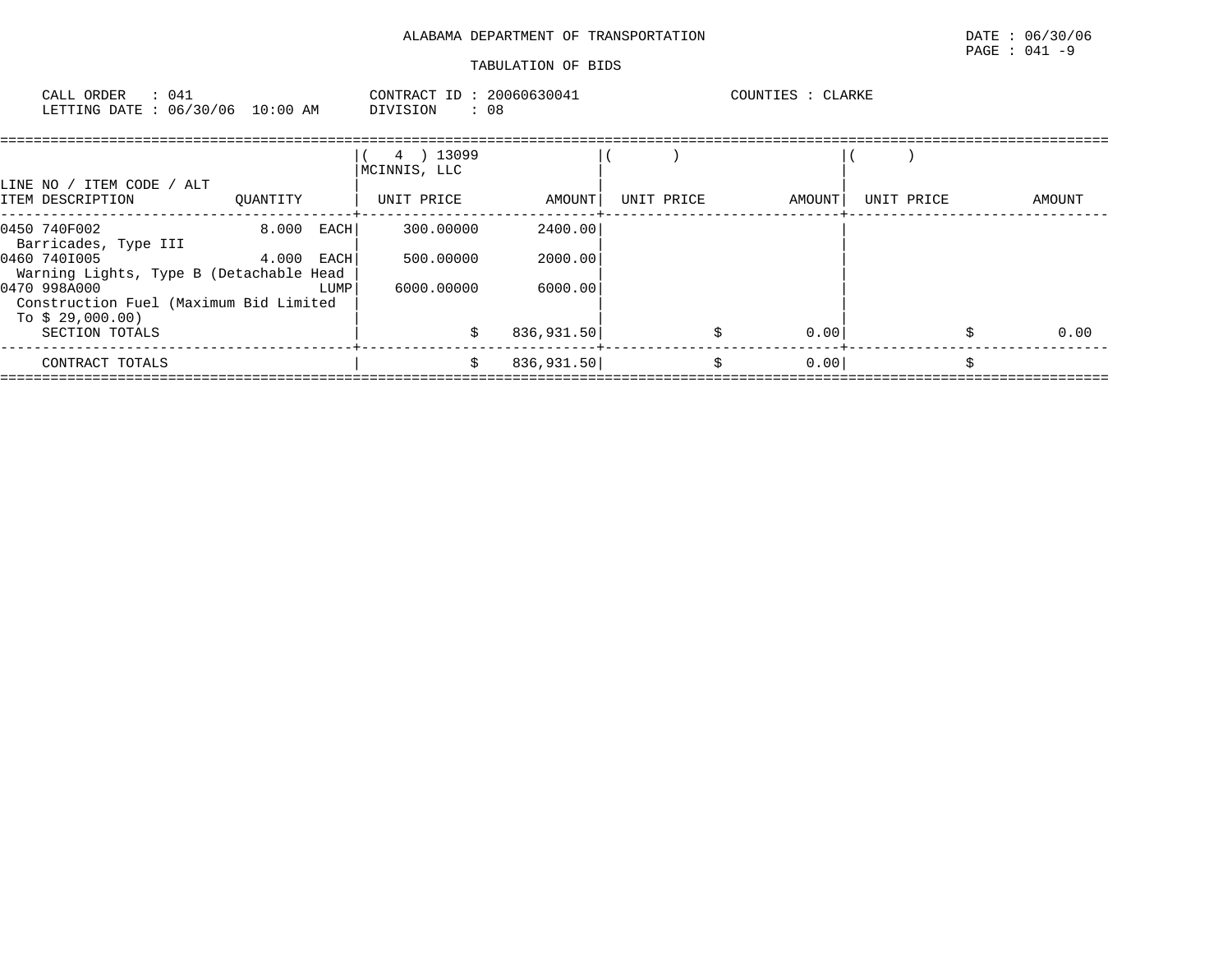# PAGE : 042 -1

| CALL ORDER                | : 042<br>LETTING DATE : 06/30/06 10:00 AM        | CONTRACT ID: 20060630042<br>: 05<br>DIVISION                                       |              | COUNTIES : HALE  |                     |                                        |
|---------------------------|--------------------------------------------------|------------------------------------------------------------------------------------|--------------|------------------|---------------------|----------------------------------------|
| CONTRACT DESCRIPTION :    | at Elliots Creek in Moundville. Length 0.020 mi. | 65<br>CONTRACT TIME:<br>for constructing the Bridge Replacement (Precast) on CR-21 | Working Days | (available days) |                     | $PROJECT(S)$ : $ACGBBRZ-BRZ-3300(209)$ |
| VENDOR NO. / NAME<br>RANK |                                                  |                                                                                    |              |                  | TOTAL<br><b>BID</b> | % OVER<br>LOW BID                      |
| 16003                     | PHILLIPS CONTRACTING CO., INC.                   |                                                                                    |              |                  | 399,030.00          | 100.0000%                              |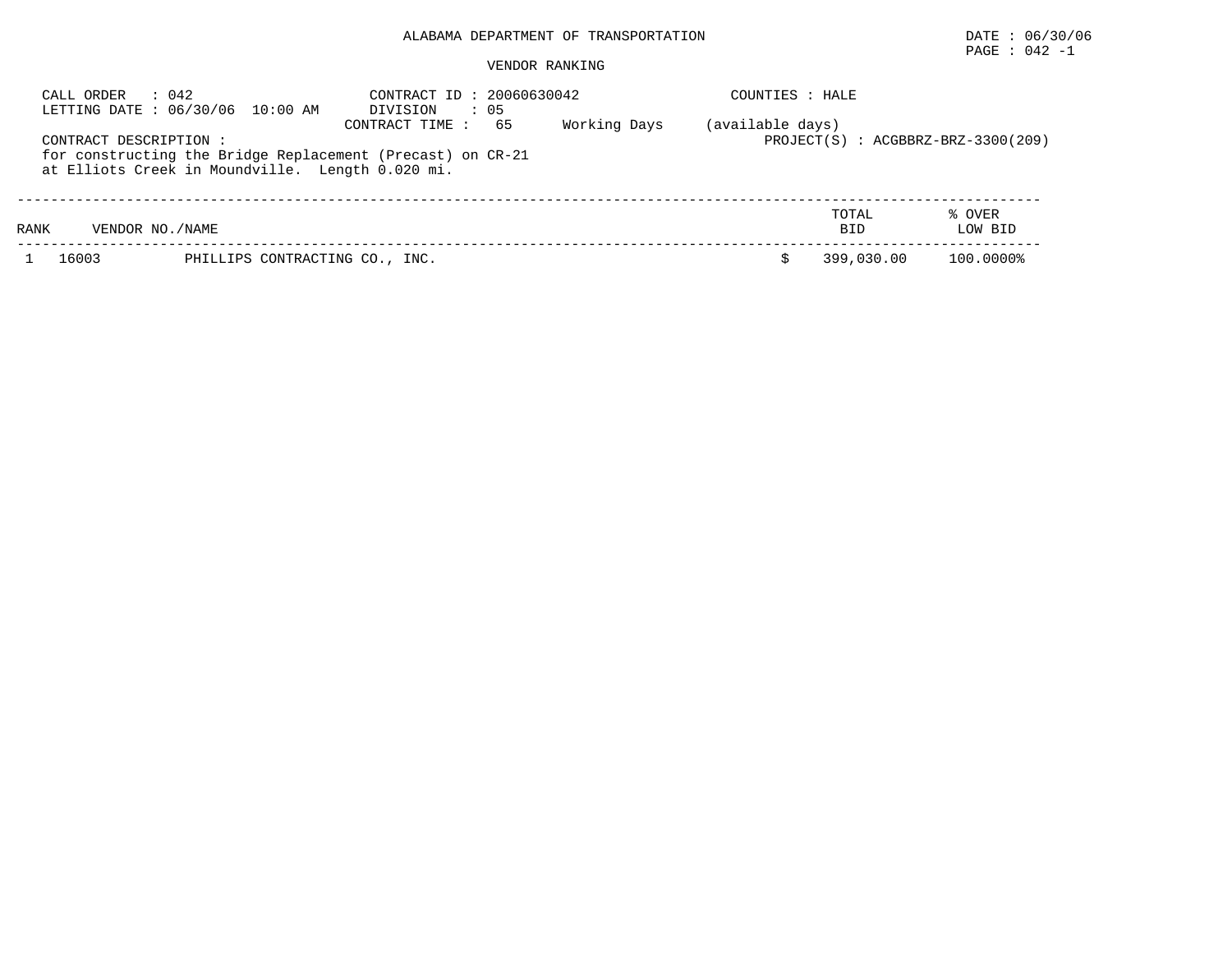# ALABAMA DEPARTMENT OF TRANSPORTATION **Example 2018** DATE : 06/30/06

#### TABULATION OF BIDS

PAGE : 042 -2

| CALL ORDER : 042<br>LETTING DATE : 06/30/06 10:00 AM                                                           | CONTRACT ID: 20060630042<br>DIVISION<br>: 05 |                                          | COUNTIES : HALE |            |        |            |        |
|----------------------------------------------------------------------------------------------------------------|----------------------------------------------|------------------------------------------|-----------------|------------|--------|------------|--------|
|                                                                                                                |                                              | 1 ) 16003<br>PHILLIPS CONTRACTING CO., I |                 |            |        |            |        |
| LINE NO / ITEM CODE / ALT<br>ITEM DESCRIPTION<br>--------------                                                | OUANTITY                                     | UNIT PRICE                               | AMOUNT          | UNIT PRICE | AMOUNT | UNIT PRICE | AMOUNT |
| SECTION 0001 Total                                                                                             |                                              |                                          |                 |            |        |            |        |
| 0010 201A002<br>Clearing And Grubbing (Maximum<br>Allowable Bid $$4,000.00$ Per<br>Acre)(Approximately 1 Acre) | LUMP                                         | 4000.00000                               | 4000.00         |            |        |            |        |
| 0020 206A000                                                                                                   | LUMP                                         | 10000.00000                              | 10000.00        |            |        |            |        |
| Removal Of Old Bridge, Station 6+52.00                                                                         |                                              |                                          |                 |            |        |            |        |
| 0030 210A000<br>Unclassified Excavation                                                                        | 274.000 CUYD                                 | 20,00000                                 | 5480.00         |            |        |            |        |
| 0040 502A000<br>Steel Reinforcement                                                                            | 64.000 LB                                    | 10.00000                                 | 640.00          |            |        |            |        |
| 0050 505M002<br>Steel Piling Furnished And Driven (HP<br>12x53                                                 | 1840.000 LF                                  | 44.00000                                 | 80960.00        |            |        |            |        |
| 0060 507A000                                                                                                   | 2.000 EACH                                   | 3250.00000                               | 6500.00         |            |        |            |        |
| Wire Rope Abutment Anchor Assembly                                                                             |                                              |                                          |                 |            |        |            |        |
| 0070 510A000                                                                                                   | 12.000 CUYD                                  | 1500.00000                               | 18000.00        |            |        |            |        |
| Bridge Substructure Concrete, Class A                                                                          |                                              |                                          |                 |            |        |            |        |
| 0080 511A000                                                                                                   | 44.000 EACH                                  | 112,00000                                | 4928.00         |            |        |            |        |
| Elastomeric Bearings, Type 1                                                                                   |                                              |                                          |                 |            |        |            |        |
| 0090 512A014                                                                                                   | 2.000 EACH                                   | 3740.00000                               | 7480.00         |            |        |            |        |
| Precast Concrete Abutment Caps, 2'-0"<br>Wide By $1'-8$ " Deep By $33'-0$ " Long                               |                                              |                                          |                 |            |        |            |        |
| 0100 512B004                                                                                                   | 2.000 EACH                                   | 4160.00000                               | 8320.00         |            |        |            |        |
| Precast Concrete Intermediate Bent Caps                                                                        |                                              |                                          |                 |            |        |            |        |
| 2'-0" Wide By 2'-0" Deep By 31'-6" Long                                                                        |                                              |                                          |                 |            |        |            |        |
| 0110 512C004                                                                                                   | 18.000 EACH                                  | 3600.00000                               | 64800.00        |            |        |            |        |
| Precast Concrete Type 1 Span Section,                                                                          |                                              |                                          |                 |            |        |            |        |
| 3'-6" Wide By 1'-9" Deep By 34'-0" Long                                                                        |                                              |                                          |                 |            |        |            |        |
| 0120 512C007                                                                                                   | 6.000 EACH                                   | 3600.00000                               | 21600.00        |            |        |            |        |
| Precast Concrete Type 2C Span Section,                                                                         |                                              |                                          |                 |            |        |            |        |
| $3'-6$ " Wide By $1'-9$ " Deep By $34'-0$ " Long                                                               |                                              |                                          |                 |            |        |            |        |
| 0130 512D002                                                                                                   | 4.000 EACH                                   | 4250.00000                               | 17000.00        |            |        |            |        |
| Precast Concrete Barrier Rail End                                                                              |                                              |                                          |                 |            |        |            |        |
| Section, 34'-0" Long                                                                                           |                                              |                                          |                 |            |        |            |        |
| 0140 512D005                                                                                                   | 2.000 EACH                                   | 4320.00000                               | 8640.00         |            |        |            |        |
| Precast Concrete Barrier Rail<br>Intermediate Section, 34'-0" Long                                             |                                              |                                          |                 |            |        |            |        |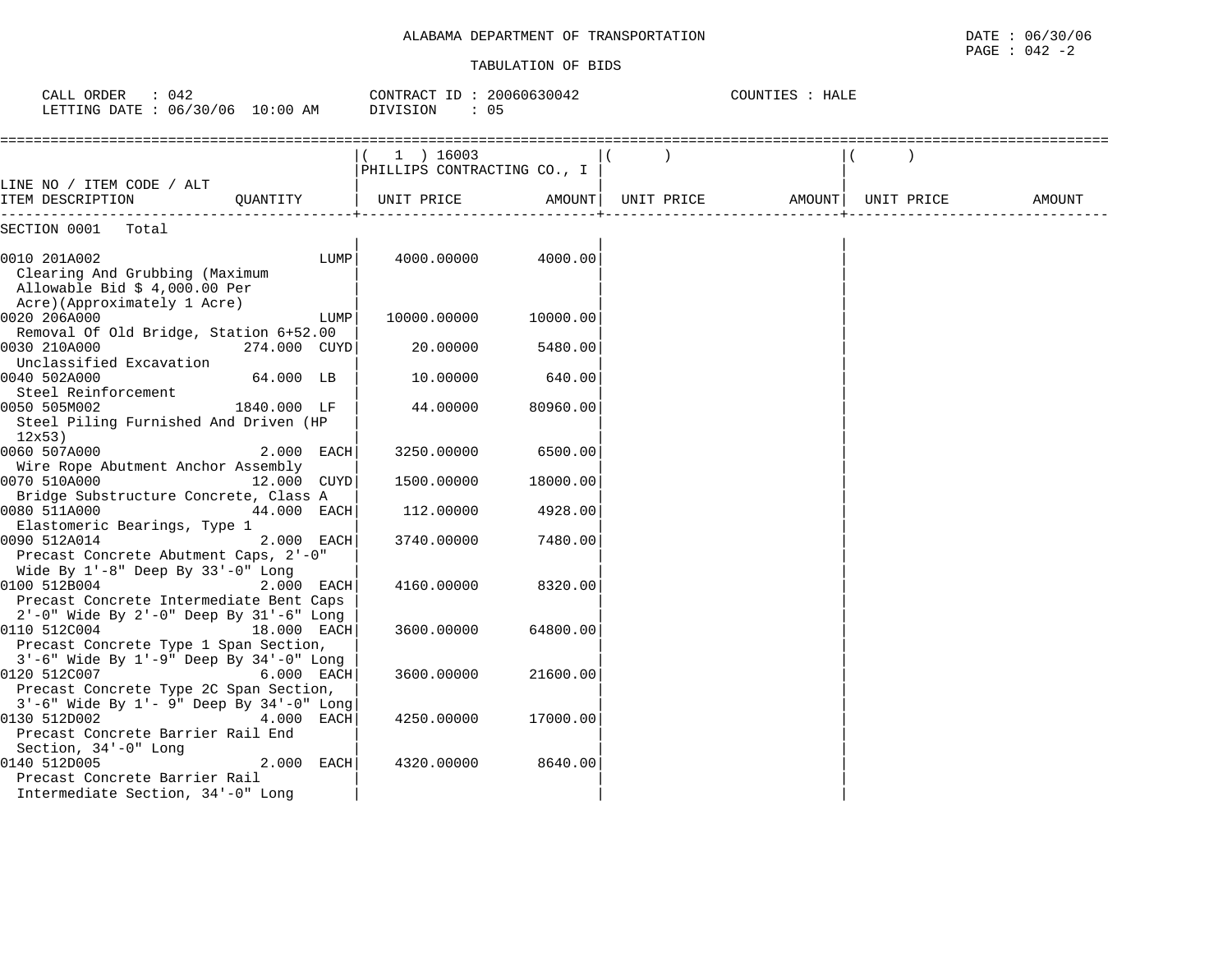| CALL ORDER                      | 042 | CONTRACT ID: 20060630042 |    | COUNTIES :<br>HALE |
|---------------------------------|-----|--------------------------|----|--------------------|
| LETTING DATE: 06/30/06 10:00 AM |     | DIVISION                 | 05 |                    |

|                                                       |               |              | $1$ ) 16003                 |                    |                   |       |            |        |
|-------------------------------------------------------|---------------|--------------|-----------------------------|--------------------|-------------------|-------|------------|--------|
|                                                       |               |              | PHILLIPS CONTRACTING CO., I |                    |                   |       |            |        |
| LINE NO / ITEM CODE / ALT                             |               |              |                             |                    |                   |       |            |        |
| ITEM DESCRIPTION                                      | QUANTITY      |              | UNIT PRICE                  | AMOUNT             | UNIT PRICE AMOUNT |       | UNIT PRICE | AMOUNT |
| 0150 512E000                                          |               | $8.000$ EACH | 500.00000                   | -------<br>4000.00 |                   |       |            |        |
| Precast Concrete Abutment Panels, Type                |               |              |                             |                    |                   |       |            |        |
| A1                                                    |               |              |                             |                    |                   |       |            |        |
| 0160 512E001                                          |               | 8.000 EACH   | 580.00000                   | 4640.00            |                   |       |            |        |
| Precast Concrete Abutment Panels, Type                |               |              |                             |                    |                   |       |            |        |
| A2                                                    |               |              |                             |                    |                   |       |            |        |
| 0170 512F000                                          |               | 4.000 EACH   | 640.00000                   | 2560.00            |                   |       |            |        |
| Precast Concrete Wing Panels, Type W1<br>0180 512F001 |               | 4.000 EACH   | 790.00000                   | 3160.00            |                   |       |            |        |
| Precast Concrete Wing Panels, Type W2                 |               |              |                             |                    |                   |       |            |        |
| 0190 512G000                                          |               | 4.000 EACH   | 700.00000                   | 2800.00            |                   |       |            |        |
| Precast Concrete Abutment Wing Cap                    |               |              |                             |                    |                   |       |            |        |
| Panels                                                |               |              |                             |                    |                   |       |            |        |
| 0200 600A000                                          |               | LUMP         | 23000.00000                 | 23000.00           |                   |       |            |        |
| Mobilization                                          |               |              |                             |                    |                   |       |            |        |
| 0210 610C001                                          | 1305.000 TON  |              | 38.00000                    | 49590.00           |                   |       |            |        |
| Loose Riprap, Class 2                                 |               |              |                             |                    |                   |       |            |        |
| 0220 610D003                                          | 1030.000 SOYD |              | 2.00000                     | 2060.00            |                   |       |            |        |
| Filter Blanket, Geotextile                            |               |              |                             |                    |                   |       |            |        |
| 0230 630C003                                          |               | 4.000 EACH   | 1400.00000                  | 5600.00            |                   |       |            |        |
| Guardrail End Anchor, Type 13                         |               |              |                             |                    |                   |       |            |        |
| 0240 630C050                                          |               | 4.000 EACH   | 2100.00000                  | 8400.00            |                   |       |            |        |
| Guardrail End Anchor, Type 20 Series                  |               |              |                             |                    |                   |       |            |        |
| 0250 665F000                                          | 50.000 EACH   |              | 10.00000                    | 500.00             |                   |       |            |        |
| Hay Bales                                             | 99.000 TON    |              |                             |                    |                   |       |            |        |
| 0260 6651000<br>Temporary Riprap, Class 2             |               |              | 38.00000                    | 3762.00            |                   |       |            |        |
| 0270 665J000                                          | 550.000 LF    |              | 8.00000                     | 4400.00            |                   |       |            |        |
| Silt Fence, Type A                                    |               |              |                             |                    |                   |       |            |        |
| 0280 680A000                                          |               | LUMP         | 12000.00000                 | 12000.00           |                   |       |            |        |
| Engineering Controls                                  |               |              |                             |                    |                   |       |            |        |
| 0290 740B000                                          | 141.000 SOFT  |              | 10.00000                    | 1410.00            |                   |       |            |        |
| Construction Signs                                    |               |              |                             |                    |                   |       |            |        |
| 0300 740F002                                          | 8.000 EACH    |              | 300.00000                   | 2400.00            |                   |       |            |        |
| Barricades, Type III                                  |               |              |                             |                    |                   |       |            |        |
| 0310 7401005                                          |               | 4.000 EACH   | 200.00000                   | 800.00             |                   |       |            |        |
| Warning Lights, Type B (Detachable Head               |               |              |                             |                    |                   |       |            |        |
| 0320 998A000                                          |               | LUMP         | 9600.00000                  | 9600.00            |                   |       |            |        |
| Construction Fuel (Maximum Bid Limited                |               |              |                             |                    |                   |       |            |        |
| To $$9,600.00)$                                       |               |              |                             |                    |                   | 0.001 |            |        |
| SECTION TOTALS                                        |               |              | Ŝ.                          | 399,030.00         |                   |       |            | 0.00   |
| CONTRACT TOTALS                                       |               |              | \$                          | 399,030.00         | \$                | 0.00  |            | \$     |
|                                                       |               |              |                             |                    |                   |       |            |        |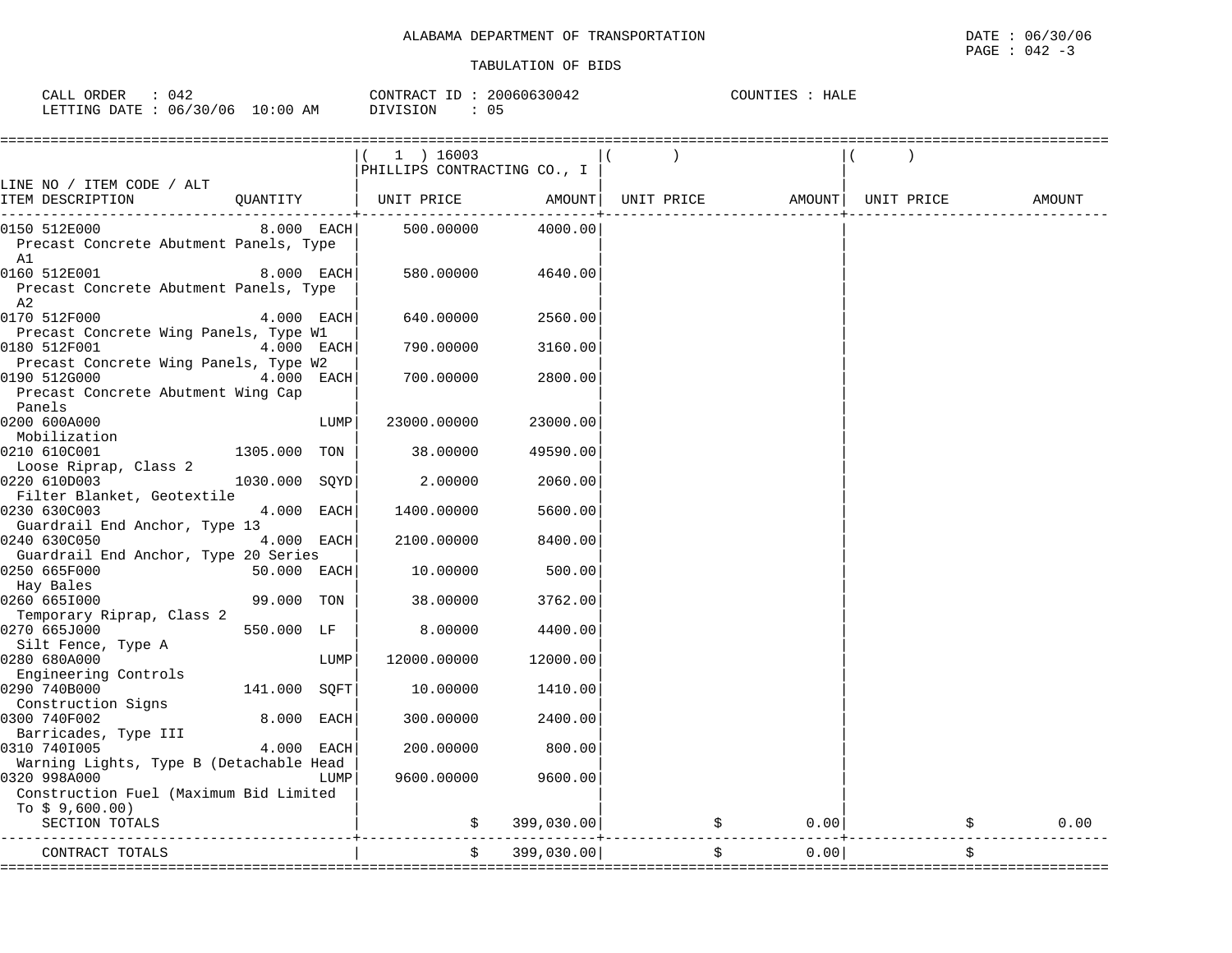# PAGE : 045 -1

| CALL ORDER<br>: 045<br>LETTING DATE : 06/30/06 10:00 AM |                                                        |                               | CONTRACT ID: 20060630045<br>DIVISION<br>$\therefore$ 04                                                                                          |              |                  | COUNTIES : TALLADEGA                   |                   |  |  |
|---------------------------------------------------------|--------------------------------------------------------|-------------------------------|--------------------------------------------------------------------------------------------------------------------------------------------------|--------------|------------------|----------------------------------------|-------------------|--|--|
|                                                         | CONTRACT DESCRIPTION :<br>Winterboro. Length 0.218 mi. |                               | 120<br>CONTRACT TIME:<br>for constructing the Bridge Replacement and Approaches on<br>CR-45 (Reynolds Mill Road) at Talladega Creek northwest of | Working Days | (available days) | $PROJECT(S)$ : $ACGBBRZ-BRZ-6100(203)$ |                   |  |  |
| RANK                                                    | VENDOR NO. / NAME                                      |                               |                                                                                                                                                  |              |                  | TOTAL<br><b>BID</b>                    | % OVER<br>LOW BID |  |  |
|                                                         | 01007                                                  | ALABAMA BRIDGE BUILDERS, INC. |                                                                                                                                                  |              |                  | 906,876.76                             | 100.0000%         |  |  |
|                                                         | 14008                                                  | NEWELL & BUSH, INC.           |                                                                                                                                                  |              |                  | 1,032,473.00                           | 113.8493%         |  |  |
|                                                         | 19121                                                  | BOB SMITH CONSTRUCTION, INC.  |                                                                                                                                                  |              |                  | 1,098,570.00                           | 121.1377%         |  |  |
|                                                         | 13099                                                  | MCINNIS, LLC                  |                                                                                                                                                  |              |                  | 1,279,728.10                           | 141.1138%         |  |  |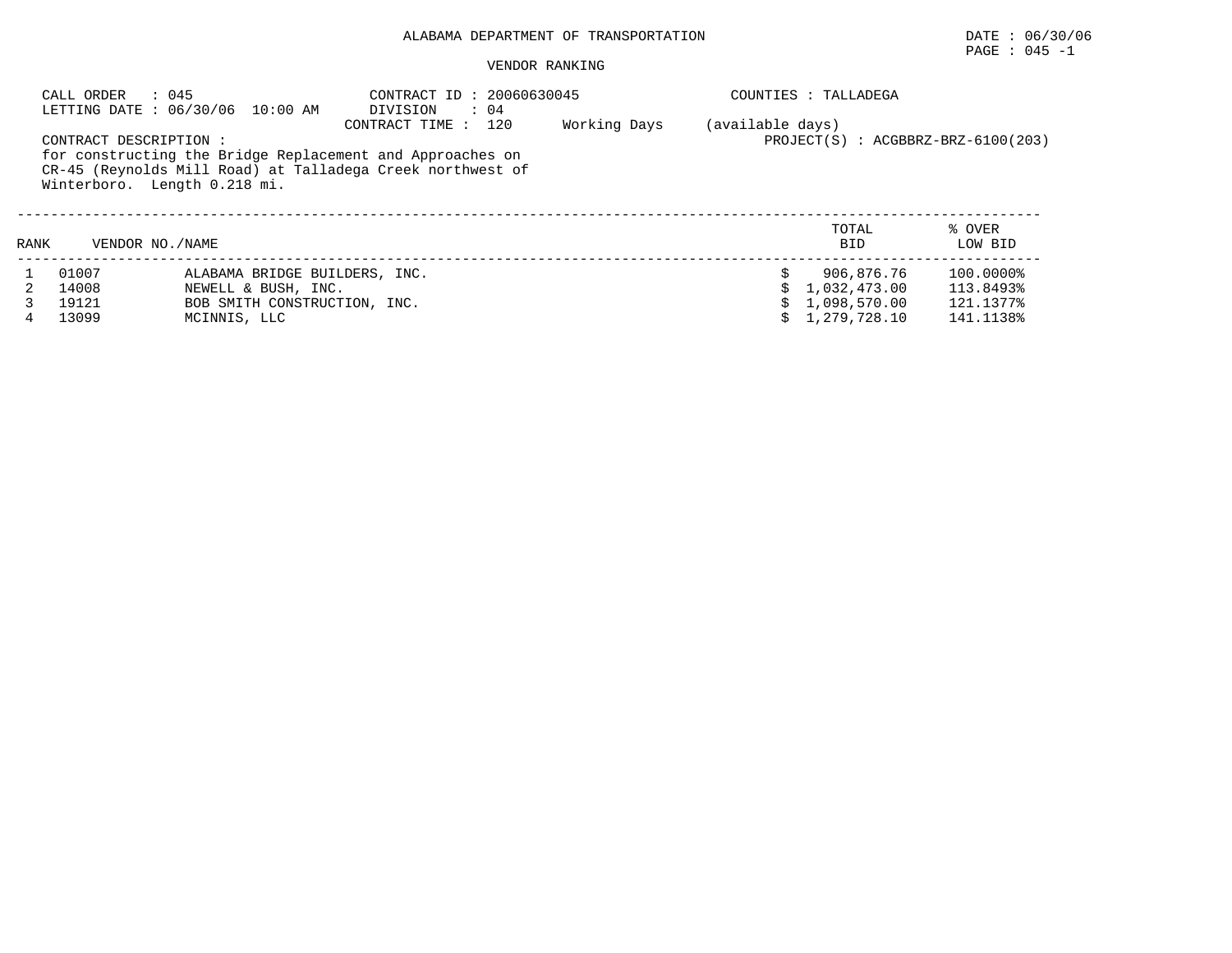| ORDER<br>CALL<br>U4:         |            | CONTRACT ID: | 20060630045     | COUNTIES<br>TALLADEGA<br>$\sim$ |
|------------------------------|------------|--------------|-----------------|---------------------------------|
| : 06/30/06<br>LETTING DATE : | $10:00$ AM | DIVISION     | $\bigcap$<br>U4 |                                 |

|                                                                                |               |      | 1 ) 01007                                           |          | 2 ) 14008   |          | 3 ) 19121                    |          |
|--------------------------------------------------------------------------------|---------------|------|-----------------------------------------------------|----------|-------------|----------|------------------------------|----------|
|                                                                                |               |      | ALABAMA BRIDGE BUILDERS, IN $ $ NEWELL & BUSH, INC. |          |             |          | BOB SMITH CONSTRUCTION, INC. |          |
| LINE NO / ITEM CODE / ALT                                                      |               |      |                                                     |          |             |          |                              |          |
| ITEM DESCRIPTION                                                               | OUANTITY      |      | UNIT PRICE                                          | AMOUNT   | UNIT PRICE  | AMOUNT   | UNIT PRICE                   | AMOUNT   |
| SECTION 0001<br>Total                                                          |               |      |                                                     |          |             |          |                              |          |
|                                                                                |               |      |                                                     |          |             |          |                              |          |
| 0010 201A002<br>Clearing And Grubbing (Maximum                                 |               | LUMP | 8000.00000                                          | 8000.00  | 8000.00000  | 8000.00  | 8000.00000                   | 8000.00  |
| Allowable Bid \$ 4000.00 Per Acre)                                             |               |      |                                                     |          |             |          |                              |          |
| (Approx. 2 Acres)                                                              |               |      |                                                     |          |             |          |                              |          |
| 0020 206A000                                                                   |               | LUMP | 35000.00000                                         | 35000.00 | 30000.00000 | 30000.00 | 40000.00000                  | 40000.00 |
| Removal Of Old Bridge, Station 4+85.38                                         |               |      |                                                     |          |             |          |                              |          |
| 0030 206D011                                                                   | 562.000 LF    |      | 4.00000                                             | 2248.00  | 5.00000     | 2810.00  | 7.00000                      | 3934.00  |
| Removing Fence                                                                 |               |      |                                                     |          |             |          |                              |          |
| 0040 210A000                                                                   | 112.000 CUYD  |      | 30.00000                                            | 3360.00  | 13.00000    | 1456.00  | 20.00000                     | 2240.00  |
| Unclassified Excavation                                                        |               |      |                                                     |          |             |          |                              |          |
| 0050 210D000                                                                   | 9199.000      | CUYD | 10.00000                                            | 91990.00 | 8,00000     | 73592.00 | 7.00000                      | 64393.00 |
| Borrow Excavation                                                              |               |      |                                                     |          |             |          |                              |          |
| 0060 214A000                                                                   | 30.000        | CUYD | 20.00000                                            | 600.00   | 15.00000    | 450.00   | 50.00000                     | 1500.00  |
| Structure Excavation                                                           |               |      |                                                     |          |             |          |                              |          |
| 0070 214B001                                                                   | 15.000 CUYD   |      | 20.00000                                            | 300.00   | 20,00000    | 300.00   | 75.00000                     | 1125.00  |
| Foundation Backfill, Commercial                                                |               |      |                                                     |          |             |          |                              |          |
| 0080 230A000<br>Roadbed Processing                                             | 10.000 RBST   |      | 700.00000                                           | 7000.00  | 750.00000   | 7500.00  | 1350.00000                   | 13500.00 |
| 0090 301A012                                                                   | 2347.000      | SOYD | 8.50000                                             | 19949.50 | 5.50000     | 12908.50 | 10.00000                     | 23470.00 |
| Crushed Aggregate Base Course, Type B,                                         |               |      |                                                     |          |             |          |                              |          |
| Plant Mixed, 6" Compacted Thickness                                            |               |      |                                                     |          |             |          |                              |          |
| 0100 401A000                                                                   | 2240.000 SQYD |      | 0.69000                                             | 1545.60  | 2.25000     | 5040.00  | 0.85000                      | 1904.00  |
| Bituminous Treatment A                                                         |               |      |                                                     |          |             |          |                              |          |
| 0110 405A000                                                                   | 130.000       | GAL  | 2.07000                                             | 269.10   | 3.50000     | 455.00   | 4.00000                      | 520.00   |
| Tack Coat                                                                      |               |      |                                                     |          |             |          |                              |          |
| 0120 429A200                                                                   | 134.000       | TON  | 97.00000                                            | 12998.00 | 106.00000   | 14204.00 | 125.00000                    | 16750.00 |
| Improved Bituminous Concrete Wearing                                           |               |      |                                                     |          |             |          |                              |          |
| Surface Layer, 1/2" Maximum Aggregate                                          |               |      |                                                     |          |             |          |                              |          |
| Size Mix, ESAL Range A                                                         |               |      |                                                     |          |             |          |                              |          |
| 0130 429B201                                                                   | 280.000 TON   |      | 66.00000                                            | 18480.00 | 96.00000    | 26880.00 | 95.00000                     | 26600.00 |
| Improved Bituminous Concrete Binder                                            |               |      |                                                     |          |             |          |                              |          |
| Layer, 1" Maximum Aggregate Size Mix,                                          |               |      |                                                     |          |             |          |                              |          |
| ESAL Range A                                                                   |               |      |                                                     |          |             |          |                              |          |
| 0140 429C200                                                                   | 280.000 TON   |      | 66.00000                                            | 18480.00 | 96.00000    | 26880.00 | 95.00000                     | 26600.00 |
| Improved Bituminous Concrete Base Layer<br>1" Maximum Aggregate Size Mix, ESAL |               |      |                                                     |          |             |          |                              |          |
| Range A                                                                        |               |      |                                                     |          |             |          |                              |          |
|                                                                                |               |      |                                                     |          |             |          |                              |          |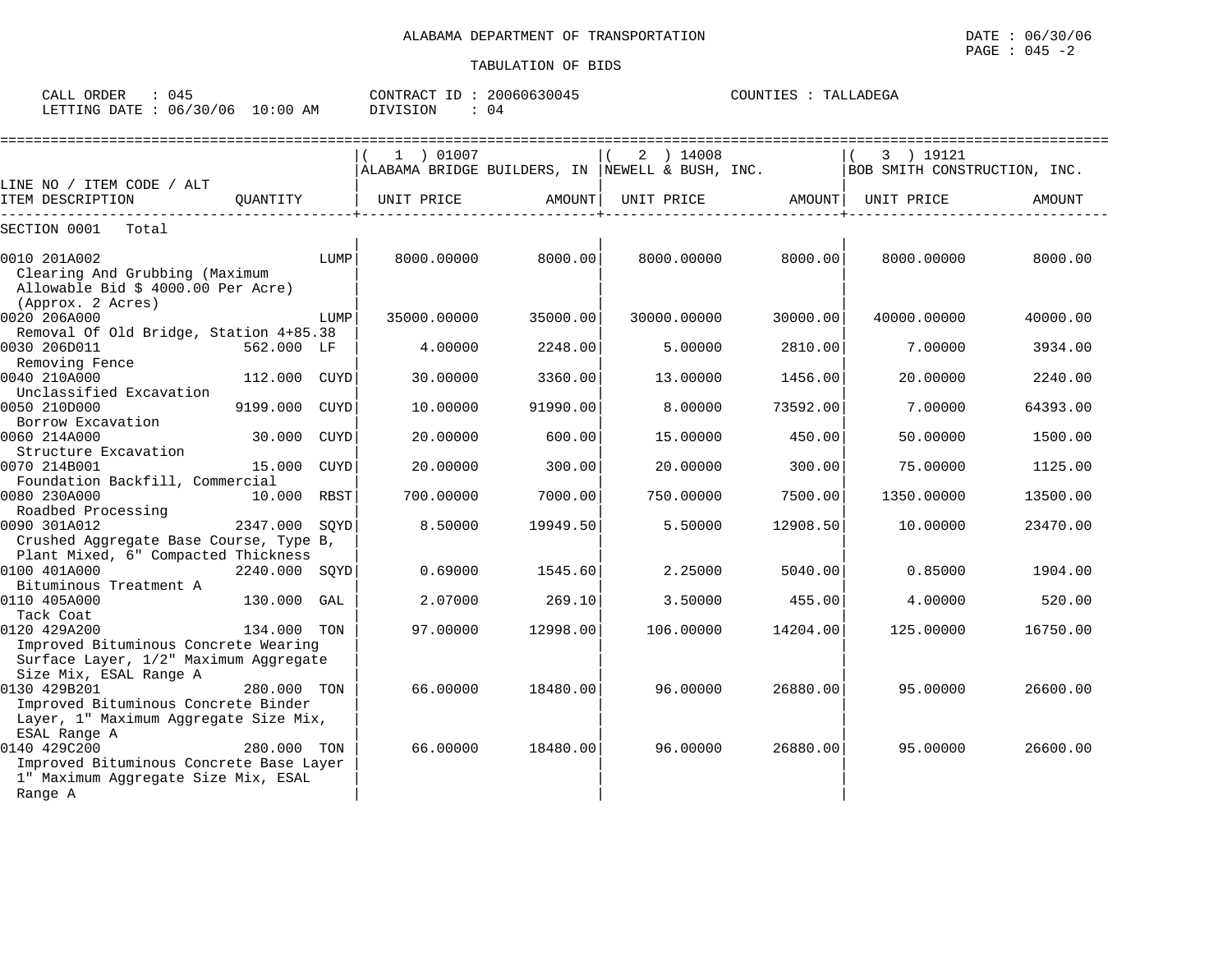| 045<br>CALL ORDER               |                 | CONTRACT ID: 20060630045 | COUNTIES :<br>TALLADEGA |
|---------------------------------|-----------------|--------------------------|-------------------------|
| LETTING DATE: 06/30/06 10:00 AM | <b>DIVISION</b> | 04                       |                         |

|                                                                                                     | 1 ) 01007    |           | ) 14008<br>2                                    |           | 3 ) 19121                    |           |
|-----------------------------------------------------------------------------------------------------|--------------|-----------|-------------------------------------------------|-----------|------------------------------|-----------|
| LINE NO / ITEM CODE / ALT                                                                           |              |           | ALABAMA BRIDGE BUILDERS, IN NEWELL & BUSH, INC. |           | BOB SMITH CONSTRUCTION, INC. |           |
| ITEM DESCRIPTION<br>OUANTITY                                                                        | UNIT PRICE   | AMOUNT    | UNIT PRICE                                      | AMOUNT    | UNIT PRICE                   | AMOUNT    |
| 0150 502A000<br>9100.000 LB<br>Steel Reinforcement                                                  | 0.65000      | 5915.00   | 1,00000                                         | 9100.00   | 0.80000                      | 7280.00   |
| 0160 502B000<br>LUMP<br>Steel Reinforcement For Bridge                                              | 30420.00000  | 30420.00  | 47000.00000                                     | 47000.00  | 42500.00000                  | 42500.00  |
| Superstructure, Sta 4+60.00 Approx. 46,<br>800 Pounds                                               |              |           |                                                 |           |                              |           |
| 0170 505G003<br>20.000<br>EACH<br>Pile Points (Type A, 12")                                         | 150.00000    | 3000.00   | 250.00000                                       | 5000.00   | 100.00000                    | 2000.00   |
| 16.000<br>0180 505G004<br>EACH<br>Pile Points (Type A, 14")                                         | 150.00000    | 2400.00   | 250.00000                                       | 4000.00   | 125.00000                    | 2000.00   |
| 0190 505H000<br>192.000 LF<br>Pilot Holes                                                           | 100.00000    | 19200.00  | 900.00000                                       | 172800.00 | 775.00000                    | 148800.00 |
| 0200 505M002<br>400.000 LF<br>Steel Piling Furnished And Driven (HP                                 | 35.00000     | 14000.00  | 32.00000                                        | 12800.00  | 80,00000                     | 32000.00  |
| 12x53)<br>0210 505M004<br>560.000 LF                                                                | 45.00000     | 25200.00  | 40.00000                                        | 22400.00  | 95.00000                     | 53200.00  |
| Steel Piling Furnished And Driven (HP<br>14x73)                                                     |              |           |                                                 |           |                              |           |
| 0220 508A000<br>10300.000 LB<br>Structural Steel                                                    | 2.00000      | 20600.00  | 2.00000                                         | 20600.00  | 3,00000                      | 30900.00  |
| 0230 510A000<br>86.000 CUYD<br>Bridge Substructure Concrete, Class A                                | 500.00000    | 43000.00  | 450.00000                                       | 38700.00  | 400.00000                    | 34400.00  |
| 0240 510C051<br>LUMP<br>Bridge Concrete Superstructure, Sta                                         | 160000.00000 | 160000.00 | 115000.00000                                    | 115000.00 | 85000.00000                  | 85000.00  |
| 4+60.00, Approx. 188 Cubic Yards<br>0250 510E000<br>534.000 SQYD                                    | 6.00000      | 3204.00   | 6.75000                                         | 3604.50   | 8.00000                      | 4272.00   |
| Grooving Concrete Bridge Decks<br>40.000<br>0260 511A050<br>EACH                                    | 300.00000    | 12000.00  | 88.00000                                        | 3520.00   | 75.00000                     | 3000.00   |
| Elastomeric Bearings, Type 2 (Mark B1)                                                              |              |           |                                                 |           |                              |           |
| 0270 513B003<br>787.000 LF<br>Pretensioned-Prestressed Concrete<br>Girders, Type I (Specialty Item) | 100.00000    | 78700.00  | 98.00000                                        | 77126.00  | 110.00000                    | 86570.00  |
| 0280 530A003<br>48.000 LF<br>30" Roadway Pipe (Class 3 R.C.)                                        | 50.00000     | 2400.00   | 125.00000                                       | 6000.00   | 60.00000                     | 2880.00   |
| 0290 530A928<br>50.000 LF<br>30" Roadway Pipe (14 Gauge C.C.M.)                                     | 50.00000     | 2500.00   | 98.00000                                        | 4900.00   | 60.00000                     | 3000.00   |
| (Extension)<br>0300 535A080<br>36.000 LF<br>18" Side Drain Pipe (Class 3 R.C.)                      | 30.00000     | 1080.00   | 65.00000                                        | 2340.00   | 55.00000                     | 1980.00   |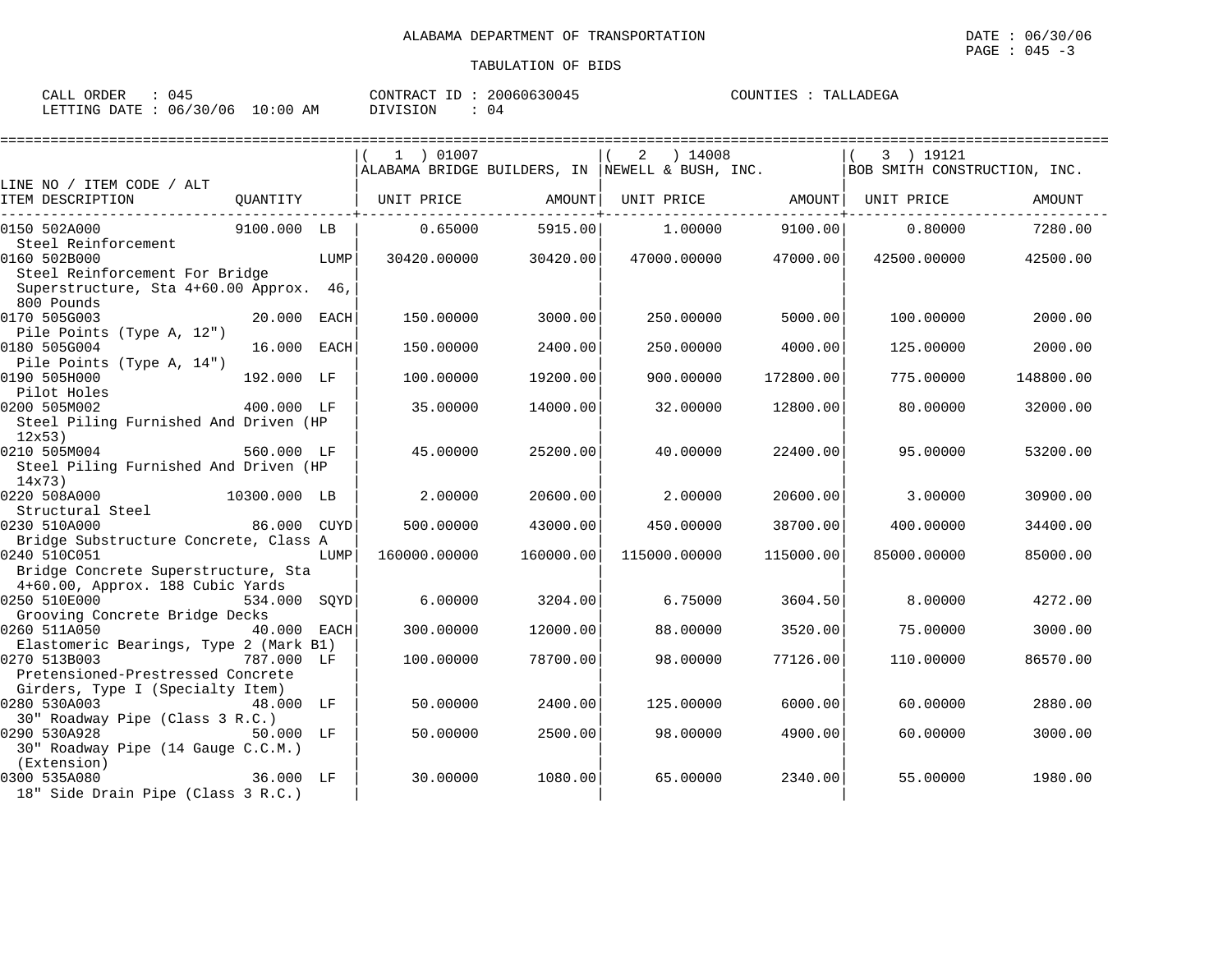| ORDER<br>CALL<br>'14. |                           | CONTRACT<br>ID  | 20060630045 | COUNTIES<br>TALLADEGA |
|-----------------------|---------------------------|-----------------|-------------|-----------------------|
| LETTING DATE:         | : 06/30/06<br>10:00<br>AΜ | <b>DIVISION</b> |             |                       |

|                                                                                              |               |      | 1 ) 01007   |          | 2<br>) 14008                                     |          | 3 ) 19121                    |           |
|----------------------------------------------------------------------------------------------|---------------|------|-------------|----------|--------------------------------------------------|----------|------------------------------|-----------|
|                                                                                              |               |      |             |          | ALABAMA BRIDGE BUILDERS, IN  NEWELL & BUSH, INC. |          | BOB SMITH CONSTRUCTION, INC. |           |
| LINE NO / ITEM CODE / ALT<br>ITEM DESCRIPTION                                                | OUANTITY      |      | UNIT PRICE  | AMOUNT   | UNIT PRICE                                       | AMOUNT   | UNIT PRICE                   | AMOUNT    |
| 0310 600A000<br>Mobilization                                                                 |               | LUMP | 92250.56000 | 92250.56 | 98000.00000                                      | 98000.00 | 125000.00000                 | 125000.00 |
| 0320 610C001<br>Loose Riprap, Class 2                                                        | 2458.000 TON  |      | 30,00000    | 73740.00 | 26.50000                                         | 65137.00 | 25.00000                     | 61450.00  |
| 0330 610D000<br>Filter Blanket                                                               | 2204.000 SOYD |      | 2.50000     | 5510.00  | 3.00000                                          | 6612.00  | 2.50000                      | 5510.00   |
| 0340 619A004<br>30" Roadway Pipe End Treatment, Class 1                                      | 4.000 EACH    |      | 1000.00000  | 4000.00  | 2400.00000                                       | 9600.00  | 1000.00000                   | 4000.00   |
| 0350 619A101<br>18" Side Drain Pipe End Treatment,                                           | 2.000 EACH    |      | 750.00000   | 1500.00  | 2000.00000                                       | 4000.00  | 1000.00000                   | 2000.00   |
| Class 1<br>0360 630C003                                                                      | 4.000 EACH    |      | 1800.00000  | 7200.00  | 1500.00000                                       | 6000.00  | 2250.00000                   | 9000.00   |
| Guardrail End Anchor, Type 13<br>0370 630C050                                                | 4.000 EACH    |      | 2400.00000  | 9600.00  | 2100.00000                                       | 8400.00  | 3000.00000                   | 12000.00  |
| Guardrail End Anchor, Type 20 Series<br>0380 636A004<br>Barbed Wire Fence, 4 Strands, 4 Feet | 1090.000 LF   |      | 10.50000    | 11445.00 | 11,00000                                         | 11990.00 | 12,00000                     | 13080.00  |
| High (Metal Post)                                                                            |               |      |             |          |                                                  |          |                              |           |
| 0390 650A000                                                                                 | 540.000 CUYD  |      | 12,00000    | 6480.00  | 16,00000                                         | 8640.00  | 10,00000                     | 5400.00   |
| Topsoil<br>0400 652A100                                                                      | 2.000 ACRE    |      | 1000.00000  | 2000.00  | 1200.00000                                       | 2400.00  | 1500.00000                   | 3000.00   |
| Seeding<br>0410 656A010                                                                      | 2.000 ACRE    |      | 1000.00000  | 2000.00  | 1200.00000                                       | 2400.00  | 1500.00000                   | 3000.00   |
| Mulching<br>0420 665F000<br>Hay Bales                                                        | 238.000 EACH  |      | 5.00000     | 1190.00  | 15,00000                                         | 3570.00  | 8,00000                      | 1904.00   |
| 0430 665J000<br>Silt Fence, Type A                                                           | 2372.000 LF   |      | 5.50000     | 13046.00 | 6.00000                                          | 14232.00 | 3.00000                      | 7116.00   |
| 0440 6650001<br>Silt Fence Removal                                                           | 2372.000 LF   |      | 1,00000     | 2372.00  | 1,00000                                          | 2372.00  | 1,00000                      | 2372.00   |
| 0450 680A000<br>Engineering Controls                                                         |               | LUMP | 24000.00000 | 24000.00 | 10000.00000                                      | 10000.00 | 25000.00000                  | 25000.00  |
| 0460 701A004<br>Solid White, Class 1, Type A Traffic                                         | $1.000$ MILE  |      | 650.00000   | 650.00   | 725.00000                                        | 725.00   | 2000.00000                   | 2000.00   |
| Stripe<br>0470 701A012<br>Solid Yellow, Class 1, Type A Traffic                              | 1.000 MILE    |      | 650.00000   | 650.00   | 725.00000                                        | 725.00   | 2000.00000                   | 2000.00   |
| Stripe<br>0480 740B000<br>Construction Signs                                                 | 142.000 SQFT  |      | 12,00000    | 1704.00  | 12,00000                                         | 1704.00  | 10,00000                     | 1420.00   |
|                                                                                              |               |      |             |          |                                                  |          |                              |           |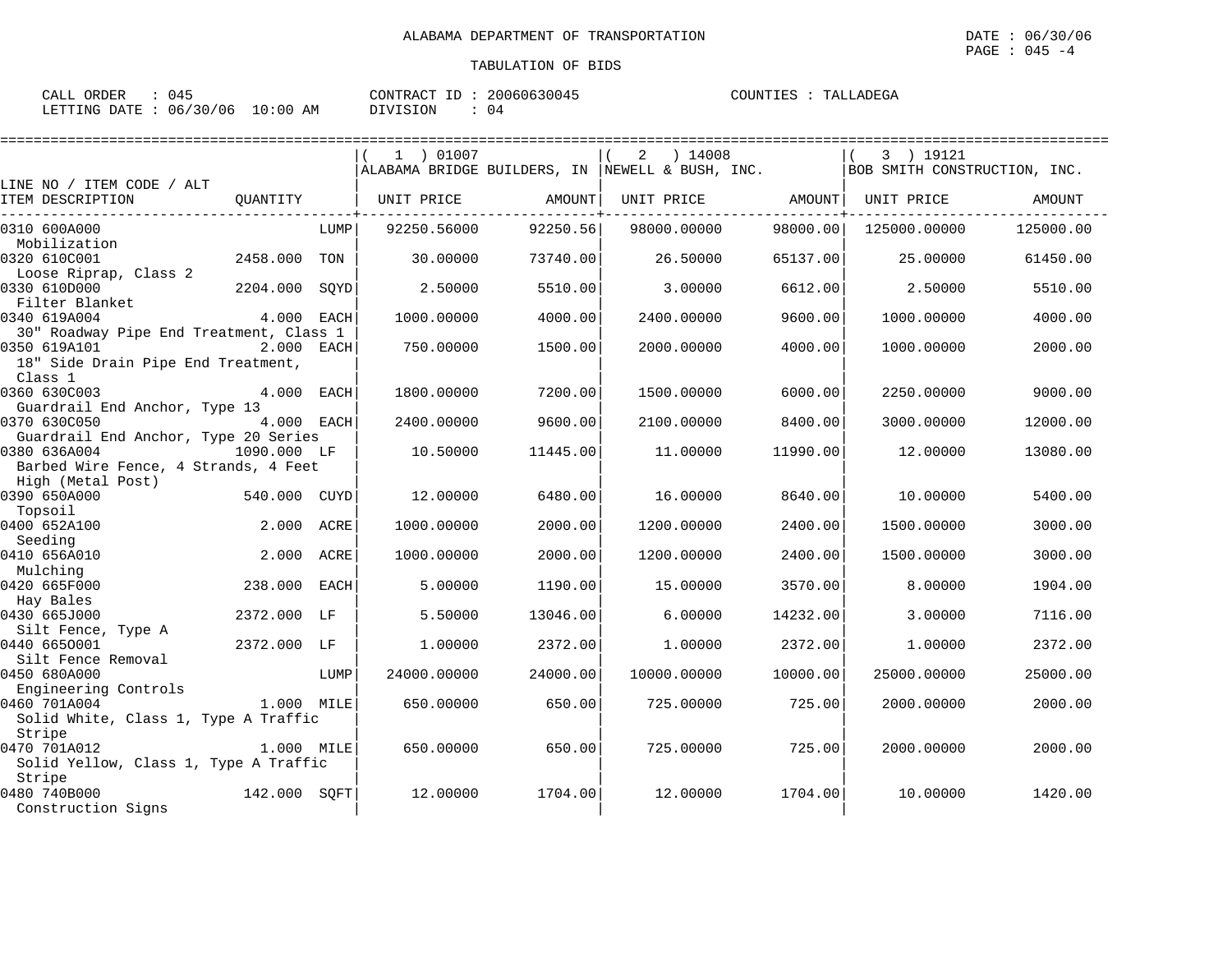| CALL ORDER<br>045               |          | CONTRACT ID: 20060630045 | COUNTIES : TALLADEGA |  |
|---------------------------------|----------|--------------------------|----------------------|--|
| LETTING DATE: 06/30/06 10:00 AM | DIVISION | 04                       |                      |  |

|                                                                          |          |      | 01007<br>ALABAMA BRIDGE BUILDERS, IN |            | 14008<br>2<br>NEWELL & BUSH, INC. |                | 19121<br>BOB SMITH CONSTRUCTION, INC. |                |
|--------------------------------------------------------------------------|----------|------|--------------------------------------|------------|-----------------------------------|----------------|---------------------------------------|----------------|
| LINE NO / ITEM CODE / ALT<br>ITEM DESCRIPTION                            | OUANTITY |      | UNIT PRICE                           | AMOUNT     | UNIT PRICE                        | AMOUNT         | UNIT PRICE                            | AMOUNT         |
| 0490 740F002<br>Barricades, Type III                                     | 8.000    | EACH | 250.00000                            | 2000.00    | 300,00000                         | 2400.00        | 250.00000                             | 2000.00        |
| 0500 7401005<br>Warning Lights, Type B (Detachable Head                  | 4.000    | EACH | 425.00000                            | 1700.00    | 300,00000                         | 1200.00        | 500.00000                             | 2000.00        |
| 0510 998A000<br>Construction Fuel (Maximum Bid Limited<br>To \$ \$39000) |          | LUMP | 0.00000                              | 0.00       | 17000.00000                       | 17000.00       | 39000,00000                           | 39000.00       |
| SECTION TOTALS                                                           |          |      |                                      | 906,876.76 |                                   | \$1,032,473.00 |                                       | \$1,098,570.00 |
| CONTRACT TOTALS                                                          |          |      | Ŝ.                                   | 906,876.76 |                                   | \$1,032,473.00 | S.                                    | 1,098,570.00   |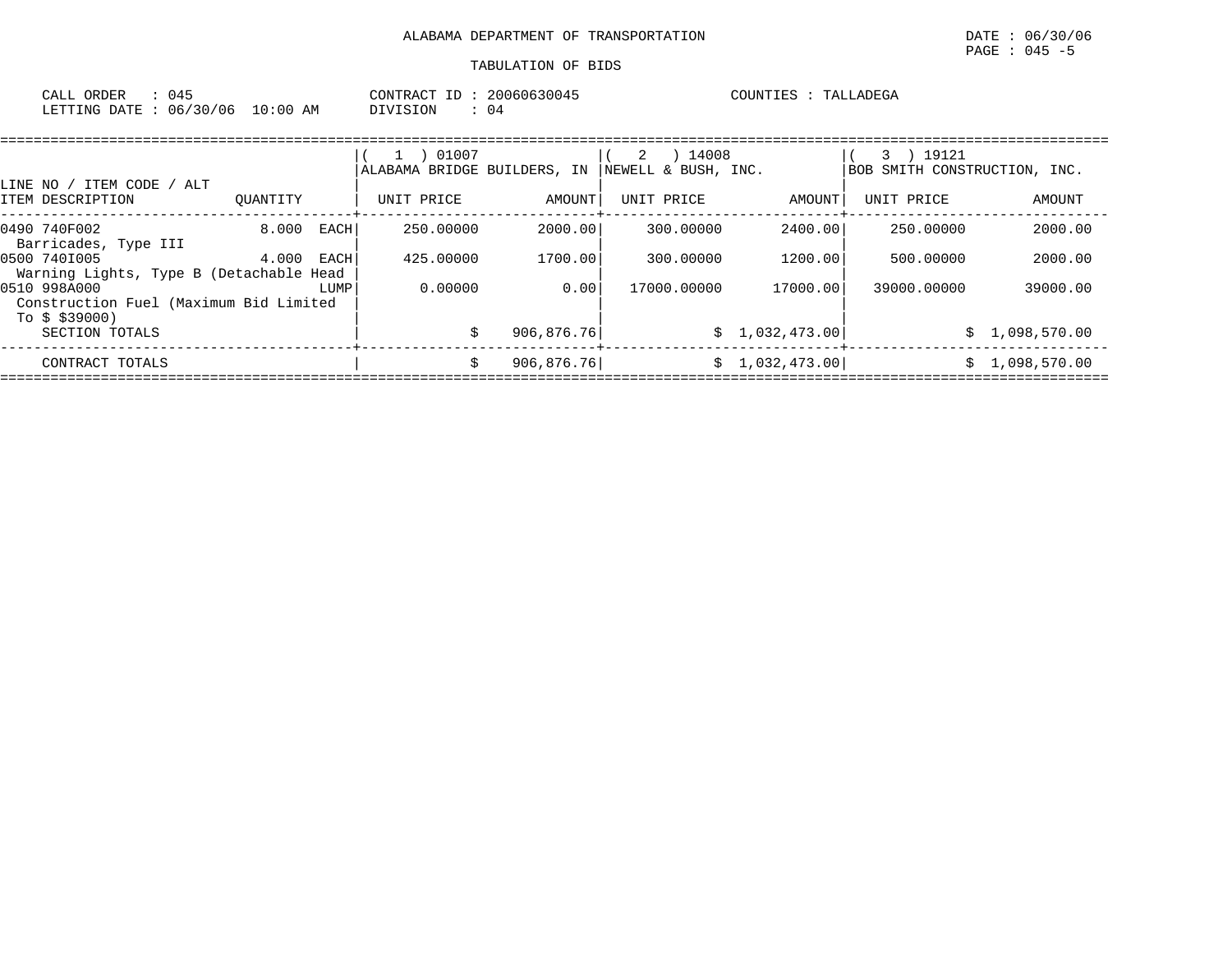| CALL ORDER<br>: 045<br>LETTING DATE : 06/30/06 10:00 AM                                                                   |               |      | CONTRACT ID: 20060630045<br>DIVISION<br>$\therefore$ 04 |           |            | COUNTIES : TALLADEGA |            |        |
|---------------------------------------------------------------------------------------------------------------------------|---------------|------|---------------------------------------------------------|-----------|------------|----------------------|------------|--------|
|                                                                                                                           |               |      | 4 ) 13099<br>MCINNIS, LLC                               |           |            |                      |            |        |
| LINE NO / ITEM CODE / ALT<br>ITEM DESCRIPTION                                                                             | OUANTITY      |      | UNIT PRICE                                              | AMOUNT    | UNIT PRICE | AMOUNT               | UNIT PRICE | AMOUNT |
| SECTION 0001<br>Total                                                                                                     |               |      |                                                         |           |            |                      |            |        |
| 0010 201A002<br>Clearing And Grubbing (Maximum<br>Allowable Bid \$ 4000.00 Per Acre)<br>(Approx. 2 Acres)                 |               | LUMP | 4000.00000                                              | 4000.00   |            |                      |            |        |
| 0020 206A000                                                                                                              |               | LUMP | 40000.00000                                             | 40000.00  |            |                      |            |        |
| Removal Of Old Bridge, Station 4+85.38                                                                                    |               |      |                                                         |           |            |                      |            |        |
| 0030 206D011<br>Removing Fence                                                                                            | 562.000 LF    |      | 1,00000                                                 | 562.00    |            |                      |            |        |
| 0040 210A000<br>Unclassified Excavation                                                                                   | 112.000 CUYD  |      | 10.00000                                                | 1120.00   |            |                      |            |        |
| 0050 210D000<br>Borrow Excavation                                                                                         | 9199.000 CUYD |      | 15.00000                                                | 137985.00 |            |                      |            |        |
| 0060 214A000<br>Structure Excavation                                                                                      | 30.000 CUYD   |      | 15.00000                                                | 450.00    |            |                      |            |        |
| 0070 214B001<br>Foundation Backfill, Commercial                                                                           | 15.000        | CUYD | 40.00000                                                | 600.00    |            |                      |            |        |
| 0080 230A000<br>Roadbed Processing                                                                                        | 10.000 RBST   |      | 770.00000                                               | 7700.00   |            |                      |            |        |
| 0090 301A012<br>Crushed Aggregate Base Course, Type B,                                                                    | 2347.000 SOYD |      | 9.30000                                                 | 21827.10  |            |                      |            |        |
| Plant Mixed, 6" Compacted Thickness                                                                                       |               |      |                                                         |           |            |                      |            |        |
| 0100 401A000                                                                                                              | 2240.000 SOYD |      | 2.20000                                                 | 4928.00   |            |                      |            |        |
| Bituminous Treatment A                                                                                                    |               |      |                                                         |           |            |                      |            |        |
| 0110 405A000                                                                                                              | 130.000 GAL   |      | 3.30000                                                 | 429.00    |            |                      |            |        |
| Tack Coat<br>0120 429A200                                                                                                 | 134.000 TON   |      | 110.00000                                               | 14740.00  |            |                      |            |        |
| Improved Bituminous Concrete Wearing<br>Surface Layer, 1/2" Maximum Aggregate<br>Size Mix, ESAL Range A                   |               |      |                                                         |           |            |                      |            |        |
| 0130 429B201<br>Improved Bituminous Concrete Binder<br>Layer, 1" Maximum Aggregate Size Mix,                              | 280.000 TON   |      | 99,00000                                                | 27720.00  |            |                      |            |        |
| ESAL Range A<br>0140 429C200<br>Improved Bituminous Concrete Base Layer<br>1" Maximum Aggregate Size Mix, ESAL<br>Range A | 280.000 TON   |      | 99.00000                                                | 27720.00  |            |                      |            |        |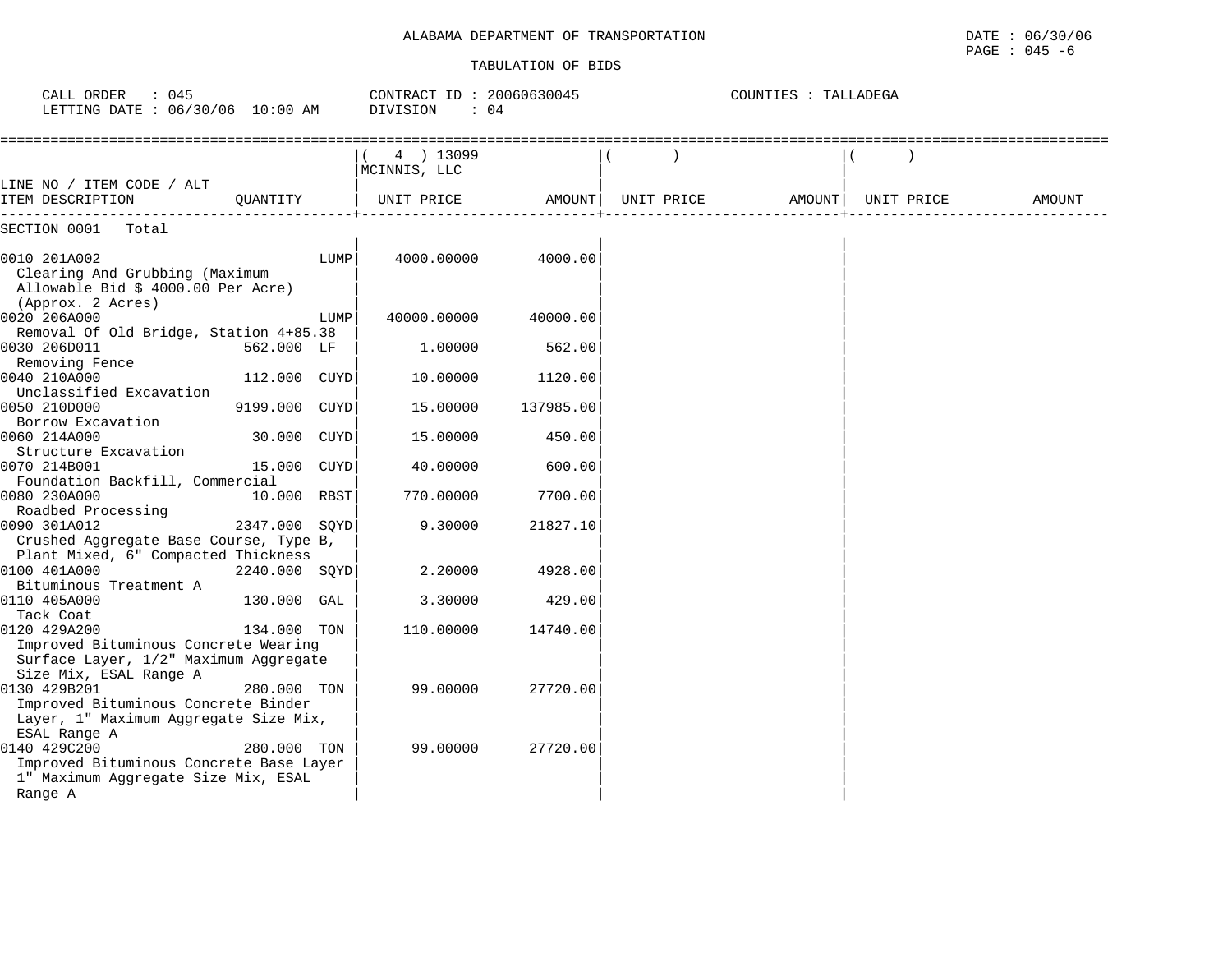| CALL ORDER                      | 045 |          | CONTRACT ID: 20060630045 | COUNTIES : TALLADEGA |  |
|---------------------------------|-----|----------|--------------------------|----------------------|--|
| LETTING DATE: 06/30/06 10:00 AM |     | DIVISION | -04                      |                      |  |

|                                                                                                                |              |      | $(4)$ 13099<br>MCINNIS, LLC |           |            |                    |        |
|----------------------------------------------------------------------------------------------------------------|--------------|------|-----------------------------|-----------|------------|--------------------|--------|
| LINE NO / ITEM CODE / ALT<br>ITEM DESCRIPTION                                                                  | QUANTITY     |      | UNIT PRICE AMOUNT           |           | UNIT PRICE | AMOUNT  UNIT PRICE | AMOUNT |
| 0150 502A000                                                                                                   | 9100.000 LB  |      | 1.50000                     | 13650.00  |            |                    |        |
| Steel Reinforcement<br>0160 502B000<br>Steel Reinforcement For Bridge                                          |              | LUMP | 66000.00000                 | 66000.00  |            |                    |        |
| Superstructure, Sta 4+60.00 Approx. 46,                                                                        |              |      |                             |           |            |                    |        |
| 800 Pounds<br>0170 505G003                                                                                     | 20.000 EACH  |      | 200.00000                   | 4000.00   |            |                    |        |
| Pile Points (Type A, 12")<br>0180 505G004<br>Pile Points (Type A, 14")                                         | 16.000 EACH  |      | 350.00000                   | 5600.00   |            |                    |        |
| 0190 505H000<br>Pilot Holes                                                                                    | 192.000 LF   |      | 750.00000                   | 144000.00 |            |                    |        |
| 0200 505M002<br>Steel Piling Furnished And Driven (HP<br>12x53)                                                | 400.000 LF   |      | 35.00000                    | 14000.00  |            |                    |        |
| 0210 505M004<br>Steel Piling Furnished And Driven (HP<br>14x73)                                                | 560.000 LF   |      | 45.00000                    | 25200.00  |            |                    |        |
| 0220 508A000 and the state of the state of the state of the state of the state of the state of the state of th | 10300.000 LB |      | 6.00000                     | 61800.00  |            |                    |        |
| Structural Steel<br>0230 510A000                                                                               | 86.000 CUYD  |      | 700.00000                   | 60200.00  |            |                    |        |
| Bridge Substructure Concrete, Class A<br>0240 510C051<br>Bridge Concrete Superstructure, Sta                   |              | LUMP | 120000.00000                | 120000.00 |            |                    |        |
| 4+60.00, Approx. 188 Cubic Yards<br>0250 510E000                                                               | 534.000 SQYD |      | 6.00000                     | 3204.00   |            |                    |        |
| Grooving Concrete Bridge Decks<br>0260 511A050                                                                 | 40.000 EACH  |      | 100.00000                   | 4000.00   |            |                    |        |
| Elastomeric Bearings, Type 2 (Mark B1)                                                                         |              |      |                             |           |            |                    |        |
| 0270 513B003<br>Pretensioned-Prestressed Concrete<br>Girders, Type I (Specialty Item)                          | 787.000 LF   |      | 78.00000                    | 61386.00  |            |                    |        |
| 0280 530A003<br>48.000 LF<br>30" Roadway Pipe (Class 3 R.C.)                                                   |              |      | 50.00000                    | 2400.00   |            |                    |        |
| 0290 530A928<br>30" Roadway Pipe (14 Gauge C.C.M.)<br>(Extension)                                              | 50.000 LF    |      | 50.00000                    | 2500.00   |            |                    |        |
| 0300 535A080<br>18" Side Drain Pipe (Class 3 R.C.)                                                             | 36.000 LF    |      | 35.00000                    | 1260.00   |            |                    |        |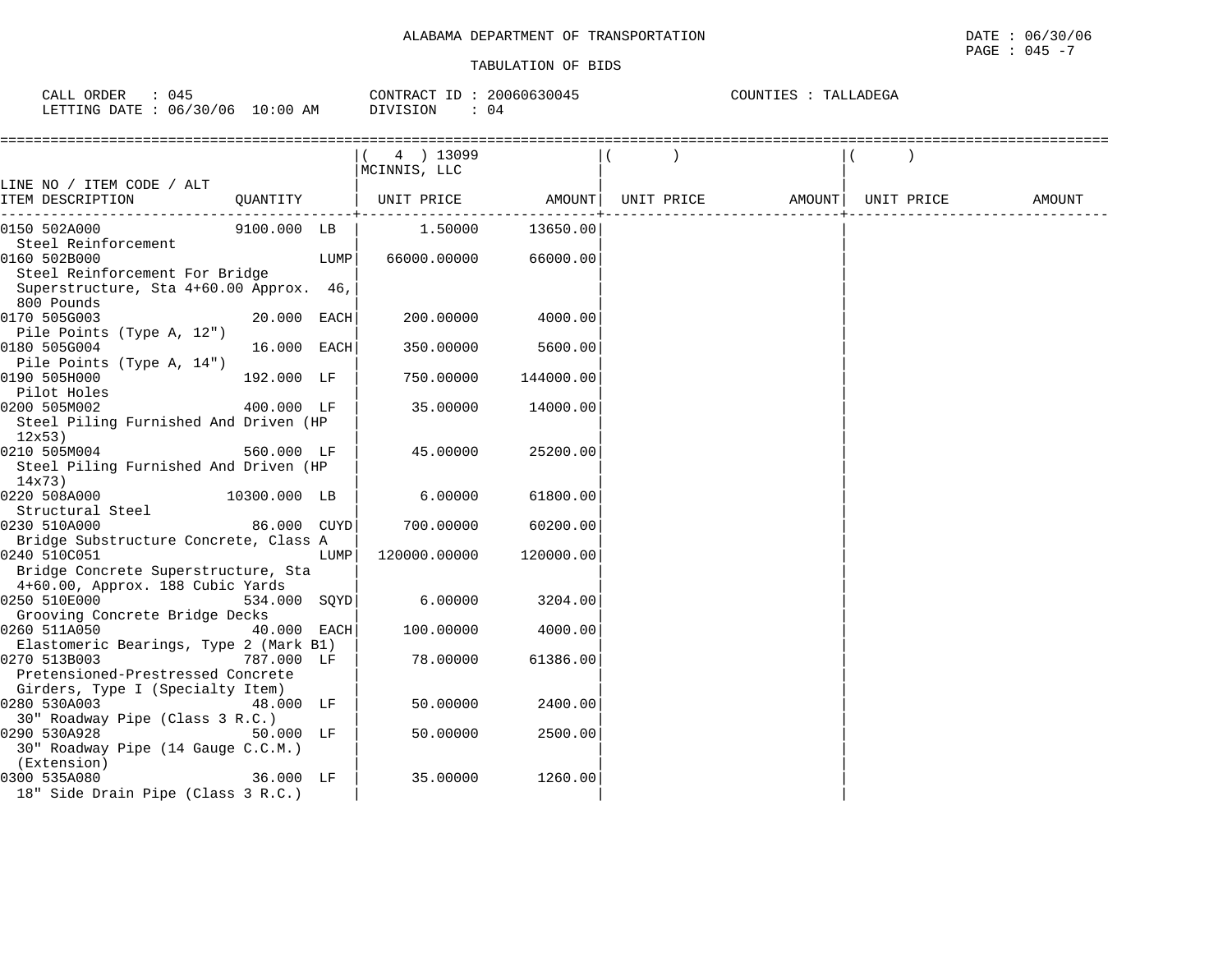| 045<br>CALL ORDER               |          | CONTRACT ID: 20060630045 | COUNTIES : TALLADEGA |
|---------------------------------|----------|--------------------------|----------------------|
| LETTING DATE: 06/30/06 10:00 AM | DIVISION | 04                       |                      |

|                                         |               |      | $(4)$ 13099         |           |                                |  |        |
|-----------------------------------------|---------------|------|---------------------|-----------|--------------------------------|--|--------|
|                                         |               |      | MCINNIS, LLC        |           |                                |  |        |
| LINE NO / ITEM CODE / ALT               |               |      |                     |           |                                |  |        |
| ITEM DESCRIPTION                        | QUANTITY      |      | UNIT PRICE AMOUNT   |           | UNIT PRICE AMOUNT   UNIT PRICE |  | AMOUNT |
| 0310 600A000                            |               |      | LUMP   190500.00000 | 190500.00 |                                |  |        |
| Mobilization                            |               |      |                     |           |                                |  |        |
| 0320 610C001                            | 2458.000 TON  |      | 30.00000            | 73740.00  |                                |  |        |
| Loose Riprap, Class 2                   |               |      |                     |           |                                |  |        |
| 0330 610D000                            | 2204.000 SOYD |      | 3.00000             | 6612.00   |                                |  |        |
| Filter Blanket                          |               |      |                     |           |                                |  |        |
| 0340 619A004                            | 4.000 EACH    |      | 2000.00000          | 8000.00   |                                |  |        |
| 30" Roadway Pipe End Treatment, Class 1 |               |      |                     |           |                                |  |        |
| 0350 619A101                            | 2.000 EACH    |      | 1000.00000          | 2000.00   |                                |  |        |
| 18" Side Drain Pipe End Treatment,      |               |      |                     |           |                                |  |        |
| Class 1                                 |               |      |                     |           |                                |  |        |
| 0360 630C003                            | 4.000 EACH    |      | 2000.00000          | 8000.00   |                                |  |        |
| Guardrail End Anchor, Type 13           |               |      |                     |           |                                |  |        |
| 0370 630C050                            | 4.000 EACH    |      | 2800.00000          | 11200.00  |                                |  |        |
| Guardrail End Anchor, Type 20 Series    |               |      |                     |           |                                |  |        |
| 0380 636A004                            | 1090.000 LF   |      | 12.00000            | 13080.00  |                                |  |        |
| Barbed Wire Fence, 4 Strands, 4 Feet    |               |      |                     |           |                                |  |        |
| High (Metal Post)                       | 540.000 CUYD  |      |                     |           |                                |  |        |
| 0390 650A000                            |               |      | 25.00000            | 13500.00  |                                |  |        |
| Topsoil<br>0400 652A100                 | 2.000 ACRE    |      | 2000.00000          | 4000.00   |                                |  |        |
| Seeding                                 |               |      |                     |           |                                |  |        |
| 0410 656A010                            | 2.000 ACRE    |      | 2000.00000          | 4000.00   |                                |  |        |
| Mulching                                |               |      |                     |           |                                |  |        |
| 0420 665F000                            | 238.000 EACH  |      | 10.00000            | 2380.00   |                                |  |        |
| Hay Bales                               |               |      |                     |           |                                |  |        |
| 0430 665J000                            | 2372.000 LF   |      | 5.00000             | 11860.00  |                                |  |        |
| Silt Fence, Type A                      |               |      |                     |           |                                |  |        |
| 0440 6650001                            | 2372.000 LF   |      | 2,00000             | 4744.00   |                                |  |        |
| Silt Fence Removal                      |               |      |                     |           |                                |  |        |
| 0450 680A000                            |               | LUMP | 37000.00000         | 37000.00  |                                |  |        |
| Engineering Controls                    |               |      |                     |           |                                |  |        |
| 0460 701A004                            | 1.000 MILE    |      | 1800.00000          | 1800.00   |                                |  |        |
| Solid White, Class 1, Type A Traffic    |               |      |                     |           |                                |  |        |
| Stripe                                  |               |      |                     |           |                                |  |        |
| 0470 701A012                            | $1.000$ MILE  |      | 1800.00000          | 1800.00   |                                |  |        |
| Solid Yellow, Class 1, Type A Traffic   |               |      |                     |           |                                |  |        |
| Stripe                                  |               |      |                     |           |                                |  |        |
| 0480 740B000                            | 142.000 SOFT  |      | 15.00000            | 2130.00   |                                |  |        |
| Construction Signs                      |               |      |                     |           |                                |  |        |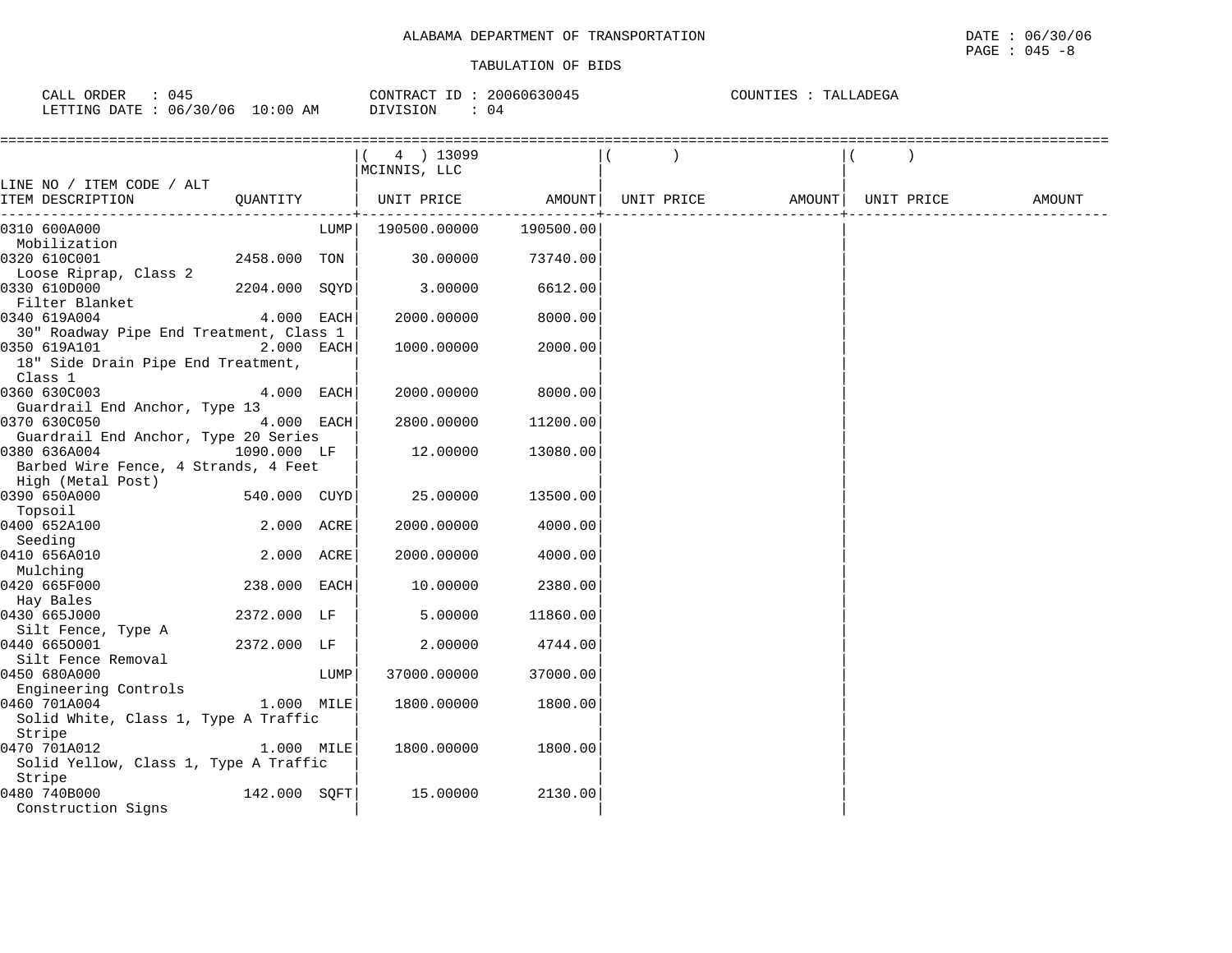| CALL ORDER : 045<br>LETTING DATE: 06/30/06 10:00 AM DIVISION : 04        |              |      | CONTRACT ID: 20060630045  |                 |            | COUNTIES : TALLADEGA |            |   |        |
|--------------------------------------------------------------------------|--------------|------|---------------------------|-----------------|------------|----------------------|------------|---|--------|
| LINE NO / ITEM CODE / ALT                                                |              |      | 4 ) 13099<br>MCINNIS, LLC |                 |            |                      |            |   |        |
| ITEM DESCRIPTION                                                         | QUANTITY     |      | UNIT PRICE                | AMOUNT          | UNIT PRICE | AMOUNT               | UNIT PRICE |   | AMOUNT |
| 0490 740F002<br>Barricades, Type III                                     | 8.000 EACH   |      | 350.00000                 | 2800.00         |            |                      |            |   |        |
| 0500 740I005<br>Warning Lights, Type B (Detachable Head                  | $4.000$ EACH |      | 400.00000                 | 1600.00         |            |                      |            |   |        |
| 0510 998A000<br>Construction Fuel (Maximum Bid Limited<br>To \$ \$39000) |              | LUMP | 1,00000                   | 1.00            |            |                      |            |   |        |
| SECTION TOTALS                                                           |              |      |                           | \$1,279,728.10] |            | 0.00                 |            |   | 0.00   |
| CONTRACT TOTALS                                                          |              |      |                           | \$1,279,728.10  | \$         | 0.00                 |            | Ś |        |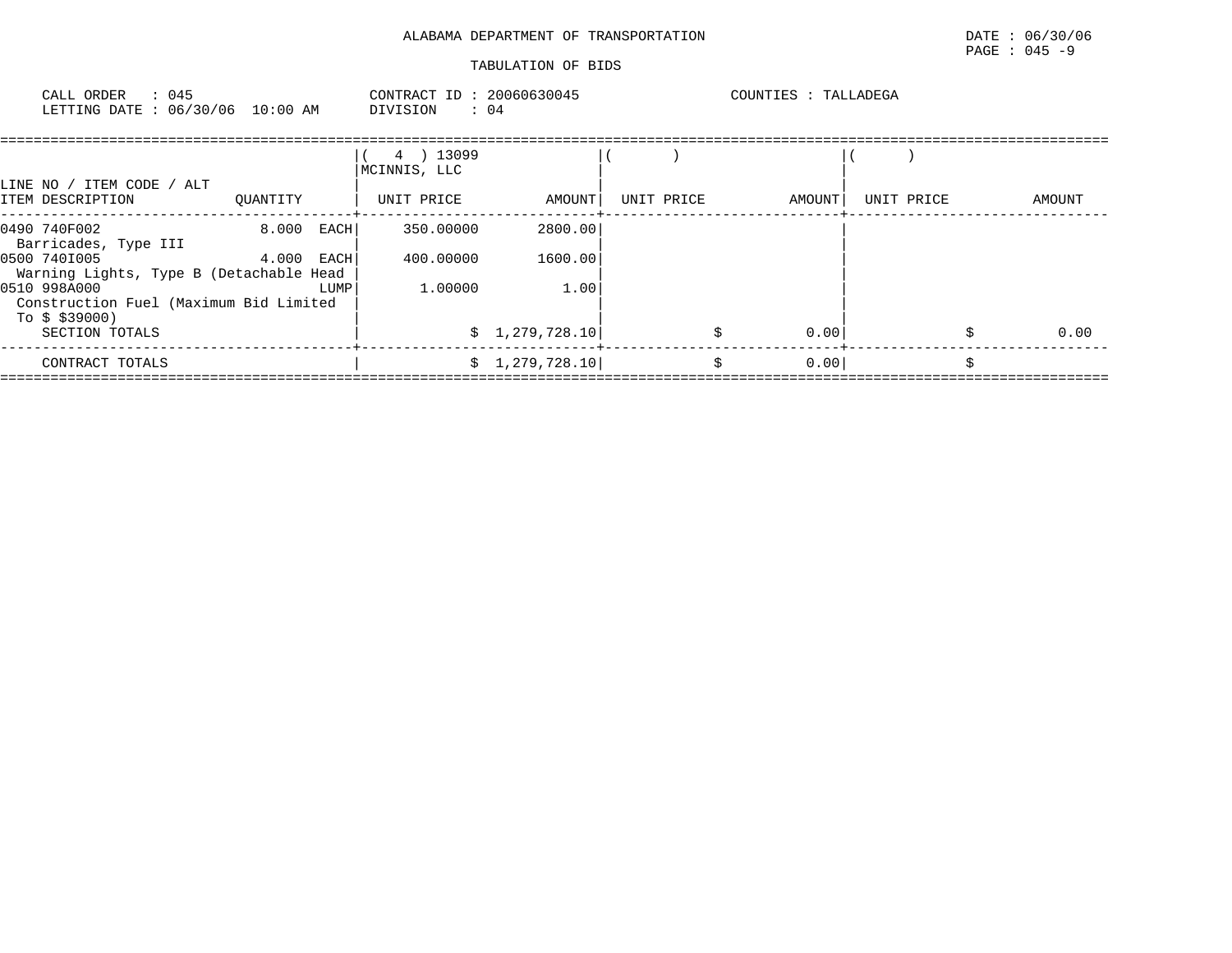# PAGE : 049 -1

|      | : 049<br>CALL ORDER     | LETTING DATE: 06/30/06 10:00 AM                                                                                                                       | CONTRACT ID: 20060630049<br>DIVISION<br>$\cdot$ 09 |    |              | COUNTIES : MOBILE |                                        |                                     |
|------|-------------------------|-------------------------------------------------------------------------------------------------------------------------------------------------------|----------------------------------------------------|----|--------------|-------------------|----------------------------------------|-------------------------------------|
|      | CONTRACT DESCRIPTION :  | for constructing the Intersection Improvements (Grade,<br>Drainage and Pavement) on SR-217 at<br>Coleman Dairy Road north of Semmes. Length 0.104 mi. | CONTRACT TIME :                                    | 30 | Working Days | (available days)  | $PROJECT(S) : ST-049-217-006$          |                                     |
| RANK | VENDOR NO. / NAME       |                                                                                                                                                       |                                                    |    |              |                   | TOTAL<br><b>BID</b>                    | % OVER<br>LOW BID                   |
|      | 23011<br>01073<br>23056 | HOSEA O. WEAVER & SONS, INC.<br>ASPHALT SUPPLY, LLC<br>JOHN G. WALTON CONSTRUCTION COMPANY, INC.                                                      |                                                    |    |              |                   | 226,749.87<br>246,316.11<br>265,050.66 | 100.0000%<br>108.6290%<br>116.8912% |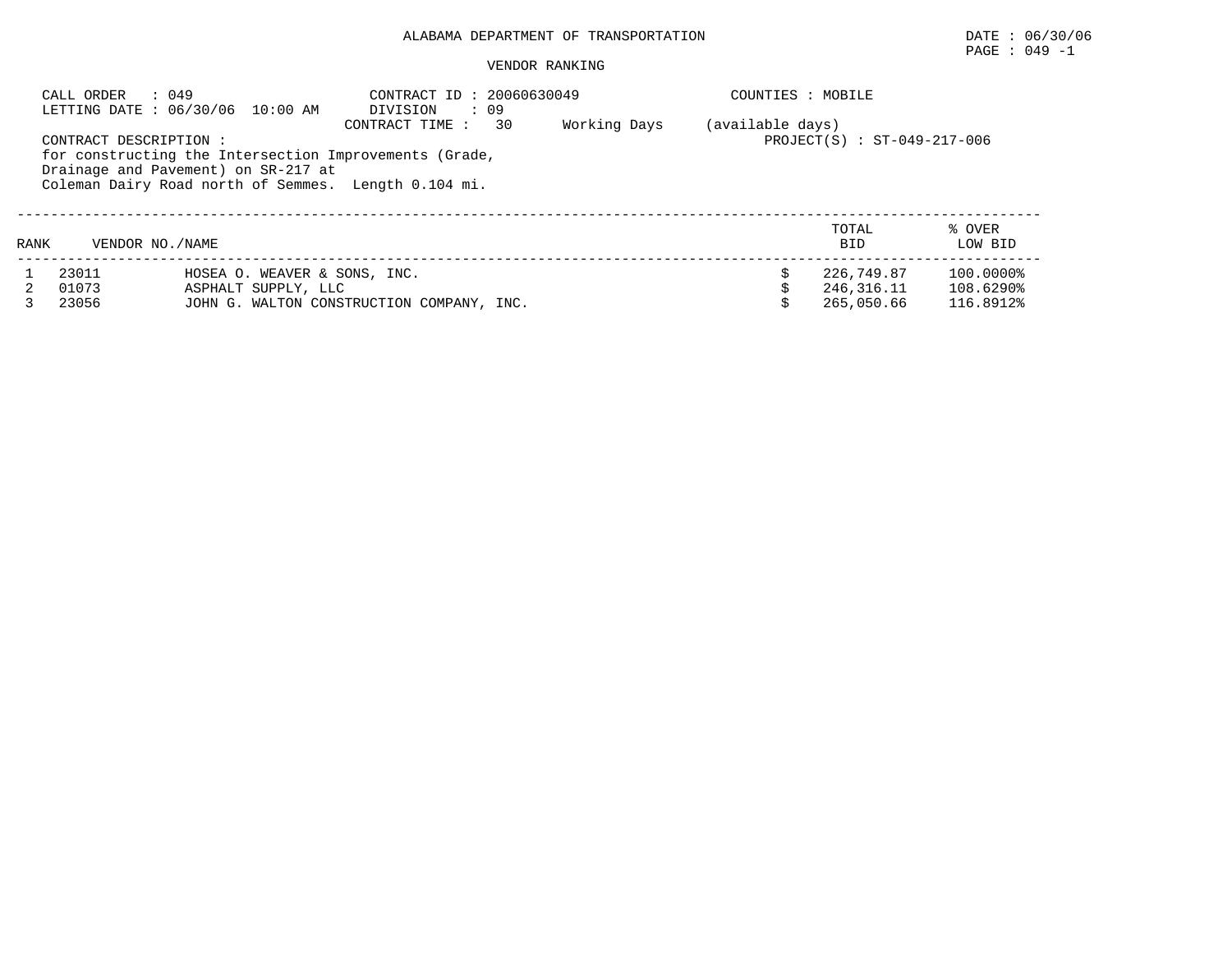| CALL<br>ORDER | ∩ <i>∧</i> ∩<br>` ئاس |             | CONTRACT ID | 20060630049 | COUNTIES | MOBILE |
|---------------|-----------------------|-------------|-------------|-------------|----------|--------|
| LETTING DATE  | 06/30/06              | 10:00<br>AM | DIVISION    | nα<br>ັບ    |          |        |

|                                                                                                                            |              |             | $1$ ) 23011                                       |          | 2 ) 01073         |          | 3 ) 23056  |                                 |
|----------------------------------------------------------------------------------------------------------------------------|--------------|-------------|---------------------------------------------------|----------|-------------------|----------|------------|---------------------------------|
| LINE NO / ITEM CODE / ALT                                                                                                  |              |             | HOSEA O. WEAVER & SONS, INC   ASPHALT SUPPLY, LLC |          |                   |          |            | JOHN G. WALTON CONSTRUCTION CO. |
| ITEM DESCRIPTION                                                                                                           | OUANTITY     |             | UNIT PRICE                                        | AMOUNT   | UNIT PRICE AMOUNT |          | UNIT PRICE | AMOUNT                          |
| SECTION 0001<br>Total                                                                                                      |              |             |                                                   |          |                   |          |            |                                 |
| 0010 206D000<br>Removing Pipe                                                                                              | 95.000 LF    |             | 10.84000                                          | 1029.80  | 55.00000          | 5225.00  | 21.43000   | 2035.85                         |
| 0020 206E000<br>Removing Headwalls                                                                                         | 9.000        | EACH        | 135.62000                                         | 1220.58  | 300.00000         | 2700.00  | 226.15000  | 2035.35                         |
| 0030 206E002<br>Removing Junction Boxes                                                                                    | 1.000        | EACH        | 541.99000                                         | 541.99   | 450.00000         | 450.00   | 1160.80000 | 1160.80                         |
| 0040 210A000<br>Unclassified Excavation                                                                                    | 633.000      | <b>CUYD</b> | 11.75000                                          | 7437.75  | 18.50000          | 11710.50 | 53.04000   | 33574.32                        |
| 0050 210D022<br>Borrow Excavation (Loose Truckbed<br>Measurement) $(A-2-4(0)$ Or $A-4(0)$                                  | 593.000      | CUYD        | 20.10000                                          | 11919.30 | 15.50000          | 9191.50  | 28.70000   | 17019.10                        |
| 0060 214A000<br>Structure Excavation                                                                                       | 21.000       | CUYD        | 31.23000                                          | 655.83   | 45.00000          | 945.00   | 52.92000   | 1111.32                         |
| 0070 214B000<br>Foundation Backfill, Local                                                                                 | 9.000        | <b>CUYD</b> | 67.78000                                          | 610.02   | 55.00000          | 495.00   | 53.59000   | 482.31                          |
| 0080 230A000<br>Roadbed Processing                                                                                         | 7.000 RBST   |             | 432.48000                                         | 3027.36  | 305,00000         | 2135.00  | 1027.25000 | 7190.75                         |
| 0090 301A012<br>Crushed Aggregate Base Course, Type B,<br>Plant Mixed, 6" Compacted Thickness                              | 769.000      | SOYD        | 16.47000                                          | 12665.43 | 18.85000          | 14495.65 | 26.75000   | 20570.75                        |
| 0100 401A000<br>Bituminous Treatment A                                                                                     | 769.000 SOYD |             | 1.87000                                           | 1438.03  | 3.50000           | 2691.50  | 2.93000    | 2253.17                         |
| 0110 405A000<br>Tack Coat                                                                                                  | 73.000       | GAL         | 3.88000                                           | 283.24   | 8.00000           | 584.00   | 13.00000   | 949.00                          |
| 0120 424A361<br>Superpave Bituminous Concrete Wearing<br>Surface Layer, 3/4" Maximum Aggregate<br>Size Mix, ESAL Range C/D | 70.000 TON   |             | 324.25000                                         | 22697.50 | 155.00000         | 10850.00 | 227.50000  | 15925.00                        |
| 0130 424B651<br>Superpave Bituminous Concrete Upper<br>Binder Layer, 1" Maximum Aggregate Size<br>Mix, ESAL Range C/D      | 88.000 TON   |             | 201.67000                                         | 17746.96 | 148.00000         | 13024.00 | 195.00000  | 17160.00                        |
| 0140 424B681<br>Superpave Bituminous Concrete Lower<br>Binder Layer, 1" Maximum Aggregate Size<br>Mix, ESAL Range C/D      | 88.000 TON   |             | 201.67000                                         | 17746.96 | 148.00000         | 13024.00 | 195.00000  | 17160.00                        |
| 0150 430B040<br>Aggregate Surfacing (Crushed Aggregate<br>Base, Type B)                                                    | 10.000 TON   |             | 100.49000                                         | 1004.90  | 85,00000          | 850.00   | 107.78000  | 1077.80                         |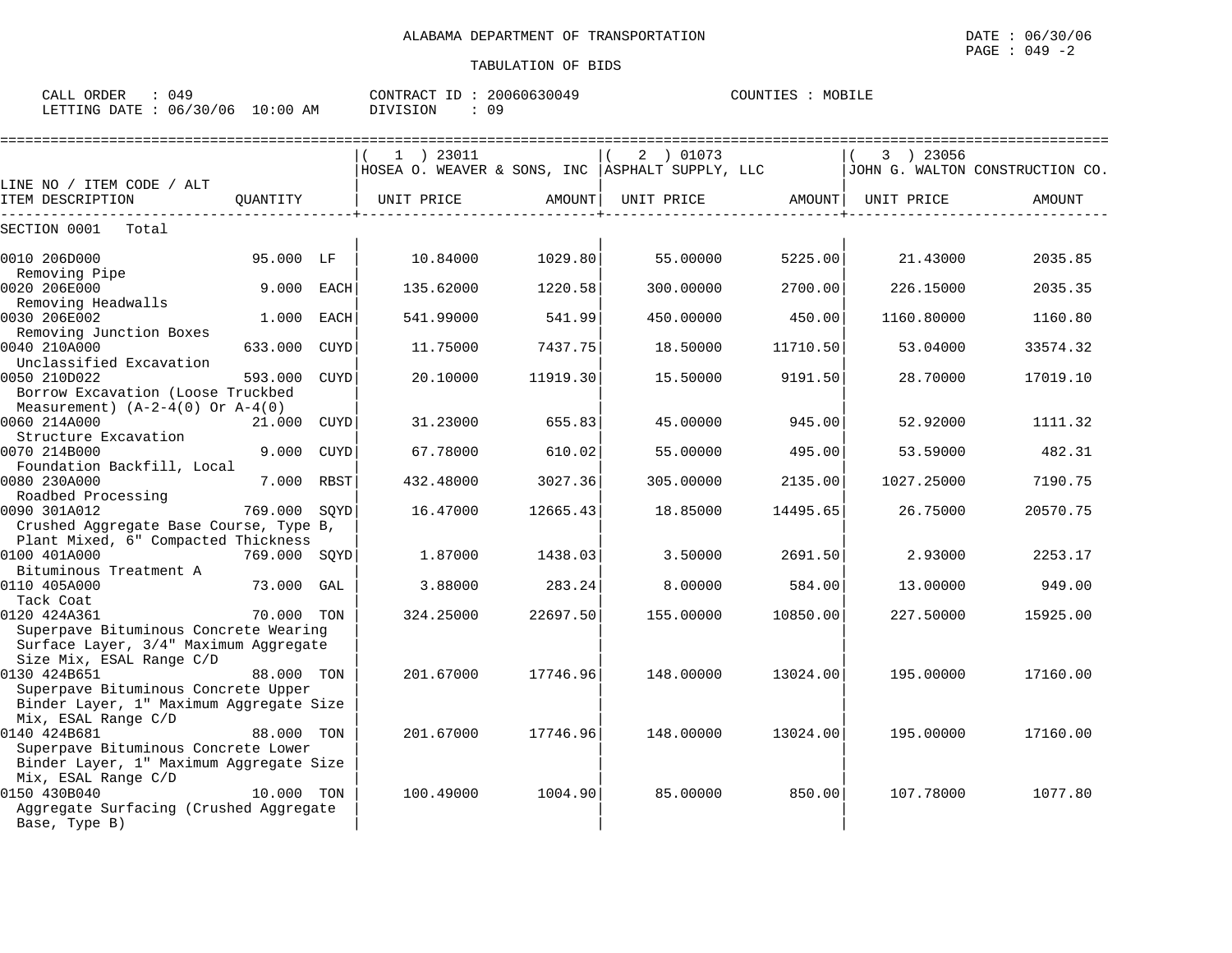| ORDER<br>CALL (                  | በ4ዓ | CONTRACT ID: 2 | 20060630049 | COUNTIES | MOBILE |
|----------------------------------|-----|----------------|-------------|----------|--------|
| LETTING DATE : 06/30/06 10:00 AM |     | DIVISION       | 0 º         |          |        |

|                                                                              |              |             | 1 ) 23011                                         |          | 2 01073           |          | 3 ) 23056   |                                 |
|------------------------------------------------------------------------------|--------------|-------------|---------------------------------------------------|----------|-------------------|----------|-------------|---------------------------------|
|                                                                              |              |             | HOSEA O. WEAVER & SONS, INC   ASPHALT SUPPLY, LLC |          |                   |          |             | JOHN G. WALTON CONSTRUCTION CO. |
| LINE NO / ITEM CODE / ALT<br>ITEM DESCRIPTION                                | OUANTITY     |             | UNIT PRICE                                        | AMOUNT   | UNIT PRICE AMOUNT |          | UNIT PRICE  | AMOUNT                          |
|                                                                              |              |             |                                                   |          |                   |          |             |                                 |
| 0160 530B001<br>22" Span, 14" Rise Roadway Pipe (Class<br>3 R.C.             | 32.000 LF    |             | 105.88000                                         | 3388.16  | 155.00000         | 4960.00  | 82.36000    | 2635.52                         |
| 0170 535A085<br>24" Side Drain Pipe (Class 3 R.C.)                           | 96.000 LF    |             | 82.05000                                          | 7876.80  | 145.00000         | 13920.00 | 86.45000    | 8299.20                         |
| 0180 535B088<br>22" Span, 14" Rise Side Drain Pipe<br>(Class 3 R.C.)         | 64.000 LF    |             | 63.54000                                          | 4066.56  | 155.00000         | 9920.00  | 85.13000    | 5448.32                         |
| 0190 600A000<br>Mobilization                                                 |              | LUMP        | 56255.23000                                       | 56255.23 | 55000.00000       | 55000.00 | 16908.00000 | 16908.00                        |
| 0200 602A000<br>Right Of Way Markers                                         | 6.000 EACH   |             | 370.40000                                         | 2222.40  | 500.00000         | 3000.00  | 139.14000   | 834.84                          |
| 0210 619A102<br>24" Side Drain Pipe End Treatment,<br>Class 1                | 6.000 EACH   |             | 1425.00000                                        | 8550.00  | 1100.00000        | 6600.00  | 995.11000   | 5970.66                         |
| 0220 619B016<br>22" Span, 14" Rise Roadway Pipe End<br>Treatment, Class 1    | 1.000 EACH   |             | 1350.00000                                        | 1350.00  | 1100.00000        | 1100.00  | 1023.64000  | 1023.64                         |
| 0230 619B116<br>22" Span, 14" Rise Side Drain Pipe End<br>Treatment, Class 1 | 1.000 EACH   |             | 1400.00000                                        | 1400.00  | 1100.00000        | 1100.00  | 1023.64000  | 1023.64                         |
| 0240 621A000<br>Junction Boxes, Type 1, 1P Or 5                              | 1.000 EACH   |             | 4100.00000                                        | 4100.00  | 1800.00000        | 1800.00  | 5245.92000  | 5245.92                         |
| 0250 621A005<br>Junction Boxes, Type 1                                       | $1.000$ EACH |             | 4850.00000                                        | 4850.00  | 1800.00000        | 1800.00  | 5245.92000  | 5245.92                         |
| 0260 650A000<br>Topsoil                                                      | 156.000      | CUYD        | 28.35000                                          | 4422.60  | 32,00000          | 4992.00  | 33.92000    | 5291.52                         |
| 0270 652A100<br>Seeding                                                      | 1.000        | ACRE        | 1000.00000                                        | 1000.00  | 2000.00000        | 2000.00  | 2061.94000  | 2061.94                         |
| 0280 654A001<br>Solid Sodding (Bermuda)                                      | 39.000 SQYD  |             | 7.00000                                           | 273.00   | 25.00000          | 975.00   | 9.10000     | 354.90                          |
| 0290 656A010<br>Mulching                                                     | 1.000 ACRE   |             | 700.00000                                         | 700.00   | 2000.00000        | 2000.00  | 2424.70000  | 2424.70                         |
| 0300 665F000<br>Hay Bales                                                    | 50.000       | <b>EACH</b> | 7.64000                                           | 382.00   | 15,00000          | 750.00   | 15.79000    | 789.50                          |
| 0310 665Q001<br>20 Inch Wattle                                               | 160.000 LF   |             | 16.09000                                          | 2574.40  | 17.00000          | 2720.00  | 23.81000    | 3809.60                         |
| 0320 666A001<br>Pest Control Treatment                                       | 1.000 ACRE   |             | 50.00000                                          | 50.00    | 800,00000         | 800.00   | 142.75000   | 142.75                          |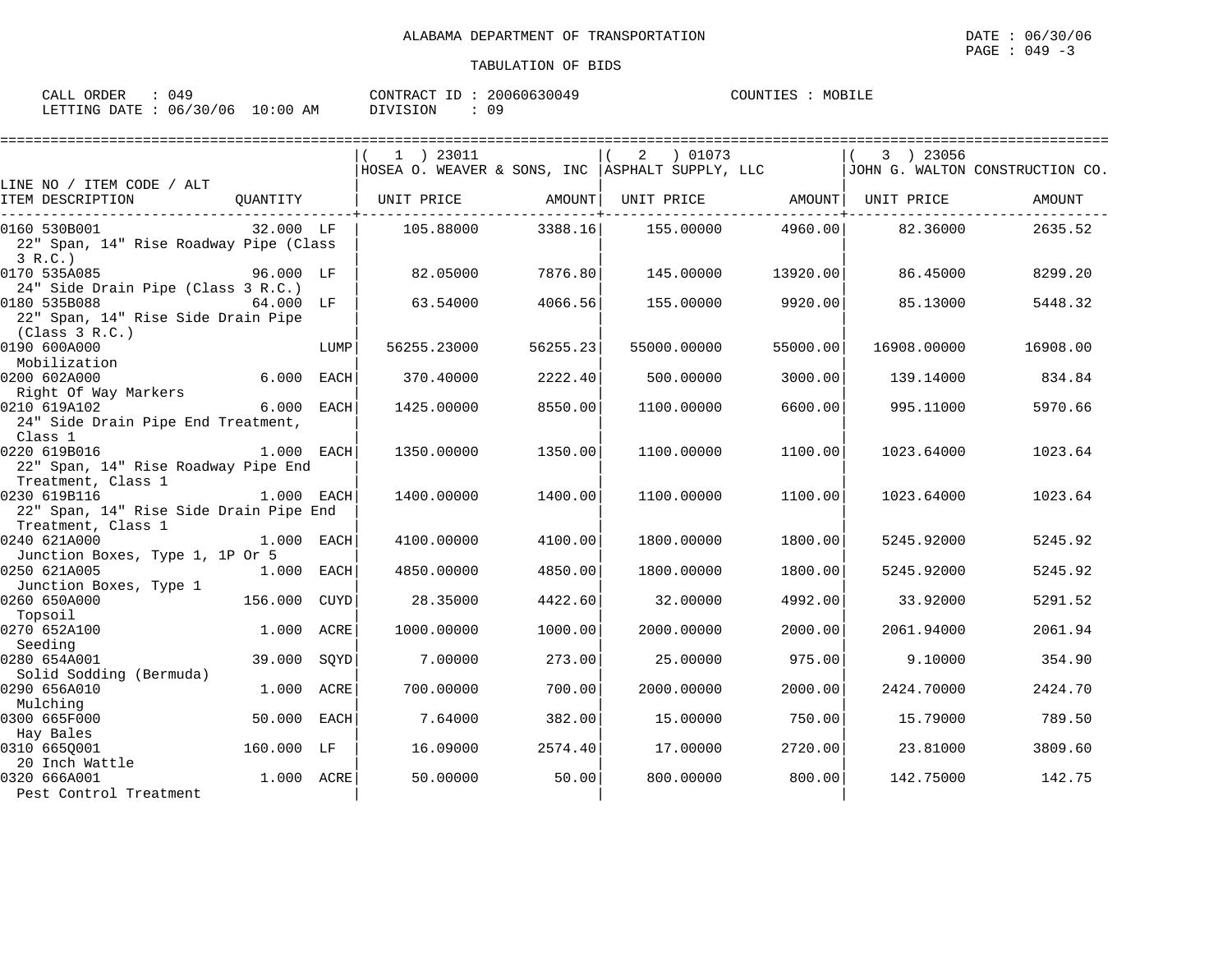| CALL ORDER                       | 049 |          | CONTRACT ID: 20060630049 | COUNTIES | MOBILE |
|----------------------------------|-----|----------|--------------------------|----------|--------|
| LETTING DATE : 06/30/06 10:00 AM |     | DIVISION |                          |          |        |

|                                                                                                                                                                                                      |                                                                                                                                                                                                                                     | $(1)$ 23011<br>HOSEA O. WEAVER & SONS, INC   ASPHALT SUPPLY, LLC |            | $(2)$ 01073 |                   |                    | 3 ) 23056                | JOHN G. WALTON CONSTRUCTION CO. |
|------------------------------------------------------------------------------------------------------------------------------------------------------------------------------------------------------|-------------------------------------------------------------------------------------------------------------------------------------------------------------------------------------------------------------------------------------|------------------------------------------------------------------|------------|-------------|-------------------|--------------------|--------------------------|---------------------------------|
| LINE NO / ITEM CODE / ALT<br>ITEM DESCRIPTION<br>------------------------                                                                                                                            |                                                                                                                                                                                                                                     | QUANTITY   UNIT PRICE AMOUNT                                     |            |             |                   | UNIT PRICE AMOUNT  | UNIT PRICE               | AMOUNT                          |
| 0330 680A000<br>Engineering Controls                                                                                                                                                                 | <b>EXECUTE:</b> THE EXECUTIVE RESPONSE TO A REPORT OF THE EXECUTIVE RESPONSE TO A REPORT OF THE EXECUTIVE RESPONSE TO A REPORT OF THE EXECUTIVE RESPONSE TO A REPORT OF THE EXECUTIVE REPORT OF THE EXECUTIVE REPORT OF THE EXECUTI | 2831.31000                                                       | 2831.31    |             | 7800.00000        |                    | 7800.00 7721.00000       | 7721.00                         |
| 410.000 LF<br>0340 701B009<br>Dotted Class 2, Type A Traffic Stripe<br>$(0.09"$ Thick $)(6"$ Wide $)$                                                                                                |                                                                                                                                                                                                                                     | 1,00000                                                          | 410.00     |             | 1,11000           | 455.10             | 6.50000                  | 2665.00                         |
| 0350 701G050<br>950.000 LF<br>Solid White, Class 2, Type A Traffic<br>Stripe (0.06" Thick) (6" Wide)                                                                                                 |                                                                                                                                                                                                                                     | 1,00000                                                          | 950.00     |             | 1,11000           | 1054.50            | 6.50000                  | 6175.00                         |
| 41.000 SOFT<br>0360 703A002<br>Traffic Control Markings, Class 2, Type<br>$\mathbb{A}$                                                                                                               |                                                                                                                                                                                                                                     | 5,00000                                                          | 205.00     |             | 5.56000           | 227.96             | 6.50000                  | 266.50                          |
| 0370 703B002<br>23.000 SQFT                                                                                                                                                                          |                                                                                                                                                                                                                                     | 5,00000                                                          | 115.00     |             | 5.56000           | 127.88             | 6.50000                  | 149.50                          |
| Traffic Control Legends, Class 2, Type<br>0380 703C001<br>24.000 SOFT<br>Removal Of Existing Traffic Control<br>Markings Or Legends (Plastic)                                                        |                                                                                                                                                                                                                                     | 5.00000                                                          | 120.00     |             | 5.56000           | 133.44             | 7.80000                  | 187.20                          |
| 0390 705A031<br>28.000 EACH<br>Pavement Markers, Class A-H, Type 1-A                                                                                                                                 |                                                                                                                                                                                                                                     | 10,00000                                                         | 280.00     |             | 11.11000          | 311.08             | 13.00000                 | 364.00                          |
| 0400 740B000<br>784.000 SQFT<br>Construction Signs                                                                                                                                                   |                                                                                                                                                                                                                                     | 13.95000                                                         | 10936.80   |             | 22,00000          | 17248.00           | 22.47000                 | 17616.48                        |
| 50.000 EACH<br>0410 740D000<br>Channelizing Drums                                                                                                                                                    |                                                                                                                                                                                                                                     | 83.71000                                                         | 4185.50    |             | 75,00000          | 3750.00            | 150.87000                | 7543.50                         |
| 1.000 EACH<br>0420 741C010<br>Portable Sequential Arrow And Chevron<br>Sign Unit                                                                                                                     |                                                                                                                                                                                                                                     | 3229.46000                                                       | 3229.46    | 6500.00000  |                   | 6500.00            | 8246.39000               | 8246.39                         |
| 0430 998A000<br><b>EXECUTE IN THE EXECUTIVE IN THE EXECUTIVE IN THE EXECUTIVE IN THE EXECUTIVE IN THE EXECUTIVE IN THE EXECUTIVE</b><br>Construction Fuel (Maximum Bid Limited<br>$T_0$ \$ 6,900.00) |                                                                                                                                                                                                                                     | 0.00000                                                          | 0.00       |             |                   | 6900.00000 6900.00 | 6900.00000               | 6900.00                         |
| SECTION TOTALS                                                                                                                                                                                       |                                                                                                                                                                                                                                     | \$                                                               | 226,749.87 |             | ----------------- |                    | $\frac{1}{2}$ 246,316.11 | 265,050.66<br>\$                |
| CONTRACT TOTALS                                                                                                                                                                                      |                                                                                                                                                                                                                                     | $\ddot{s}$                                                       | 226,749.87 |             |                   | $\sin 246, 316.11$ | $\mathbf{\dot{S}}$       | 265,050.66                      |
|                                                                                                                                                                                                      |                                                                                                                                                                                                                                     |                                                                  |            |             |                   |                    |                          |                                 |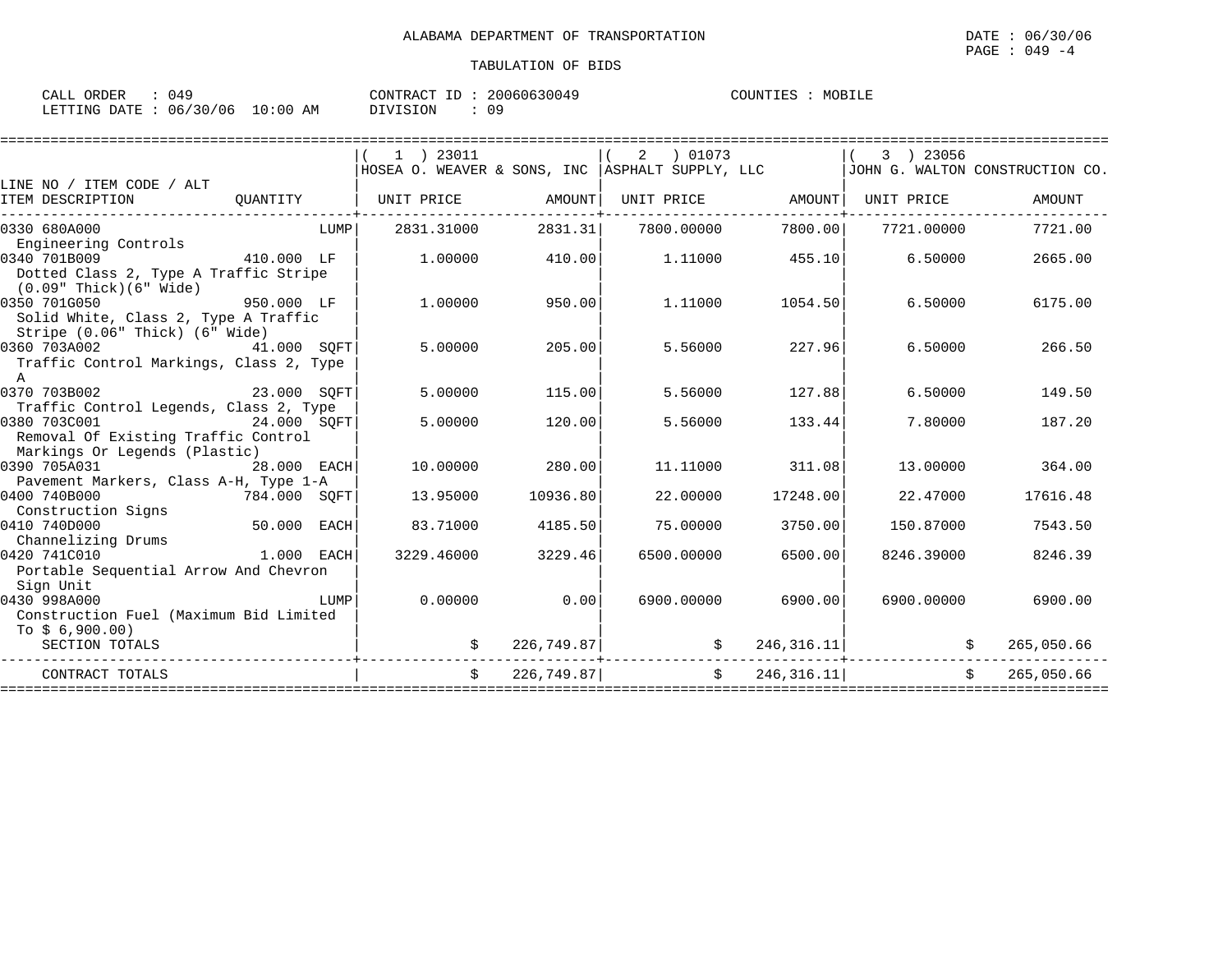|      | CALL ORDER<br>: 051     | LETTING DATE : 06/30/06 10:00 AM                                                                                                                                       | CONTRACT ID: 20060630051<br>DIVISION<br>$\therefore$ 03 |    |              |                  | COUNTIES : JEFFERSON                           |                                     |
|------|-------------------------|------------------------------------------------------------------------------------------------------------------------------------------------------------------------|---------------------------------------------------------|----|--------------|------------------|------------------------------------------------|-------------------------------------|
|      | CONTRACT DESCRIPTION :  | for constructing the Planing, Resurfacing and Traffic Stripe<br>on SR-269 from the end of the four-lane to CR-61 (Short<br>Creek Road) in Birmingham. Length 8.663 mi. | CONTRACT TIME :                                         | 45 | Working Days | (available days) | PROJECT(S) : 99-303-374-269-618                |                                     |
| RANK | VENDOR NO. / NAME       |                                                                                                                                                                        |                                                         |    |              |                  | TOTAL<br><b>BID</b>                            | % OVER<br>LOW BID                   |
|      | 04013<br>07002<br>01087 | DUNN CONSTRUCTION COMPANY, INC.<br>GOOD HOPE CONTRACTING CO., INC.<br>APAC-SOUTHEAST, INC.                                                                             |                                                         |    |              |                  | \$1,559,574.17<br>1,612,326.51<br>1,626,372.59 | 100.0000%<br>103.3825%<br>104.2831% |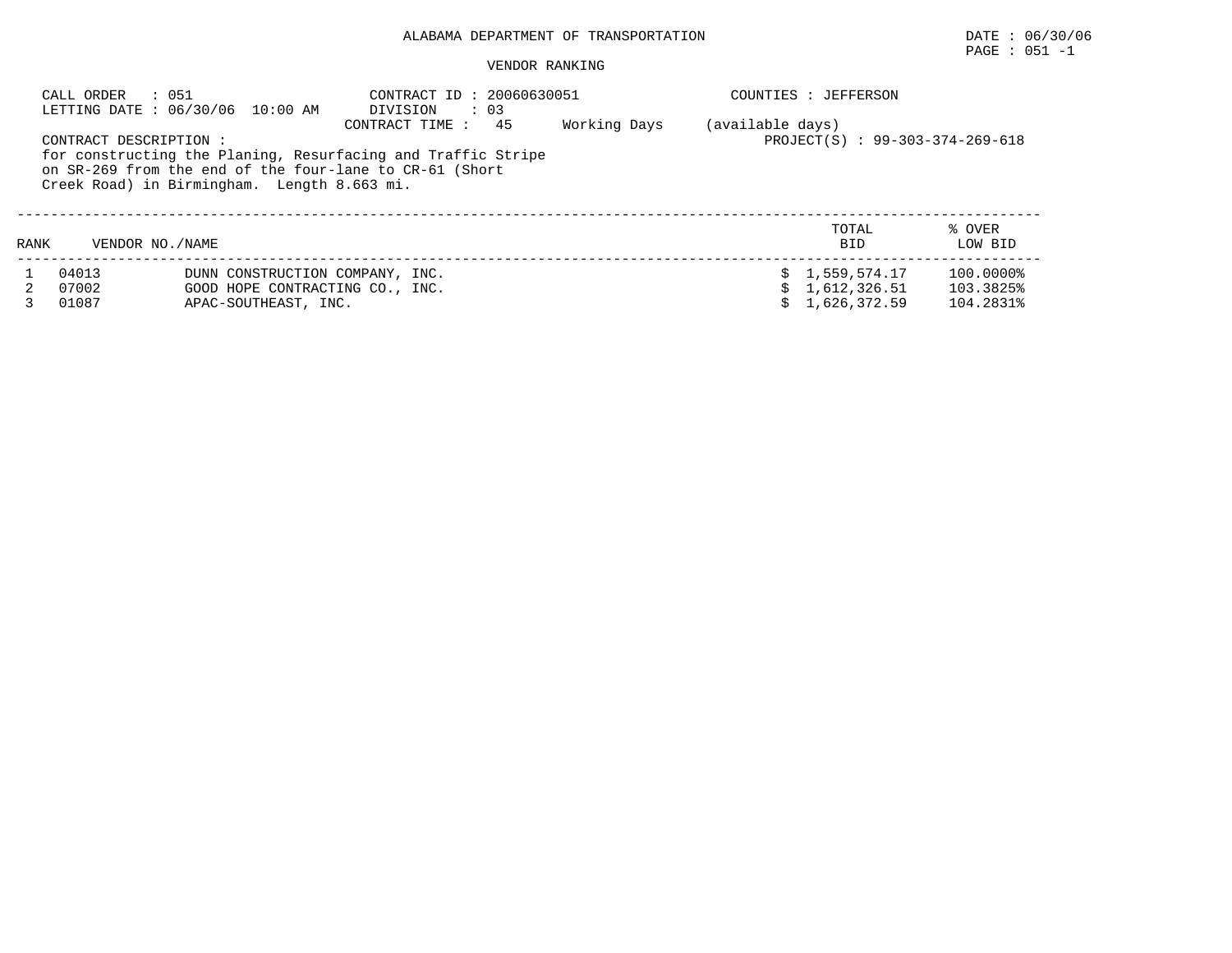LETTING DATE : 06/30/06 10:00 AM DIVISION : 03

|                                                                                                                                             |                 |             | $1$ ) 04013                                            |           | 2 ) 07002                                  |           | 3 ) 01087            |           |
|---------------------------------------------------------------------------------------------------------------------------------------------|-----------------|-------------|--------------------------------------------------------|-----------|--------------------------------------------|-----------|----------------------|-----------|
|                                                                                                                                             |                 |             | DUNN CONSTRUCTION CO., INC. GOOD HOPE CONTRACTING CO., |           |                                            |           | APAC-SOUTHEAST, INC. |           |
| LINE NO / ITEM CODE / ALT<br>ITEM DESCRIPTION                                                                                               | QUANTITY        |             | UNIT PRICE                                             | AMOUNT    | UNIT PRICE<br>---------------------------- | AMOUNT    | UNIT PRICE           | AMOUNT    |
| Total<br>SECTION 0001                                                                                                                       |                 |             |                                                        |           |                                            |           |                      |           |
| 0010 206C025<br>984.000 SQYD<br>Removing Bituminous Pavement On<br>Concrete Surfaces                                                        |                 |             | 3.35000                                                | 3296.40   | 10.00000                                   | 9840.00   | 19.36000             | 19050.24  |
| 0020 206D001<br>Removing Guardrail                                                                                                          | 1688.000 LF     |             | 2.50000                                                | 4220.00   | 2.85000                                    | 4810.80   | 2.32000              | 3916.16   |
| 0030 206E008<br>Removing Guardrail End Anchor (All Type                                                                                     | 11.000 EACH     |             | 111.08000                                              | 1221.88   | 256.17000                                  | 2817.87   | 103.00000            | 1133.00   |
| 0040 209A000<br>Mailbox Reset, Single                                                                                                       | 16.000 EACH     |             | 159.00000                                              | 2544.00   | 100.00000                                  | 1600.00   | 245.90000            | 3934.40   |
| 0050 209A001<br>Mailbox Reset, Double                                                                                                       | 2.000           | <b>EACH</b> | 251.18000                                              | 502.36    | 200.00000                                  | 400.00    | 329.96000            | 659.92    |
| 0060 209A002<br>Mailbox Reset, Multiple                                                                                                     | 3.000           | EACH        | 265.41000                                              | 796.23    | 250.00000                                  | 750.00    | 452.56000            | 1357.68   |
| 0070 210D001<br>Borrow Excavation (Loose Truckbed<br>Measurement)                                                                           | 1100.000        | CUYD        | 24.94000                                               | 27434.00  | 25.00000                                   | 27500.00  | 42.49000             | 46739.00  |
| 0080 305B060<br>Crushed Aggregate, Section 825, Crusher<br>Run Stone, $1 \frac{1}{2}$ ,                                                     | 500.000 TON     |             | 22.82000                                               | 11410.00  | 25,00000                                   | 12500.00  | 31,70000             | 15850.00  |
| 0090 405A000<br>Tack Coat                                                                                                                   | 5601.000 GAL    |             | 1,70000                                                | 9521.70   | 2,00000                                    | 11202.00  | 2.04000              | 11426.04  |
| 0100 407A000<br>Joint Sealant For Hot Mix Asphalt<br>Pavement                                                                               | 671.000 GAL     |             | 29.63000                                               | 19881.73  | 30.00000                                   | 20130.00  | 39.58000             | 26558.18  |
| 0110 408A052<br>Planing Existing Pavement<br>(Approximately 1.10" Thru 2.0" Thick)                                                          | 185427.000 SQYD |             | 0.72000                                                | 133507.44 | 0.90000                                    | 166884.30 | 0.75000              | 139070.25 |
| 0120 410H000<br>Material Remixing Device                                                                                                    | 1.000 EACH      |             | 15195.74000                                            | 15195.74  | 25000.00000                                | 25000.00  | 43178.77000          | 43178.77  |
| 0130 424A361<br>15400.000 TON<br>Superpave Bituminous Concrete Wearing<br>Surface Layer, 3/4" Maximum Aggregate<br>Size Mix, ESAL Range C/D |                 |             | 49.57000                                               | 763378.00 | 55.71000                                   | 857934.00 | 53.88000             | 829752.00 |
| 0140 424A366<br>Superpave Bituminous Concrete Wearing<br>Surface Layer, Leveling, 1/2" Maximum<br>Aggregate Size Mix, ESAL Range C/D        | 500.000 TON     |             | 67.10000                                               | 33550.00  | 30,00000                                   | 15000.00  | 87.57000             | 43785.00  |

CALL ORDER : 051 CONTRACT ID : 20060630051 COUNTIES : JEFFERSON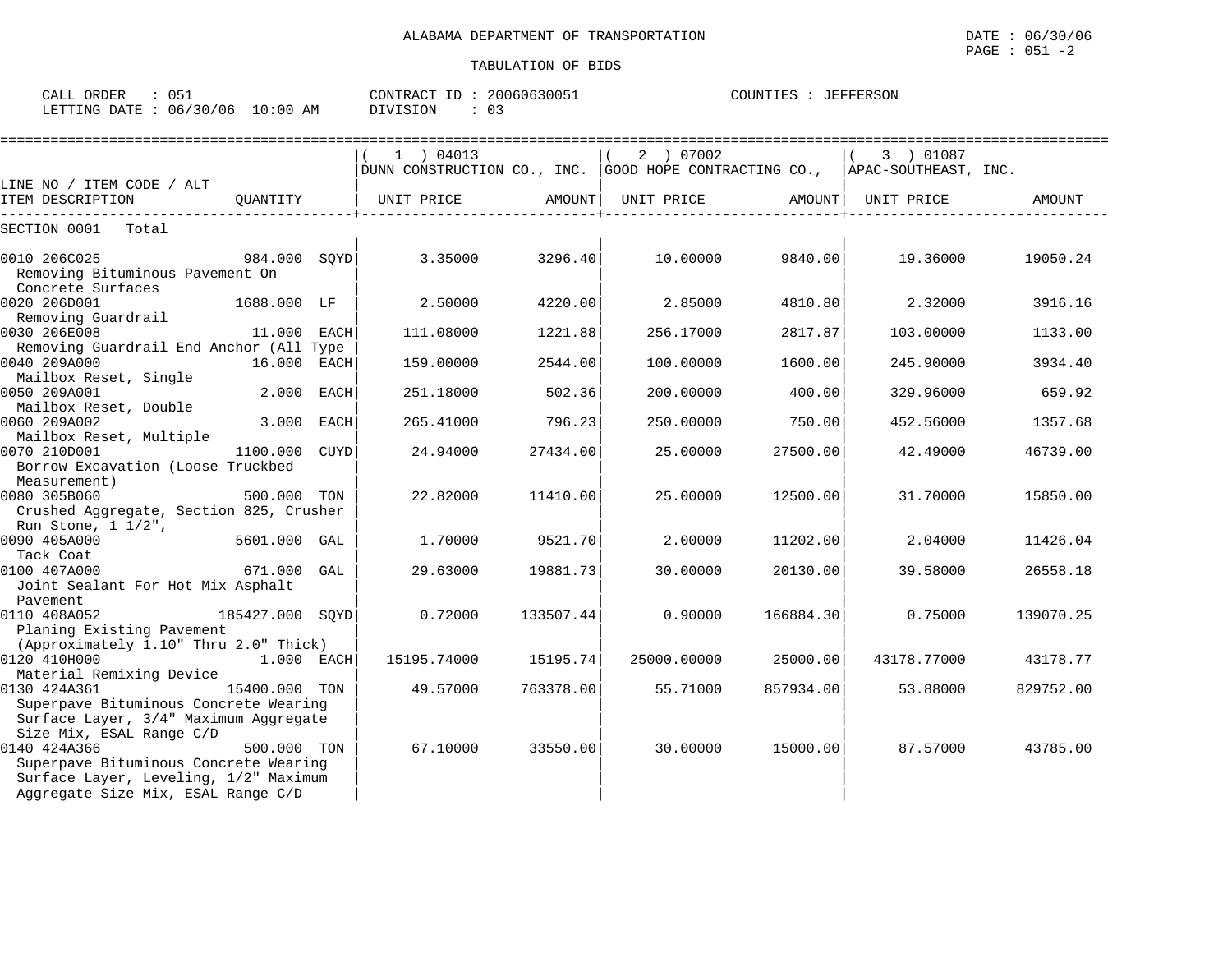| ORDER<br>CALL | 051      |            | 20060630051<br>CONTRACT ID | JEFFERSON<br>COUNTIES |
|---------------|----------|------------|----------------------------|-----------------------|
| LETTING DATE  | 06/30/06 | $10:00$ AM | DIVISION                   |                       |

|                                                                                                                                 |              |      | $1$ ) 04013                                            |           | $\overline{a}$<br>07002 |           | 3 ) 01087            |           |
|---------------------------------------------------------------------------------------------------------------------------------|--------------|------|--------------------------------------------------------|-----------|-------------------------|-----------|----------------------|-----------|
|                                                                                                                                 |              |      | DUNN CONSTRUCTION CO., INC. GOOD HOPE CONTRACTING CO., |           |                         |           | APAC-SOUTHEAST, INC. |           |
| LINE NO / ITEM CODE / ALT<br>ITEM DESCRIPTION                                                                                   | QUANTITY     |      | UNIT PRICE                                             | AMOUNT    | UNIT PRICE              | AMOUNT    | UNIT PRICE           | AMOUNT    |
| 0150 424B685<br>Superpave Bituminous Concrete Lower<br>Binder Layer, Patching, 1" Maximum<br>Aggregate Size Mix, ESAL Range C/D | 1500.000 TON |      | 75.71000                                               | 113565.00 | 50.00000                | 75000.00  | 104.60000            | 156900.00 |
| 0160 600A000<br>Mobilization                                                                                                    |              | LUMP | 111966.12000                                           | 111966.12 | 136281.00000            | 136281.00 | 44414.40000          | 44414.40  |
| 0170 630A033<br>Steel Beam Guardrail, Class A, Type 2<br>$(7'-0" Post)$                                                         | 1688.000 LF  |      | 24.88000                                               | 41997.44  | 25.62000                | 43246.56  | 23.08000             | 38959.04  |
| 0180 630C007<br>Guardrail End Anchor, Type 2A                                                                                   | $1.000$ EACH |      | 2777.05000                                             | 2777.05   | 2561.66000              | 2561.66   | 2575.00000           | 2575.00   |
| 0190 630C050<br>Guardrail End Anchor, Type 20 Series                                                                            | 4.000 EACH   |      | 2665.97000                                             | 10663.88  | 2533.20000              | 10132.80  | 2472.00000           | 9888.00   |
| 0200 630C070<br>Guardrail End Anchor, Type 10 Series                                                                            | 6.000 EACH   |      | 2332.72000                                             | 13996.32  | 2106.26000              | 12637.56  | 2163.00000           | 12978.00  |
| 0210 650A000<br>Topsoil                                                                                                         | 220.000 CUYD |      | 24.94000                                               | 5486.80   | 15,00000                | 3300.00   | 47.43000             | 10434.60  |
| 0220 652A100<br>Seeding                                                                                                         | 1.000 ACRE   |      | 907.39000                                              | 907.39    | 1000.00000              | 1000.00   | 1030.00000           | 1030.00   |
| 0230 656A010<br>Mulching                                                                                                        | 1.000 ACRE   |      | 907.39000                                              | 907.39    | 1000.00000              | 1000.00   | 1030.00000           | 1030.00   |
| 0240 665F000<br>Hay Bales                                                                                                       | 50.000 EACH  |      | 3.53000                                                | 176.50    | 1,00000                 | 50.00     | 12.63000             | 631.50    |
| 0250 665J000<br>Silt Fence, Type A                                                                                              | 150.000 LF   |      | 2.24000                                                | 336.00    | 3.50000                 | 525.00    | 19.27000             | 2890.50   |
| 0260 6650001<br>Silt Fence Removal                                                                                              | 150.000 LF   |      | 1.07000                                                | 160.50    | 1,00000                 | 150.00    | 11,95000             | 1792.50   |
| 0270 666A001<br>Pest Control Treatment                                                                                          | 1.000 ACRE   |      | 224.10000                                              | 224.10    | 60.00000                | 60.00     | 103.00000            | 103.00    |
| 0280 701A028<br>Solid White, Class 2, Type A Traffic<br>Stripe (0.06" Thick) (6" Wide)                                          | 18.000 MILE  |      | 2010.06000                                             | 36181.08  | 2069.82000              | 37256.76  | 1854.00000           | 33372.00  |
| 0290 701A041<br>Broken White, Class 2, Type A Traffic<br>Stripe (0.09" Thick) (6" Wide)                                         | 2.000 MILE   |      | 1228.37000                                             | 2456.74   | 1264.89000              | 2529.78   | 1133.00000           | 2266.00   |
| 0300 701A046<br>Broken Yellow, Class 2, Type A Traffic<br>Stripe (0.09" Thick) (6" Wide)                                        | 2.000 MILE   |      | 1228.37000                                             | 2456.74   | 1264.89000              | 2529.78   | 1133.00000           | 2266.00   |
| 0310 701A048<br>Solid Yellow, Class 2, Type A Traffic<br>Stripe (0.09" Thick) (6" Wide)                                         | 17.000 MILE  |      | 2345.07000                                             | 39866.19  | 2414.79000              | 41051.43  | 2163.00000           | 36771.00  |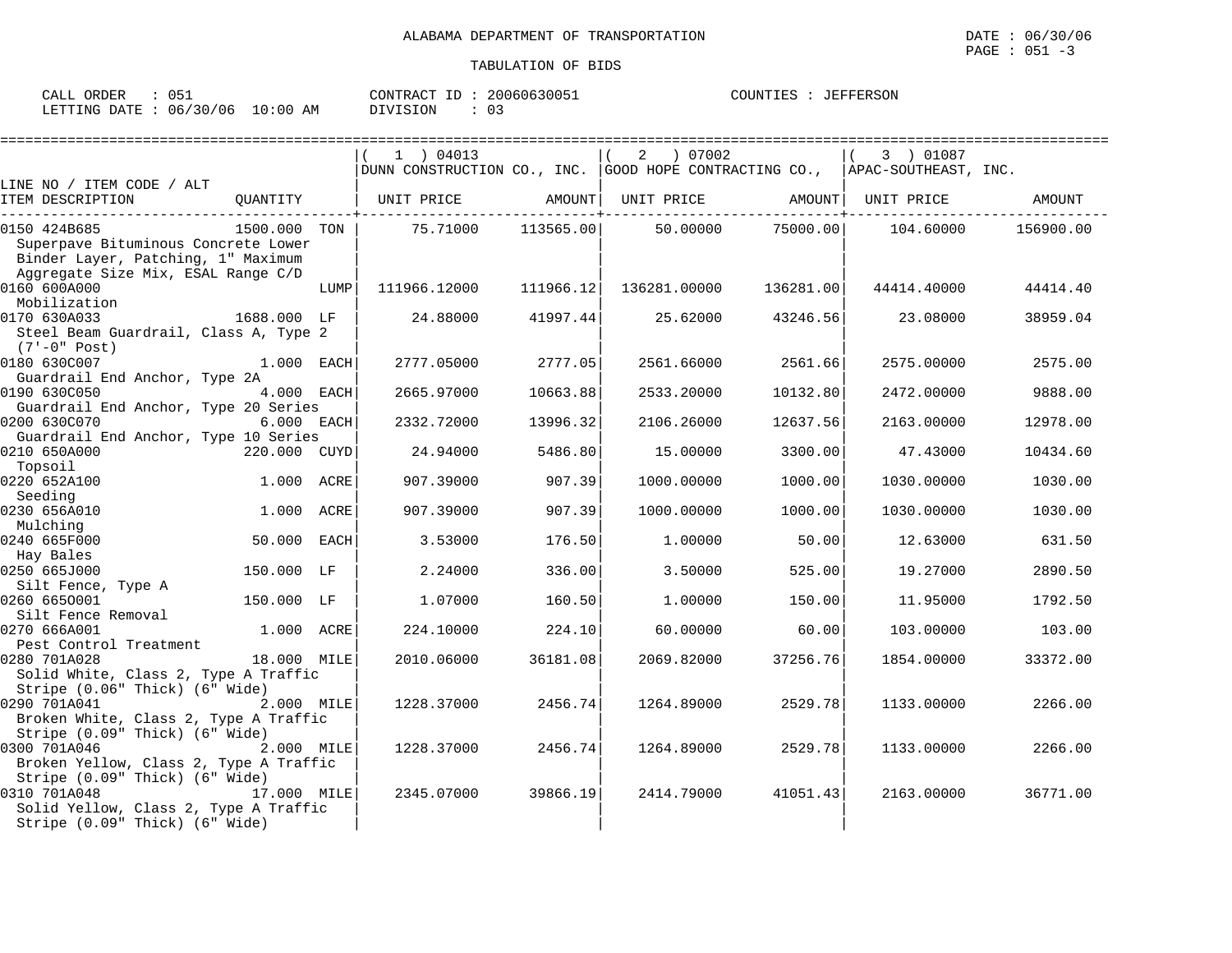| CALL ORDER<br>: 051              |          | CONTRACT ID: 20060630051 | COUNTIES : JEFFERSON |
|----------------------------------|----------|--------------------------|----------------------|
| LETTING DATE : 06/30/06 10:00 AM | DIVISION | $\cdot$ 03               |                      |

|                                                                                         |               |      | $1$ ) 04013 |                 | 2 07002           |                 | 3 ) 01087                                                                       |                |
|-----------------------------------------------------------------------------------------|---------------|------|-------------|-----------------|-------------------|-----------------|---------------------------------------------------------------------------------|----------------|
|                                                                                         |               |      |             |                 |                   |                 | DUNN CONSTRUCTION CO., INC. GOOD HOPE CONTRACTING CO., $ $ APAC-SOUTHEAST, INC. |                |
| LINE NO / ITEM CODE / ALT<br>ITEM DESCRIPTION                                           | OUANTITY      |      | UNIT PRICE  | AMOUNT          | UNIT PRICE        |                 | AMOUNT  UNIT PRICE                                                              | AMOUNT         |
| 0320 701B009<br>Dotted Class 2, Type A Traffic Stripe<br>$(0.09"$ Thick $)(6"$ Wide $)$ | 333.000 LF    |      | 2.23000     | 742.59          | 2.30000           | 765.90          | 2.06000                                                                         | 685.98         |
| 0330 701C000<br>Broken Temporary Traffic Stripe                                         | 7.000 MILE    |      | 804.02000   | 5628.14         | 827.93000         | 5795.51         | 741.60000                                                                       | 5191.20        |
| 0340 701C001<br>Solid Temporary Traffic Stripe                                          | 33.000 MILE   |      | 871.02000   | 28743.66        | 896.92000         | 29598.36        | 803.40000                                                                       | 26512.20       |
| 0350 703A002 3276.000 SOFT<br>Traffic Control Markings, Class 2, Type<br>$\mathbb{A}$   |               |      | 3.91000     | 12809.16        | 4.03000           | 13202.28        | 3.61000                                                                         | 11826.36       |
| 0360 703B002<br>Traffic Control Legends, Class 2, Type                                  | 90.000 SOFT   |      | 5.58000     | 502.20          | 5.75000           | 517.50          | 5.15000                                                                         | 463.50         |
| 0370 703D001<br>Temporary Traffic Control Markings                                      | 2380.000 SOFT |      | 2.23000     | 5307.40         | 2.30000           | 5474.00         | 2.06000                                                                         | 4902.80        |
| 0380 705A031<br>Pavement Markers, Class A-H, Type 1-A                                   | 250.000 EACH  |      | 6.14000     | 1535.00         | 6.33000           | 1582.50         | 5.67000                                                                         | 1417.50        |
| 0390 705A032<br>Pavement Markers, Class A-H, Type 1-B                                   | 657.000 EACH  |      | 6.14000     | 4033.98         | 6.33000           | 4158.81         | 5.67000                                                                         | 3725.19        |
| 0400 705A037<br>Pavement Markers, Class A-H, Type 2-D                                   | 1103.000 EACH |      | 6.14000     | 6772.42         | 6.33000           | 6981.99         | 5.67000                                                                         | 6254.01        |
| 0410 705A038                                                                            | 287.000 EACH  |      | 6.14000     | 1762.18         | 6.33000           | 1816.71         | 5.67000                                                                         | 1627.29        |
| Pavement Markers, Class A-H, Type 2-E<br>0420 740B000<br>Construction Signs             | 1161.000 SOFT |      | 9.40000     | 10913.40        | 9.65000           | 11203.65        | 8.24000                                                                         | 9566.64        |
| 0430 740C000<br>Special Construction Signs                                              | 10.000 SOFT   |      | 9.70000     | 97.00           | 9.66000           | 96.60           | 8.50000                                                                         | 85.00          |
| 0440 740E000<br>Cones (36 Inches High)                                                  | 242.000 EACH  |      | 21,16000    | 5120.72         | 9.11000           | 2204.62         | 21.33000                                                                        | 5161.86        |
| 0450 740M001<br>Ballast For Cone                                                        | 242.000 EACH  |      | 4.70000     | 1137.40         | 6.83000           | 1652.86         | 11.14000                                                                        | 2695.88        |
| 0460 741C010<br>Portable Sequential Arrow And Chevron<br>Sign Unit                      | 1.000 EACH    |      | 1763.20000  | 1763.20         | 1593.92000        | 1593.92         | 1545.00000                                                                      | 1545.00        |
| 0470 998A000<br>Construction Fuel (Maximum Bid Limited<br>To \$71,000.00)               |               | LUMP | 62121.00000 | 62121.00        | 0.00000           | 0.00            | 0.00000                                                                         | 0.00           |
| SECTION TOTALS                                                                          |               |      |             | \$1,559,574.17  |                   | \$1,612,326.51] |                                                                                 | \$1,626,372.59 |
| CONTRACT TOTALS                                                                         |               |      |             | \$1,559,574.17] | ================= | \$1,612,326.51  | =======================                                                         | \$1,626,372.59 |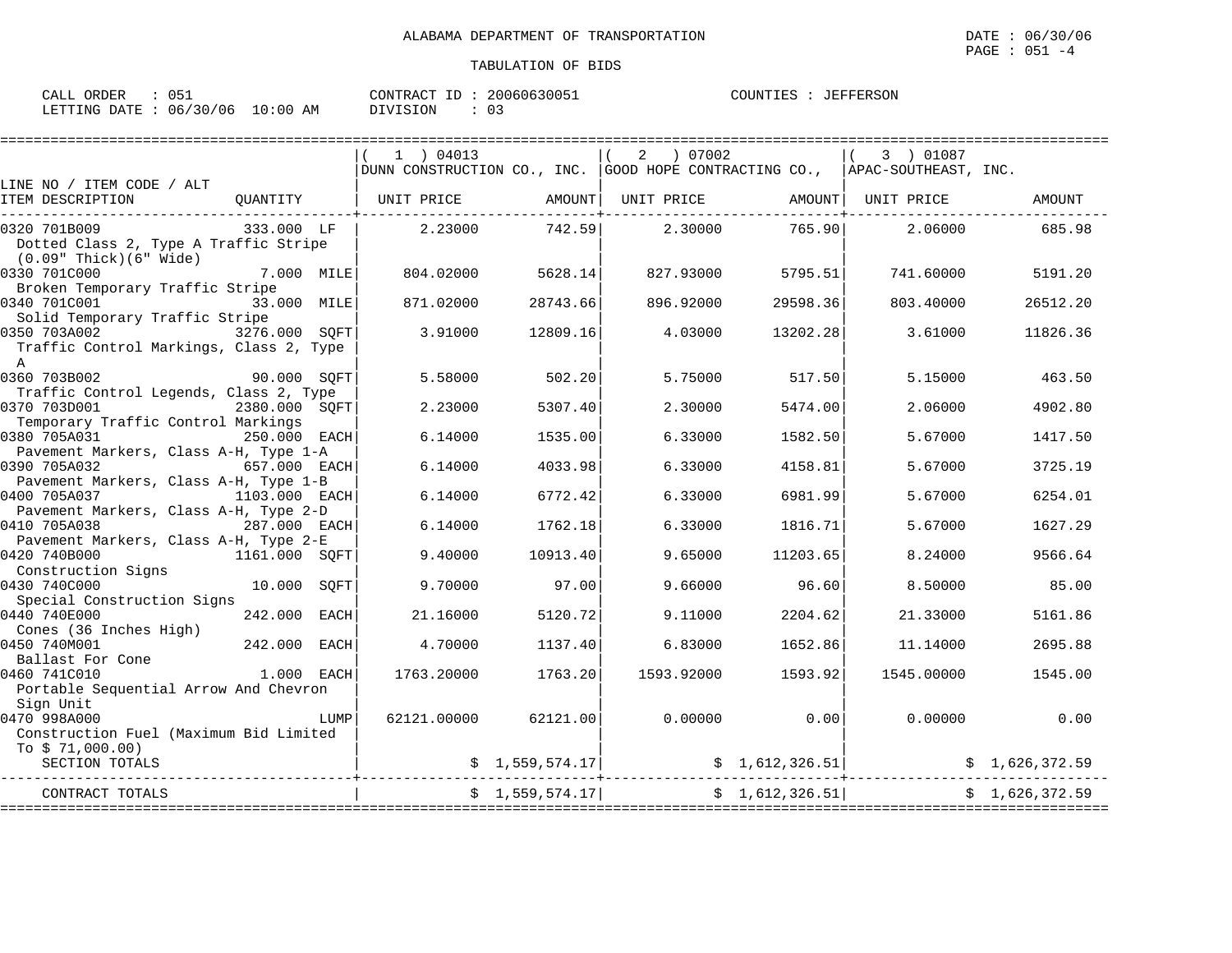# $\texttt{PAGE}$  : 052 -1

|      | CALL ORDER<br>: 052    | LETTING DATE : 06/30/06 10:00 AM                                   | CONTRACT ID: 20060630052<br>DIVISION<br>$\therefore$ 03                                                                                              |              | COUNTIES : WALKER                                   |                        |
|------|------------------------|--------------------------------------------------------------------|------------------------------------------------------------------------------------------------------------------------------------------------------|--------------|-----------------------------------------------------|------------------------|
|      | CONTRACT DESCRIPTION : | to the Cullman county line. Length 10.597 mi.                      | 40<br>CONTRACT TIME:<br>for constructing the Planing, Resurfacing and Traffic Stripe<br>on SR-69 from just north of SR-5 (US-78) northeast of Jasper | Working Days | (available days)<br>PROJECT(S) : 99-303-644-069-613 |                        |
| RANK | VENDOR NO. / NAME      |                                                                    |                                                                                                                                                      |              | TOTAL<br><b>BID</b>                                 | % OVER<br>LOW BID      |
|      | 04013<br>07002         | DUNN CONSTRUCTION COMPANY, INC.<br>GOOD HOPE CONTRACTING CO., INC. |                                                                                                                                                      |              | 1,472,537.79<br>s<br>1,684,031.81                   | 100.0000%<br>114.3626% |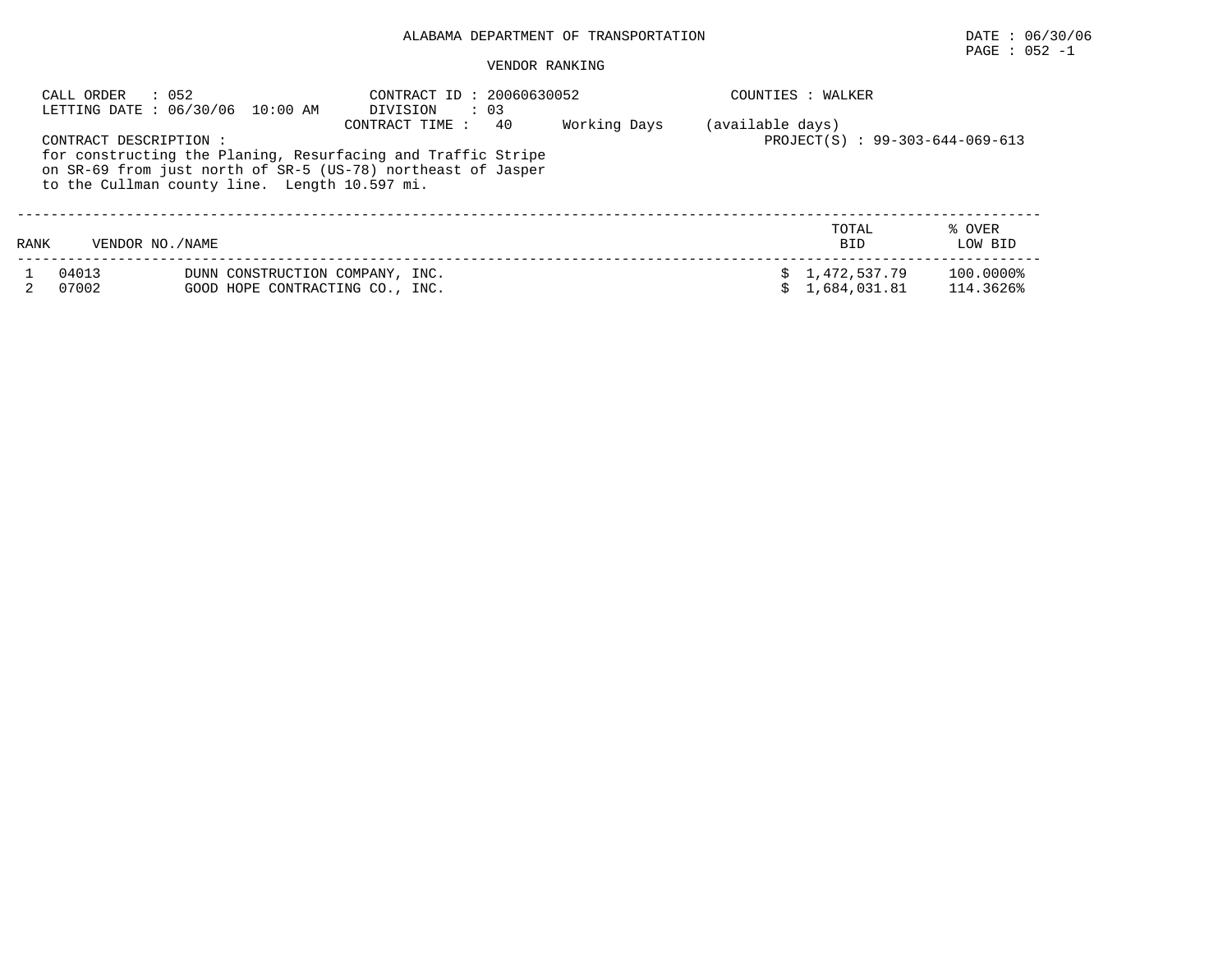| TRANSPORTATION<br>OF<br>ALABAMA DEPARTMENT | DATE | 06/<br>30/06 |
|--------------------------------------------|------|--------------|
|                                            | PAGE | 052          |

| CALL ORDER : 052<br>LETTING DATE : 06/30/06 10:00 AM                                                                            |                 |      | CONTRACT ID: 20060630052<br>DIVISION<br>$\therefore$ 03                   |           |                    | COUNTIES : WALKER |            |        |
|---------------------------------------------------------------------------------------------------------------------------------|-----------------|------|---------------------------------------------------------------------------|-----------|--------------------|-------------------|------------|--------|
|                                                                                                                                 |                 |      | 1   04013<br>$ DUNN$ CONSTRUCTION CO., INC. $ GOOD$ HOPE CONTRACTING CO., |           | 2 ) 07002          |                   |            |        |
| LINE NO / ITEM CODE / ALT<br>ITEM DESCRIPTION                                                                                   | OUANTITY        |      | UNIT PRICE                                                                |           | AMOUNT  UNIT PRICE | AMOUNT            | UNIT PRICE | AMOUNT |
| SECTION 0001 Total                                                                                                              |                 |      |                                                                           |           |                    |                   |            |        |
| 0010 305B060<br>Crushed Aggregate, Section 825, Crusher<br>Run Stone, $1 \frac{1}{2}$ ,                                         | 4176.000 TON    |      | 16.80000                                                                  | 70156.80  | 20.47000           | 85482.72          |            |        |
| 0020 405A000<br>Tack Coat                                                                                                       | 5712.000 GAL    |      | 1,70000                                                                   | 9710.40   | 2.02000            | 11538.24          |            |        |
| 0030 408A052<br>Planing Existing Pavement<br>(Approximately 1.10" Thru 2.0" Thick)                                              | 190400.000 SOYD |      | 0.70000                                                                   | 133280.00 | 1,21000            | 230384.00         |            |        |
| 0040 424A361<br>Superpave Bituminous Concrete Wearing<br>Surface Layer, 3/4" Maximum Aggregate<br>Size Mix, ESAL Range C/D      | 15709.000 TON   |      | 54.09000                                                                  | 849699.81 | 57.80000           | 907980.20         |            |        |
| 0050 424A366<br>Superpave Bituminous Concrete Wearing<br>Surface Layer, Leveling, 1/2" Maximum                                  | 1000.000 TON    |      | 65.97000                                                                  | 65970.00  | 40.00000           | 40000.00          |            |        |
| Aggregate Size Mix, ESAL Range C/D<br>0060 424B685<br>Superpave Bituminous Concrete Lower<br>Binder Layer, Patching, 1" Maximum | 500.000 TON     |      | 87.41000                                                                  | 43705.00  | 40.00000           | 20000.00          |            |        |
| Aggregate Size Mix, ESAL Range C/D<br>0070 600A000<br>Mobilization                                                              |                 | LUMP | 57004.02000                                                               | 57004.02  | 212000.00000       | 212000.00         |            |        |
| 0080 665F000<br>Hay Bales                                                                                                       | 50.000 EACH     |      | 3.52000                                                                   | 176.00    | 1,00000            | 50.00             |            |        |
| 0090 665J000<br>Silt Fence, Type A                                                                                              | 150.000 LF      |      | 2.24000                                                                   | 336.00    | 3.00000            | 450.00            |            |        |
| 0100 6650001<br>Silt Fence Removal                                                                                              | 150.000 LF      |      | 1.06000                                                                   | 159.00    | 1.00000            | 150.00            |            |        |
| 0110 701A028<br>Solid White, Class 2, Type A Traffic<br>Stripe (0.06" Thick) (6" Wide)                                          | 22.000 MILE     |      | 2007.88000                                                                | 44173.36  | 1927.08000         | 42395.76          |            |        |
| 0120 701A046<br>Broken Yellow, Class 2, Type A Traffic<br>Stripe (0.09" Thick) (6" Wide)                                        | 7.000 MILE      |      | 1227.04000                                                                | 8589.28   | 1177.66000         | 8243.62           |            |        |
| 0130 701A048<br>Solid Yellow, Class 2, Type A Traffic<br>Stripe (0.09" Thick) (6" Wide)                                         | 14.000 MILE     |      | 2342.53000                                                                | 32795.42  | 2248.26000         | 31475.64          |            |        |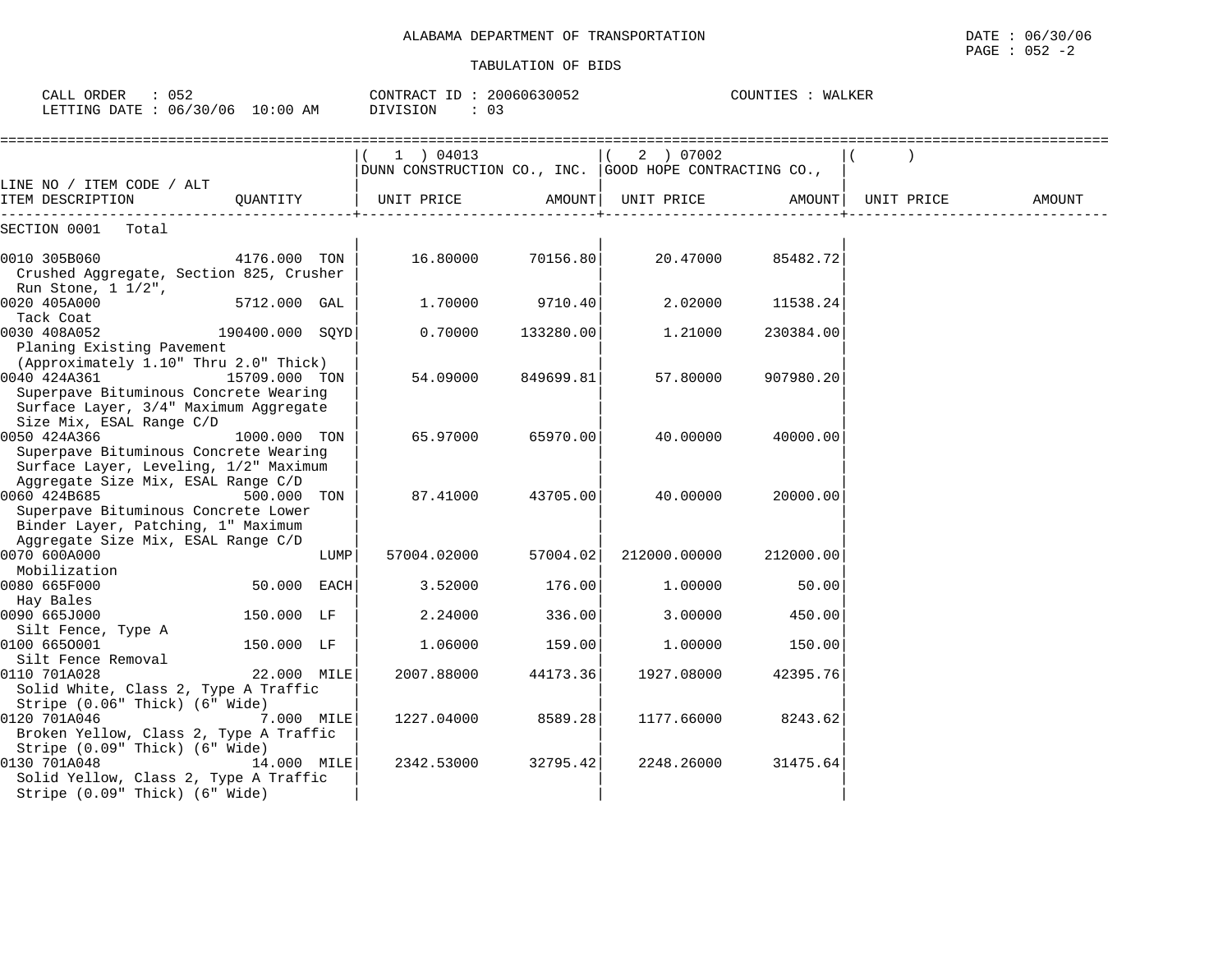| ORDER<br>CALL<br>U 5 Z   |            | CONTRACT ID:   | 20060630052 | WALKER<br>COUNTIES |
|--------------------------|------------|----------------|-------------|--------------------|
| 06/30/06<br>LETTING DATE | $10:00$ AM | 03<br>DIVISION |             |                    |

|                                                                                                                                                               |               |      | 1 ) 04013                                                                                      |                   | (2) 07002                                   |                |        |  |
|---------------------------------------------------------------------------------------------------------------------------------------------------------------|---------------|------|------------------------------------------------------------------------------------------------|-------------------|---------------------------------------------|----------------|--------|--|
|                                                                                                                                                               |               |      | DUNN CONSTRUCTION CO., INC. $ $ GOOD HOPE CONTRACTING CO.,                                     |                   |                                             |                |        |  |
| LINE NO / ITEM CODE / ALT                                                                                                                                     |               |      |                                                                                                |                   |                                             |                |        |  |
| ITEM DESCRIPTION                                                                                                                                              |               |      | $\begin{array}{c c c c c} \text{QUANTITY} & \text{UNIT} & \text{ENT} & \text{PRE} \end{array}$ |                   |                                             |                | AMOUNT |  |
| $\begin{array}{cccccccc} \texttt{0140} & \texttt{701B009} & & & & 1218.000 & \texttt{LF} & & & 1.39000 & & & 1693.02 & & & 1.34000 & & & 1632.12 \end{array}$ |               |      |                                                                                                |                   |                                             |                |        |  |
| Dotted Class 2, Type A Traffic Stripe<br>$(0.09"$ Thick $)(6"$ Wide                                                                                           |               |      |                                                                                                |                   |                                             |                |        |  |
| $[0150 701C000$ $13.000 10876.000$ $10876.06$ $802.95000$                                                                                                     |               |      |                                                                                                |                   |                                             | 10438.35       |        |  |
| Broken Temporary Traffic Stripe                                                                                                                               |               |      |                                                                                                |                   |                                             |                |        |  |
| 0160 701C001 70.000 MILE                                                                                                                                      |               |      | 881.24000                                                                                      |                   | 61686.80 845.77000                          | 59203.90       |        |  |
| Solid Temporary Traffic Stripe                                                                                                                                |               |      |                                                                                                |                   |                                             |                |        |  |
| 0170 703A002 210.000 SQFT                                                                                                                                     |               |      |                                                                                                | $5.58000$ 1171.80 | 5.35000                                     | 1123.50        |        |  |
| Traffic Control Markings, Class 2, Type<br>$\mathbf{A}$                                                                                                       |               |      |                                                                                                |                   |                                             |                |        |  |
| 0180 703B002 21.000 SQFT                                                                                                                                      |               |      |                                                                                                | $5.58000$ 117.18  |                                             | 5.35000 112.35 |        |  |
| Traffic Control Legends, Class 2, Type                                                                                                                        |               |      |                                                                                                |                   |                                             |                |        |  |
| $0190 703D001$ 230.000 SQFT                                                                                                                                   |               |      |                                                                                                | 2.23000 512.90    | 2.14000                                     | 492.20         |        |  |
| Temporary Traffic Control Markings                                                                                                                            |               |      |                                                                                                |                   |                                             |                |        |  |
| 0200 705A031                                                                                                                                                  | 1302.000 EACH |      | 6.14000                                                                                        | 7994.28           | 5.89000                                     | 7668.78        |        |  |
| Pavement Markers, Class A-H, Type 1-A                                                                                                                         |               |      |                                                                                                |                   |                                             |                |        |  |
| 0210 705A032 286.000 EACH                                                                                                                                     |               |      | 6.14000                                                                                        | 1756.04           | 5.89000                                     | 1684.54        |        |  |
| Pavement Markers, Class A-H, Type 1-B                                                                                                                         |               |      |                                                                                                |                   |                                             |                |        |  |
| 0220 705A037                                                                                                                                                  | 1023.000 EACH |      | 6.14000                                                                                        | 6281.22           | 5.89000                                     | 6025.47        |        |  |
| Pavement Markers, Class A-H, Type 2-D                                                                                                                         |               |      |                                                                                                |                   |                                             |                |        |  |
| 0230 740B000                                                                                                                                                  | 558.000 SOFT  |      | 9.39000                                                                                        | 5239.62           | 8,99000                                     | 5016.42        |        |  |
| Construction Signs                                                                                                                                            |               |      |                                                                                                |                   |                                             |                |        |  |
| 0240 740E000                                                                                                                                                  | 242.000 EACH  |      | 9.39000                                                                                        | 2272.38           | 1.00000                                     | 242.00         |        |  |
| Cones (36 Inches High)                                                                                                                                        |               |      |                                                                                                |                   |                                             |                |        |  |
| 0250 740M001                                                                                                                                                  | 242.000 EACH  |      | 4.70000                                                                                        | 1137.40           | 1.00000                                     | 242.00         |        |  |
| Ballast For Cone                                                                                                                                              |               |      |                                                                                                |                   |                                             |                |        |  |
| 0260 998A000                                                                                                                                                  |               | LUMP | 56044.00000                                                                                    | 56044.00          | 0.00000                                     | 0.00           |        |  |
| Construction Fuel (Maximum Bid Limited                                                                                                                        |               |      |                                                                                                |                   |                                             |                |        |  |
| To $$65,000.00)$                                                                                                                                              |               |      |                                                                                                |                   |                                             |                |        |  |
| SECTION TOTALS                                                                                                                                                |               |      |                                                                                                |                   |                                             |                | 0.00   |  |
| CONTRACT TOTALS                                                                                                                                               |               |      |                                                                                                |                   | $\sharp$ 1,472,537.79 $\sharp$ 1,684,031.81 |                |        |  |
|                                                                                                                                                               |               |      |                                                                                                |                   |                                             |                |        |  |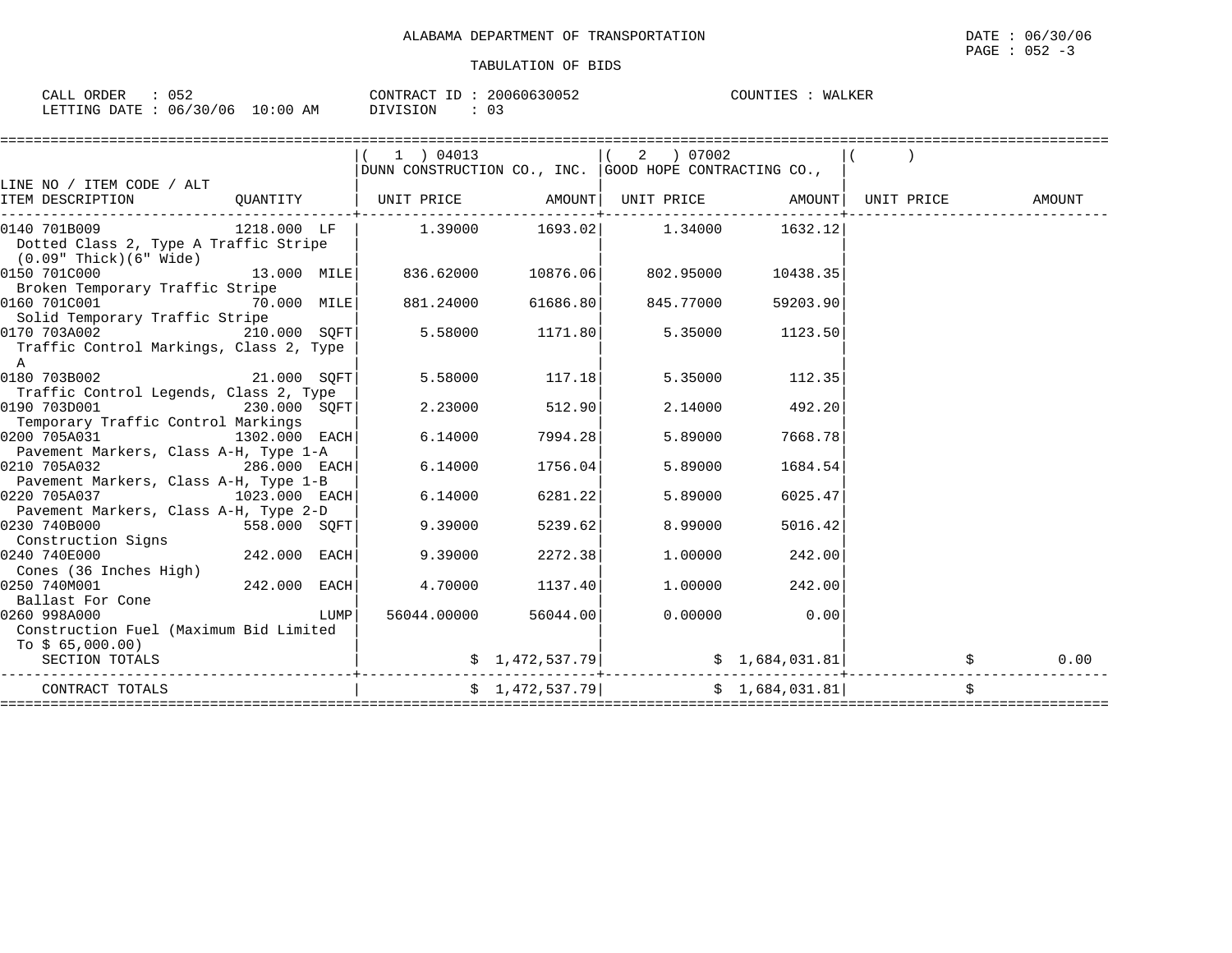# PAGE : 053 -1

| CALL ORDER            | : 053<br>LETTING DATE: 06/30/06 10:00 AM                    | CONTRACT ID: 20060630053<br>: 09<br>DIVISION                                                                                                    |              |                  | COUNTIES : BALDWIN              |                        |
|-----------------------|-------------------------------------------------------------|-------------------------------------------------------------------------------------------------------------------------------------------------|--------------|------------------|---------------------------------|------------------------|
| CONTRACT DESCRIPTION: | Robertsdale. Length 10.770 mi.                              | 75<br>CONTRACT TIME:<br>for constructing the Resurfacing, Traffic Stripe and Turn<br>Lanes on SR-104 from SR-42 (US-98) in Fairhope to SR-59 in | Working Days | (available days) | PROJECT(S) : 99-309-022-104-605 |                        |
| RANK                  | VENDOR NO. / NAME                                           |                                                                                                                                                 |              |                  | TOTAL<br><b>BID</b>             | % OVER<br>LOW BID      |
| 23011<br>13008        | HOSEA O. WEAVER & SONS, INC.<br>MOBILE ASPHALT COMPANY, LLC |                                                                                                                                                 |              |                  | \$1,429,653.34<br>1,567,373.90  | 100.0000%<br>109.6331% |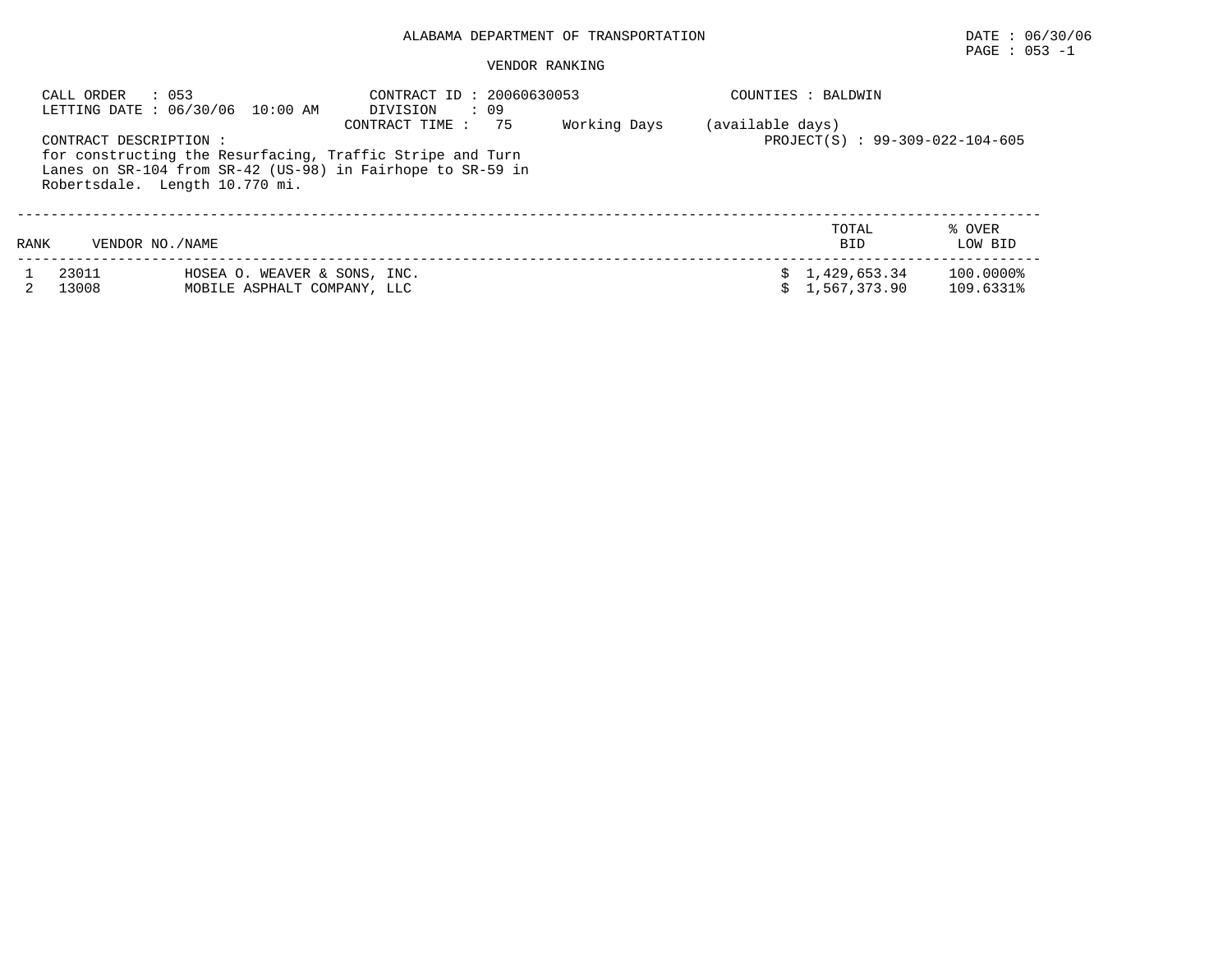| CALL ORDER : 053<br>LETTING DATE : 06/30/06 10:00 AM | CONTRACT ID: 20060630053<br>DIVISION : 09 | COUNTIES : BALDWIN                                                       |  |
|------------------------------------------------------|-------------------------------------------|--------------------------------------------------------------------------|--|
| LINE NO / ITEM CODE / ALT                            | 1) 23011                                  | $(2)$ 13008<br> HOSEA O. WEAVER & SONS, INC  MOBILE ASPHALT COMPANY, LLC |  |

| ITEM DESCRIPTION                       | OUANTITY      |      | UNIT PRICE | AMOUNT    | UNIT PRICE | AMOUNT    | UNIT PRICE | AMOUNT |
|----------------------------------------|---------------|------|------------|-----------|------------|-----------|------------|--------|
| SECTION 0001<br>Total                  |               |      |            |           |            |           |            |        |
| 0010 206D000                           | 159.000 LF    |      | 6.30000    | 1001.70   | 12.80000   | 2035.20   |            |        |
| Removing Pipe                          |               |      |            |           |            |           |            |        |
| 0020 206E000                           | 2.000 EACH    |      | 262.50000  | 525.00    | 390.00000  | 780.00    |            |        |
| Removing Headwalls                     |               |      |            |           |            |           |            |        |
| 0030 209A000                           | 5.000 EACH    |      | 149.55000  | 747.75    | 135.00000  | 675.00    |            |        |
| Mailbox Reset, Single                  |               |      |            |           |            |           |            |        |
| 0040 210A000                           | 2010.000 CUYD |      | 8.07000    | 16220.70  | 8.85000    | 17788.50  |            |        |
| Unclassified Excavation                |               |      |            |           |            |           |            |        |
| 0050 210D022                           | 1722.000      | CUYD | 12.18000   | 20973.96  | 14.25000   | 24538.50  |            |        |
| Borrow Excavation (Loose Truckbed      |               |      |            |           |            |           |            |        |
| Measurement) $(A-2-4(0)$ Or $A-4(0)$   |               |      |            |           |            |           |            |        |
| 0060 214A000                           | 50.000 CUYD   |      | 15.75000   | 787.50    | 26.00000   | 1300.00   |            |        |
| Structure Excavation                   |               |      |            |           |            |           |            |        |
| 0070 214B001                           | 24.000        | CUYD | 78.75000   | 1890.00   | 60.00000   | 1440.00   |            |        |
| Foundation Backfill, Commercial        |               |      |            |           |            |           |            |        |
| 0080 230A000                           | 17.000 RBST   |      | 295.92000  | 5030.64   | 450.00000  | 7650.00   |            |        |
| Roadbed Processing                     |               |      |            |           |            |           |            |        |
| 0090 301A012                           | 3842.000 SOYD |      | 11.51000   | 44221.42  | 13.05000   | 50138.10  |            |        |
| Crushed Aggregate Base Course, Type B, |               |      |            |           |            |           |            |        |
| Plant Mixed, 6" Compacted Thickness    |               |      |            |           |            |           |            |        |
| 0100 401A000                           | 3842.000 SQYD |      | 0.91000    | 3496.22   | 0.85000    | 3265.70   |            |        |
| Bituminous Treatment A                 |               |      |            |           |            |           |            |        |
| 0110 405A000                           | 9300.000 GAL  |      | 1,80000    | 16740.00  | 1.25000    | 11625.00  |            |        |
| Tack Coat                              |               |      |            |           |            |           |            |        |
| 0120 408A052                           | 4410.000 SOYD |      | 2.89000    | 12744.90  | 2.15000    | 9481.50   |            |        |
| Planing Existing Pavement              |               |      |            |           |            |           |            |        |
| (Approximately 1.10" Thru 2.0" Thick)  |               |      |            |           |            |           |            |        |
| 0130 424A361                           | 15984.000 TON |      | 55.61000   | 888870.24 | 59.00000   | 943056.00 |            |        |
| Superpave Bituminous Concrete Wearing  |               |      |            |           |            |           |            |        |
| Surface Layer, 3/4" Maximum Aggregate  |               |      |            |           |            |           |            |        |
| Size Mix, ESAL Range C/D               |               |      |            |           |            |           |            |        |
| 0140 424A364                           | 50.000 TON    |      | 93.72000   | 4686.00   | 100.00000  | 5000.00   |            |        |
| Superpave Bituminous Concrete Wearing  |               |      |            |           |            |           |            |        |
| Surface Layer, Patching, 3/4" Maximum  |               |      |            |           |            |           |            |        |
| Aggregate Size Mix, ESAL Range C/D     |               |      |            |           |            |           |            |        |
| 0150 424A367                           | 100.000 TON   |      | 103.42000  | 10342.00  | 75.00000   | 7500.00   |            |        |
| Superpave Bituminous Concrete Wearing  |               |      |            |           |            |           |            |        |
| Surface Layer, Leveling, 3/4" Maximum  |               |      |            |           |            |           |            |        |
| Aggregate Size Mix, ESAL Range C/D     |               |      |            |           |            |           |            |        |
|                                        |               |      |            |           |            |           |            |        |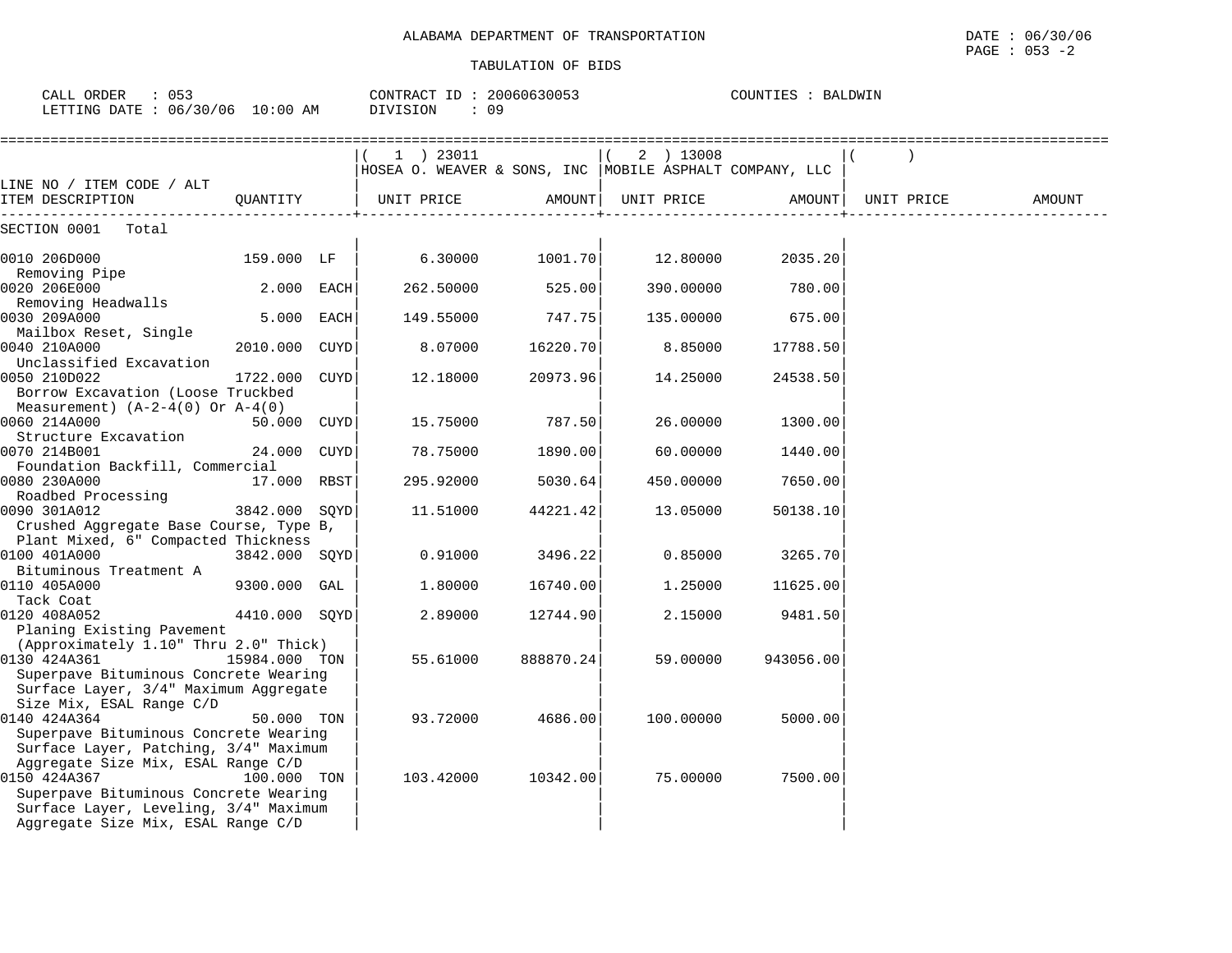| $\sim$ $\sim$ $\sim$<br>ORDER<br>-'ALI |                 | CONTRACT<br>--<br>-- | 30053<br>200606 | COUNTIES<br>ALDWIN<br>BA I |
|----------------------------------------|-----------------|----------------------|-----------------|----------------------------|
| 06/30/<br>/06<br>LETTING<br>חים מח     | :00<br>AΜ<br>Τſ | DIVISION             | 09              |                            |

|                                                                                                                                      |              | 1 ) 23011<br>HOSEA O. WEAVER & SONS, INC MOBILE ASPHALT COMPANY, LLC     |                   | $(2)$ 13008                            |                   |            |        |
|--------------------------------------------------------------------------------------------------------------------------------------|--------------|--------------------------------------------------------------------------|-------------------|----------------------------------------|-------------------|------------|--------|
| LINE NO / ITEM CODE / ALT                                                                                                            |              |                                                                          |                   |                                        |                   |            |        |
| QUANTITY<br>ITEM DESCRIPTION                                                                                                         |              | UNIT PRICE                 AMOUNT    UNIT PRICE                   AMOUNT |                   |                                        |                   | UNIT PRICE | AMOUNT |
| 0160 424B651<br>417.000 TON<br>Superpave Bituminous Concrete Upper<br>Binder Layer, 1" Maximum Aggregate Size<br>Mix, ESAL Range C/D |              |                                                                          |                   | 71.14000  29665.38  75.00000  31275.00 |                   |            |        |
| 0170 424B681<br>Superpave Bituminous Concrete Lower<br>Binder Layer, 1" Maximum Aggregate Size<br>Mix, ESAL Range C/D                | 417.000 TON  |                                                                          | 71.14000 29665.38 |                                        | 75.00000 31275.00 |            |        |
| 0180 430B040<br>Aggregate Surfacing (Crushed Aggregate<br>Base, Type B)                                                              | 20.000 TON   | 44.34000                                                                 | 886.80            | 32.50000                               | 650.00            |            |        |
| $24.000$ LF<br>0190 530A100<br>15" Roadway Pipe (Class 3 R.C.)<br>(Extension)                                                        |              | 68.25000                                                                 | 1638.00           | 50.00000                               | 1200.00           |            |        |
| 0200 530A101<br>18" Roadway Pipe (Class 3 R.C.)<br>(Extension)                                                                       | 68.000 LF    | 63.00000                                                                 | 4284.00           | 50.00000                               | 3400.00           |            |        |
| 102.000 LF<br>0210 535A080<br>18" Side Drain Pipe (Class 3 R.C.)                                                                     |              | 78.75000                                                                 | 8032.50           | 50.00000                               | 5100.00           |            |        |
| 0220 535A300<br>119.000 LF<br>15" Side Drain Pipe (Extension)                                                                        |              | 73.50000                                                                 | 8746.50           | 50.00000                               | 5950.00           |            |        |
| 0230 535A301<br>18" Side Drain Pipe (Extension)                                                                                      | 48.000 LF    | 68.25000                                                                 | 3276.00           | 50.00000                               | 2400.00           |            |        |
| 0240 535B088<br>22" Span, 14" Rise Side Drain Pipe<br>(Class $3 R.C.$ )                                                              | 94.000 LF    | 60.90000                                                                 | 5724.60           | 55.00000                               | 5170.00           |            |        |
| 0250 535B091<br>29" Span, 18" Rise Side Drain Pipe<br>(Class $3 R.C.$ )                                                              | 50.000 LF    | 72.45000                                                                 | 3622.50           | 65.00000                               | 3250.00           |            |        |
| 0260 600A000<br>Mobilization                                                                                                         | LUMP         | 36870.61000                                                              | 36870.61          | 67000.00000                            | 67000.00          |            |        |
| 0270 619A002<br>18" Roadway Pipe End Treatment, Class 1                                                                              | $2.000$ EACH | 834.75000                                                                | 1669.50           | 465.00000                              | 930.00            |            |        |
| 0280 619A100<br>15" Side Drain Pipe End Treatment,<br>Class 1                                                                        | 12.000 EACH  | 761.25000                                                                | 9135.00           | 465.00000                              | 5580.00           |            |        |
| $12.000$ EACH<br>0290 619A101<br>18" Side Drain Pipe End Treatment,<br>Class 1                                                       |              | 866.25000                                                                | 10395.00          | 485.00000                              | 5820.00           |            |        |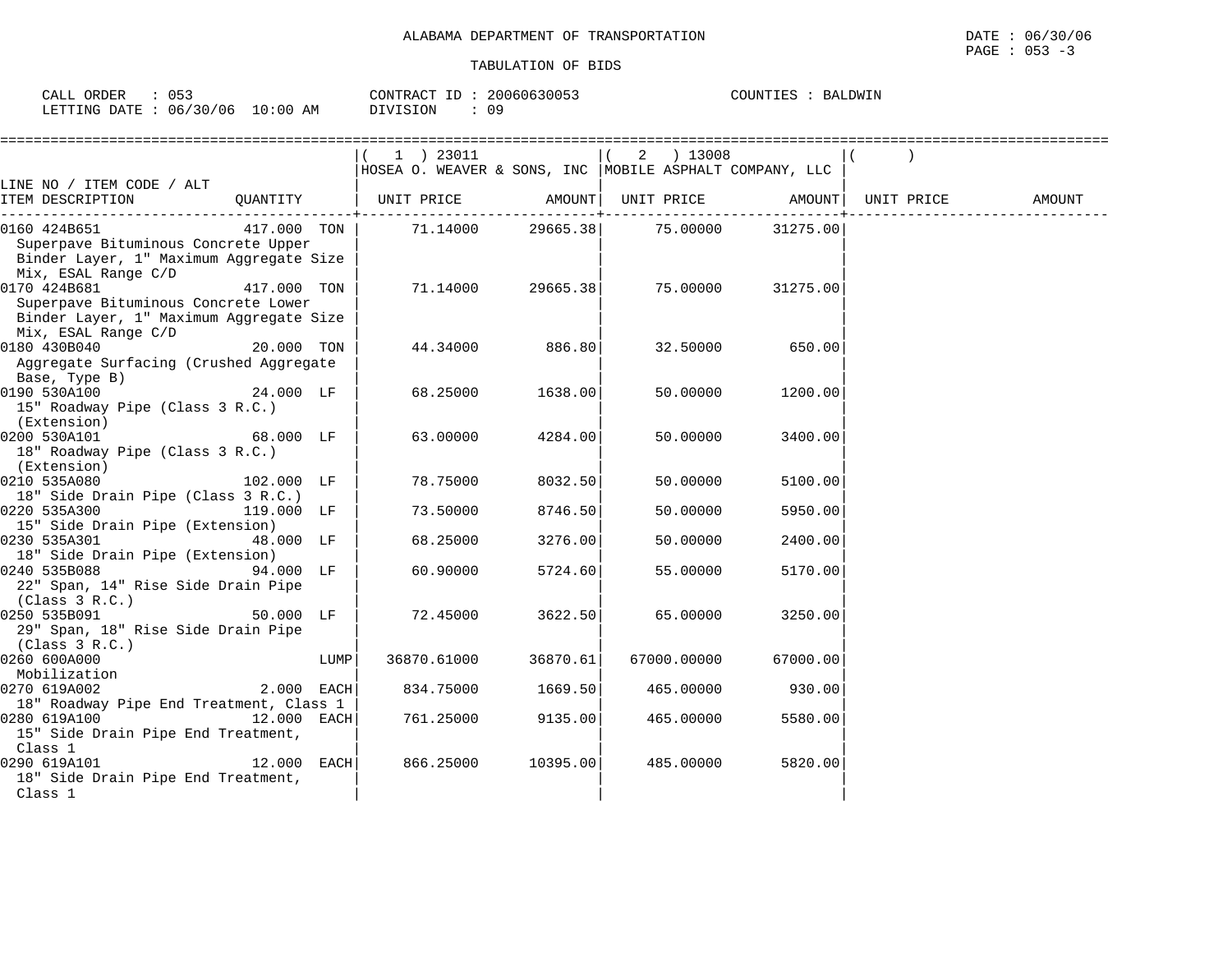| ∩г ว<br>ORDER<br>$\sim$ $\sim$ $\sim$ $\sim$<br>CALL<br>.<br>. J J |             | 20060630053<br>CONTRACT<br>$ -$ | COUNTIES<br>BALDWIN<br>BAI |
|--------------------------------------------------------------------|-------------|---------------------------------|----------------------------|
| 06/30/06<br>LETTING<br>DATE.                                       | 10:00<br>AM | 09<br>OIVISION                  |                            |

|                                                                                                                  | 1 ) 23011                                                                                                                                                                                                                                                                      |                                                                                                                                                                                                                          |                                    |                                                                                                                                                                                                                     |                                                                                                                                                                                                                                                                                                                                                                                                                                |                                                                                               |
|------------------------------------------------------------------------------------------------------------------|--------------------------------------------------------------------------------------------------------------------------------------------------------------------------------------------------------------------------------------------------------------------------------|--------------------------------------------------------------------------------------------------------------------------------------------------------------------------------------------------------------------------|------------------------------------|---------------------------------------------------------------------------------------------------------------------------------------------------------------------------------------------------------------------|--------------------------------------------------------------------------------------------------------------------------------------------------------------------------------------------------------------------------------------------------------------------------------------------------------------------------------------------------------------------------------------------------------------------------------|-----------------------------------------------------------------------------------------------|
|                                                                                                                  |                                                                                                                                                                                                                                                                                |                                                                                                                                                                                                                          |                                    |                                                                                                                                                                                                                     |                                                                                                                                                                                                                                                                                                                                                                                                                                |                                                                                               |
|                                                                                                                  |                                                                                                                                                                                                                                                                                |                                                                                                                                                                                                                          |                                    |                                                                                                                                                                                                                     |                                                                                                                                                                                                                                                                                                                                                                                                                                |                                                                                               |
|                                                                                                                  |                                                                                                                                                                                                                                                                                |                                                                                                                                                                                                                          |                                    |                                                                                                                                                                                                                     |                                                                                                                                                                                                                                                                                                                                                                                                                                | AMOUNT                                                                                        |
|                                                                                                                  |                                                                                                                                                                                                                                                                                |                                                                                                                                                                                                                          |                                    |                                                                                                                                                                                                                     |                                                                                                                                                                                                                                                                                                                                                                                                                                |                                                                                               |
|                                                                                                                  |                                                                                                                                                                                                                                                                                |                                                                                                                                                                                                                          |                                    |                                                                                                                                                                                                                     |                                                                                                                                                                                                                                                                                                                                                                                                                                |                                                                                               |
|                                                                                                                  |                                                                                                                                                                                                                                                                                |                                                                                                                                                                                                                          |                                    |                                                                                                                                                                                                                     |                                                                                                                                                                                                                                                                                                                                                                                                                                |                                                                                               |
|                                                                                                                  |                                                                                                                                                                                                                                                                                |                                                                                                                                                                                                                          |                                    |                                                                                                                                                                                                                     |                                                                                                                                                                                                                                                                                                                                                                                                                                |                                                                                               |
|                                                                                                                  |                                                                                                                                                                                                                                                                                |                                                                                                                                                                                                                          |                                    |                                                                                                                                                                                                                     |                                                                                                                                                                                                                                                                                                                                                                                                                                |                                                                                               |
|                                                                                                                  |                                                                                                                                                                                                                                                                                |                                                                                                                                                                                                                          |                                    |                                                                                                                                                                                                                     |                                                                                                                                                                                                                                                                                                                                                                                                                                |                                                                                               |
|                                                                                                                  |                                                                                                                                                                                                                                                                                |                                                                                                                                                                                                                          |                                    |                                                                                                                                                                                                                     |                                                                                                                                                                                                                                                                                                                                                                                                                                |                                                                                               |
|                                                                                                                  | 4095.00000                                                                                                                                                                                                                                                                     |                                                                                                                                                                                                                          |                                    | 2550.00                                                                                                                                                                                                             |                                                                                                                                                                                                                                                                                                                                                                                                                                |                                                                                               |
|                                                                                                                  |                                                                                                                                                                                                                                                                                |                                                                                                                                                                                                                          |                                    |                                                                                                                                                                                                                     |                                                                                                                                                                                                                                                                                                                                                                                                                                |                                                                                               |
|                                                                                                                  | 11.41000                                                                                                                                                                                                                                                                       |                                                                                                                                                                                                                          |                                    | 58525.80                                                                                                                                                                                                            |                                                                                                                                                                                                                                                                                                                                                                                                                                |                                                                                               |
|                                                                                                                  |                                                                                                                                                                                                                                                                                |                                                                                                                                                                                                                          |                                    |                                                                                                                                                                                                                     |                                                                                                                                                                                                                                                                                                                                                                                                                                |                                                                                               |
|                                                                                                                  | 1000.00000                                                                                                                                                                                                                                                                     |                                                                                                                                                                                                                          |                                    | 10800.00                                                                                                                                                                                                            |                                                                                                                                                                                                                                                                                                                                                                                                                                |                                                                                               |
|                                                                                                                  |                                                                                                                                                                                                                                                                                |                                                                                                                                                                                                                          |                                    |                                                                                                                                                                                                                     |                                                                                                                                                                                                                                                                                                                                                                                                                                |                                                                                               |
|                                                                                                                  |                                                                                                                                                                                                                                                                                |                                                                                                                                                                                                                          |                                    |                                                                                                                                                                                                                     |                                                                                                                                                                                                                                                                                                                                                                                                                                |                                                                                               |
|                                                                                                                  |                                                                                                                                                                                                                                                                                |                                                                                                                                                                                                                          |                                    |                                                                                                                                                                                                                     |                                                                                                                                                                                                                                                                                                                                                                                                                                |                                                                                               |
|                                                                                                                  |                                                                                                                                                                                                                                                                                |                                                                                                                                                                                                                          |                                    |                                                                                                                                                                                                                     |                                                                                                                                                                                                                                                                                                                                                                                                                                |                                                                                               |
|                                                                                                                  |                                                                                                                                                                                                                                                                                |                                                                                                                                                                                                                          |                                    |                                                                                                                                                                                                                     |                                                                                                                                                                                                                                                                                                                                                                                                                                |                                                                                               |
|                                                                                                                  |                                                                                                                                                                                                                                                                                |                                                                                                                                                                                                                          |                                    |                                                                                                                                                                                                                     |                                                                                                                                                                                                                                                                                                                                                                                                                                |                                                                                               |
|                                                                                                                  |                                                                                                                                                                                                                                                                                |                                                                                                                                                                                                                          |                                    |                                                                                                                                                                                                                     |                                                                                                                                                                                                                                                                                                                                                                                                                                |                                                                                               |
|                                                                                                                  |                                                                                                                                                                                                                                                                                |                                                                                                                                                                                                                          |                                    |                                                                                                                                                                                                                     |                                                                                                                                                                                                                                                                                                                                                                                                                                |                                                                                               |
|                                                                                                                  |                                                                                                                                                                                                                                                                                |                                                                                                                                                                                                                          |                                    |                                                                                                                                                                                                                     |                                                                                                                                                                                                                                                                                                                                                                                                                                |                                                                                               |
|                                                                                                                  |                                                                                                                                                                                                                                                                                |                                                                                                                                                                                                                          |                                    |                                                                                                                                                                                                                     |                                                                                                                                                                                                                                                                                                                                                                                                                                |                                                                                               |
|                                                                                                                  | 50.00000                                                                                                                                                                                                                                                                       |                                                                                                                                                                                                                          |                                    | 750.00                                                                                                                                                                                                              |                                                                                                                                                                                                                                                                                                                                                                                                                                |                                                                                               |
|                                                                                                                  |                                                                                                                                                                                                                                                                                |                                                                                                                                                                                                                          |                                    |                                                                                                                                                                                                                     |                                                                                                                                                                                                                                                                                                                                                                                                                                |                                                                                               |
|                                                                                                                  | 8314.17000                                                                                                                                                                                                                                                                     |                                                                                                                                                                                                                          |                                    | 67000.00                                                                                                                                                                                                            |                                                                                                                                                                                                                                                                                                                                                                                                                                |                                                                                               |
|                                                                                                                  |                                                                                                                                                                                                                                                                                |                                                                                                                                                                                                                          |                                    |                                                                                                                                                                                                                     |                                                                                                                                                                                                                                                                                                                                                                                                                                |                                                                                               |
|                                                                                                                  |                                                                                                                                                                                                                                                                                |                                                                                                                                                                                                                          |                                    |                                                                                                                                                                                                                     |                                                                                                                                                                                                                                                                                                                                                                                                                                |                                                                                               |
|                                                                                                                  |                                                                                                                                                                                                                                                                                |                                                                                                                                                                                                                          |                                    |                                                                                                                                                                                                                     |                                                                                                                                                                                                                                                                                                                                                                                                                                |                                                                                               |
|                                                                                                                  |                                                                                                                                                                                                                                                                                |                                                                                                                                                                                                                          |                                    |                                                                                                                                                                                                                     |                                                                                                                                                                                                                                                                                                                                                                                                                                |                                                                                               |
|                                                                                                                  |                                                                                                                                                                                                                                                                                |                                                                                                                                                                                                                          |                                    |                                                                                                                                                                                                                     |                                                                                                                                                                                                                                                                                                                                                                                                                                |                                                                                               |
|                                                                                                                  |                                                                                                                                                                                                                                                                                |                                                                                                                                                                                                                          |                                    |                                                                                                                                                                                                                     |                                                                                                                                                                                                                                                                                                                                                                                                                                |                                                                                               |
|                                                                                                                  |                                                                                                                                                                                                                                                                                |                                                                                                                                                                                                                          |                                    |                                                                                                                                                                                                                     |                                                                                                                                                                                                                                                                                                                                                                                                                                |                                                                                               |
|                                                                                                                  |                                                                                                                                                                                                                                                                                |                                                                                                                                                                                                                          |                                    |                                                                                                                                                                                                                     |                                                                                                                                                                                                                                                                                                                                                                                                                                |                                                                                               |
|                                                                                                                  |                                                                                                                                                                                                                                                                                |                                                                                                                                                                                                                          |                                    |                                                                                                                                                                                                                     |                                                                                                                                                                                                                                                                                                                                                                                                                                |                                                                                               |
|                                                                                                                  | 1.25000                                                                                                                                                                                                                                                                        |                                                                                                                                                                                                                          |                                    | 1021.80                                                                                                                                                                                                             |                                                                                                                                                                                                                                                                                                                                                                                                                                |                                                                                               |
|                                                                                                                  |                                                                                                                                                                                                                                                                                |                                                                                                                                                                                                                          |                                    |                                                                                                                                                                                                                     |                                                                                                                                                                                                                                                                                                                                                                                                                                |                                                                                               |
|                                                                                                                  |                                                                                                                                                                                                                                                                                |                                                                                                                                                                                                                          |                                    |                                                                                                                                                                                                                     |                                                                                                                                                                                                                                                                                                                                                                                                                                |                                                                                               |
| 22" Span, 14" Rise Roadway Pipe End<br>Junction Boxes, Type 1 (Modified)<br>Solid White, Class 2, Type A Traffic | 29" Span, 18" Rise Side Drain Pipe End<br>4.000 CUYD<br>1.000 EACH<br>131.000 SOYD<br>135.000 LF<br>135.000 LF<br>460.000 LF<br>LUMP<br>Broken Yellow, Class 2, Type A Traffic<br>Solid Yellow, Class 2, Type A Traffic<br>786.000 LF<br>Dotted Class 2, Type A Traffic Stripe | $2.000$ EACH<br>892.50000<br>4241.000 CUYD<br>15.000 ACRE<br>5.00000<br>15.000 ACRE<br>700.00000<br>3.79000<br>1.85000<br>9.73000<br>15.000 ACRE<br>23.000 MILE<br>1750.00000<br>9.000 MILE<br>1050.00000<br>13.000 MILE | 2.000 EACH 840.00000<br>1995.00000 | ------------+-----------<br>1023.75000 2047.50<br>3570.00<br>4095.00<br>48389.81<br>15000.00<br>655.00<br>10500.00<br>511.65<br>249.75<br>4475.80<br>750.00<br>8314.17<br>40250.00<br>9450.00<br>25935.00<br>982.50 | $(2)$ 13008<br>HOSEA O. WEAVER & SONS, INC MOBILE ASPHALT COMPANY, LLC<br>1680.00   465.00000   930.00<br>515.00000<br>1030.00<br>1850.00000<br>7400.00<br>2550.00000<br>13.80000<br>720.00000<br>6.15000<br>805.65<br>515.00000<br>7725.00<br>4.00000<br>540.00<br>2.00000<br>270.00<br>7.20000<br>3312.00<br>50.00000<br>67000.00000<br>1815.00000<br>41745.00<br>1090.00000<br>9810.00<br>2070.00000<br>26910.00<br>1.30000 | QUANTITY   UNIT PRICE     AMOUNT   UNIT PRICE     AMOUNT  <br>UNIT PRICE<br>----------------+ |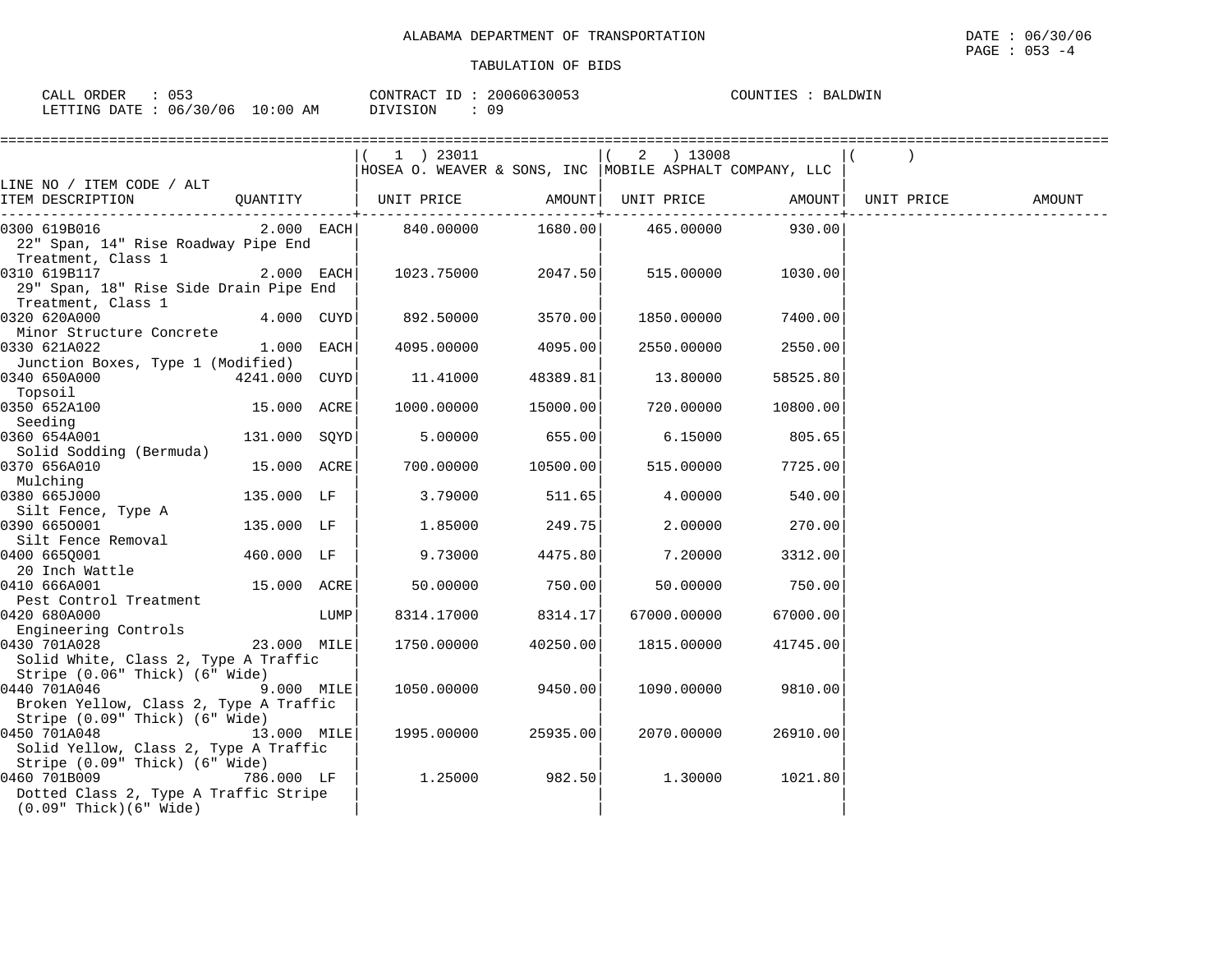PAGE : 053 -5

| 053<br>CALL ORDER               |          | CONTRACT ID: 20060630053 | COUNTIES :<br>BALDWIN |
|---------------------------------|----------|--------------------------|-----------------------|
| LETTING DATE: 06/30/06 10:00 AM | DIVISION | 09                       |                       |

|                                                                                                                   |                |                                                                          | =================== |                           | ================ |        |
|-------------------------------------------------------------------------------------------------------------------|----------------|--------------------------------------------------------------------------|---------------------|---------------------------|------------------|--------|
|                                                                                                                   |                | $1$ ) 23011<br> HOSEA O. WEAVER & SONS, INC  MOBILE ASPHALT COMPANY, LLC |                     | $(2)$ 13008               |                  |        |
| LINE NO / ITEM CODE / ALT<br>ITEM DESCRIPTION                                                                     |                | QUANTITY   UNIT PRICE       AMOUNT  UNIT PRICE       AMOUNT  UNIT PRICE  |                     |                           |                  | AMOUNT |
| 0470 701C000                                                                                                      |                | $9.000$ MILE 650.00000                                                   |                     | 5850.00 675.00000 6075.00 |                  |        |
| Broken Temporary Traffic Stripe<br>0480 701C001                                                                   | 13.000 MILE    | 690.00000                                                                | 8970.00             | 715.00000                 | 9295.00          |        |
| Solid Temporary Traffic Stripe<br>0490 701D007<br>Solid Traffic Stripe Removed (Paint)                            | 2.000 MILE     | 1850.00000                                                               | 3700.00             | 1920.00000                | 3840.00          |        |
| 0500 701D008<br>Solid Traffic Stripe Removed (Plastic)                                                            | $2.000$ MILE   | 1850.00000                                                               | 3700.00             | 1920.00000                | 3840.00          |        |
| 0510 701G125<br>$580.000$ LF<br>Solid White, Class 3W, Type A Traffic<br>Stripe (6" Wide)                         |                | 5.00000                                                                  | 2900.00             | 5.20000                   | 3016.00          |        |
| 0520 701G129<br>$290.000$ LF<br>Broken Yellow, Class 3W, Type A Traffic<br>Stripe (6" Wide)                       |                | 4.00000                                                                  | 1160.00             | 4.15000                   | 1203.50          |        |
| 0530 701H006                                                                                                      | 225.000 LF     | 2.00000                                                                  | 450.00              | 2.10000                   | 472.50           |        |
| Broken Traffic Stripe Removed (Plastic)<br>0540 703A002<br>Traffic Control Markings, Class 2, Type<br>$\mathbb A$ | 3108.000 SOFT  | 3.25000                                                                  | 10101.00            | 3.35000                   | 10411.80         |        |
| 0550 703B002<br>126.000 SOFT<br>Traffic Control Legends, Class 2, Type                                            |                | 4.00000                                                                  | 504.00              | 4.15000                   | 522.90           |        |
| 0560 703D001<br>Temporary Traffic Control Markings                                                                | 1635.000 SOFT  | 1.50000                                                                  | 2452.50             | 1.55000                   | 2534.25          |        |
| 0570 705A023<br>Pavement Markers, Class C, Type 2-D                                                               | $118.000$ EACH | 5.00000                                                                  | 590.00              | 5.20000                   | 613.60           |        |
| $778.000$ EACH<br>0580 705A032<br>Pavement Markers, Class A-H, Type 1-B                                           |                | 5.00000                                                                  | 3890.00             | 5.20000                   | 4045.60          |        |
| 0590 705A037                                                                                                      | $902.000$ EACH | 5.00000                                                                  | 4510.00             | 5.20000                   | 4690.40          |        |
| Pavement Markers, Class A-H, Type 2-D<br>0600 705A038                                                             | 328.000 EACH   | 5.00000                                                                  | 1640.00             | 5.20000                   | 1705.60          |        |
| Pavement Markers, Class A-H, Type 2-E<br>0610 740B000<br>994.000 SOFT                                             |                | 12.42000                                                                 | 12345.48            | 8.50000                   | 8449.00          |        |
| Construction Signs<br>0620 740D000<br>Channelizing Drums                                                          | $100.000$ EACH | 29.05000                                                                 | 2905.00             | 50.00000                  | 5000.00          |        |
| 0630 740E000<br>Cones (36 Inches High)                                                                            | 250.000 EACH   | 10.04000                                                                 | 2510.00             | 11.00000                  | 2750.00          |        |
| 0640 740F002<br>Barricades, Type III                                                                              | $4.000$ EACH   | 290.47000                                                                | 1161.88             | 215.00000                 | 860.00           |        |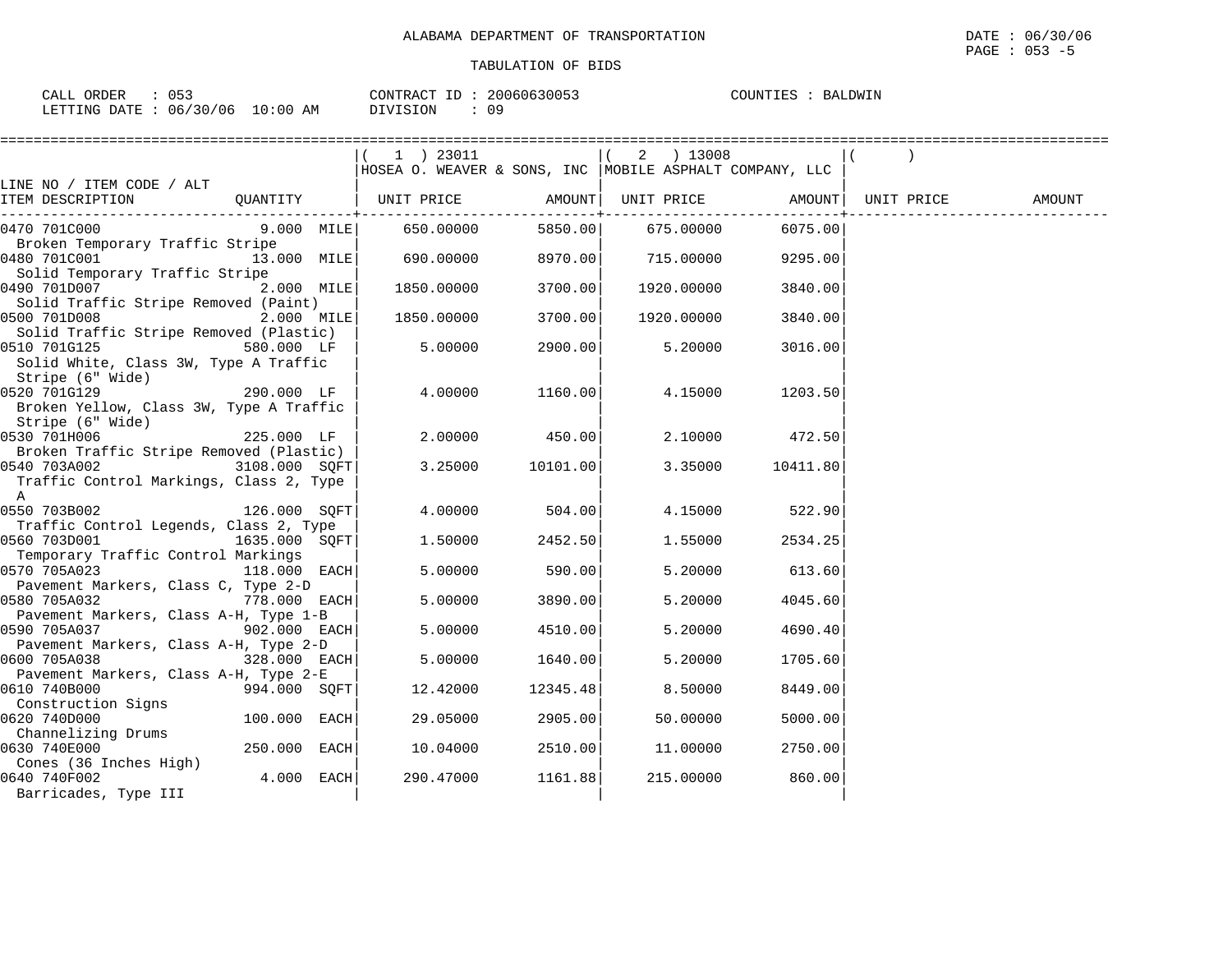| CALL ORDER<br>LETTING DATE: 06/30/06 10:00 AM                                | : 053 |          |                | CONTRACT ID: 20060630053<br>DIVISION<br>: 09 |                 |     |                    | COUNTIES : BALDWIN          |            |    |        |
|------------------------------------------------------------------------------|-------|----------|----------------|----------------------------------------------|-----------------|-----|--------------------|-----------------------------|------------|----|--------|
| LINE NO / ITEM CODE / ALT                                                    |       |          |                | 1 ) 23011<br>HOSEA O. WEAVER & SONS, INC     |                 | (2) | ) 13008            | MOBILE ASPHALT COMPANY, LLC |            |    |        |
| ITEM DESCRIPTION                                                             |       | OUANTITY |                | UNIT PRICE                                   | AMOUNT          |     | UNIT PRICE         | AMOUNT                      | UNIT PRICE |    | AMOUNT |
| 0650 740M001<br>Ballast For Cone<br>0660 998A000                             |       | 250.000  | EACH  <br>LUMP | 6.27000<br>0.00000                           | 1567.50<br>0.00 |     | 6.60000<br>0.00000 | 1650.00<br>0.00             |            |    |        |
| Construction Fuel (Maximum Bid Limited<br>To $$64,000.00)$<br>SECTION TOTALS |       |          |                |                                              | \$1,429,653.34  |     |                    | \$1,567,373.90              |            | Ŝ. | 0.00   |
| CONTRACT TOTALS                                                              |       |          |                |                                              | \$1,429,653.34] |     |                    | \$1,567,373.90              |            |    |        |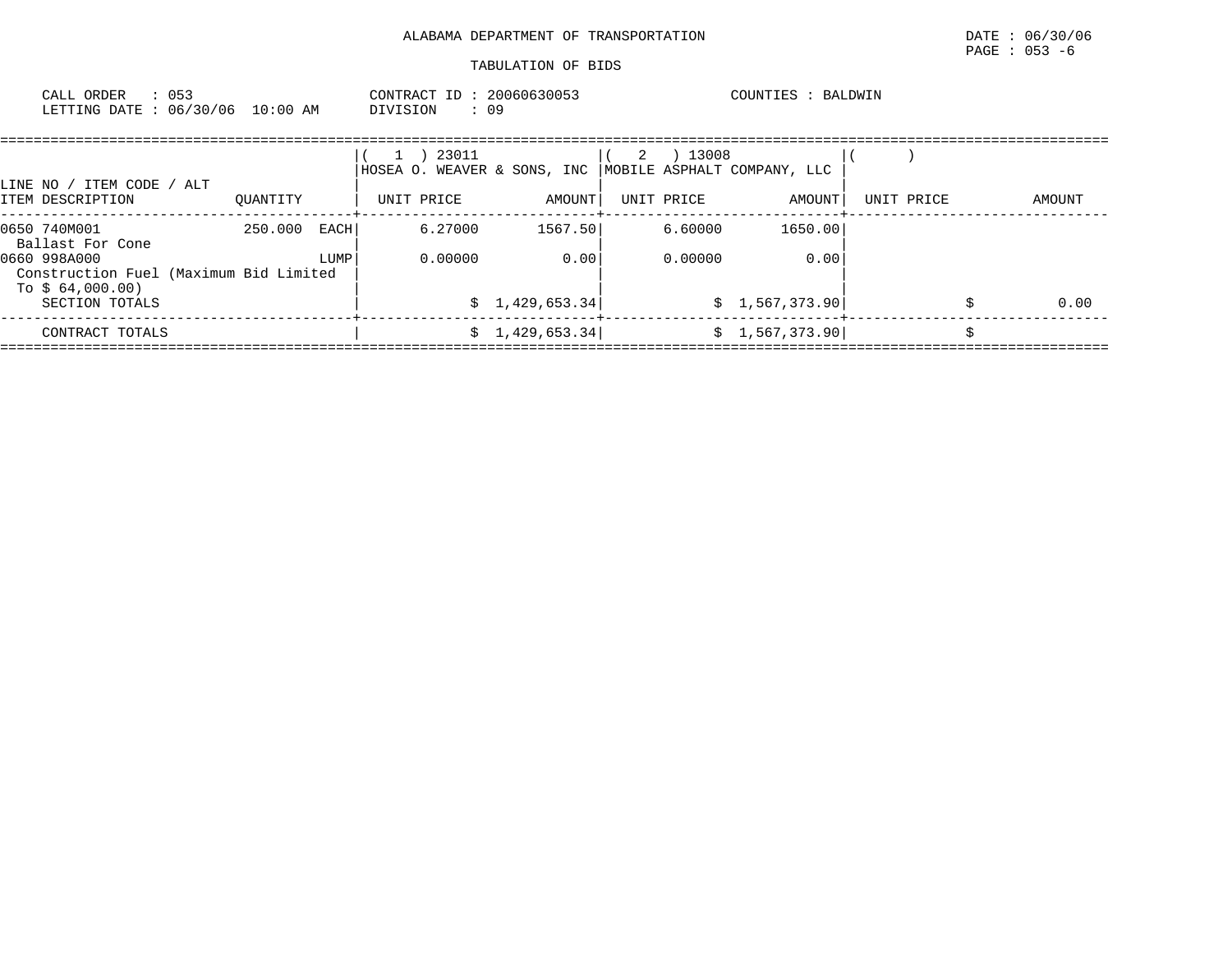|      | : 056<br>CALL ORDER                    | LETTING DATE : 06/30/06 10:00 AM                                                           | CONTRACT ID: 20060630056<br>: 07<br>DIVISION<br>85<br>CONTRACT TIME: | Working Days | COUNTIES : COFFEE<br>(available days) | CRENSHAW                               | COVINGTON<br>OTHERS                 |
|------|----------------------------------------|--------------------------------------------------------------------------------------------|----------------------------------------------------------------------|--------------|---------------------------------------|----------------------------------------|-------------------------------------|
|      | CONTRACT DESCRIPTION:<br>on the plans. |                                                                                            | for the Bridge Coatings (18) at various sites as indicated           |              |                                       | PROJECT(S) : 99-507-690-000-601        |                                     |
| RANK | VENDOR NO. / NAME                      |                                                                                            |                                                                      |              |                                       | TOTAL<br><b>BID</b>                    | % OVER<br>LOW BID                   |
|      | 19087<br>16052<br>19118                | S & D INDUSTRIAL PAINTING, INC.<br>POSEIDON CONSTRUCTION, INC.<br>SEMINOLE EOUIPMENT, INC. |                                                                      |              |                                       | 347,204.00<br>366,000.00<br>466,404.00 | 100.0000%<br>105.4135%<br>134.3314% |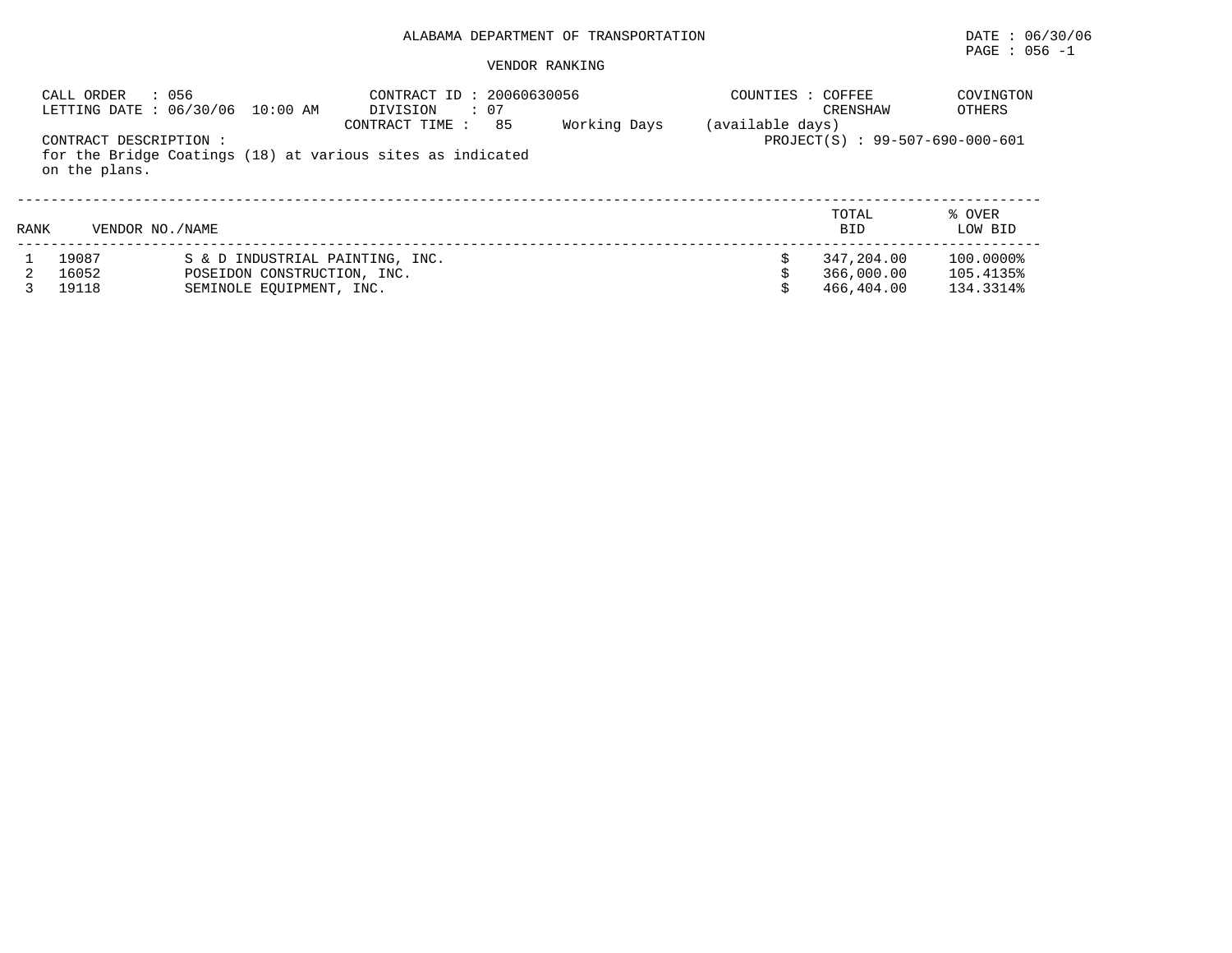PAGE : 056 -2

| CALL ORDER : 056<br>LETTING DATE : 06/30/06 10:00 AM                |          | CONTRACT ID: 20060630056<br>DIVISION<br>: 07 |                    |                   | COUNTIES : COFFEE  | COVINGTON<br><b>OTHERS</b><br>CRENSHAW                                                                     |          |
|---------------------------------------------------------------------|----------|----------------------------------------------|--------------------|-------------------|--------------------|------------------------------------------------------------------------------------------------------------|----------|
| LINE NO / ITEM CODE / ALT                                           |          | 1 ) 19087                                    |                    | $(2)$ 16052       |                    | 3 ) 19118<br>$\sqrt{2}$<br>S & D INDUSTRIAL PAINTING, POSEIDON CONSTRUCTION, INC. SEMINOLE EQUIPMENT, INC. |          |
| ITEM DESCRIPTION                                                    | OUANTITY | UNIT PRICE                                   |                    | AMOUNT UNIT PRICE | AMOUNT  UNIT PRICE |                                                                                                            | AMOUNT   |
| SECTION 0001<br>Total                                               |          |                                              |                    |                   |                    |                                                                                                            |          |
| 0010 521B000<br>Coating Existing Bridge At Mile Post 12<br>362      | LUMP     |                                              | 7000.00000 7000.00 |                   | 4877.84000 4877.84 | 15000.00000                                                                                                | 15000.00 |
| 0020 521B001<br>Coating Existing Bridge At Mile Post 13<br>770      | LUMP     | 20000.00000                                  | 20000.00           | 19280.00000       | 19280.00           | 20000.00000                                                                                                | 20000.00 |
| 0030 521B002<br>Coating Existing Bridge At Mile Post 17<br>917      | LUMP     | 6000.00000                                   | 6000.00            | 3634.28000        | 3634.28            | 15000.00000                                                                                                | 15000.00 |
| 0040 521B003<br>Coating Existing Bridge At Mile Post 33<br>071      | LUMP     | 7000.00000                                   | 7000.00            | 4569.36000        | 4569.36            | 15000.00000                                                                                                | 15000.00 |
| 0050 521B004<br>Coating Existing Bridge At Mile Post 56<br>381 NBL  | LUMP     | 40000.00000                                  | 40000.00           | 53434.52000       | 53434.52           | 65000.00000                                                                                                | 65000.00 |
| 0060 521B005<br>Coating Existing Bridge At Mile Post 56<br>381 SBL  | LUMP     | 8000.00000                                   | 8000.00            | 14006.92000       | 14006.92           | 25000.00000                                                                                                | 25000.00 |
| 0070 521B006<br>Coating Existing Bridge At Mile Post<br>119.711     | LUMP     | 8000.00000                                   | 8000.00            | 12136.76000       | 12136.76           | 20000.00000                                                                                                | 20000.00 |
| 0080 521B007<br>Coating Existing Bridge At Mile Post<br>126.276     | LUMP     | 6000.00000                                   | 6000.00            | 3759.60000        | 3759.60            | 10000.00000                                                                                                | 10000.00 |
| 0090 521B008<br>Coating Existing Bridge At Mile Post 6.<br>989      | LUMP     | 12000.00000                                  | 12000.00           | 6015.36000        | 6015.36            | 15000.00000                                                                                                | 15000.00 |
| 0100 521B009<br>Coating Existing Bridge At Mile Post 44<br>712      | LUMP     | 45000.00000                                  | 45000.00           | 57386.92000       | 57386.92           | 65000.00000                                                                                                | 65000.00 |
| 0110 521B010<br>Coating Existing Bridge At Mile Post 70<br>942      | LUMP     | 8000,00000                                   | 8000.00            | 3634.28000        | 3634.28            | 15000.00000                                                                                                | 15000.00 |
| 0120 521B011<br>Coating Existing Bridge At Mile Post 3.<br>394      | LUMP     | 40000.00000                                  | 40000.00           | 32062.64000       | 32062.64           | 35000.00000                                                                                                | 35000.00 |
| 0130 521B012<br>Coating Existing Bridge At Mile Post<br>203.258 WBL | LUMP     | 20000.00000                                  | 20000.00           | 22123.80000       | 22123.80           | 25000.00000                                                                                                | 25000.00 |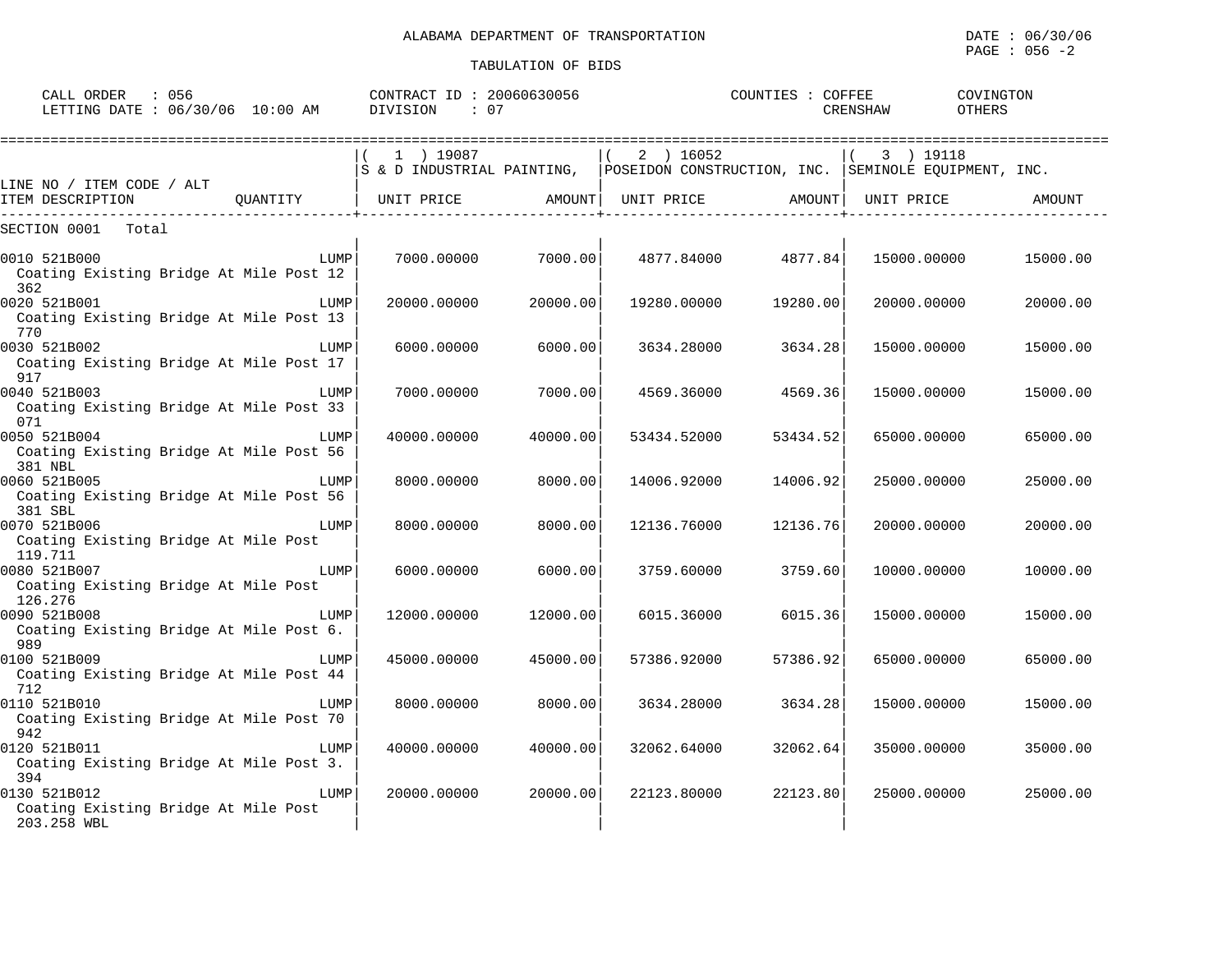$\texttt{PAGE}$  : 056 -3

| ORDER<br>CALL<br>DATE<br><b>ETTING</b> | 056<br>06/30/06 | $10:00$ AM | TRACT<br>∩∩Νπ<br><b>DIVISION</b> | 20060630056<br>- 07 | $\bigcap$ $\bigcap$ TINTET | COFFEE<br><b>RENSHAW</b> | COVINGTON<br>OTHERS |
|----------------------------------------|-----------------|------------|----------------------------------|---------------------|----------------------------|--------------------------|---------------------|
|                                        |                 |            |                                  |                     |                            |                          |                     |

|                                                                           |                 | $1$ ) 19087<br>S & D INDUSTRIAL PAINTING, |             | 2 ) 16052   |                   | 3 ) 19118<br>POSEIDON CONSTRUCTION, INC. SEMINOLE EOUIPMENT, INC. |            |
|---------------------------------------------------------------------------|-----------------|-------------------------------------------|-------------|-------------|-------------------|-------------------------------------------------------------------|------------|
| LINE NO / ITEM CODE / ALT<br>ITEM DESCRIPTION                             | QUANTITY        | UNIT PRICE                                | AMOUNT      |             | UNIT PRICE AMOUNT | UNIT PRICE                                                        | AMOUNT     |
| 0140 521B013<br>Coating Existing Bridge At Mile Post 82<br>326            | LUMP            | 20000.00000                               | 20000.00    | 25941.24000 | 25941.24          | 30000.00000                                                       | 30000.00   |
| 0150 521B014<br>Coating Existing Bridge At Mile Post 12<br>793 EBL        | LUMP            | 15000.00000                               | 15000.00    | 16600.08000 | 16600.08          | 20000.00000                                                       | 20000.00   |
| 0160 521B015<br>Coating Existing Bridge At Mile Post 12<br>793 WBL        | LUMP            | 15000.00000                               | 15000.00    | 16600.08000 | 16600.08          | 20000.00000                                                       | 20000.00   |
| 0170 521B016<br>Coating Existing Bridge At Mile Post 10<br>171            | LUMP            | 10000.00000                               | 10000.00    | 9427.92000  | 9427.92           | 15000.00000                                                       | 15000.00   |
| 0180 521B017<br>Coating Existing Bridge At Mile Post 14<br>723            | LUMP            | 30000.00000                               | 30000.00    | 29104.40000 | 29104.40          | 30000.00000                                                       | 30000.00   |
| 0190 600A000<br>Mobilization                                              | LUMP            | 10000.00000                               | 10000.00    | 30000.00000 | 30000.00          | 10000.00000                                                       | 10000.00   |
| 0200 680A000<br>Engineering Controls                                      | LUMP            | 15000.00000                               | 15000.00    | 0.00000     | 0.00              | 0.00000                                                           | 0.00       |
| 0210 740B000<br>Construction Signs                                        | 904.000<br>SQFT | 1,00000                                   | 904.00      | 1,00000     | 904.00            | 1.00000                                                           | 904.00     |
| 0220 740E000<br>Cones (36 Inches High)                                    | 150.000 EACH    | 1,00000                                   | 150.00      | 1,00000     | 150.00            | 1,00000                                                           | 150.00     |
| 0230 740M001<br>Ballast For Cone                                          | 150.000 EACH    | 1,00000                                   | 150.00      | 1,00000     | 150.00            | 1.00000                                                           | 150.00     |
| 0240 741C010<br>Portable Sequential Arrow And Chevron<br>Sign Unit        | 2.000 EACH      | 500.00000                                 | 1000.00     | 100.00000   | 200.00            | 100.00000                                                         | 200.00     |
| 0250 998A000<br>Construction Fuel (Maximum Bid Limited<br>To $$7,100.00)$ | LUMP            | 3000.00000                                | 3000.00     | 0.00000     | 0.00              | 0.00000                                                           | 0.00       |
| SECTION TOTALS                                                            |                 |                                           | 347, 204.00 | \$          | 366,000.00        |                                                                   | 466,404.00 |
| CONTRACT TOTALS                                                           |                 |                                           | 347,204,00  |             | 366,000.00        |                                                                   | 466,404.00 |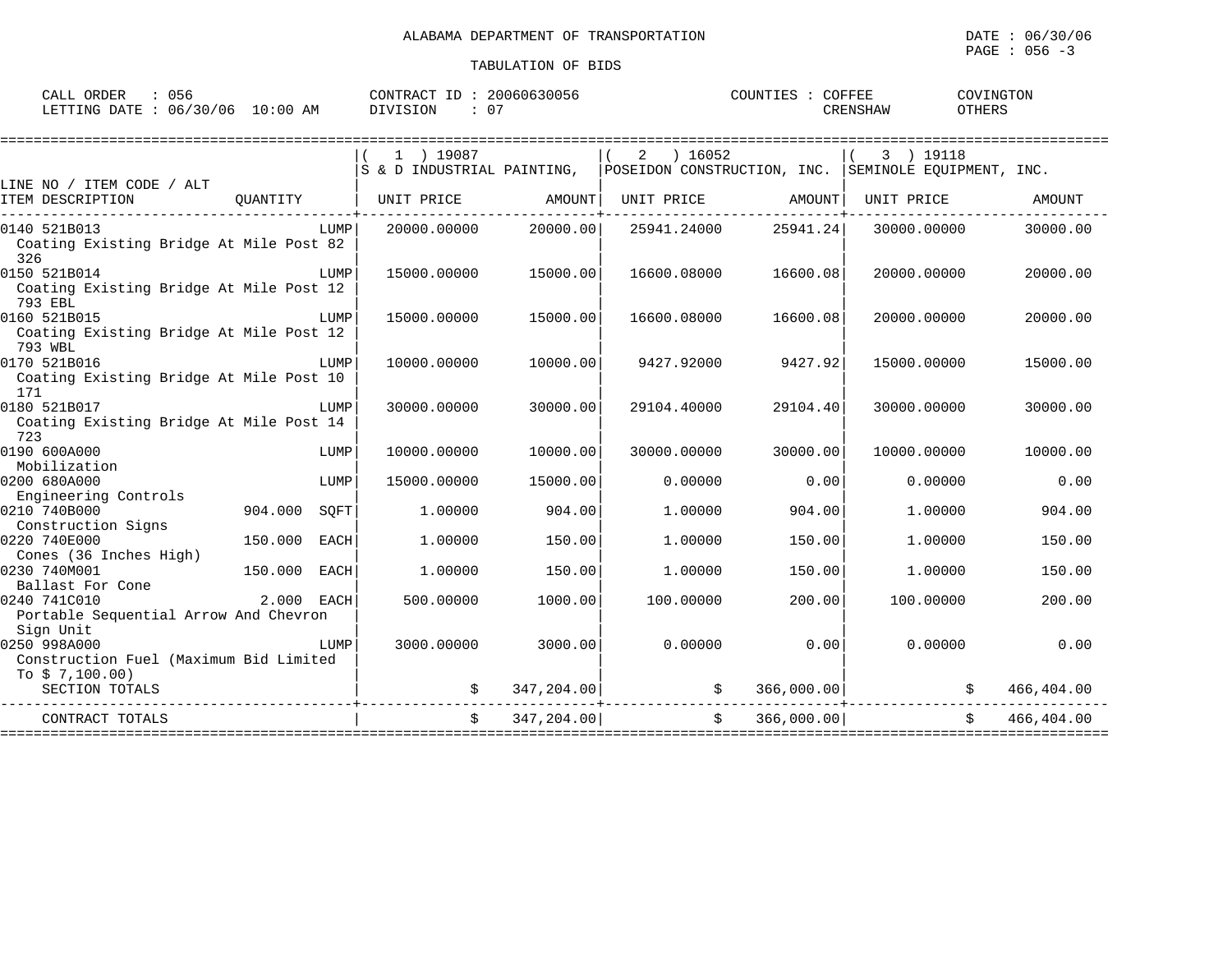| : 057<br>CALL ORDER<br>CONTRACT DESCRIPTION : | LETTING DATE : 06/30/06 10:00 AM                            | CONTRACT ID: 20060630057<br>: 08<br>DIVISION<br>45<br>CONTRACT TIME: | Working Days | (available days) | COUNTIES : WASHINGTON<br>WILCOX<br>PROJECT(S) : 99-508-690-000-625 | MARENGO                |
|-----------------------------------------------|-------------------------------------------------------------|----------------------------------------------------------------------|--------------|------------------|--------------------------------------------------------------------|------------------------|
| indicated on the plans.                       |                                                             | for constructing the Bridge Coating at various locations as          |              |                  |                                                                    |                        |
| VENDOR NO./NAME<br>RANK                       |                                                             |                                                                      |              |                  | TOTAL<br><b>BID</b>                                                | % OVER<br>LOW BID      |
| 19087<br>19118                                | S & D INDUSTRIAL PAINTING, INC.<br>SEMINOLE EOUIPMENT, INC. |                                                                      |              |                  | 310,772.00<br>461,482.00                                           | 100.0000%<br>148.4954% |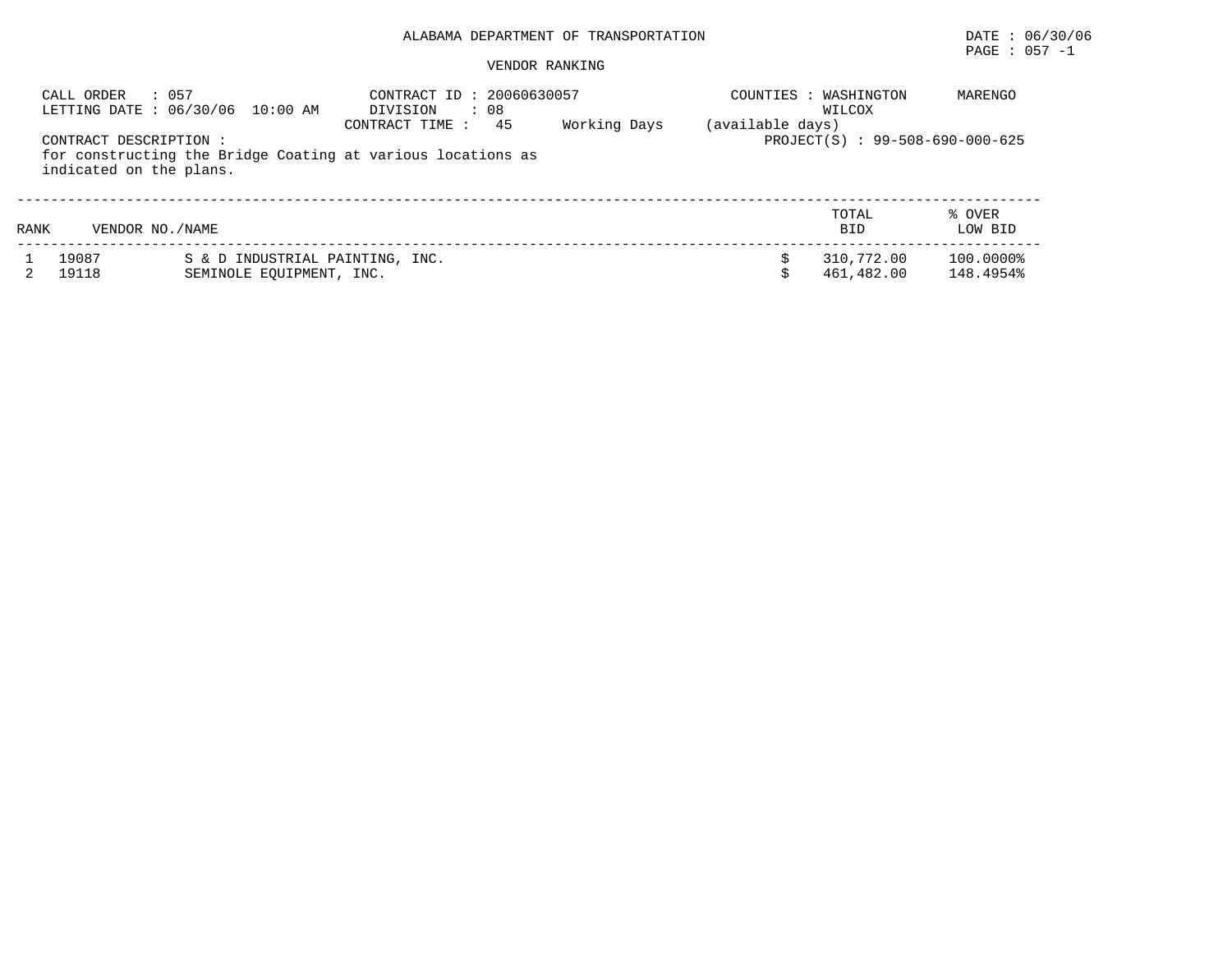| CALL ORDER : 057<br>LETTING DATE : 06/30/06 10:00 AM DIVISION : 08 |                |      | CONTRACT ID: 20060630057                                   |               |             | COUNTIES : WASHINGTON | WILCOX | MARENGO |        |
|--------------------------------------------------------------------|----------------|------|------------------------------------------------------------|---------------|-------------|-----------------------|--------|---------|--------|
|                                                                    |                |      | 1 ) 19087                                                  |               | $(2)$ 19118 |                       |        |         |        |
|                                                                    |                |      | $ S$ & D INDUSTRIAL PAINTING, $ S$ EMINOLE EQUIPMENT, INC. |               |             |                       |        |         |        |
| LINE NO / ITEM CODE / ALT                                          |                |      |                                                            |               |             |                       |        |         |        |
|                                                                    |                |      |                                                            |               |             |                       |        |         | AMOUNT |
| SECTION 0001 Total                                                 |                |      |                                                            |               |             |                       |        |         |        |
| 0010 260A001                                                       | $9.000$ $CUYD$ |      | 1000.00000 9000.00                                         |               | 500.00000   | 4500.00               |        |         |        |
| Cement Mortar Flowable Backfill, Mix 2<br>0020 508A000             | 161.000 LB     |      | 400.00000                                                  | 64400.00      | 10.00000    | 1610.00               |        |         |        |
| Structural Steel<br>0030 521B001                                   |                | LUMP | 25900.00000                                                | 25900.00      | 40000.00000 | 40000.00              |        |         |        |
| Coating Existing Bridge At MP 6.95                                 |                |      |                                                            |               |             |                       |        |         |        |
| 0040 521B002                                                       |                | LUMP | 32000.00000                                                | 32000.00      | 45000.00000 | 45000.00              |        |         |        |
| Coating Existing Bridge At MP 9.35                                 |                |      |                                                            |               |             |                       |        |         |        |
| 0050 521B003                                                       |                | LUMP | 20000.00000                                                | 20000.00      | 85000.00000 | 85000.00              |        |         |        |
| Coating Existing Bridge At MP 7.65<br>0060 521B004                 |                | LUMP | 10000.00000                                                | 10000.00      | 20000.00000 | 20000.00              |        |         |        |
| Coating Existing Bridge At MP 7.85                                 |                |      |                                                            |               |             |                       |        |         |        |
| 0070 521B005                                                       |                | LUMP | 21600.00000                                                | 21600.00      | 35000.00000 | 35000.00              |        |         |        |
| Coating Existing Bridge At MP 80.55                                |                |      |                                                            |               |             |                       |        |         |        |
| 0080 521B006                                                       |                | LUMP | 30000.00000                                                | 30000.00      | 45000.00000 | 45000.00              |        |         |        |
| Coating Existing Bridge At MP 18.50<br>0090 521B007                |                |      |                                                            |               |             |                       |        |         |        |
| Coating Existing Bridge At MP 136.90                               |                | LUMP | 40000.00000                                                | 40000.00      | 90000.00000 | 90000.00              |        |         |        |
| 0100 521B008                                                       |                | LUMP | 35000.00000                                                | 35000.00      | 80000.00000 | 80000.00              |        |         |        |
| Coating Existing Bridge At MP 137.45                               |                |      |                                                            |               |             |                       |        |         |        |
| 0110 600A000                                                       |                | LUMP | 20000.00000                                                | 20000.00      | 15000.00000 | 15000.00              |        |         |        |
| Mobilization                                                       |                |      |                                                            |               |             |                       |        |         |        |
| 0120 740B000                                                       | 312.000 SQFT   |      | 1.00000                                                    | 312.00        | 1.00000     | 312.00                |        |         |        |
| Construction Signs                                                 |                |      |                                                            |               |             |                       |        |         |        |
| 0130 740D000<br>Channelizing Drums                                 | $60.000$ EACH  |      | 1.00000                                                    | 60.00         | 1.00000     | 60.00                 |        |         |        |
| 0140 998A000                                                       |                | LUMP | 2500.00000                                                 | 2500.00       | 0.00000     | 0.00                  |        |         |        |
| Construction Fuel (Maximum Bid Limited                             |                |      |                                                            |               |             |                       |        |         |        |
| To $$6,100.00)$                                                    |                |      |                                                            |               |             |                       |        |         |        |
| SECTION TOTALS                                                     |                |      |                                                            |               |             |                       |        |         |        |
| CONTRACT TOTALS                                                    |                |      |                                                            | \$310,772.00] |             | \$461.482.00]         |        |         |        |
|                                                                    |                |      |                                                            |               |             |                       |        |         |        |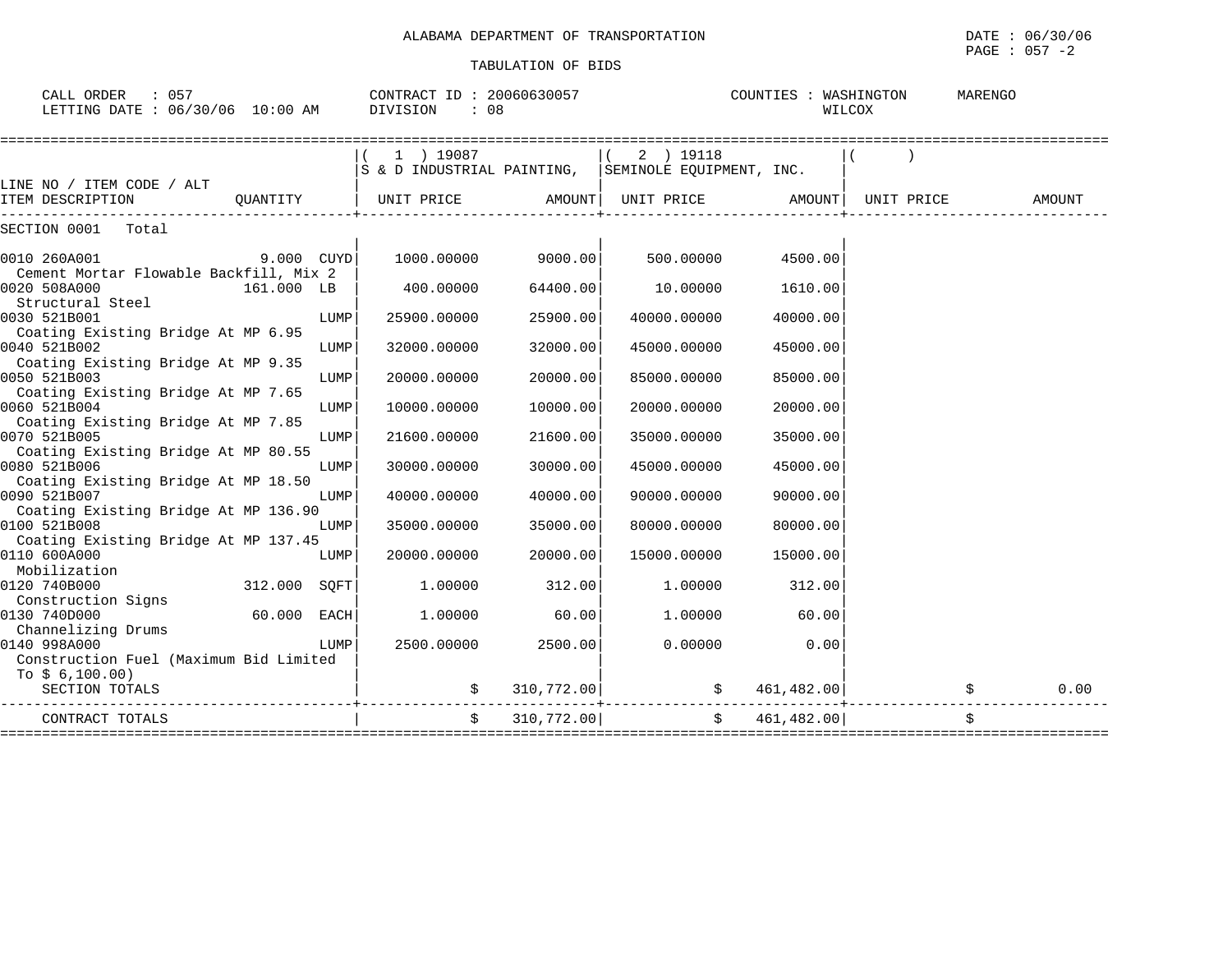# PAGE : 058 -1

|      | CALL ORDER<br>: 058                                   | LETTING DATE : 06/30/06 10:00 AM                                                                                  | CONTRACT ID: 20060630058<br>DIVISION<br>$\cdot$ 07 |    |              | COUNTIES : DALE  |                                        |                                     |
|------|-------------------------------------------------------|-------------------------------------------------------------------------------------------------------------------|----------------------------------------------------|----|--------------|------------------|----------------------------------------|-------------------------------------|
|      | CONTRACT DESCRIPTION :<br>River east of Skipperville. | for constructing the Bridge Scour Repair and Pile<br>Encasements on SR-105 at the West Fork of the Choctawhatchee | CONTRACT TIME:                                     | 40 | Working Days | (available days) | PROJECT(S) : 99-507-690-000-602        |                                     |
| RANK | VENDOR NO. / NAME                                     |                                                                                                                   |                                                    |    |              |                  | TOTAL<br><b>BID</b>                    | % OVER<br>LOW BID                   |
|      | 03041<br>16004<br>03047                               | HILTON COOPER CONTRACTING, INC.<br>PNEUMATIC CONCRETE CO., INC.<br>CARTER'S CONTRACTING SERVICES, INC.            |                                                    |    |              |                  | 262,431.60<br>312,105.00<br>343,930.00 | 100.0000%<br>118.9281%<br>131.0551% |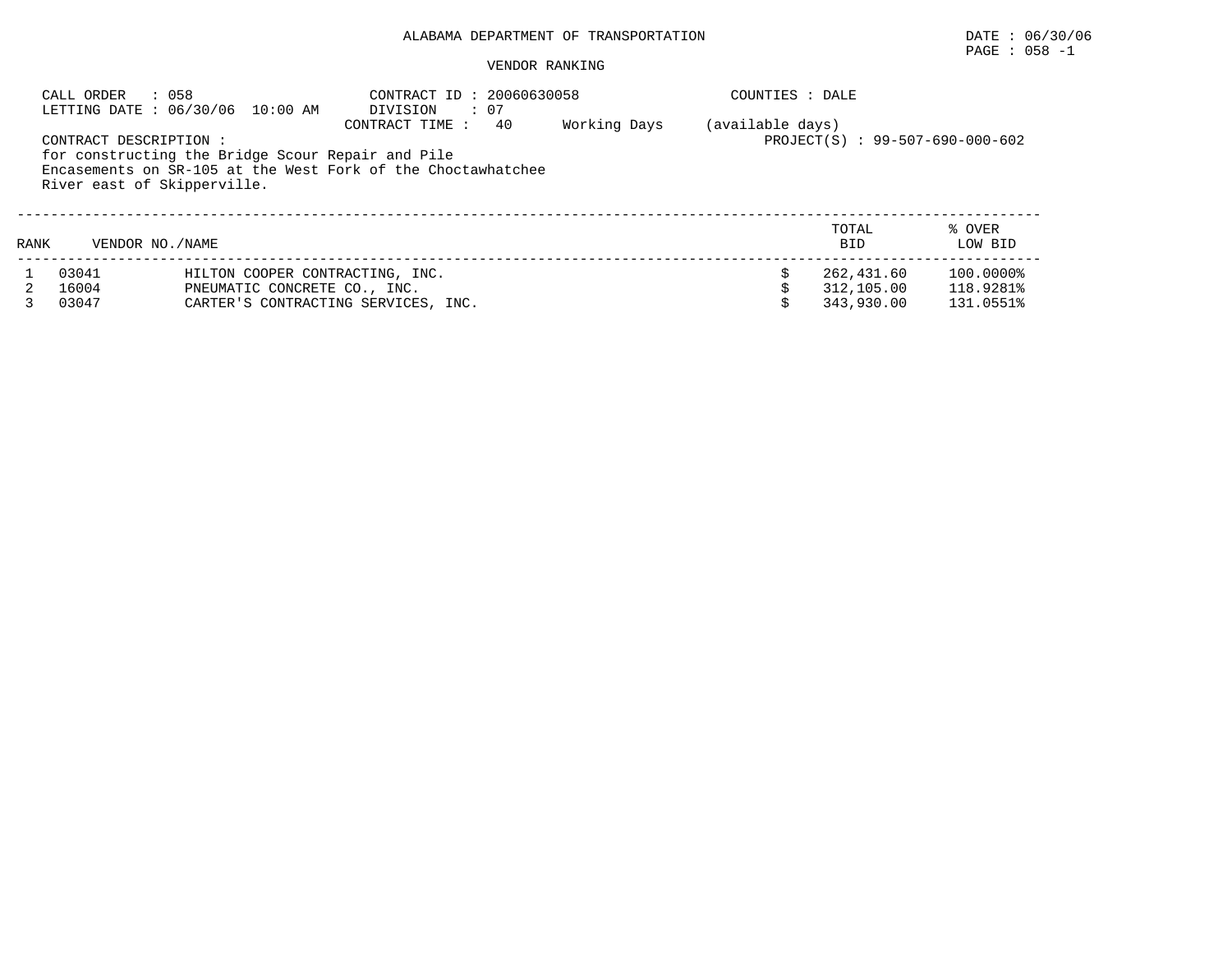| CALL ORDER                       | 058 | CONTRACT ID: 20060630058 |                | COUNTIES : DALE |  |  |
|----------------------------------|-----|--------------------------|----------------|-----------------|--|--|
| LETTING DATE : 06/30/06 10:00 AM |     | DIVISION                 | 0 <sub>7</sub> |                 |  |  |

|          |                                                                                     | $1$ ) 03041                                                                                                                                                                   |                                                                                  | 2 ) 16004                                                                                     |                                                                                                                                   | 03047       |                                                                                                                                                                                                                                                                                                                                                             |
|----------|-------------------------------------------------------------------------------------|-------------------------------------------------------------------------------------------------------------------------------------------------------------------------------|----------------------------------------------------------------------------------|-----------------------------------------------------------------------------------------------|-----------------------------------------------------------------------------------------------------------------------------------|-------------|-------------------------------------------------------------------------------------------------------------------------------------------------------------------------------------------------------------------------------------------------------------------------------------------------------------------------------------------------------------|
|          |                                                                                     |                                                                                                                                                                               |                                                                                  |                                                                                               |                                                                                                                                   |             |                                                                                                                                                                                                                                                                                                                                                             |
|          |                                                                                     |                                                                                                                                                                               |                                                                                  |                                                                                               |                                                                                                                                   |             |                                                                                                                                                                                                                                                                                                                                                             |
| QUANTITY |                                                                                     |                                                                                                                                                                               |                                                                                  |                                                                                               |                                                                                                                                   | UNIT PRICE  | AMOUNT                                                                                                                                                                                                                                                                                                                                                      |
|          |                                                                                     |                                                                                                                                                                               |                                                                                  |                                                                                               |                                                                                                                                   |             |                                                                                                                                                                                                                                                                                                                                                             |
|          |                                                                                     | 1150.00000                                                                                                                                                                    | 113850.00                                                                        | 945.00000                                                                                     |                                                                                                                                   | 1150.00000  | 113850.00                                                                                                                                                                                                                                                                                                                                                   |
|          |                                                                                     |                                                                                                                                                                               |                                                                                  |                                                                                               |                                                                                                                                   |             |                                                                                                                                                                                                                                                                                                                                                             |
|          |                                                                                     | 10.00000                                                                                                                                                                      | 8860.00                                                                          | 30.00000                                                                                      |                                                                                                                                   | 15.00000    | 13290.00                                                                                                                                                                                                                                                                                                                                                    |
|          |                                                                                     |                                                                                                                                                                               |                                                                                  |                                                                                               |                                                                                                                                   |             |                                                                                                                                                                                                                                                                                                                                                             |
|          | LUMP                                                                                | 23500.00000                                                                                                                                                                   | 23500.00                                                                         | 20000.00000                                                                                   |                                                                                                                                   | 20000.00000 | 20000.00                                                                                                                                                                                                                                                                                                                                                    |
|          |                                                                                     |                                                                                                                                                                               |                                                                                  |                                                                                               |                                                                                                                                   |             |                                                                                                                                                                                                                                                                                                                                                             |
|          | TON                                                                                 |                                                                                                                                                                               |                                                                                  |                                                                                               |                                                                                                                                   |             | 169730.00                                                                                                                                                                                                                                                                                                                                                   |
|          |                                                                                     |                                                                                                                                                                               |                                                                                  |                                                                                               |                                                                                                                                   |             |                                                                                                                                                                                                                                                                                                                                                             |
|          |                                                                                     |                                                                                                                                                                               |                                                                                  |                                                                                               |                                                                                                                                   |             | 5550.00                                                                                                                                                                                                                                                                                                                                                     |
|          |                                                                                     |                                                                                                                                                                               |                                                                                  |                                                                                               |                                                                                                                                   |             |                                                                                                                                                                                                                                                                                                                                                             |
|          |                                                                                     |                                                                                                                                                                               |                                                                                  |                                                                                               |                                                                                                                                   |             | 10000.00                                                                                                                                                                                                                                                                                                                                                    |
|          |                                                                                     |                                                                                                                                                                               |                                                                                  |                                                                                               |                                                                                                                                   |             |                                                                                                                                                                                                                                                                                                                                                             |
|          |                                                                                     |                                                                                                                                                                               |                                                                                  |                                                                                               |                                                                                                                                   |             | 2960.00                                                                                                                                                                                                                                                                                                                                                     |
|          |                                                                                     |                                                                                                                                                                               |                                                                                  |                                                                                               |                                                                                                                                   |             |                                                                                                                                                                                                                                                                                                                                                             |
|          |                                                                                     |                                                                                                                                                                               |                                                                                  |                                                                                               |                                                                                                                                   |             | 1500.00                                                                                                                                                                                                                                                                                                                                                     |
|          |                                                                                     |                                                                                                                                                                               |                                                                                  |                                                                                               |                                                                                                                                   |             | 800.00                                                                                                                                                                                                                                                                                                                                                      |
|          |                                                                                     |                                                                                                                                                                               |                                                                                  |                                                                                               |                                                                                                                                   |             |                                                                                                                                                                                                                                                                                                                                                             |
|          |                                                                                     |                                                                                                                                                                               |                                                                                  |                                                                                               |                                                                                                                                   |             | 6250.00                                                                                                                                                                                                                                                                                                                                                     |
|          |                                                                                     |                                                                                                                                                                               |                                                                                  |                                                                                               |                                                                                                                                   |             |                                                                                                                                                                                                                                                                                                                                                             |
|          |                                                                                     |                                                                                                                                                                               |                                                                                  |                                                                                               |                                                                                                                                   |             |                                                                                                                                                                                                                                                                                                                                                             |
|          |                                                                                     |                                                                                                                                                                               |                                                                                  |                                                                                               |                                                                                                                                   |             | 343,930.00                                                                                                                                                                                                                                                                                                                                                  |
|          |                                                                                     |                                                                                                                                                                               |                                                                                  |                                                                                               |                                                                                                                                   |             |                                                                                                                                                                                                                                                                                                                                                             |
|          |                                                                                     | $\mathcal{S}$                                                                                                                                                                 |                                                                                  | \$                                                                                            |                                                                                                                                   | Ŝ.          | 343,930.00                                                                                                                                                                                                                                                                                                                                                  |
|          | 1543.000<br>1110.000<br>Filter Blanket, Geotextile<br>296.000<br>100.000<br>100.000 | <b>1200 STAR 199.000 LF</b><br>Steel Piling Encasement, Wet Condition<br>886.000 LB<br>SQYD<br>LUMP<br>SOFT<br>EACH<br>EACH<br>LUMP<br>Construction Fuel (Maximum Bid Limited | 66.00000<br>5.00000<br>1500.00000<br>11,60000<br>28.50000<br>10.50000<br>0.00000 | UNIT PRICE AMOUNT<br>101838.00<br>5550.00<br>1500.00<br>3433.60<br>2850.00<br>1050.00<br>0.00 | 80.00000<br>16.00000<br>15000.00000<br>20.00000<br>20.00000<br>16.00000<br>6250.00000<br>262, 431.60<br>$\ddot{s}$<br>262, 431.60 |             | HILTON COOPER CONTRACTING, PNEUMATIC CONCRETE CO., INC CARTER'S CONTRACTING SERVICES,<br>UNIT PRICE AMOUNT<br>93555.00<br>26580.00<br>20000.00<br>123440.00<br>110.00000<br>17760.00<br>5,00000<br>15000.00<br>10000.00000<br>5920.00<br>10,00000<br>2000.00<br>15.00000<br>1600.00<br>8,00000<br>6250.00<br>6250.00000<br>312, 105.00<br>\$<br>312, 105.00 |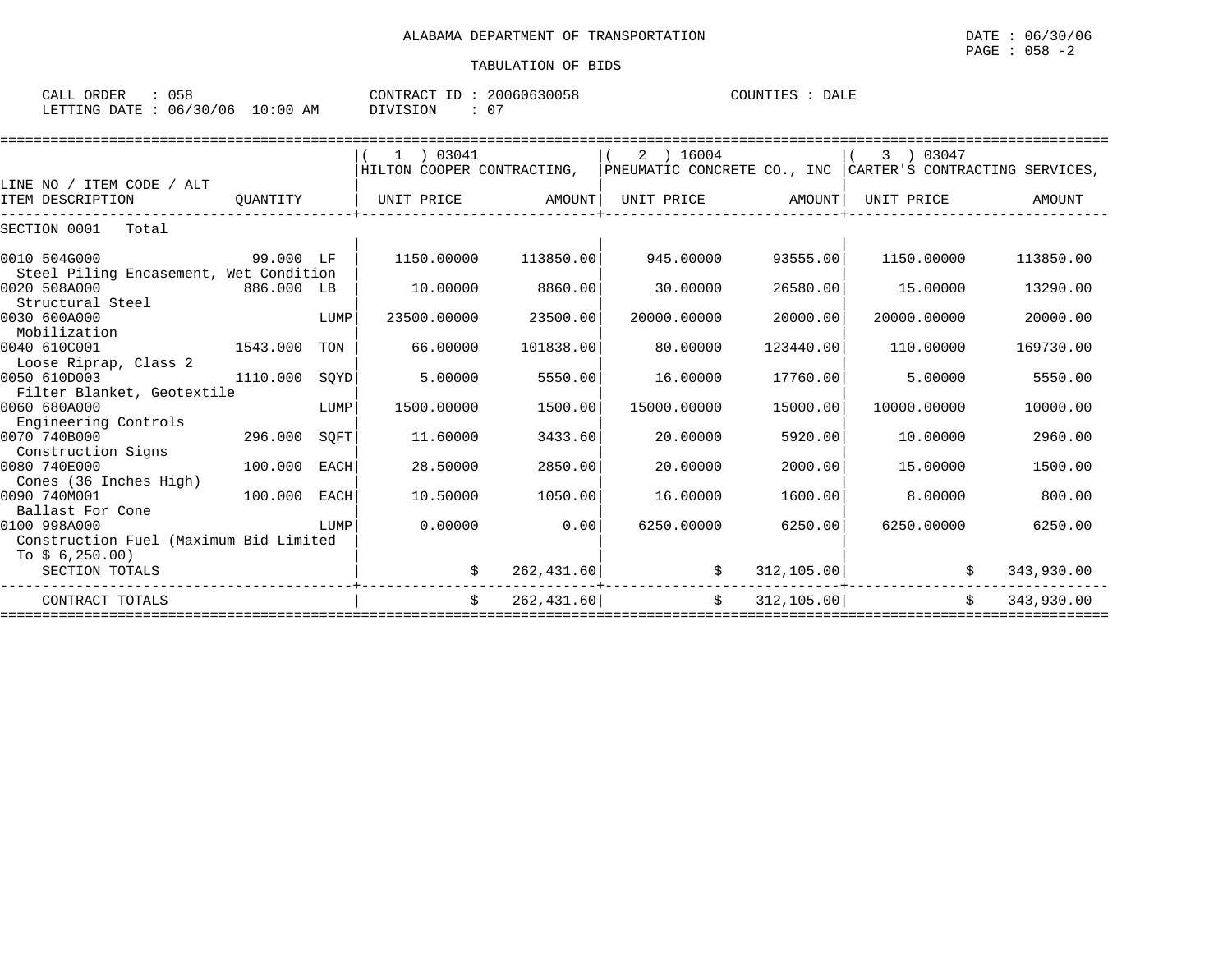## PAGE : 059 -1

| CALL ORDER<br>: 059<br>LETTING DATE: 06/30/06 10:00 AM |                        |                                                                                                               | CONTRACT ID: 20060630059<br>DIVISION<br>: 08        |  | COUNTIES : WASHINGTON |                          |                        |  |  |
|--------------------------------------------------------|------------------------|---------------------------------------------------------------------------------------------------------------|-----------------------------------------------------|--|-----------------------|--------------------------|------------------------|--|--|
|                                                        | CONTRACT DESCRIPTION : | for constructing the Pile Encasements for Bridges on SR-17<br>at Crosbys Creek and at Millry Creek in Millry. | (available days)<br>PROJECT(S) : 99-508-690-000-626 |  |                       |                          |                        |  |  |
| RANK                                                   | VENDOR NO. / NAME      |                                                                                                               |                                                     |  |                       | TOTAL<br><b>BID</b>      | % OVER<br>LOW BID      |  |  |
|                                                        | 03047<br>16004         | CARTER'S CONTRACTING SERVICES, INC.<br>PNEUMATIC CONCRETE CO., INC.                                           |                                                     |  |                       | 304,383.00<br>378,578.00 | 100.0000%<br>124.3755% |  |  |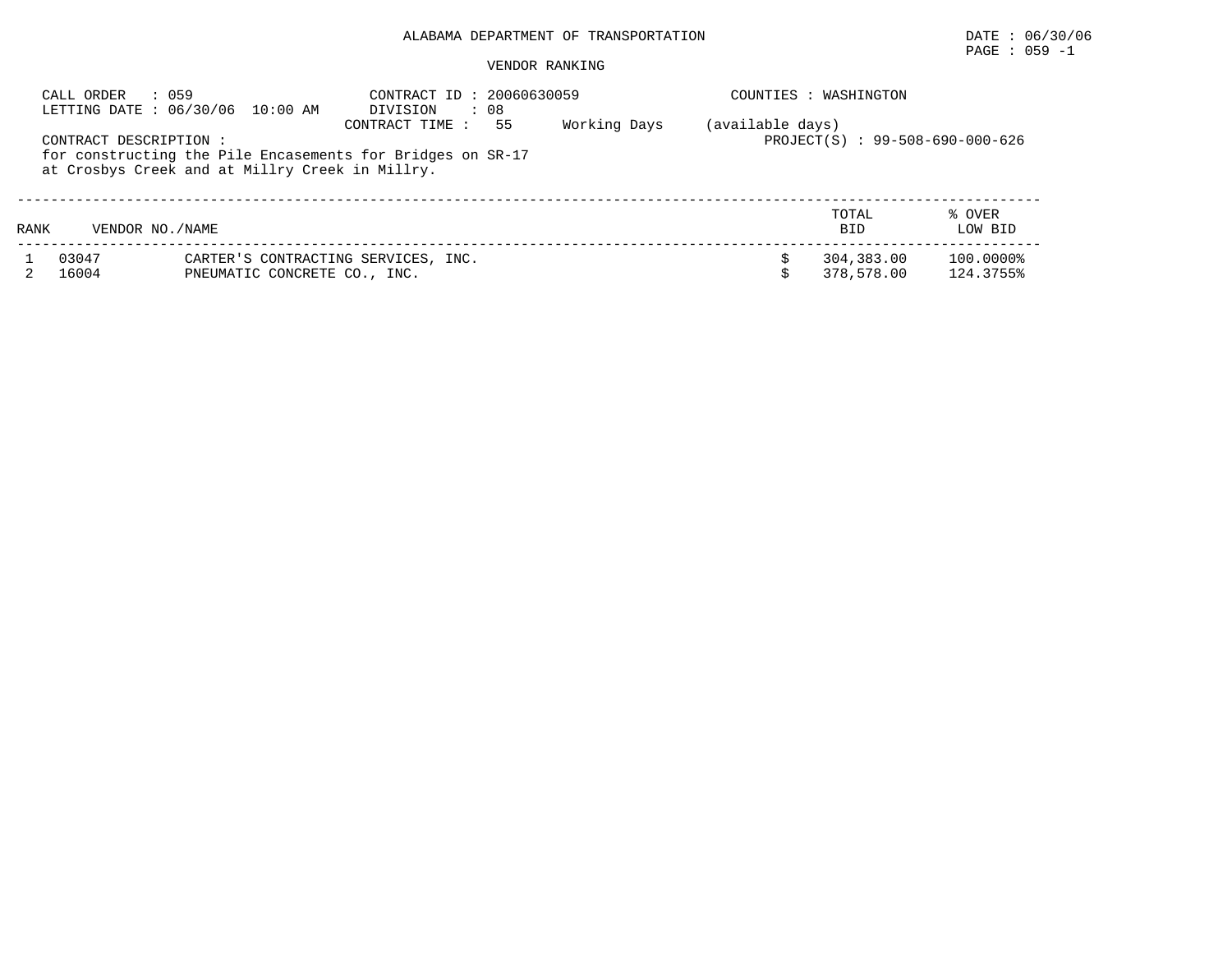## PAGE : 059 -2

| CALL ORDER : 059<br>LETTING DATE : 06/30/06 10:00 AM DIVISION : 08 |               |      | CONTRACT ID: 20060630059                                           |           |             | COUNTIES : WASHINGTON |  |      |
|--------------------------------------------------------------------|---------------|------|--------------------------------------------------------------------|-----------|-------------|-----------------------|--|------|
|                                                                    |               |      | 1 03047                                                            |           | 2 ) 16004   |                       |  |      |
|                                                                    |               |      | CARTER'S CONTRACTING SERVIC PNEUMATIC CONCRETE CO., INC            |           |             |                       |  |      |
| LINE NO / ITEM CODE / ALT                                          |               |      |                                                                    |           |             |                       |  |      |
| ITEM DESCRIPTION                                                   |               |      | QUANTITY $ $ UNIT PRICE AMOUNT UNIT PRICE AMOUNT UNIT PRICE AMOUNT |           |             |                       |  |      |
| SECTION 0001 Total                                                 |               |      |                                                                    |           |             |                       |  |      |
| <b>57.000 LF</b><br>0010 504G000                                   |               |      | 450.00000 25650.00                                                 |           | 885.00000   | 50445.00              |  |      |
| Steel Piling Encasement, Wet Condition                             |               |      |                                                                    |           |             |                       |  |      |
| 0020 504G001<br>19.000 LF                                          |               |      | 450.00000 8550.00                                                  |           | 785.00000   | 14915.00              |  |      |
| Steel Piling Encasement, Dry Condition                             |               |      |                                                                    |           |             |                       |  |      |
| 0030 600A000                                                       |               | LUMP | 15000.00000                                                        | 15000.00  | 20000.00000 | 20000.00              |  |      |
| Mobilization                                                       |               |      |                                                                    |           |             |                       |  |      |
| 0040 610C001                                                       | 2839.000 TON  |      | 80.00000                                                           | 227120.00 | 80.00000    | 227120.00             |  |      |
| Loose Riprap, Class 2<br>0050 610D003                              | 1494.000 SOYD |      |                                                                    | 6723.00   | 16,00000    |                       |  |      |
| Filter Blanket, Geotextile                                         |               |      | 4.50000                                                            |           |             | 23904.00              |  |      |
| 0060 665J000                                                       | 250.000 LF    |      | 3.00000                                                            | 750.00    | 10.00000    | 2500.00               |  |      |
| Silt Fence, Type A                                                 |               |      |                                                                    |           |             |                       |  |      |
| 0070 665L000                                                       | 700.000 LF    |      | 10.00000                                                           | 7000.00   | 30,00000    | 21000.00              |  |      |
| Floating Basin Boom                                                |               |      |                                                                    |           |             |                       |  |      |
| 0080 6650001                                                       | 250.000 LF    |      | 1,00000                                                            | 250.00    | 5.00000     | 1250.00               |  |      |
| Silt Fence Removal                                                 |               |      |                                                                    |           |             |                       |  |      |
| 0090 740B000                                                       | 184.000 SOFT  |      | 10.00000                                                           | 1840.00   | 16.00000    | 2944.00               |  |      |
| Construction Signs                                                 |               |      |                                                                    |           |             |                       |  |      |
| 0100 740D000                                                       | $60.000$ EACH |      | 50.00000                                                           | 3000.00   | 100.00000   | 6000.00               |  |      |
| Channelizing Drums                                                 |               |      |                                                                    |           |             |                       |  |      |
| 0110 998A000                                                       |               | LUMP | 8500.00000                                                         | 8500.00   | 8500.00000  | 8500.00               |  |      |
| Construction Fuel (Maximum Bid Limited                             |               |      |                                                                    |           |             |                       |  |      |
| To \$ 8,500)                                                       |               |      |                                                                    |           |             |                       |  |      |
| SECTION TOTALS                                                     |               |      |                                                                    |           |             |                       |  | 0.00 |
| CONTRACT TOTALS                                                    |               |      | $\zeta$ 304,383.00 $\zeta$ 378,578.00 $\zeta$                      |           |             |                       |  |      |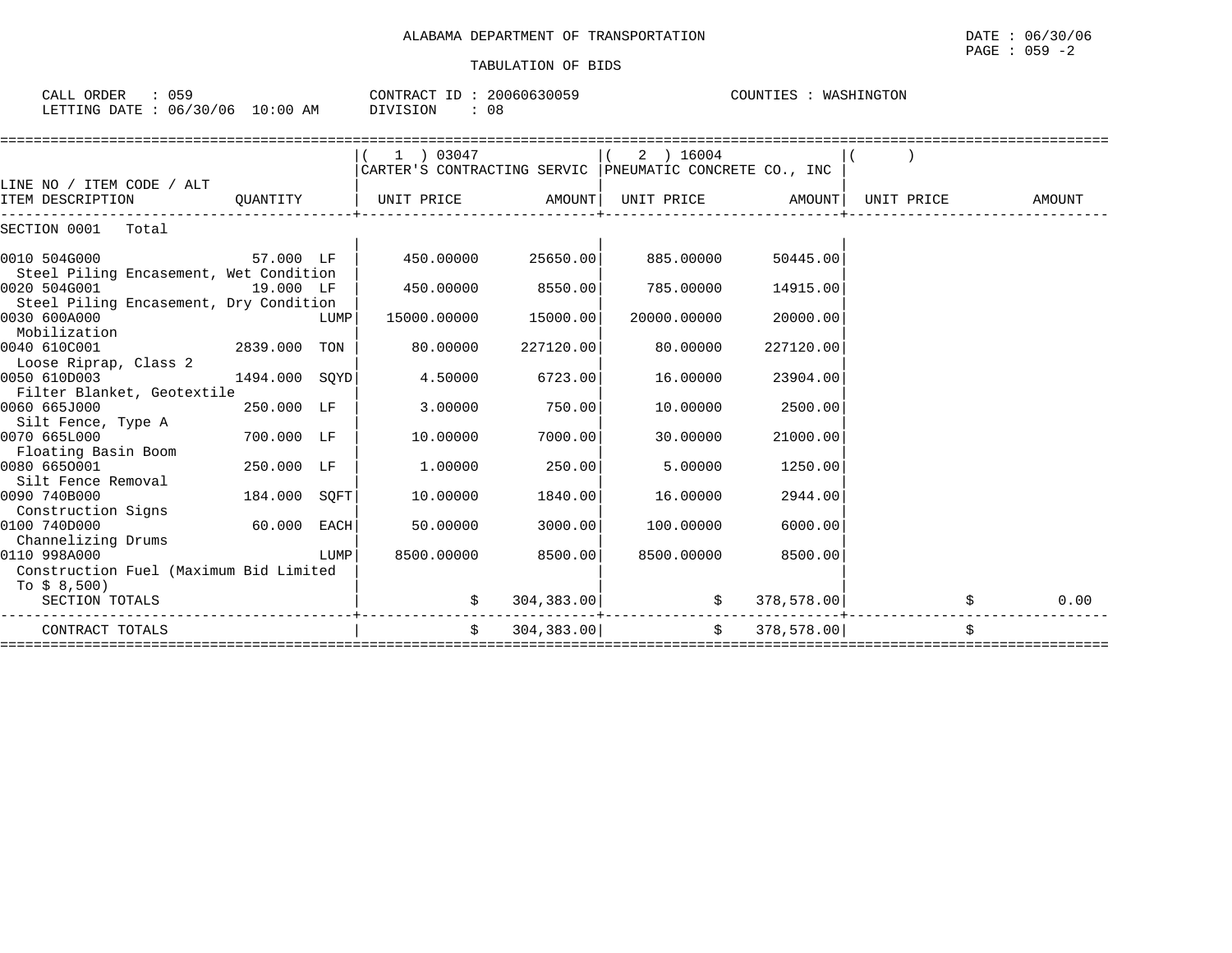## PAGE : 060 -1

| : 060<br>CALL ORDER<br>LETTING DATE : 06/30/06 10:00 AM                                                                                                        | CONTRACT ID: 20060630060<br>: 09<br>DIVISION<br>Calendar Days<br>365<br>CONTRACT TIME : | COUNTIES : MOBILE                        |
|----------------------------------------------------------------------------------------------------------------------------------------------------------------|-----------------------------------------------------------------------------------------|------------------------------------------|
| CONTRACT DESCRIPTION:<br>for the Tunnel Maintenance at the Bankhead Tunnel on SR-16<br>(US-90/US-98) and at the George C. Wallace Tunnel on I-10 in<br>Mobile. | PROJECT(S) : 99-509-002-370-660<br>99-509-010-851-661                                   |                                          |
| RANK<br>VENDOR NO. / NAME                                                                                                                                      |                                                                                         | TOTAL<br>% OVER<br>LOW BID<br><b>BID</b> |
| 08030<br>HIGHWAY MAINTENANCE, INC.                                                                                                                             |                                                                                         | 100.0000%<br>559,551.00                  |